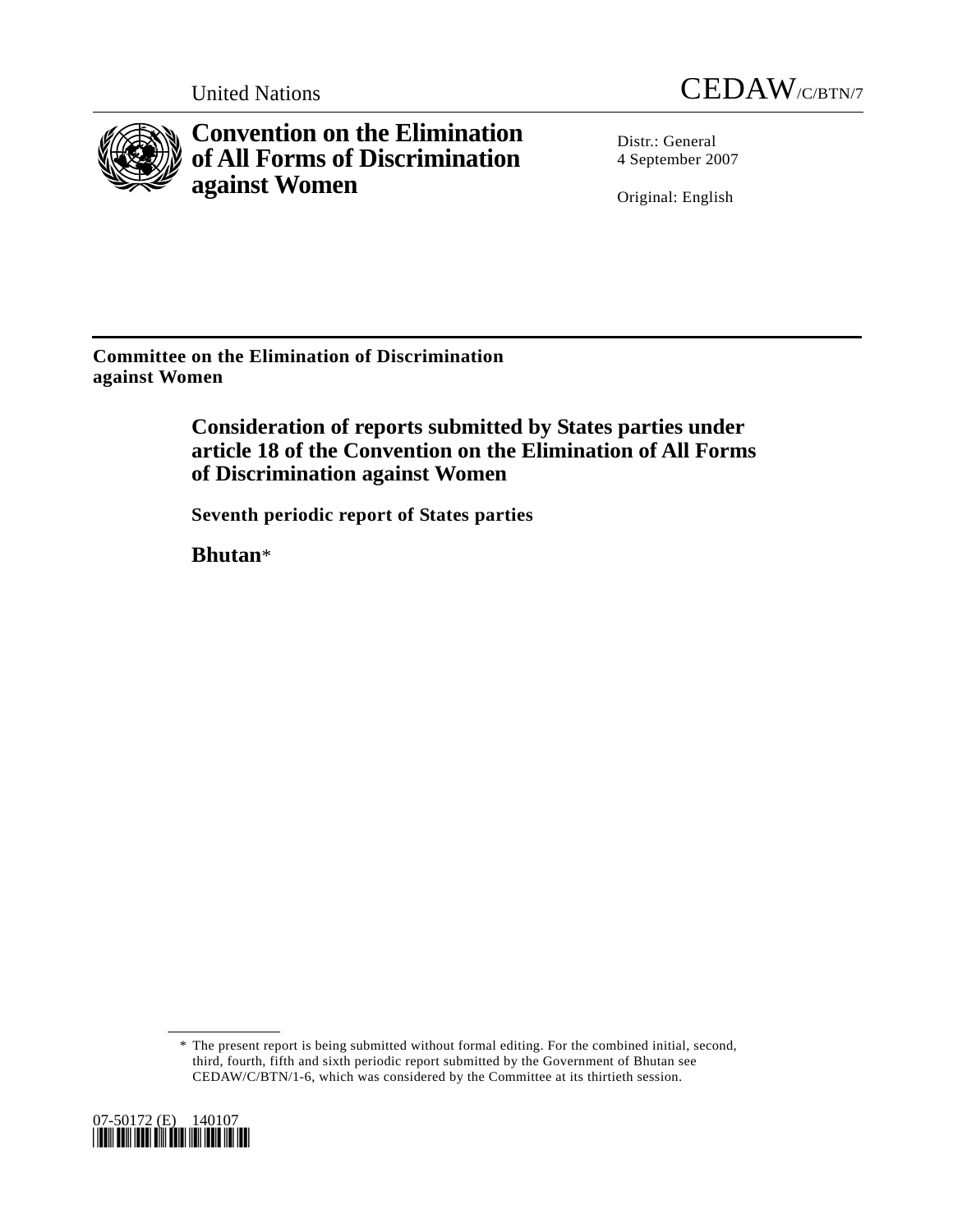# Contents

|                                                                     | Page           |
|---------------------------------------------------------------------|----------------|
|                                                                     | $\overline{2}$ |
|                                                                     | 121            |
|                                                                     | 12             |
|                                                                     | 15             |
|                                                                     | 15             |
|                                                                     | 15             |
| Frameworks to Advance the Status of Women in Bhutan                 | 15             |
|                                                                     | 16             |
|                                                                     | 16             |
|                                                                     | 16             |
|                                                                     | 17             |
|                                                                     | 18             |
|                                                                     | 18             |
|                                                                     | 18             |
| Human Rights and Fundamental Freedoms for Women                     | 19             |
|                                                                     | 19             |
|                                                                     | 20             |
|                                                                     | 20             |
| Trafficking in Women and Exploitation of Women through Prostitution | 20             |
|                                                                     | 21             |
|                                                                     | 21             |
|                                                                     | 21             |
|                                                                     | 21             |
|                                                                     | 22             |
|                                                                     | 22             |
|                                                                     | 23             |
|                                                                     | 24             |
|                                                                     | 24             |
|                                                                     | 24             |
|                                                                     | 24             |
|                                                                     | 25             |
|                                                                     | 25             |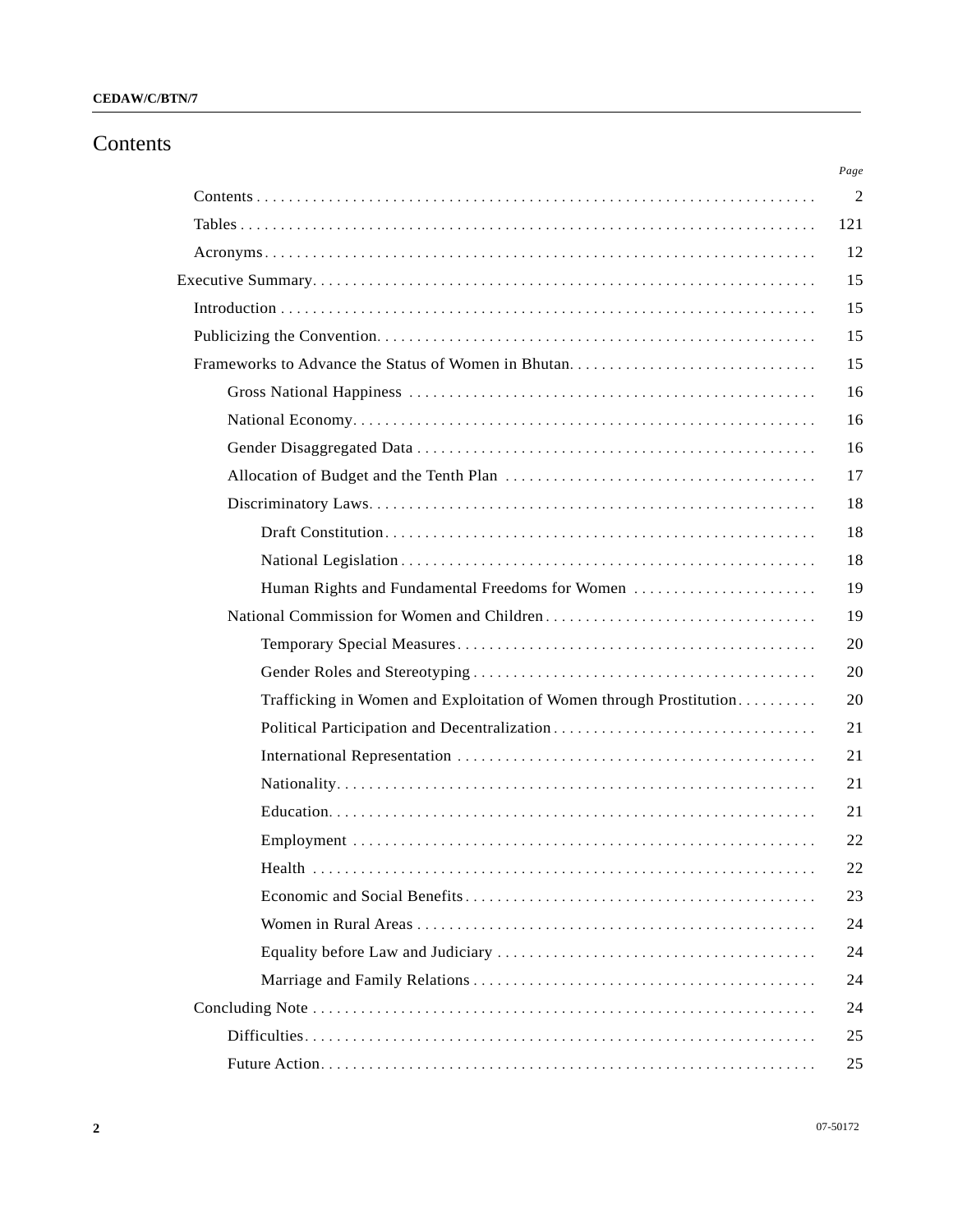|    |                                                                          | 26 |
|----|--------------------------------------------------------------------------|----|
|    |                                                                          | 26 |
|    |                                                                          | 26 |
|    |                                                                          | 26 |
| A: | Embody Principle of Equality and Practical Realization                   | 26 |
|    | Primacy of Draft Constitution and Incorporation of CEDAW by Domestic Law | 27 |
|    |                                                                          | 27 |
|    |                                                                          | 27 |
|    |                                                                          | 28 |
|    | Laws and Rules Governing Marriage and Family                             | 29 |
| B: |                                                                          | 29 |
|    |                                                                          | 29 |
|    |                                                                          | 30 |
|    |                                                                          | 30 |
|    |                                                                          | 30 |
|    |                                                                          | 30 |
|    | Other Crimes that Constitute Gender based Violence covered by the        | 30 |
| C: | Establish Legal and Effective Protection through Institutions            | 31 |
|    | Matters Relating to National Mechanisms and National Machinery           | 31 |
|    |                                                                          | 31 |
|    |                                                                          | 31 |
|    |                                                                          | 32 |
|    |                                                                          | 32 |
|    | D and E: Prohibition of Discrimination and Elimination of Discrimination | 33 |
|    |                                                                          | 33 |
|    | Awareness of Convention in Judiciary, Law Enforcement Authorities &      | 33 |
|    |                                                                          | 34 |
|    | National Consultation on Women and Child Friendly Judicial Procedures    | 34 |
|    | National Consultation on Women and Child Friendly Police Procedures      | 34 |
|    |                                                                          | 34 |
|    | Workshop on Key Gender Issues and Gaps in Bhutan 2005                    | 34 |
| F: | Abolition of Discriminatory Laws, Provisions, Customs and Practices      | 35 |
|    |                                                                          |    |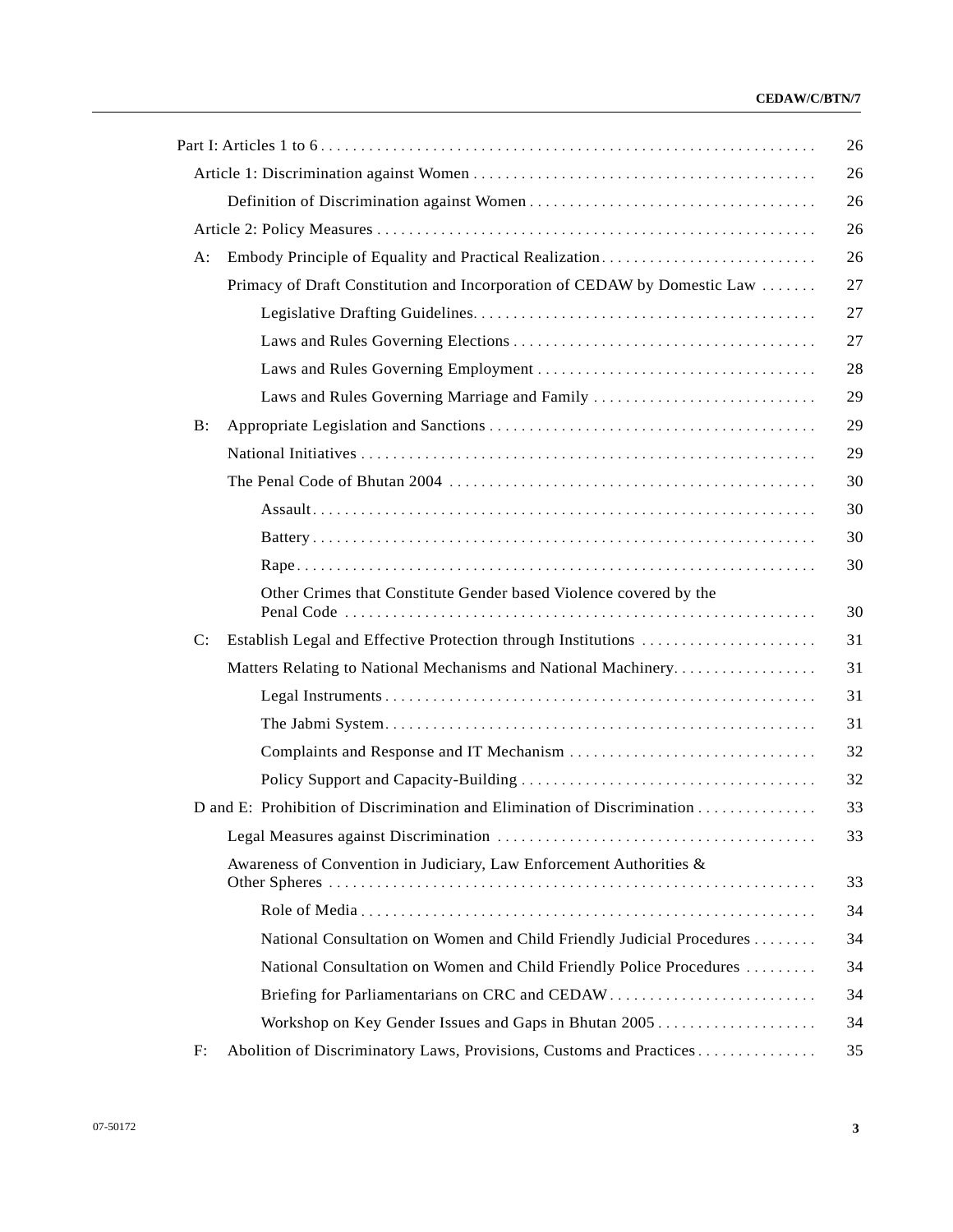| G:        |                                                                              |
|-----------|------------------------------------------------------------------------------|
|           |                                                                              |
|           |                                                                              |
|           |                                                                              |
|           |                                                                              |
|           |                                                                              |
|           |                                                                              |
|           | National Commission for Women and Children: Mandate and Structure            |
|           |                                                                              |
|           |                                                                              |
|           |                                                                              |
|           |                                                                              |
| Α.        |                                                                              |
| <b>B.</b> | Measures Aimed at Protecting Maternity Are Not Considered Discriminatory     |
|           |                                                                              |
| A.        | Elimination of Prejudice and Modification of Social Norms                    |
|           |                                                                              |
|           | Matters Relating to Polygamy, Consanguineous Marriage and Under Age Marriage |
| В.        |                                                                              |
|           |                                                                              |
|           |                                                                              |
|           |                                                                              |
|           |                                                                              |
|           |                                                                              |
|           |                                                                              |
|           |                                                                              |
| A.        |                                                                              |
| <b>B.</b> |                                                                              |
|           |                                                                              |
|           |                                                                              |
|           |                                                                              |
|           |                                                                              |
|           |                                                                              |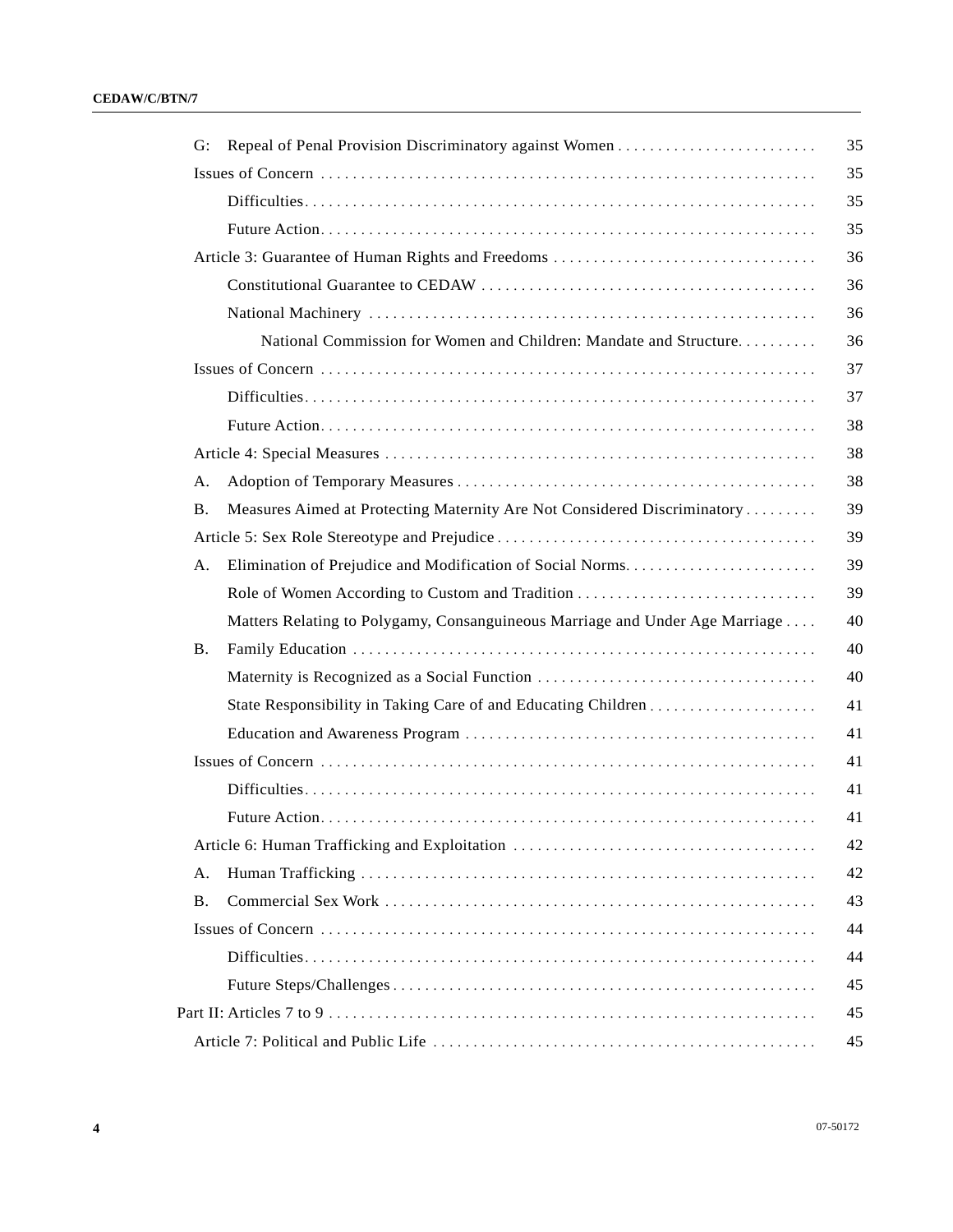| А.             |                                                                                      |
|----------------|--------------------------------------------------------------------------------------|
| <b>B.</b>      | Equal Rights to Formulate, Implement Policy and Perform Public Functions             |
|                |                                                                                      |
|                |                                                                                      |
|                | Women in Community, Block and Dzongkhag Decision-Making                              |
|                |                                                                                      |
|                |                                                                                      |
|                |                                                                                      |
|                |                                                                                      |
|                |                                                                                      |
|                |                                                                                      |
| $\mathbf{C}$ . | Equal Rights to Participate in Associations Concerned with Public and Political Life |
|                |                                                                                      |
|                | National Women's Association of Bhutan (NWAB)                                        |
|                |                                                                                      |
|                |                                                                                      |
|                | Measures to Increase Women's Participation in Politics and Public Life               |
|                |                                                                                      |
|                |                                                                                      |
|                |                                                                                      |
|                |                                                                                      |
|                |                                                                                      |
|                |                                                                                      |
|                |                                                                                      |
|                |                                                                                      |
|                |                                                                                      |
|                |                                                                                      |
|                | Bhutan Citizenship Act and Draft Constitution of the Kingdom of Bhutan               |
| А.             |                                                                                      |
|                |                                                                                      |
|                |                                                                                      |
| Β.             |                                                                                      |
|                |                                                                                      |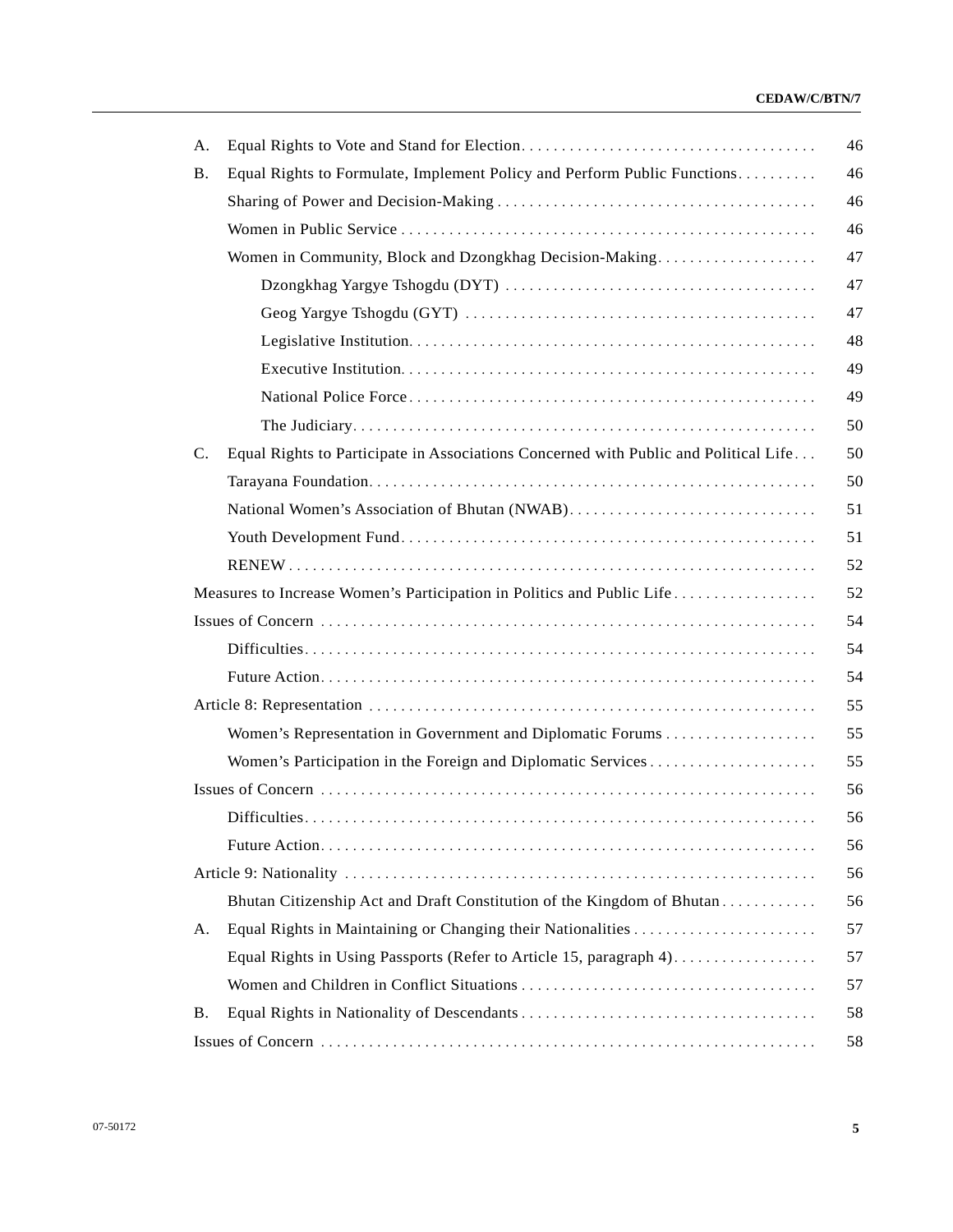|           |                                                                               | 58 |
|-----------|-------------------------------------------------------------------------------|----|
|           |                                                                               | 58 |
|           |                                                                               | 58 |
|           |                                                                               | 58 |
| А.        |                                                                               | 58 |
|           |                                                                               | 58 |
|           |                                                                               | 60 |
|           |                                                                               | 62 |
|           |                                                                               | 63 |
| <b>B.</b> |                                                                               | 65 |
| C.        | Co-education Policy and Appropriate Curricula                                 | 65 |
| D.        |                                                                               | 66 |
| Ε.        |                                                                               | 66 |
| F.        |                                                                               | 67 |
| G.        |                                                                               | 68 |
| Η.        |                                                                               | 68 |
|           |                                                                               | 69 |
|           |                                                                               | 69 |
|           |                                                                               | 70 |
|           |                                                                               | 70 |
|           |                                                                               | 71 |
|           |                                                                               | 71 |
|           |                                                                               | 72 |
|           | 1C. Free Choice of Work and Equality in Criteria in Promotion and Privileges. | 73 |
|           | 1D and Recommendation 26. Equal Pay for Work of Equal Value                   | 74 |
|           |                                                                               | 75 |
|           |                                                                               | 75 |
| 1F.       |                                                                               | 76 |
|           |                                                                               | 77 |
|           |                                                                               | 78 |
|           |                                                                               |    |
|           |                                                                               | 79 |
|           |                                                                               | 80 |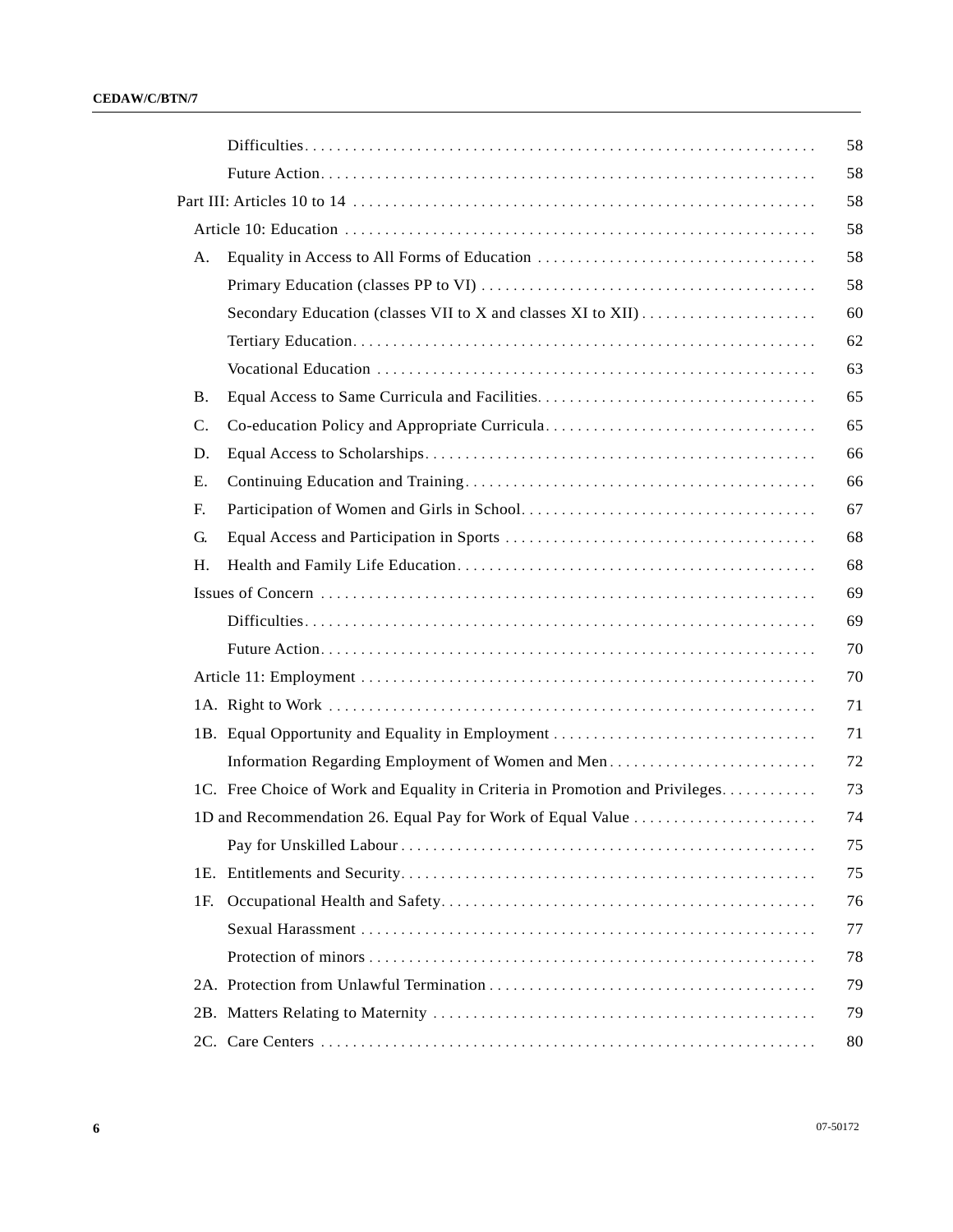| 3.        |                                                                                             |
|-----------|---------------------------------------------------------------------------------------------|
|           |                                                                                             |
|           |                                                                                             |
|           |                                                                                             |
|           |                                                                                             |
| 1.        |                                                                                             |
|           | Access to information and awareness-raising campaigns                                       |
|           | Access to Family Planning and Reproductive Health Services                                  |
| 2.        |                                                                                             |
|           |                                                                                             |
|           |                                                                                             |
|           |                                                                                             |
|           |                                                                                             |
|           | National Consultation on Women and Child Friendly Police Procedures                         |
|           |                                                                                             |
|           |                                                                                             |
|           |                                                                                             |
|           |                                                                                             |
|           |                                                                                             |
|           |                                                                                             |
| A.        |                                                                                             |
|           | Laws Governing Sharing of Properties after Exchange of Deed of Divorce                      |
|           | Rules Governing Sharing of Inherited Properties                                             |
| <b>B.</b> | Equal Rights to Loan, Mortgage and Financial Credit                                         |
| C.        | Right to Participate in Recreational Activities, Sports and in All Aspects of Cultural Life |
|           |                                                                                             |
|           |                                                                                             |
|           |                                                                                             |
|           |                                                                                             |
| 1.        |                                                                                             |
|           |                                                                                             |
|           |                                                                                             |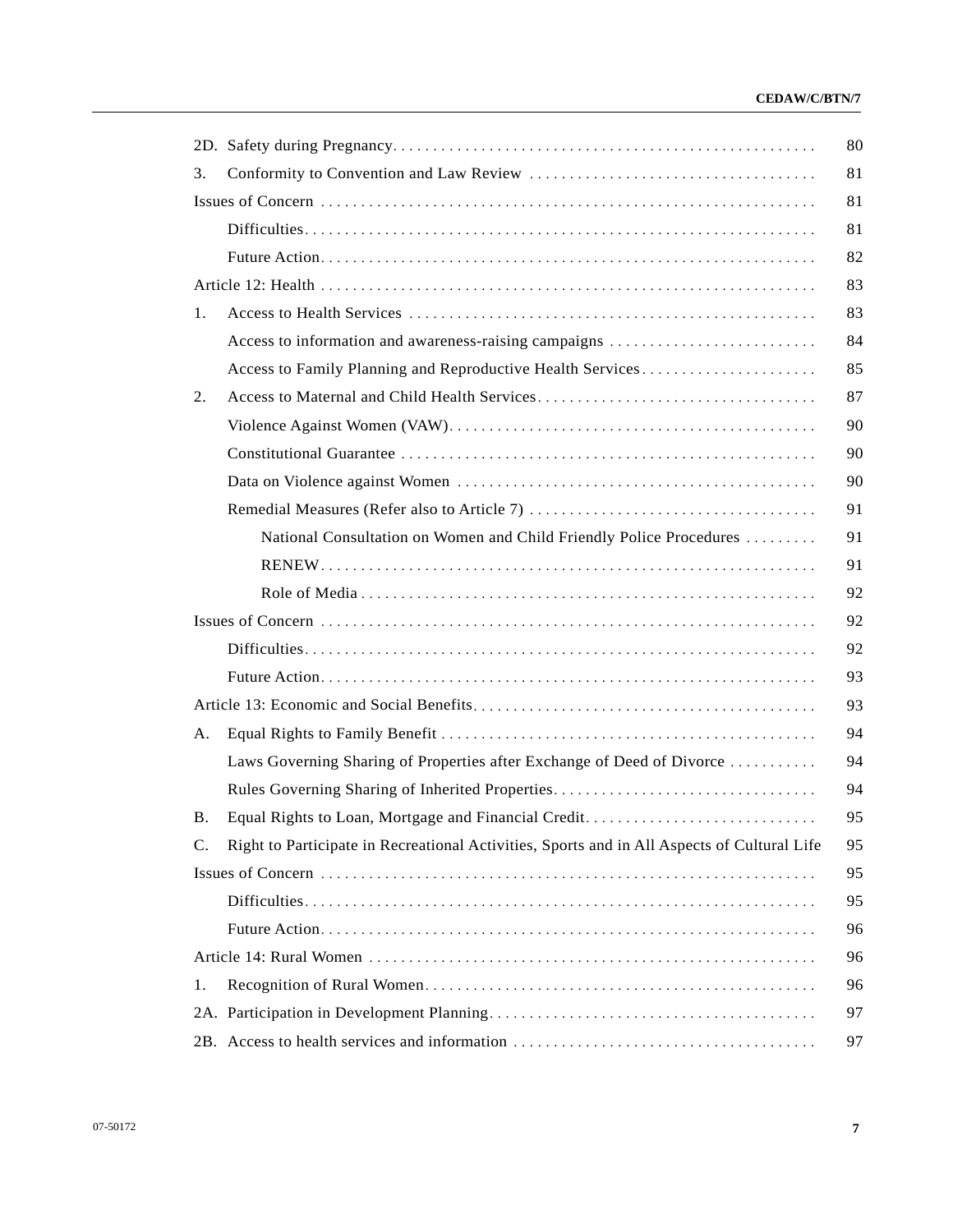|                                                                                        | 98  |
|----------------------------------------------------------------------------------------|-----|
|                                                                                        | 98  |
|                                                                                        | 99  |
| 2G. Equal Treatment in Land, Credit Programs and Agricultural loans                    | 99  |
|                                                                                        | 101 |
|                                                                                        | 102 |
|                                                                                        | 102 |
|                                                                                        | 103 |
|                                                                                        | 104 |
|                                                                                        | 104 |
| 1.                                                                                     | 104 |
| 2.                                                                                     | 104 |
| Elimination of any laws including contracts restricting the enjoyment of women's<br>3. | 105 |
| 4.                                                                                     | 105 |
|                                                                                        | 106 |
|                                                                                        | 106 |
|                                                                                        | 106 |
|                                                                                        | 106 |
| А.                                                                                     | 106 |
| <b>B.</b>                                                                              | 106 |
| $\mathbf{C}$ .                                                                         | 107 |
| D/E: Pro-woman Rights and Duties for Child Custody and Support                         | 107 |
|                                                                                        | 107 |
|                                                                                        | 108 |
| F.                                                                                     | 108 |
| G.<br>Equal Rights to Choose a Family Name, a Profession and an Occupation             | 108 |
| Η.                                                                                     | 108 |
| I.                                                                                     | 109 |
|                                                                                        | 109 |
|                                                                                        | 109 |
|                                                                                        | 110 |
|                                                                                        | 110 |
|                                                                                        | 111 |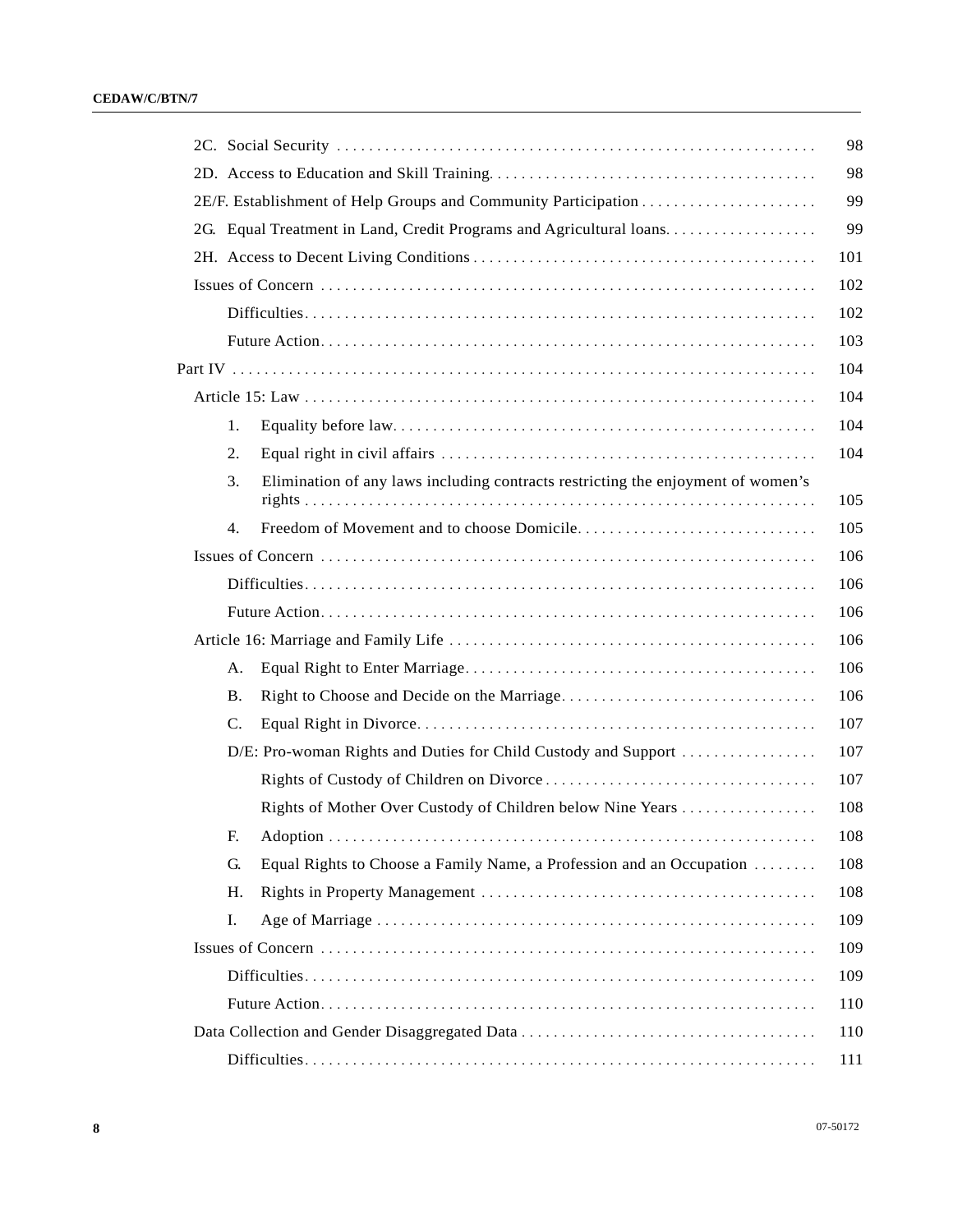| Annexes |                                                                                                                                        |  |
|---------|----------------------------------------------------------------------------------------------------------------------------------------|--|
| 1.      |                                                                                                                                        |  |
|         |                                                                                                                                        |  |
|         |                                                                                                                                        |  |
| 2.      |                                                                                                                                        |  |
| 3.      |                                                                                                                                        |  |
| 4.      | 16 Point and Gedu Recommendations (includes Parliamentarian briefing Report)                                                           |  |
|         | 4A. National Consultation on Women & Child Friendly Police Procedures                                                                  |  |
|         |                                                                                                                                        |  |
|         | 4B. National Consultation on Women and Child Friendly Judicial Procedures                                                              |  |
|         |                                                                                                                                        |  |
|         | 4C. Report on Proceedings of the Briefing for Parliamentarians                                                                         |  |
|         |                                                                                                                                        |  |
| 5.      |                                                                                                                                        |  |
|         |                                                                                                                                        |  |
|         |                                                                                                                                        |  |
|         |                                                                                                                                        |  |
|         | Note by the Secretariat: Annexes to the report will be made available to the Committee in the<br>language in which they were received. |  |
|         |                                                                                                                                        |  |
|         | Annex 5-1: Table 7.1 Members of the National Assembly by Gender from 2001-2005                                                         |  |
|         | Annex 5-2: Table 7.2 Female Elected Representatives in Local Governance by Gender<br>in $2006$                                         |  |
|         | Annex 5-3: Table 7.3 Female Voting Members (Gup, Chi-mi, Mang-mi, Tshogpas) in DYTs                                                    |  |
|         | Annex 5-4: Table 7.4 Females in the Civil Service by Grade in 2006                                                                     |  |
|         | Annex 5-5: Table 7.5 Females in the Civil Service by Ministry in 2006                                                                  |  |
|         |                                                                                                                                        |  |
|         |                                                                                                                                        |  |
|         | Annex 5-8: Table 10.1 Number of Schools and Institutes between 2002 and 2006                                                           |  |
|         | Annex 5-9: Table 10.2 Primary Net Enrolment Ratio (NER)                                                                                |  |
|         | Annex 5-10: Table 10.3 Numbers Enrolled and Girl to Boy Ratio between 2002 and 2006                                                    |  |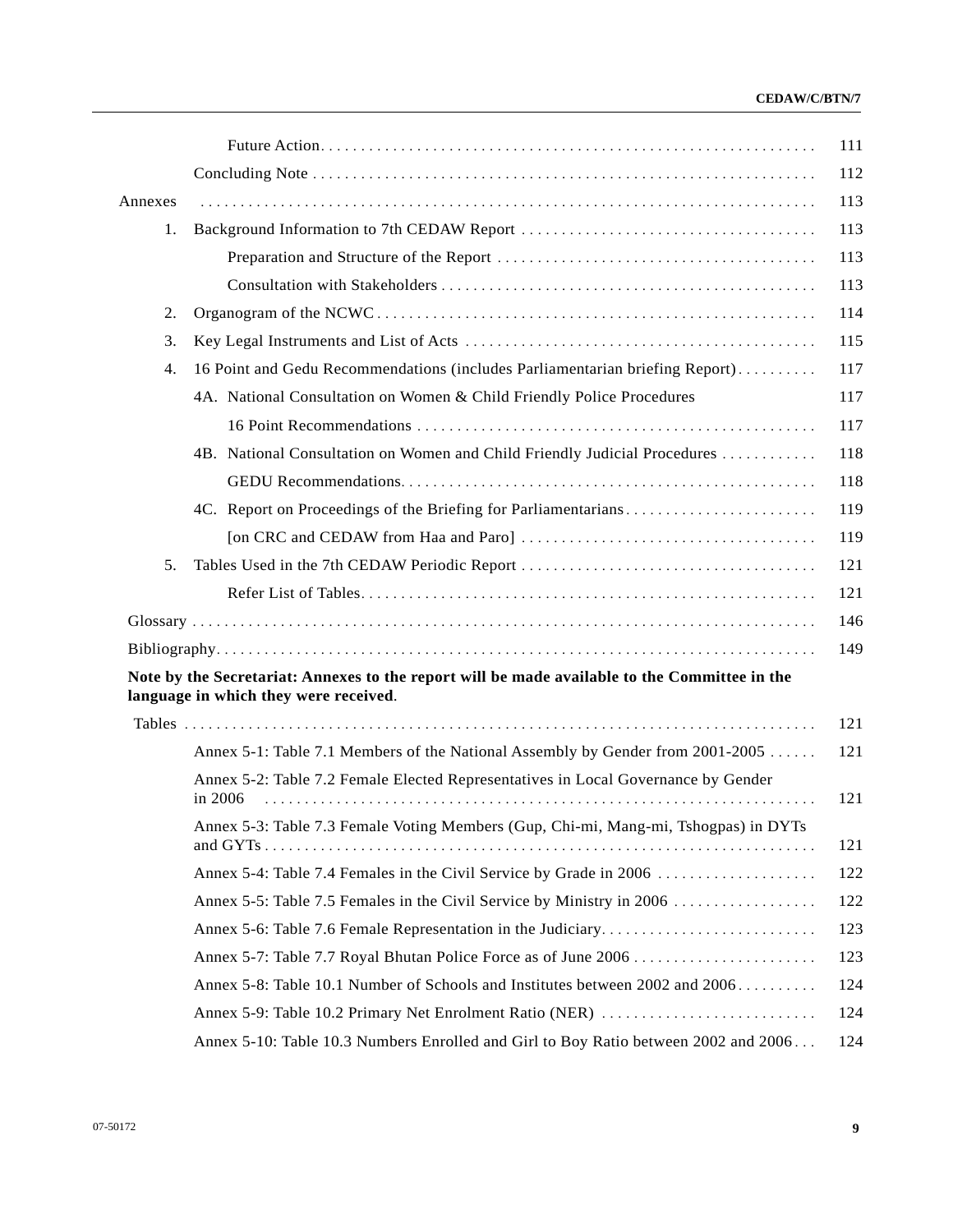| Annex 5-11: Table 10.4 Primary Net Enrolment Ratio by District and Sex for 2006        | 125 |
|----------------------------------------------------------------------------------------|-----|
| Annex 5-12: Table 10.5 Primary Net Enrolment Ratio across Urban and Rural Areas        | 126 |
|                                                                                        | 126 |
| Annex 5-14: Table 10.7 2006 Efficiency Indicators for Selected Classes                 | 127 |
| Annex 5-15: Table 10.8 Secondary Gross Enrolment Ratio (GER) for 2006                  | 128 |
|                                                                                        | 128 |
| Annex 5-17: Table 10.10 Students in Tertiary Institutes in Bhutan between 2002         | 129 |
| Annex 5-18: Table 10.11 Bachelor Level Students in Tertiary Institutes Abroad          | 129 |
| Annex 5-19: Table 10.12 New Scholarship Recipients by Sex and Field of Study           | 129 |
| Annex 5-20: Table 10.13 Enrolment in Vocational Institutes between 2002 and 2006       | 130 |
|                                                                                        | 130 |
| Annex 5-22: Table 11.1 Labour Force Participation Rate by Sex and Location in 2004     | 131 |
| Annex 5-23: Table 11.2 Per cent of Employed Population by Completed Level of Education | 131 |
| Annex 5-24: Table 11.3 Per cent of Population Employed within each Level of Completed  | 131 |
| Annex 5-25: Table 11.4 Per cent of Employed Population by Type of Employment           | 131 |
|                                                                                        | 132 |
| Annex 5-27: Table 11.6 Range of Weekly Earnings of Paid Employees by Sex in 2004.      | 132 |
|                                                                                        | 133 |
| Annex 5-29: Table 12.1 Proportion of Households Visiting Health Facility               | 133 |
| Annex 5-30: Table 12.2 Change in Number of Health Staff and Health Facilities between  | 134 |
| Annex 5-31: Table 12.3 Age Specific Fertility Rates in 2000 and 2005                   | 134 |
| Annex 5-32: Table 12.4 Fertility Rates, Crude Birth Rate, Crude Death Rate and Rate of | 135 |
| Annex 5-33: Table 12.5 Change in Key Indicators between 2000 and 2005                  | 136 |
|                                                                                        | 136 |
|                                                                                        | 137 |
|                                                                                        | 138 |
|                                                                                        | 139 |
| Annex 5-38: Table 12.10 Reported Cases of Assault against Women and Children and Rape  | 140 |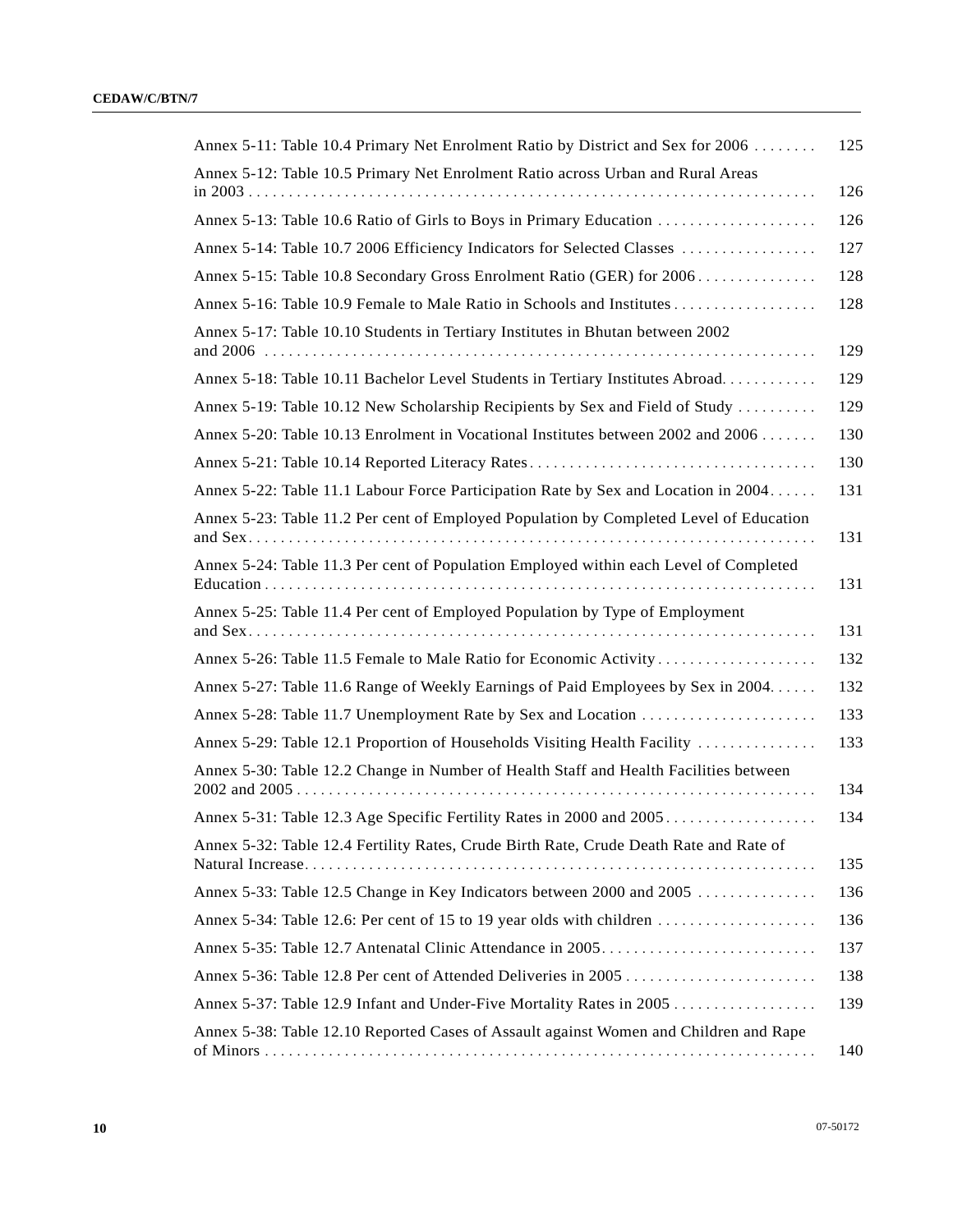|                                                                                                 | 141 |
|-------------------------------------------------------------------------------------------------|-----|
| Annex 5-40: Table 14.1 Access to Improved Water and Sanitation Facilities in 2005               | 141 |
|                                                                                                 | 142 |
|                                                                                                 | 142 |
| Annex 5-43: Table 14.4 Per cent of Households Owning Different Types of Communication           | 142 |
| Annex 5-44: Table 14.5 Per cent of Households by Walking Distance to the Nearest Motor          | 143 |
|                                                                                                 | 143 |
| Annex 5-46: Table 16.1 Per cent of 10 to 14 and 15 to 19 year olds in marriage unions $\dots$ . | 143 |
| Annex 5-47: Table 16.2 District-Wise Percentages of Girls 10 to 14 and 15 to 19 Currently       | 144 |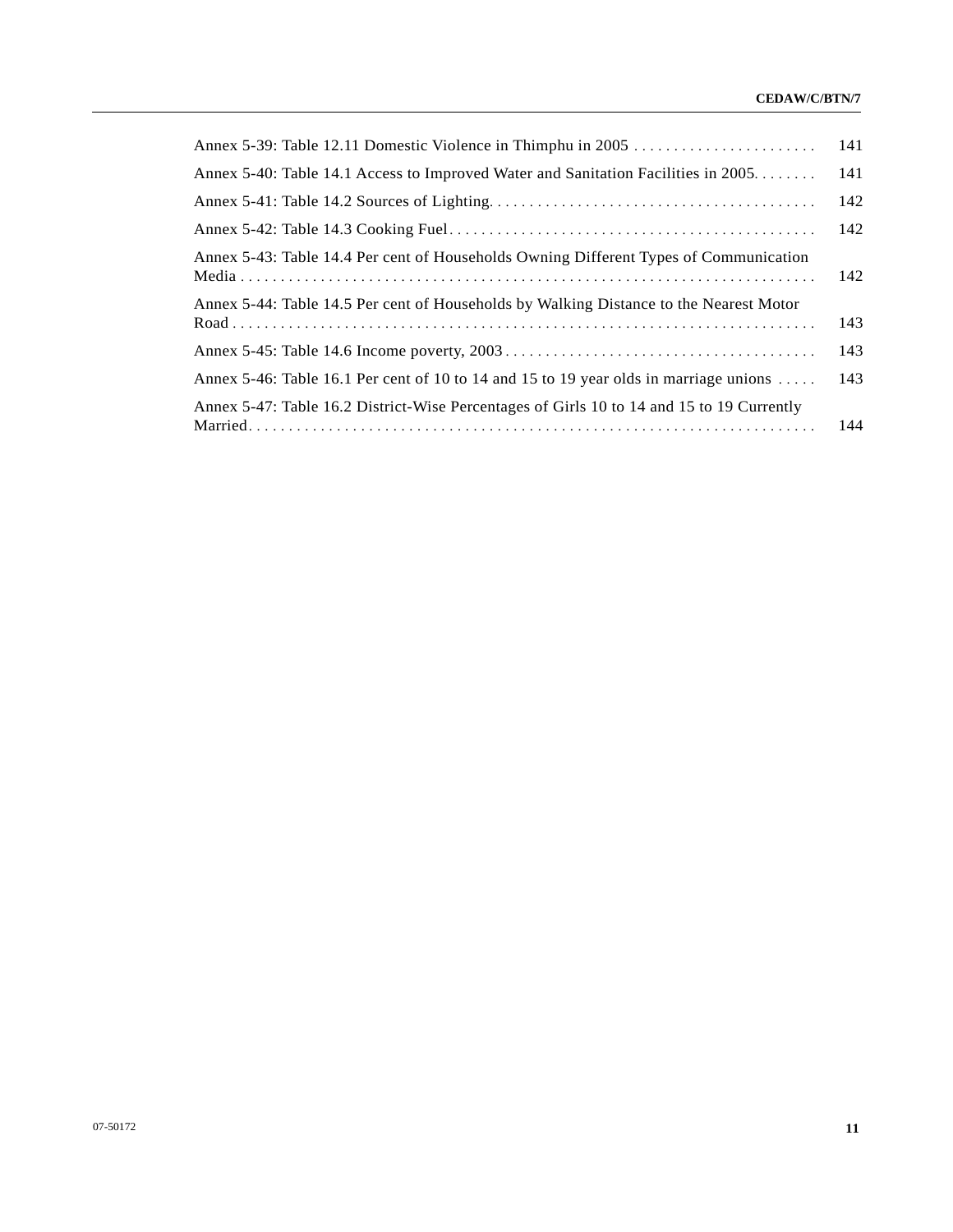#### **Acronyms**

- 1. **ACC** Anti-Corruption Commission
- 2. **ANC** Antenatal Clinic
- 3. **ATP** Apprenticeship Training Programme
- 4. **BA** Bachelor of Arts
- 5. **BBA** Bachelor of Business Administration
- 6. **BBS** Bhutanese Broadcasting Service, the national radio and TV station
- 7. **BCCI** Bhutan Chamber of Commerce and Industry
- 8. **BCSR** Bhutan Civil Service Rules and Regulations
- 9. **BDFC** Bhutan Development Finance Corporation
- 10. **BHU** Basic Health Unit
- 11. **BLSS** Bhutan Living Standards Survey conducted in 2003 (Report published in 2004)
- 12. **B.Sc** Bachelor of Science
- 13. **CEDAW** Convention on the Elimination of All Forms of Discrimination Against Women
- 14. **CPS** Community Primary School
- 15. **CRC** Convention on the Rights of the Child
- 16. **DLG** Department of Local Governance
- 17. **DoP** Department of Planning
- 18. **DTVTC** Drak Tsho Vocational Training Centre for disabled children
- 19. **DYS** Department of Youth and Sports
- 20. **DYT** Dzongkhag Yargye Tshog-due [Bhutanese equivalent of a District Development Committee]
- 21. **ECB** Election Commission of Bhutan
- 22. **EMoC** Emergency Obstetric Care
- 23. **FYP** Five Year Development Plan of Bhutan
- 24. **GDP** Gross Domestic Product
- 25. **GER** General Enrolment Ratio
- 26. **GFP** Gender Focal Point
- 27. **GNH** Gross National Happiness
- 28. **GoI** Government of India
- 29. **GYT** Geog Yargye Tshog-due [Bhutanese equivalent of a Block/county Development Committee]
- 30. **HRD** Human Resource Development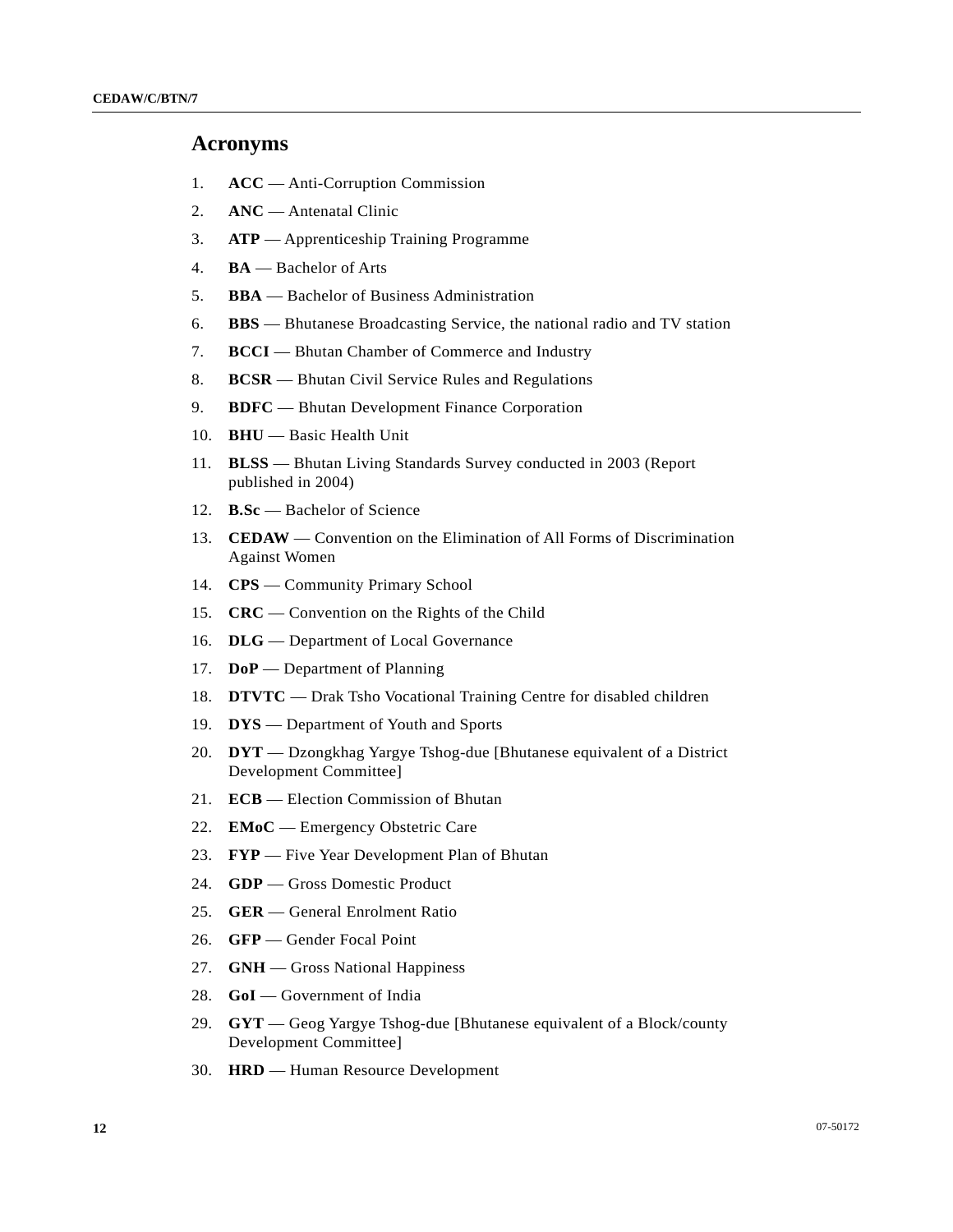- 31. **HRM** Human Resource Management
- 32. **HSS** Higher Secondary School
- 33. **ICT** Information Communication Technology
- 34. **LSS** Lower Secondary School
- 35. **MCH** Maternal and Child Health
- 36. **MDG** Millennium Development Goals
- 37. **MSS** Middle Secondary School
- 38. **MoLHR** Ministry of Labour and Human Resources
- 39. **MoU** Memorandum of Understanding
- 40. **MSTF** Multi Sector Task Force (Established in every district for the HIV/AIDS programme
- 41. **NAS 2003** National Anaemia Study conducted in 2003
- 42. **NCWC** National Commission for Women and Children
- 43. **NEC** National Environment Commission
- 44. **NER** Net Enrolment Ratio
- 45. **NFE** Non-formal Education
- 46. **NGO** Non-governmental Organization
- 47. **NID** National Institute for the Disabled
- 48. **NPAG** National Plan of Action for Gender
- 49. **NWAB** National Women's Association of Bhutan
- 50. **OAG** Office of the Attorney-General
- 51. **OLA** Office of Legal Affairs
- 52. **ORC** Outreach Clinic
- 53. **PC** Planning Commission
- 54. **PS** Primary School
- 55. **RAA** Royal Audit Authority
- 56. **RAC** Royal Advisory Council
- 57. **RBP** Royal Bhutan Police
- 58. **RCSC** Royal Civil Service Commission
- 59. **RENEW** Respect Educate Nurture and Empower Women, a national NGO
- 60. **RIHS** Royal Institute of Health Services
- 61. **Royal Government of Bhutan** Royal Government of Bhutan
- 62. **RH** Reproductive Health
- 63. **RMA** Royal Monetary Authority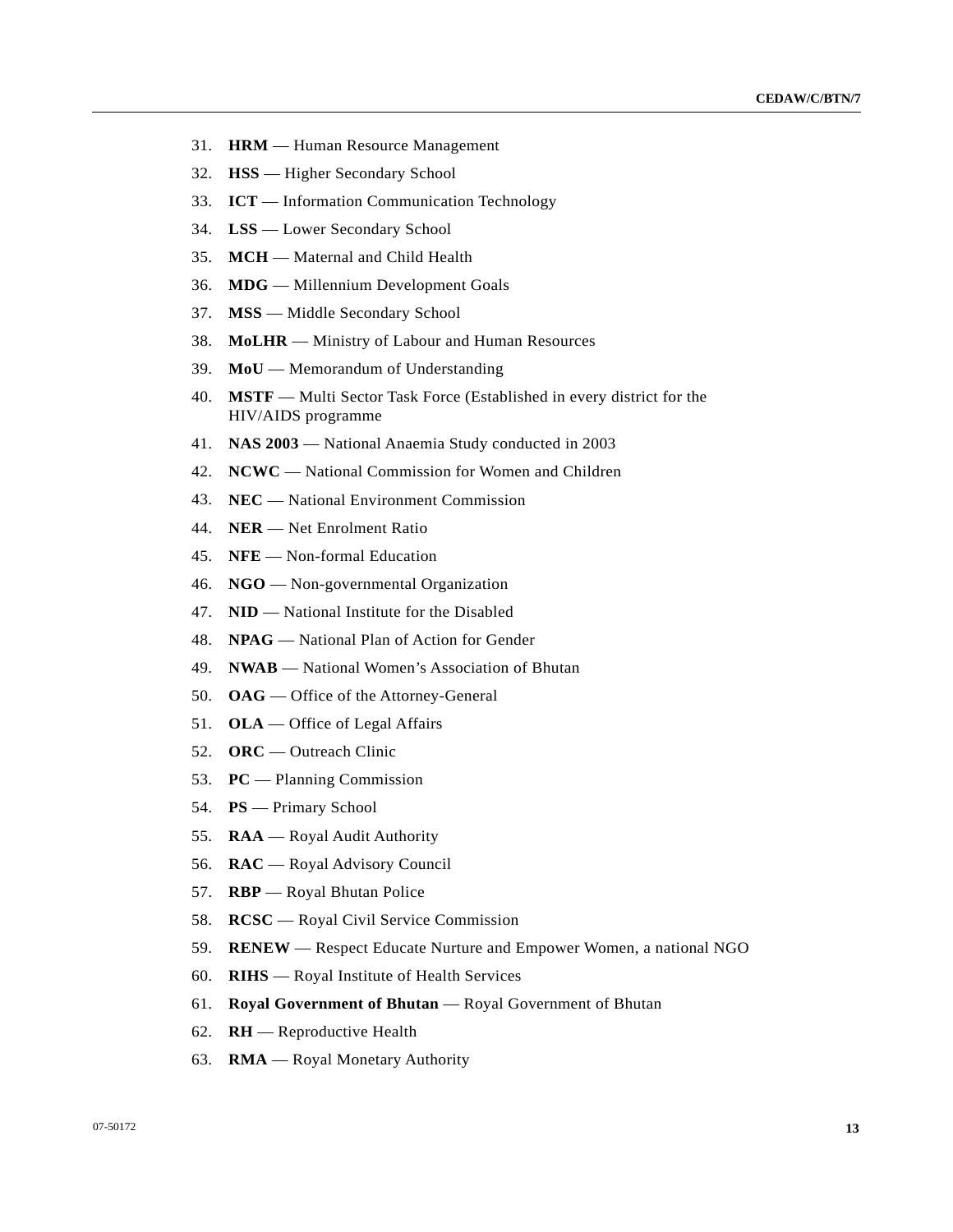- 64. **SAARC** South Asian Association for Regional Cooperation
- 65. **SCF** Save the Children Fund USA
- 66. **SPEA** School Parenting Education Programme
- 67. **UNDP** United Nations Development Programme
- 68. **UNFPA** United Nations Population Fund
- 69. **UNICEF** United Nations Children's Fund
- 70. **UNIFEM** United Nations Fund for Women
- 71. **VAW** Violence Against Women
- 72. **VHW** Village Health Workers
- 73. **VTI** Vocational Training Institute
- 74. **WID** Women in Development
- 75. **YDF** Youth Development Fund, a national NGO
- 76. **YDRC** Youth Development and Rehabilitation Centre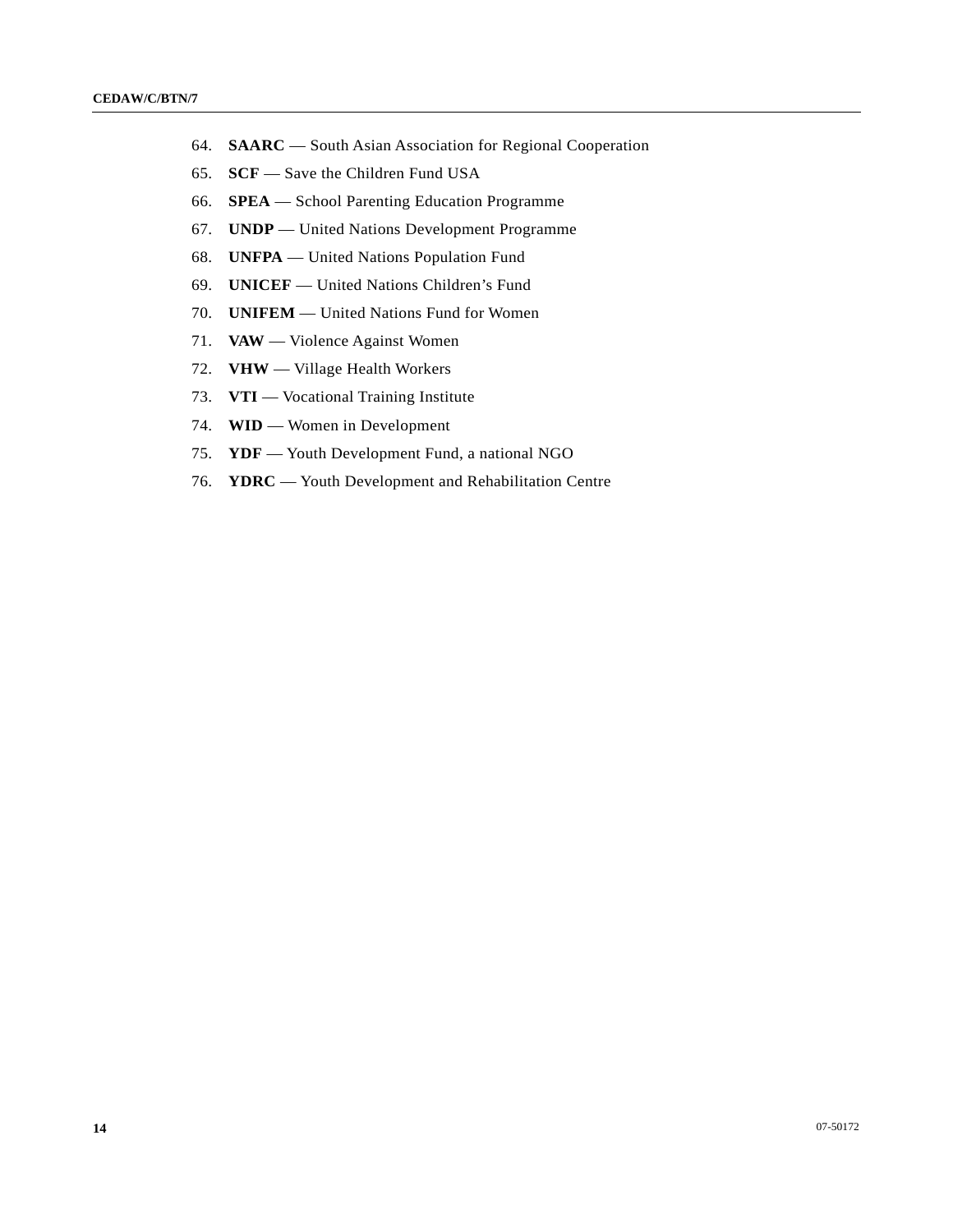# **Executive Summary**

## **Introduction**

The Kingdom of Bhutan signed the Convention on Elimination of All Forms of Discrimination Against Women (CEDAW) on July 17, 1980 and ratified it on August 31, 1981. It presented its combined initial through sixth periodic report to the Committee on the Elimination of All Forms of Discrimination against Women in January 2003. The Committee considered the report at its  $30<sup>th</sup>$  Session in 2004.

Bhutan also ratified the Convention on the Rights of the Child (CRC) in 1990 and presented its initial report to the Committee on the Rights of the Child on  $5<sup>th</sup>$  June 2001.

In the past five years, as a reaffirmation of its commitment to protection of its citizens' rights, and in particular women's and children's rights, Bhutan has signed and ratified several international and regional conventions and treaties, including the: SAARC Convention on Prevention and Combating Trafficking in Women and Children for Prostitution 2002; SAARC Convention on Regional Arrangement for the Promotion of Child Welfare in South Asia 2002; SAARC Code for Protection of Breast Feeding and Young Child Nutrition 2004; and the two Optional Protocols to the CRC on the involvement of children in armed conflict and sale of children, child prostitution and child pornography 2005.

## **Publicizing the Convention**

The CEDAW report and the committee's recommendations have been widely circulated among government officials and the Bhutanese media. Literature on the CEDAW as well as Bhutan's combined initial through sixth report and the Committee's recommendations are posted on websites and available to the public. To increase the role of media in dissemination of information on the Convention and the country's efforts to promote and protect the rights of women and children, the print and broadcast media in Bhutan is also represented by a member in the NCWC Executive Body. A series of trainings have been conducted to promote understanding and awareness on the CEDAW among stakeholders, especially law enforcement officials, the judiciary, educationists and parents and women and children. More systematic campaigns are being planned by the NCWC in partnership with a number of stakeholders.

### **Frameworks to Advance the Status of Women in Bhutan**

The Kingdom of Bhutan has developed a range of mechanisms for promoting the rights enshrined within this Convention; at the forefront are the mechanisms and ideals provided by the Draft Constitution of the Kingdom of Bhutan [draft *Tsa-thrim Chen-mo*] and various legislative acts.

Bhutan has a comprehensive range of social, economic, political and legal frameworks that seek to further enhance the relatively equal status of women in Bhutan, and eliminate any discrimination and violence that might exist against women and girls. The legal system and positive cultural attitudes are also drawn upon for the implementation and enforcement of the rights enshrined in the CEDAW, and a number of initiatives have been established to advance the status of women in all fields. Bhutan is well on track to achieving some of the Millennium Development Goals [MDGs], some possibly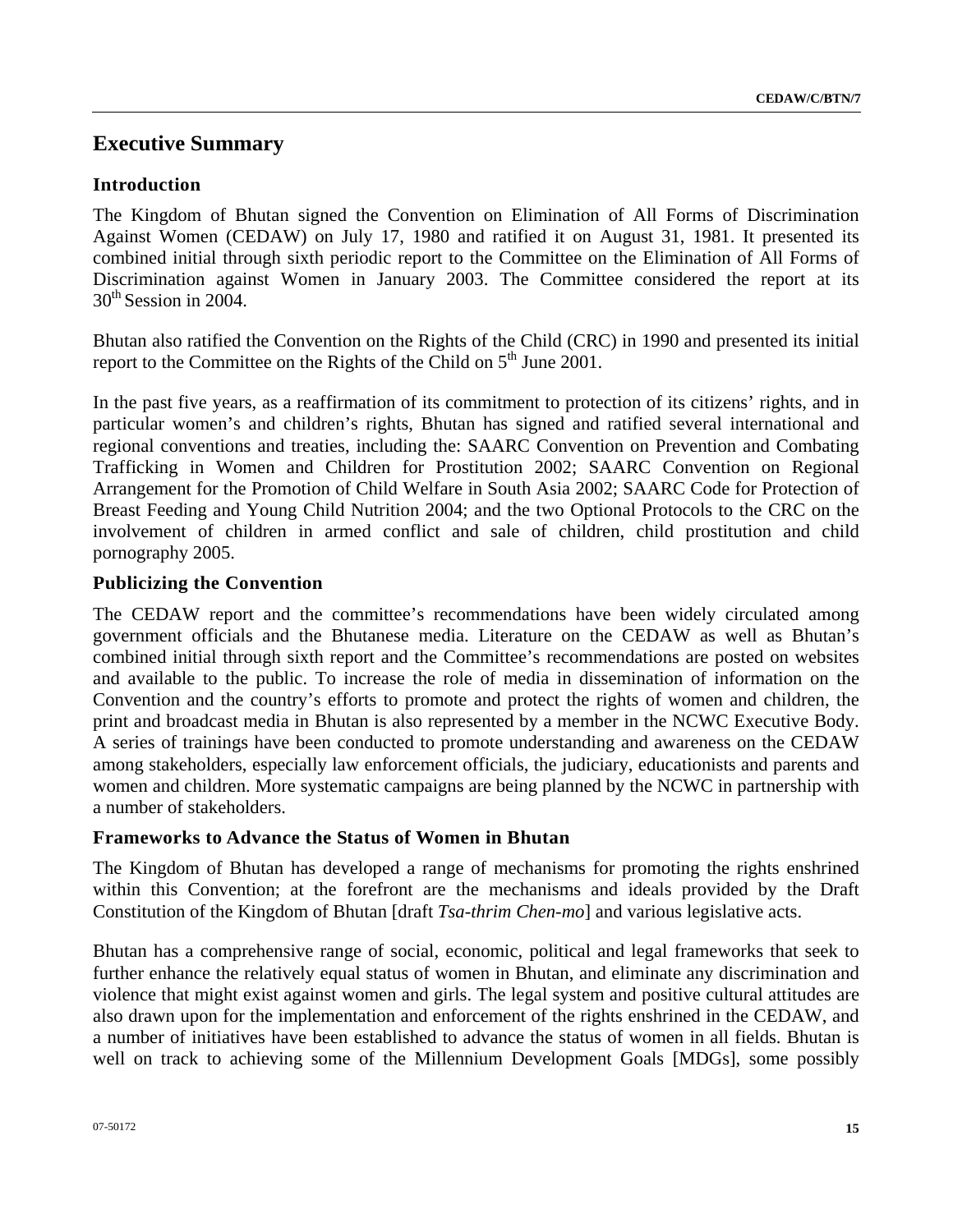before 2015. There is strong Royal Government of Bhutan commitment through a positive policy environment to make the achievement of the MDGs a reality.

#### **Gross National Happiness**

In 1972, His Majesty the Fourth King pronounced the guiding philosophy of Bhutan's development process to be the pursuit of Gross National Happiness (GNH). In the sphere of public policy, GNH has translated into four main pillars: Sustainable and equitable socio-economic development; Conservation of the environment; Preservation and promotion of culture; and Promotion of good governance. A central key to GNH-based public policy is the requisite search for balance, both within and between the pillars and the philosophy of GNH upholds strong principles of equality of all human beings, the interconnectedness between all sentient beings (humans, animals, plants), and the human rights and responsibilities that must guide human conduct.

#### **National Economy**

Bhutan's small economy is dominated by the hydropower industry. The sectoral breakdown of growth rates and sources of growth show that the industrial sector, broadly defined to include energy, construction and manufacturing, has the largest share. Over the period 1980 to 2004, direct contribution by the sector amounted to over half of the growth in GDP, with services contributing slightly less than one-third and agriculture 17 per cent. In terms of building infrastructure to create access to services and facilities, about 80 per cent of the planned budget for the Ministry for Works and Human Settlement is allocated for construction.

High rates of capital formation and a high incremental capital-output ratio (ICOR) are expected to remain characteristics of the Bhutanese economy in the years ahead. Regarding trade, Bhutan is by far the most open economy in South Asia, with a trade ratio close to 60 per cent of GDP. Bhutan's debt service ratio remains low at 4 per cent, as most loans are taken at concession rates. The relative decline in grants in the recent years has led to a rising overall budget deficit, which has increasingly been financed with the help of external loans. Bhutan has been accumulating debt, which increased in 2003/2004 to an equivalent of 75 per cent of GDP.

Given the low level of development of the private sector, the Royal Government of Bhutan is the main provider not only of infrastructure and social services, but in producing economic goods and services. The private sector remains nascent and lacks human skills and other resources.

### **Gender Disaggregated Data**

The Royal Government of Bhutan is working with its development partners in developing disaggregated data in all sectors. Training and capacity building have been provided to improve data collection. Once in place, more effective planning, monitoring and evaluation can take place, particularly in determining the gaps in reaching the vulnerable groups.

The National Statistical Bureau, upgraded by the Royal Government of Bhutan in 2004, is developing disaggregated data. All sectors are improving their information systems, and the Royal Government of Bhutan has begun to take steps to promote e-governance to ensure greater access to data. The findings of the first national Population and Housing Census of Bhutan 2005 (PHCB 2005) will provide much needed official disaggregated baseline information, and enable the Royal Government of Bhutan to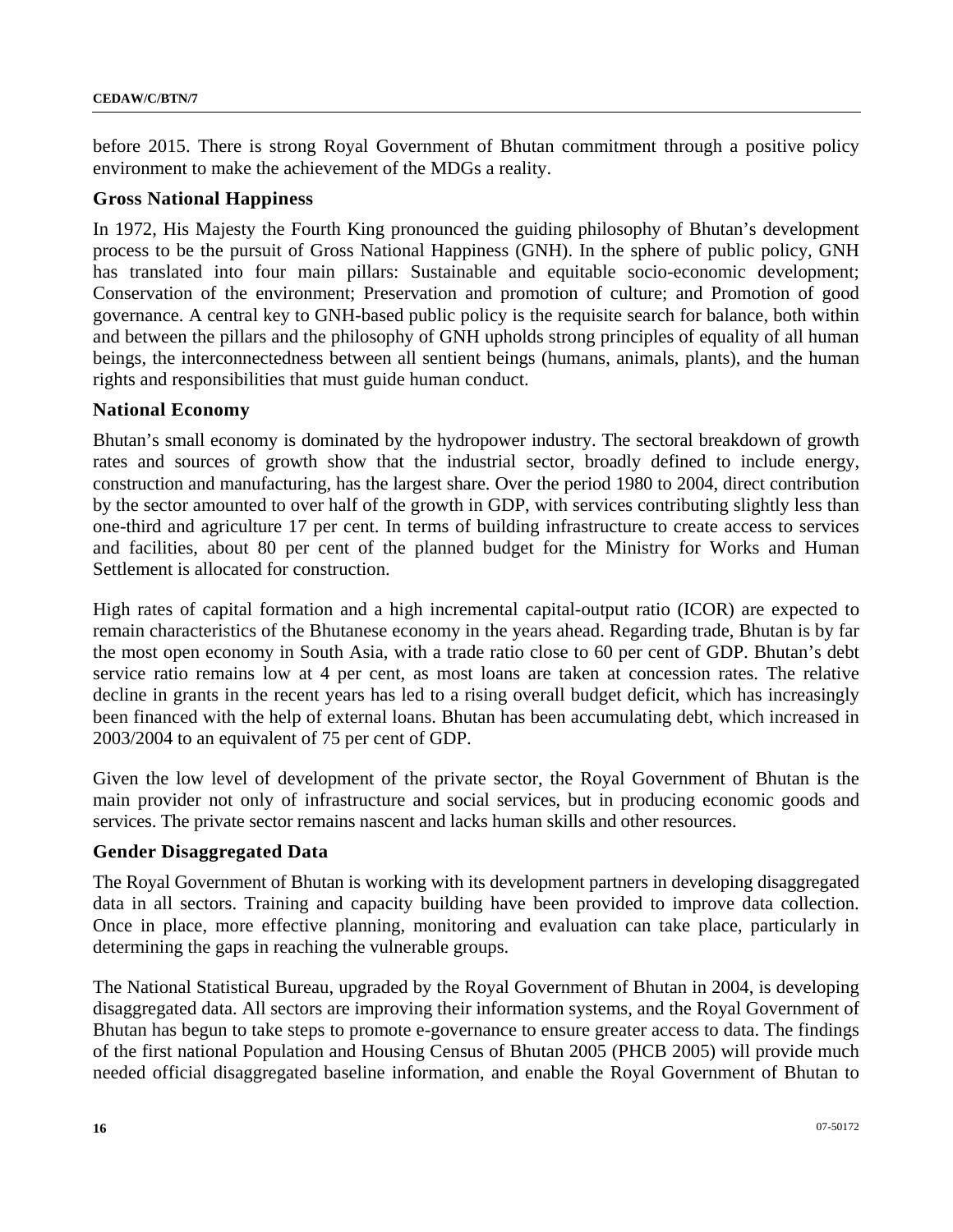develop frameworks for the sectors and programmes. The Census was conducted with assistance from UNFPA.

The Management Information Services Division (MISD) of the Royal Civil Service Commission produces bi-annual statistical reports which include gender disaggregated data of the civil service through the Human Resource Information Management System, known as *Zhiyog.* Although much needs to be done to improve the analysis of the data available and also in providing the use of such data for policy analysis and decision-making, the system has been updated with the Position Classification System and is connected to all agencies, ministries and *dzongkhags.*

A SAARC Gender Database is being developed by the SAARC member countries. The database, envisioned as a unique G-Data Shop, will collate and generate data on violence against women, especially trafficking, feminization of poverty, and Health including HIV/AIDS. It will serve as a common pool to facilitate engendered planning, advocacy and the identification of gaps and challenges.

## **Allocation of Budget and the Tenth Plan**

Bhutan's draft Constitution makes provision for equitable distribution of budgets for development. Article 9 section 8 states that the "*State shall endeavour to ensure that all the Dzongkhags are treated with equity on the basis of different needs so that allocation of national resources shall result in comparable socio-economic development*". Bhutan has made serious concerted efforts in health, education and other development rights.

Since the beginning of its five-year development plans, Bhutan has maintained a high rate of investment in development, averaging over 40 per cent of GDP during the  $1990s<sup>1</sup>$ . The focus on the Ninth Plan is on improving rural livelihood, reducing poverty, implementing decentralization, and expanding rural infrastructure to improve access to markets and social services. These are all aimed at reducing rural-urban migration. After generous capital outlays in the social sector over successive five year plans, Bhutan became one of the few countries in the world to meet its part of the 20:20 compact (20 per cent of public investment in health and education). In 2004 and 2005, health and education sectors accounted for 27 per cent of the total government outlay<sup>2</sup>. This increased to 30 per cent of the total outlay in 2005/2006; with 12 per cent for the health sector with construction of water supply schemes, BHUs and outreach clinics, and 18 per cent for the education section which emphasizes the development of human resources and expansion of infrastructure. Governmental expenditures accounted for over 45 per cent of GDP in recent years<sup>3</sup>.

Many women and children, especially vulnerable and underprivileged, benefit from programmes aimed at improving women and children's education, health and nutrition. Bhutan faces a challenge to the continued high priority placed on human development considering the spiralling costs of social services arising from the country's youthful demographic profile and rising incremental costs of reaching services into remote areas. Apart from the United Nations system, external development

 1 World Bank 2004 Bhutan Country Assistance Evaluation, Washington, World Bank

<span id="page-16-1"></span><span id="page-16-0"></span><sup>2</sup> NAB, 2004, Proceedings of the 82nd Session of the National Assembly of Bhutan

<span id="page-16-2"></span><sup>3</sup> Asia-Pacific in Figures, 2004, UNESCAP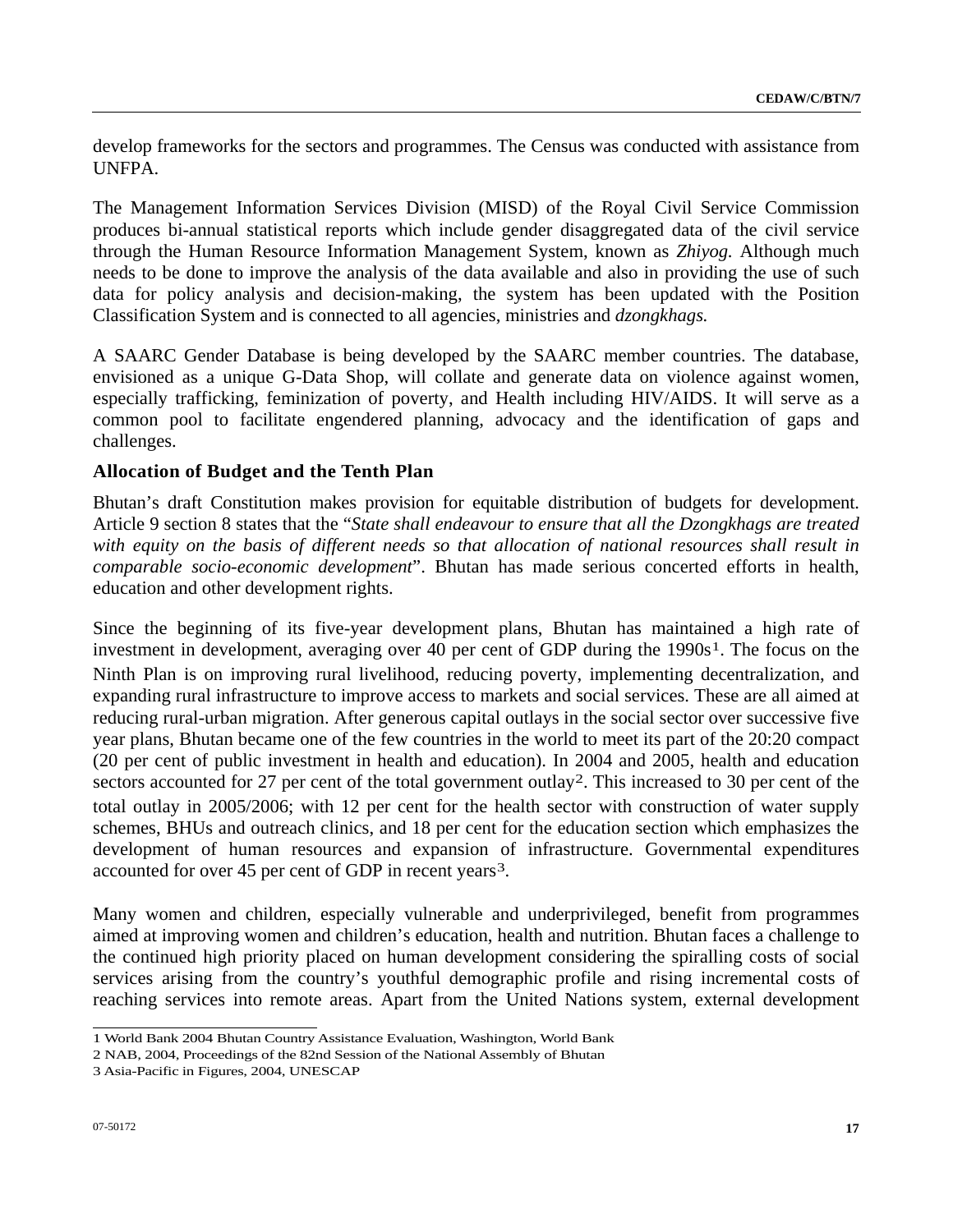partners involved in women and children and women-related programmes include Government of India (GoI), CIDA Canada, DANIDA (Denmark), Finland, JICA (Japan), GTZ (Germany), World Bank, Asian Development Bank, and Save the Children (USA). External development partners are supporting activities as diverse as building schools, providing primary health care, developing textbooks for primary grades, and protecting women and children and women from violence and abuse. UNDP has focused on youth unemployment as the theme for the second national human development report.

#### **Discriminatory Laws**

Review of existing laws can be initiated by various agencies such as the National Assembly, Government, Judiciary, and civil society organizations. Progressive reviews have led to the review and removal of discriminatory provisions.

The National Commission for Women and Children (NCWC) is finalizing the National Plan of Action for Gender (NPAG), which includes a review of existing discriminatory laws against women. The NCWC will present a report with suggestions on such review to the Government.

#### **Draft Constitution**

The written Constitution of the Kingdom of Bhutan has been drafted with guarantees of twenty two fundamental rights to all its citizens. The written constitution which is expected to be adopted in 2008 will usher in parliamentary democracy and supersede all other legislation.

The Royal Government of Bhutan has adopted policy, organizational and procedural measures to ensure the continuity of policies and programmes related to women's and children's issues. Such existing commitments will be reinforced by constitutional guarantee as provided by Article 7 on Fundamental Rights and as clarified by Article 9 section 24 and Article 10 section 24 of the Draft Constitution<sup>4</sup> which is scheduled to be adopted in 2008, and will supersede all other legislations in the country.

#### **National Legislation**

The National Assembly of Bhutan has passed a host of legislations in recent years to strengthen the rule of law, with 40 in the past decade alone. The National Assembly established a Legislative Committee in 2003 to scrutinize all new legislations before submission to the National Assembly. This is expected to professionalize the legislation drafting system. The Office of Legal Affairs was established in the year 2000. This was later changed to the Office of the Attorney General on 15 August 2006, to facilitate government agencies in identifying, assisting and reviewing draft bills before submitting to the National Assembly. The reviewing of draft Bills helps provide pre-legislative scrutiny needed to ensure transparency, professionalism and help set standards. A review of legislation is included in the Assessment of Protection Factors for Children in Bhutan undertaken by the NCWC in 2004.

Efforts have been made through amendments in policy and legislation to bridge gaps in existing acts and harmonise with the principles of the CEDAW and the Draft Constitution There is also an

<span id="page-17-0"></span> 4 Royal Government of Bhutan, The Constitution of the Kingdom of Bhutan Draft as on 18th August 2005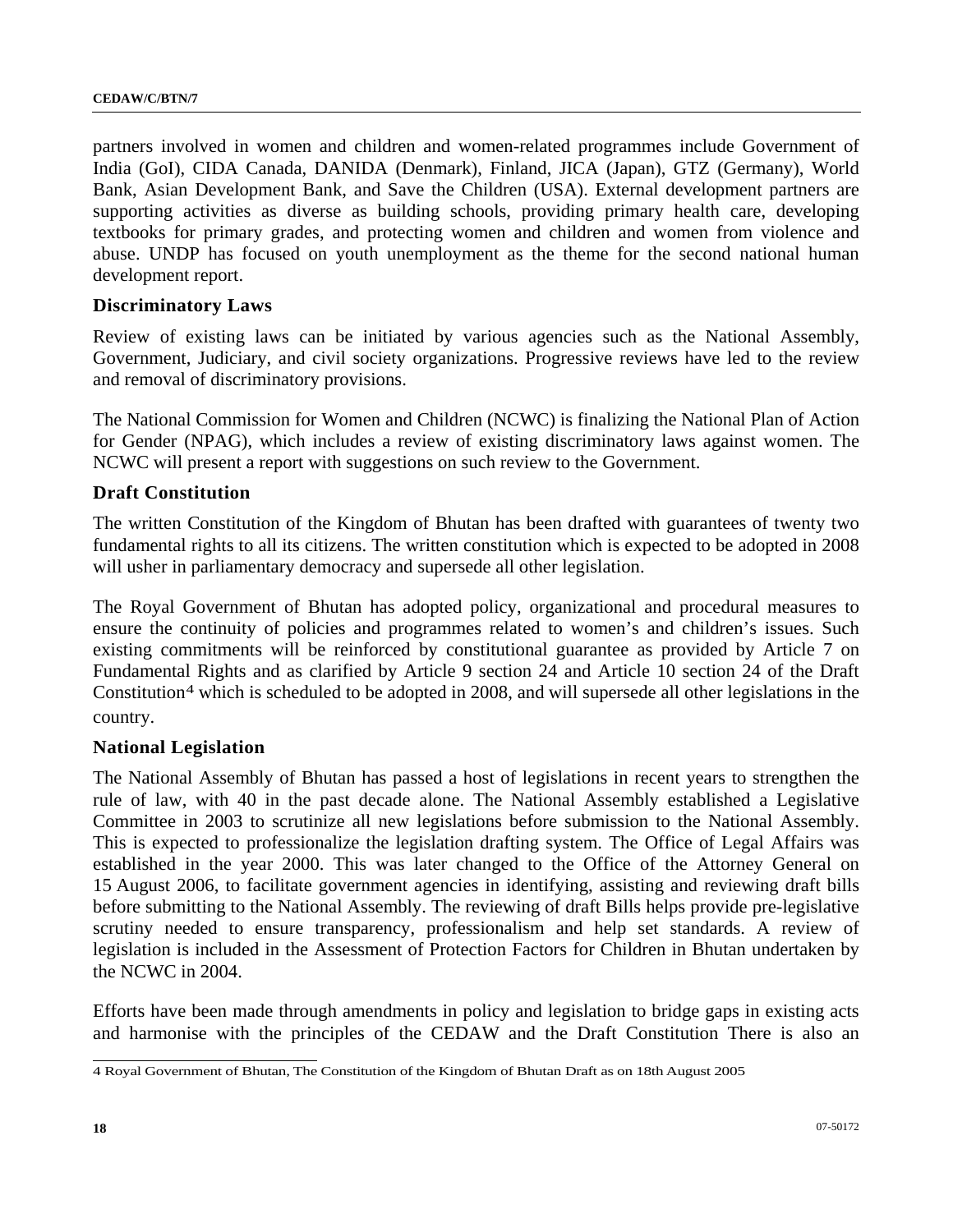increasing effort to reinforce issues related to women and children in sectoral plans and policies. In the absence of a women's and children's code, both the Penal Code of Bhutan and the Civil and Criminal Procedure Code 2001 have had an impact in the way women and children are dealt with under the law, and these two legislations have been instrumental in how the judiciary and law enforcers handle legal cases involving women and children.

In Bhutan, all persons are equal before the law. A number of laws that have direct and serious implications on women have been enacted in Bhutan. The Marriage Act of Bhutan was enacted in 1980 and amended in 1996; the Bhutan Citizenship Acts in 1958, 1977 and 1985; the Inheritance Act in 1980; and the Penal Code of Bhutan enacted in 2004. Bhutan is a party to the Convention on the Elimination of All Forms of Discrimination against Women (ratified in 1981), the SAARC Convention on Preventing and Combating Trafficking in Women and Children for Prostitution (ratified in 2003), and the SAARC Code for the Protection of Breastfeeding and Young Child Nutrition.

#### **Human Rights and Fundamental Freedoms for Women**

The Draft Constitution of the Kingdom of Bhutan guarantees basic human rights and fundamental freedoms to every citizen. The Constitution also provides for effective remedy and enforcement of these rights. The Supreme Court is empowered, under its extraordinary jurisdiction, to protect fundamental rights by issuing various forms of writs. Promotion and protection of human rights is also one of the directive principles of state policy.

#### **National Commission for Women and Children**

The National Commission for Women and Children established through a special government order in 2004 is the national mechanism for coordinating and monitoring activities related to women and child rights, and reporting to treaty bodies. The Commission has a cross-sectoral and mixed representation of eleven members from the government, law enforcement, judiciary, social sector, civil society, including the media and the business sector. The Commission will be de-linked from the Royal Government of Bhutan in 2007 which will strengthen its mandate, legitimacy, influence, and partnership with the Royal Government of Bhutan for effectual gender mainstreaming.

The Commission has drafted the National Plan of Action for Gender as a sensitive gender policy for a safer and more protective environment for women and children that would provide vital input into the country's future development plans. In the absence of the NPAG the current practice is to generally incorporate targets and indicators of gender awareness, equity and women's empowerment already embraced by Royal Government of Bhutan through its commitments under CEDAW and in pursuit of the MDGs.

Traditional civil society in the form of local self-help groups have evolved, with the modern development processes and the evolving democratization of the country, into NGOs and civil society groups that will provide active forums in the near future. The Royal Government of Bhutan is involving civil society to carry out, monitor, and evaluate women and women-related programmes, and in reviewing the situation of women in relation to the implementation of the Convention, and on drafting legislation, regulations, and guide policy. The NCWC and the Royal Bhutan Police include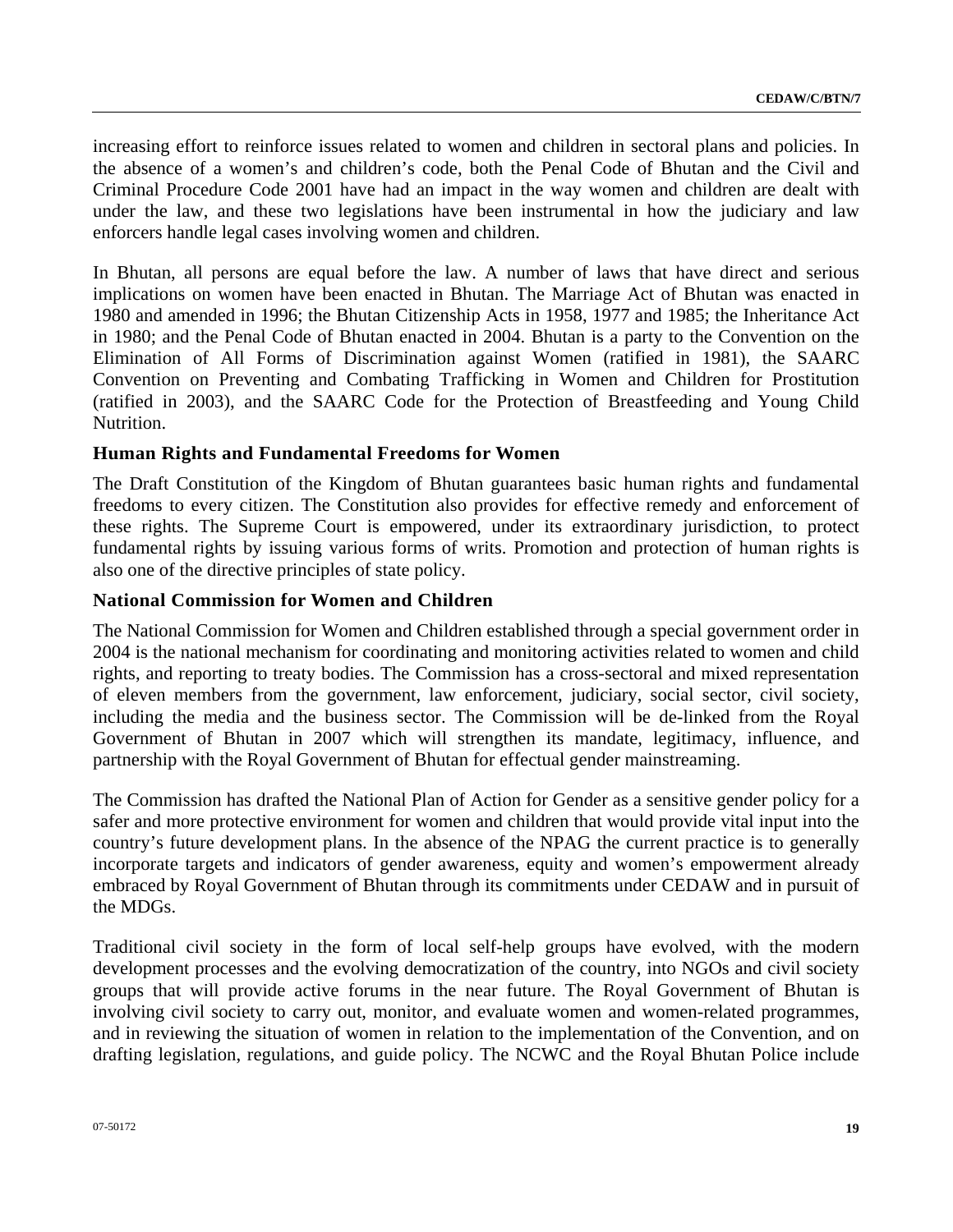civil society members at workshops to improve police responses to the public, especially women and children. The NCWC currently receives support from UNICEF, UNDP, and UNIFEM for its development, in addition to support from the Royal Government of Bhutan. The Commission meets quarterly and has established its office in the capital, Thimphu.

The National Women's Association of Bhutan (NWAB) and other non-governmental organizations such as RENEW (Respect, Educate, Nurture and Empower Women), Tarayana Foundation, and the Youth Development Fund are also concerned with improving women's socio-economic conditions and promoting their participation in development activities. For example, RENEW operating under the patronage of Her Majesty the Queen Ashi Sangay Choden Wangchuck, the UNFPA Goodwill Ambassador, works on improving the lives of underprivileged and marginalized women.

#### **Temporary Special Measures**

To realize gender equality, the Royal Government of Bhutan in line with *Article 7* of the Draft Constitution, and in accordance with CEDAW, has taken legal measures in favour of women such as the *Local Governance Act*, the *Labour and Employment Act,* and *Labour Regulations*.

The forthcoming transition to parliamentary democracy in Bhutan is being carefully planned in order to minimize confusion and setbacks. The further opening and diversification of the economy is anticipated following the process of the transition to parliamentary democracy.

The preparation of the Tenth Plan which is to be launched in 2008 has taken into account the forthcoming transition, and precaution has been taken to ensure its validity and relevance. An extensive consultation process is being engaged in the preparation of the Tenth Plan.

#### **Gender Roles and Stereotyping**

Conventional assumptions on women's role and position, which deny placing women at an inferior level, remain steadfast in Bhutan. However, the dangers of stereotyping of gender roles do exist to some extent, and measures led by the NCWC will ensure gender equality.

More needs to be done to sensitise police, judges, doctors, teachers, mass media, young people and political leaders alike on domestic and sexual violence to make interventions more effective. Prevailing traditional notions of masculinity and femininity prevents promotion of supportive roles for men and alternative gender roles. There exists a culture of silence among women and their families with respect to rape and domestic violence against women. Many women concede that marital violence occurs because of jealousy and the influence of alcohol. Victims usually complain to formal institutions, such as the police or courts, only after repeated episodes. Understanding of the causes and impacts of domestic and sexual violence is lacking.

### **Trafficking in Women and Exploitation of Women through Prostitution**

Although prostitution and trafficking in women are not prevalent in Bhutan, measures are already in place that treat prostitution and trafficking in women as crimes under the law. Bhutan also cooperates with neighbouring countries to address this issue within the framework of the SAARC (South Asian Association for Regional Cooperation).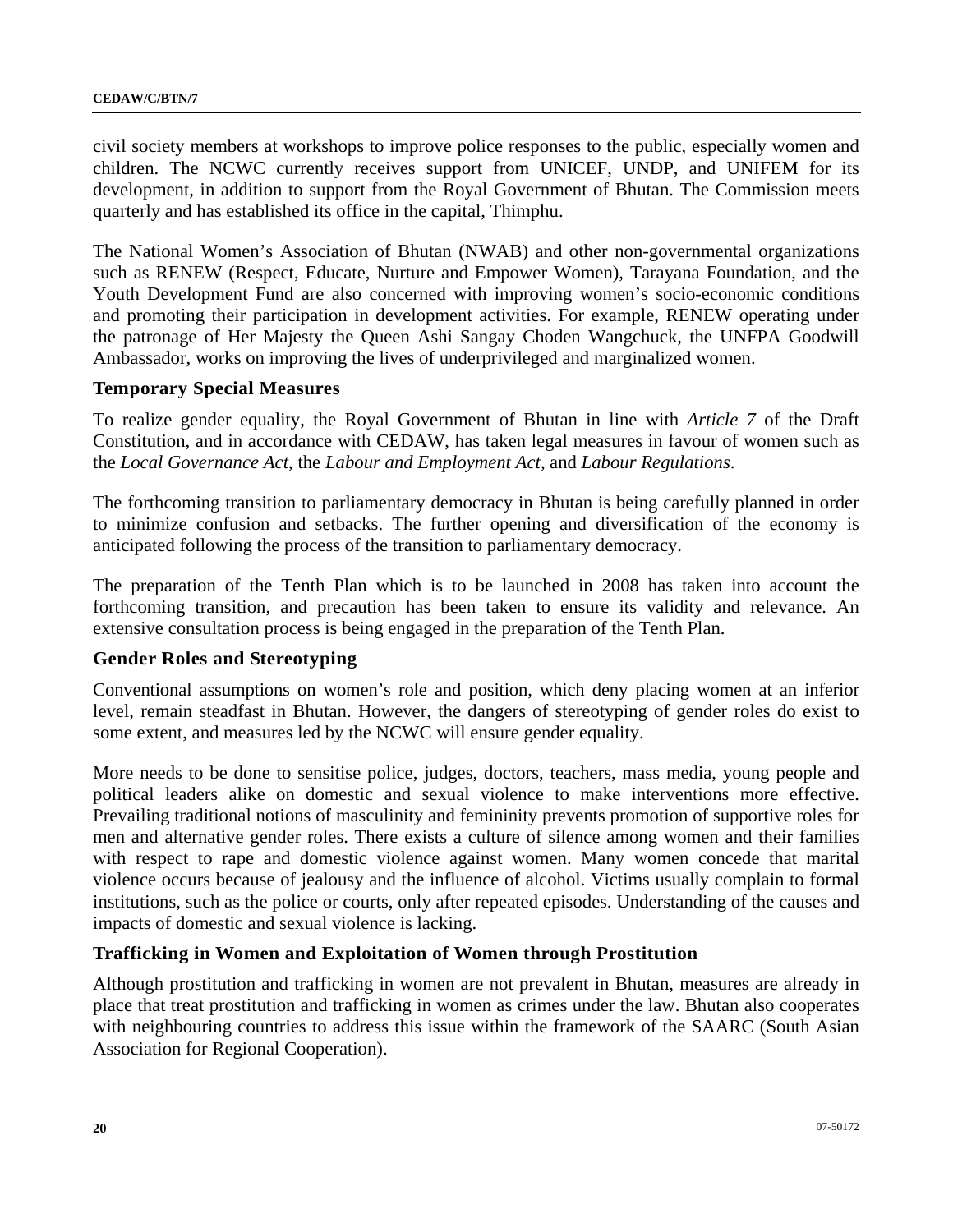The Draft Constitution of Bhutan contains a special clause for the protection of women against all forms of discrimination and exploitation, including trafficking, prostitution, abuse, violence, harassment and intimidation at work in both public and private sphere (Article 9 section 17).

#### **Political Participation and Decentralization**

The district development committees (*Dzongkhag Yargye Tshogdu*) and block development committees (*Geog Yargye Tshogdu*) were empowered by the parliament in 2002 to function with independence. These committees prioritise and carry out development work such as schools, health facilities, roads and communications, which will also have direct impact on women's access to services and facilities. A Department of Local Governance was created in 2004 under the Ministry of Home and Cultural Affairs with the overall responsibility for decentralization. *Gup* offices are being strengthened through infrastructure and training. Fifty-seven different *Geogs* have received local development funds as part of a pilot scheme to enable them to carry out development activities.

The Tenth Plan, which is to be launched in 2008, is being prepared through an extensive consultation process with local levels of government and community leaders.

#### **International Representation**

Women have equal rights and opportunities to represent the Royal Government of Bhutan at the international level, and participate in the work of international organizations on an equal footing. Bhutanese women have led and participated in many Royal Government of Bhutan delegations to international conferences.

Two women were appointed in 2003 as Secretaries to the Royal Government of Bhutan – as Foreign Secretary and Finance Secretary respectively. The Foreign Secretary has since been appointed as the Chairperson of the Anti Corruption Commission. In the Ministry of Foreign Affairs, there is a higher women's representation in grades 4-8 [36 per cent] and grades 9-13 [39 per cent] than at lower grades 14-17 [7 per cent].[5,](#page-20-0)[6](#page-20-1)

#### **Nationality**

Non-national spouses of Bhutanese citizens are granted residency status and may acquire Bhutanese citizenship, provided they fulfill the required criteria.

#### **Education**

Bhutan has been closing the gender gap in enrolment figures in the recent years, though girls continue to have a slightly lower ratio than boys. The national literacy rate which was only 2 per cent in 1951 is now 60 per cent by June 2006, and the gross primary school enrolment rate is 96 per cent. To reduce gender disparity in education there are general and special focused educational programmes, but there remain differences in the primary school enrolment levels between rural and urban areas, and those in different income groups. The overall literacy rate has gone up for both sexes.

 5 National Commission for Women and Children, *Draft National Plan of Action for Gender* 

<span id="page-20-1"></span><span id="page-20-0"></span><sup>6</sup> According to the Position Classification System of the Royal Civil Service Commission: Grades 4-8 fall under the Professional and Management postion category while grades 9-13 under the Supervisory and Support position category, and grade 14-17 under the operational position category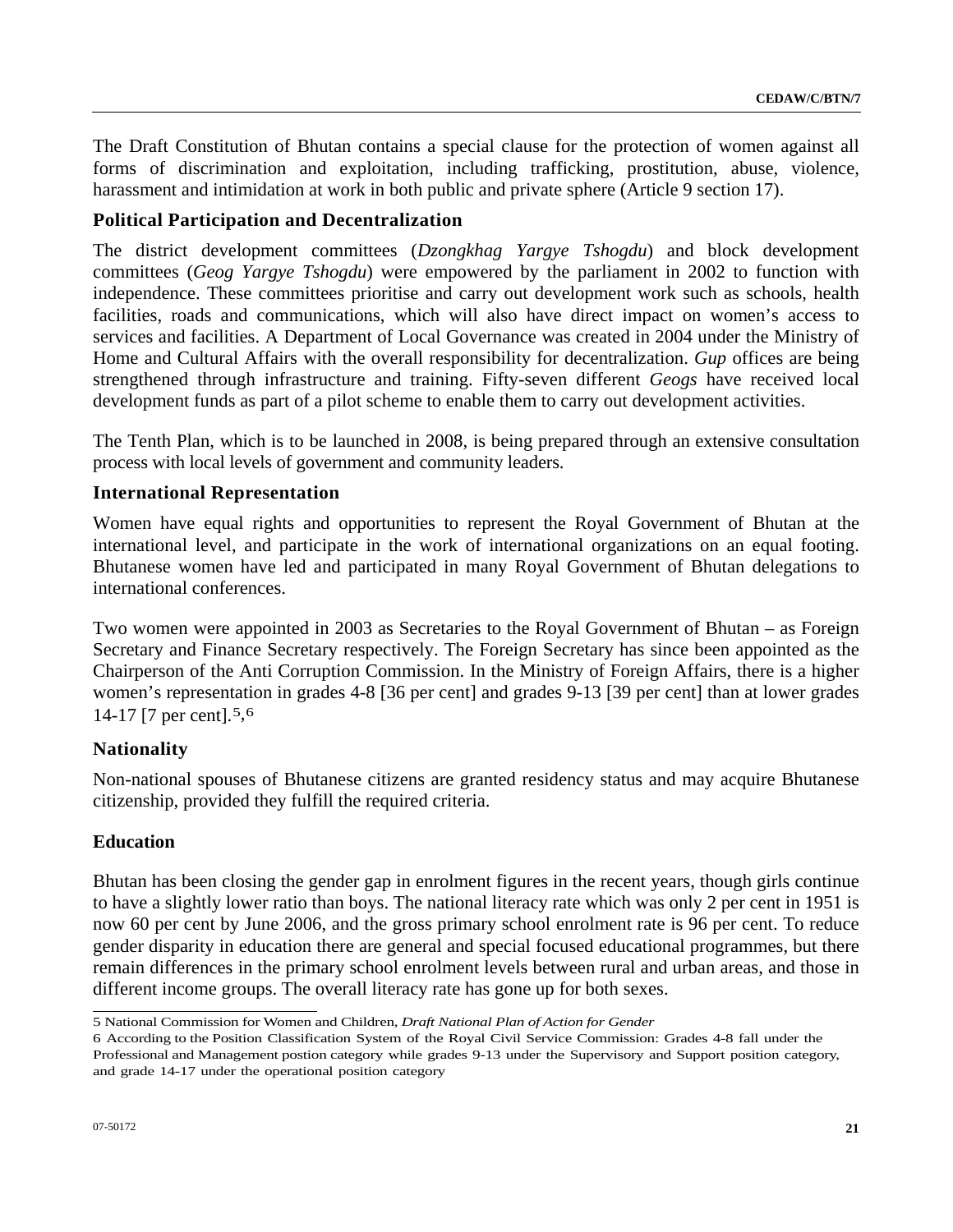Access to primary education has grown rapidly over the recent years, and it is possible Bhutan will soon achieve universal access to primary education. Progress has been made towards gender parity at primary and secondary levels, but attainment of gender parity at the tertiary education levels by 2015 presents a challenge. The transition of females from primary to secondary to tertiary levels and greater female enrolment into technical, professional and vocational institutions need to be further promoted.

There still exists a distinct gap between literacy rates of the two sexes. The Royal Government of Bhutan has been emphasizing on the effective implementation of basic primary education and ensures that all primary schools have women-teachers. Non-availability of secondary schools within a short walking distance, non-availability of female caretakers at the boarding facilities, traditional belief and attitude that boys need education more than girls, and teenage pregnancy and early marriage result in fewer number of girls in schools.

There are several targeted programmes such as alternative schooling, out-of-school programmes, incentives programme for girls and disadvantaged children, and adult literacy promotion through formal and non-formal education.

### **Employment**

The national unemployment rate increased from 1.8 per cent in 2003 to 2.5 per cent in 2004 (Labour Force Survey report 2003/2004), with females facing greater unemployment rates than male counterparts. The female unemployment rate (3.4 per cent) is almost twice as high as that of males (1.9 per cent) (National Labour Force Survey 2004). Female unemployment is particularly high in urban areas. And the incidence of unemployment is high among urban female youth aged 15-19. In the civil service, 28 per cent of civil servants are women [Draft National Plan of Action for Gender 2006], the majority of which is in the lower grades despite the fact that civil service rules are genderneutral regarding pay, hiring, training, promotions and benefits and also allow three months paid maternity leave for each of three pregnancies.

There are a relatively high percentage of women among unpaid family workers as well as among those receiving lower remuneration (Labour Force Survey 2004). It is also important to look into the issue of underemployment as many Bhutanese, who are classified as employed, do not necessarily have a year-round job but work seasonally with little or no remuneration. According to the survey, around 16 per cent of those employed worked fewer than 40 hours a week, and more than 36 per cent of those employed were unpaid family workers engaged in farming or household activities. The Constitution guarantees equal pay for work of equal value for both men and women workers for similar jobs.

#### **Health**

The Royal Government of Bhutan has undertaken a number of measures to enhance women's health status. First of all, emphasis is being given to quality and coverage of health services. Health care services in Bhutan are based on integrated primary health care and referral curative systems. Bhutan is among those very few countries where women's life expectancy at birth (66.2) is higher than that of men (66). With the overall goal to reduce maternal/neonatal mortality/morbidity during pregnancy,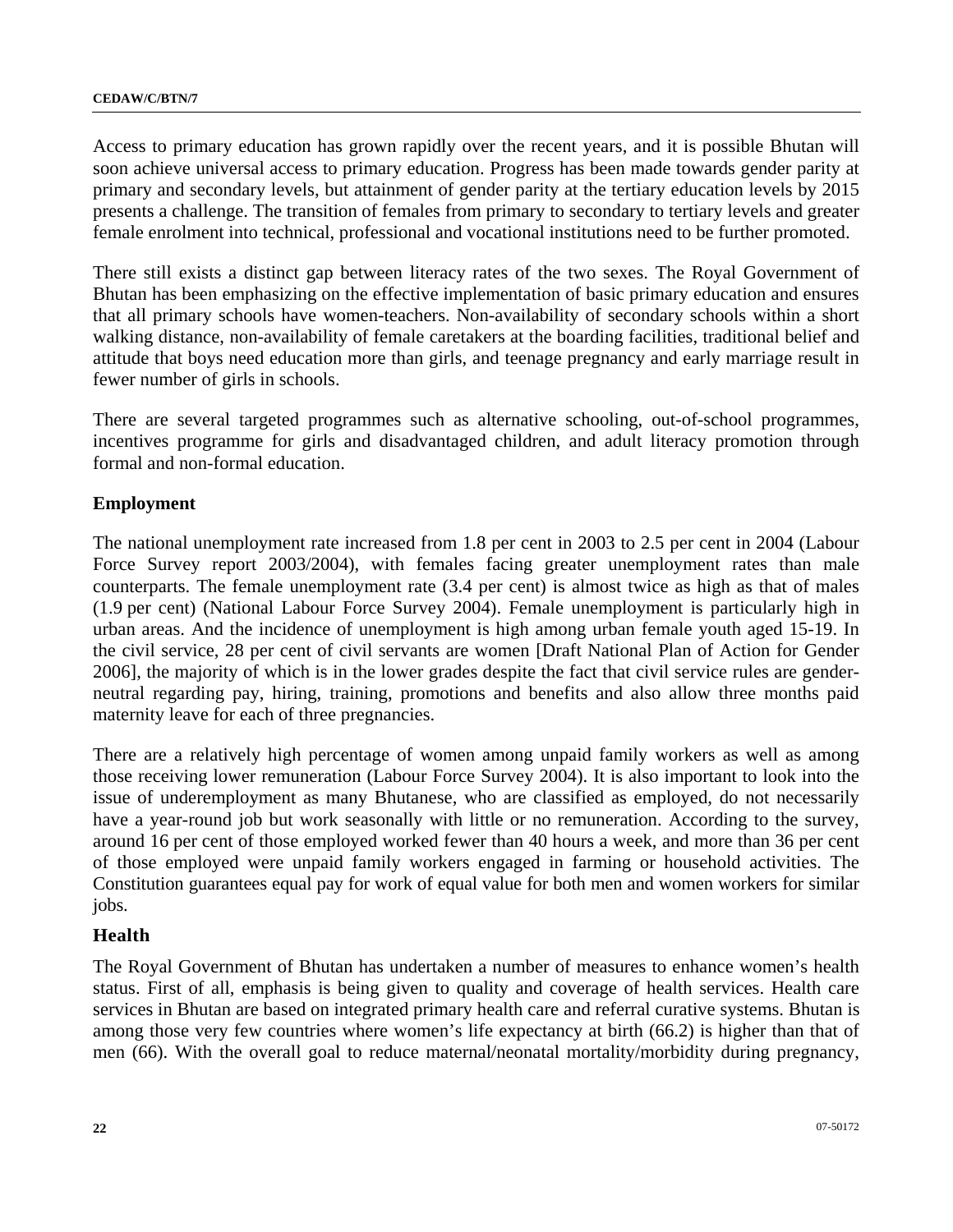and childbirth, a plan of action for safe motherhood programme has been prepared. The Royal Government of Bhutan has also taken steps to bring legal reforms in the health sector, especially in reproductive health.

The experience with the provision of health services has demonstrated that service provision alone is not sufficient to improve women's health, as women are married at a relatively young age, and there is a tendency to bear children soon after marriage, women tend to remain silent even within the family on their health problems, especially in reproductive health, and the lack of gender disaggregated data and research on women's health affects quality of health programmes.

Domestic violence and sexual harassment are covered under the general provisions of the *Thrimzhung Chen-mo*, or Supreme Laws.

### **Economic and Social Benefits**

The Royal Government of Bhutan acknowledges that despite strong pro-poor development policies and interventions, poverty continues to be a serious concern. The recent statistics revealed by the Bhutan Poverty Analysis Report, August 2004 are that 31.7 per cent of the total population falls below the national poverty line. The emphasis for the Tenth Plan is to reduce the proportion of population living below the poverty line from 31.7 per cent to approximately 20 per cent by the end of 2012.

There is no evidence to suggest there is a gender gap in payment for equivalent work between men and women in Bhutan. The Labour and Employment Act ratified by the National Assembly in January 2007 contains provisions in line with Royal Government of Bhutan commitments to the CEDAW with regard to minimum wage, maternity leave, maximum weekly work hours and amount of labour that can be performed by a child for a family business.

Women enjoy equal legal status with regard to ownership and inheritance. Accordingly, women enjoy equal rights to receive family benefits, bank loans, mortgages, and other forms of financial credits. With respect to inheritance, the traditional practice of the matrilineal family system in western and central Bhutan allows land to be inherited through the daughter, while in the south the system is usually patrilineal. While the matrilineal inheritance patterns in western and central Bhutan imply more social freedom for women and the recognition of women's economic contribution, they also present women with responsibilities to care for their parents, resulting in their limited economic and social choices (Draft National Plan of Action for Gender 2006.) Property rights are also guaranteed in the Draft Constitution.

The Constitution also guarantees the rights to culture and religion.

Traditional culture and social norms in Bhutan do not restrict women's participation in socioeconomic development. The laws do not restrict equal opportunities of participation in sports and cultural activities.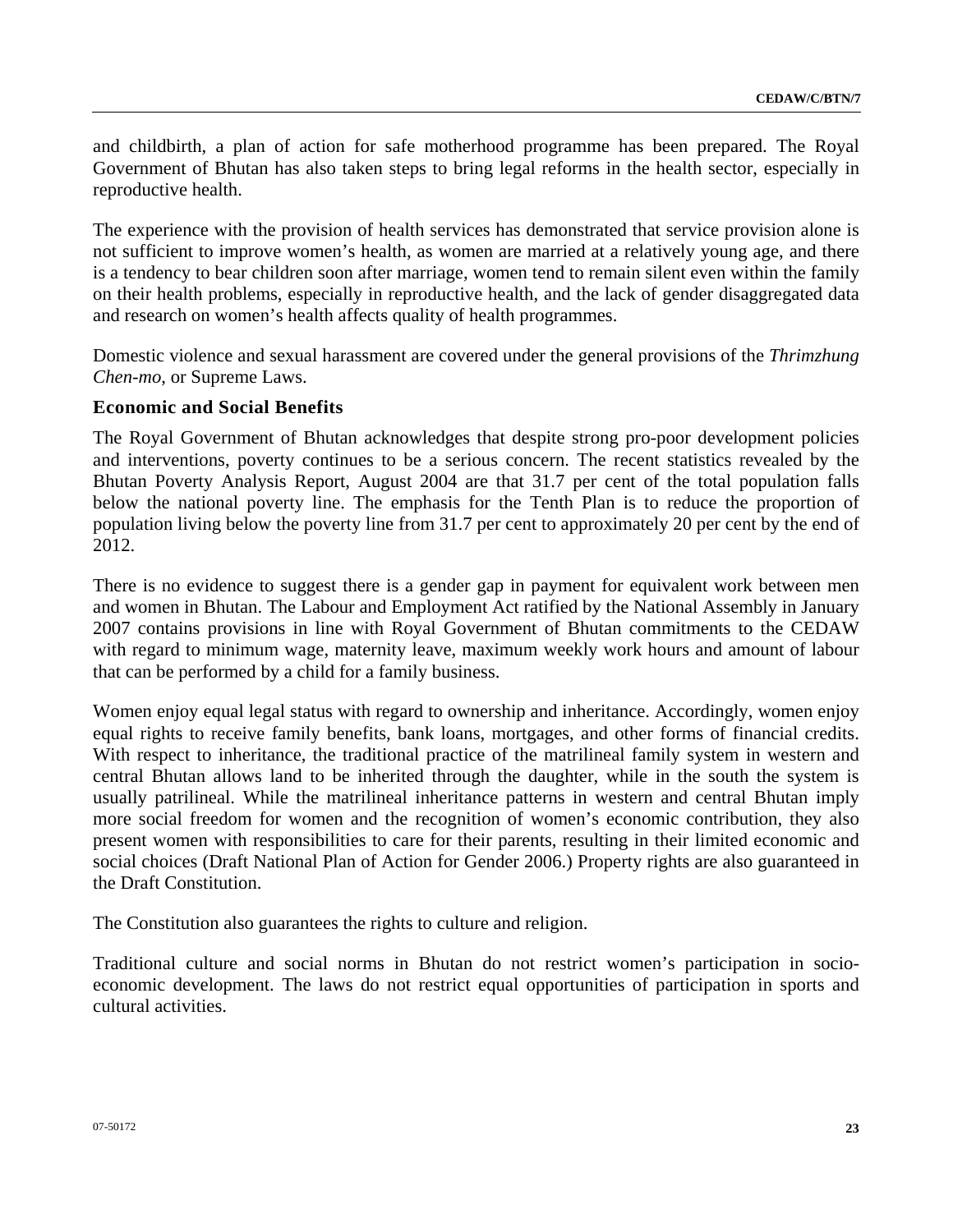#### **Women in Rural Areas**

The Royal Government of Bhutan has taken initiatives to help rural women that may be broadly classified as follows: Providing micro-credit services, creating opportunities in agriculture, enhancing capacity in developing planning, and widening the range of social services. The Tenth Plan Guidelines in line with the decentralisation policy to include grassroots in all levels of planning development activities ensures women are involved in planning and implementing community development projects.

Rural women are targeted also for the delivery of social services, including health, education, drinking water and sanitation. Also in the health sector, initiatives are being taken towards safe motherhood, reproductive health, and the services of female community health volunteers.

The character of the Bhutanese economy poses a formidable challenge for integrating the rural economy with the national economy. Lack of adequately developed infrastructure and inaccessibility also hinder the implementation of development activities. Scattered settlements, especially in the hilly areas, further complicate the delivery of public services. Due to limited mobility, economic opportunities are more limited for women than men. Also in terms of social development, rural areas are lagging behind.

### **Equality before Law and Judiciary**

Provision *Om* of the *Thrimzhung Chen-mo* also guarantees the right to equality. The Draft Constitution also guarantees all citizens the equality before law and equal protection of law. No one shall be discriminated against on the basis of sex. Also equal remunerations for men and women are guaranteed by the Constitution.

#### **Marriage and Family Relations**

Although family relations are governed by civil law, in some communities particularly in the south, women are not treated equally with men. The Royal Government of Bhutan wants to address these problems through (a) the implementation of poverty reduction measures, (b) public awareness campaigns, and (c) institutional measures for an effective enforcement of the legal provisions that are in place.

Poverty and a low level of social awareness constitute the primary problems in this area.

## **Concluding Note**

Bhutan's enabling factors contributing to real progress in the area of gender and development are the high status of women, a strong commitment to education, recognition of the contribution of women to Bhutan's development, increasing women's political participation, and the significant impetus of commitments to CEDAW and the Beijing Platform of Action. Advancements in the status of women in Bhutan since the submission of Bhutan's combined initial through sixth periodic report are that women and girls have made steady progress in their participation in education, health, training, employment, and in decision-making and leadership. Initiatives have achieved an effective and committed collaboration at all levels of Royal Government of Bhutan and various agencies with resultant advances in policy approaches to violence against women.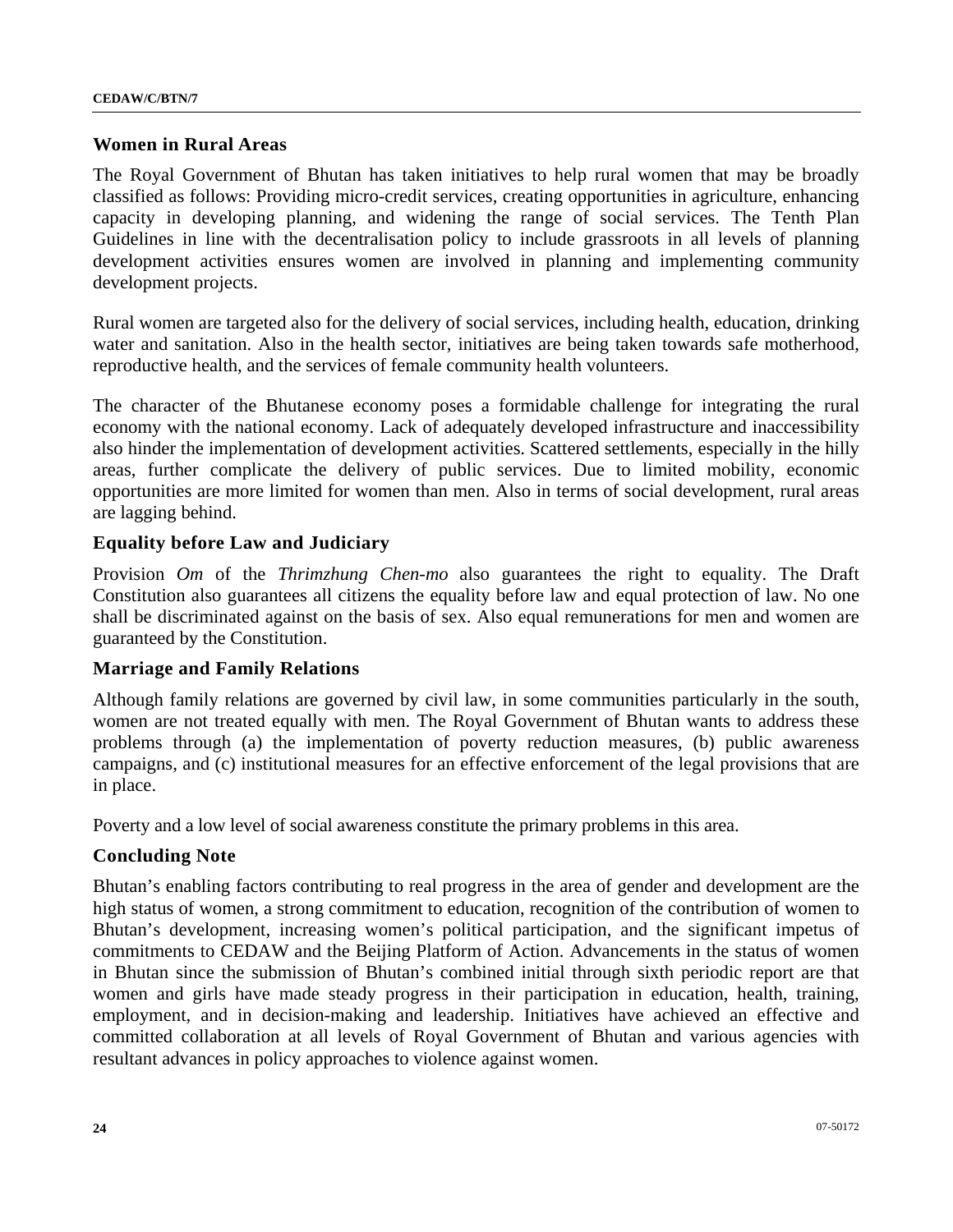# **Difficulties**

Women's participation lags behind that of men in political representation, civil service, and engagement in non-agricultural employment. This overall low participation in public aspects of the national sphere may be ascribed to the sizeable gender gap arising in education in the early years of the development process when lack of school facilities<sup>7</sup> in Bhutan preordained that children were sent to India for education. This situation has improved markedly with better transportation links and more educational and boarding facilities in Bhutan. The provision of social infrastructure in education, public health and employment are some development challenges Bhutan faces with a young demographic profile and increasing number of youth entering the job market. Rural-urban migration is another major challenge.

The country's level of urbanization is low. Difficulties of access due to the difficult topography of Bhutan are still a major cause of poverty affecting women disproportionately to men. Many households lack access to town services being several hours walk from the nearest road head, and compounded by weak transportation structure.

Factors contributing to the high mortality of women include the risks of childbirth and women's limited access to knowledge, food, and care. Early marriage and pregnancy, low literacy, and inadequate family planning services also undermine the health status of women. Access to health care in general and maternal health care in particular can be problematic for rural women, given that as child bearers they are more prone to health risks than men. Royal Government of Bhutan strategies to decentralize the health system have been implemented to mitigate this significant obstacle.

The lack of data and a fast changing social and economic situation in the country is a challenge in understanding the needs of women in Bhutan today. The Royal Government of Bhutan and the small but growing number of non-governmental organizations are taking increasing steps and initiatives to understand the situation of women in the country, and the need for their protection and safety. There is also a need to strengthen NGOs that work for the interest of women.

To be able to meet the obligations of the CEDAW meaningfully, the NCWC's Assessment of Protection Factors for Children in Bhutan 2004, states that intensive training on CEDAW and rights based programming needs to be conducted for all persons and organizations working with women and children and on CEDAW issues. While noting the potential that the NCWC holds in monitoring and implementing women's rights activities, the NCWC is newly established and will take time, resources and commitment to become a fully effective organization and to realize its mission. Similarly, most of the NGOs are based in Thimphu and with resource constraints, are not always able to reach out to the communities given the difficult terrain.

## **Future Action**

The Ninth Plan has adopted a policy to increase the access of women to political institutions, which is taken further for the Tenth Plan. The Royal Government of Bhutan also supports NGOs through financial assistance and other assistance improving the overall status of women. Further, these

<span id="page-24-0"></span> 7 There were eleven primary schools established around the country initially.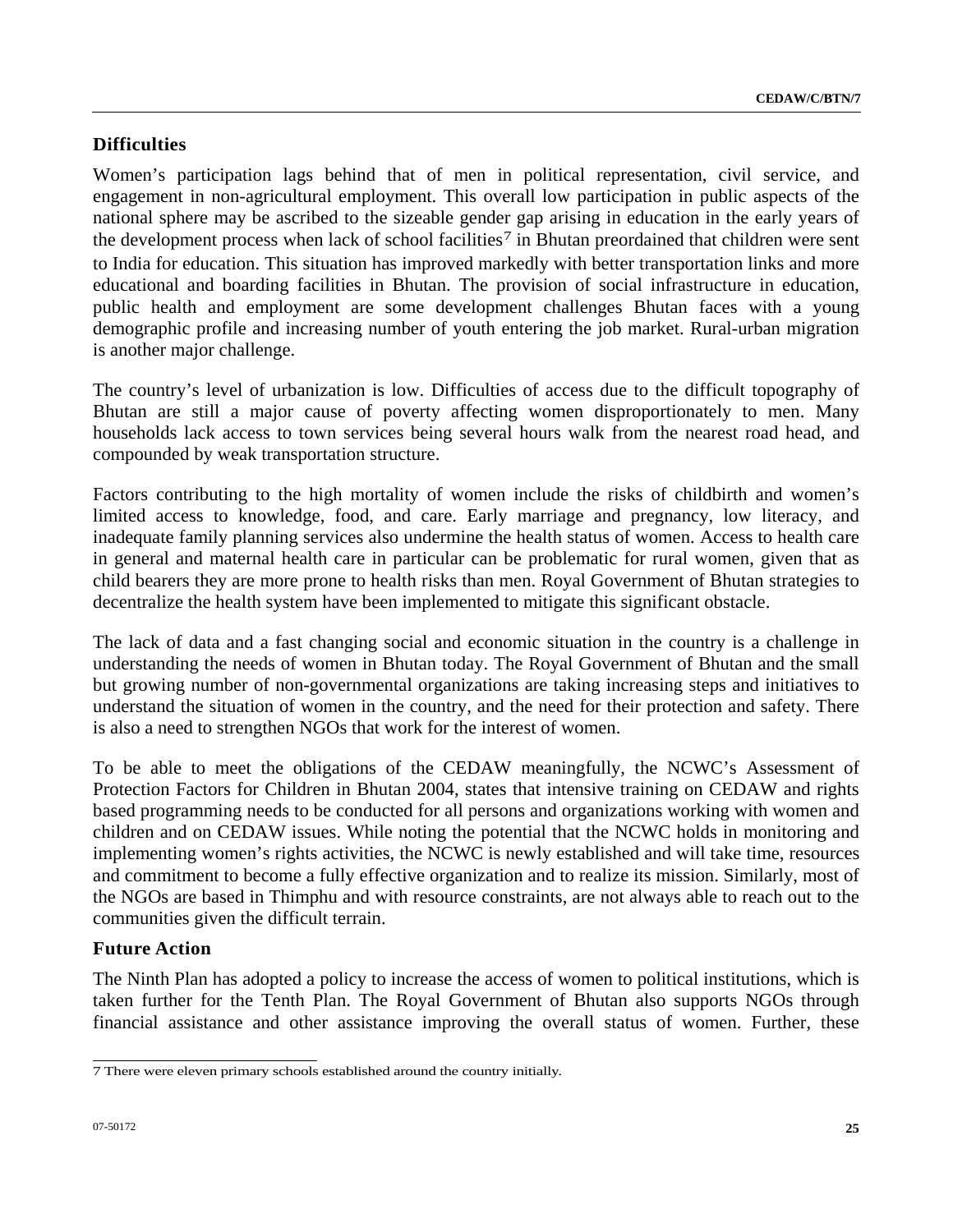organizations have actively been organizing networks and lobbying groups to influence pro-women policies and affirmative actions.

# **Part I: Articles 1 to 6**

*The Kingdom of Bhutan, having signed the Convention on Elimination of All Forms of Discrimination Against Women on July 17, 1980 and ratified it on August 31, 1981. It presented its combined initial through sixth report in January 2004 .Existing commitments will be reinforced by constitutional guarantee as provided by Article 7 on Fundamental Rights, and as clarified by Article 9 section 24 and Article 10 section 24 of the Draft Constitution[8](#page-25-0) [draft Tsathrim Chhenmo] scheduled for adoption by the National Assembly in 2008, and which to be adopted will supersede all other legislation in the country.* 

## **Article 1: Discrimination against Women**

### **Definition of Discrimination against Women**

1. Provision *Om* of *Thrimzhung Chhenmo* 1953 and section 3 of the Civil and Criminal Procedure Code of Bhutan 2001 encompass all citizens as persons equal before the law, "*entitled to equal protection of the law without fear of discrimination on the grounds of race, colour, sex,*  language, religion, political or other opinion, national or social origin, property, birth or other *status.*" Auxiliary, "*discrimination*" is defined under the Labour and Employment Act of Bhutan 2007 to mean "*if a person is treated less favourably, either directly or indirectly, on the basis of race, colour, sex, marital status, pregnancy, religion, political opinion, social origin or involvement in a workers' association or as an occupational health and safety representative*".

2. There is no specific definition of the term, "*discrimination against women*" in the Draft Constitution as the substance is encompassed by Article 7 on Fundamental Rights, in particular section 15 by which, "*all persons are equal before the law and entitled to equal and effective protection of the law and shall not be discriminated against on the grounds of race, sex, language, religion, politics or other status*".

### **Article 2: Policy Measures**

### **A: Embody Principle of Equality and Practical Realization**

3. The Royal Government of Bhutan strives to ensure equal rights between men and women through its legislative policy and regulations and in its practical actions. The principle of equality between men and women is contained in the Marriage Act 1980, Civil and Criminal Procedure Code of Bhutan 2001, Penal Code of Bhutan 2004, and the Labor and Employment Act of Bhutan 2007.

4. Further, Article 7 on Fundamental Rights of the Draft Constitution of Bhutan covers the principle of equality between men and women. This guarantee is reinforced by Article 9 section 3 whereby Bhutan will "…*create a civil society free of oppression, discrimination and violence, based on the rule of law, protection of human rights and dignity, and to ensure the fundamental rights and freedoms of the people*", and section 17 by which Bhutan "…*shall endeavour to take appropriate* 

<span id="page-25-0"></span> 8 Royal Government of Bhutan, 2005, The Constitution of the Kingdom of Bhutan Draft as on 18th August 2005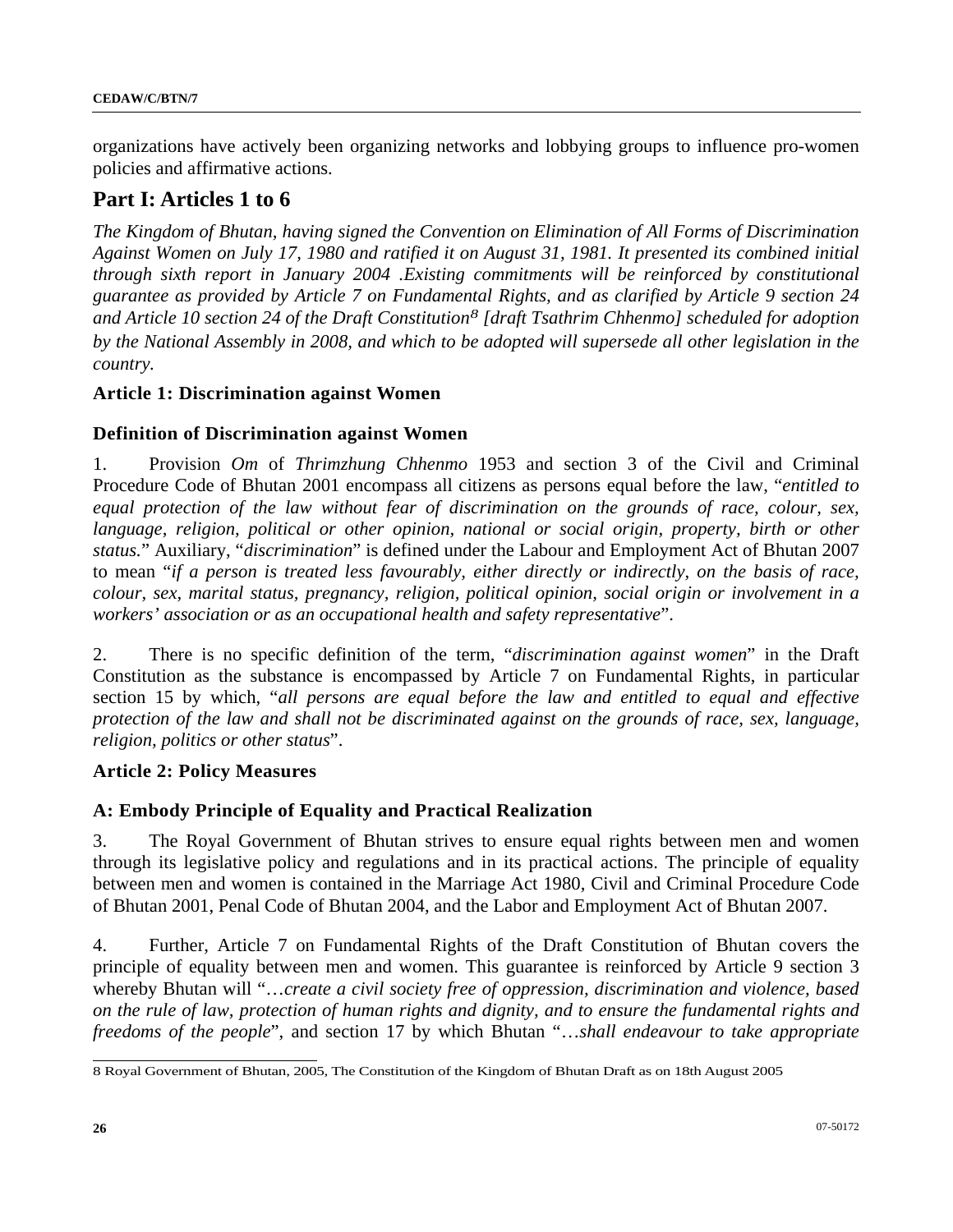*measures to eliminate all forms of discrimination and exploitation against women including trafficking, prostitution, abuse, violence, harassment, and intimidation at work both in public and private spheres*" and section 18 which states that Bhutan "…*shall endeavour to take appropriate measures to ensure that children are protected against all forms of discrimination and exploitation including trafficking, prostitution, abuse, violence, degrading treatment and economic exploitation*".

5. Article 9 section 24 and Article 10 section 24 of the Draft Constitution set out legal measures to ensure women's rights and freedoms in all fields, especially in political, economic, social and cultural fields. The provision of the Draft Constitution is a key legal instrument used for drawing up and adopting various measures to ensure the proper implementation and functioning for the advancement of women.

## **Primacy of Draft Constitution and Incorporation of CEDAW by Domestic Law**

### **Legislative Drafting Guidelines**

6. Members of parliament and Royal Government of Bhutan agencies may propose amendments to existing legislation and have been doing so to meet the changing economic and social needs of Bhutan. The National Assembly had drafted and adopted much new legislation during the last two decades, all in consistency with Bhutan's international commitments and provisions of the Draft Constitution. The Judiciary under Article 1 section 11 is the "*guardian of this Constitution and the final authority on its interpretation*" and may examine the constitutionality of laws with exclusive jurisdiction in matters arising under the Draft Constitution, and for this purpose, any provision of a law declared by the Judiciary to be inconsistent with the Draft Constitution cannot be promulgated nor be applicable.

7. The Legislative Committee of the National Assembly has been established to study draft legislation submitted to the Assembly. Legislative Drafting Guidelines have been prepared in accordance with which any Bill being submitted for ratification to the Assembly would be done so two months before an Assembly Session to allow the Committee ample time for review. The Guidelines further require that all Acts passed by the National Assembly are indexed to facilitate the purpose of easy reference and application. The  $83<sup>rd</sup>$  National Assembly Session 2005, in concurrence to recommendations of the Legislative Committee, resolved that all ministries, departments and agencies in the Bhutan shall henceforth draft Bills in accordance with the guidelines.

### **Laws and Rules Governing Elections**

### *Constitutional Guarantee*

8. Article 7 section 6 of the Draft Constitution guarantees all Bhutanese citizens the right to vote and exercise adult franchise.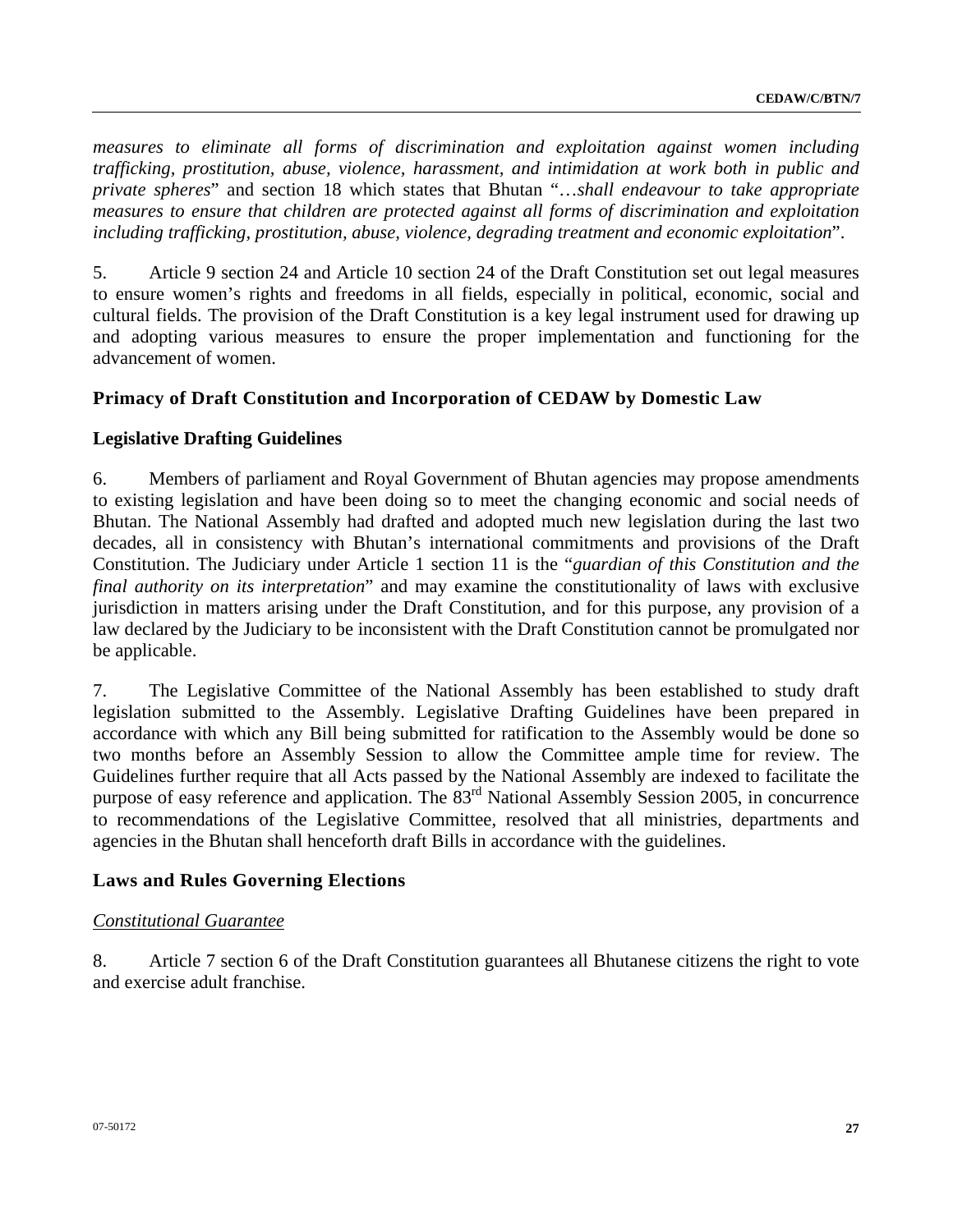## *Draft Election Bill , DYT and GYT Chathrim*

9. The Draft Constitution by Article 22 covers all issues related to local governments. The respective Chathrim of the *Dzongkhag Yargye Tshogdue* and the *Geog Yargye Tshogdue* do not make explicit distinction between women and men in eligibility and grant any Bhutanese citizen as equally eligible to vote and stand for elections. [Refer Article 7 paragraph B] With the establishment of the Election Commission of Bhutan and following the imminent enactment of the Election Bill, the Rules of Procedure on election process would be implemented in the *geogs* and *dzongkhags*. The National Assembly in its 84<sup>th</sup> session also resolved that the *GYT/DYT* Manual 2004 should be effectively implemented.

## **Laws and Rules Governing Employment**

10. Article 7 section 8 of the Draft Constitution grants all Bhutanese citizens with equal opportunity to join the public service. In addition, Article 25 section 4 directs the Royal Civil Service Commission (RCSC) to "*…ensure that civil servants render professional service, guided by the highest standards of ethics and integrity to promote good governance and social justice, in implementing policies and programmes of government.*" These provisions are reinforced for women by Article 9 section 17. Also, Article 7 section 11 grants every person the *"right to equal pay for work of equal value,"* as does Chapter II section 13 of the Labour and Employment Act, section 8.23 of the Policy Document of the Position Classification System of the RCSC*.* [Refer Articles 4, 5, 7, 11, and 15]

11. The Bhutan Civil Service Rules and Regulations of 2006 (BCSR 2006) of the RCSC, do not distinguish between female and male civil servants. Civil servants are accorded equal criteria when considered for selections, appointment, up-gradation, trainings, promotions and transfers, with the main differentiator being qualification and merit. In addition, a policy document and manual on the Position Classification System (PCS) which is complementary to the BCSR 2006 was released in June 2006. The Civil Service Act is also being prepared and expected to be endorsed before 2008.

- The *Zhiyog* system developed by the RCSC in 2001 with financial assistance from the Government of Denmark and the United Nations Development Programme, deals with human resources information of civil servants pertaining to recruitments and selections, placements, transfers, secondments, separations, promotions, performance appraisals, training and development and personal bio-data of employees. The system was networked with internet in all line Ministries, Agencies, and each Dzongkhag by May 2005.
- The *Zhiyog* is expected to strengthen the process in enabling all agencies to update and synchronize data pertaining to civil servants in their respective agencies and ensure accurate information for generation of statistical reports. These reports are important for strategic Human Resources Management, manpower planning and development at the central as well as at the ministry and *Dzongkhag* levels. The system will facilitate monitoring and evaluation of the performance of civil servants on a regular basis.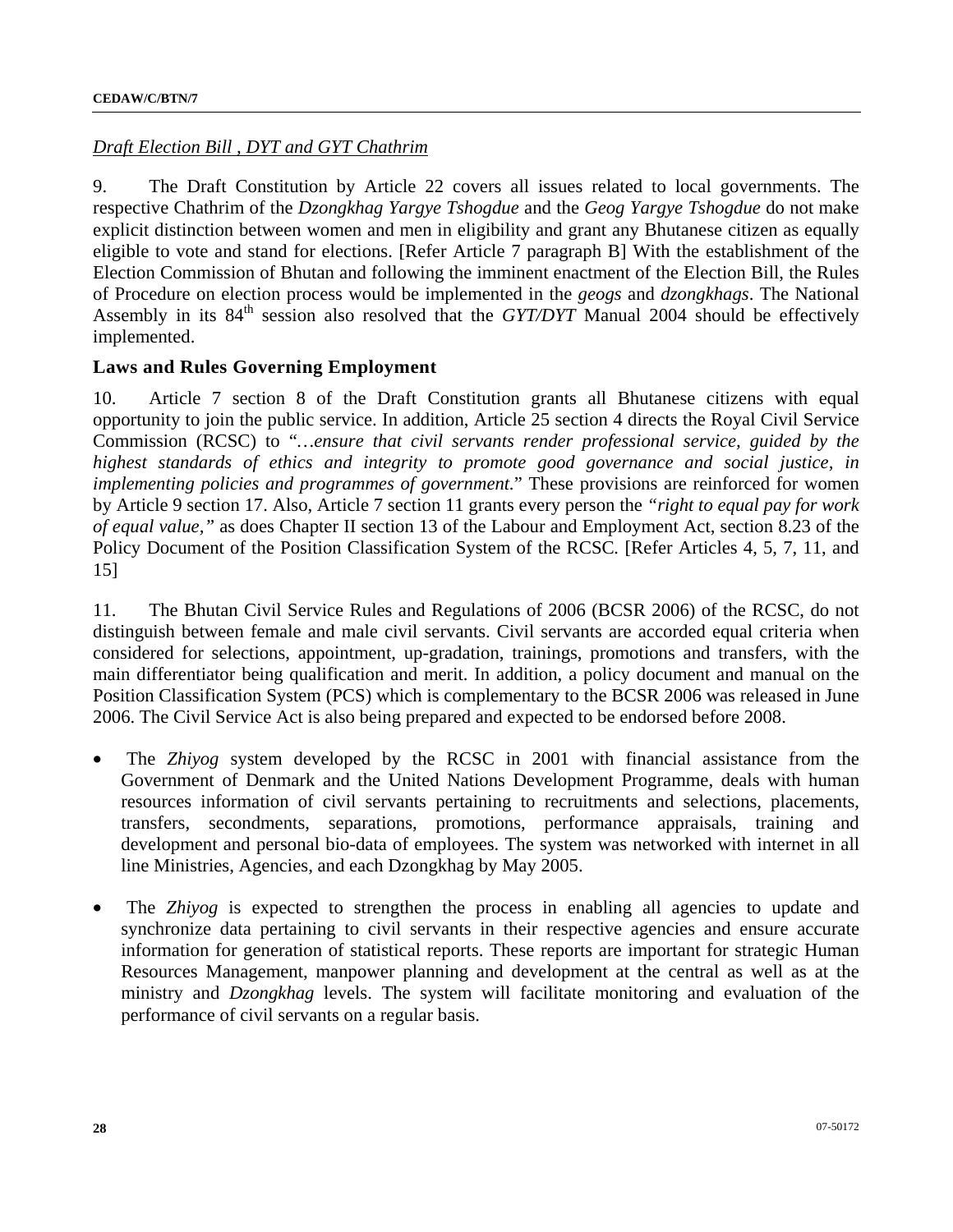• The Human Resources Management and the Human Resources Development Divisions are the two operational divisions responsible for input of data into the system. The Management Information Services Division will develop the system, train personnel in use of *Zhiyog,* generate statistical reports for HR Management, and coordinate all activities pertaining to Information Management. In line Ministries, Agencies and the *Dzongkhag*, Human Resources Divisions manage *Zhiyog* and provide timely and accurate information to their organizations and the RCSC.

## **Laws and Rules Governing Marriage and Family**

12. All women have the right to enter into marriage and to freely choose a spouse; ownership and acquisition of property; and access to the information and means those enable them to exercise these rights. [Refer Article 16]

### **B: Appropriate Legislation and Sanctions**

### **National Initiatives**

13. The Civil and Criminal Procedure Code of Bhutan 2001*,* Penal Code of Bhutan 2004 and the Evidence Act of Bhutan 2005 also regulate the proper functioning of the Judiciary to fulfil their duties towards all citizens of Bhutan.

14. Various provisions of existing laws cover offences and punishments that are imposed on acts of discrimination against women: Provision *Om* of *Thrim zhung Chen mo* and section 3 of the Civil and Criminal Procedure Code encompasses this through reference to the incitement to nationality, race, and religious discrimination, national, racial or religious hatred; the Labour and Employment Act includes punishments for acts of discrimination, including discrimination against women [refer Article 11, paragraphs 1A and 2C]; the Penal Code of Bhutan, 2004 encompasses offences of discrimination and those that constitute of gender based violence. [refer Article 2 paragraph D and E]; Provisions in the Civil and Criminal Procedure Code, 2001 relating to gender discrimination and particularly direct discrimination against women was endorsed by the National Assembly to enable provisions on condemnation against offences of discrimination against women to be applicable.

15. Article 10 section 24 of the Draft Constitution guarantees that existing international conventions entered into by Bhutan, including CEDAW, shall continue in force. The legal definition of "*discrimination against women*" is thus based on the CEDAW. In practice, the Royal Government of Bhutan uses the above said definition as a basis to draw up legal documents and laws to ensure that women enjoy equal rights as men in all fields without any distinction, exclusion or restriction imposed on women. The Judiciary under Article 1 section 11 is the "*guardian of this Constitution and the final authority on its interpretation*" and may examine the constitutionality of laws with exclusive jurisdiction in matters arising under the Constitution, and for this purpose, any provision of a law declared by the Judiciary to be inconsistent with the Constitution cannot be promulgated nor be applicable.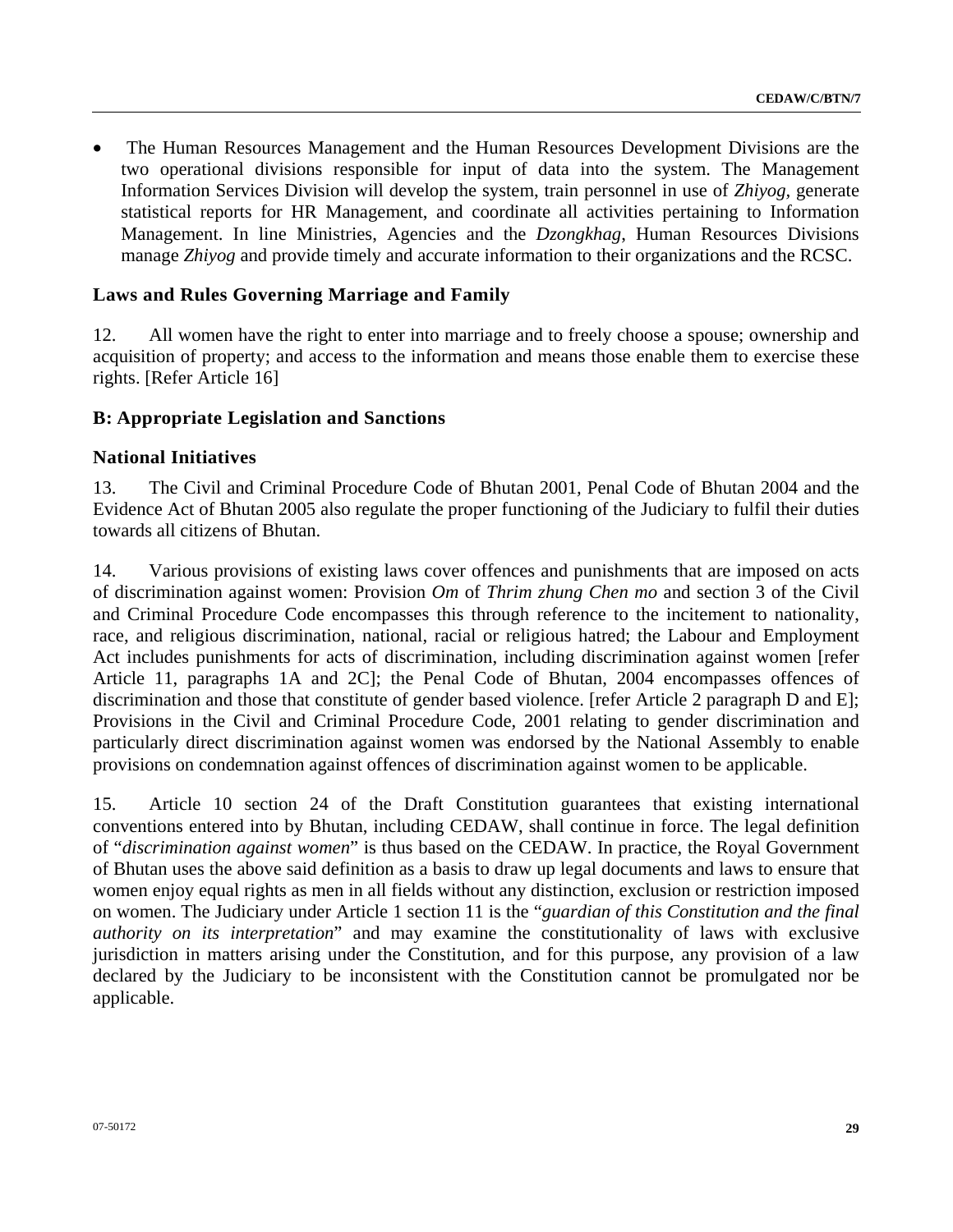#### **The Penal Code of Bhutan 2004**

16. The Penal Code of Bhutan 2004 includes several provisions for crimes which constitute gender based violence. As with all offences, the Penal Code stipulates that offenders found guilty of the same or similar offence, shall be liable to enhanced punishment. In the case of a repeated offence of marital rape, the severity of the offence would be raised to a misdemeanour, punishable by a minimum prison term of 1 year and a maximum term less than 3 years.

#### **Assault**

17. Assault is defined as purposely, knowingly, recklessly, or negligently causing apprehension of bodily injury to another person in the Penal Code and is a violation, punishable by a fine equalling the daily minimum national wage rate for a maximum of ninety days. Most cases of domestic violence reported to the police are registered as assault and battery.

#### **Battery**

18. Battery is defined as purposely using physical force of an adverse nature on another person in the Penal Code and is a petty misdemeanour, punishable by a minimum prison term of 1 month and a maximum term of less than 1 year, or a misdemeanour if aggravated circumstances are present.

#### **Rape**

19. The Penal Code repeals the Rape Act, and covers rape as a felony of the fourth degree punishable by minimum prison of 3 years and maximum of less than 5 years. In addition, the Penal Code under Chapter 14 section 177 stipulates that compensation is to be paid where injury is the result of the commission of rape of any description. The Penal Code defined 11 different categories of rape, all of which were felonies of the fourth degree or higher, except for marital rape, which is a petty misdemeanour.

### **Other Crimes that Constitute Gender based Violence covered by the Penal Code**

20. Other crimes which could constitute gender based violence include (i) Child molestation, (ii) Incest; (iii) Child Abuse; (iv) Paedophilia; (v) Endangerment of a Child; (vi) Sexual Harassment; and (vii) Indecent Exposure.

21. In June 2006, the Ministry of Home and Cultural Affairs announced with a formal notification to the 20 *Dzongkhag* administrations that all offences related to rape and attempted rape are not subject to bail and convicts are to be given maximum penalties.  $\overline{9}$  $\overline{9}$  $\overline{9}$  The notification re-iterated that sexually related crimes are "*non-compoundable*", meaning they are not allowed to be mutually settled between parties. The intent of the notification was to raise awareness among people across all sections of the society towards this problem, and to make anyone think twice before committing such acts. The ministry also stipulated the necessity to having the notification discussed through forums like DYT, GYT, and community gatherings. In addition, stories on the notification were also included in the 3 Newspapers, further raising awareness.

<span id="page-29-0"></span> 9 Choden, Karma (2006) Sex-related crimes, maximum penalty In Kuensel, 14 June 2006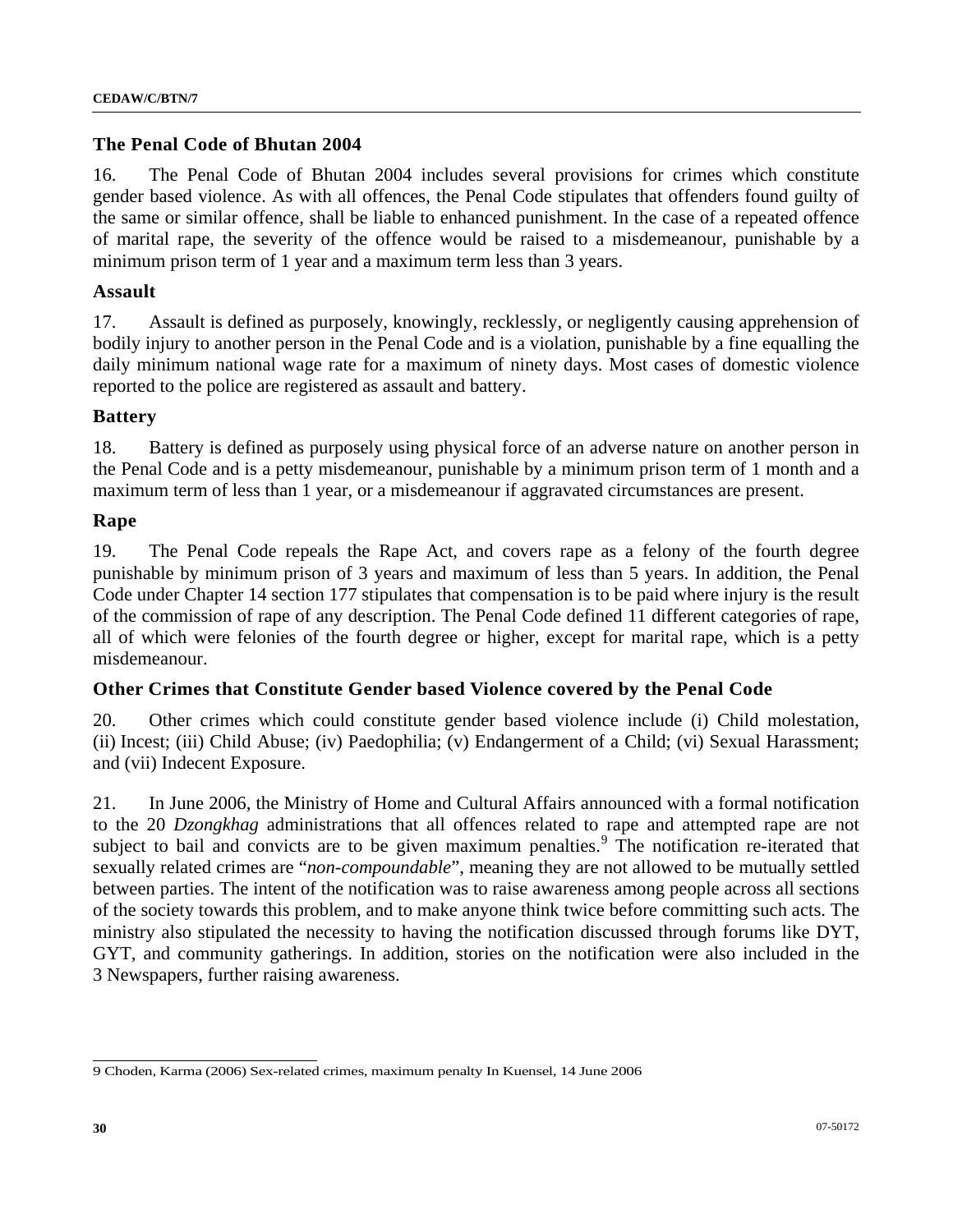# **C: Establish Legal and Effective Protection through Institutions**

# **Matters Relating to National Mechanisms and National Machinery**

## **Legal Instruments**

22. The Judiciary has the constitutional guarantee by Article 21 of the Draft Constitution, to grant courts in Bhutan the jurisdiction to settle all kinds of lawsuits. The settlement of complaints and claims reside under the competence of the courts. Victimized women may file complaints with a competent court against acts of discrimination, and the use of violence such as insult, rape, battery with injury, manslaughter, and sexual harassment as such acts are deemed a criminal offence.

23. The Royal Government of Bhutan approved the establishment of the National Commission for Women and Children (NCWC) in January 2004. This was an outcome of extensive deliberations in the Coordination Committee Meetings (CCM) of the Council of Ministers for a national structure to spearhead the execution of Royal Government of Bhutan's obligations towards addressing women and children concerns and meeting obligations under the CEDAW and CRC. The NCWC was formally launched by the Prime Minister on May 6 2004, and the Secretary of the Ministry of Health was appointed as the Chairperson of the NCWC, which functions with a separate secretariat. [Refer Article 3]

24. The Draft Constitution Article 7 section 22 states that "*All persons in Bhutan shall have the right to initiate appropriate proceedings in the Supreme Court or High Court for the enforcement of the rights conferred by this Article*" Further, Article 21 section 18 guarantees "*every person has the right to approach the Courts for enforcement of the rights conferred by this Constitution or by the laws*." In conformity with the Draft Constitution and Article 2 of the CEDAW, Bhutanese law assures any person, whether female or male, the right to institute court proceedings if she or he believes their rights have been violated. Under the Civil and Criminal Procedure Code, Part II Civil Procedure Chapter 18 section 116 "*a suit may be initiated in accordance with the Code by: (a) a litigant himself/herself; (b) a member of his/her joint family; or (c) a Jabmi of his/her choice. Every suit shall be instituted: (a) by presenting a Petition of Complaint to a Court with jurisdiction by the pleader or his/her member of the family/ Jabmi; and (b) in good faith and not for harassment*".

## **The Jabmi System**

25. In Bhutan, there is an organized legal assistance body based on the traditional system of law defendant and representative know as *jabmi*, sanctioned by the Royal Government of Bhutan to defend cases in the courts according to roles and duties as determined by law. Under Chapter 5 section 33 of the Civil and Criminal Procedure Code, "*A person may: (a) plead or defend himself/herself in person; or (b) be represented by a Bhutanese Jabmi of his/her choosing and where this right is waived it must be done competently and intelligently*." Through this Institution, victimized women may seek the service of lawyers to defend their rights and sue for justice, and may also seek legal support. In this case, if the female victims are poor, legal assistance is provided free of charge as stipulated under Chapter 5 section 34 of the Civil and Criminal Procedure Code "*Only an indigent Accused shall have Legal Aid provided for one's defence where the interest of justice so requires.*"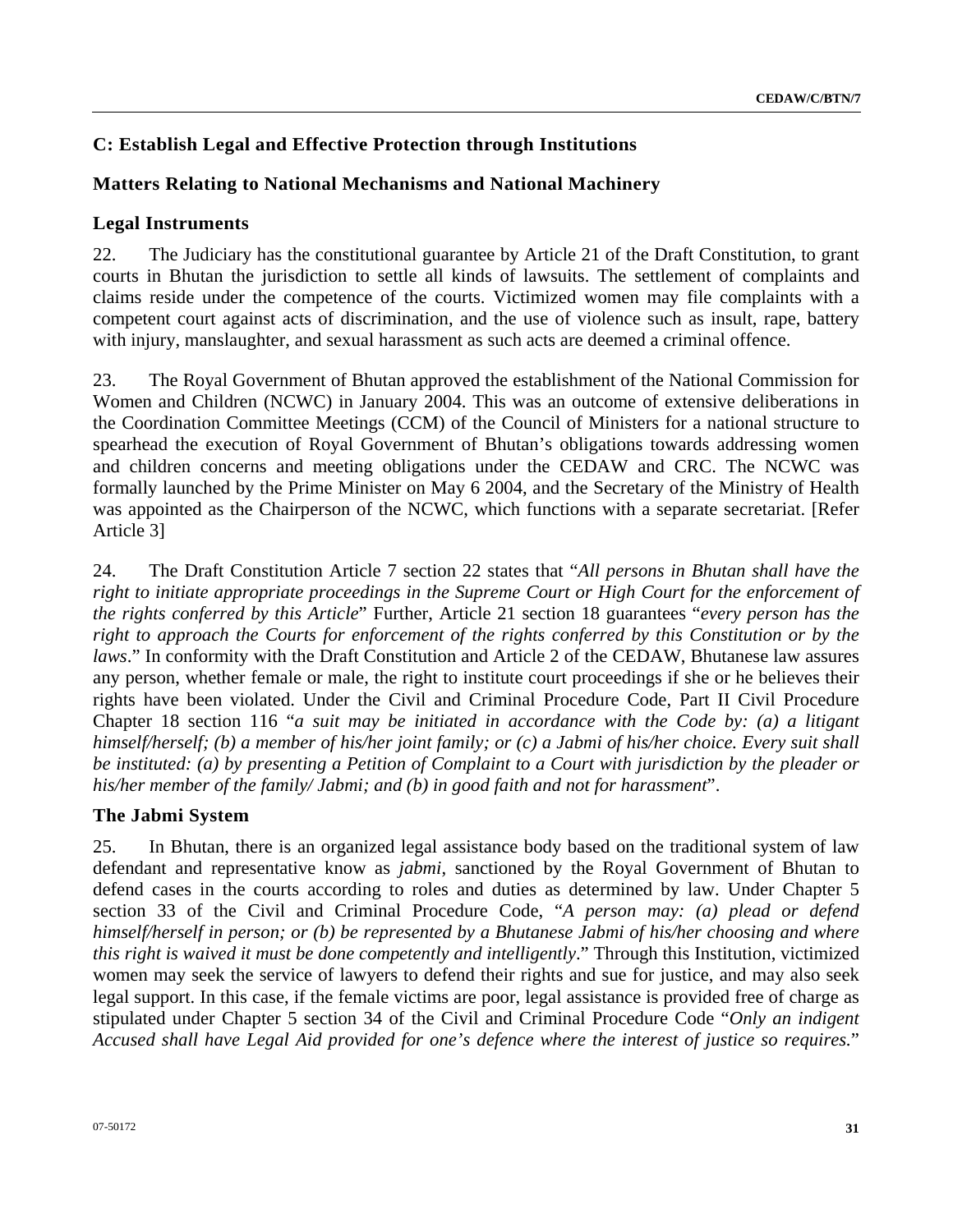The *jabmi* system is also provided for in the Draft Constitution Article 7 section 20. [Refer Article 15 paragraph 2]

#### **Complaints and Response and IT Mechanism**

26. The Civil and Criminal Procedure Code 2001, the Penal Code 2004, and the Narcotics and Psychotropic Substances Act 2005 provide for separate facilities for women offenders and minors. At present, all detention centres have separate facilities for women. The Royal Government of Bhutan, the judiciary and the police are aware of the need for separate facilities for children but have not been able to provide due to resource constraints. In 2007, separate detention facilities for girls and boys will be established in Thimphu.

27. To date, child offenders have been segregated by sex and kept in women's and men's cells while undergoing court proceedings, after which, if convicted, are transferred to the Youth Development and Rehabilitation Centre (YDRC). At present, the YDRC is for boys only, as there are almost no female juvenile offenders. Efforts are underway to construct facilities for girls in the event that female juvenile offenders are committed to YDRC.

28. The NCWC and the Women and Child Protection Unit of the Royal Bhutan Police (RBP) have collaborated in establishing a Complaints and Response Mechanism that aims to provide support and counselling services for people in distress.

#### **Policy Support and Capacity Building**

29. The Royal Government of Bhutan gender focal points in its line ministries to mainstream gender concerns into policy. Although the mandate for gender related policy recommendation lies with the Planning Commission Secretariat, they work in collaboration with the NCWC for practical implementation. In September 2005, the NCWC developed a Terms of Reference (ToR) which clearly spells out GFP roles and responsibilities and recognizes their contributions towards the gender mainstreaming initiatives of the Royal Government of Bhutan. GFPs have been appointed by the ministries and autonomous agencies nationwide. The GFP network, with support from UNDP, has been actively participating in workshops, trainings, consultations and briefings on gender and women issues organized across the country. The GFPs have also been instrumental in the development of the country's first National Plan of Action for Gender (NPAG). Capacity building of the GFPs is an important step forward for maintaining the "gender mainstreaming" momentum in the country.

30. Efforts are concentrated to achieve the MDG relating to gender equality and the advancement of women. Bhutan's national policy on women through policies in development planning and the NPAG, currently being finalized by the NCWC, will make a practical reference point for the line ministries when planning for the Tenth Plan. The Framework for the NPAG was endorsed at the National Gender Planning Retreat in November 2005 to facilitate interventions necessary to achieve gender equality in Bhutan, and provide a reference document for preparing the Tenth Plan.

31. With the MDG Needs Assessment and Costing Exercise initiated in Bhutan, and given the comprehensive coverage and accurate description of the pertinent gender issues in Bhutan as contained in the draft NPAG, the NPAG has served as a template for estimating the cost of achieving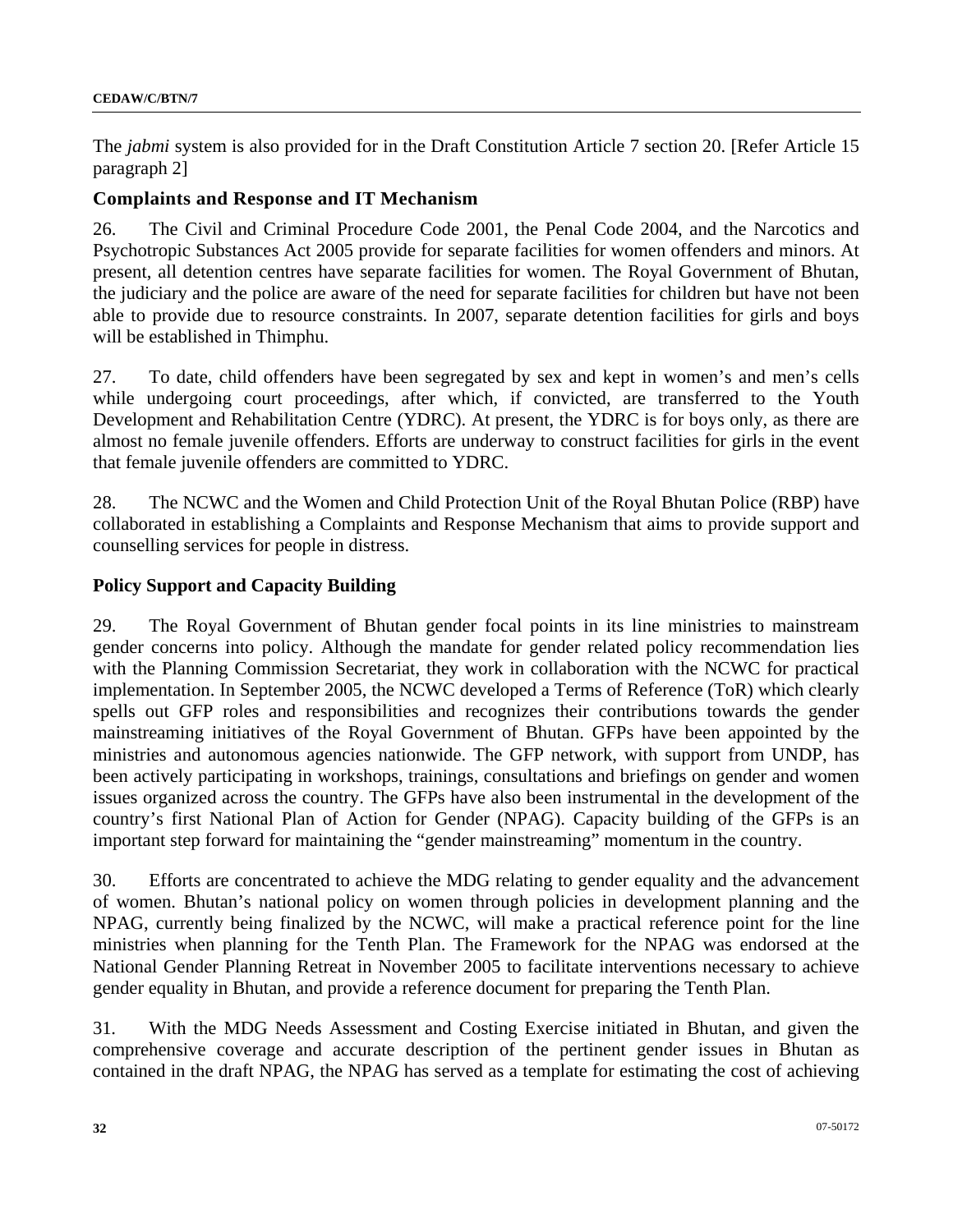gender equality. As gender equality is a cross-cutting issue interrelated to all sectoral goals, the MDG costing for gender equality is focused on a more holistic approach.

## **D and E: Prohibition of Discrimination and Elimination of Discrimination**

### **Legal Measures against Discrimination**

32. The Civil and Criminal Procedure Code contains specific provisions relating to women under Chapter 28 Arrest without Warrant, Cognisable Offences 165 which states that "*a police officer may arrest without a warrant in a public place, if any person is reasonably believed to be … attempting to forcibly dishonour a female.*" Further, in section 171.5 it states that "*whenever it is necessary for a woman to be searched, another woman shall make the search with strict regard to decency*." The Narcotics and Psychotropic Substances Act [Article 9 section 71] also provides that a woman officer shall be the arresting officer for women offenders, and in absence of whom a woman shall be present during the search and arrest.

33. Provisions under the Police Act, 1980 and Prison Act, 1982 ensure and specifically protect the rights and interests of women. Provisions of the Police Act state that "*in order to facilitate the working of the police, women may also be recruited in the police, where they will be helpful in investigating cases involving women or to handle female prisoners or in traffic control duties*." The Prison Act ensures separate confinement for female and male prisoners in jail and prohibits convicted women and minors from being given prison work "*beyond their capabilities*".

34. Bhutan has adopted appropriate measures to ensure a better application of *Paragraphs D and E* of Article 2 of the Convention, and to give equal rights to women and men in political, civil, economic, social and cultural fields, as per Articles 7, 9, and 23 in the Draft Constitution. The principle of equality of men and women in this supreme law is a fundamental basis for adoption of measures to abolish discrimination against women in all sectors of State and private institutions. Further, under Fundamental Duties as defined by Article 8 section 5 "*a person shall not tolerate or participate in acts of injury, torture or killing of another person, terrorism, abuse of women, children or any other person and shall take necessary steps to prevent such acts*."

### **Awareness of Convention in Judiciary, Law Enforcement Authorities & Other Spheres**

35. The English version of the CEDAW had first been disseminated among Royal Government of Bhutan agencies and a summary of the CEDAW in Dzongkha, the national language, as well as in Lhotsampa (Nepali) had been circulated to all National Assembly members on ratification in 1981. Translations of the entire text of the CEDAW and a summary of the periodic report were undertaken in 2003, and distributed to all branches of national and local government, and non-governmental organisations (NGOs). Efforts have been made to take the Convention into account during consideration of all relevant legislation. The very process of reporting to the Committee has served to increase consciousness. A series of trainings have been conducted to promote understanding and awareness on the CEDAW among stakeholders, especially law enforcement officials, the judiciary, educationists and parents and children.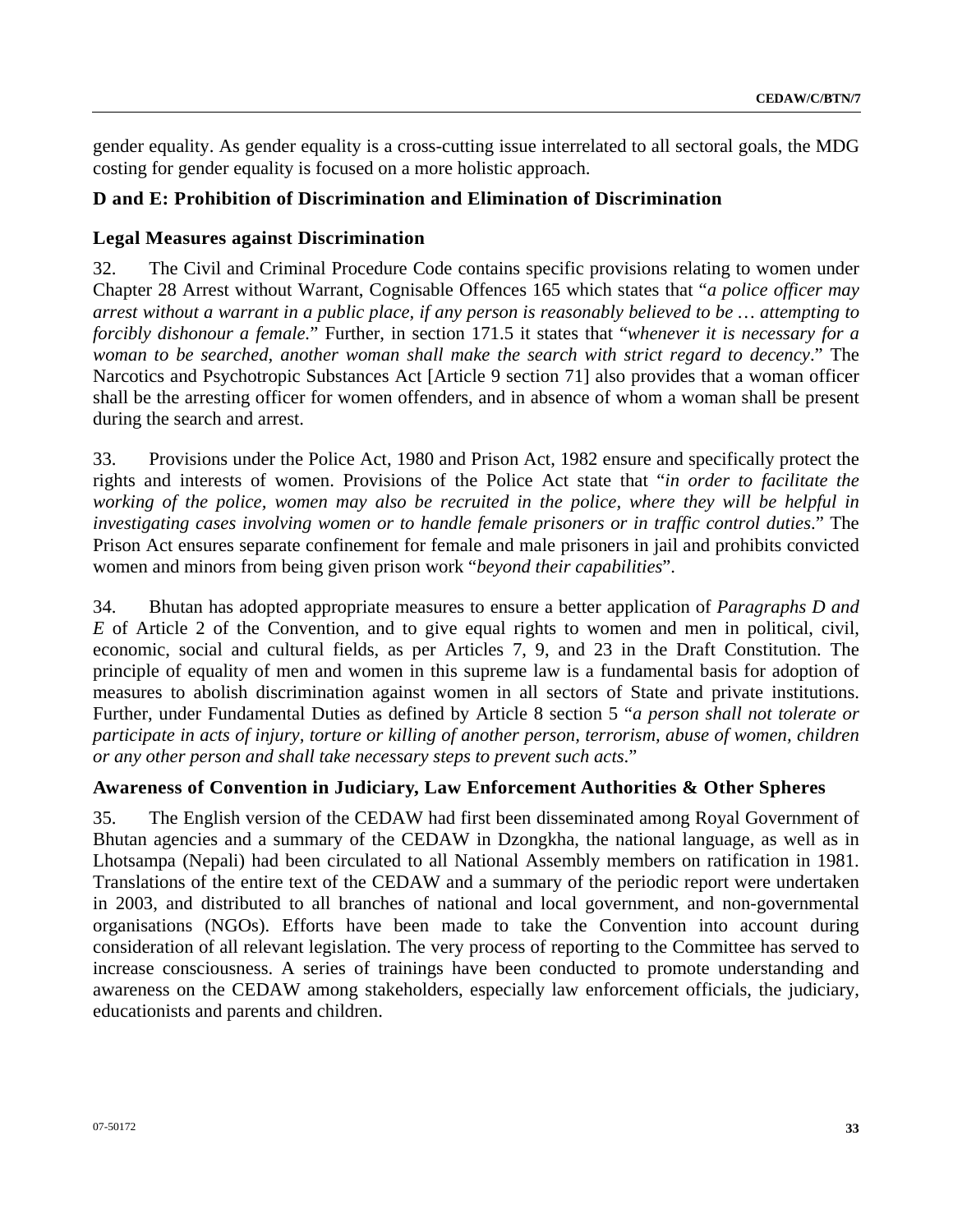### **Role of Media**

36. To increase the role of media in dissemination of information on the Convention and to promote and protect the rights of women, the print and broadcast media in Bhutan is represented in the board of the NCWC and the Gender Focal Point Network. Literature on the CEDAW, Bhutan's combined Initial through Sixth periodic report, and the Committee's recommendations have been widely circulated among the Bhutanese media, are posted on websites, and are available to the public domain. The Royal Government of Bhutan, in cooperation with development partners and relevant NGOs have developed training packages for teachers, law enforcers, health workers, and guidance counsellors that include perspectives on women and child rights. UNICEF and the Royal Government of Bhutan have produced flyers, books and resource materials on both the CEDAW and the CRC for use in schools and for public distribution.

## **National Consultation on Women and Child Friendly Judicial Procedures**

37. The National Consultation on Women and Child Friendly Judicial Procedures, organized by the NCWC and the Royal Court of Justice with support from UNDP, UNICEF, and UNIFEM was convened at Gedu from 28 to 31 March 2006 for 75 delegates consisting of several *Drangpon, Drangpon Rabjams*, Lawyers, Legal Officers, Police Officials, Gender Focal Points, NCWC Members, NGOs, Media and health Officials.

### **National Consultation on Women and Child Friendly Police Procedures**

38. An initial step towards creating awareness and understanding of the needs of victims and removing of barriers to the reporting of incidents, a four-day national level consultation in October 2005 on Women and Child Friendly Police Procedures organized by the NCWC and the RBP Head Quarters, and supported by the UNDP and UNICEF was attended by 50 police officers, NCWC members, and representatives from the NGOs. Deliberations covered issues pertaining to Bhutan's justice system in relation to women and children in conflict with the law, with extensive briefings on the Penal Code, Draft Constitution, and the Civil and Criminal Procedure Code. Outcomes of this process are the 16 point recommendations, which already have or will be implemented, and are elaborated under Article 4 *Special Measures*.

### **Briefing for Parliamentarians on CRC and CEDAW**

39. On  $23<sup>rd</sup>$  December 2005, the NCWC conducted a Briefing for Parliamentarians on the CRC and the CEDAW. This is the first in a series of nationwide briefing on CRC and CEDAW, issues related to children and women's rights, and children's protection issues and gender concerns in the country.

### **Workshop on Key Gender Issues and Gaps in Bhutan 2005**

40. This workshop held on 19 August 2005 in Thimphu saw representation from gender focal points and senior planning staff from various Ministries and Departments, members of the NCWC working group, donors and other development partners. The workshop was the starting point for a process of participatory planning which will result in Bhutan's first NPAG which will be the basis for all gender activities in Bhutan and enable all proponents of gender mainstreaming to work in a coordinated manner towards common goals.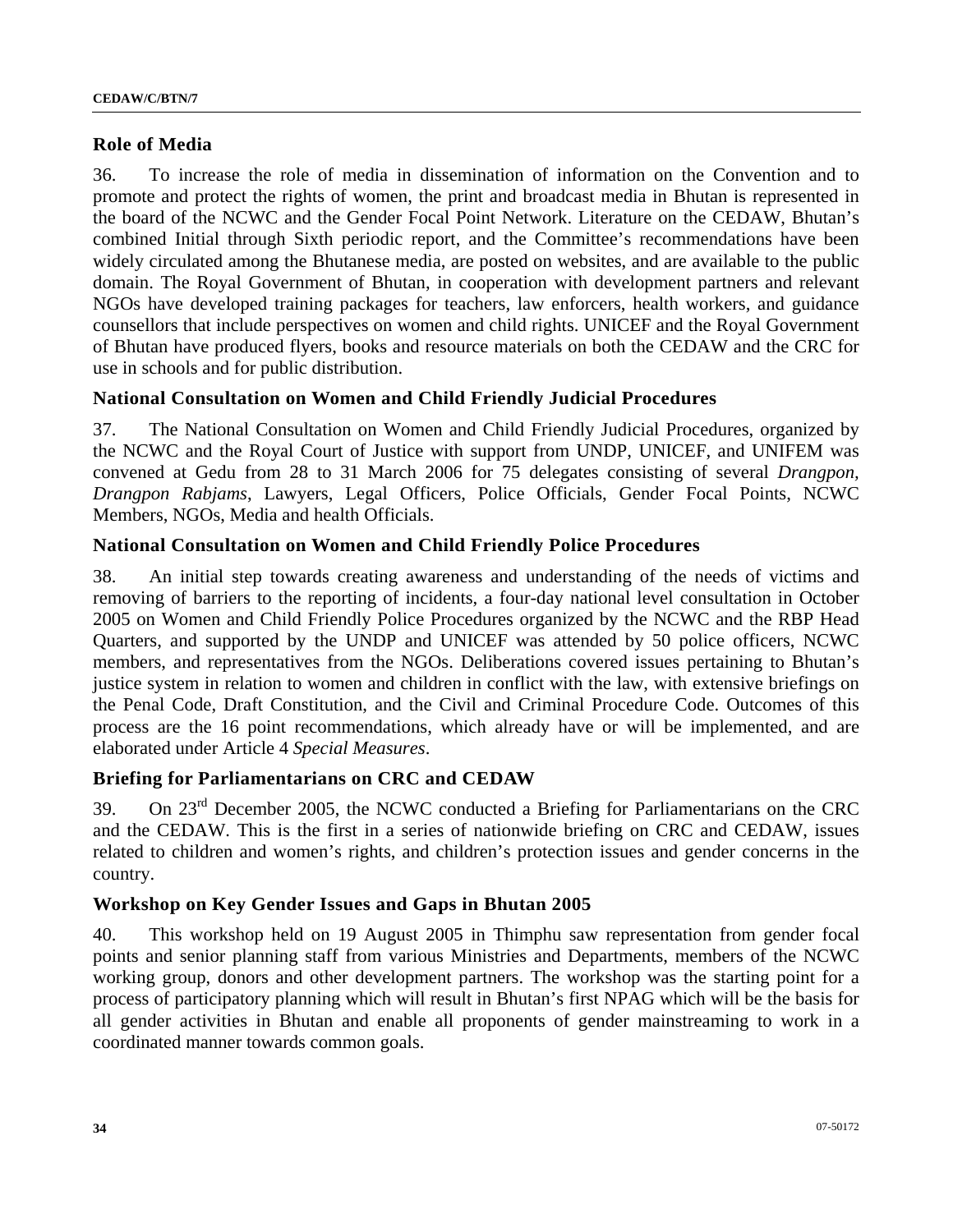## **F: Abolition of Discriminatory Laws, Provisions, Customs and Practices**

41. To provide equal rights to women and men as guaranteed in Article 7 of the Draft Constitution, Bhutan has adopted measures for change, and nullification of laws, customs, and practices, which are discriminatory against women. Given the provisions under Article 1 section 10, Article 7 section 21, and Article 10 section 24 of the Draft Constitution as a basis, any laws and provisions which are discriminatory must be automatically null and void.

## **G: Repeal of Penal Provision Discriminatory against Women**

42. The Penal Code of Bhutan 2004 repeals all penal provisions of any laws, rules, regulations and circulars inconsistent with it. Provisions which categorize gender related discrimination as offences punishable by a prison term are incorporated into the Civil and Criminal Procedure Code 2001 and Penal Code of Bhutan 2004*.* The principle of elimination of discrimination against women is also guaranteed in the Draft Constitution, which will take precedence over all laws. Thus, any discriminatory provisions against women if existing are automatically abrogated under Article 7.

### **Issues of Concern**

## **Difficulties**

43. Bhutanese women while enjoying equal status in society still suffer subtle forms of discrimination in both the private and public spheres. Efforts made in the adoption of legal and administrative measures, and the implementation of these measures has not always been fully effective, and gender issues not totally understood. Gender awareness can be considered high at government, policy planning, donor and NGO levels, much data is available, and some analysis has been done, but capacity to translate the information into policies or actions remains low.

44. Criminal provisions, those that specifically determine acts of discrimination against women as punishable offences, have not been drawn up, thereby weakening the effective implementation of the principle of elimination of all forms of discrimination against women.

### **Future Action**

45. A revisiting of policies and legislations, in general and of the policies and legislations relevant to good governance in particular, from a gender equity perspective will be undertaken through the NPAG to ensure that women benefit from the plans, policies and legislations.

46. Pertaining to relations with NGOs, the Royal Government of Bhutan is cognisant of their practical role in promoting national development and thus recognizes their autonomy. The Civil Society Bill will be deliberated during the 87<sup>th</sup> session of the National Assembly in June 2007.

47. Issues had been raised at the National Consultation on Women and Child Friendly Judicial Procedures which are potential problems such as i) Bail for juveniles dependent on nature of crime and other considerations; ii) The complexity of complaints registration and withdrawal by the RBP; iii) Delay in court decisions due to lack of adequate evidences particularly DNA and forensic services especially after the enactment of the Evidence Act 2005 and iv) The issue of mediation and its practical utility, without compromising rights of women, is being reviewed.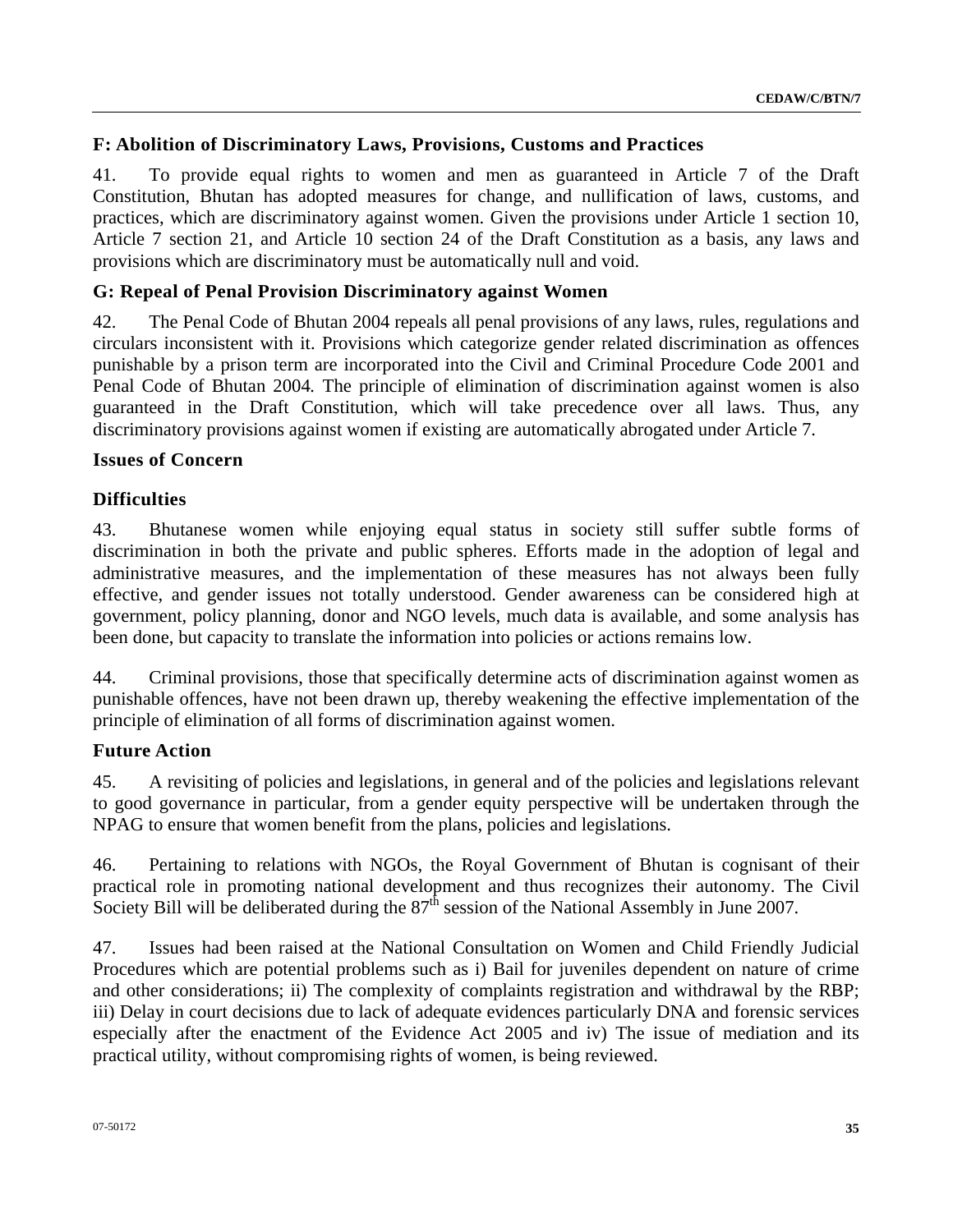48. The Women and Child Protection Unit of the RBP will establish a detention centre with cells and recreational facilities for minors, separate for boys and girls, and separate from adult offenders. The RBP is also establishing a Complaints and Response Mechanism with parallel IT applications to make the overall complaints process public friendly, and to introduce in-house strategies that augment the response mechanism of the RBP. This exercise is a follow-up of the ongoing discussions on the mechanism between the RBP and the NCWC, as per the 16 point recommendations from the National Consultation on Women and Child Friendly Police Procedures [Annexure 4].

49. With introduction of a pilot digital data management system in the Thimphu RBP branch, complemented by efforts of the Women and Child Protection Unit, it is anticipated that improvements in access to records regarding gender based violence and all crimes will soon occur. The digital data management system is expected to expand to police stations in each Dzongkhag. The NCWC also plans to train 65 RBP on the system.

### **Article 3: Guarantee of Human Rights & Freedoms**

#### **Constitutional Guarantee to CEDAW**

50. Existing commitments under the CEDAW are reinforced by constitutional guarantee as provided under Article 7, Article 9 section 24 and Article 10 section 24 of the Draft Constitution which will supersede all other legislation in the country once it is enacted in 2008.

51. In relation to women and children concerns and their rights, Bhutan has signed and ratified the SAARC Conventions on Preventing and Combating Trafficking in Women and Children for Prostitution 2002 and Regional Arrangements for the Promotion of Child Welfare 2002, the Single Convention on Narcotic Drugs 1961, and the Convention on Psychotropic Substances, 1971, the Yokohama Global Commitment made at the 2<sup>nd</sup> World Congress Against Sexual Exploitation of Children 2001, the SAARC Code for the Protection of Breast Feeding and Young Child Nutrition 2004, and the two Optional Protocols to the Convention on the Rights of the Child on the involvement of women and children in armed conflict and sale of children, child prostitution and child pornography 2005.

#### **National Machinery**

### **National Commission for Women and Children: Mandate and Structure**

52. The Royal Government of Bhutan approved the establishment of the NCWC on 29 January 2004. The NCWC was formally launched by the Prime Minister on May 6 2004. The Secretary of the Ministry of Health was appointed as the Chairperson of the NCWC, which will function with a separate secretariat. The NCWC is the first national institution with the primary responsibility for issues related to women's and children's rights, and is an expression of Bhutan's commitment towards ensuring gender equality under law.

53. The NCWC monitors implementation of activities under international and regional conventions related to women and children including the preparation of periodic reports. It makes recommendations to the Royal Government of Bhutan on women's and children's issues. It provides a forum for receiving and investigating reports on violations of rights of children and women. The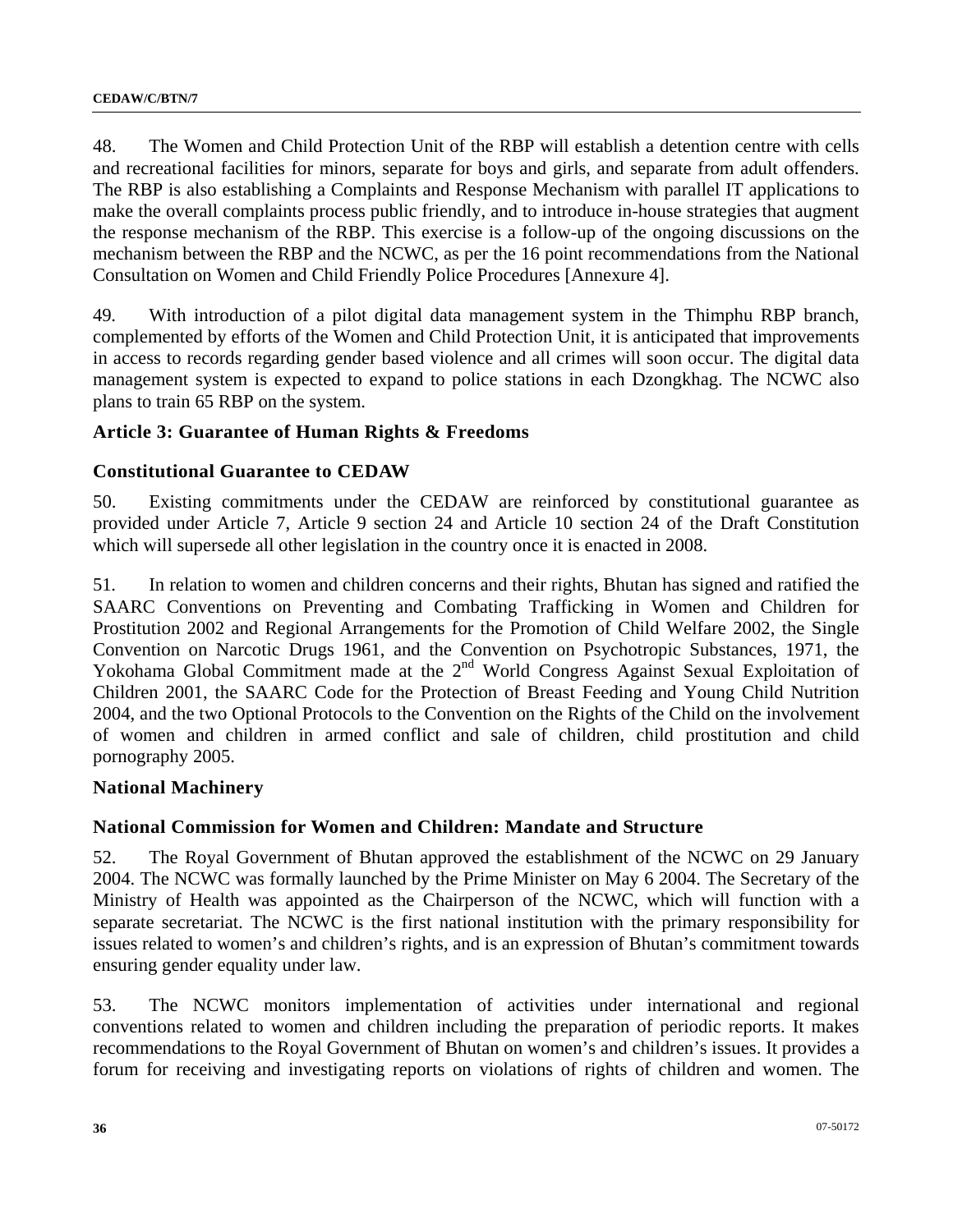NCWC is currently finalizing the NPAG with the emphasis on building up women's capacity and focusing on priority fields.

54. Membership of the NCWC is multi-sectoral, including NGOs, with clear selection criteria and may be appointed or nominated by their respective organisations. Members serve in their personal capacity. Present members include Representatives of National Assembly Members, NGO's, Private Sector, Media (Bhutan Broadcasting System (BBS)/Kuensel), Academic Institutions, RBP, Office of Legal Affairs, Ministry of Labour and Human Resources, Ministry of Education, and Ministry of Health. The NCWC will be de-linked from the Royal Government of Bhutan in 2007. This will strengthen their mandate, legitimacy, influence, and partnership with the Royal Government of Bhutan for effectual gender mainstreaming. NCWC Secretariat.

55. The NCWC Secretariat, initially attached to the Ministry of Health, became a separate entity in 2005. The Royal Government of Bhutan provides staff and financial support to the secretariat. The structure is illustrated by the Organogram in Annex 2.

56. The NCWC Secretariat, prepares periodic reports for the Royal Government of Bhutan, coordinates the submission of periodic country reports to Treaty Bodies; coordinates and monitors implementation of activities under CRC, CEDAW and other conventions within and outside Bhutan; provides a forum for receiving and investigating reports on violations of child and women rights to be reported to the Royal Government of Bhutan; disseminates and advocates information on conventions; assists in the mobilisation of resources for implementing agencies, determines annual work plan and budget requirements; and recommend issues/policies/actions pertaining to children and women to the Royal Government of Bhutan.

## **Issues of Concern**

## **Difficulties**

57. To be able to meet the obligations of the CEDAW meaningfully, the Assessment of Protection Factors for Children in Bhutan 2004 states that intensive training on CEDAW and rights based programming needs to be conducted for all persons and organizations working with women and children and on CEDAW issues. While noting the potential that the NCWC holds in monitoring and implementing women's rights activities, the Commission is newly established and will take time, resources and commitment to become a fully effective organization and to realize its mission. Similarly, most of the NGOs are based in Thimphu and with resource constraints, are not always able to reach out to the communities given the difficult terrain.

58. Capacity building and implementation support are required for organizations and institutions working in gender and development in Bhutan to convert the high levels of awareness, support and momentum into projects, actions and results.

59. NGOs also require additional resources, both financial and technical, to develop and implement a long term strategy to protect, counsel, rehabilitate and reintegrate into society victims of gender based violence.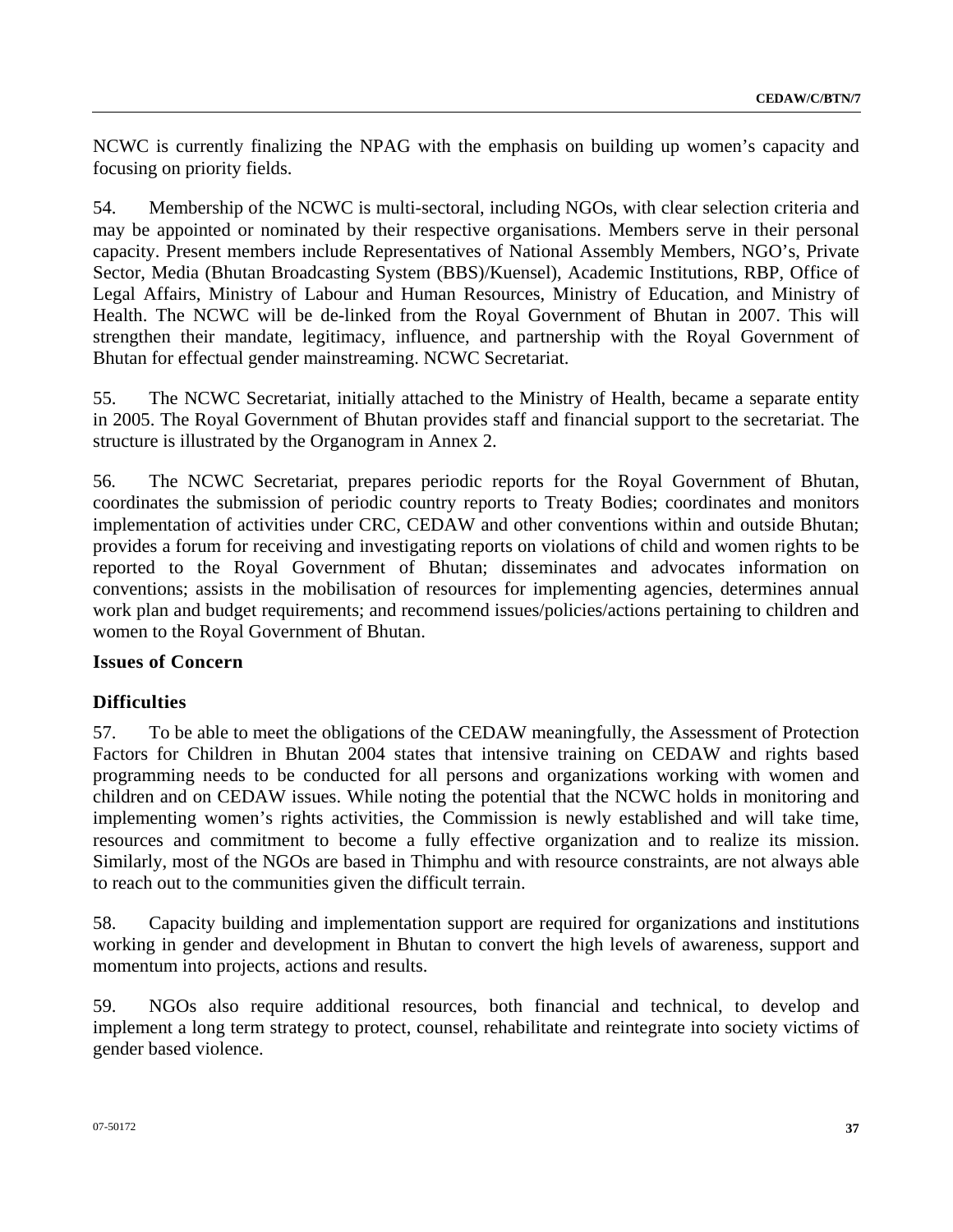60. The baseline data given in the Ninth Plan document and the Tenth Plan guidelines are not gender-disaggregated, showing thus a deficiency of such data.

#### **Future Action**

61. The NCWC will become an autonomous organisation in 2008, which will strengthen its role as the national machinery for the promotion of women's and children's rights.

62. The efforts of the NCWC, the ongoing focus given to the generation of gender disaggregated data, and capacity-building for gender focal points in all relevant agencies will be instrumental for gender-concerns to be considered in national policy-making.

63. To develop and advance the situation of women and to ensure that they exercise and enjoy fundamental rights and freedoms on the basis of equality with men, the Royal Government of Bhutan has set out systematic strategies in which women are empowered to participate in development. The Royal Government of Bhutan has adopted Five Year Plans (FYP) within the larger perspective of Vision 2020 to enhance economy, social, cultural development and utilize natural resources and environmental management. The Royal Government of Bhutan plans to enhance professionalism and productivity skills of all Bhutanese with focus on women in urban and rural areas based on the provision of basic education, elimination of illiteracy, vocational training, enhancement of health care services and nutrition.

#### **Article 4: Special Measures**

#### **A. Adoption of Temporary Measures**

64. As women in Bhutan by law have the right to participate in political, economic, social and cultural affairs on an equal basis with men, provisions are not made for preferential treatment in favour of women by way of special support in education or employment. The Royal Government of Bhutan recognizes the temporary special measures as determined in Article 4 of the CEDAW and does not consider such measures discriminatory. Bhutan has adopted some special measures to accelerate the de facto equality between women with men. These include the creation of institutions and agencies with the duty and responsibility for the development of women and of children such as the NCWC, Youth Guidance and Counseling Division (YGCD) under the Ministry of Education, and the Women and Child Protection Unit in the Royal Bhutan Police. NGOs working in the area of women and children include the Tarayana Foundation, RENEW, the Youth Development Fund (YDF), the NWAB, and other private based voluntary welfare associations.

65. Any provision of law which puts an end to discrimination against women constitutes a proper measure to change discriminatory customs such as: Marriage Act which has reinforced the traditions that empower women in choosing their marriage partner, Land Act which strengthens the customary rights of women owners of immovable property, and the Civil and Criminal Procedure Code which provides for female personnel to arrest and frisk female detainees.

66. Bhutan will consider the adoption of temporary special measures where needed.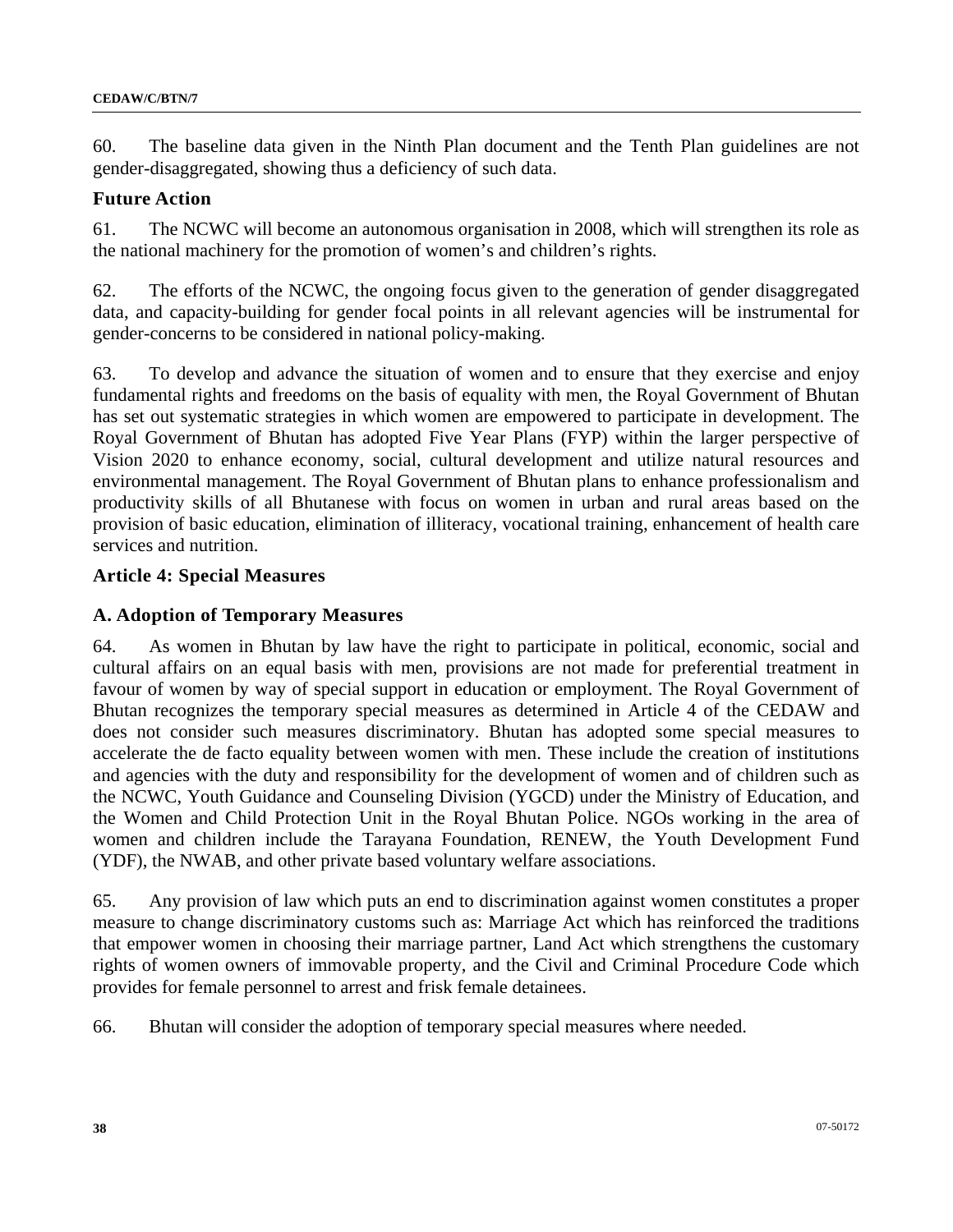## **B. Measures Aimed at Protecting Maternity Are Not Considered Discriminatory**

67. There are no reports of female infanticide, dowry deaths, bride burning or organized trafficking of women and children in Bhutan. In Bhutan, once a woman has given birth, the husband traditionally takes care of the wife and household chores. Bhutanese parents show no preference for the birth of sons over daughters, nor are they inclined to give less care to children based on their sex. Inheritance practices favour women in many parts of the country, and decisions concerning family are defined by consulting women.

68. Bhutan has recognized maternity as an indispensable social function that must be given special attention to ensure the advancement of women and children. The Royal Government of Bhutan does not consider measures taken to protect maternity discriminatory. It has laid down various laws and measures to protect maternity and to ensure its better implementation with the main initiative being the Labour and Employment Act. (Refer Article 11 Paragraphs response to 2A and 2B for further details).

69. Section *Kha* 8-1 of the Marriage Act protects an unmarried woman who becomes pregnant; if she brings suit, the man found liable is required to pay an amount equal to the national daily wage for 10 months to the woman toward the cost of the medical treatment, besides child support allowances equivalent to 20 per cent of the monthly income.

## **Article 5: Sex Role Stereotype and Prejudice**

70. Women and men enjoy equal rights and responsibilities. The people of western and central Bhutan, and some ethnic groups in eastern Bhutan, have a matrilineal family system which for most Bhutanese means that family wealth in terms of land and other property is inherited through the daughter. In southern Bhutan and other parts of the east, patrilineal inheritance is the standard. In both cases parents have final say in distribution of family property. Resultant of National Assembly resolutions, legal provisions now require authenticated signatures of all children to validate distribution of family wealth amongst inheritors. Daughters and sons enjoy equal right to inheritance under the law.

71. The Draft Constitution, Article 9 section 3 provides for the creation of a "*civil society free of oppression, discrimination and violence, based on the rule of law…and ensures the fundamental rights and freedoms of the people.*"

72. The Gender Pilot Study 2001 and Bhutan's combined initial through sixth CEDAW periodic Report 2004 revealed critical concerns affecting women in Bhutan despite the common acceptance that there is no overt gender discrimination.

## **A. Elimination of Prejudice and Modification of Social Norms**

## **Role of Women According to Custom and Tradition**

73. Women engaged in homemaking, child-rearing or other unpaid work may reinforce cultural stereotypes. Socio-cultural perceptions of women as less capable than men, particularly as being a) physically weaker and b) sexually more vulnerable, has limited their access to educational and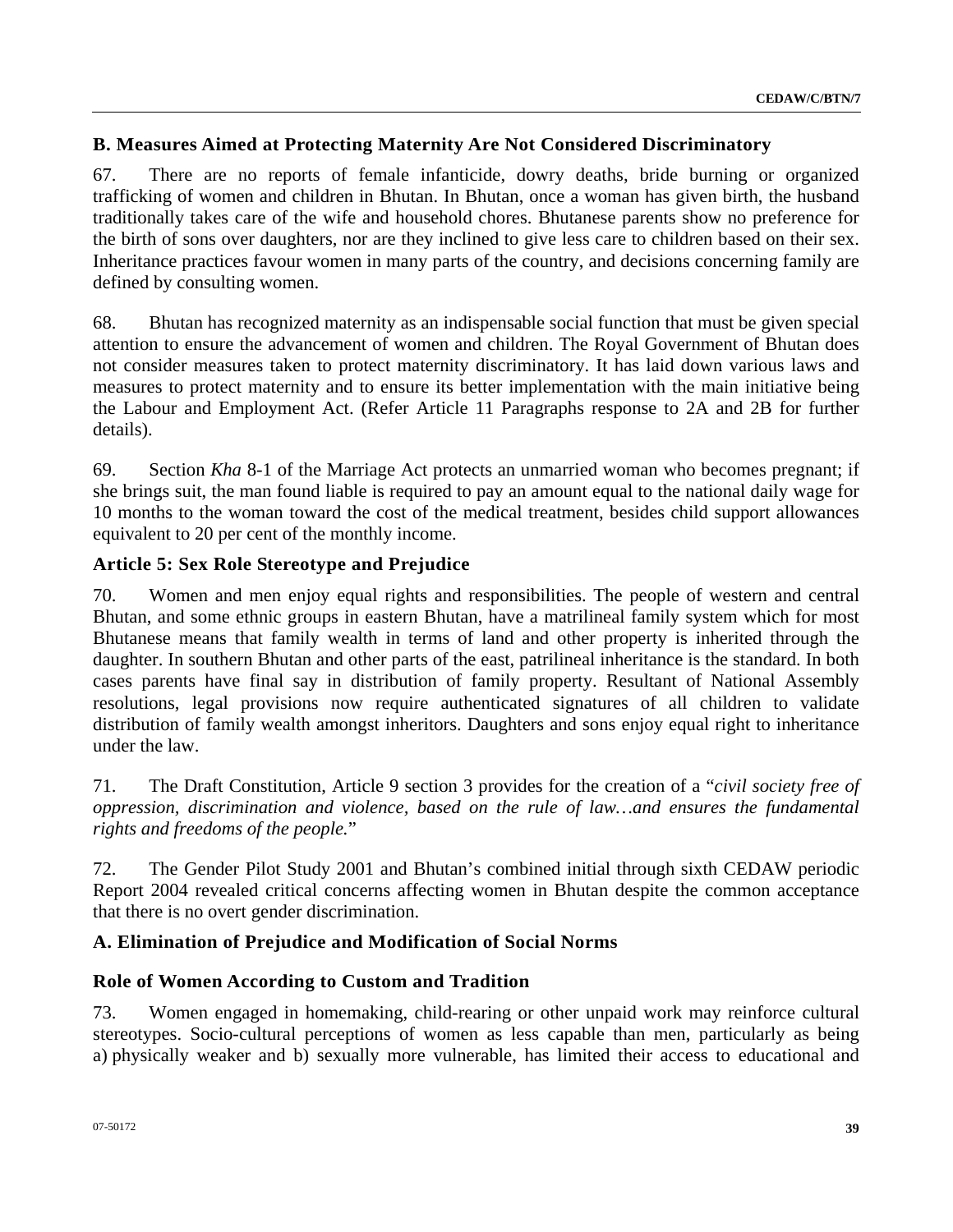employment opportunities, and Bhutanese women's own perception of themselves seems to be based on these two factors.[1](#page-39-0)0 Barriers that exist to restrict their entry into the paid labour force as a career option is a violation of their right to self-determination and gainful employment, and the Royal Government of Bhutan has strived in all areas of legislation, policy, and awareness to nullify such. There is no distinct division of roles between the majority of rural women and men, and traditional roles of tilling the fields with oxen is still regarded as a man's job while the realm of housekeeping is a women's. In a household short of women, however, men engage in routine domestic work. Cultivation from sowing to harvesting is fully shared. Although husbands and wives are now legally bound to jointly own the farm resources, women still enjoy control of family income but again this largely depends on communities.

74. Violence against women appears mostly in the family sphere, and as marital violence is usually equated with physical battery, psychological and sexual abuses are often excluded. This will be further examined under Article 12 on Health.

75. The practice of consanguineous marriage still happens in sections of Bhutanese society, and by cultural norms are not regarded incestuous and is permitted by law (*Kha 1-10*) if in conformity to local customs and practice. There is a belief that there is a decreasing trend. However there are no data on this subject.

76. Intermarriages among different castes in the past were condemned by Bhutanese of ethnic Nepalese origin who follow the Hindu faith, but these restrictions are gradually eroding. For the majority of the Bhutanese, no social stigma is associated with divorce or remarriage, and it is normal for those divorced and widowed who choose to, to remarry and have children without social stigma whereas this is socially unacceptable in amongst the Bhutanese of ethnic Nepales origin. Widows have equal status in society with no social sigma attached to widowhood.

## **Matters Relating to Polygamy, Consanguineous Marriage and Under Age Marriage**

77. While the Marriage Act does not contain a specific definition of marriage, different aspects of marriage are covered under the various provisions of the Act. [Refer Article 16]

78. The few occurrences of polygamy and polyandry are permissible under the law; if it is done with the consent of the existing spouse(s). With socio-economic changes and increasing education, such practices are fast declining. The general opinion among both women and men seems to be that the situation is acceptable after spousal consent.

### **B. Family Education**

### **Maternity is Recognized as a Social Function**

79. A traditional system of *Nanggi Aum* defines women's lives and is still the base for consolidating the rights and freedoms of women leading to visible equality between men and women in social and cultural fields. This prestige was reinforced by the practice that land was handed down to

<span id="page-39-0"></span> 10 National Commission for Women and Children (2005) The Situation of Women and Children in Bhutan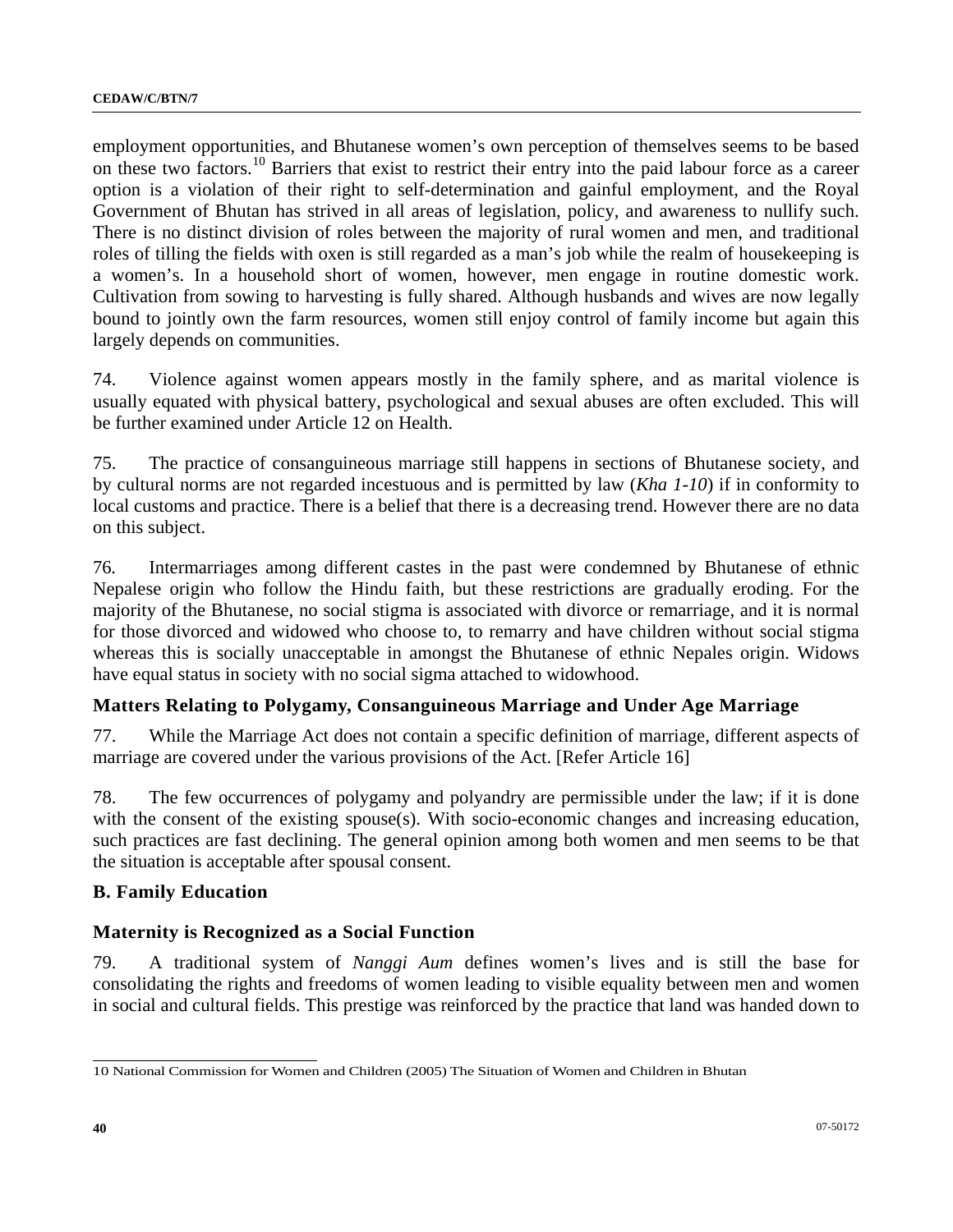daughters as inheritance and by the fact that a husband would often go to live in the house of his wife's family.

## **State Responsibility in Taking Care of and Educating Children**

80. Educating children is a common duty of the family and the state and the obligation of both parties. The government provides free basic education to all children and free higher education on basis of merit. The Draft Constitution, Article 9 section 18 provides that *"The state shall provide free education to all children of school going age up to the tenth standard and ensure that technical and professional education is made available generally and that higher education is equally accessible to all on the basis of merit*".

81. Education is recognized both as a basic right and a prerequisite for achieving wider social, cultural and economic goals. A primary strategy is to improve the quality and relevance of education to ensure holistic development of the child, irrespective of sex. More specifically, through education, particularly through special programmes such as Scouts and career counselling, girls are able to participate equally in all spheres. The curriculum department of the Ministry of Education has made efforts to avoid gender-biased words and pictures in textbooks. The need to address perceptions that hinder achievement of women's development is recognised. Increased capacity and experience in Bhutan would make it possible to step up advocacy and awareness programmes towards that end.

### **Education and Awareness Program**

82. The education sector has high priority in national development, because of the important role of education for developing the quality of life. The Royal Government of Bhutan and NGOs have extended education programs through short training courses and workshops to further raise understanding about maternal functions in society and to make parents aware that educating children is a common duty of the family and society. The Education Sector will undergo capacity building for the development of child friendly teaching and learning materials.

## **Issues of Concern**

## **Difficulties**

83. Although there are efforts at educating the public, it will take more time to reverse stereotypes and change current behaviours.

### **Future Action**

84. The Royal Government of Bhutan, through various ministries, NGOs, and the NCWC continues to disseminate information and educate people as broadly as possible on behavioural change and to accept progress in social and cultural fields. Any rare occurrence of under-age marriages will be further reduced by enhancing awareness that they are not legally recognized and would be liable to prosecution.

85. Elimination of prejudice and stereotypes is one of the 7 critical areas for action under the draft NPAG, and will be mainstreamed in other areas such as education and governance. A study will be done to assess prejudice and stereotypes in Bhutan. The Royal Government of Bhutan will work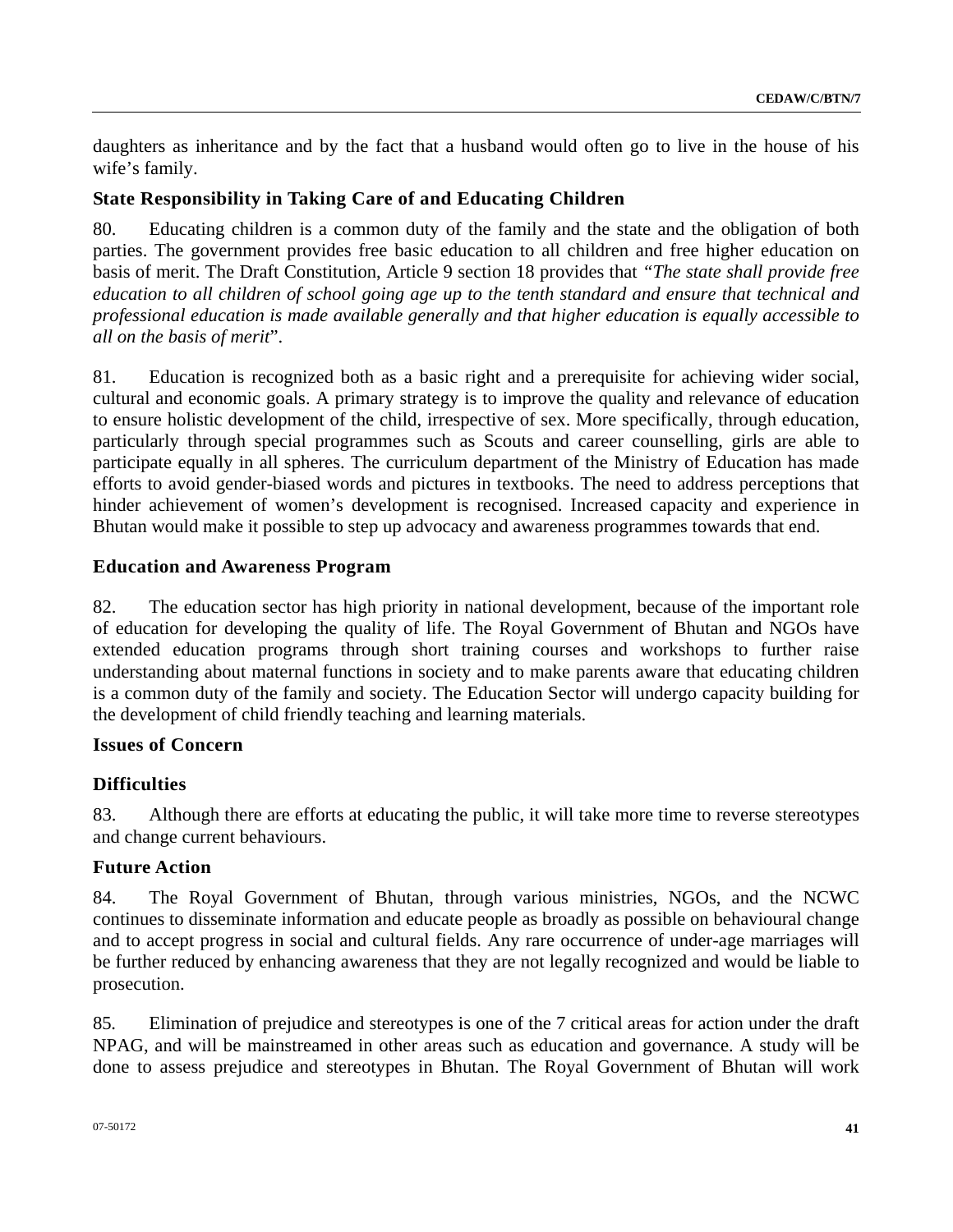towards eliminating existing negative images of women through the mass media, and review curriculum and course books to modify prejudices based on concepts of inferiority or superiority of either of the sexes or on stereotyped practices for men and women. The NPAG once adopted will provide gender and women's rights training for civil servants and local authorities so that they are aware of women's rights and equality between men and women.

### **Article 6: Human Trafficking & Exploitation**

### **A. Human Trafficking**

86. Bhutan signed the SAARC Convention on the Prevention and Combating of Trafficking of Women and Children for Prostitution on 5 January 2002, and the instrument of ratification was deposited on 4 September 2003. Articles of the CEDAW to a large extent have been incorporated into national laws. The Royal Government of Bhutan continued to work with local authorities, NGOs, and the international community, especially through the FYPs, to combat root problems associated with trafficking. The Royal Government of Bhutan in collaboration with development partners and NGOs have been supporting programs for economic development among poor rural women (refer Paragraphs under Articles 1 and 2).

87. The Penal Code recognises human trafficking as a fourth degree felony and child trafficking as a third degree felony. Trafficking is defined as transporting, selling or buying a person within, into or outside of Bhutan for any purpose. A fourth degree felony is punishable by a minimum prison term of 3 years and a maximum of less than 5 years and a third degree felony by a minimum prison term of 5 years and a maximum term less than 9 years.

88. The Labour and Employment Act [Chapter II] prohibits sale or trafficking of children and various forms of child labour. Any person breaking such prohibitions can be charged with committing a serious offence, making them liable to (i) pay a fine of not less than Nu. 252,000 and not more than Nu 540,000.00 or (ii) serve a minimum prison term of 1 year and a maximum less than 3 years.

89. Trafficking of a Person for Prostitution is a separate offence under the Penal Code and defined as transporting, selling or buying a person into or outside of Bhutan with the purpose of engaging that person in prostitution. This offence is a third degree felony; but a second degree felony if it is a child above 12 and below 18 years and a first degree felony if it is a child 12 years and below. A second degree felony is punishable by a minimum prison term of 9 years and a maximum of less than 15 years and a first degree felony by a minimum prison term of 15 years and a maximum term of life. Sections 17 and 18 of Article 9 of the Draft Constitution also include provisions to protect women and children from trafficking (refer Paragraphs under Articles 1 and 2).

90. Bhutan became the 183<sup>rd</sup> member of Interpol (International Police), on September 19 2005. With this undertaking, Bhutan will be better equipped to undertake its role in combating international crime, including human trafficking. The RBP at the National Consultation on Women and Child Friendly Police Procedures in October 2005 recommended that NCWC initiate studies with support from the police and other stakeholders on the issue of trafficking, missing persons, domestic violence and children in conflict with the law.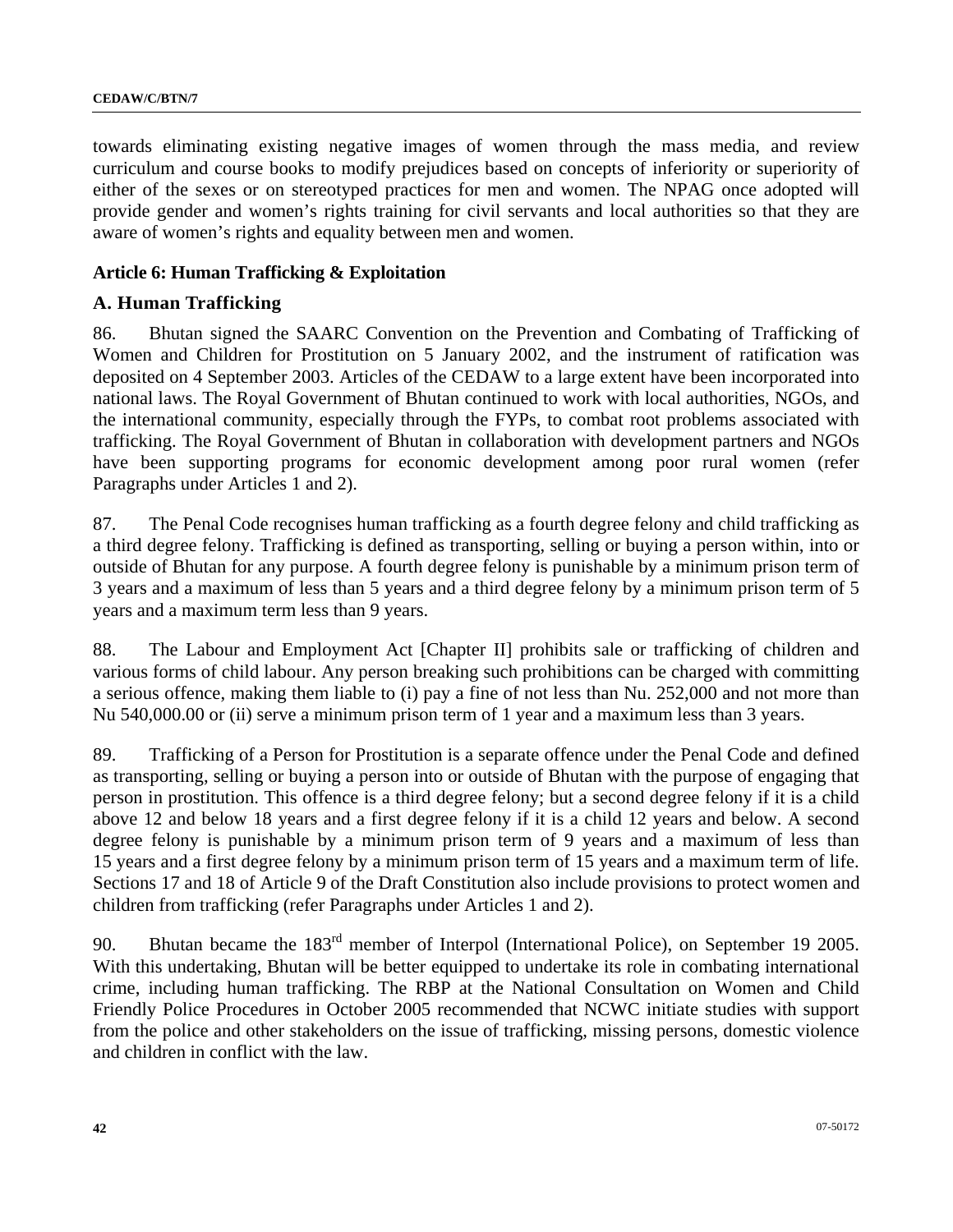91. Advances in the education sector are also expected to prevent trafficking, as well as commercial sex work, by empowering girls and women (refer paragraphs under Article 10).

92. A critical area for action during the 2005 National Gender Planning Retreat was human trafficking. As a result, the draft NPAG includes a sub theme on trafficking of women and girls under the Violence Against Women section and NCWC will work to ensure that strategies and activities to prevent and combat trafficking are incorporated in the Tenth Plan. Through the National Consultation on Women and Child Friendly Police Procedures in 2005, the NCWC was instrumental in obtaining agreement for the establishment of a Women and Child Protection Unit within the RBP. The Women and Child Protection Unit will have the mandate to prevent and combat human trafficking and will develop and implement programmes for this means in the near future. The NCWC has and will continue to support the RBP in this undertaking.

## **B. Commercial Sex Work**

93. The Penal Code recognises prostitution as a misdemeanour, being defined as offering, agreeing to engage, or engaging in sexual conduct with another person for money or property, and being punishable by a minimum prison term of 1 month and a maximum term of less than 1 year. Promotion of prostitution and patronizing a prostitute were included in the Penal Code as misdemeanours, but a fourth degree felony if the person used for prostitution is a child above 12 years and below 18 years and a third degree felony if the person used for prostitution is 12 years and below. Article 9 of the Draft Constitution Sections 17 and 18 include provisions to protect women and children from exploitation through prostitution (refer Paragraphs Under Articles 1 and 2).

94. Chapter II of the Labour and Employment Act includes the following prohibitions: (i) the use, procurement or offering of a child for prostitution, for the production of pornography or for pornographic performances; (ii) the use, procurement or offering of a child for illicit activities, in particular for the production and trafficking of drugs; (iii) work which, by its nature or the circumstances in which it is carried out, is likely to harm the health, safety or morals of a child including work which exposes a child to physical, psychological or sexual abuse. Any person undertaking such prohibitions can be charged with committing a serious offence, making them liable to (i) pay a fine of not less than Nu. 252,000 and not more than Nu 540,000.00 or (ii) serve a minimum prison term of 1 year and a maximum less than 3 years.

95. As the lead agency for the NPAG, the NCWC worked to include a sub theme of commercial sex work during the 2005 National Gender Planning Retreat. Areas of focus included: (i) Counselling; (ii) Reintegration (vocational training and reform measures through rehabilitation); and (iii) Exploration of preventive measures (vocational training, education). In addition, there are plans to establish help lines for victims of physical and sexual abuse in the near future, which would also help commercial sex workers experiencing violence. Such efforts will help ensure that strategies and activities to prevent commercial sex work and improve the lives of commercial sex worker are incorporated in the Tenth Plan.

96. Reported cases of commercial sex work involve persons from across the border and those operating in a well established network of persons and places located in urban centres, major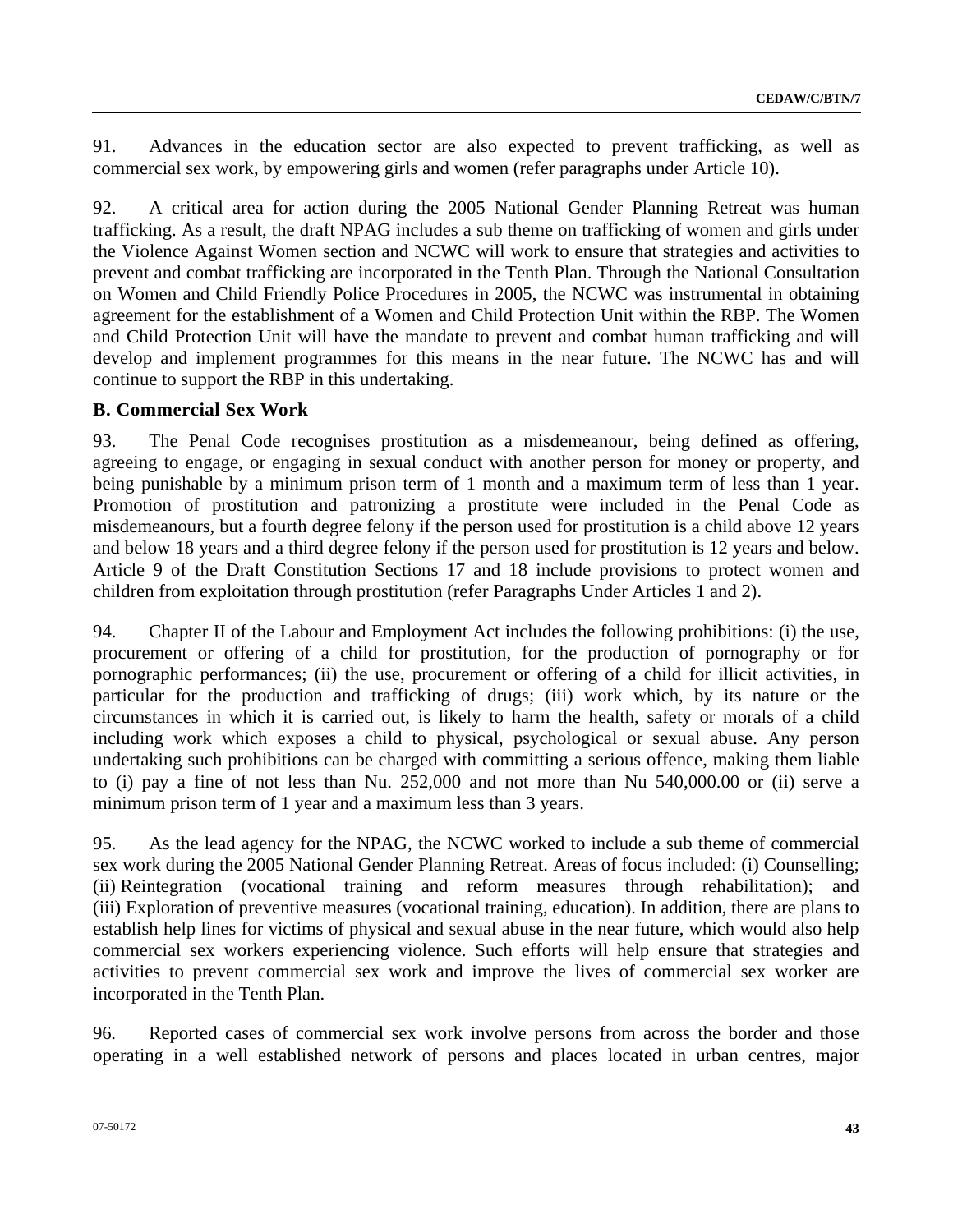construction sites, and bars and hotels along national highways.[1](#page-43-0)1,[1](#page-43-1)2 There are no overt or clandestine brothels, but the increased number of guest houses, amusement places, massage parlours, karaoke bars, etc., may contribute to the growth of the sex business if unregulated. Of the 90 detected HIV cases as of July 2006, 7 were among commercial sex workers, 5 of which were non-Bhutanese and 6 of which have since left the country.[1](#page-43-2)3 In 2004, sex with female sex workers was a major cause of HIV/AIDS with 80 per cent of all cases detected being so infected. The situation has changed with more cases detected among wives of infected males and children through Mother to Child Transmission.[14](#page-43-3) In 2000, the Ministry of Health's findings of high risk "sero-surveillance" in Phuentsholing revealed that 72 per cent of sex workers tested had syphilis, a sexually transmitted disease that is an important factor in HIV infection.

97. RENEW, provides counselling, including referral for public vocational training for all women in need, including commercial sex workers. With the opening of RENEW crisis centre and rehabilitation centre in Thimphu, sex workers wishing to leave the trade will have increased support. In addition to referrals for public vocational training, RENEW will have vocational training opportunities at the rehabilitation centre for women who are especially traumatised and are not ready to participate in public programmes. As RENEW expands, services will eventually become available throughout the country. Health Workers have been working with hotels, as well as providing counselling on management of STDs and use of condoms to sex workers.[15](#page-43-4) The Ministry has also been providing free condoms in the restrooms of hotels, bars, restaurants and gas stations. Sex workers can also access the 2 Health Information and Service Centres for confidential information and services outside of the formal health care system. (Refer Article 12 Paragraph 1)

98. Projects of the Tarayana Foundation and YDF also contribute to the prevention of exploitation of women. Scholarship programmes for basic, secondary and tertiary education benefit both girls and boys from poor rural families and training centres provide vocational skills for girls who did not gain admission into higher education. Education empowers girls and helps them become active members of society, thereby decreasing their vulnerability to exploitation such as through prostitution and human trafficking.

#### **Issues of Concern**

#### **Difficulties**

99. There is danger that the increase in restaurants, bars, nightclubs and other amusement places may contribute to the growth of the sex business if unregulated.

100. As per official records, there continue to be no reports of human trafficking within, into or outside of Bhutan. There are police reports on missing women and children, but they are most often

 11 Rinzin Wangchuk (2003) Sex Workers and Pimps Imprisoned. In Kuensel, 11 July 2003

<span id="page-43-1"></span><span id="page-43-0"></span><sup>12</sup> Kencho Wangdi (2004) HIV mostly spread through sex workers. In Kuensel, 1 August 2004

<sup>13</sup> Kencho Wangdi (2004) HIV mostly spread through sex workers. In Kuensel, 1 August 2004

<span id="page-43-3"></span><span id="page-43-2"></span><sup>14</sup> Kinley Wangmo (2004). Seven More Cases Detected. In Kuensel, 16 October 2004/Two more minors infected with HIV/AIDS. In Kuensel, 3 December 2005

<span id="page-43-4"></span><sup>15</sup>WHO Bhutan Protecting Shangri-La from the AIDS Virus Accessed online on 20 July 2006, url http://www.searo.who.int/EN/Section864/vol1-3c.htm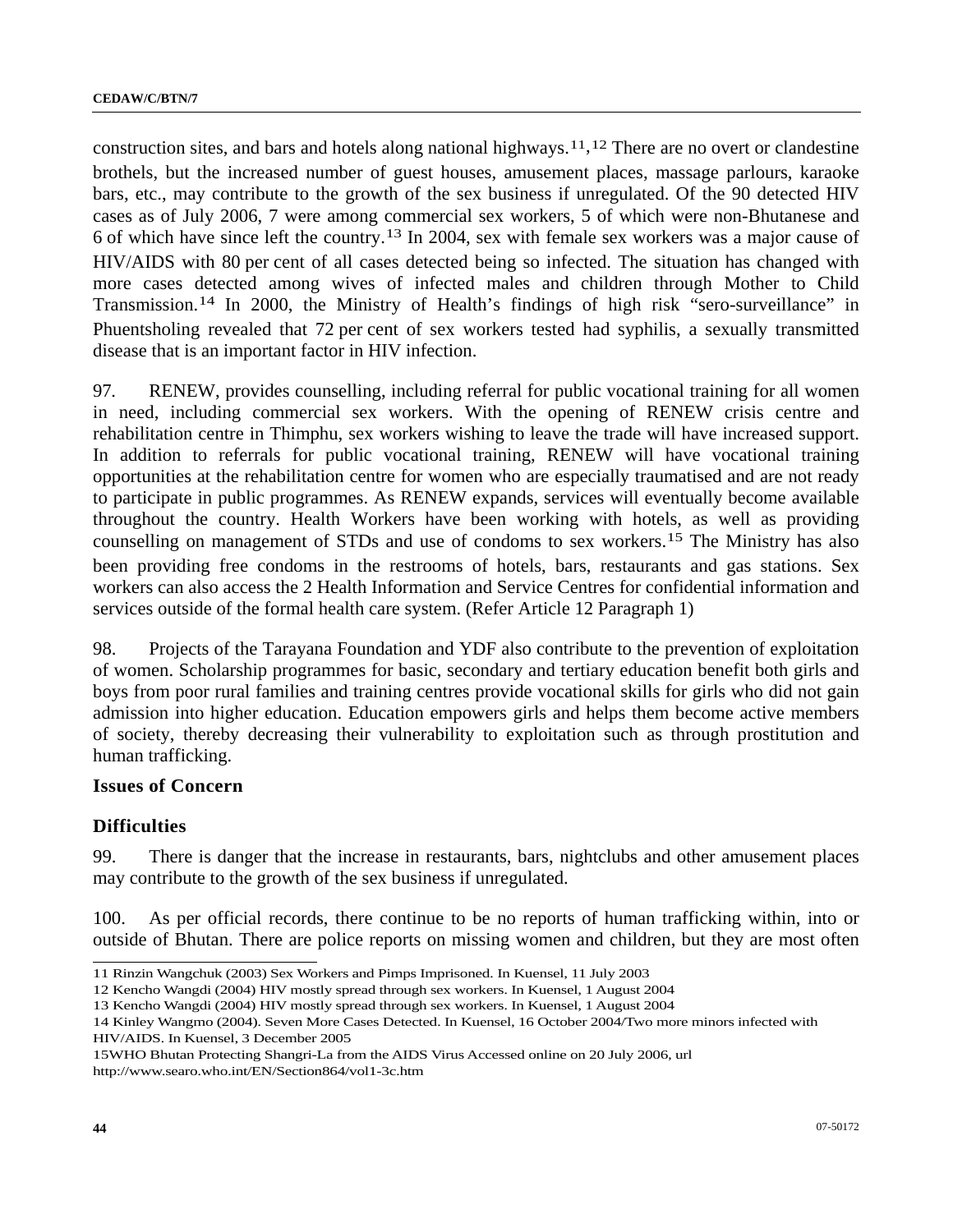located in Bhutan. There is a small percentage of missing persons' cases that remain unsolved, but there is no evidence that these cases are linked to human trafficking.

101. The Ministry of Health indicated that sex workers were aware of HIV/AIDS but were unable to adopt safe sex practices because of their client's insistence on not using condoms. This was sometimes compounded by alcoholism among sex workers. The Ministry has concerns that by including prostitution as a crime under the Penal Code, the profession may be further sent underground and that it will become more challenging to bring sex workers out into the open to provide them with protection and monitor their health and HIV/AIDS status.[16](#page-44-0)

102. There is general consensus that the existing penalties for human trafficking need to be increased.

### **Future Steps/Challenges**

103. With laws now in place to protect women and children from exploitation through trafficking and commercial sex work, NCWC will work towards improving surveillance, protection, prevention, and rehabilitation and reintegration efforts in coordination with the Women and Child Protection Unit at the Royal Bhutan Police, and other agencies. Given that human trafficking is a trans-border problem, Bhutan's entry into Interpol will help Bhutan improve cooperation in this area with neighbouring countries. Identification of a lead agency and line responsibilities for human trafficking and commercial sex work issues, and improved coordination between different sectors, for example to ensure optimal programming for the protection of the health of commercial sex workers will be undertaken by the GFPs through the NPAG. [17](#page-44-1)

# **Part II: Articles 7 to 9**

## **Article 7: Political and Public Life**

104. The Draft Constitution of the Kingdom of Bhutan guarantees and protects women's rights to participate in political, social and public life on an equal basis with men. The guarantee from existing laws, the draft Election Act, and the recent public discussions of the Draft Constitution show positive trends of women's participation in public life whether in judiciary or in the executive institution, and number of positions in decision making. The Royal Government of Bhutan has guaranteed equal rights between men and women to participate in the formulation of Royal Government of Bhutan policy and to implement and hold public office and perform all public functions at all levels of government.

105. Traditionally, women in Bhutan have had low involvement in public life, whether in national political or in community leadership positions, but have rather used their influence indirectly towards these sphere via social and economic means. Although the patriarchal value system found in southern Bhutan may particularly discourage women's presence in the public arena with strong cultural inhibitions against discussing issues in public with men, this is generally not the case in northern

 16 Editorial (2005) Understanding Law In Kuensel, 21 August 2004

<span id="page-44-1"></span><span id="page-44-0"></span><sup>17</sup> National Commission for Women and Children (2005) Report on the National Gender Planning Retreat 7 to 9 November 2005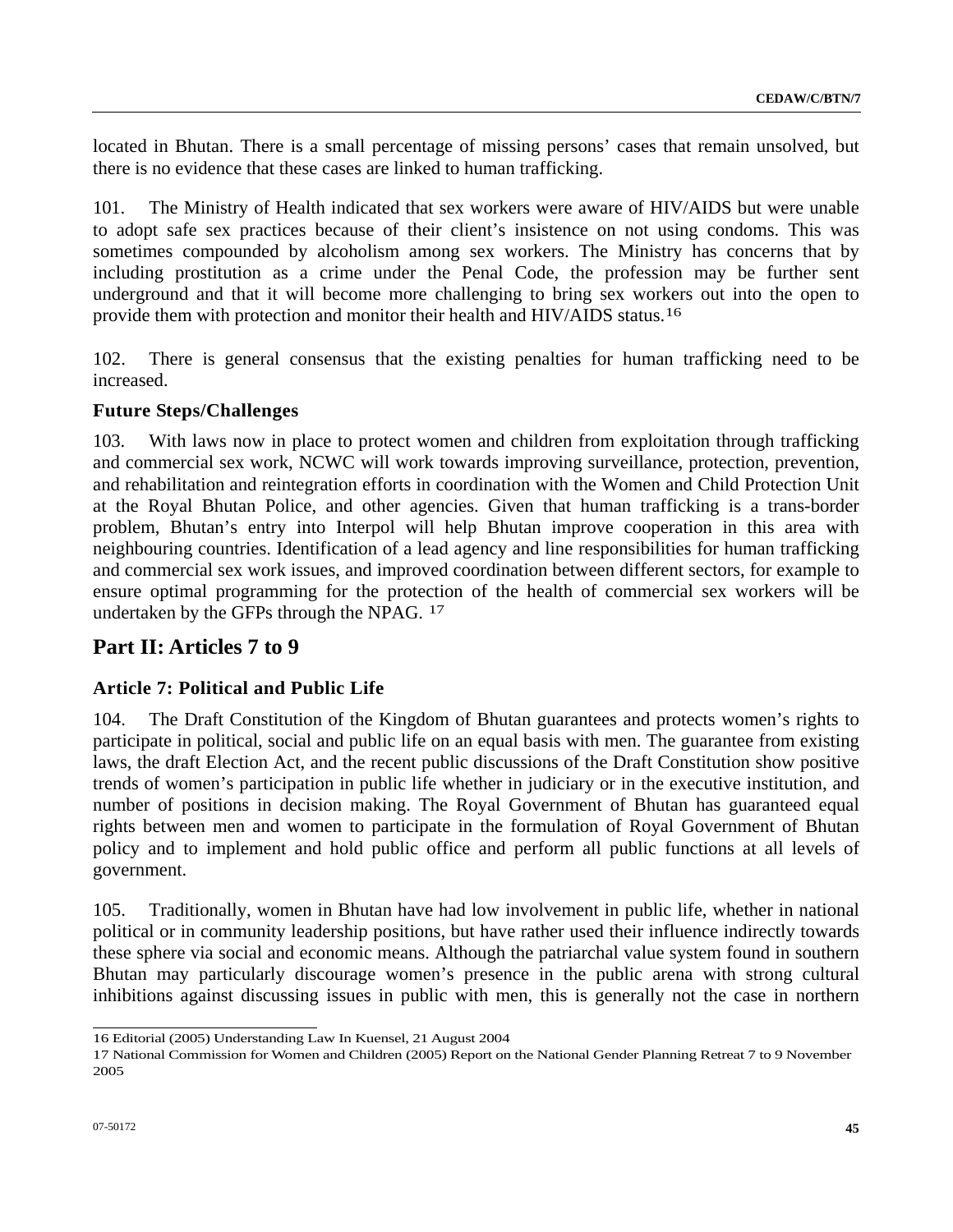Bhutan. Bhutanese youth, especially young women, are increasingly vocal in various public fora, and it is also common for them to discuss issues forthright and informally with their male friend and relatives. With the advent of development planning, women in Bhutan play a part in development planning, and the Tenth Plan Guidelines in line with the decentralisation policy to include grassroots in all levels of planning development activities ensures women are involved in planning and implementing community development projects.

### **A. Equal Rights to Vote and Stand for Election**

106. Men and women enjoy equal rights to vote in all elections and to stand for election as members of the National Assembly. The Draft Constitution of the Kingdom of Bhutan, Article 7 section 6 states that "*a Bhutanese citizen shall have the right to vote,*" and Article 23 section 2 guarantees this right "*by adult suffrage through secret ballot*"*.* According to the Draft Constitution, women are empowered to exercise their Constitutional rights to engage in public functions. This fact is clearly demonstrated in the recent years of various levels of elections since 2002 in which over 50 per cent of women fulfilled their duties as voters. Article 23 section 9 also provides for the right to elections.

107. The respective *Chathrim* of the *Dzongkhag Yargye Tshogdu* and the *Geog Yargye Tshogdu* do not make explicit distinction between women and men in the eligibility criteria for its members and grant any Bhutanese citizen as equally eligible to vote and stand for elections. The Royal Government of Bhutan has provided opportunities for women to participate in training courses on leadership and to encourage popular and capable women to stand as candidates for their respective areas.

### **B. Equal Rights to Formulate, Implement Policy and Perform Public Functions**

### **Sharing of Power and Decision-Making**

108. The increased involvement of women in development efforts, as decision-makers and representatives of the people at the grassroots level, is a priority under overarching goals of decentralization and local governance. There does remain scope for improvement in Bhutanese women's participation as an active force in the political life of the country and at higher levels of decision-making.

109. The NCWC composed of 11 members from a cross section of Bhutanese society, promotes the well being of children and women, monitors implementation of activities under CRC and CEDAW, prepares reports for the Royal Government of Bhutan and provides a forum for receiving and investigating violations of rights of women and children to be reported to the Royal Government of Bhutan. NCWC has already begun awareness-raising and sensitisation of the judiciary and other law enforcement authorities about the convention.

### **Women in Public Service**

110. The BCSR 2006 affirms the principle of equality in hiring, training, promotions and benefits. In the private sector, occasional gender-specific job advertising and hiring is encountered, and when occurs is always in favour of women. No court cases have ever been filed by women regarding alleged infringement of their right to work.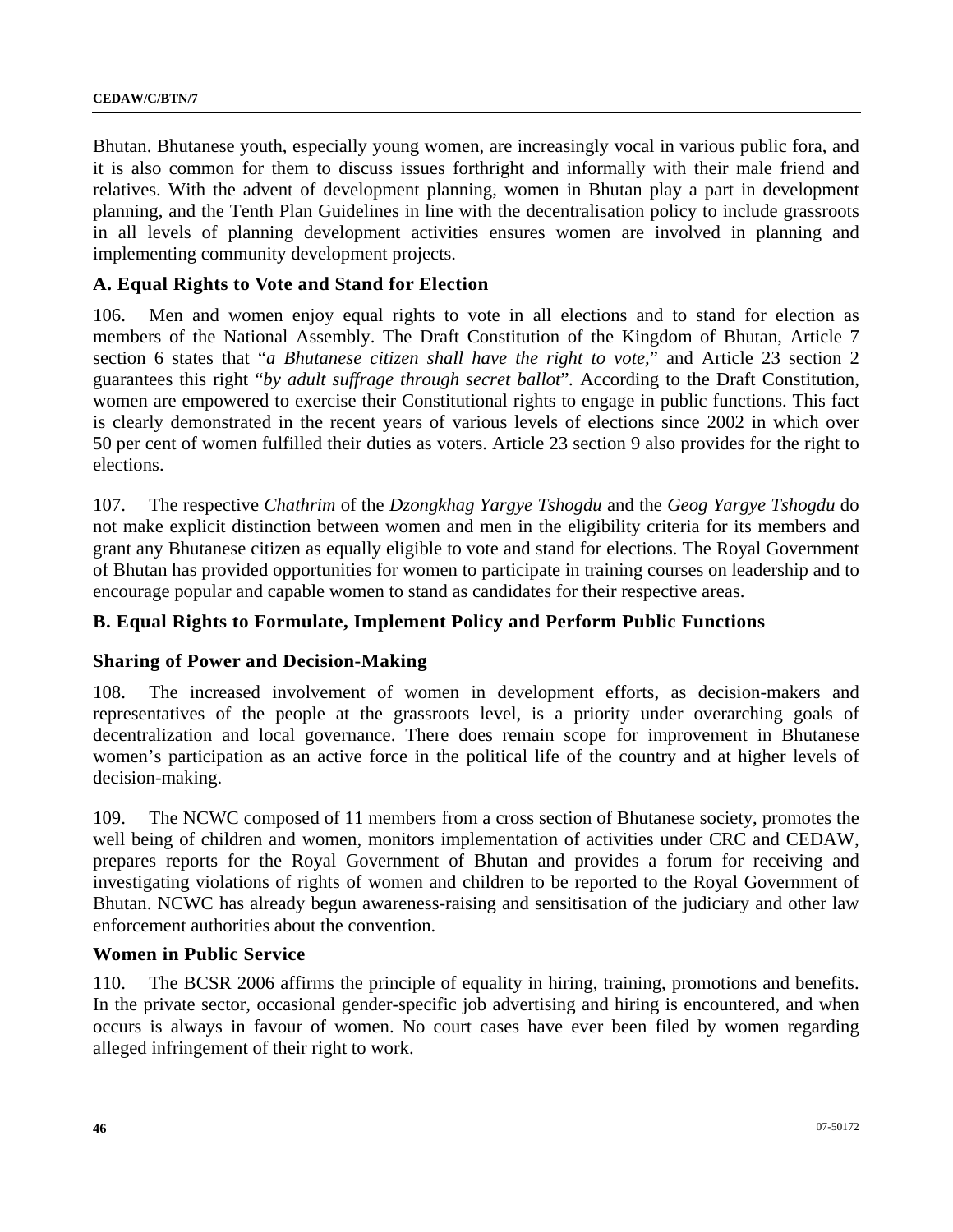111. As of June 2006, the proportion of civil servants that are women is 28 per cent (Table 7.4), a figure that is still low but rising. While there are no women in the Royal Bhutan Army, except as medical professionals, there are 144 women in the RBP.

112. Women's representation at the national level is inadequate. In 2006, women represented only 3 per cent of total National Assembly members, representing a decline from 11 per cent in 2001 (Table 7.1). Women's representation is only evident as *Chimi* or people's representatives. The *Chimi* is elected directly by the people to the National Assembly for a term of three years and is allowed to stand for election for two consecutive terms. The Councillors of the Royal Advisory Council are also elected for a three year term. Although there was one female representative from 2002-2004 in the Royal Advisory Council, there have been none since then. Bhutan's first female Councillor was appointed in 1971, and the second elected only in 2002. At the GYT level, there are 2 women *Gup* out of a total 201. Reasons for the decline in women's participation need to be studied. There is no information available as to whether any women stood for elections prior to 2002. There has never been a women representative from the Royal Government of Bhutan or the *dratshang* in the National Assembly. The absence of women representatives from the Royal Government of Bhutan could be attributed to the low number of women in the civil service, especially at the higher levels.

## **Women in Community, Block and Dzongkhag Decision-Making**

## **Dzongkhag Yargye Tshogdu (DYT)**

113. With decentralization of decision-making to the grassroots level in 1981, the Royal Government of Bhutan has been delegating its responsibilities to the administrations of the 20 *Dzongkhag* and the 201 *Geog* in the country. The DYT consists of all the *Gup, Mangmi* and C*himi* of the *Dzongkhag*. The *Gup, Mangmi* and *Chimi* elect the Chairperson from amongst themselves. The DYT has non-voting members such as the *Dzongdag* and the *Drungpa* (where a sub *Dzongkhag* exists). The DYT membership may also include representatives of municipalities and towns. Other non-voting members of the DYT include *Dzongkhag* officials: the planning officer, the finance officer, the education officer, the head engineer, the agriculture officer, the forestry officer, the animal husbandry officer, and the health officer.

114. Data compiled from the 20 *Dzongkhag* reveal a total of 2116 elected representatives (*Gup, Chimi, Mangmi, and Tshogpa*) in the country, only 4 per cent are women. Of the 4 per cent, the majority of women are either *Tshogpa or Chimi*. Despite the election of two female *Gup,* women's representation in this public office stands at 1 per cent. The national female to male ratio for *Gup, Chimi, Mangmi, and Tshogpa* are presented in Table 7.2. Increasing women's participation as *Mangmi* and *Tshogpa* will have a positive effect on the number of women *Chimi* and *Gup* in local governance, as these two positions are often considered as stepping stones to the latter two positions. The percentage of female voting members in the DYTs is highest in Gasa (10 per cent), and for GYTs in Bumthang and Pema Gatshel (21 per cent) (Table 7.3).

## **Geog Yargye Tshogdu (GYT)**

115. The GYT is the local level form of government chaired by the *Gup* who is supported by the *Mangmi*. Both have voting rights. Other voting members include the *tshogpa*. Non-voting members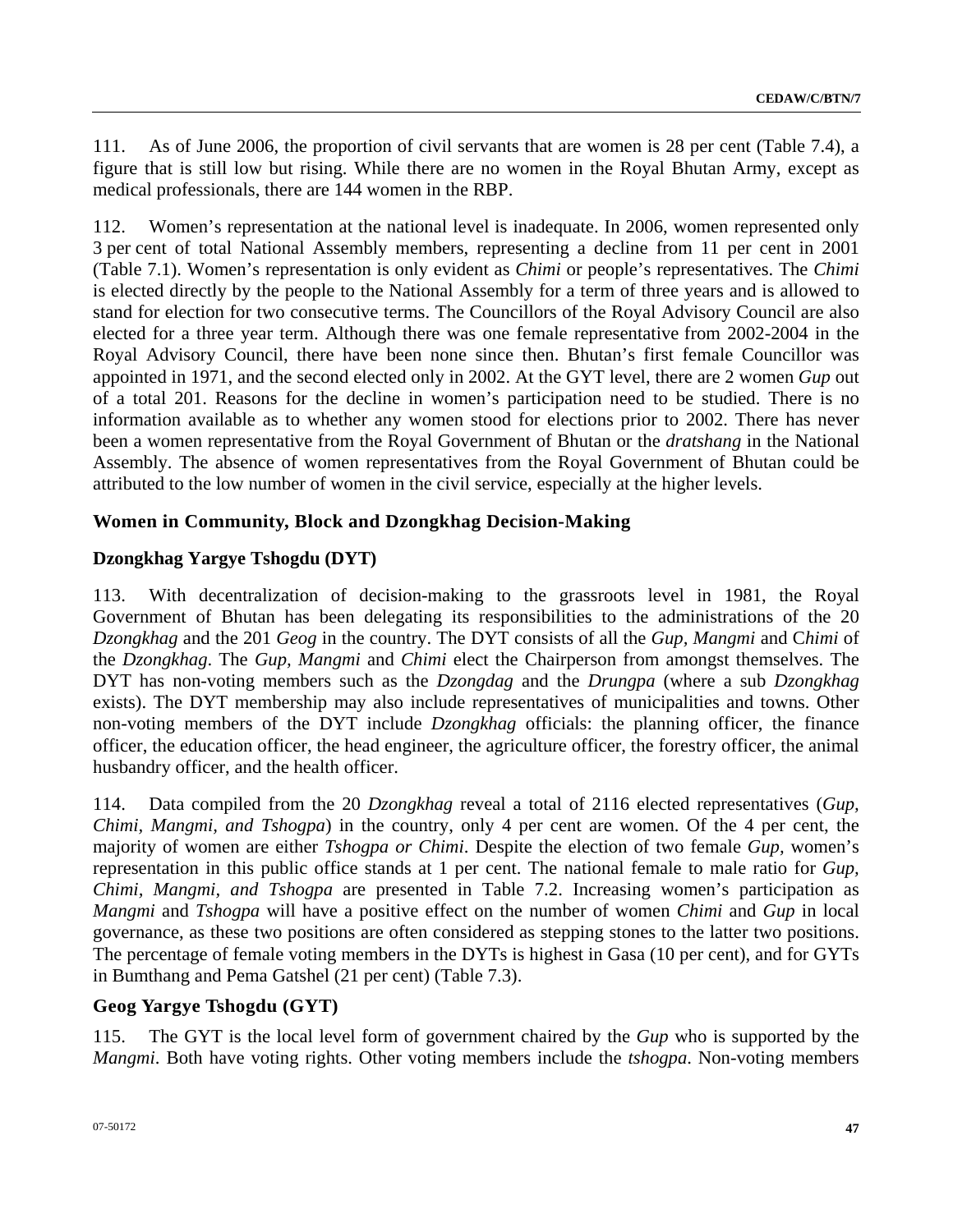are the *Chimi* and the *gaydrung* or the geog clerk. Local public offices are still largely held by men. The gup is the highest office, and thus far was male dominated till the election of Bhutan's first female gup in November 2005 and the second one in April 2006. The second highest office after the *Gup* is the *Mangmi*. Women's representation as Tshogpa, in comparison, to the numbers of women *Gup*, C*himi* and M*angm*i is a little higher. According to an official from the Department of Local Governance, women are increasingly becoming *tshogpa*. The rate of turnover among *tshogpa* is believed to be high and hence, there has been a difficulty in keeping track of the numbers.

116. Women participate in the election of *Gup* (village heads) and *Chimi* (representatives to the National Assembly). They also attend public village meetings known as *dzomdu*, sometimes representing up to 70 per cent of the participants. The sex composition of the decision-makers at these levels thus is also important. Following the adoption of new statutes in 2002, GYT members are elected through universal adult suffrage.

117. The office of the *Chipon* is the lowest rung in the local government hierarchy, and requires conveying public messages and announcements to the community, collecting contributions for local festivals and rituals, and informing people of dates of community meetings. In the *Chipon's* absence, the wife shoulders the responsibility. Conversely, wives of other office bearers do not substitute for the husband.

118. Although decisions concerning community such as water supply schemes, school and Basic Health Unit construction and other issues are taken in these meetings, matters of national importance must be routed through the Block Development Committees (GYTs) and District Development Committees (DYTs), and finally, the National Assembly. Women did recognize the value of meetings at the higher levels but found extensive travel and night halts as major constraints for attending block and *Dzongkhag* level meetings. In addition, the burden of household and farm work, coupled with long and inflexible hours of both public and political work, prevented women from being more active. Many women still perceive that important governance decisions are better made by men and many women still believe men are better equipped to understand and participate in matters of governance. The inability to read and write was considered paramount in women's limited public participation thus far, because women generally have had less access to information and to fewer opportunities for travel and for experiencing life outside of their communities.[18](#page-47-0)

119. A priority is the need to provide basic facilities in the Geog as a result of recent reforms in the decentralised planning process. Because the Ninth Plan is *Geog* -based, and so will the Tenth Plan, it is important to have facilities that enhance people's participation in planning and implementation of development activities.

### **Legislative Institution**

120. To encourage greater participation of women, a 1998 Royal Decree gave emphasis to the importance of women's representation in the National Assembly. The decree influenced participation of women with 16 of the 99 *chimi*, or elected representatives of the people to the National Assembly, being women in 2001. There has been a decrease between 2001 and 2004 (Table 7.1). The number of

<span id="page-47-0"></span> 18 Royal Government of Bhutan et al, 2002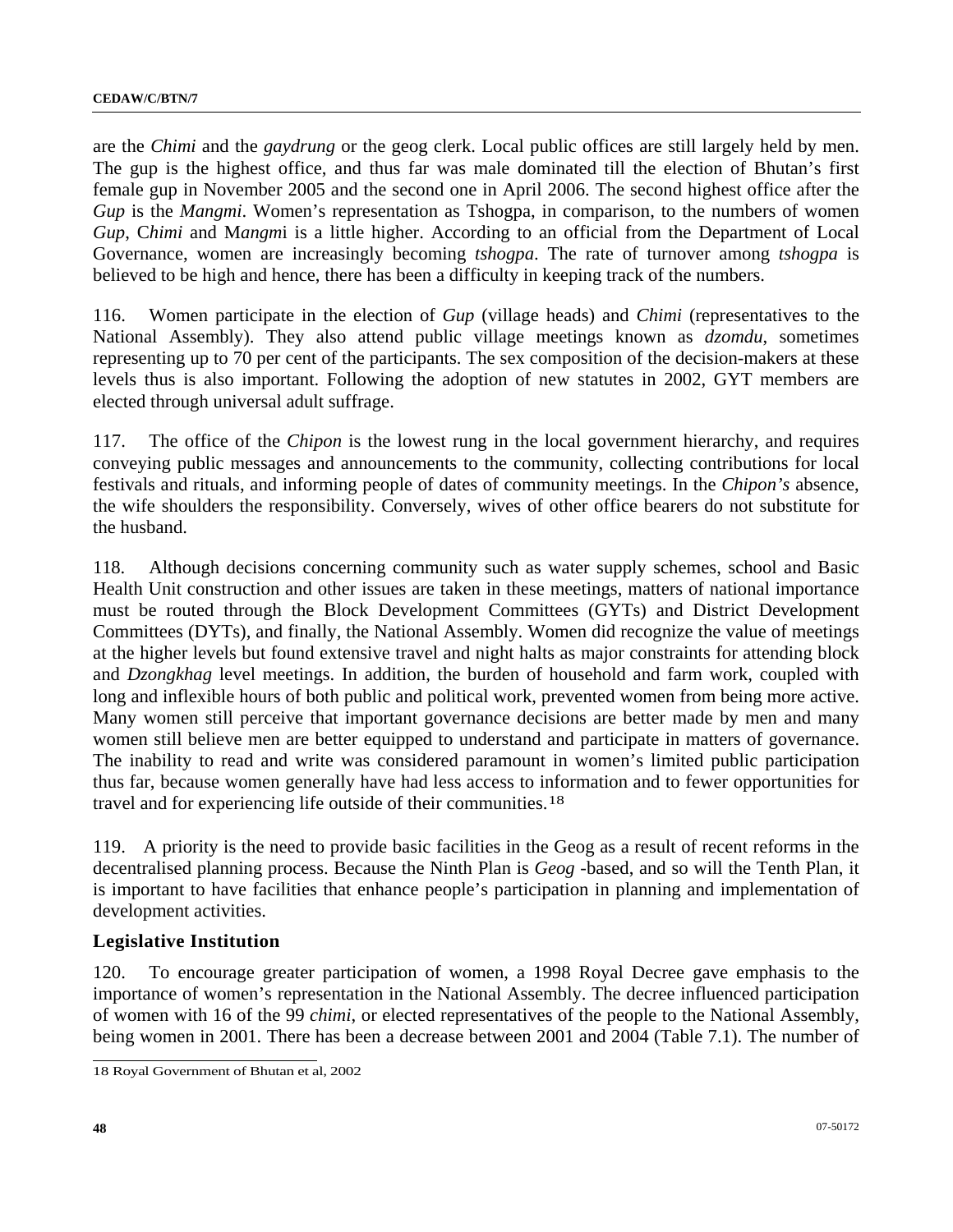female participants dropped greatly, with only 4 of 100 *chimi* during the 85<sup>th</sup> session in 2006 (Table 7.1). Although there were no female Royal Advisory Councillors in 2005 or 2006, one of the 6 during the period from 2002 to 2004 was also female. No seats are reserved for women, who were first nominated to the Assembly in the 1980s.

### **Executive Institution**

121. The Executive branch of the Royal Government of Bhutan consists of ministries and autonomous agencies that together constitute the civil service of Bhutan.

122. Representation of women in the civil service is low, accounting for 28 per cent of all civil servants (or 40 females for every 100 males) in 2006 (Table 7.4), although there has been an increase of 3 per cent since 2002. Women's representation is the lowest at the top levels (Grade 1-3), accounting for only 5 per cent. This is in part due to the late start of women's participation in the modern education system.

123. Women's highest representation in the civil service can be found in grades 9-13 (32 per cent) possibly indicating that more women are entering the civil service. Conversely, the number may also indicate that the majority of women in the civil service are employed as clerical staff.

124. The Ministry of Education and the Ministry of Health have the highest percentage of female civil servants at 40 per cent and 38 per cent (Table 7.4). The lowest female representation is in the Ministry of Works and Human Settlement (16 per cent) and the Ministry of Agriculture (16 per cent). The scenario is the same for the proportion of female civil servants in Grades 1-9, with 36 per cent in the Ministry of Education, 35 per cent in the Ministry of Health, 9 per cent in the Ministry of Information and Communications, 9 per cent in the Ministry of Works and Human Settlement, and 8 per cent in the Ministry of Agriculture.

125. In the Ministry of Home and Cultural Affairs, the proportion of female civil servants is 22 per cent, while the proportion of the female civil servants between Grades 1-9 is 12 per cent, indicating that the majority are in lower grades. The reverse situation exists in the Ministry of Foreign Affairs, where more female civil servants are in Grades 1-9 (32 per cent.) There is almost 50-50 parity in the female representation in the higher and lower grades in the Ministry of Health.

126. There are no women Ministers yet, but there is one women secretary holding the position of Secretary of Finance and one woman who is the Chairperson of the Anti-Corruption Commission who previously held the posts of Cabinet Secretary and Foreign Secretary.

127. At the professional and managerial level there are 1589 (as of June 2006) women in the civil service, with only six women at the executive level. Further, 4 women head the main NGOs with stated priority on women.

### **National Police Force**

128. In the RBP, there are 144 women within the entire police force with a female to male ratio of 0.04 (Table 7.7). Although the proportions for new recruits are higher (Table 7.7), given that the number of new recruits is small, it will take time for the ratio to improve.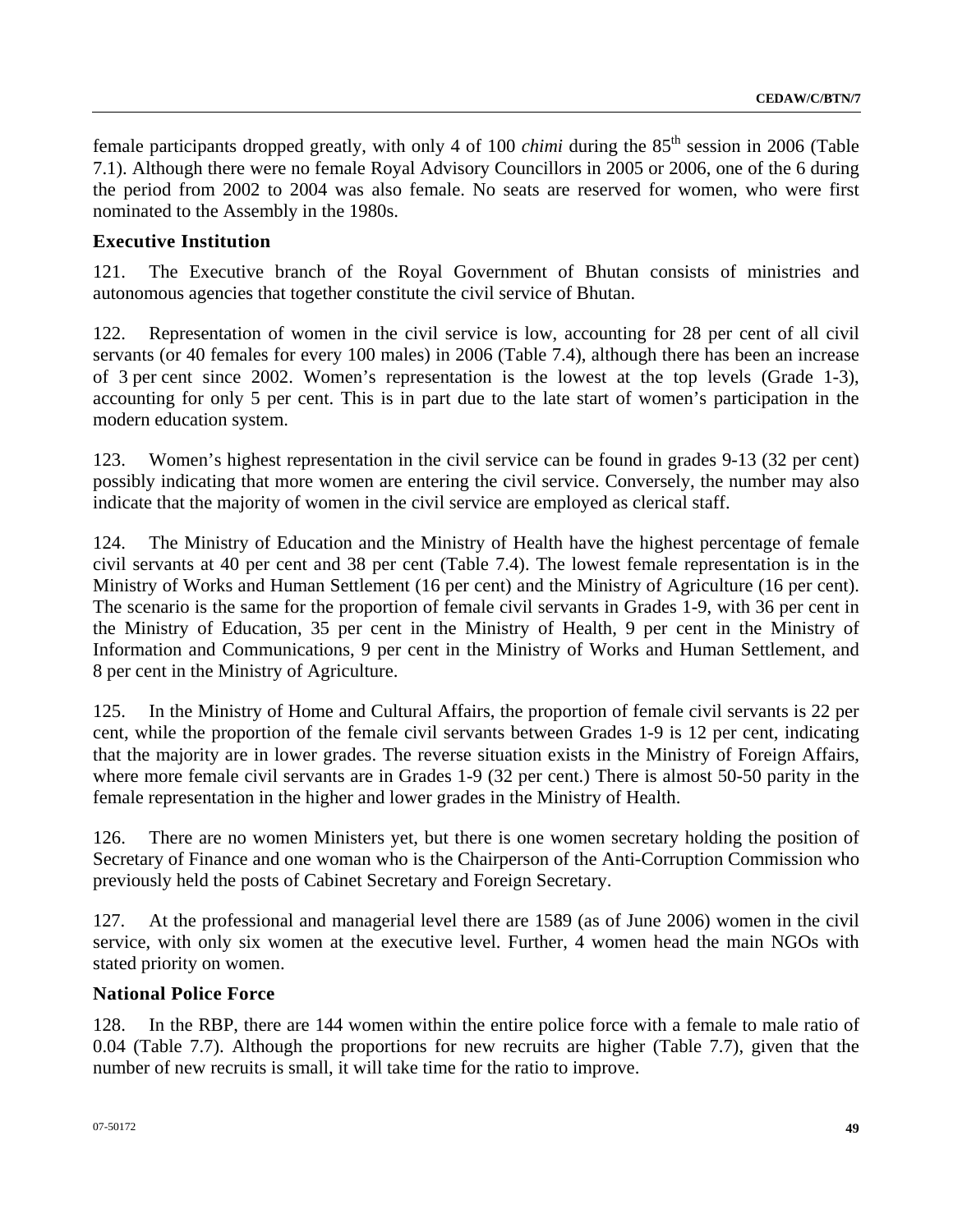### **The Judiciary**

129. As in the National Assembly, women's representation in the Judiciary is low. Available data provided by the Royal Court Justice shows a proportionately higher representation at the lower grades. Although women account for only 2 per cent of the *Drangpon*, and 6 per cent of the *Drangpon Rabjam*, women's representation as Registrars stands at 40 per cent (Table 7.6). Moreover, there are 6 women out of a total 15 persons who are currently undertaking legal studies outside the country and 6 women with law degrees already hold various posts within the judiciary, corporate sector and the Royal Government of Bhutan. The first professional lady judge was appointed in 2003.

### **C. Equal Rights to Participate in Associations Concerned with Public and Political Life**

130. Freedom of assesmbly and association are fundamental rights guaranteed by the Draft Constitution. There are no restrictions on assembly and association so long as these activities do not infringe upon the law and order, and the peace and security of others and the country. The Draft Constitution, while not making special clauses to reserve women's seats, guarantees the recognition of women if elected by due process as Heads of Political Parties and into any political position.

131. New initiatives taken by Their Majesties the Queens and other female members of the Royal Family to support the Royal Government of Bhutan, particularly in leading social service activities, also provide positive female role models and lend encouragement for girls and women to participate in civil society.

132. Many women have actively and directly participated in Bhutan's social and economic development, in which a large number of women play an important role in decision-making. Several important NGOs for women issues are headed by women. Brief descriptions of each NGO are given below.

### **Tarayana Foundation**

133. The Tarayana Foundation established in 2003 under the patronage of Her Majesty the Queen Ashi Dorji Wangmo Wangchuck provides income generation opportunities, start up interest free small loans, and steps in as guarantor in access to loans from financial institutes in the case of small loans. The Foundation, through counselling and skills development, works with beneficiaries to improve loan repayment capabilities. Support has also been accorded to poor rural families to facilitate in building their houses. As Tarayana is not a specialized care giver the Secretariat is in the process of initiating dialogue with the Ministry of Health as well as the Youth Development Fund to determine possibilities of helping them through a Royal Government of Bhutan project or programme. The Foundation has started a database of the students supported through this scheme.

134. Personal interaction allows the Foundation to understand needs better. The Secretariat documents and monitors children supported by the programme, to provide updated information on any child sponsored by the Foundation, and assist in the planning of activities in relation to the Education Endowment Fund. The Foundation continues to pay maintenance allowance of Nu.6000 per annum to individuals incapable of looking after themselves. The number of beneficiaries has increased to 58 as of April 2006 as more people ranging from the old and the infirmed to those in critical need of institutionalized care are aware of the Foundation and its activities. Support is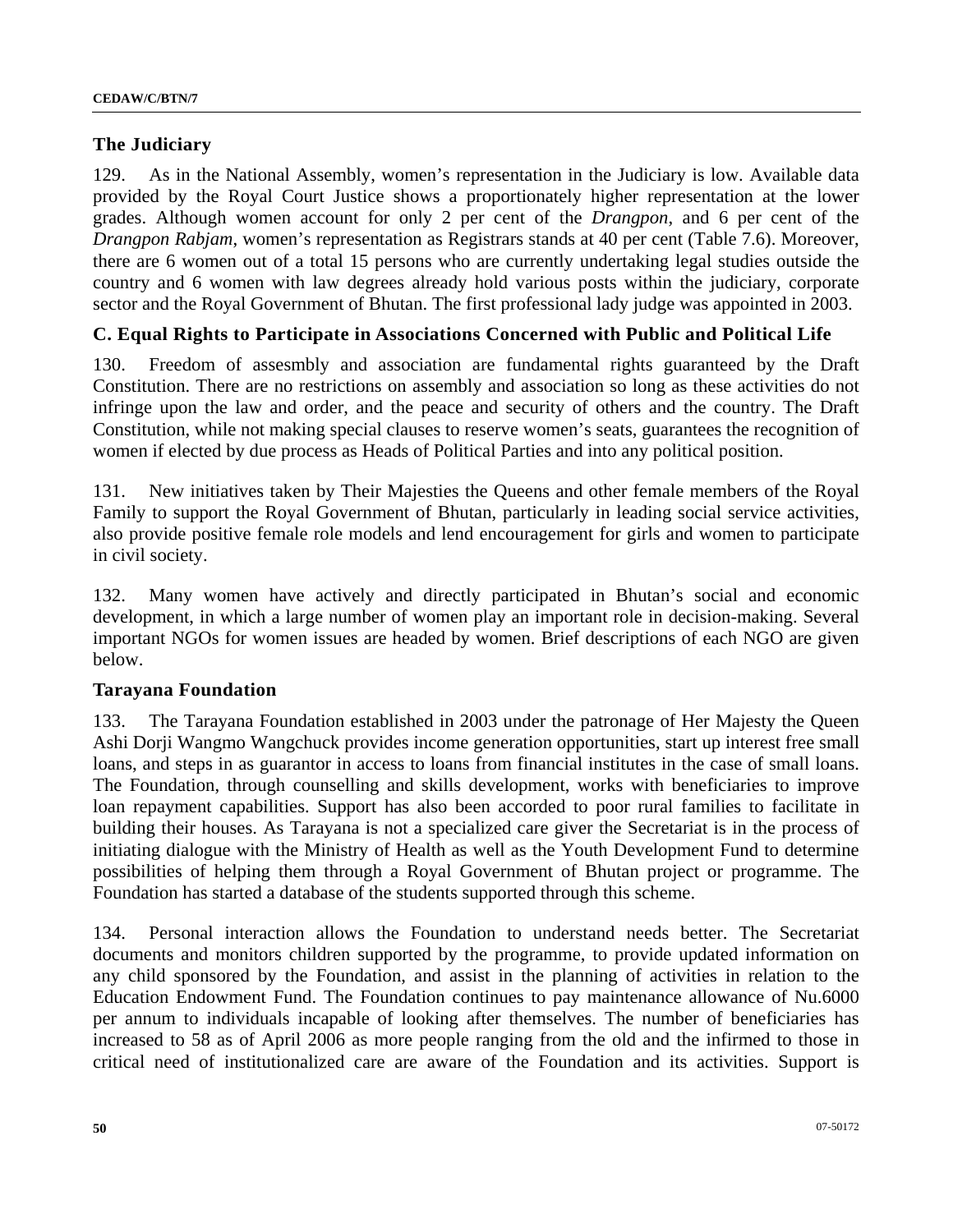provided to help students complete their high school education although it is not within the core mandate of the Endowment Fund, by matching sponsors with students to pay for higher studies.

### **National Women's Association of Bhutan [NWAB]**

135. The National Women's Association of Bhutan (NWAB], established 1981, as an autonomous organization, with Her Royal Highness Ashi Sonam Chodron Wangchuck as its President, has the objectives to improve the living standards and socio-economic status of women, especially rural women; create an awareness among women of the importance of proper maternal and child care, nutrition, clean drinking water and hygiene, in order to improve the general health of the people; encourage women to take an active part in the implementation of socio-economic development programmes and in all other nation-building activities; and promote harmony, understanding and friendship especially among rural people.

136. The NWAB activities are aimed to improve the living standards of women, particularly rural women, raise awareness about maternal and child care, nutrition, clean drinking water and hygiene, and encourage women to take an active part in social and economic development through vocational training, and environmentally sound projects to generate income and rural credit schemes. At the implementation level, NWAB has the track record and network of local implementation groups to be an important force in moving gender objectives nationally. NWAB's key strength is the *aumtshu tshoggpas* (women's associations) created nationwide which has resulted in a widespread network of committed and talented women across the country capable of identifying and implementing development projects at the local level.

### **Youth Development Fund (YDF)**

137. The Youth Development Fund (YDF) was launched under the patronage of Her Majesty the Queen Ashi Tshering Pem Wangchuck in 1999. YDF's mission is "*Through sustained financial support, the Youth Development Fund will enable Bhutanese youth to realise their full potential as productive citizens of this world*". YDF works towards achieving its mission by addressing the following objectives: (i) To establish a sustainable funding mechanism within Bhutan so that youth development and empowerment activities can be undertaken now and in the future; (ii) To help sustain various youth programmes through the formal school curriculum and extracurricular activities in areas such as environment conservation, health and hygiene, reproductive health, agriculture and sports; (iii) To be a national funding partner to international donors providing assistance for youth development activities, targeting all segments of the youth population. In particular, this will include disadvantaged youth such as the disabled, school drop outs, juvenile delinquents, unemployed youth, and youth from un-reached areas; (iv) To raise awareness among youth about the importance of their role as future adult citizens in the country.

138. Flagship projects of YDF contribute to the prevention problems facing women such as gender based violence. YDF's scholarship programmes for basic, secondary and tertiary education benefit both girls and boys from rural families living below the poverty line and their training centres provide vocational skills for girls who did not gain admission into higher education. Education empowers girls and helps them become active members of society, thereby decreasing their vulnerability to abuse and exploitation. In addition, YDF provides counselling and support services to chemically dependent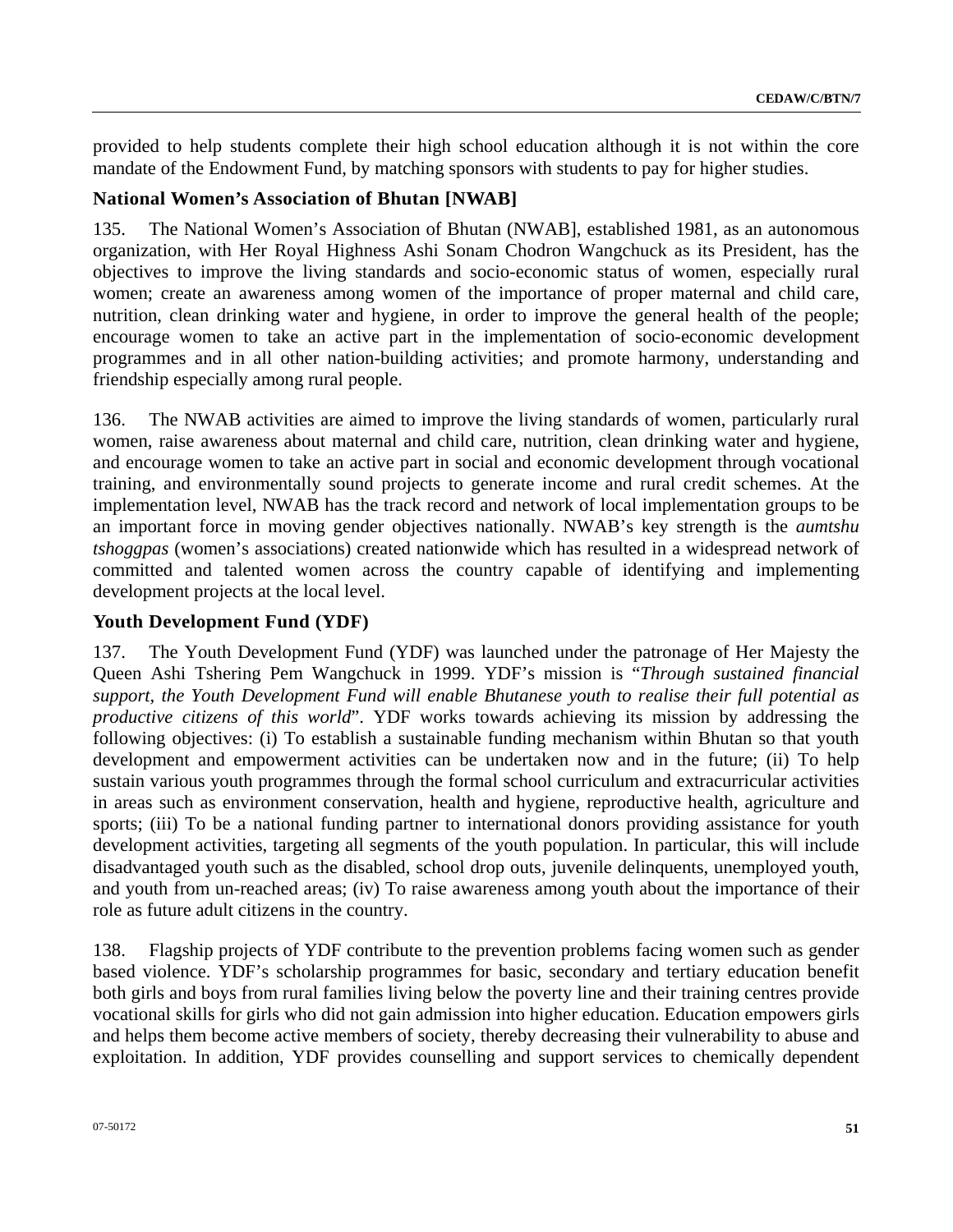youth. Given that a high proportion of domestic violence occurs while the spouse is intoxicated, such programmes can help prevent these problems.

### *RENEW*

139. RENEW (Respect Educate Nurture and Empower Women) established in 2004 by Her Majesty the Queen Ashi Sangay Choden Wangchuck, is the first non profit organization dedicated to the relief and empowerment of disadvantaged women and girls. RENEW has the vision to be the leading institution in the nation for shaping the role of women in Bhutanese society, with the mission statement "*to empower disadvantaged girls and women in Bhutan and integrate them back into their own communities as independent, socially and economically productive members of the society*". RENEW aims to improve the position of women through education, skills [training](http://www.renew.org.bt/index2.html##), counselling and advocacy by addressing the following objectives: (i) To forge a better understanding of gender inequalities at all levels of society; (ii) To provide support and care services for victims on violence in the Bhutanese society and giving them a second chance in life; (iii) To enable strategic planning and implementation of activities through research; and (iv) To ensure future sustainability of the RENEW organization.

140. RENEW has undertaken steps to increase awareness and decrease stigma surrounding gender based violence. Her Majesty Ashi Sangay Choden Wangchuck delivers proactive speeches at local celebrations for International Women's Day in different parts of the country each year covering topics such as domestic violence and rape. RENEW identified the following areas that require special attention: (i) women's awareness on their rights and (ii) the '*culture of silence*' on domestic violence and sexual abuse. RENEW targets these areas, through awareness-raising amongst women on their rights, legal recourses in case of violation of their rights and appropriate channels of complaint, redress, and protection. RENEW also intends to implement an awareness-raising project for *Dzongkhag* administrative staff and the police to help ensure that gender based violence cases receive official and appropriate responses.

141. RENEW has secured funding and expects to open a crisis centre and rehabilitation centre for destitute women in the Thimphu area in the next few years. Other envisaged projects include a database for gender issues and a broad based programme of sensitising the public, the police, and local governments.

## **Measures to Increase Women's Participation in Politics and Public Life**

142. The decentralization experience has been considered successful in increasing citizens' participation in governance and in particular in increasing women's participation in decision-making. Available data indicate that the choice and design of projects are becoming increasingly responsive to the needs of women. The Royal Government of Bhutan has been making further efforts to increase women's participation in politics and public life. The DYT and GYT *Chathrim* both guarantee the participation of women in the electoral process as voters and as candidates competing for office. The Royal Government of Bhutan has developed different strategic interventions through the various Five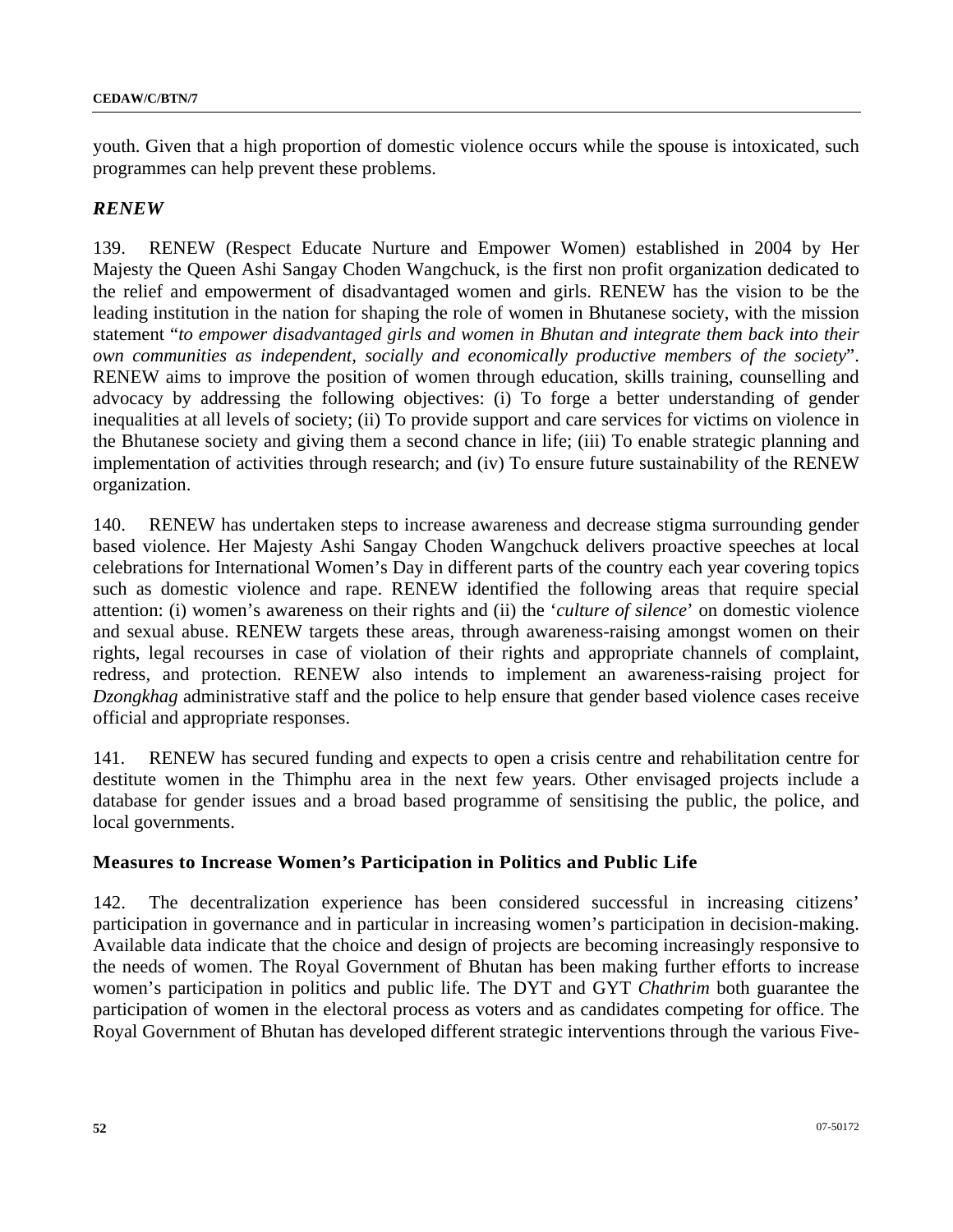year Plans since 1961, National Poverty Reduction Strategy 2004, and a NPAG to build upon and further strengthen the capacities of women.

143. The Royal Government of Bhutan also plays an important role in mainstreaming gender in the development of all national institutions and continues to focus on the integration of gender in policy at all levels and is developing the NPAG. The policy for the advancement of women is translated into the National Five-Year Plans, which in turn, is incorporated into the national policy of Gross National Happiness.

144. In 2005, under the RCSC HRM initiatives, human resource officers were appointed in all Royal Government of Bhutan agencies after participating in training programs organized by RCSC. The Secretariat of the RCSC is made of 4 divisions of which three are headed by women. The Royal Government of Bhutan has established gender focal points in all government agencies to coordinate activities regarding women issues.

145. The Ministry of Education has not instituted a policy of affirmative action in the selection of students into tertiary studies, as such would be construed as gender discrimination against male students, nor is there such a policy in the Royal Institute of Management, which trains all civil servants for Royal Government of Bhutan positions. This is because in Bhutan there is no overt discrimination, nor is there a bias for males for education and jobs, but rather the quality of merit that defines selection. The Royal Government of Bhutan maintains the current practice as it is hoped that this will contribute to a marked increase in qualified persons for selection into the education stream and eventually into the civil service and other decision-making positions.

146. In the Ministry of Agriculture, there still are several major current and proposed projects with donor assistance that indirectly are promoting gender mainstreaming by usually targeting women, in the rural areas, thus acknowledging the significant role women play in the economy through agricultural production and marketing. Efforts are being made to strengthen agriculture and rural economic development strategy, as well as attempting to coordinate donor driven efforts, reduce duplication, and sharing of best practice. This will require the employment of new staff that will include more women; provide extension services and credit to farmer groups and provide relevant gender training for staff and farmers.

147. In 2004, the Royal Government of Bhutan established the NCWC as a mechanism for monitoring the implementation of all laws and regulations to promote the current status of Bhutanese women. The NCWC is staffed primarily by women officers and women administrative staff.

148. The main NGOs in Bhutan have mainly included women issues in their programs, and cooperate with pro-women units within the system in addressing a diversity of issues especially domestic violence.

149. Certain private based welfare *Tshogpa* through their *gelwa* programs provide monetary assistance and logistic and other support to women, especially the poor, who are affected by and unable to respond to crisis such as death of a family member, sickness, or calamities. These organisations are based on the traditional culture of *tshogpa* where various persons both male and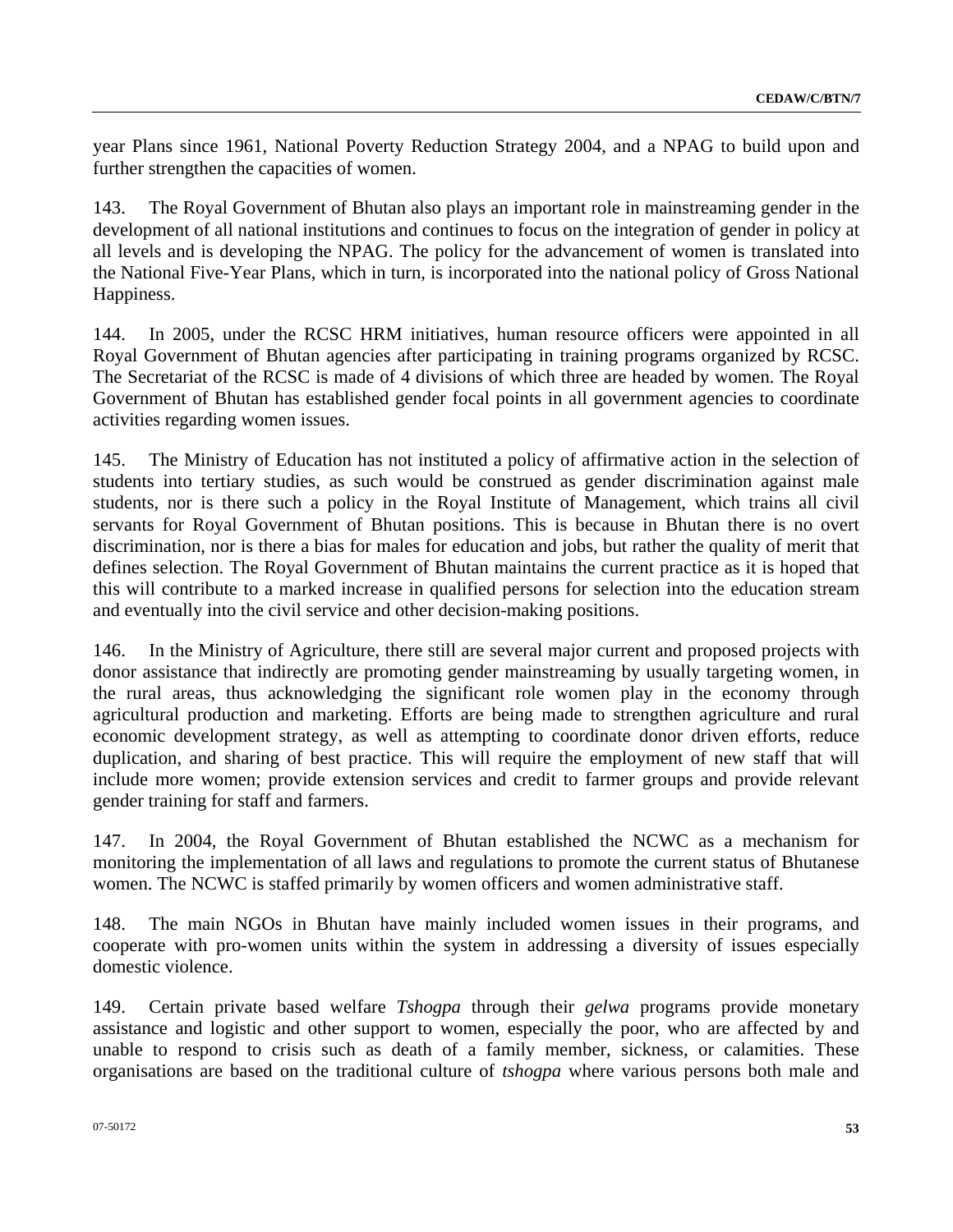female organize themselves as a group with similar ideals based on belief, compassion and social welfare.

#### **Issues of Concern**

### **Difficulties**

150. Local public offices such as *Gup, Chimi, Mangmi Tshogpa* and *Chipon* are usually occupied by men, with only rare instances of women office bearers. Public offices also are considered physically demanding, requiring frequent movements between places, which has discouraged rural women from seeking such offices.

151. Slow integration of gender perspective into all policies and legislations addressing the causes for the low participation of women in governance, and increase and maintain women's representation at all levels of governance, especially local governance. While differential needs may be expressed at village meetings, there is insufficient focus on strategic gender interests at the *Dzongkhag* level and higher.

152. Most line Ministries are yet to develop gender mainstreaming strategies, and certain cases exist where people do not understand nor take seriously the need to address gender disparities in policy development and implementation.

### **Future Action**

153. The Royal Government of Bhutan will further strengthen and reaffirm its gender mainstreaming policy and the NCWC is preparing the NPAG. This will endorse line Ministries to develop gender strategies and seek, if necessary, technical assistance to sustain capacity to mainstream gender in poverty alleviation and governance and promote equitable participation and empowerment of women in development.

154. The Royal Government of Bhutan will continue to expand the participation of women in decision-making positions in the civil service, increase the number of women entering tertiary education.

155. The NCWC will continue to strengthen the capacity of women through training and projects/programs, and encourage women's participation in political life and other leadership positions.

156. Under the policy of decentralization of public services, support is given through the Decentralisation project to *Dzongkhag* and *Geog* authorities to undertake their new responsibilities. The Royal Government of Bhutan provides training to local communities' leaders, such as *Gup, Chimi, Mang mi, and Tshogpa.* There is a need to strengthen the Department of Local Governance and *Dzongkhag* Administrations to collect gender disaggregated data through a standardized data collection system.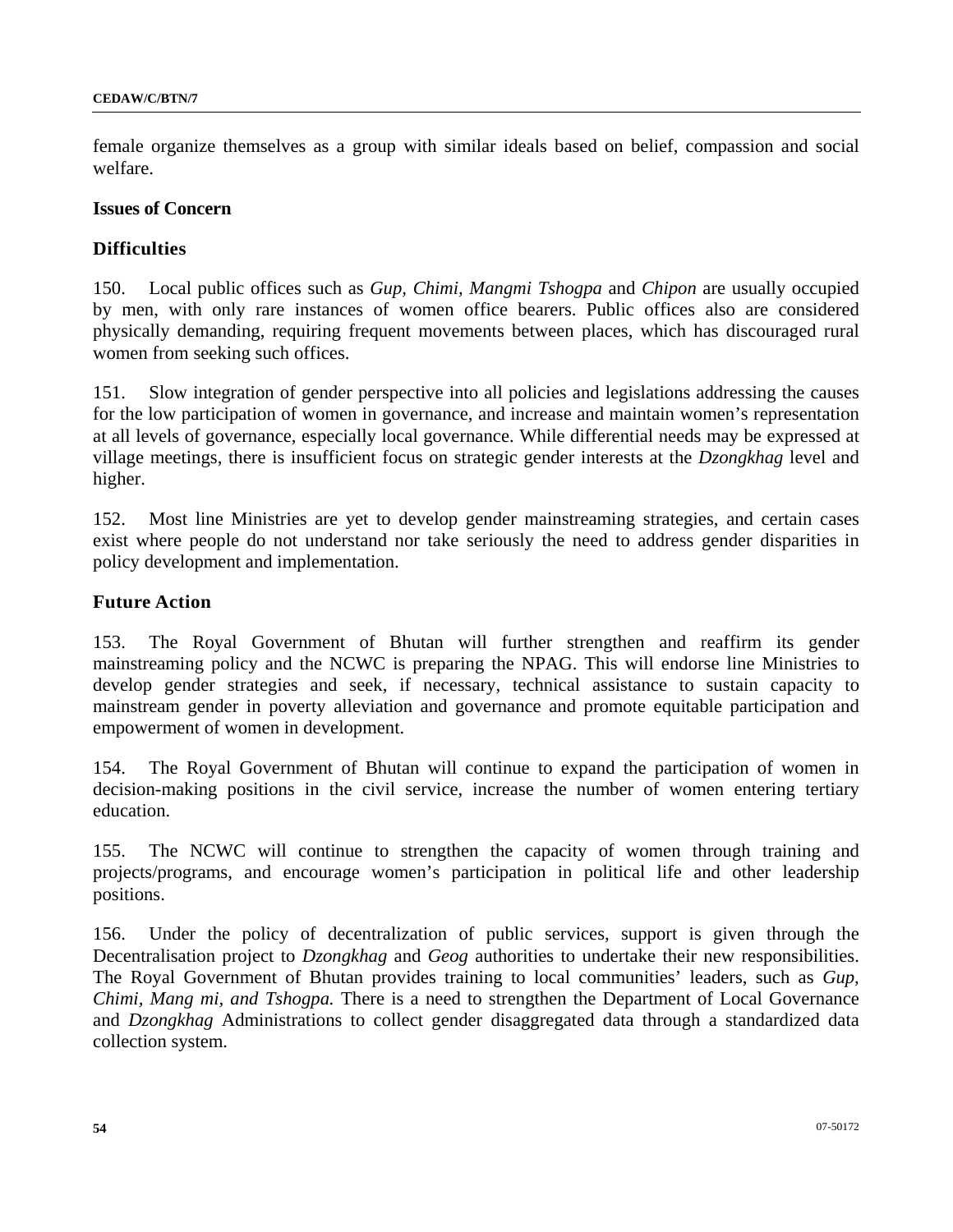157. Use of mass media, especially post Media Act and the foreseen emergence of even more media participation, will be extended and strengthened, especially in remote areas to raise awareness of women and empower women through advocacy and public awareness campaigns. The media will be used to encourage women to participate in governance and feature stories on women already established in leadership positions to set an example for others and to challenge stereotypes.

158. The Royal Government of Bhutan continues to promote wider representation and participation of women in broader decision-making bodies as well as the civil service. The situation is already improving with the increase of enrolment of girls in the higher secondary levels.

## **Article 8: Representation**

159. Article 7 of the Draft Constitution stipulates that Bhutanese citizens regardless of sex have the right to participate in the political, economic, social, and cultural life of the nation, and section 8 states that "*a Bhutanese citizen shall have the right to equal access and opportunity to join the Public Service*".

## **Women's Representation in Government and Diplomatic Forums**

160. Although Bhutan has adopted no specific legislative measures directed specifically towards women, gender neutral legislation ensures women the opportunity to represent the country at the international level and to participate in the work of international organizations. Moreover, Their Majesties the Queens are actively engaged in representing Bhutan at international and regional symposiums on youth issues, reproductive health, sexually transmitted diseases and HIV/AIDS, as well as other issues, providing excellent role models for girls and women. Women's representation in diplomatic forums is still less than men because of the low percentage of women in the Royal Government of Bhutan. Although, Bhutan has not had a woman Ambassador yet, many important positions are held by women. Female high-ranking officials often lead Bhutanese delegations to participate in international and regional forums including those dealing with women and other issues.

## **Women Participation in the Foreign and Diplomatic Services**

161. The post of Foreign Secretary of Bhutan, the second highest position in the diplomatic service, was previously held by a woman.

162. Presently, there are 25 women out of 77 officers in the Ministry of Foreign Affairs, including women currently working at Bhutanese diplomatic missions.

163. Women diplomats took up 44 per cent of all training and fellowship programmes offered by the Ministry. Two of the three diplomats pursuing postgraduate studies were women, who have now returned to head divisions within the Ministry. In the last decade, one out of two delegates sent from the capital to the United Nations General Assembly had been women diplomats.

164. Bhutan provides equal opporunities without discrimination for both men and women in international representation. The Royal Government of Bhutan also encourages women to join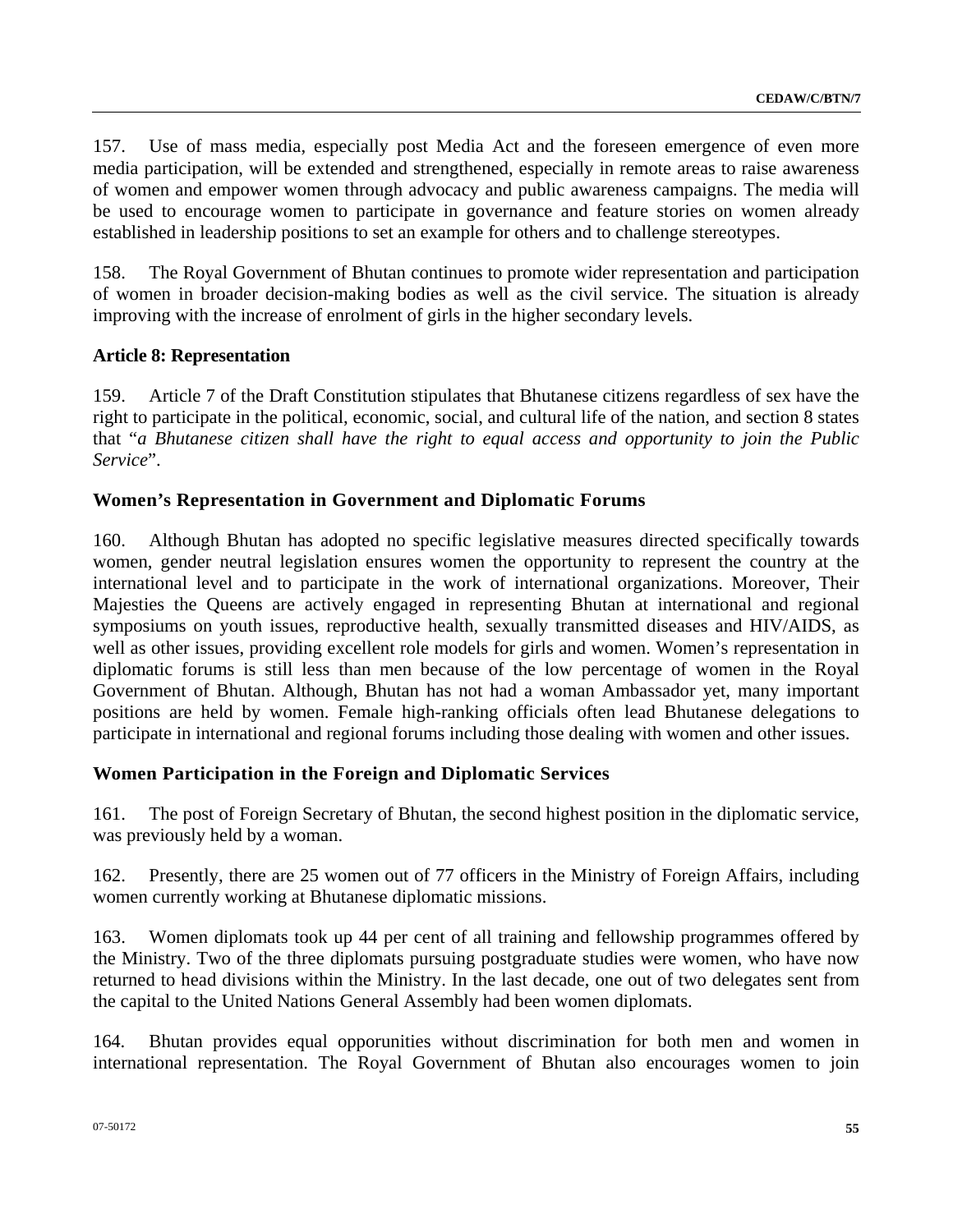international and bilateral organisations based in Bhutan. Over the past years many women from these organisations have then availed the opportunity to work in various positions in other countries where these organisations have offices.

#### **Issues of Concern**

#### **Difficulties**

165. There being no real and overt discrimination in Bhutan towards women for service in the diplomatic corps, nor for education and other jobs, but rather the quality of merit that defines selection, the Royal Government of Bhutan maintaining its policy of recruiting the most qualified to increase qualified persons for selection into the education stream and eventually into the civil service and other decision-making positions, which may in itself be misconstrued as being gender insensitive.

#### **Future Action**

166. The Royal Government of Bhutan will continue to provide opportunities to women to have leadership positions in the Royal Government of Bhutan and at the diplomatic missions of Bhutan in foreign countries. Women will be further encouraged to participate in training courses in country and abroad.

167. The Royal Government of Bhutan has also contributed, and will continue to do so, to the process of improving the situation currently challenging women in the world, by participating in relevant international and regional fora.

#### **Article 9: Nationality**

#### **Bhutan Citizenship Act and Draft Constitution of the Kingdom of Bhutan**

168. Bhutanese nationality is acquired under the Bhutan Citizenship Act 1985 which provides for rights to nationality through birth, registration and naturalization. A person, domiciled in Bhutan on or before 31<sup>st</sup> December 1958 and whose name is registered in the official record of the Royal Government of Bhutan shall be a citizen of Bhutan by registration. For citizenship by naturalization, the applicant must fulfil criteria such as having "*lawfully resided in Bhutan for at least 15 years, not have any record of imprisonment for criminal offences within the country or outside, be able to speak and write Dzongkha (the national language), have a good knowledge of the customs, traditions and history of Bhutan, have no record of having spoken or acted against the King, the country and the people of Bhutan, and renounce citizenship, if any, of a foreign state on being conferred Bhutanese citizenship*." If any citizen of Bhutan acquires the citizenship of a foreign state, his citizenship of Bhutan shall be terminated.

169. The above provisions are also included in the Draft Constitution.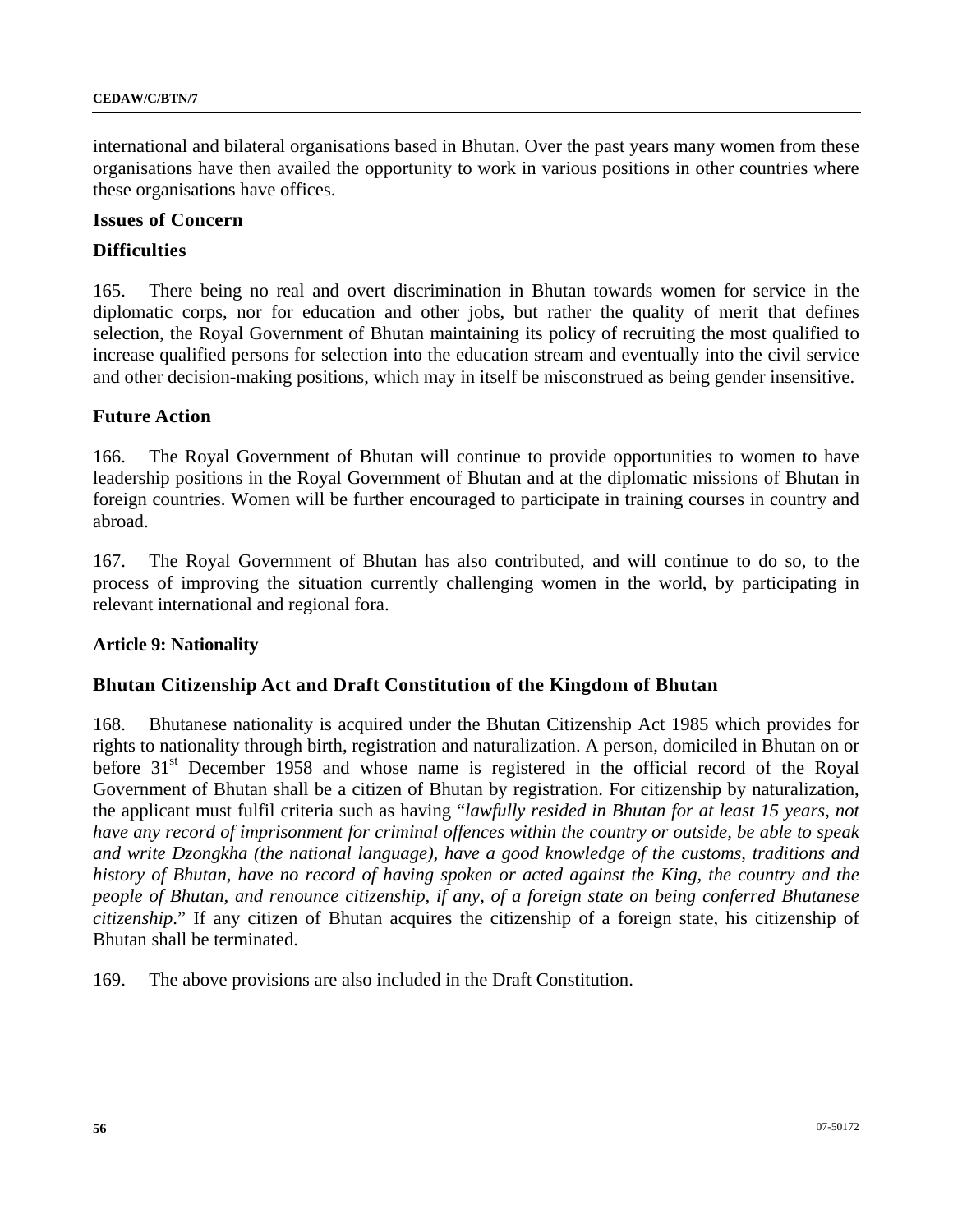# **A. Equal Rights in Maintaining or Changing their Nationalities**

170. There is no gender bias in eligibility for citizenship and the grant of nationality to non-Bhutanese spouses. Marriage to a non-Bhutanese does not change nationality. Women, as protected by law are neither rendered stateless nor forced to acquire the nationality of the husband, and where a husband changes his nationality, the woman is free to make an individual decision with her right to choose.

171. Non-national spouses of Bhutanese citizens are granted residency status with provisions for naturalization. In practice all spouses of Bhutanese citizens, irrespective of their marriage date, are legally allowed to reside in Bhutan and enjoy the full protection of the law.

172. All citizens of Bhutan already hold or are in the process of being issued Citizenship Identity Cards.

## **Equal Rights in Using Passports** *[Refer Article 15, paragraph 4]*

173. Bhutanese citizens of both sexes are entitled to have their own passports. For travel abroad, Bhutanese women have the rights to obtain and handle their own passports without requiring permission from their husbands. Children less than 18 years old may apply for a passport with permission in writing from their parents or guardians.

### *Women and Children in Conflict Situations*

174. There are no refugee women and children in Bhutan. With regard to the people in the camps in Eastern Nepal, this is not a typical refugee situation that lends itself to conventional solutions. Rather, it is a highly complex issue with its genesis in illegal immigration which has been explained in the initial through sixth combined CEDAW periodic report. The governments of Bhutan and Nepal have been engaged in bilateral negotiations for many years on this issue in an effort to establish the identity of the people. The two governments have arrived at an agreement on the different categories of people in the camps and how to deal with them, and concluded a joint verification of the Khudunabari camp. In December 2003, Bhutanese verification officials were violently assaulted by the camp residents when briefing the people of Khudunabari camp on the terms and procedures for repatriation to Bhutan. Since then, the security situation in Nepal had deteriorated, preventing resumption of the work.

175. Bhutan engaged in operations in December 2003 to flush out militants from the neighbouring Indian states of Assam and West Bengal who were illegally camped in the country. Before the operations, schools in affected areas were relocated and the public especially women and children were moved out. The Royal Government of Bhutan, being fully conscious of the humanitarian aspect of the operation, ensured that there were minimum casualties. Injured militants and their families were provided the same medical treatment as the Bhutanese. Those who were apprehended or surrendered were handed over to the Indian authorities. Wives and women and children of senior leaders and cadres of the militants were handed over to Indian civilian authorities. Schools in these areas have since been re-opened, and families have moved home to the previously affected areas.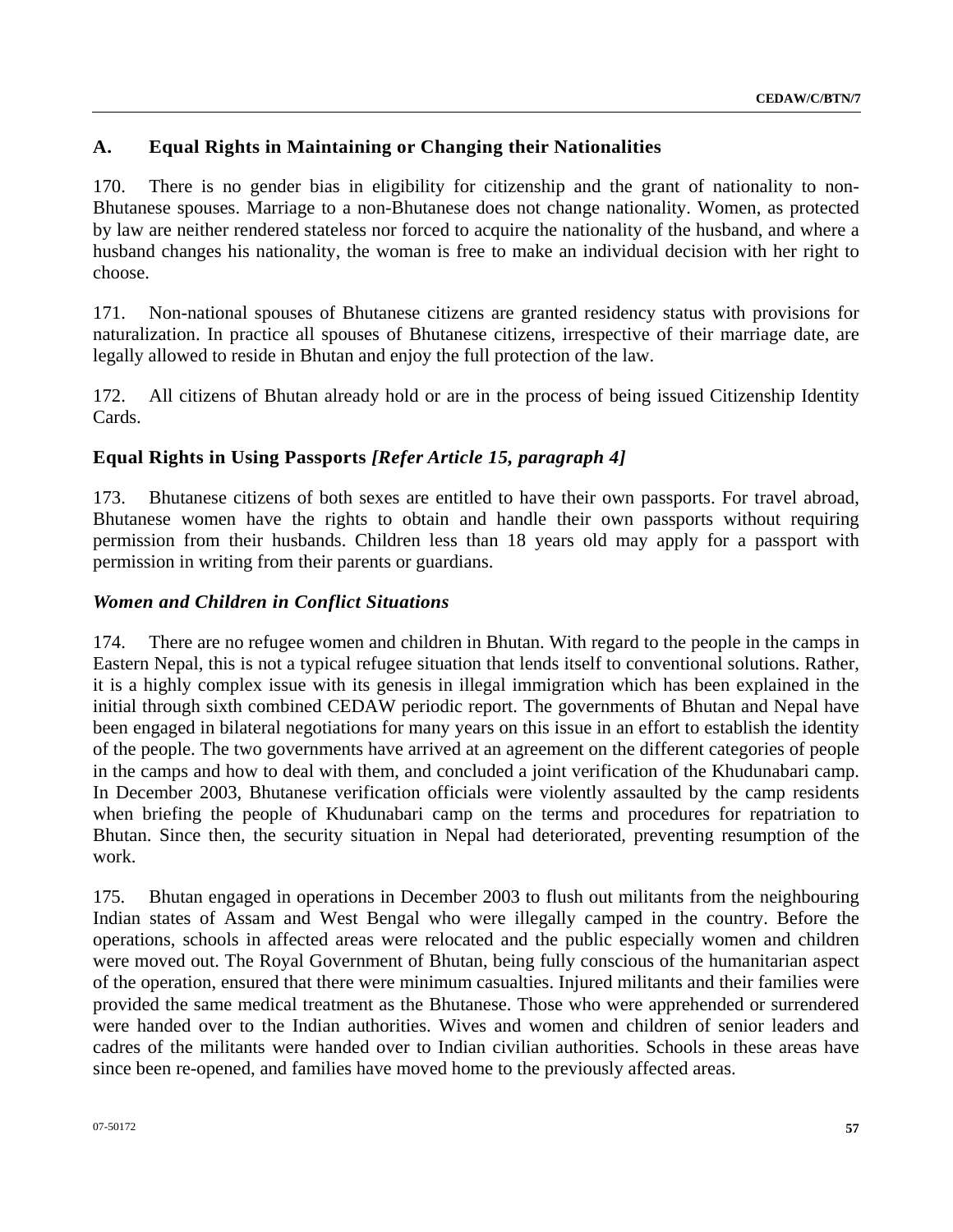### **B. Equal Rights in Nationality of Descendants**

176. The 1985 Citizenship Act is gender neutral in acquring of citizenship whether by birth registration or by naturalization. The 1985 Act gives children whether boys or girls, with one Bhutanese parent, the choice at the age of 15 years, to adopt either Bhutanese citizenship or that of the other parent, as dual citizenship is not allowed. Pending their choice of citizenship, such children enjoy equal rights as other Bhutanese children with regard to residence and free access to all social services.

### **Issues of Concern**

#### **Difficulties**

177. Even though there is a de jure guarantee of equality in maintaining, selecting and practicing nationality, in practice many Bhutanese, either male or female, may sometimes have difficulties in exercising these rights due to lack of information and awareness about their rights

#### **Future Action**

178. The Royal Government of Bhutan shall continue to take appropriate measures to promote legal rights awareness to the people, specifically women, so that women can exercise their legal rights in practical life. With regard to the people in the camps in Nepal, Bhutan has always stated that it will take responsibility for all genuine Bhutanese refugees and it is hopeful that the two governments will find a way to move forward through the bilateral process.

# **Part III: Articles 10 to 14**

### **Article 10: Education**

179. The Draft Constitution indicates that access to basic education (classes PP to X) is an inalienable right of all Bhutanese (Article 9 section 16), stating "*The state shall provide free education*  to all children of school going age up to tenth standard and ensure that technical and professional *education shall be made generally available and that higher education shall be equally accessible to all on the basis of merit*".

### **A. Equality in Access to All Forms of Education**

#### *Primary Education (classes PP to VI)*

180. Both the Royal Government of Bhutan and communities are involved to build more Community Primary Schools (CPS) in remote areas to improve access to primary education. In 2006, there were 63 more CPS and 9 fewer Primary Schools (PS) than in 2002 (Table 10.1). The lower number of PS is because some were expanded to Lower Secondary Schools (LSS), thereby housing classes PP to VIII. The lower number of CPS in rural areas is due to a similar reason; some were expanded to PS and some areas have changed in classification from remote to rural or rural to semi urban/urban given road construction projects.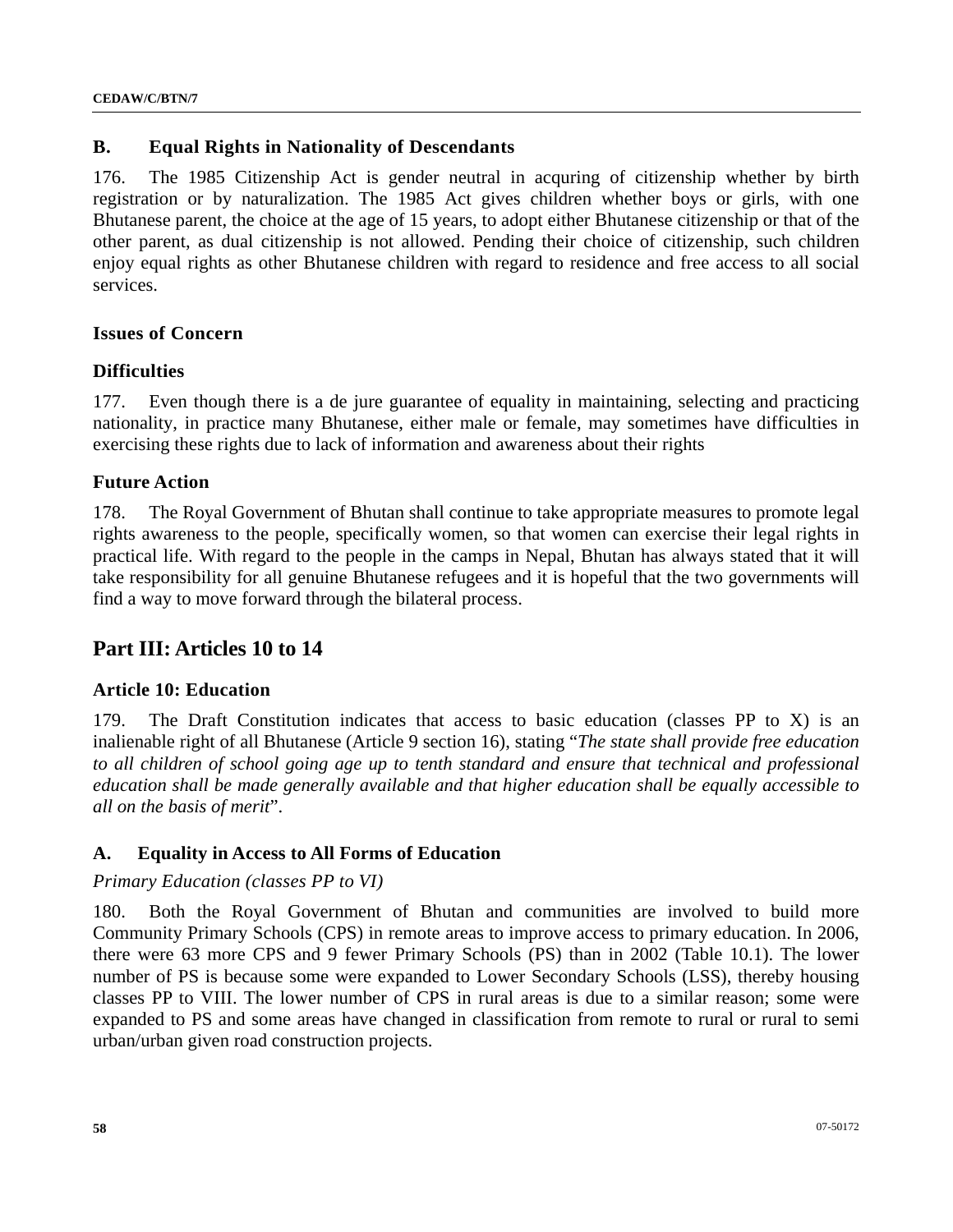181. There were 60 more CPS in remote areas in 2006 than 2002 (Table 10.1). This helped address one major problem "that school is too far" for girls not enrolling in and/or dropping out of school. Some rural parents are wary to send their young daughters on the long walk with dangers of wild animals, landslides and other natural hazards common in rural Bhutan<sup>[1](#page-58-0)9</sup>.

182. Given that some CPS do not house all primary level classes, the  $9<sup>th</sup>$  Annual Education Conference in 2005 re-emphasised the need that all CPS will offer classes PP to VI as much as possible, with multi-grade teaching in case of low student numbers.<sup>[20](#page-58-1)</sup> This is expected to decrease drop out, especially among girls, given that they will be able to continue studying up to class VI in a school near to their home.

183. Most schools established between 2002 and 2006 have been supplied with water and sanitation facilities (with separate facilities for girls) on site. In addition, recent efforts have been made to provide over 80 existing schools without previous access or with defunct water and/or sanitation facilities with separate sanitation facilities for girls and access to piped water by the beginning of the 2007 school year. Given that a lack of water and sanitation facilities is known to increase school drop out among girls globally,<sup>[21](#page-58-2)</sup> these efforts have been particularly important in terms of decreasing the gender gap.

184. Although parents are generally aware of the importance of sending their children to school, during this reporting period, the Ministry of Education worked with local leaders from rural communities to help them plan and undertake community level enrolment campaigns. In addition, efforts to promote girls enrolment were made among NFE learners, most of whom are women, through inclusion of messages regarding girls' education within the curriculum. By educating NFE learners about the importance of educating girls, they are not only more likely to send their daughters to school, but also to communicate the message to their community members given that NFE learning materials are often presented in a way that the story character is an NFE learner sharing information with other community members.

185. To help economically disadvantaged students from rural and remote areas attend school, as of 2003, the Youth Development Fund (YDF) has been providing 25 scholarships each year, seeing students to completion of class VI. Although primary school is free, school uniforms and contributions to the School Development Fund, though negligible are beyond the means of some families. In 2006, 19 girls and 6 boys were sponsored.

186. The Tarayana Foundation established a Education Endowment Fund to support girls and boys from disadvantaged families to receive an education up to class X. Recipients do not receive funds directly, but receive a school uniform, stationary, school meals (in boarding schools) and other items. In 2006, there were 407 Tarayana scholarship students in schools all over the country, up by 107 from  $2005.<sup>22</sup>$  $2005.<sup>22</sup>$ 

187. The impact of efforts in primary education is evident through the most recent enrolment figures. Bhutan's primary net enrolment ratio (NER) increased between 2003 and 2006 moving from

<span id="page-58-0"></span><sup>19</sup> Ministry of Education (2003) A Study on the Status of Access to Primary Education of the Girl Child in Bhutan

<span id="page-58-1"></span><sup>20</sup> Ministry of Education (2006) Ninth Annual Education Conference Report and Resolutions

<span id="page-58-2"></span><sup>21</sup> United Nations Water for Life 2005-2015 Factsheet on Water and Sanitation Accessed online 4thJuly 2006 .url: http://www.un.org/waterforlifedecade/factsheet.html

<span id="page-58-3"></span><sup>22</sup> Tarayana Foundation (2006) Annual Report 2005-06.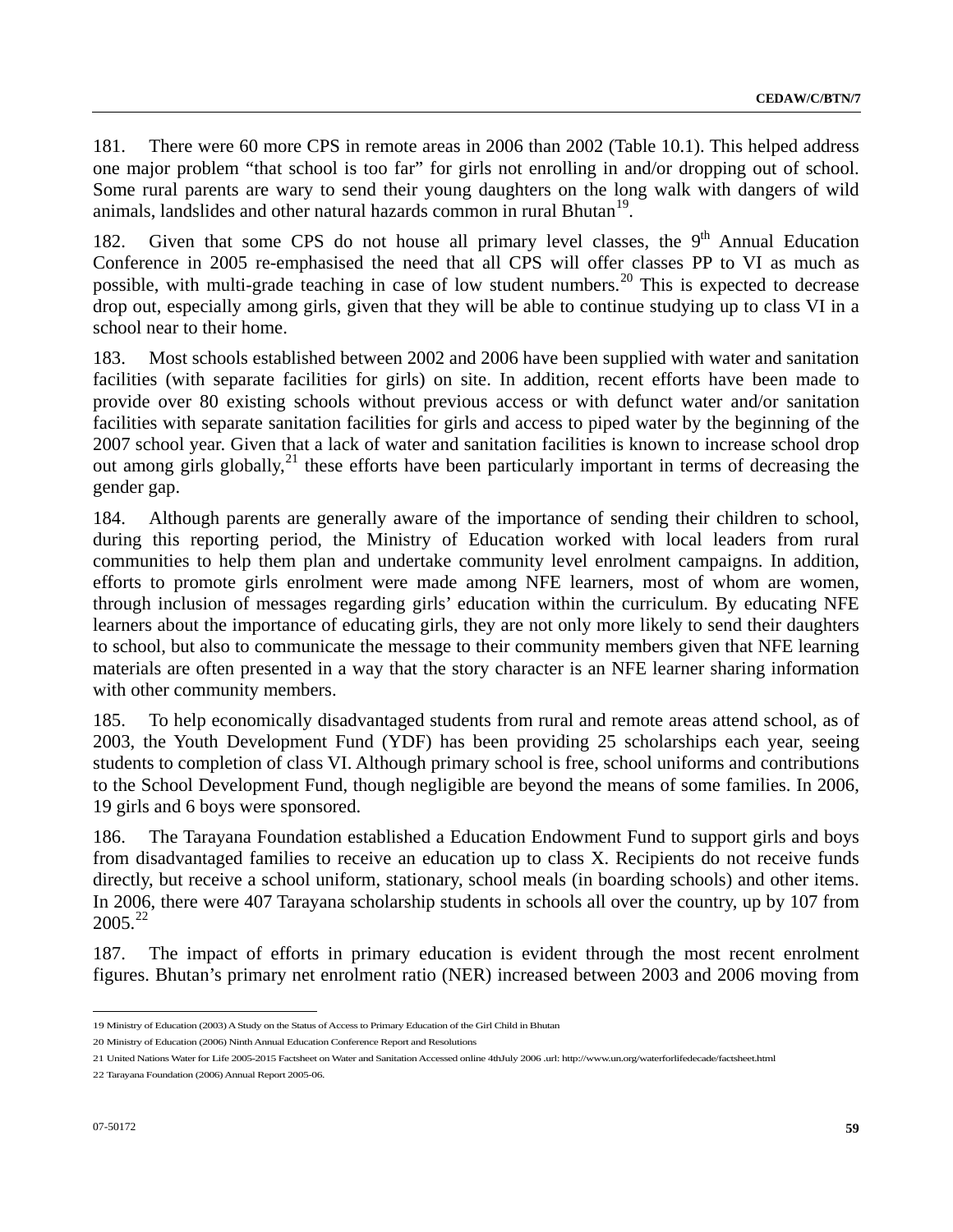70.2 per cent (67.1 girls; 73.4 boys) to 79 per cent (79 girls; 80 boys) (Table 10.2). With 7,075 more girls and 4,206 more boys enrolled in primary classes in 2006 than in 2002 (Table 10.3), progress is obvious. Bhutan is now on par with the regional NER for South Asia (Table 10.2). In addition, the gender gap for primary NER has virtually been eliminated; being only 1 per cent in 2006 while the gender gap in South and West Asia is 11.7.

188. The *Dzongkhag* of Trashigang (9 per cent) Trashiyangtse (5 per cent), Samdrup Jongkhar (5 per cent) and Lhuentse (4 per cent) have the largest gender gaps in favour of boys and Punakha (11 per cent) Haa (8 per cent), Trongsa (4 per cent) and Wangdue (4 per cent) have the largest gender gaps in favour of girls (Table 10.4).

189. The 2004 Poverty Analysis Report revealed primary NER among poor and non-poor rural and urban boys and girls.<sup>[2](#page-59-0)3</sup> Poor was defined as those living below the national poverty line of Nu 740 per month. Rural girls and boys from poor families had the lowest primary NERs at 55 per cent and 60 per cent respectively (Table 10.5). Non-poor urban boys and girls had the highest primary NERs 90 per cent and 86 per cent respectively. Even non-poor girls in rural areas (68 per cent) were faring worse than poor urban girls (80 per cent). As data from the survey on which the Poverty Analysis are based were enumerated in 2003, the situation may have changed given that there were 60 more CPS and 6 more PS in remote areas in 2006 (Table 10.1). As rural-urban breakdowns are not available on a yearly basis, it is not possible to ascertain the level of progress made for rural girls and boys.

190. Another perspective on gender equality comes from the girl to boy ratio for classes PP to VI. On this basis, Bhutan made substantial progress between 2002 and 2006, when the ratio increased from 0.89 to 0.96, with the greatest increases in classes II, III, and V (Table 10.3). The 2005 figure was below the national average in the following *Dzongkhag* Samtse 0.82, Gasa, 0.87; Zhemgang 0.91, Tsirang 0.91, Mongar 0.91 and Trashigang, 0.91 (Table 10.6). Samdrup Jongkhar, Pemagatshel and Lhuentse made the greatest progress since 2002, moving up by 0.15, 0.14 and 0.10 respectively. Although Tsirang and Zhemgang have low ratios, they progressed significantly, moving up by 0.08 each. Reasons behind *Dzongkhag* level changes are unknown but could benefit from investigation so as to replicate positive actions.

### *Secondary Education (classes VII to X and classes XI to XII)*

191. Between 2002 and 2006, the Royal Government of Bhutan made significant investments to increase the number of LSS, Middle Secondary Schools (MSS) and Higher Secondary Schools (HSS) from 65 to 84, 27 to 28 and 12 to 21 respectively (Table 10.1). Given the limited number of spaces, access from one level to the next continued to be based on merit as determined by national and external examinations with students attaining the highest grades gaining admission. Given limited funding and the high demand for higher secondary education, the Ministry of Education has been facilitating the creation of private schools for students who do not meet the grade cut off for public schools. The Ministry monitors the quality of education at private schools and students from these schools undertake the same national and external examinations. Between 2002 and 2006, 2 new private HSS were established, bringing the total to 7.

<span id="page-59-0"></span> $\overline{a}$ 23 National Statistical Bureau (2004) Poverty Analysis Report Bhutan.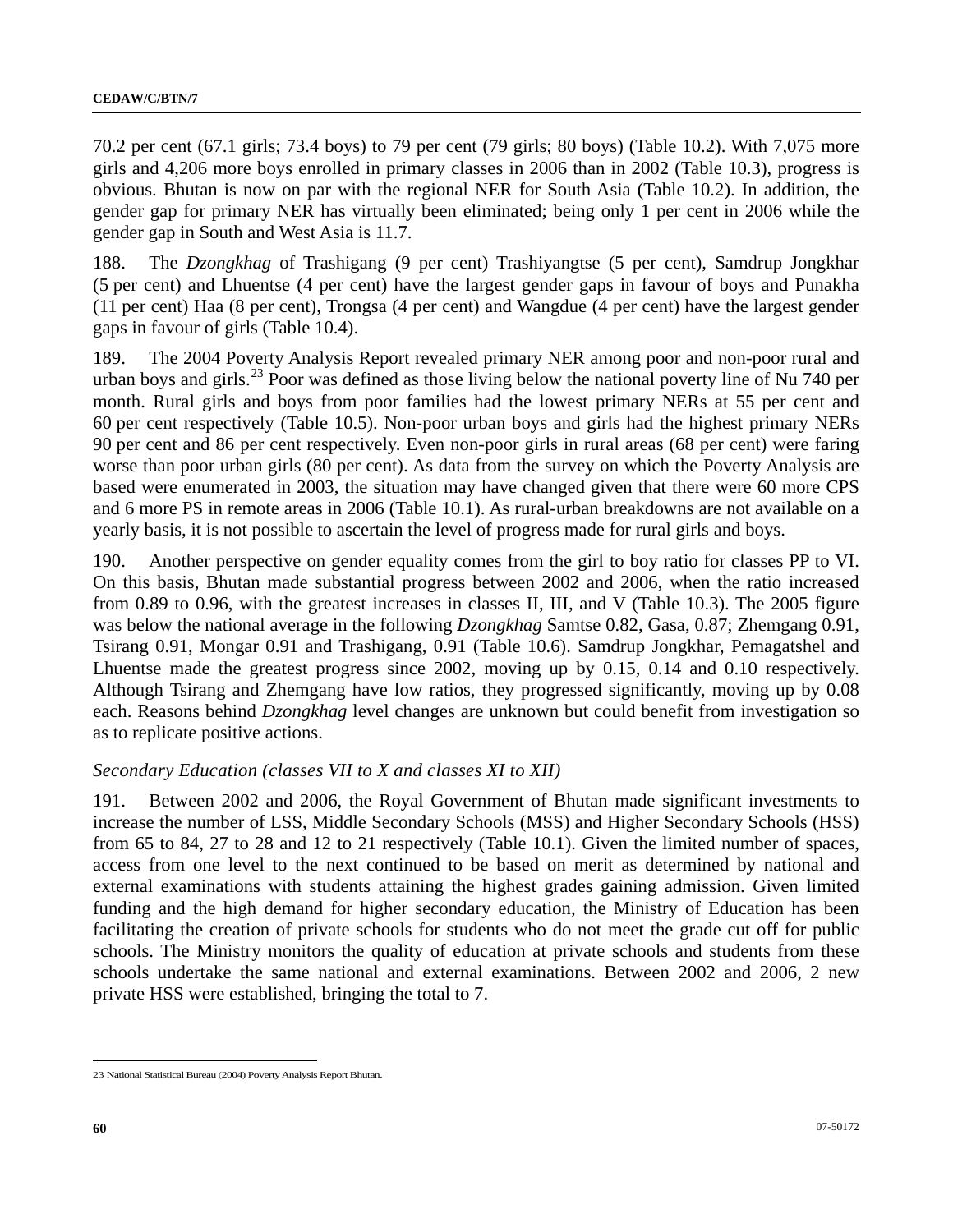192. Actions mentioned under primary education, such as local level enrolment campaigns and education of NFE learners on the importance of education for girls, were also targeted at secondary education.

193. In 2003 it was decided that LSS, MSS and HSS would have one female and one male counsellor to address behavioural and emotional needs of students. As such, the Career Education Counselling Division trained 285 teacher-counsellors on vocational, parenting and health education. Schools were also asked to incorporate career education periods in Classes VII to XII in the 2005 Education Ministry guidelines. A Peer Counselling programme was also introduced in schools which trains peer counsellors to provide support for their fellow students.

194. In 2004, the Minister of Education issued a directive that all HSS were to establish a science stream to increase access to and create interest in science related fields. Given that one major constraint to equipping all HSS with a science stream was a lack of science teachers, the National Institute of Education in Samtse has also increased enrolment of science teacher trainees from 98 to 142 between 2003 and 2005, during which time the female to male ratio increased from 0.18 to  $0.37^{24}$  $0.37^{24}$  $0.37^{24}$ 

195. With the aim of giving girls and boys with exceptional co-curricular and leadership skills an opportunity to study in HSS, starting in 2005, the Ministry of Education has been receiving the name and details of one girl and boy every year that are considered the best "*all rounders*" from all MSS and HSS. The Ministry reserves 41 scholarships for these girls and boys for admission to class XI even if they do not meet the grade cut off, as long as they have a minimum of 50 per cent in English and 4 other subjects. $^{25}$  $^{25}$  $^{25}$ 

196. To help economically disadvantaged students from rural areas that do not meet the grade cut off but have good grades, attend classes XI and XII, since 2002, YDF has been providing scholarships for 15 students each year to attend private school. In 2006, 6 girls and 9 boys were sponsored by  $YDF<sup>26</sup>$  $YDF<sup>26</sup>$  $YDF<sup>26</sup>$ 

197. Given that secondary NER and Gross Enrolment Ratio (GER) are not available prior to 2006, it is difficult to ascertain if progress occurred with respect to enrolment ratios since Bhutan's last CEDAW report. Progress is however evident in the increased numbers enrolled in classes VII to X (5,118 more girls; 3,668 more boys) and classes XI and XII (1,668 more girls; 1,957 more boys) between 2002 and 2006 (Table 10.3).

198. Progress was also seen through increased girl to boy ratios between 2002 and 2006 for classes VII to X (from 0.87 to 0.98) and classes XI and XII (from 0.61 to 0.71). The greatest increases were seen in classes IX (0.12), X (0.17) and XI (0.12). The 2006 girl to boy ratio for classes XI to XII were higher in private schools (1.00) than public schools  $(0.55)$ <sup>[2](#page-60-3)7</sup>. This may be due to the fact that girls' performance at higher level are lower than that of boys, and as such girls did not gain access to higher secondary classes in public schools. It does however indicate an interest among girls to participate in

<span id="page-60-0"></span><sup>24</sup> Ministry of Education 2003 General Statistics Royal Government of Bhutan AND Ministry of Education (2005) General Statistics

<span id="page-60-1"></span><sup>25</sup> Gopilal Acharya 2004. 60 per cent and above qualify for class XI. In Kuensel: Saturday 14 February 2004.

<span id="page-60-2"></span><sup>26</sup> Personal Communication with YDF Director July 2006.

<span id="page-60-3"></span><sup>27</sup> Ministry of Education 2006 General Statistics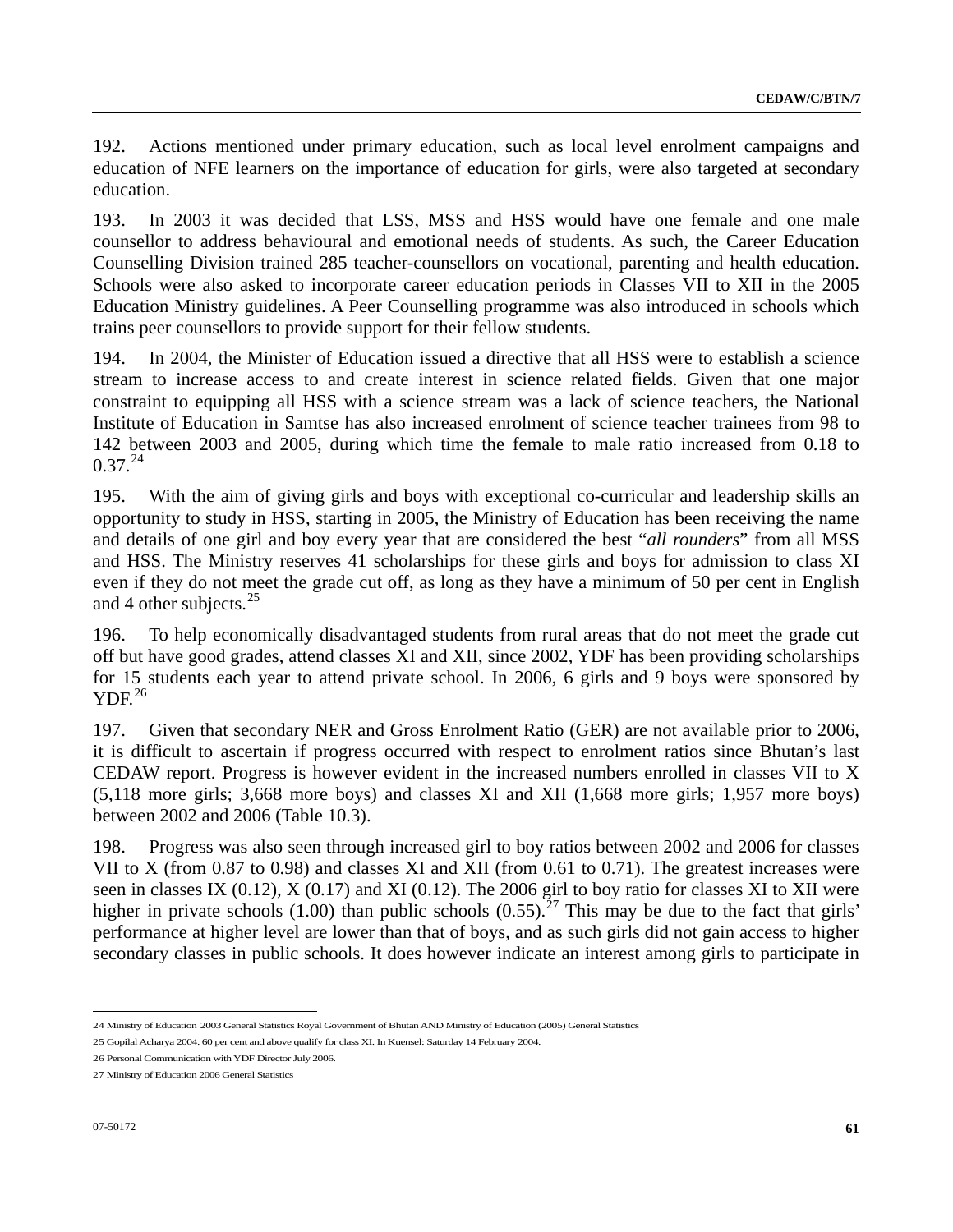secondary education if given the opportunity and the willingness of families to support the studies of their girls on par with their boys.

199. It was possible to calculate secondary GER using denominator data from the 2005 census and numerator data from the Ministry of Education's enrolment figures (Table 10.8) from which future progress can be tracked. The 2006 GER for classes VII to X was 58 (girls 57; boys 59) and 27 (girls 22; boys 31) for classes XI to XII. Enrolment in secondary level classes is entirely in urban areas given that all MSS and HSS are situated in urban or semi urban areas. Students from rural areas are enrolled in these schools as boarders. The proportion or students in these schools that are from rural areas is not known.

200. One reason identified by the Ministry of Education for lower girls' enrolment in higher secondary classes is that girls perform lower than boys in national and external exams at higher grades and therefore do not gain access to higher education as the system- is based on merit. The reasons for poorer examination performance among girls are unknown. Given that admission to tertiary education requires admission to and success in higher secondary classes, if any progress is expected for girls in tertiary education, an effort has to be made to help girls to achieve higher grades so that they can qualify for scholarships.

### *Tertiary Education*

201. The Royal University of Bhutan was established in 2003 uniting the 9 institutes across the country that provides tertiary education (Table 10.10). The Royal Institute of Health Sciences (RIHS) recently instituted a policy to give preference to girls (4 girls for every boy) for its 3 year diploma programmes in nursing and midwifery. A new college at the Tala hydro-power project complex at Gedu is expected to open in 2008 and enrol approximately 80 students in the first year.

202. The number of pupils studying at the different institutes that make up the Royal University of Bhutan was 3,525 (1,135 girls; 2,390 boys; 0.47 girl boy ratio) in 2006 (Table 10.10). In 2006, the female to male ratio was highest for RIHS (0.86) and the two National Institutes of Education (0.60) and lowest at the National Institute of Traditional Medicine (0.04) and the Natural Resource Training Institute (0.11).

203. In 2006, the female to male ratio for pupils in science related courses (B.Sc. in Physical, Biological or Computer Science) at Sherubtse College of the Royal University of Bhutan was 0.30 compared to 0.56 for non science courses (BBA, Bachelors in Commerce, BA in English, Dzongkha, Geography or Economics).<sup>[28](#page-61-0)</sup>

204. The scholarship system for Tertiary Education continued to be based on merit. All students meeting cut off grades for areas of study can apply for scholarships and those with the highest grades are granted the scholarships, irrespective of their sex. With the aim of giving girls and boys with exceptional co-curricular and leadership skills, an opportunity for scholarships, starting in 2005, the Ministry of Education has been receiving the name and details of one girl and one boy from all MSS and HSS to give these students special consideration for certain post secondary scholarships.

<span id="page-61-0"></span> $\overline{a}$ 28 Royal University of Bhutan 2006 Staff and Student Statistics of May 2006 (Brochure)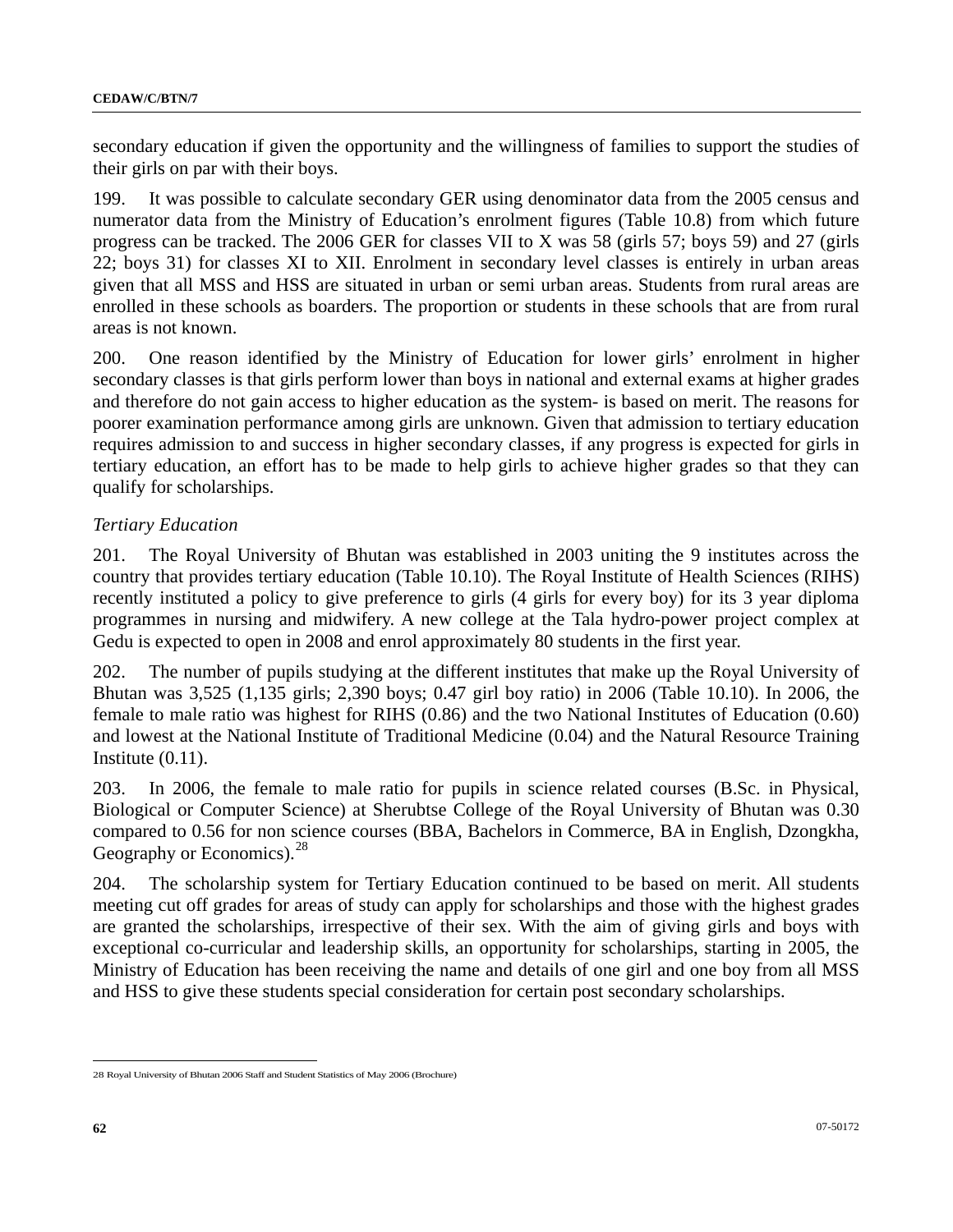205. More girls and boys were granted tertiary education scholarships in 2006 than in 2002 and the female to male ratio for science related scholarships increased by 0.05(Table 10.13). However, the overall female to male ratio for new scholarships decreased from 0.31 to 0.23 during the same period, the main reason being that there are more boys in classes XI and XII.

206. In 2005, YDF started a scholarship programme sponsored by a private Indian company providing 10 scholarships each year, of which 3 were awarded to girls in 2006. The Ministry of Education administers these scholarships based on the merit system.

207. The loan ceiling for the educational loans available to all civil servants under the National Pension Provident Fund increased to Nu 1,000,000 from Nu 500,000. All civil servants are automatically in the pension system and granted access to the low interest educational loans irrespective of sex and can use these loans for their education or the education of their children.

208. In 2005, the Ministry of Education began registering students studying in tertiary institutes abroad privately, with 878 girls and 1,140 boys (female to male ratio 0.77) registering in 2006 (Table 10.12). However, these records may be incomplete as some students may not register. The Ministry of Education gives all Bhutanese students studying abroad a subsidy to form a Bhutanese Student Association.

209. The female to male ratio in 2006 for private students (0.77) is far greater than the one for scholarship students (0.25). This difference indicates that girls are interested in pursuing tertiary education if given the opportunity and that their families are willing to send them using their own funds. In addition, the female to male ratio is much higher for private students than scholarship students in medicine (0.77 vs 0.21), science (0.85 vs 0.29) and Arts (1.08 vs 0.36). The 0.53 ratio of females to males in tertiary education, while representing an improvement over the 2000 ratio of 0.41, has aroused the special attention of the Royal Government of Bhutan.

#### *Vocational Education*

210. The Royal Government of Bhutan continued to improve and expand vocational education during the reporting period. A vocational education and training policy was also recently drafted which states "*All vocational education and training related services will be available to every Bhutanese citizen irrespective of gender, different abilities, origin or religion. To an increasing extent these services will be provided against cost-covering fees (either monetary contribution or in-kind) except initial training for school leavers which would remain free of charge as a matter of principle. The Ministry will support an increasing number of private institutions and agencies to provide these services and guide them to maintain quality services. It will inform the public about the availability and quality of private training programmes and related services so that all citizens are able to make the right choice for themselves*".

211. One new public vocational training institute (VTI), the Khuruthang VTI was established in Punakha after 2002 (Table 10.1). There are plans to expand and improve the quality of vocational training in the near future. A new campus for the VTI in Trashigang was established in 2005 with training courses on computer hardware and carpentry. Longer term plans for this VTI include introduction of auto repairing and civil construction courses. Bhutan's first [hotel](http://www.kuenselonline.com/modules.php?name=News&file=article&sid=4930##) and tourism management institute will open by 2007, offering vocational and [diploma](http://www.kuenselonline.com/modules.php?name=News&file=article&sid=4930##) courses for improving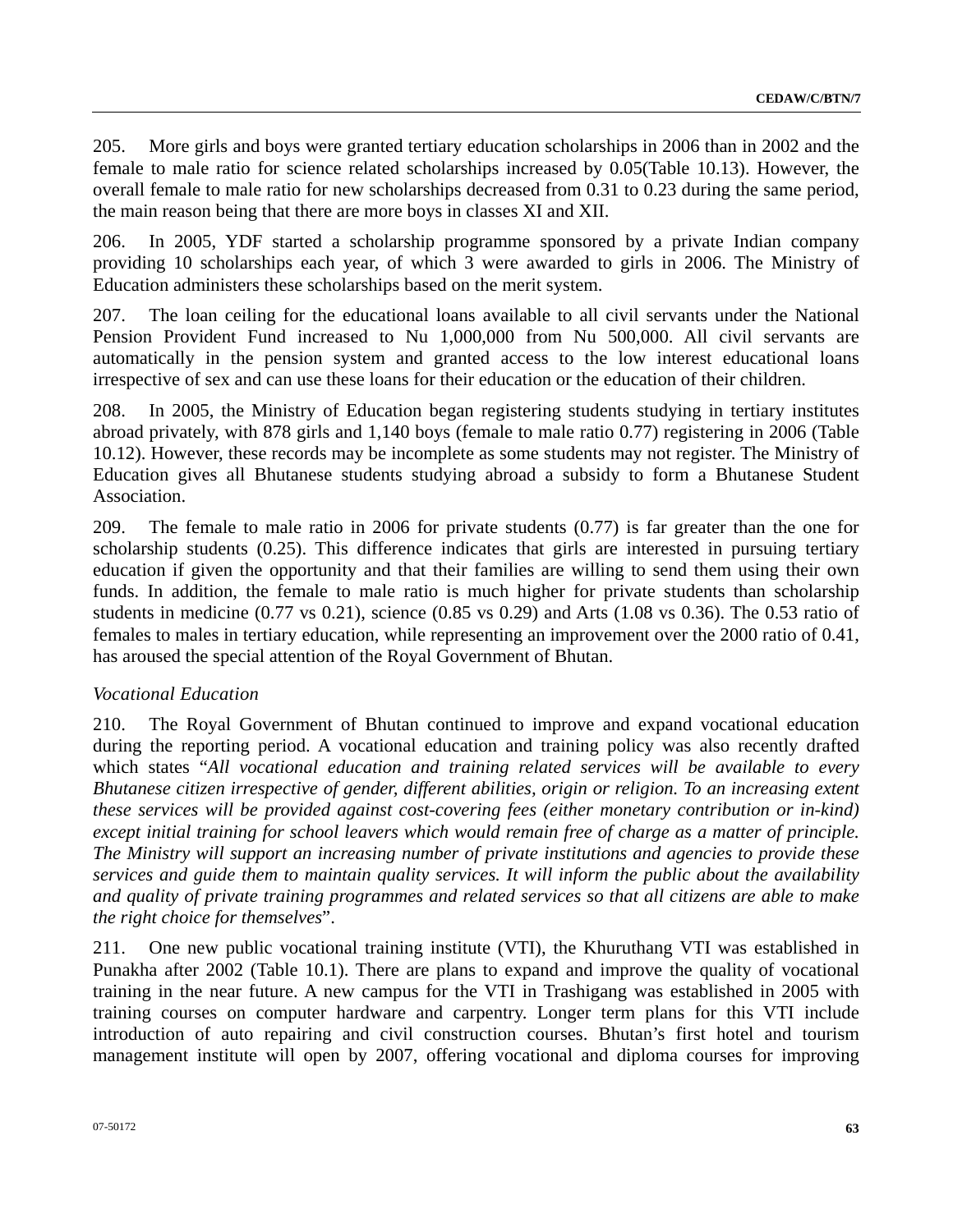quality of tourism services in Bhutan. A new rural development training centre will open in Zhemgang in 2007 and approximately 1,100 girls and boys are expected to be trained by 2010. Initial enrolment is to include 300 trainers of trainers, 300 school drop-outs in individual farm management, 300 young farmers in commercial farming and 200 leaders of farming groups.

212. In 2006, the Ministry of Labour and Human Resources (MoLHR) and the Bhutan Chamber of Commerce and Industry (BCCI) signed a Memorandum of Understanding (MoU) to promote and strengthen [vocational education](http://www.kuenselonline.com/modules.php?name=News&file=article&sid=6675##) and [training](http://www.kuenselonline.com/modules.php?name=News&file=article&sid=6675##) through public-private partnership. The MoU is aimed at ensuring an improved match between the vocational training system and the [market](http://www.kuenselonline.com/modules.php?name=News&file=article&sid=6675##) demand to ultimately create a skilled and productive workforce in the Bhutanese private sector, and make the private sector an active participant in developing the labour sector.

213. An Annual National Skill Competition in different vocational areas was initiated in 2005 to raise the status of vocational education and training. Girls continued to be encouraged to participate in all areas of vocational training and the media has been doing its share to project a positive image of women with respect to vocational training and the workplace. In 2006, Kuensel, the national newspaper, published the story of a girl who won the national plumbing skill competition.<sup>[29](#page-63-0)</sup> In the Article, the winner encourages other girls to take up trades even if a field traditionally seen as a male dominated, mentioning that girls are as capable in succeeding as males. Another 2006 story featured quotes from female graduates of VTIs, indicating that the training programme has made them feel "*as*  capable as their male counterparts".<sup>[30](#page-63-1)</sup> A story of a male weaver was also highlighted in 2006, depicting that the profession was for both men and women<sup>[3](#page-63-2)1</sup>. These stories indicate that gender stereotypes associated with traditional roles in the workplace and society have begun to be dispelled and that the success of females and males in non-traditional areas is being celebrated.

214. The Apprenticeship Training Programme (ATP) initiated in 2000 continues to place 300 apprentices each year within the private sector, providing trainees with practical experience and supplemented with theory through classes. An assessment found that many of the apprentices find jobs before their training was over. The ratio of females to males under ATP is similar to that for VTIs. ATP offers skills training in auto mechanics, hairdressing, tailoring, earth-moving equipment operation and computer hardware repair.

215. In 2005, YDF initiated a private VTI, the Bhutan Souvenir Production and Training Centre. Admission is only open to girls from economically disadvantaged families that have completed class X but not qualified for further studies or vocational programmes. It is a one year programme. The first batch consisted of 22 girls from all over the country, including remote rural areas like Merak Sakten and Dorokha. Tuition is free and students are provided with lodging and a monthly stipend for food and living expenses. The first batch just graduated and 10 were hired as instructors by the VTI, another 5 found employment and YDF will support the remaining graduates with equipment such as tailoring machines and mentorship to start a Community Production Unit in their home area. For the second year, YDF advertised for candidates through the MoLHR and also asked each *Dzongkhag* to nominate girls meeting the criteria for admission. In 2005, YDF also obtained support from a private Indian company to send 10 students to vocational training at Indian Institutes each year, 4 of which

<span id="page-63-0"></span><sup>29</sup> Kesang Dema 2006.Skills Matter More. In. Kuensel. Thursday 27 April 2006.

<span id="page-63-1"></span><sup>30</sup> No Author 2006Buna vocational institute: giving life skills. In. Kuensel. Tuesday 4 July 2006.

<span id="page-63-2"></span><sup>31</sup> Jamyang Phuntsho 2006 Male weaver strikes a chord. In. Kuensel. Thursday 30 March 2006.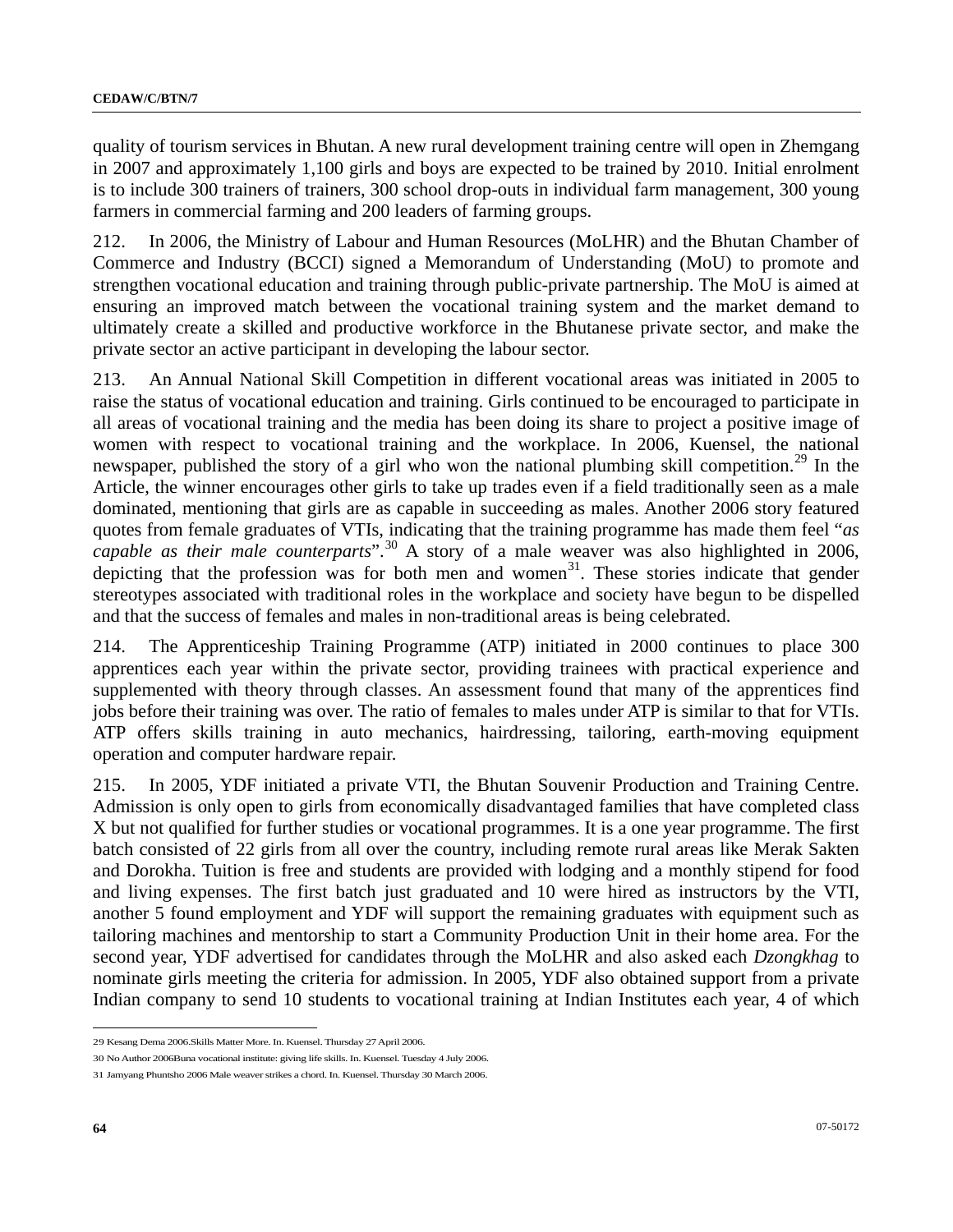were girls in 2006. The Tarayana Foundation has been providing women and men from disadvantaged households with vocational training. In 2005, 82 people were trained in traditional papermaking, paper product development, nettle yarn preparation and spinning, nettle weaving, candle making, soap making, and furniture making.<sup>[32](#page-64-0)</sup> Enrolment in publicly funded VTIs increased by 174 for girls and 160 for boys between 2002 and 2006 while the female to male ratio increased from 0.39 to 0.55 (Table 10.14). Although completion data for vocational institutes continue to be irregular, the Ministry of Labour and Human Resources indicates that almost all enrolled complete their programme successfully with no difference between girls and boys.

## **B. Equal Access to Same Curricula and Facilities**

216. **No Update**. As reported in Bhutan's combined Initial through Sixth periodic report all schools are co-educational, and have national equity in provisions of curriculum, teaching staff, and facilities.

## **C. Co-education Policy and Appropriate Curricula**

217. All schools and other educational institutes in Bhutan continue to be co-educational.

218. Major reforms in curriculum were initiated in 2004 starting with English, *Dzongkha* (National Language) and Mathematics. The curriculum reform for these 3 subjects will be completed by the end of 2007 for all grades (PP to XII). Curriculum changes for the remaining subjects will continue into the Tenth Plan. The Ministry of Education is taking this opportunity to mainstream gender into the new curriculum with the assistance of a gender advisor. Efforts include integration of a gender perspective while reviewing textbooks and other teaching and learning materials, ensuring a gender balance among writers, and inclusion of subject specific gender related activities in the teachers' guide.

219. The number of female teacher trainees at the National Institutes of Education increased between 2002 and 2006, but the female to male ratio decreased slightly (Table 10.9). Despite this, there were more female role models available for girls in classes PP to X in 2002 than 2006 both in terms of numbers and female to male ratio of teachers. This is likely due to replacement of non-Bhutanese teachers, who are mostly male, with Bhutanese teachers. PS and LSS had the highest female to male ratios at 0.99 and 0.92 and also had the greatest increases between 2002 and 2006 (Table 10.9). CPS had the smallest increase (0.01) likely because females do not feel comfortable moving to remote areas where most CPS are located and are therefore more sympathetically considered in terms of their placement. Therefore, it will remain a challenge to increase the ratio in CPS and provide girls in remote communities with female role models.

220. The female to male ratio for positions of head teacher/principal was 0.06 (0.01 for CPS, 0.06 for PS, 0.09 for LSS, 0.22 for MSS and 0.42 for HSS) in  $2006^{33}$  $2006^{33}$  $2006^{33}$ . Girls also have access to female role models at the community level through female NFE Instructors and NFE Learners. See under Paragraph A and E for further details.

221. In 2005, the Ministry of Education initiated a pilot Child Friendly School programme based on the UNESCO Toolkit in 20 schools with the aim of improving the quality of education and reducing

<span id="page-64-0"></span><sup>32</sup> Tarayana Foundation 2006 Annual Report 2005-06.

<span id="page-64-1"></span><sup>33</sup> National Commission for Women and Children. Draft National Plan of Action for Gender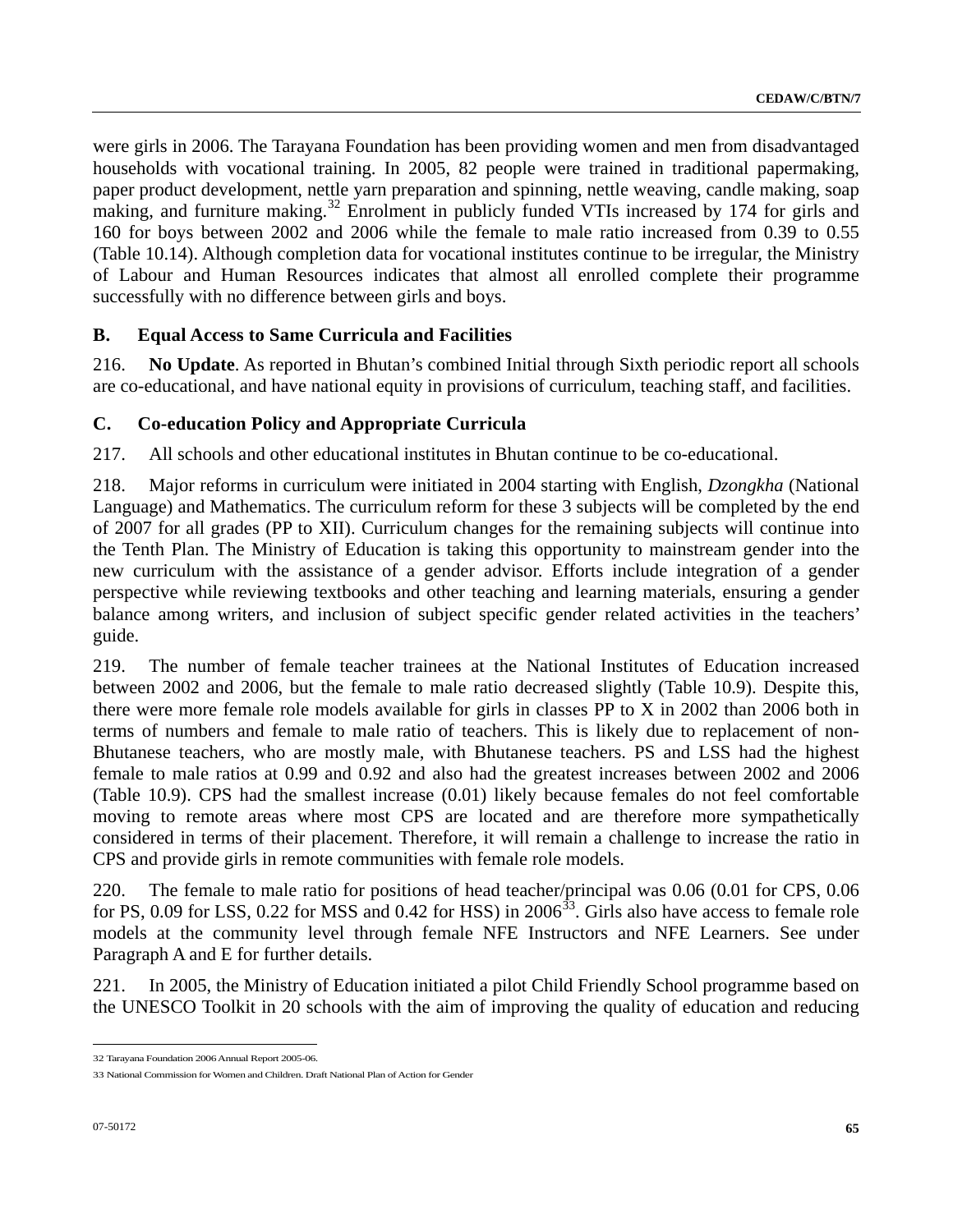repetition and drop out rates.<sup>[3](#page-65-0)4</sup> The Child Friendly School Programme will incorporate gender related strategies and programmes as per the toolkit. The programme will likely expand to all schools in the next FYP.

#### **D. Equal Access to Scholarships**

222. All girls and boys continued to have the same opportunity to benefit from scholarships as the system continued to be based on merit, with those performing best in examinations gaining access. See under paragraph A for further details.

#### **E. Continuing Education and Training**

223. The Non-Formal Education (NFE) programme continued with the basic literacy course (1 year) and the post literacy course (9 months). This programme contributes to reducing the gap in education existing between men and women at the earliest time possible with a strong focus on rural women. Annual enrolment expanded immensely between 2002 and 2006, due to the increased number of NFE centres (292 in 2002 and 646 in 2006). Of the 646 NFE centres in operation in 2006, 79 per cent are in rural areas.<sup>[35](#page-65-1)</sup> The annual enrolment in NFE increased from 9,798 in 2002<sup>[3](#page-65-2)6</sup> to 18,550 in 2006, of which 71 per cent were female.<sup>[37](#page-65-3)</sup>

224. The NFE programme developed new reading materials after 2002. A book on children's and women's rights was developed in 2006 and will soon be released. The book not only aims to educate women on their rights and their children's rights, but to empower them by encouraging their participation in areas such as community level decision-making. In addition, 3 books on Early Childhood Care and Development were introduced in 2003. These books contain messages on the importance of preparing children for and enrolling them in school. Much of the existing materials that continue to be used for NFE also contain messages on the importance of literacy and education for all girls and boys as well as a variety of health topics. In addition, NFE learning materials are often presented in a way that a story character is an NFE learner sharing information with community members, thereby encouraging them to act as agents of change.

225. The NFE curriculum also includes "how to" reading materials and practical instruction on various income-generating activities such as mushroom cultivation and poultry farming. Given that NFE instructors are members of the communities they serve, they are encouraged to act as role models and practice some of these income-generating activities as examples for the learners and community members. Income generation training provided through NFE is a form of vocational training given that the skills provided have helped many learners start their own income generating activities. Given the rural and remote nature of Bhutan with people scattered throughout the country in small and isolated pockets, the far reach of the NFE programme is an ideal means of reducing disparities, especially among rural women, by providing such training.

226. With the efforts made to expand the NFE programme, especially for rural women, and the increase in primary enrolment for girls, Bhutan's literacy rates are moving towards the global

<span id="page-65-0"></span><sup>34</sup> Ministry of Education (2005) 24th Education Policy Guidelines and Instructions

<span id="page-65-1"></span><sup>35</sup> Personal Communication with the Adult and Higher Education Division of the Ministry of Education July 2006.

<span id="page-65-2"></span><sup>36</sup> Ministry of Education 2002 General Statistics 2002

<span id="page-65-3"></span><sup>37</sup> Ministry of Education 2006 General Statistics 2006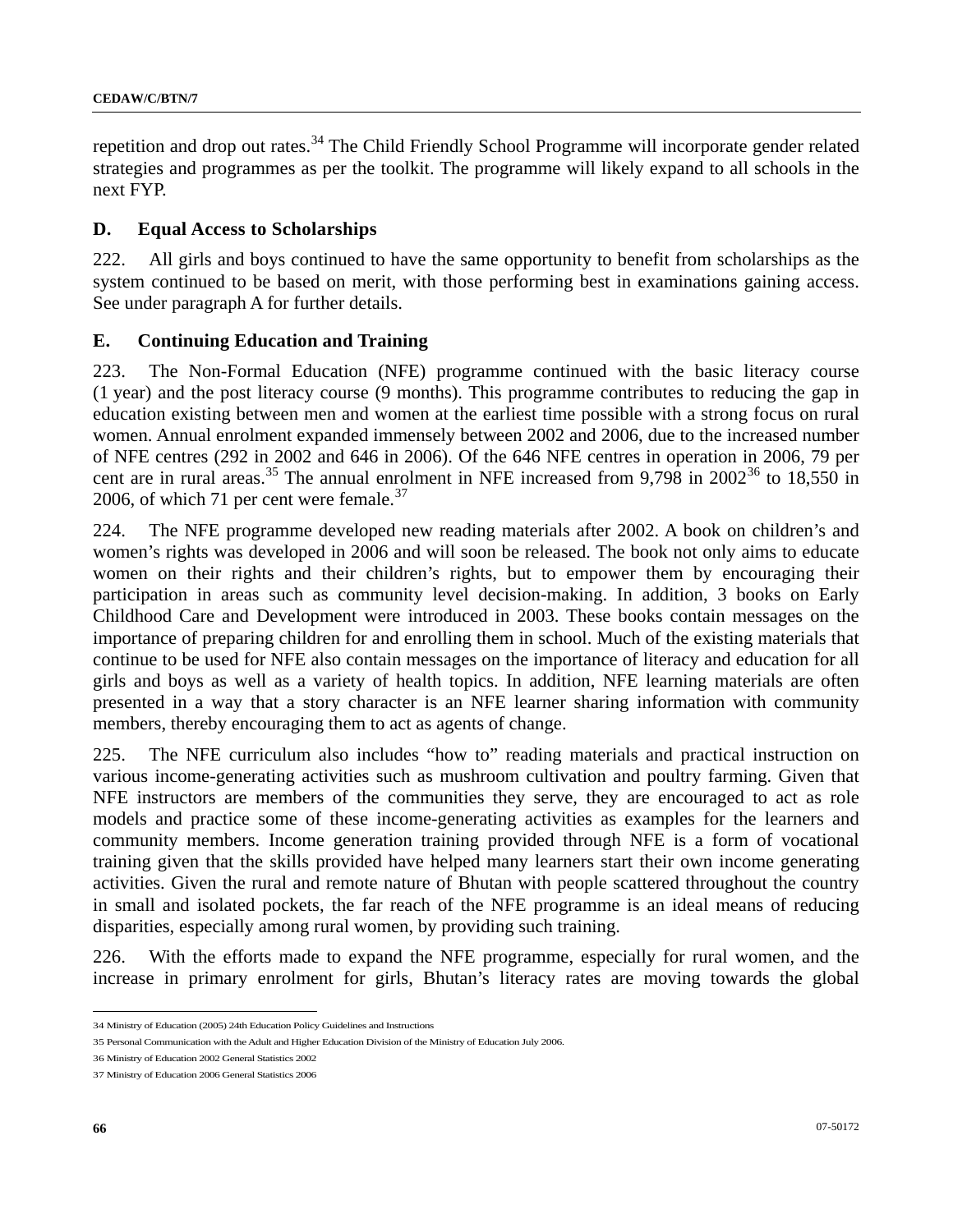averages. Progress was seen for adult females and females aged 15 to 24, for whom the reported literacy rate increased from 14.3 per cent to 39 per cent and from 48.9 per cent to 68 per cent between 2003 and 2005, respectively (Table 10.15). Progress in rural areas was also seen with an increase from 22.0 per cent to 44 per cent for adults and from 52.5 per cent to 68 per cent for 15 to 24 year olds. Despite the continuing gap in literacy for females, more progress is expected in the near future given the trend for increased girls' primary enrolment as well as continuation of the NFE programme. There continues to be a lack of data regarding completion of the NFE programme.

227. In addition to imparting literacy and numeracy, NFE empowers women. For example, 14 of the 99 elected representatives at the National Assembly were women in 2001, most of whom were beneficiaries of NFE.[38](#page-66-0) Other NFE graduates have gone on to become *Gaydrungs*, *Tshogpas* and even *Gups.*

### **F. Participation of Women and Girls in School**

228. All efficiency indicators for primary classes improved between 2002 and 2005 with girls doing better than boys. Drop out and repetition rates for class VI improved from 11.6 per cent and 5.7 per cent in 2002 to 3.5 per cent and 3.3 per cent in 2005.<sup>[39](#page-66-1)</sup> In 2005, for classes PP and V, girls were doing slightly better than boys while in class VI they were doing the same (Table 10.7). In addition, the student survival rate to class VI improved between 2002 and 2005 from 72.6 (77.3 girls; 68.6 boys) to 8[4](#page-66-2).4 (87.7 girls; 81.1 boys)<sup>40</sup>. This indicates that once in the school system, girls are given an equal opportunity for success as boys up to the end of primary classes.

229. Girls continue to be on par with boys for efficiency indicators up to class VIII but the situation changes as of class IX. In class IX, the promotion rate was 4.7 per cent lower, the repetition rate 1.2 per cent higher and the drop out rate 3.5 per cent higher for girls than boys in 2005 (Table 10.7). Although progress was seen in efficiency indicators at the national level between 2002 and 2005, during which time repetition rate for class IX fell from 11.6 per cent to 6.7 per cent and drop out rates from 8.7 per cent to 5.0 per cent, no gender disaggregated data for these indicators exist prior to 2005. Therefore, it is difficult to ascertain whether the gap between boys and girls improved or not, but the 2005 figures can be used as a basis on which to track future progress. The student survival rate up to class VIII does point to better status for girls with an improved rate between 2002 and 2006 from 62.1 (67.5 girls; 57.8 boys) to 75.0 (79.2 girls; 71.0 boys). Given that girls are on par with boys for promotion, repetition and drop out and do better than boys in overall survival to class VIII, it is evident that once in the school system, girls are given an equal opportunity for success up to class VIII. However, further progress can be made to improve the achievement of girls from class IX onwards and to decrease the gender gap so as to give girls an equal opportunity for success. To do so, more information would be required regarding the factors leading to these findings, so that appropriate interventions can be introduced.

230. Although further study would be needed to understand factors contributing to higher drop out of girls in higher classes, the Population and Housing Census of Bhutan findings point to one possibility. The census found that 3.6 per cent of 15 to 19 year old girls had a live birth in the year

<span id="page-66-1"></span>39 Ministry of Education 2006 General Statistic.

<span id="page-66-0"></span><sup>38</sup> Ministry of Heath 2005 Implementing the ICPD Programme of Action in Bhutan

<span id="page-66-2"></span><sup>40</sup> Ministry of Education 2002 General Statistics Royal Government of Bhutan. AND Ministry of Education (2006) General Statistics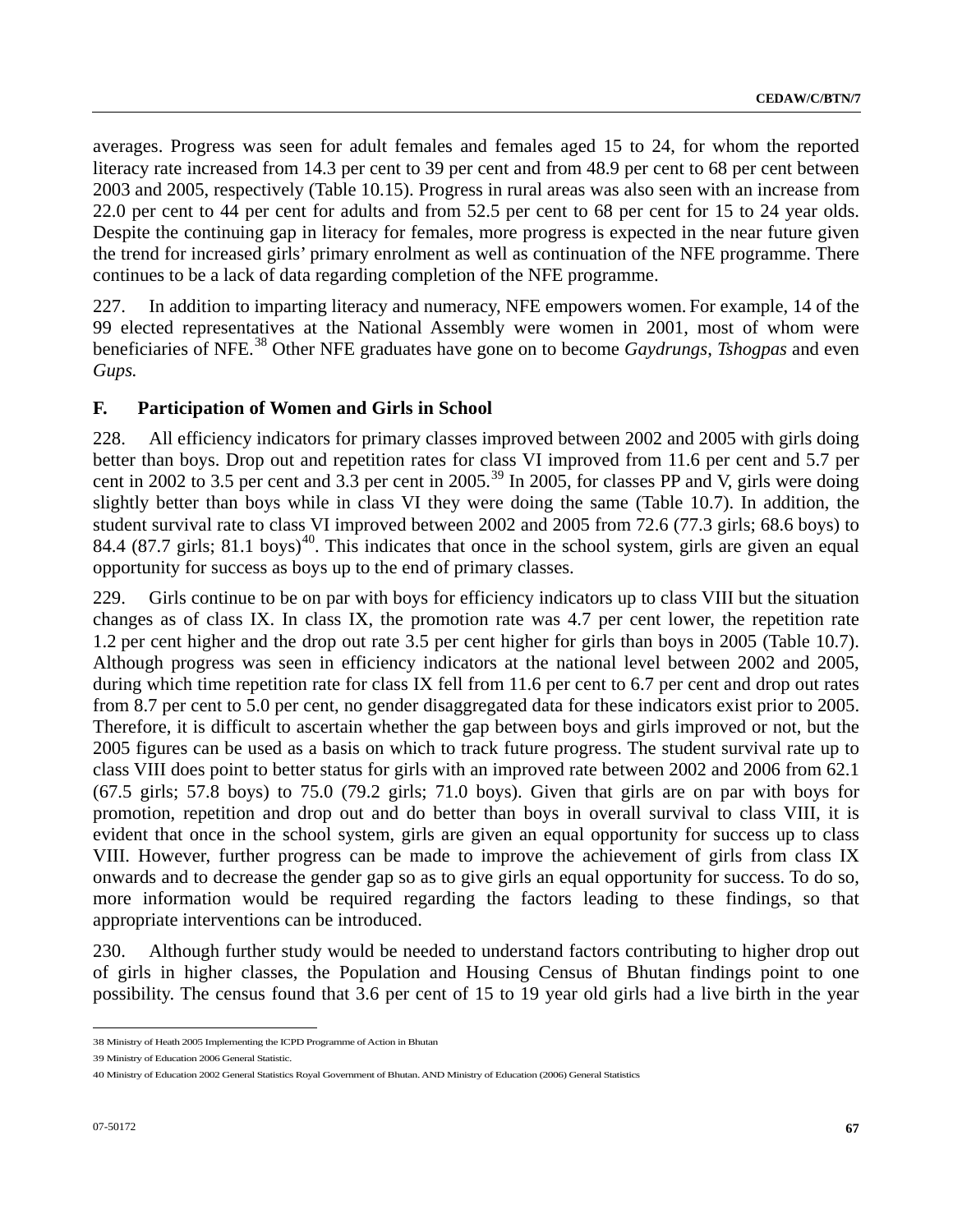preceding the census and that 10.2 per cent of all girls in this age group reported having at least one child (Table 12.6). The census also revealed that 15.4 per cent of all 15 to 19 year old girls were currently married and that even some 10 to 14 year olds were married (Table 16.1), despite it being against the law. Marriage and motherhood can make continuation of education difficult, but schools that encounter incidences of teen pregnancies have been accepting the mothers back in school after the baby is born.

231. To address school drop out and low enrolment in higher secondary classes, the Ministry of Education introduced a pilot Continuing Education Programme in  $2006$ ,<sup>[4](#page-67-0)1</sup> giving youth and adults who left school before completing class X to XII a second chance. The programme prepares learners for class X and XII exams over 2 years. Classes are held in the evenings and on weekends. In 2006, 70 females and 78 males were enrolled in the Continuing Education Programme with a female to male ratio of 1.21 for class IX and 0.83 for class XI. After an evaluation of the pilot, the aim is to expand the programme to other *Dzongkhag*.

### **G. Equal Access and Participation in Sports**

232. The Ministry of Education established the Department of Youth and Sports (previously the Department of Youth, Culture and Sports) in 2003 to give renewed emphasis to recreational, cultural and sports activities among girls and boys. This was initiated as part of an attempt to provide more wholesome education to children and to target mass participation in sports for girls and boys. The department works closely with all national sports federations in Bhutan and has been expanding its winter sports programmes to provide sports activities and coaching for children and youth in various *Dzongkhag*. A major challenge is shortage of facilities, coaches and trainers in the country.

233. The Royal Government of Bhutan is investing in new infrastructure and facilities for leisure, recreation and cultural activities. These include the building of a Youth Development Centre in Thimphu, which began in 2002. The facility funded by the Government of India, will provide a multipurpose facility to encourage youth involvement in social and sports activities. The youth centre is meant to be a safe environment for youth to pursue leisure activities and is expected to open by 2008. A Youth Centre is also being built in Thimphu with hostels and other youth facilities.

234. The School Sports Programme continues to promote and develop sports as an important component of a wholesome education for both girls and boys. Programmes are organized to encourage maximum participation of both sexes and to have sports activities all year round to promote healthy living. In 2005, chess and keshey (traditional wrestling) were added to the programme for classes VII–X, and traditional archery for HSS. In the winter break of 2005-06, the Ministry of Education opened schools in Thimphu, Phuentsholing and Gelephu for the recreation, leisure and cultural activities of students. Schools kept their libraries, halls and sports facilities open for specified timings. In a country with limited sports and recreational centers, it will be an important experiment in opening up existing facilities to young people.

### **H. Health and Family Life Education**

235. See *under response to para 1* under Article 12, Health.

<span id="page-67-0"></span> $\overline{a}$ 41 Ministry of Education 2006 General Statistics.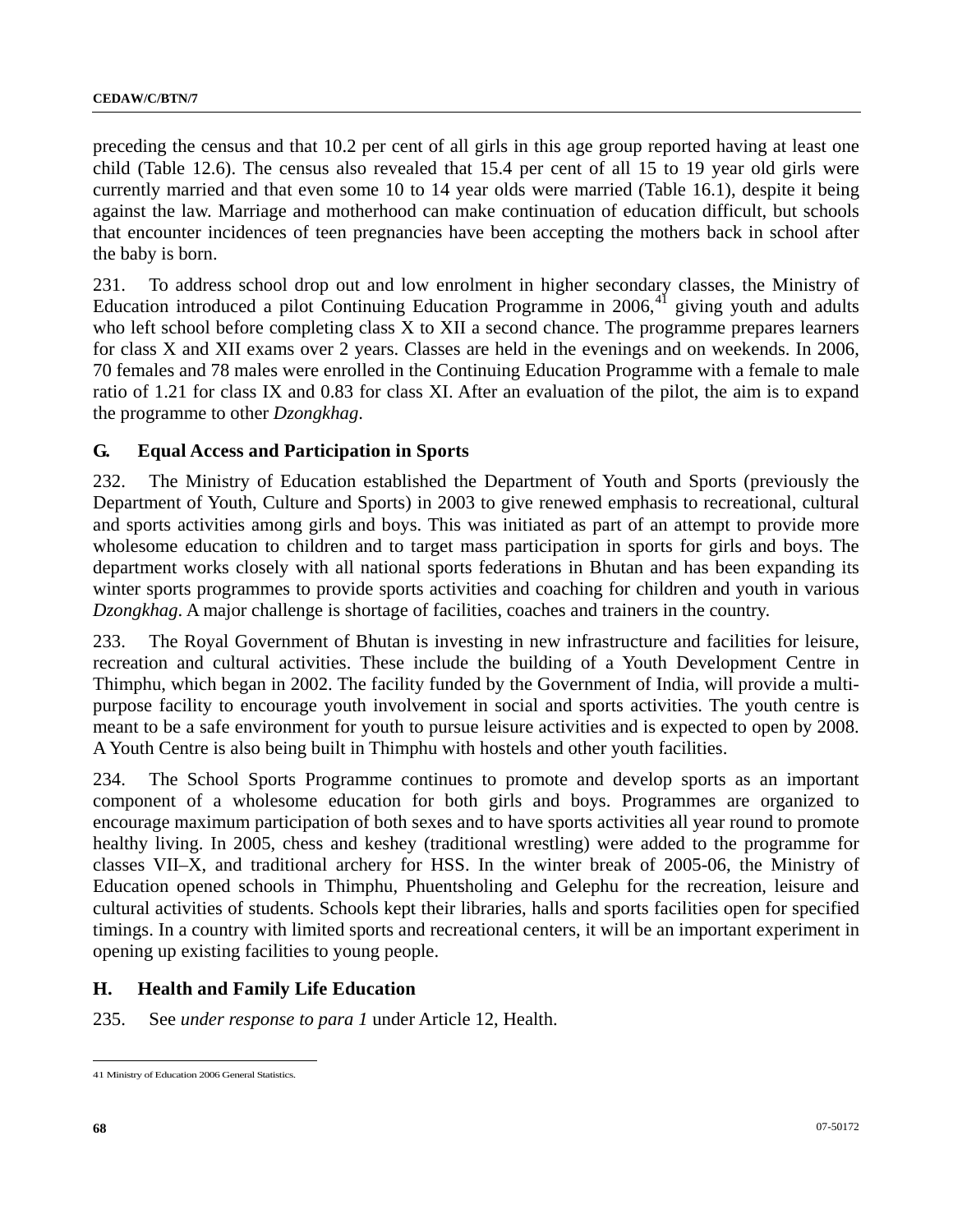## **Issues of Concern**

### **Difficulties**

236. Much progress has been made in formal, non-formal and vocational areas but gaps remain, especially at the tertiary levels. As Royal Government of Bhutan advocates improvements in education and the parallel positive effects both on reducing poverty and decreasing fertility, constraints remain however, particularly in women's access to NFE as one study found that the drop out rate for women was high due to work and domestic burdens. Projects that reduce women's workload, such as rural electrification (less time spent collecting fuel, etc), and decreasing travel time, such as rural roads, will have a positive gender impact. Training connected with the rural sector such as agricultural extension, and training to improve rural incomes such as alternative livelihood and micro enterprise development are also likely to benefit the poorest people.

237. Factors leading to low girls' enrolment and achievement in secondary classes are not known. Therefore, it will be difficult to address the problem with appropriate interventions until and unless research is undertaken and targeted programmes introduced.

238. The figures related to enrolment presented in this section only include children enrolled in formal schools within Bhutan and therefore do not include children enrolled in monastic education or schools outside of the country. Therefore the indicators will always appear worse than they are.

239. Despite an improvement in the distribution of schools, with many more schools in remote areas in 2006 than in 2002, the Royal Government of Bhutan is not yet able to reach most children of nomadic populations given the constraints of the difficult mountainous terrain, scattered communities and a shortage of resources, such as a shortage of trained teachers, financial resources and lack of infrastructure. There continues to be reports of "informal boarders" who live in temporary shacks to attend the nearest CPS given that the nearest school is too far for them to walk to and from on a daily basis. Adults, such as grandparents, accompany some of these children, while others live alone and lack proper protection, making them vulnerable to abuse and poor living conditions.

240. Given the preference of female teachers not to move to remote areas where there are hardships, and the special consideration they are given by the Ministry of Education in terms of placement, it will remain a challenge to increase the number of females role models for girls in remote areas attending CPS.

241. As a policy, all children, citizens and non-citizens, have access to free education upto class X.

242. The ability to bring secondary and tertiary education facilities closer to rural girls and women in the areas where they live will be difficult given the small population, and scattered and remote nature of the population, with people in rural areas living in small scattered pockets. Therefore, most secondary schools will remain in urban and semi urban areas as boarding schools. However, as admission is based on merit and as boarding facilities are free, rural girls have an equal access to secondary education.

243. Although the Tenth Plan Guidelines have goals to increase the number and proportion of girls in basic and tertiary education, without a specific goal and actions to improve the ratio in higher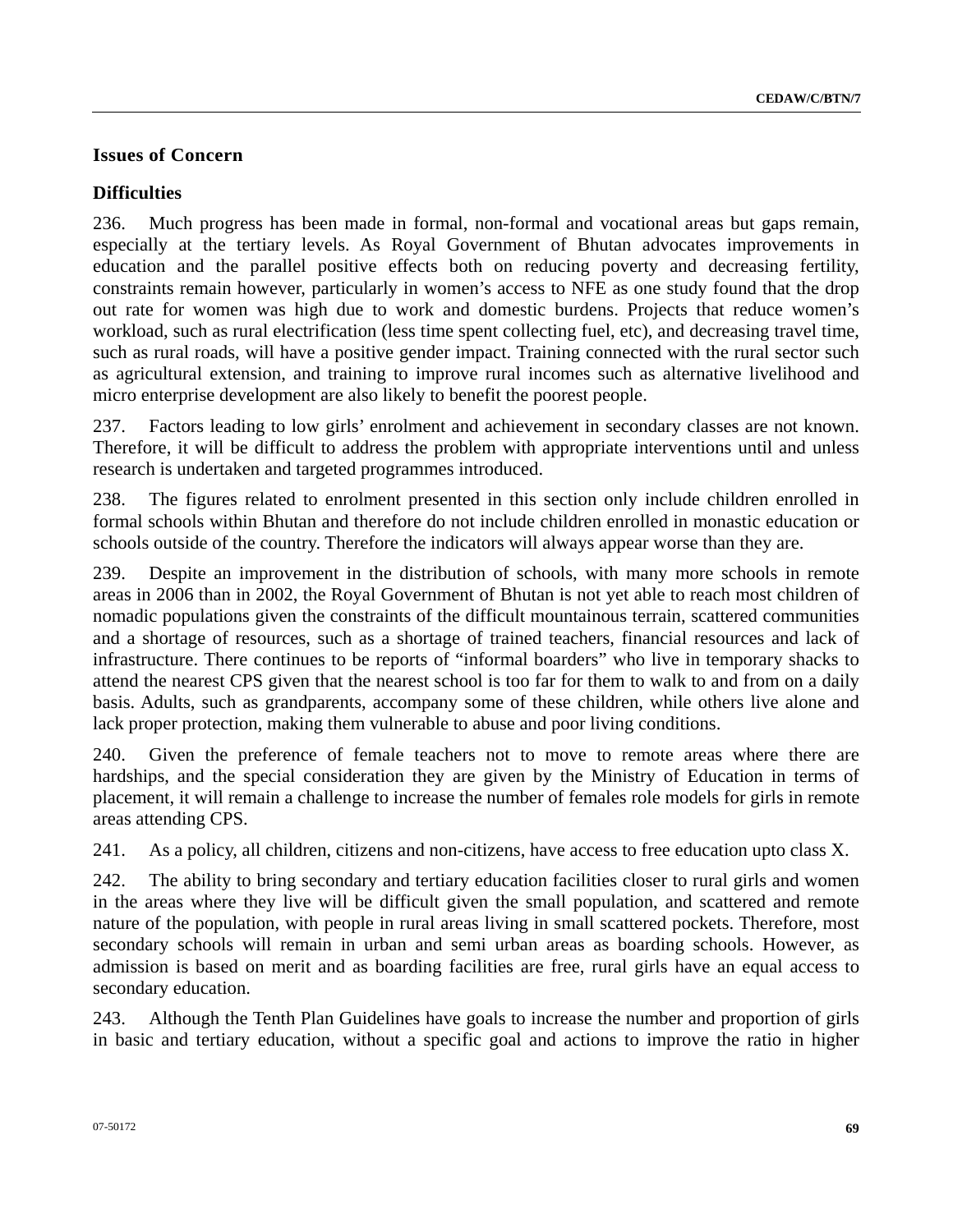secondary education (Classes XI and XII), it will be difficult to achieve the goal set for tertiary education.

#### **Future Action**

244. As outlined in the Tenth Plan Guidelines, the Ministry of Education will work towards: (i) increasing primary NER to 90 per cent for girls and boys; (ii) increasing the girl to boy ratio for classes PP to X to 1.0; (iii) increasing adult literacy to 80 per cent; and (iv) increasing the girl to boy ratio in tertiary education to 0.80.

245. In addition, gender disaggregated targets are being set in the draft NPAG, for results related to: (i) primary enrolment; (ii) primary completion; (iii) secondary enrolment; (iv) girl to boy ratio in all levels including VTIs; and (v) literacy rate. Other expected results in the draft NPAG include: (i) development of a gender sensitive education policy; (ii) development of gender sensitive curriculum and teaching and learning materials for all subjects; and in all class levels; and (iii) improved school and boarding facilities for girls (e.g. access to water and sanitation facilities at schools and separate shower facilities and access to female matrons for girl boarders). Results for rural students were also included such as providing school feeding. Provision for additional incentives has been made in the Position Classification System for teachers posted in rural and remote areas which may help increase the number of female teachers in these areas.

246. The Tenth Plan Guidelines indicate a target to establish more VTIs in Bhutan between 2008 and 2012. Through the draft NPAG, an effort will be made to increase the number of VTIs offering programmes beyond the traditionally male dominated areas and to increase enrolment of females. This is expected to impact employment status of women.

247. The quality of education was discussed at the highest level during the  $85<sup>th</sup>$  session of the National Assembly in July 2006. All levels of education, including NFE, could benefit from improvements in quality and the Ministry of Education agreed to take up this issue as a priority. In addition, the quality of boarding facilities could benefit from further efforts to ensure the protection of girls and boys residing in such facilities.

### **Article 11: Employment**

248. The right to employment is enshrined in the Labour and Employment Act which has been enacted for gainful employment for all Bhutanese and with the aim of ensuring the well-being of all women and men workers. The Draft Constitution covers equality in employment, freedom of choice of employment and non discrimination under Article 7 on Fundamental Rights and Article 9 on Principles of State Policy. There is no discrimination in terms of equal employment opportunity for Bhutanese women.

249. The Ministry of Labour and Human Resource [MoLHR] was established on 20 June 2003 to focus on job and employment related plans and policies which will also ensure gender equality.

250. In line with the Position Classification System of the RCSC, the new BCSR was released in 2006.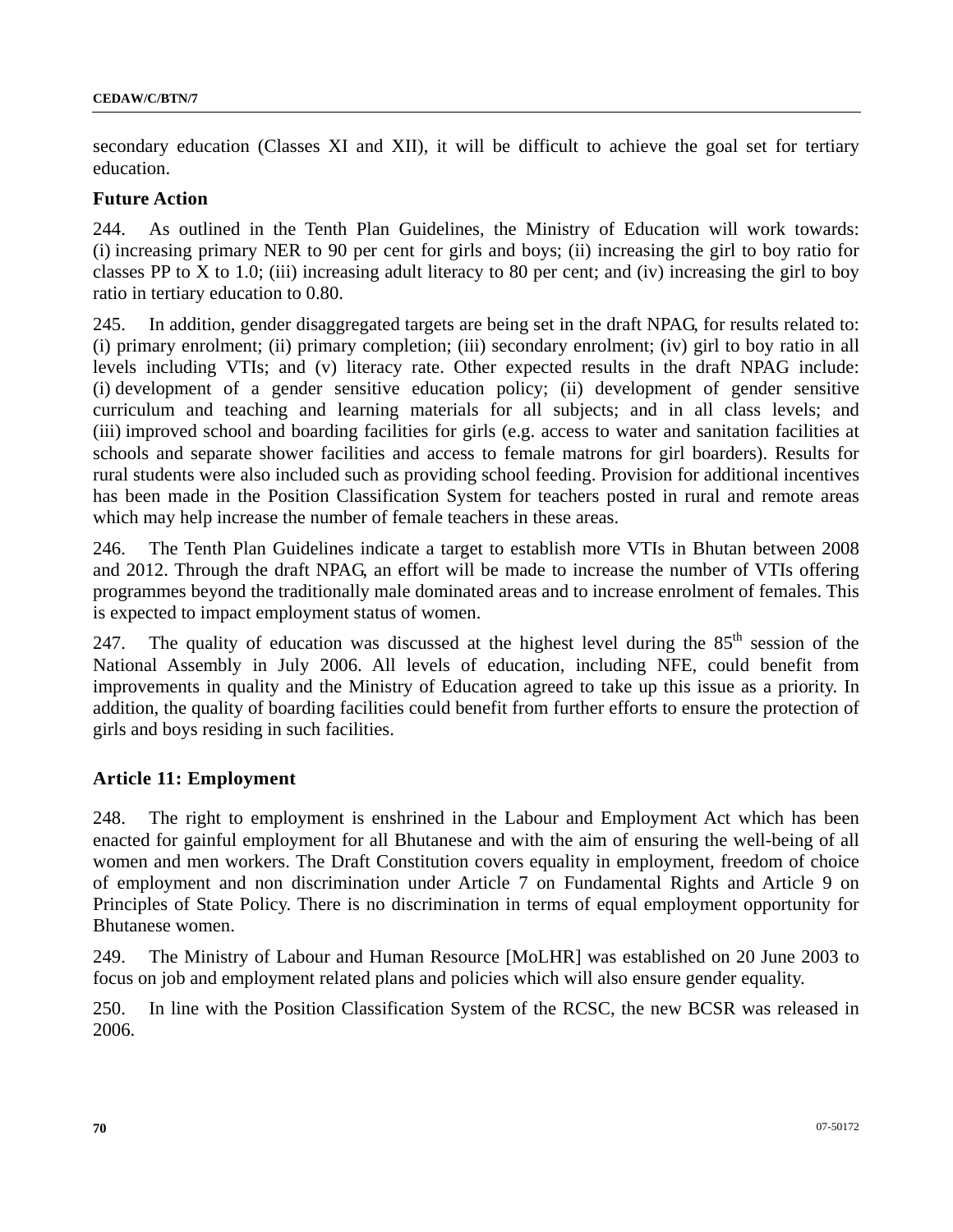251. The largest occupational category continues to be Agriculture and Forestry, with 62,300 women and 70,500 men in 2004 (female to male ratio 0.88). There is no distinct division of roles between most rural women and men, with duties related to cultivation from sowing to harvesting being fully shared. Some jobs fall under gender stereotypes, such as ploughing with oxen which is generally regarded as a man's job and housekeeping which is generally considered a women's job, in a household short of women, men engage in routine domestic work. Husbands and wives may jointly own the farm resources, although in some regions, women usually have more control over family resources. For these reasons, most employed women in Bhutan have similar work situation as men.

252. The data on employment by completed level of education suggests that a higher proportion of employed women are in careers requiring less skills and are less likely to be in positions of decision making authority than men. This is evident in that a higher proportion of employed women (78.1 per cent) than employed men (57 per cent) fell under categories of unpaid family worker and owner/cultivator in 2004 (Table 11.4). Women assume singular import as a vulnerable group whose societal amalgamation through productive work is essential for realising the larger goal of GNH, and women employment has come to the forefront following the exponential increase in the numbers of young educated women entering the labour market in search of quality employment.

## **1A. Right to Work**

253. There is no law that limits the right of women to work. As with all policies and programmes, Bhutan has maintained a gender neutral approach to employment.

254. According to Article 7 on Fundamental Rights of the Draft Constitution, Bhutanese citizens of either sex can enjoy the right to choose any lawful employment according their ability and to the needs of the society. Article 7 states "*A Bhutanese citizen shall have the right to practice any lawful trade, profession or vocation*," and "*A Bhutanese citizen shall have the right to equal access and opportunity to join the public service*". In addition, Article 9 on Principles of State Policy of the Draft Constitution states "*The state shall endeavour to ensure the right to work, vocational guidance and training and just and favourable conditions of work*". Given the fundamental right of nondiscrimination under the Draft Constitution, these Articles hold equally for women and men.

255. In line with the Draft Constitution, Chapter II of the Labour and Employment Act prohibits discrimination of employees.

## **1B. Equal Opportunity and Equality in Employment**

256. The Labour and Employment Act guarantees equality of opportunity and equality in employment for women and men (refer to Article 11 Paragraph 1A).

257. Private institutions, employers or enterprises publicly announce any job vacancies. Women have the right to apply for jobs according to the established criteria of each company or enterprise.

258. Chapter 3 of the BCSR 2006 indicates that both male and female candidates may be acceptably employed in the civil service providing that they meet the eligibility criteria of: (i) Being a Bhutanese citizen; (ii) Meeting all qualifications and requirements specified for the particular post; (iii) Having qualified in the selection process prescribed for the position concerned; and (iv) Having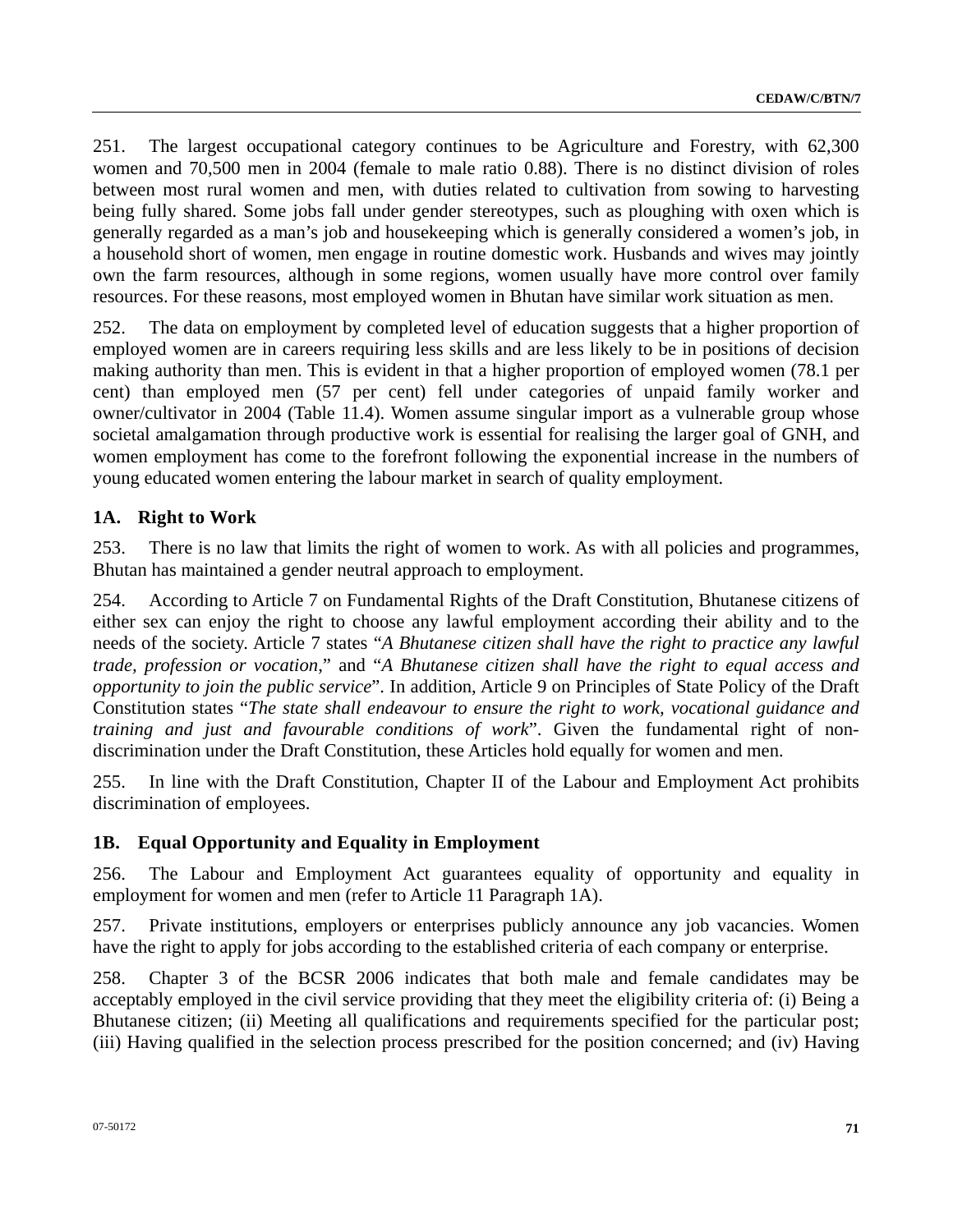attained at le least 18 year of age but not more than 40 years on the date of recruitment, based on the birth certificate, unless specified otherwise.

259. According to Chapter 3 of the BCSR 2006, selection of civil service personnel is based on merit through a fair and open competitive selection process as determined by: (i) academic performance; (ii) performance on the Civil Service Common Examination; and (iii) a panel interview, which adheres to the guidelines for the code of conduct of the Human Resource Committee.

#### **Information Regarding Employment of Women and Men**

260. Although the enactment of the Labour and Employment Act 2007 and BCSR 2006 is a positive step, it will take more time until women are on par with men in terms of labour force participation and participation in the paid labour force.

261. The 2004 National Labour Force Survey reported that the labour force participation rate is higher for men (67.5 per cent) than women (42.7 per cent) with a greater discrepancy in urban areas (Table 11.1). In addition, the unemployment rate became worse for women between 2001 and 2004 while it remained almost unchanged among men (Table 11.8). Reasons for higher unemployment among women may have to do with attitudes among employers uncovered during a recent survey which found that: (i) employers felt women were more likely to demand preferential postings and men were more flexible towards their place of work; (ii) 52 per cent of employers interviewed felt that men were more competent than women, 48 per cent felt women and men were equally competent and 0 per cent felt that women were more competent than men; and (iii) employers believed that males were more versatile than females.<sup>[42](#page-71-0)</sup>

262. Table 11.2 indicates that of all employed women interviewed during the 2004 Labour Force Survey, most (71 per cent) have not completed any course of education with only 18.5 per cent of them completing some level of formal education and 8.3 per cent completing NFE. Among employed men, a lesser proportion was found to have no education (54 per cent), and a higher proportion with some level of formal education (28.3 per cent).

263. A higher proportion of employed men fell under the category of regular paid employee (25.6 per cent) than women. (9.7 per cent) (Table 11.5). This translated into lower earnings among women than men in 2004 as indicated in Table 11.7. The highest rate of employment for women was noted among women completing NFE, with 57 per cent of all female NFE completers being employed in 2004(Table 11.3). However, for women who had completed formal education, the rate of employment was much lower at 40 per cent for those completing primary and 33 per cent for those completing at least the first year of tertiary education. The employment rates for men completing formal education were much higher than those for women (Table 11.3). The only occupational category where the female to male ratio exceeds 1 is Manufacturing (Table 11.6). The female to male ratio is lowest in (i) Mining and quarrying (0.00); (ii) Public administration/defence; compulsory social security (0.08); (iii) electricity gas and water supply (0.11); (iv) construction (0.15); and (v) transport, storage and communication (0.18).

264. Women have been given opportunity for self employment through loans provided by the Bhutan Development Finance Corporation (BDFC). In 2005, the BDFC reported a total of 2,737 loans

<span id="page-71-0"></span><sup>42</sup> Ugyen Dorji, MoLHR (2005), A Matter of Gender: Exploring Causes for Female Unemployment in Bhutan – Draft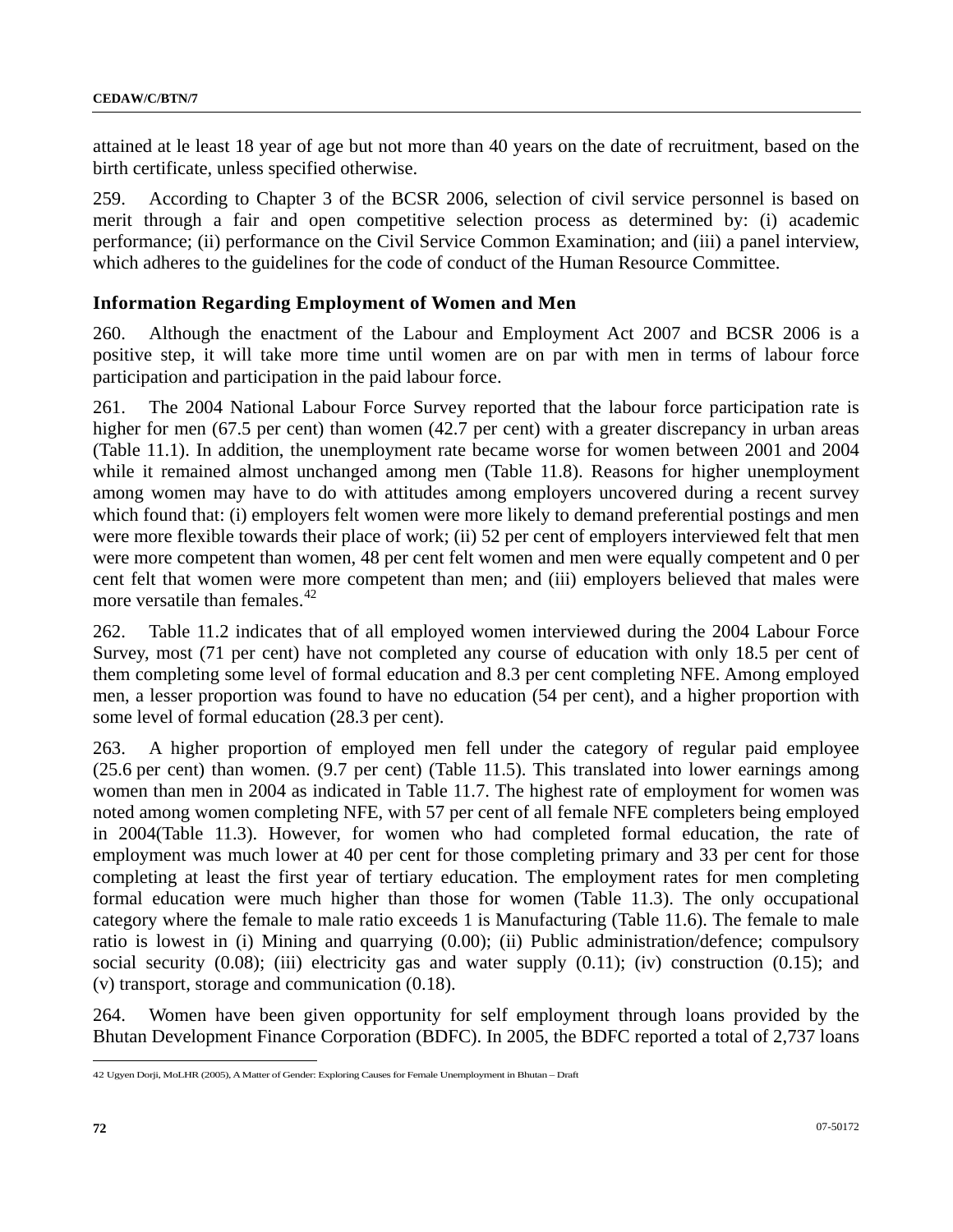being granted to females. These loans are generally used for small scale trade, buying livestock, transport of produce for sale and house renovation. Although these loans are granted to both rural and urban women, they are generally taken up by rural women. Those in urban areas generally take loans from commercial banks.

265. Women head several prominent private sector firms and they are also represented on the board of directors of prominent institutions in Bhutan.

266. While most of Bhutan's population still live in rural areas, urban centres have emerged in recent decades in most *Dzongkhag* and have attracted a considerable number of people from rural communities, with one of the main reasons being access to cash income. Almost 60 per cent of the migrants are men, thus leaving women further behind to take care of the farms<sup>[4](#page-72-0)3</sup>. Rural women moving to urban areas have had fewer choices for employment than men given their lack of urban sector skills, potentially contributing to the higher unemployment rate among women. As a result, many rural women and girls have been working as domestic help for the urban elite.<sup>[4](#page-72-1)4</sup> A recent study found that most child domestic workers in such situations are girls without access to schooling and often working long hours for little pay, being vulnerable to different forms of abuse.<sup>[4](#page-72-2)5</sup> This situation limits their education attainment and future career choices.

267. The female to male ratio in the civil service was 0.40 as of June 2006, with a ratio of only 0.05 in the highest grades of 1 to 3 and the highest ratio (0.47) among grades of 9 to 13 (Table 7.4). Given these figures, there is scope to improve female representation in the civil service. (Refer to Article 5 for further details on women in the civil service).

# **1C. Free Choice of Work and Equality in Criteria in Promotion and Privileges**

268. Refer to paragraph 1A for details on constitutional rights regarding employment.

269. Refer to paragraph 1A for details regarding prohibitions against discrimination in terms of application, training, dismissal, transfer, promotion, or demotion.

270. In practice, women serving in Royal Government of Bhutan institutions are equally eligible for promotion to higher grades according to their qualification, experience and capabilities.

271. Under the BCSR 2006 promotions are based on merit, thereby allowing civil servants, irrespective of their sex, equal opportunity to promotions. There are 5 methods through which a civil servant can be granted a promotion: (i) Promotion Based on Post Vacancy (ii) Promotion within Broad-banded Positions and (iii) Meritorious Promotion; (iv) Direct Promotion by the RCSC; and (v) Promotion of Secretary to the Government.

272. Chapter 10 of the BCSR 2006 allows civil servants, irrespective of their sex, to take study leave to pursue a formal course of study/training relevant and useful to their present or future duties. Study leave is granted with full gross pay for the first 12 months, after which they receive 50 per cent of their basic pay. While on study leave, for up to 18 months duration, civil servants are considered to

<span id="page-72-0"></span><sup>43</sup> Ministry of Agriculture 2005, Rural Urban Migration in Bhutan

<span id="page-72-1"></span><sup>44</sup> Royal Government of Bhutan Bhutan's Combined Initial through Sixth Report to the CEDAW Committee, 2002.

<span id="page-72-2"></span><sup>45</sup> National Commission for Women and Children (2004). Report on: Assessment of the Protection Factors for Children in Bhutan.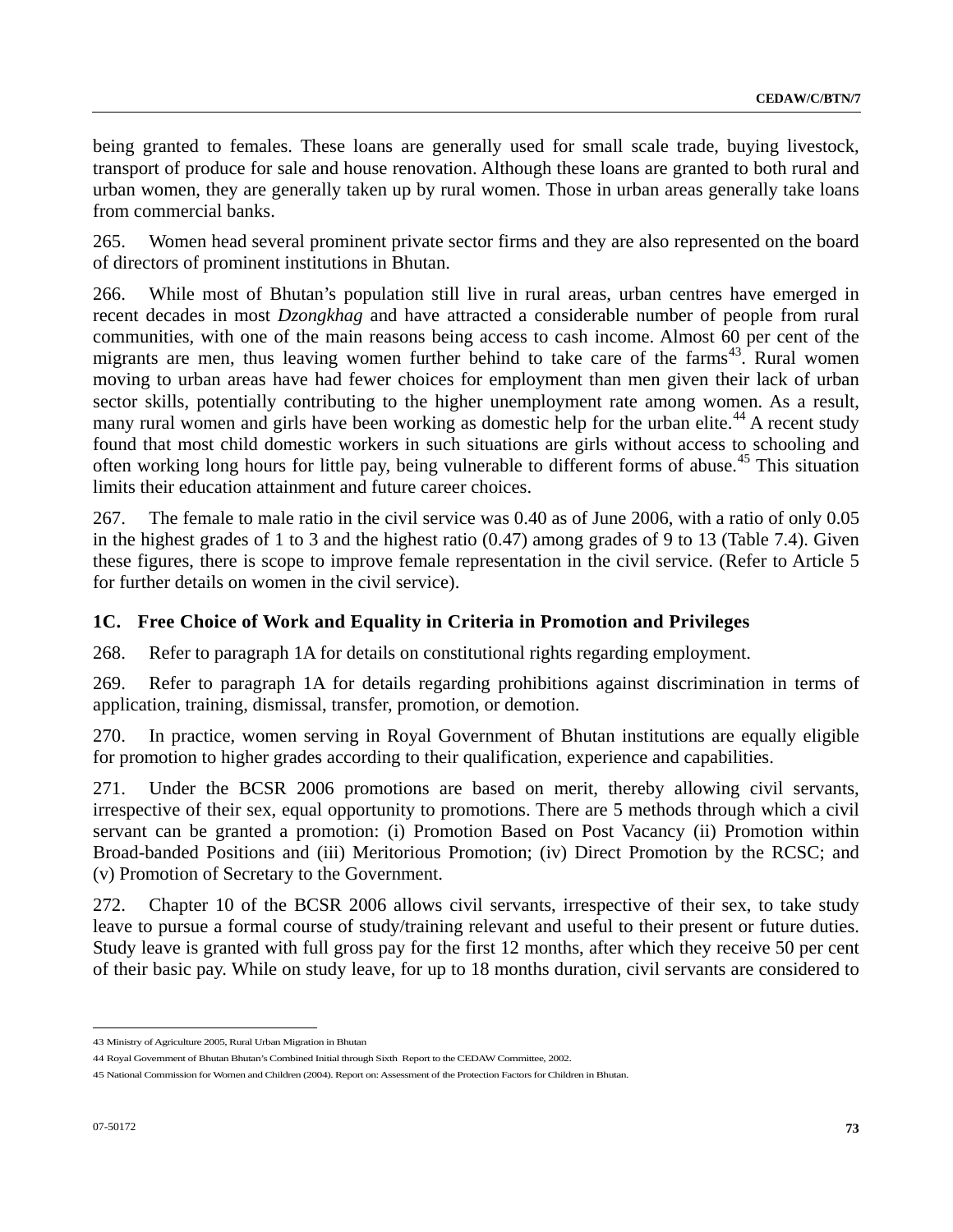be in active service for purposes of promotion. If the training is not relevant to their field of work or future field of work within the civil service, civil servants can be granted study leave, but without pay.

273. Opportunities for training through for civil servants are also based on merit and relevance of a training programme to the position held by an employee. There is also no scope for discrimination in training opportunities given that the nomination form for in service training contained in the BCSR 2006 does not indicate sex, and as the majority of names in Bhutan are gender neutral (e.g. men and women share names) it is not evident whether it is a woman or man on the application.

274. Civil servants are also eligible for extraordinary leave without pay. A civil servant may be granted Extraordinary Leave for: (i) Pursuing studies when the study leave is not permissible; and (ii) Family problems, when the attention of the official concerned is genuinely required.

275. Human resource development in the private sector has also made remarkable developments, especially with the commitment from Royal Government of Bhutan to share its financial budget for Human Resource Development between government and the private sector.

276. Training and investment in human resources is a priority of the HRD policy of the Royal Government of Bhutan. The vocational, technical, scientific and professional training for primary, secondary or higher levels to civil servants, pupils, students and others has been continuously available since the commencement of the modern development process, and is ongoing up to now, both inside the country and abroad. [Refer to Article 10 Education, for further details.]

### **1D and Recommendation 26. Equal Pay for Work of Equal Value**

277. According to Article 7 on Fundamental Rights of the Draft Constitution, "*A Bhutanese citizen shall have the right to equal pay for work of equal value*". In addition, Article 9 states "*The state shall endeavour to ensure the right to fair and reasonable remuneration for one's work*".

278. Chapter II of the Labour and Employment Act includes the following prohibition against discrimination of employees "*Discrimination regarding pay conditions takes place in the case of failure to give equal pay for equal work or work of equal value*". Any employer or employment agent contravening the prohibition is committing an offence, making them liable to pay a fine or receive a prison sentence.

279. Women do not generally get discriminated by receiving lower pay than men for doing the same job and in some cases, such as during plantation and harvest; often receive more pay than men.

280. Chapter VIII of the Labour and Employment Act includes a provision for overtime pay stating "*An employer shall pay an employee employed below supervisory level, overtime of a minimum of the employee's normal rate of pay when the employee is required to work outside any of the periods referred to in section 104*".

281. Chapter VIII of the Labour and Employment Act includes a provision for pay for work during night hours stating "*If an employee below supervisory level is required to perform night duty besides his normal day shift by the employer, and outside the time period referred to in section 104, the employer shall pay the employee additional 50 per cent of the employee's normal rate of pay for the number of hours worked*". An employer who fails to comply with this section commits an offence, making them liable to pay a fine or receive a prison sentence.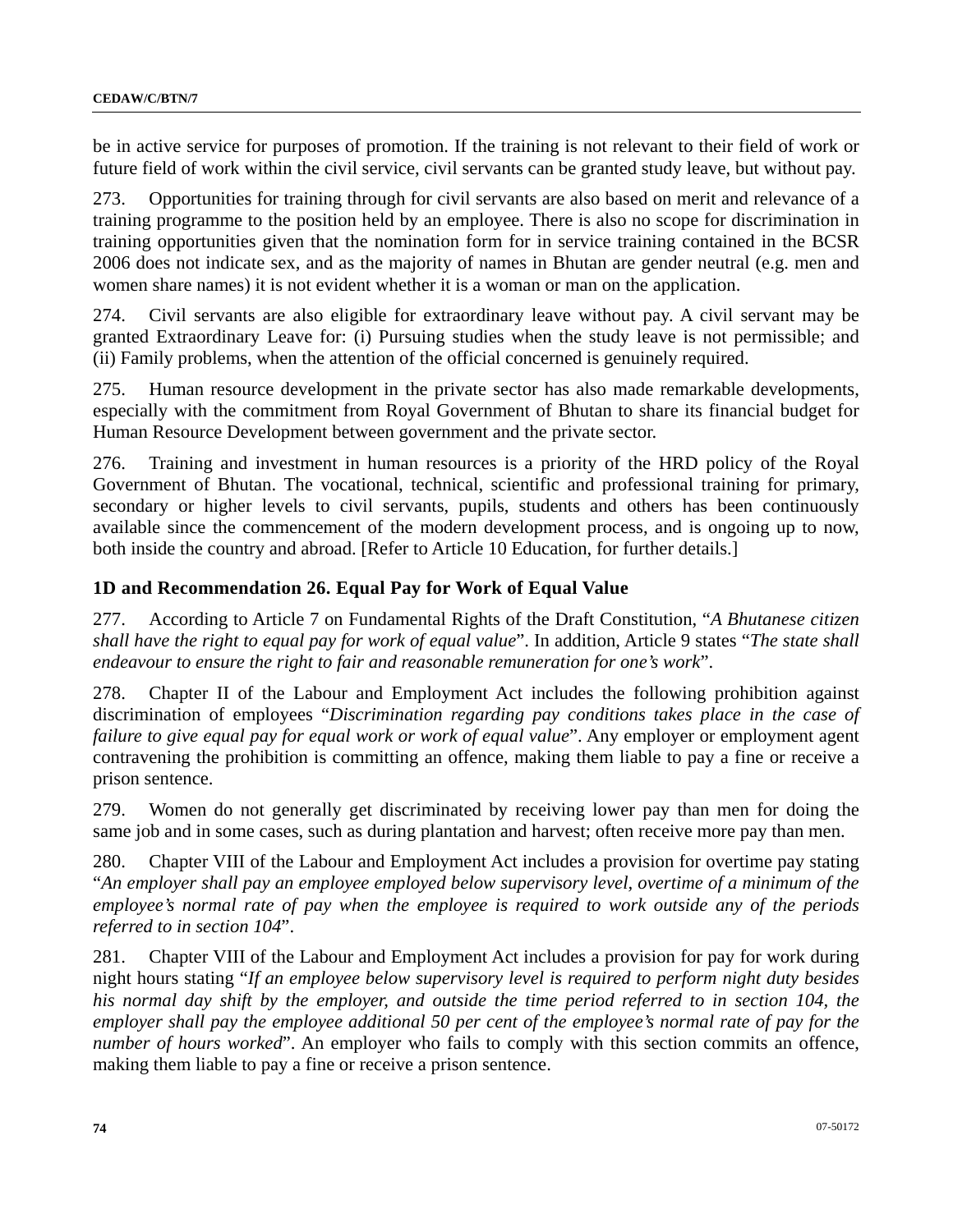282. Women working as civil servants have rights to equal salaries with men for similar work, positions and technical expertise. A new system of allowances for public civil servants was carried out under the Position Classification System and remuneration is now based on position and grade level, irrespective of sex. Female civil servants have the same rights of gaining all working benefits such as pedagogy fees, overtime payment, and health care disbursement. Any male or female civil servant posted in remote area is granted a geographical allowance above their net salary.

### *Pay for Unskilled Labour*

283. Chapter VIII of the Labour and Employment Act also gives the MoLHR power to fix a minimum wage stating "*(i) The Ministry may in consultation with the government, the employers and the employees fix a minimum wage or wages to come into effect 90 calendar days after the making of the order; or from a date fixed by the Ministry in the order but not earlier than the date of the order; and (ii) Every minimum wage shall be expressed in an hourly rate, a daily rate and a monthly rate*".

284. As of 2000, the national minimum wage rate was set at Nu 100 a day for daily workers and for other levels of daily workers at Nu. 110, Nu. 120, Nu. 135 and Nu. 150 a day, to be paid irrespective of gender.

### **1E. Entitlements and Security**

285. According to Article 9 on Principles of State Policy of the Draft Constitution, *"The state shall endeavour to ensure the right to rest and leisure, including reasonable limitation of working hours and periodic holidays with pay".* 

286. Chapter VII of the Labour and Employment Act guarantees the following forms of paid leave: (i) Sick Leave; (ii) Annual Leave; (iii) Casual Leave; (iv) Maternity Leave; and (v) Paternity Leave. Employees are also entitled to a minimum 9 public holidays each year, and in the event that an employee is made to work on an agreed holiday, they are to be paid an additional 50 per cent of their normal rate of pay.

287. Retirement benefits are included under Chapter VI of the Labour and Employment Act stating "*An employee, upon retirement from the services shall be entitled to the following benefits: (a) Gratuity; and (b) Provident fund or Pension.*"

288. With the enactment of the Labour and Employment Act, the MoLHR will have the power to fix the maximum working hours and duration for meal breaks through an executive order. Once set, no employee shall be required to work beyond the maximum working hours in the executive order.

289. According to Chapter 10 of the BCSR 2006, civil servants are entitled to the following forms of paid leave: (i) Vacation Leave (annual leave); (ii) Casual Leave; (iii) Bereavement Leave; (iv)Maternity Leave; (v) Paternity Leave; (vi) Medical Leave; and (vii) Study Leave. Pay during Medical Leave (sick leave) is only allowed up to 6 months. In addition, civil servants can also be granted special leave without pay. Women and men in the civil service are further entitled to take days off from work based on the number of days they have worked in that year with full wages and receive all other national and traditional holidays with pay.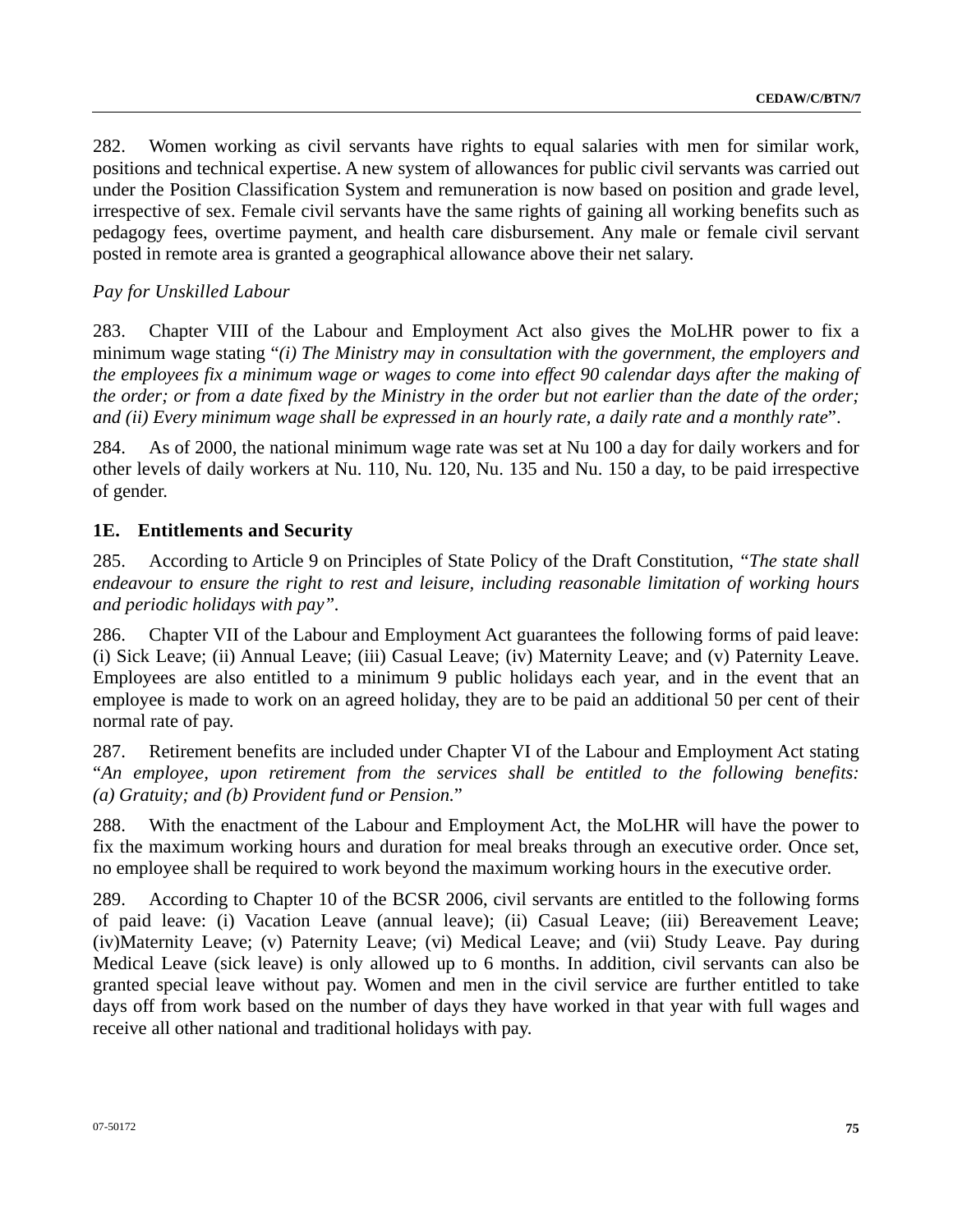290. Chapter IX of the Labour and Employment Act stipulates that "*An employer shall provide accident compensation for all the employees*". Any employer failing to do so can be charged with an offence, making them liable to pay a fine or serve a prison sentence.

291. The Royal Government of Bhutan has provided through various schemes a Government Employee Group Insurance Scheme, for civil servants, retired persons, and persons who have lost physical working capacity. Rules concerning Government Employee Group Insurance Scheme govern pension schemes for old age benefits, invalidity benefits and survivors' benefits. It also covers employment risk (employment incident and employment disease) benefits. Through the Government Employee Group Insurance Scheme, civil servants are entitled to compensation for Service Incurred Injury. Contract workers for the Civil Service are also entitled to compensation for Service Incurred Injury. Compensation is payable under the Government Employee Group Insurance Scheme admissible for the grade of his post. Those working in the agriculture sector, informal sector and home-workers, which comprise the majority of the Bhutanese labour force, are still not protected under any social insurance scheme.

### **1F. Occupational Health and Safety**

292. Protection of health and safety of employees in the private sector is guaranteed under the Labour and Employment Act on an equal basis for women and men. Inspectors from the Ministry of Trade and Industry, Ministry of Health, Ministry of Agriculture regularly check for hygiene and working security in enterprises, workshops and factories. With the enactment of the Labour and Employment Act, the MoLHR will also be involved in such inspections

293. In terms of occupational health and safety, the Labour and Employment Act defines the duties and responsibilities of government officers to ensure that employers operate their businesses according to safety measures, as well as providing appropriate working conditions and environment for employees. Chapter IX of the Act correspondingly specifies that employers and employees must cooperate in ensuring occupational safety as outlined below. In many instances, employer's failing to comply with duties related to occupational health and safety can be charged with an offence under the Labour and Employment Act, making them liable to pay a fine or serve a prison sentence.

294. In addition, the Labour and Employment Act has the following Article with respect to the cost of occupational health and safety needs "*An employer shall not require an employee to pay for any machineries, systems, arrangements, facilities, equipment, protective clothing and equipment, information, instruction, training or supervision provided and maintained at a workplace in relation to occupational health and safety*". An employer who fails to comply with this section can be charged with committing an offence, making them liable to pay a fine or serve an prison sentence.

295. In addition to responsibilities of the employer and employee, Chapter IX on Occupational Health and Safety of the Labour and Employment Act also has a section on the Rights of an Employee that state, "*If an employee has reasonable justification to believe that a work situation presents an imminent and serious danger to his or her life or health, the employee may remove himself or herself from that situation*; *An employee taking action under section 162 shall immediately report to the employer's representative or to the employer of that situation."* In addition, "*An employer shall not require an employee to return to a work situation where there is a continuing or imminent threat of serious harm to an employee; or withhold pay from the employee by reason of his or her action under*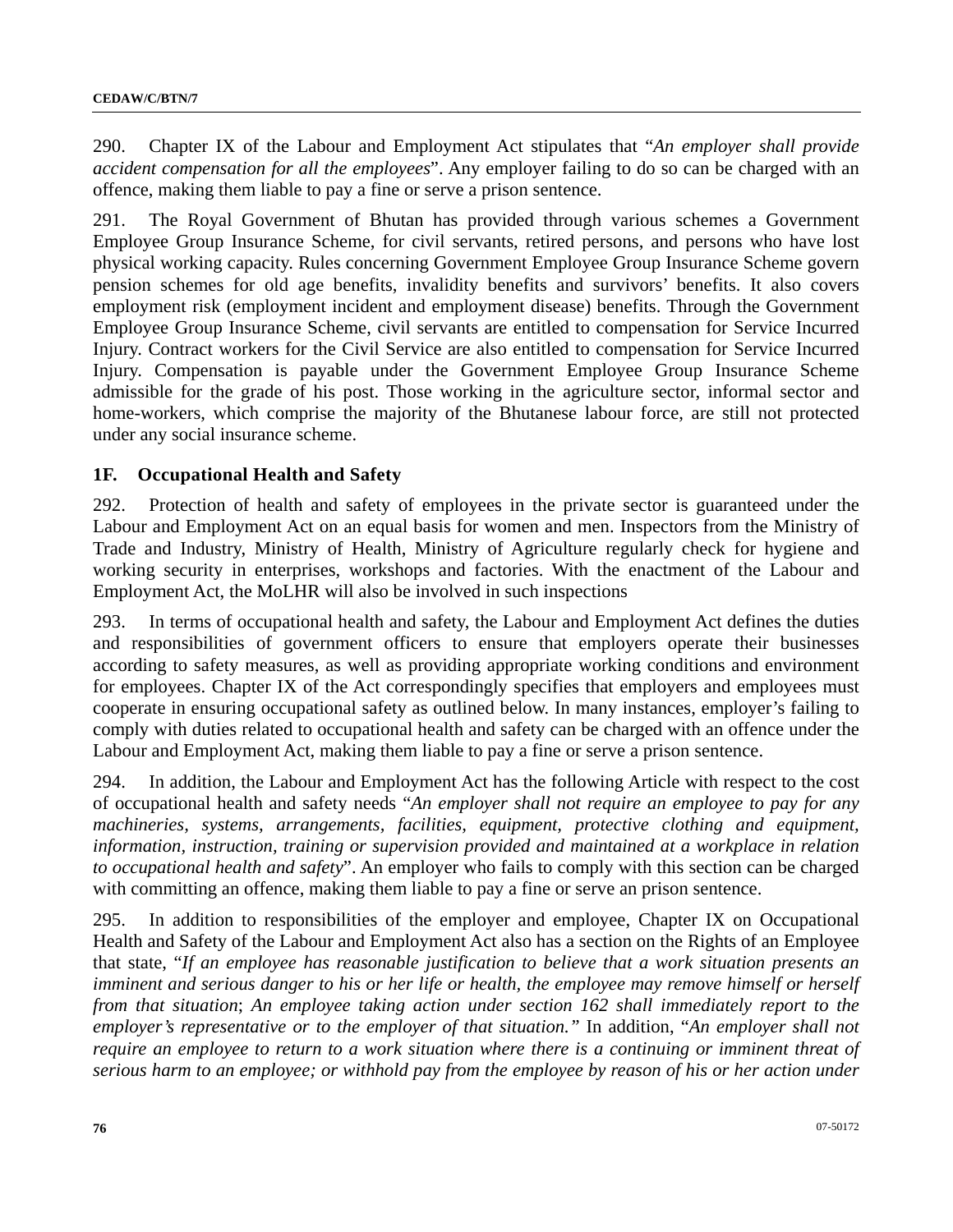*section 162 provided that the employee stays at the workplace and continues to demonstrate his or her willingness to work*. These rights are equally held by women and men and may also apply in cases of pregnancy. An employer, who commits an offence, is liable to pay a fine or serve a prison sentence, if they take any punitive or discriminatory action against an employee who exercises his or her right under section 162.

### **Sexual Harassment**

296. Chapter 9 of the Draft Constitution includes provisions for elimination of all forms of discrimination against women, including harassment and intimidation at work in both public and private spheres. The Penal Code also covers sexual harassment.

297. Chapter II of the Labour and Employment Act has a section on Prohibitions against: (i) forced and compulsory labour; (ii) the worst forms of child labour; (iii) discrimination of employees and job seekers, and (iv) sexual harassment. The section on prohibitions against sexual harassment indicates that: (i) *An employer shall not sexually harass: (a) a person seeking employment with that employer; or (b) an employee of that employer; (ii) An employee shall not sexually harass: (a) another person employed by his or her employer; (b) his or her employer; or (c) a person seeking employment with his or her employer.* The definition of sexual harassment includes: (i) *making an unwelcome sexual advance or an unwelcome request for sexual favours to the other person; or* (ii) *engaging in any other unwelcome conduct of a sexual nature in relation to the other person*. Conduct of a sexual nature" includes: (i) *subjecting a person to any act of physical intimacy;* (ii) *making any oral or written remark or statement with sexual connotations to a person or about a person in his or her presence; or* (iii) *making any gesture, action or comment of a sexual nature in a person's presence.*

298. Chapter V of the Labour and Employment Act indicates that an employee found guilty of serious misconduct, which includes sexual harassment and assault, may be dismissed without notice or with payment in lieu of notice.

299. Under Chapter 19, Administrative Discipline, of the BCSR 2006, offences related to conduct or behaviour in violation of the RCSC Code of Conduct and Ethics include: (i) Disgraceful and immoral conduct, in particular, misuse of his position for taking undue personal advantage on subordinates or colleagues; and (ii) Misconduct, inter-alia, repeated lack of *Driglam Namzhag*; habitual absence from duties; violation of dress code; discourtesy in the course of official duties; habitual drunkenness; physical or mental incapacity due to immoral or vicious habits or conviction of a crime involving moral turpitude. Although not directly indicating harassment or sexual harassment, some of these offences could encompass all forms of harassment and therefore protect civil servants from such behaviour. In addition, Chapter 19 identifies "*Abuse of official authority and position*" as an offence related to performance of official duties. Sexual harassment can also be encompassed under this offence. Any person, including the disciplinary authority, is allowed to submit a written complaint against any other civil servant or consultant working for the civil service in accordance with the list of offences included in the BCSR 2006, as long as it is supported with sufficient documentary evidence.

300. The BCSR 2006 indicates that "*In no case shall imprisonment be imposed as a penalty in an administrative case. It shall be pronounced only by a court of law. If warranted under the circumstances, the RCSC or any other disciplinary authority shall file appropriate criminal charges*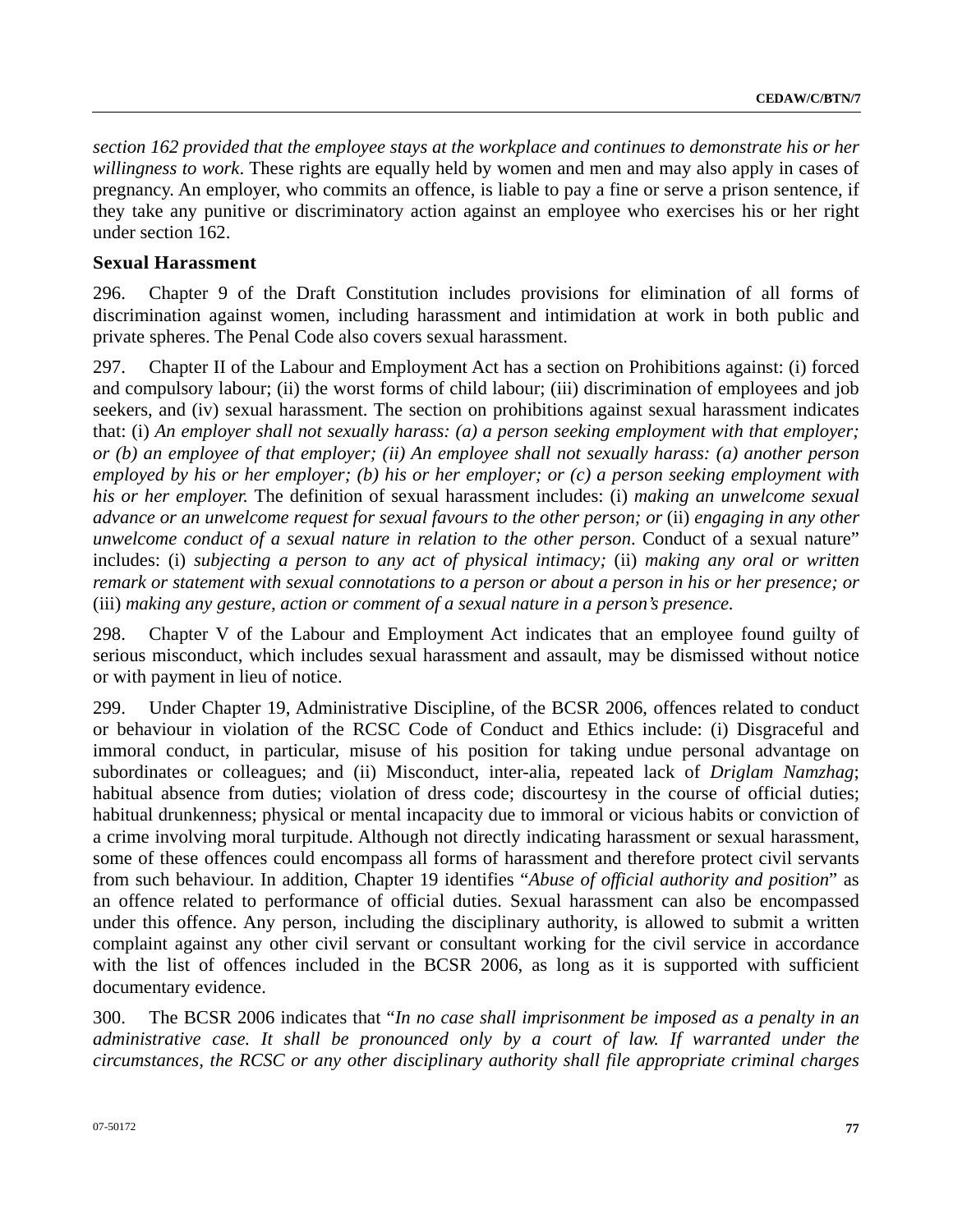*against a respondent civil servant in a court of law in Bhutan*". Given that sexual harassment is a crime in the Penal Code, if a complaint is made within the civil service, it is expected that the RCSC would file criminal charges.

301. Sexual Harassment is a petty misdemeanour, punishable by a minimum prison term of one month and a maximum of less than one year. In addition, if convicted of a petty misdemeanour, such as sexual harassment, according to the BCSR 2006, a civil servant may be retired from service. In addition, given that the Penal Code increases the penalty for repeat offenders, if a civil servant were to be found guilty of sexual harassment a second time, the court would charge them with a misdemeanour. The BCSR 2006 indicates that a civil servant would be terminated from services if he is convicted by the court of law for an offence of: (i) a misdemeanour relating to his power and function or corruption; (ii) any felony, with or without post service benefits based on the nature and gravity of the offence.

#### **Protection of minors**

302. Minor girls and boys have also been protected under the Labour and Employment Act under Chapter X, through which a variety of safeguards have been put in place. Employment of any child under 15 is prohibited, except for children aged 13 and 15, who can work up to 8 hours per week, if the employment falls within a set of criteria. The Act prohibits the employment of children under 18 in the following areas: (i) mining and quarrying; (ii) confined spaces; (iii) heavy labour; (iv) manufacturing, or work with any toxic substances; (v) slaughter houses; (vi) carpet weaving; (vii) construction; (viii) forestry (ix) gas, electricity and water supply; (x) sanitary services; (xi) transport, communication and storage; and (xii) plantations or other commercial agriculture undertakings. In addition, employers of children cannot require them to work overtime hours or to work between 10 pm and 8 am. Employers are also to keep a register of each child under their employ, including: (i) their name and date of birth; (ii) the hours and periods of work; and (iii) the nature of the work. Any person failing to comply with the stipulations regarding employment of minors can be charged with committing a serious offence, which is punishable by payment of a fine or serve a prison sentence.

303. According to the report on Assessment of the Protection Factors for Children in Bhutan, most child domestic workers are girls without access to schooling, often work long hours for little pay, and vulnerable to different forms of abuse. Little protection has been available for these girls to date given the nature of the situation. Given the vulnerability of child domestic workers, section 175 of Chapter X was included in the Labour and Employment Act: "*If a person causes or permits a child to work as a domestic servant in a home which is not the home of the child's immediate family; or participate or assist in a business, trade, calling or occupation carried on for profit the person is deemed to employ the child whether or not the child receives payment or other reward for his or her participation or assistance."* The Labour and Employment Act protects child domestic workers, ensuring they do not have to work the long hours and receive the substandard pay many of them have been subjected to until present.

304. Under Chapter II on Prohibitions, both minor girls and boys have been protected against the worst forms of child labour, including: (i) *sale and trafficking, debt bondage, forced or compulsory labour, including recruitment for use in armed conflict*; (ii) *the use, procuring or offering of the child*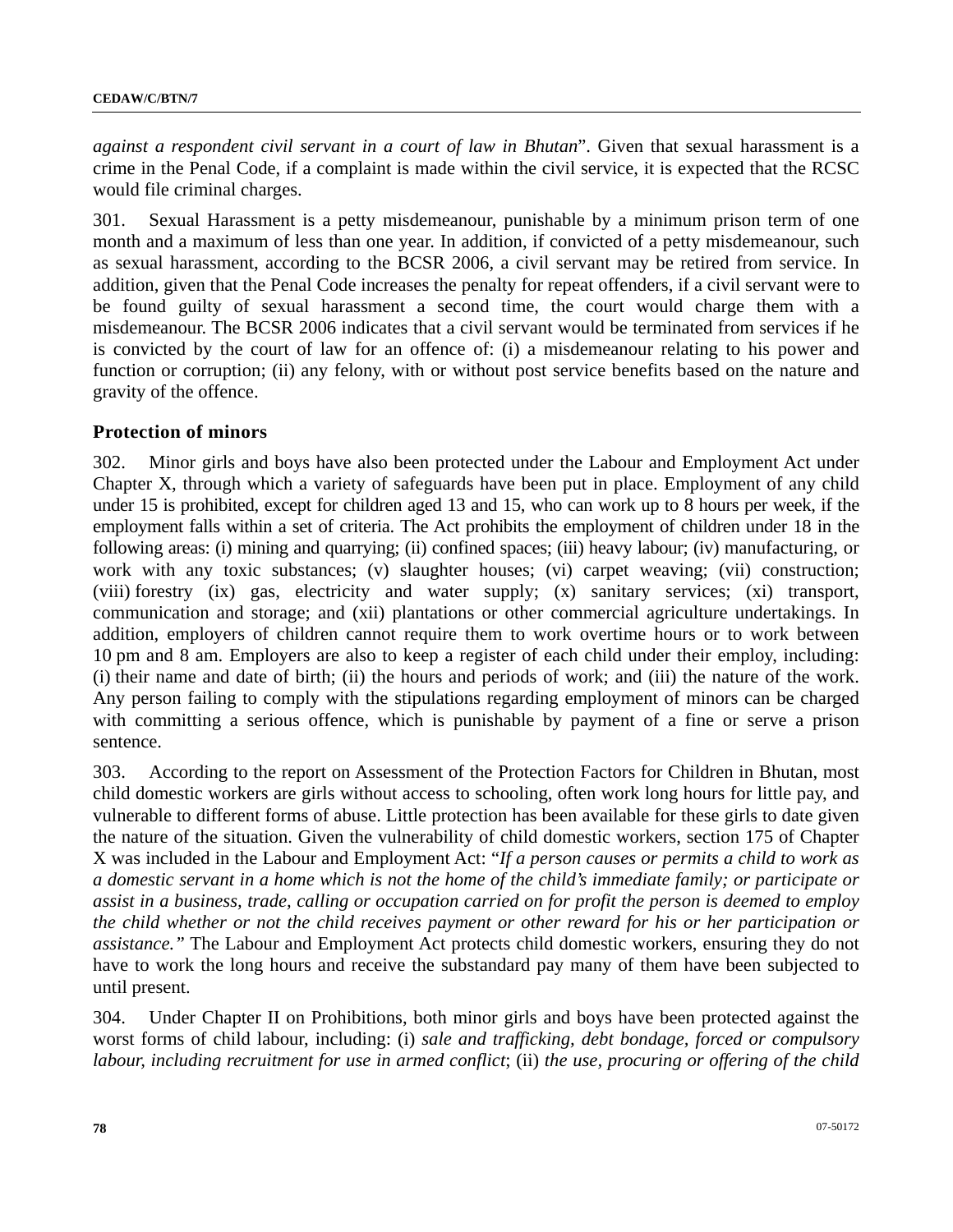*for prostitution, for the production of pornography or for pornographic performances*; (iii) *the use, procuring or offering of the child for illicit activities, in particular for the production and trafficking of drugs*; (iv) *work under particularly difficult conditions such as work for long hours or during night or work where the child is unreasonably confined to the premises of the employer; or* (v) *work which, by its nature or the circumstances in which it is carried out, is likely to harm the health, safety or morals of a child including* (a) *work which exposes a child to physical, psychological or sexual abuse*; (b) *work underground, under water, at dangerous heights or in confined spaces*; (c) *work with dangerous machinery, equipment or tools, or which involves the manual handling or transport of heavy loads*; or (d) *work in an unhealthy environment that may expose the child to hazardous substances, agents or processes, or to temperatures, noise levels, or vibrations damaging to his/her health*. Any person failing to comply with the prohibitions regarding the worst forms of child labour can be charged with committing an offence of a felony of the third degree.

# **2A. Protection from Unlawful Termination**

305. Among the forms of unlawful termination included under Chapter V of the Labour and Employment Act are terminations based on the employee's race, colour, sex, marital status, pregnancy, religion, political opinion, or social origin and terminations due to the employee being absent from work on maternity leave or paternity leave.

306. According to Chapter V of the Labour and Employment Act, *if proceedings have been initiated in a court of law under wrongful dismissal, the Court may do one or more of the following: (i) with the consent of the employee and the employer, order that he or she be reinstated to his or her employment to the same or equivalent position and that the employee be treated as if he or she had never been dismissed; (ii) order the employer to pay compensation to the worker in a sum equal to 21 days' pay for that worker for each year or part year of continuous employment with that employer up to a maximum of 189 days' pay; and (iii) order costs to be paid by one party to the other in such sums as the Court considers just in all the circumstances. In action for wrongful dismissal, the burden of proving the existence of a valid reason for the termination shall rest on the employer.*

# **2B. Matters Relating to Maternity**

307. Under Chapter VII of the Labour and Employment Act, women are entitled to maternity leave and men to paternity leave. Chapter VII of the Labour and Employment Act also ensures preservation of position after maternity leave, stating "*On return from maternity leave, the employer shall place the returning employee in the same or a materially similar position to the position held by the employee immediately before starting the leave*". An employer who fails to comply with this section commits an offence, making them liable to pay a fine or serve a prison sentence.

308. Chapter VII of the Labour and Employment Act also provides provisions for nursing mothers, stating that "*An employer shall allow an employee to interrupt her work every 4 hours for one hour for a period of one month immediately after the expiry of her maternity leave to nurse her child and those interruptions shall be treated as work time for which the employee shall be paid".* An employer who fails to comply with this section commits an offence, making them liable to pay a fine or serve a prison sentence.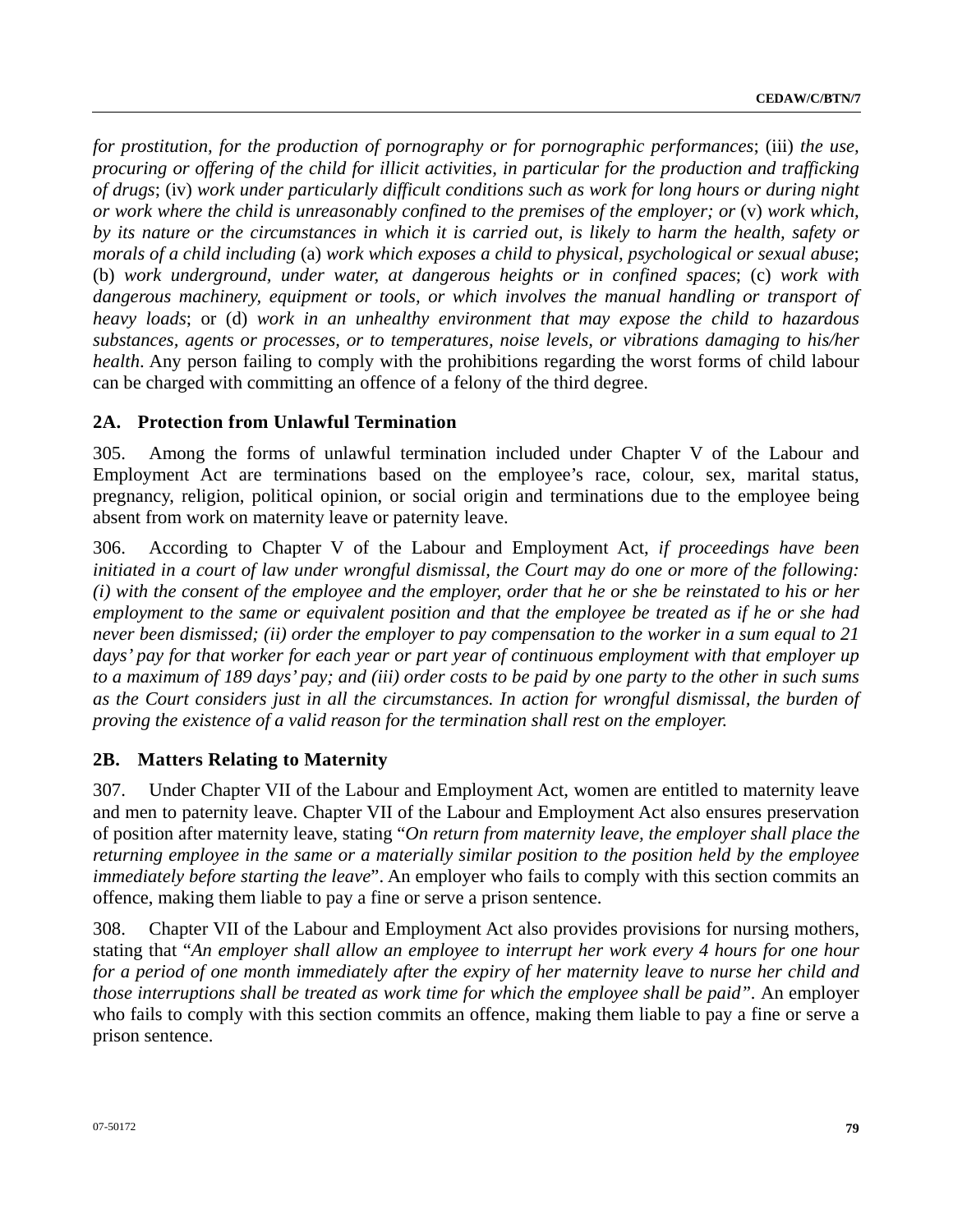309. In addition, Chapter VII of the Labour and Employment Act protects employees from not getting paid while on leave stating "*If the Chief Labour Administrator is of the opinion that an employer is intentionally avoiding the payment of leave to an employee by breaking a contract of employment, the Chief Labour Administrator may deem a contract or contracts to be continuous for the purposes of calculating the leave entitlement of the employee*".

310. According to Chapter 10 of the BCSR 2006, upon production of a medical certificate, civil servants are entitled to Maternity Leave with full gross remuneration (including basic pay and any allowances) for a total period of three months. In addition women are entitled to Maternity Leave with full gross remuneration in case of a miscarriage for a maximum period of one month on production of a medical certificate. On completion of maternity leave, women in the civil service may resume their work without loss of seniority, turn of promotion, or any other opportunity.

311. According to Chapter 10 of the BCSR 2006 civil servants are entitled to Paternity Leave of 5 working days which may be combined with other forms of leave.

312. Civil Servants may request their supervisors to change their functions in case of problems with their health, which is normally given. Chapter 10 of the BCSR 2006 allows civil servants who have been certified as incapable of performing duties due to illness or injury to be granted Medical Leave on production of a medical certificate issued by a medical authority in Bhutan. Medical leave is granted with full gross pay for the first six months, after which it ceases to be paid. Pregnant women with complications or medical reasons for not being able to undertake their duties could fall under this rule and thus be granted sick leave with full gross pay if required.

313. The BCSR 2006 also allow for Flexi Time of two kinds: (i) Flexibility of hours to attend to personal needs during a normal working day for which a civil servant may take personal time during normal working hours and make up this time later in the day; and (ii) Long-term -Flexi Time which is formalized through a supervisor on the condition that a civil servant has a genuine ground. Guidelines for the Flexi Time are yet to be developed for proper implementation. There is scope for breastfeeding mothers to avail of the flexi time arrangement after the 3 months of maternity leave.

### **2C. Care Centers**

314. With the aim of standardising the quality of preschools, the Ministry of Education began licensing private day care centres in 2005.<sup>[4](#page-79-0)6</sup> Through this programme, a comprehensive set of guidelines were developed and all proprietors of existing day care centres and persons interested in starting day care centres were provided with free training on the guidelines. Training on other topics for both proprietors and teachers of day care centres have also been provided free of cost through the Ministry of Education.

315. In 2006, there were 5 licensed private day care centres in Bhutan<sup>[47](#page-79-1)</sup>. At present all of the day care centres are in urban areas, providing early childhood care for working parents. The apparent lack of institutionalized child day care facilities in urban areas, may force working mothers and fathers to entrust their children to extended family members or baby sitters. Sometimes, if suitable help cannot

<span id="page-79-0"></span><sup>46</sup> Ministry of Health 2005 Implementing the ICPD Programme of Action in Bhutan. Royal Government of Bhutan

<span id="page-79-1"></span><sup>47</sup> Ministry of Education 2006 General Statistics Royal Government of Bhutan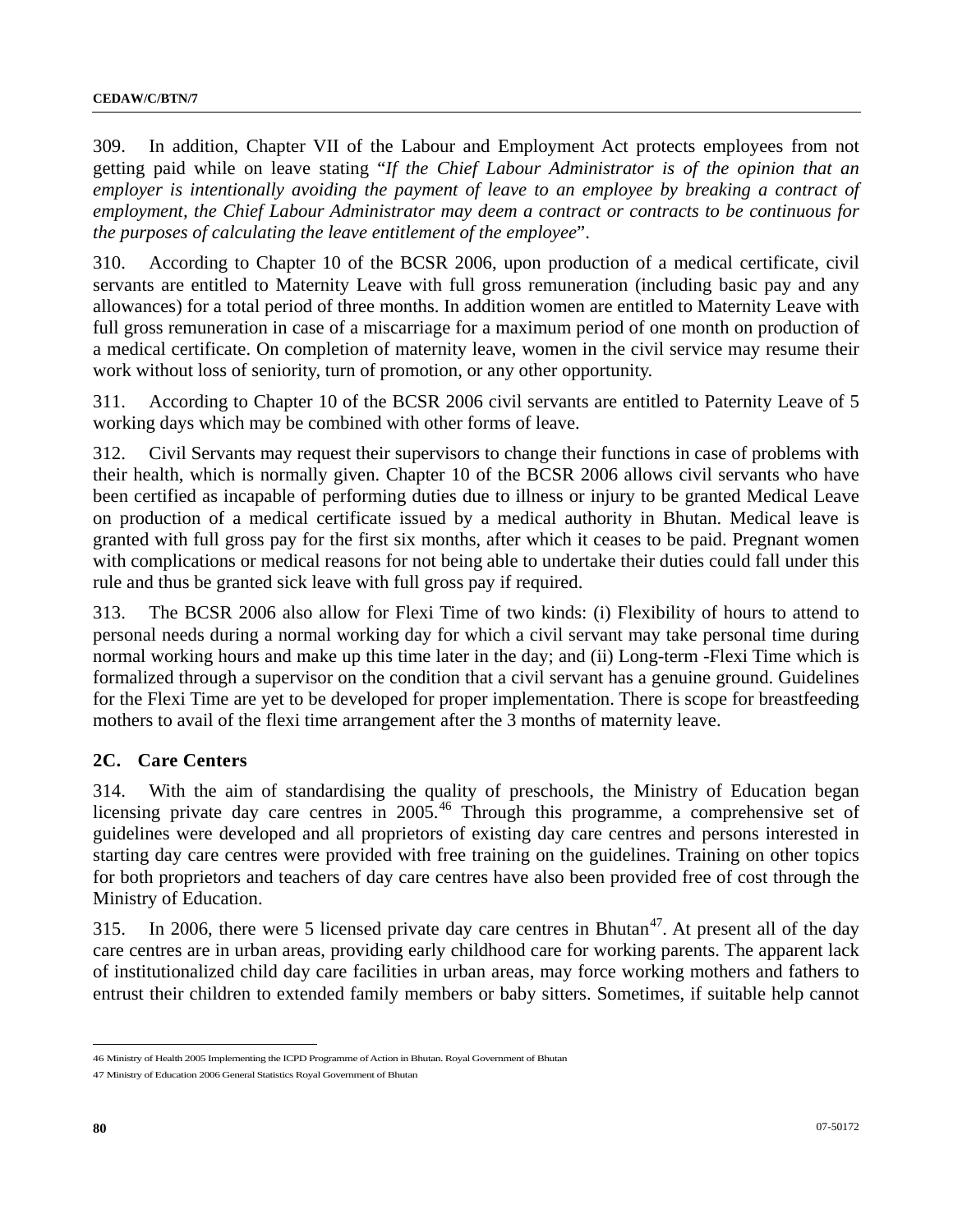be found, the mother may find it difficult to consider employment outside the home. Child day care for single parents in urban areas, who are mostly impoverished women, is even more difficult.

### **2D. Safety during Pregnancy**

316. Under the section of Night Work and Risky Work in Chapter VII of the Labour and Employment Act, an employer who fails to comply with the following provisions during pregnancy and the post partum period can be charged with committing an offence, making them liable to pay a fine or serve a prison sentence:

- An employer shall not require a pregnant employee to work between the hours of 10 o'clock at night and 8 o'clock in the following morning: (i) 140 days before she is due to give birth and 56 days after she has given birth to the child; or (ii) at any other time if the employee produces a medical certificate showing that such work would endanger the child or the mother.
- If an employee is withdrawn from night work under section 111 or if, due to her pregnancy or breastfeeding, an employee's work is a risk to the health or safety of the employee or her unborn or newborn child: (i) The employer shall temporarily adjust the employee's working conditions or hours of work to avoid exposure to the risk; or (ii) if an adjustment is not feasible or can not reasonably be required to be made, the employer shall transfer the employee to other appropriate work that will: (a) not expose her to the risk; and, (b) as nearly as possible, comparable in status and pay to that of her present work.

### **3. Conformity to Convention and Law Review**

317. A review of all legal instruments which have a bearing on women and children has been initiated through the National Consultation on Women and Child Friendly Judicial Procedures in 2006, which will be followed by the NCWC.

# **Issues of Concern**

# **Difficulties**

318. According to the preliminary results of the national census, there were about 37,500 registered foreign workers in the country from a total of about 125,000 foreigners living in Bhutan. In Bhutan, the road construction and other maintenance work have generally been carried out by foreign workers. Although there was an unemployment problem, the demand for foreign workers was much more than the number of people seeking employment.

319. About 28 per cent of civil servants are women, and the number of women holding senior executive positions is comparatively small.

320. While there are day care centres that cater to children over three years of age, no services exist for younger children. Child day care for single parents in urban areas, who are mostly impoverished women, is even more difficult.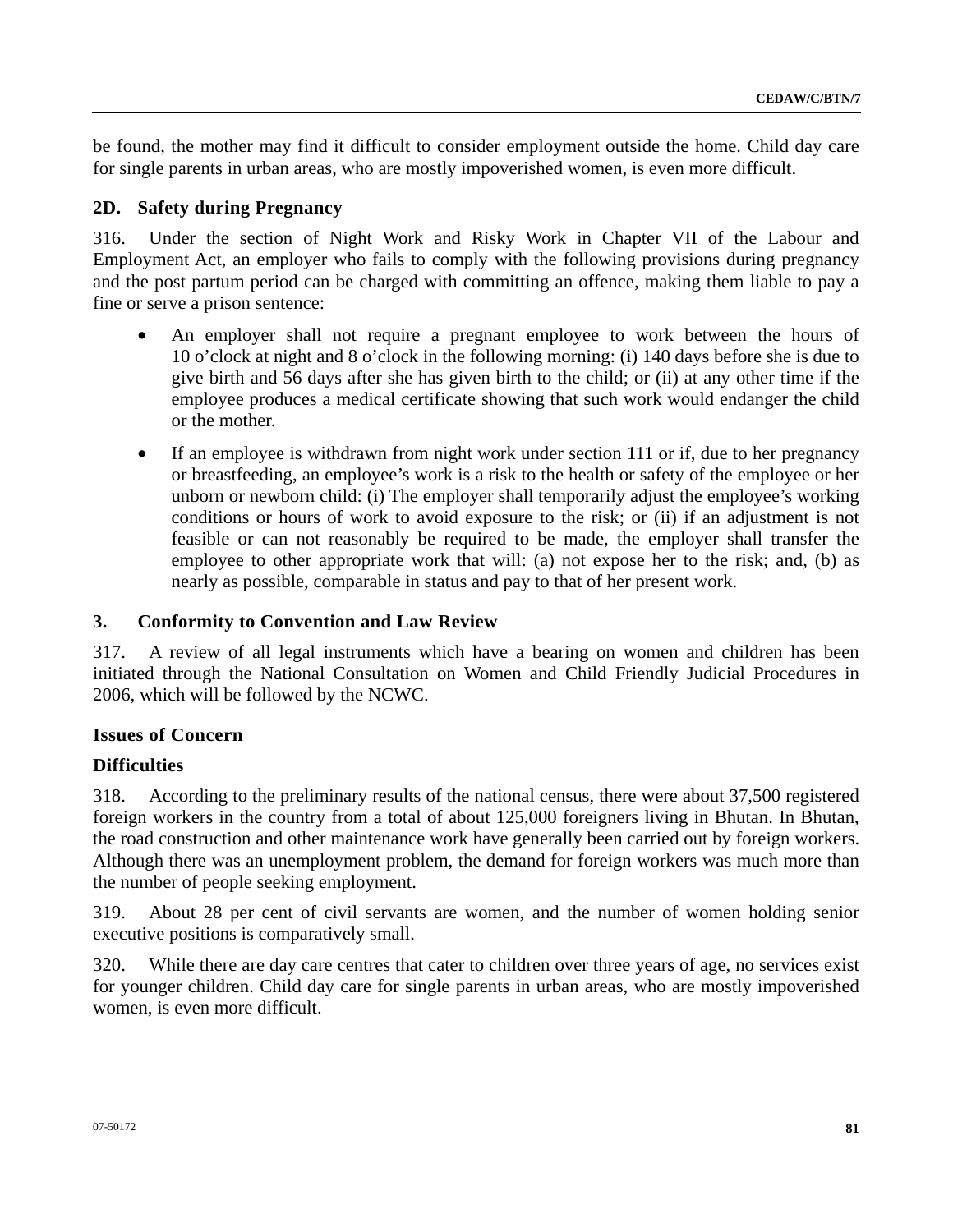321. Although domestic workers, many of which are girl children, are protected in the Labour and Employment Act, it will be difficult to enforce the act given that such employment occurs within private homes which are not easily monitored.

322. The slow growth in the private sector and lack of an entrepreneurial culture is noted as a major contributing factor to the unemployment rate in Bhutan.

323. There remain no gender disaggregated data regarding private enterprise ownership or holders of trade licenses of active businesses.

32[4](#page-81-0). It is estimated that about 100,000 students will enter the labour market by  $2010^{48}$ . In addition, about 19,000 economically active rural persons are expected to migrate to urban centres seeking employment by the end of the Plan. Thus, about 70,000 jobs will need to be created outside farming by the end of the Ninth Plan, or about 14,000 jobs each year. One of the daunting challenges that the country faces is not only the creation of adequate gainful employment opportunities for the exponentially increasing Bhutanese workforce, but also ensuring that women have an equal chance to avail of those opportunities.

325. Given that GDP growth favours sectors with a lower employment co-efficient, economic and demographic trends suggest the gap between demand and availability of employment for young Bhutanese women is expected to widen. Moreover, the expected rapid growth of the national economy does not suggest it will be labour-intensive nor will create sufficient numbers of high-quality job opportunities. Employment in the public sector is expected to remain largely at present levels in view of the policy to maintain a small, efficient administration. Bhutan's small private sector has contributed toward alleviating unemployment pressure; but is slow to generate sufficient jobs required to meet an expanding labour force.

326. While gender gaps have been narrowing rapidly in schools, the country is still far from achieving gender equality when it comes to the world of work. Much of this employment disadvantage has been attributed to the late start that Bhutan made in education in general and for women in particular.<sup>[4](#page-81-1)9</sup>

327. Most women remain engaged in a career of homemaking, child-rearing or other unpaid work. This may be an obstacle to their right to self-determination and gainful employment. Socio-cultural perceptions generally hold women as less capable than men. Women in general are regarded as the homemaker, wife and mother. The perception that women are physically weaker and sexually more vulnerable has greatly influenced their access to education and employment opportunities. Women's own perception in Bhutan seems to be based on these two factors.<sup>[5](#page-81-2)0</sup>

### **Future Action**

328. With the enactment of the Labour and Employment Act, Regulations and other associated documents are to be developed which will provide further details on issues such as the procedures and remedies for dealing with sexual harassment, the minimum wage and maternity leave entitlements. The Labour and Employment Act will be disseminated to the public.

<span id="page-81-0"></span><sup>48</sup> Royal Government of Bhutan, National Human Development Report 2005

<span id="page-81-1"></span><sup>49</sup> United Nations Country Team 2006, Bhutan Common Country Assessment

<span id="page-81-2"></span><sup>50</sup> National Commission for Women and Children 2005 The Situation of Children and Women in Bhutan, 2005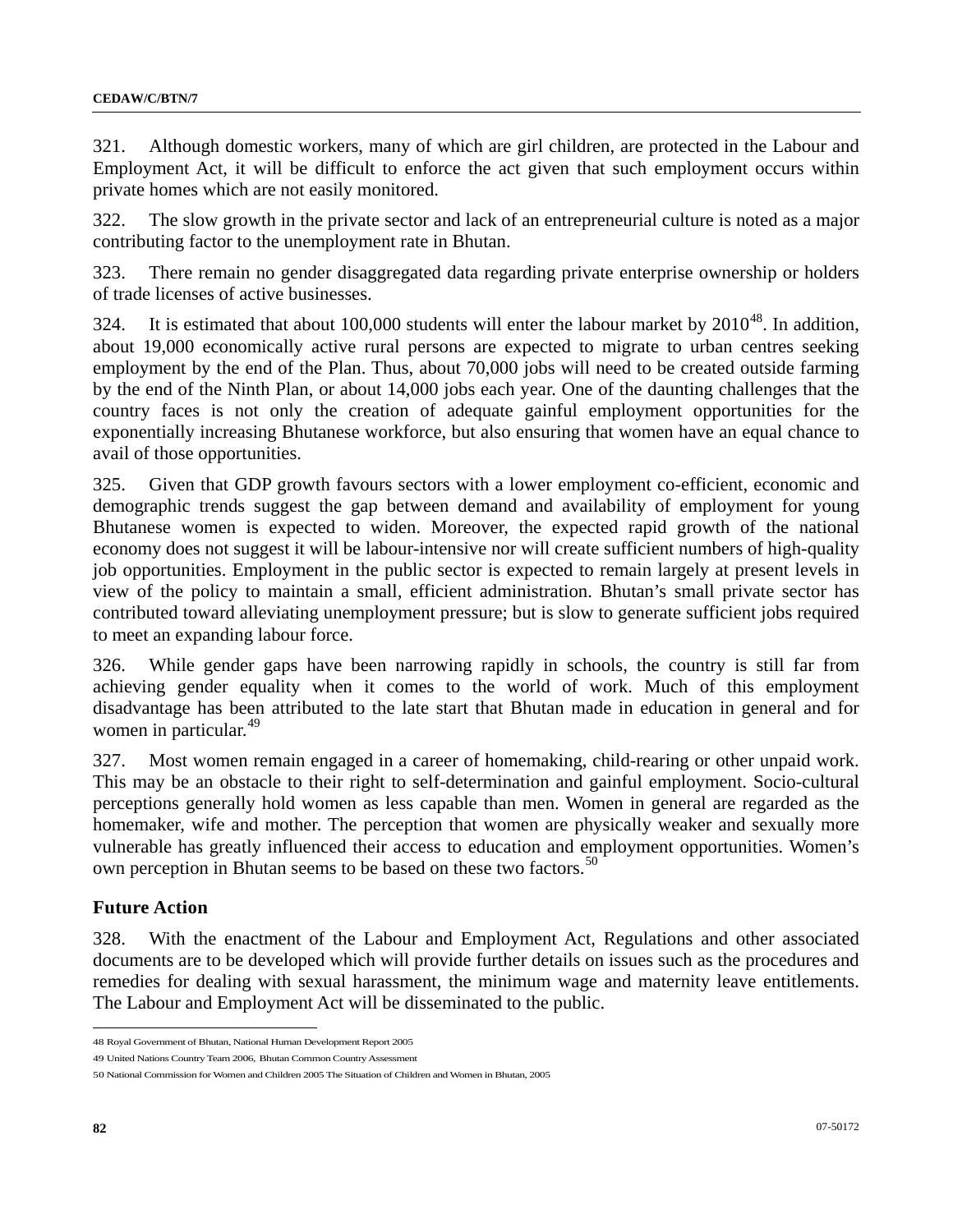329. Efforts need to be put in place to increase the availability of child day care centres, especially centres that are affordable to single parents, who are mostly impoverished women.

330. To reduce the problem of unemployment in the country, the Royal Government of Bhutan is working to improve vocational and tertiary education opportunities, to attract labour to work in the private sector and to make employment in the private sector more attractive. In addition, through the NPAG, plans to develop vocational training that can lead to the development of small and medium enterprises for women were discussed at the National Gender Planning Retreat in 2005.

In line with the Education policy, the Department of Youth and Sports (DYS) will continue to provide wholesome education to students, equipping them with relevant skills and instilling in them an appropriate work attitude, thereby enabling students to work in any situation, including villages, *Geogs* and the private sector. This would help reduce the unemployment problem. In order to mitigate the problem of unemployment, three call centres with financial support from the Government of India will be established. Depending on volume of business, each centre would employ 150-500 people.

332. A Bhutanese investor is establishing a medical transcription centre in the country which would employ 120 Class XII and college graduates in the next one year.

333. Tourism with its high labour intensity and linkages with downstream services has the potential to provide employment for a significant number of young women expected to enter the labour force in the next few years. The tourism bill is in its advanced stages and will promote tourism products by expanding ecotourism, establishing an integrated visa issuance regime, allowing multiple tourist entry points into Bhutan, developing skills capacity by establishing a hotel and tourism and management institute, establishing service standards for hotels, and promoting community-based tourism. These are encouraging developments that will lead to expanding of job opportunities for women in the shortterm with more significant expansion in the medium-term.

334. The Royal Government of Bhutan will take all appropriate measures to eliminate de facto discrimination in the field of employment in order to ensure the same rights in employment for women as for men:

# **Article 12: Health**

335. The Royal Government of Bhutan's continued commitment to the provision of free and accessible health care to all women and men in Bhutan was reinforced through Article 9 Paragraph 20 of the Draft Constitution, which states, "*The State shall provide free access to basic public health services in both modern and traditional medicine*".

### **1. Access to Health Services**

336. Bhutan has made tremendous strides to improve health care and has taken on the challenge of reaching the un-reached in a country marked by difficult mountain terrain. All services, including essential drugs, provided through the Primary Health Care System continue to be free of charge. All hospitals and BHUs continue to provide primary health care services and run daily Maternal and Child Health (MCH) and Antenatal Care (ANC) clinics. ORCs continue to provide primary health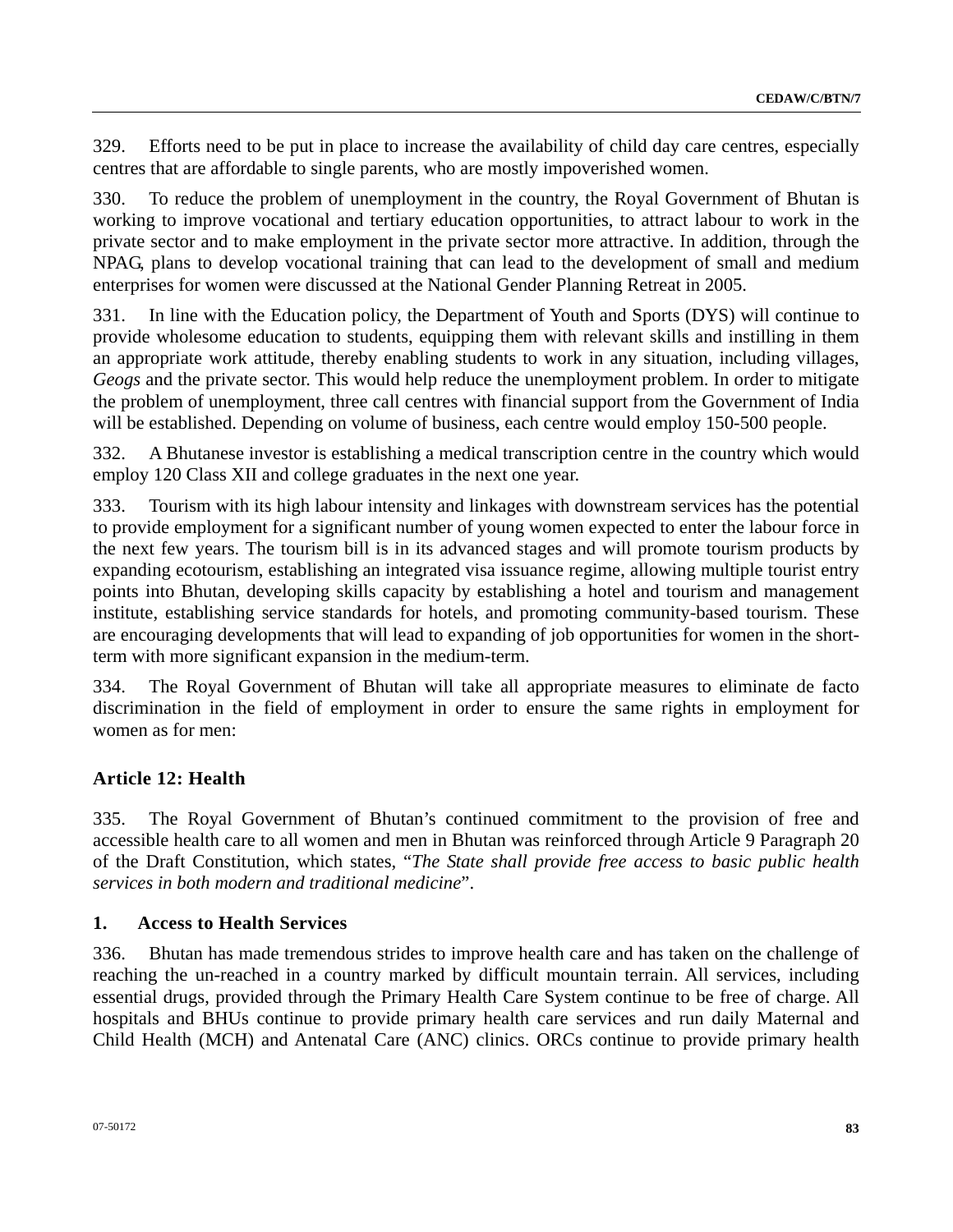care services by holding a monthly daylong clinic, including MCH and ANC services, run by BHU and/or Hospital staff.

337. Between 2002 and 2006, the Ministry of Health made significant investments to bring health care services closer to rural communities by further increasing the number of BHUs from 166 to 176 and the number of ORCs from 455 to 485(Table 12.2). Given that BHUs and ORCs are generally established in rural and remote areas, they help bring services closer to those most in need.

338. The number of health staff also increased between 2002 and 2006 (Table 12.2). An estimated [5](#page-83-0)0 per cent of all health workers are women.<sup>51</sup> With an aim of further improving the female to male ratio of health service providers, so as to improve acceptability of health services among women, the RIHS recently implemented a policy to give preference to female students (four girls to one boy) for its 3 year diploma programmes in nursing and midwifery.

#### *Access to information and awareness raising campaigns*

339. Behaviour Change Communication activities on topics related to women's health and reproductive health continued to be regular occurrences between 2002 and 2006. The most influential of these are the regular high level visits to rural schools and communities by the UNFPA Goodwill Ambassador, Her Majesty the Queen, Ashi Sangay Choden Wangchuck. During her visits, Her Majesty addresses the people with information on (i) reproductive health including family planning, protected sex, and teenage pregnancy; (ii) STDs including HIV/AIDS; (iii) women's health including cervical cancer; and (iv) other health issues.

340. Her Majesty has visited all parts of the country; the South in  $2003$ ,<sup>[5](#page-83-1)2</sup> the West in  $2004$ ,<sup>[53](#page-83-2)</sup> the North in 200[5](#page-83-5),<sup>54</sup> and the East in 2004 and 2006<sup>[55](#page-83-4),56</sup>. Her Majesty makes an effort to talk with community members, for example, she mingled with the people relaying messages while distributing condoms during a local festival in TrashiYangtse in 2004.[5](#page-83-6)7 Such grass roots activities undertaken by such a high level and greatly respected authority are expected to have lasting impact. In addition, her visits are televised and articles written in the newspapers, thereby disseminating information at the national level. Through Her Majesty's role of UNFPA Goodwill Ambassador and as President of RENEW, such high level activities throughout the country are expected to continue.

341. The Primary Health Care system also continued to provide information regarding women's health, on topics including family planning, safe delivery, and nutrition through regular contact between patients and health workers at health facilities. The reach of the primary health care system is wide given that the 176 Basic Health Units (BHUs) continued to provide information through daily clinics. In addition, the 485 Out Reach Clinics (ORCs) continued to provide people living in rural and remote areas with services including information, education and communication on various topics. Through MCH and ANC clinics occurring at all hospitals and BHUs on a daily basis and all ORCs on a monthly basis, mothers and pregnant women continued to be provided with information on topics

<span id="page-83-0"></span><sup>51</sup> Bhutan's 2nd Report to the Committee on the Convention on the Right of the Child, 2006.

<span id="page-83-1"></span><sup>52</sup> Kuensel 2003. UNFPA goodwill ambassador in Zhemgang. In Kuensel: 7 March 2003.

<span id="page-83-2"></span><sup>53</sup> Kuensel 2004. Ashi Sangay Choden Wangchuck to visit Wangduephodrang dzongkhag. In Kuensel: 16 April 2004.

<span id="page-83-3"></span><sup>54</sup> Rinzin Wangchuk 2005. Health to launch pap smear campaign in northern region. In Kuensel: 4 October 2005.

<span id="page-83-4"></span><sup>55</sup> Kuensel 2004. UNFPA goodwill ambassador to visit eastern dzongkhags. In Kuensel: 26 March 2004.

<span id="page-83-5"></span><sup>56</sup> Gopilal Acharya 2006. UNFPA goodwill ambassador concludes eastern tour . In Kuensel: 13 April 2006.

<span id="page-83-6"></span><sup>57</sup> Bishal Rai 2004. Condom awareness in Gomphu Kora. Tshechu. In Kuensel: 7 April 2004.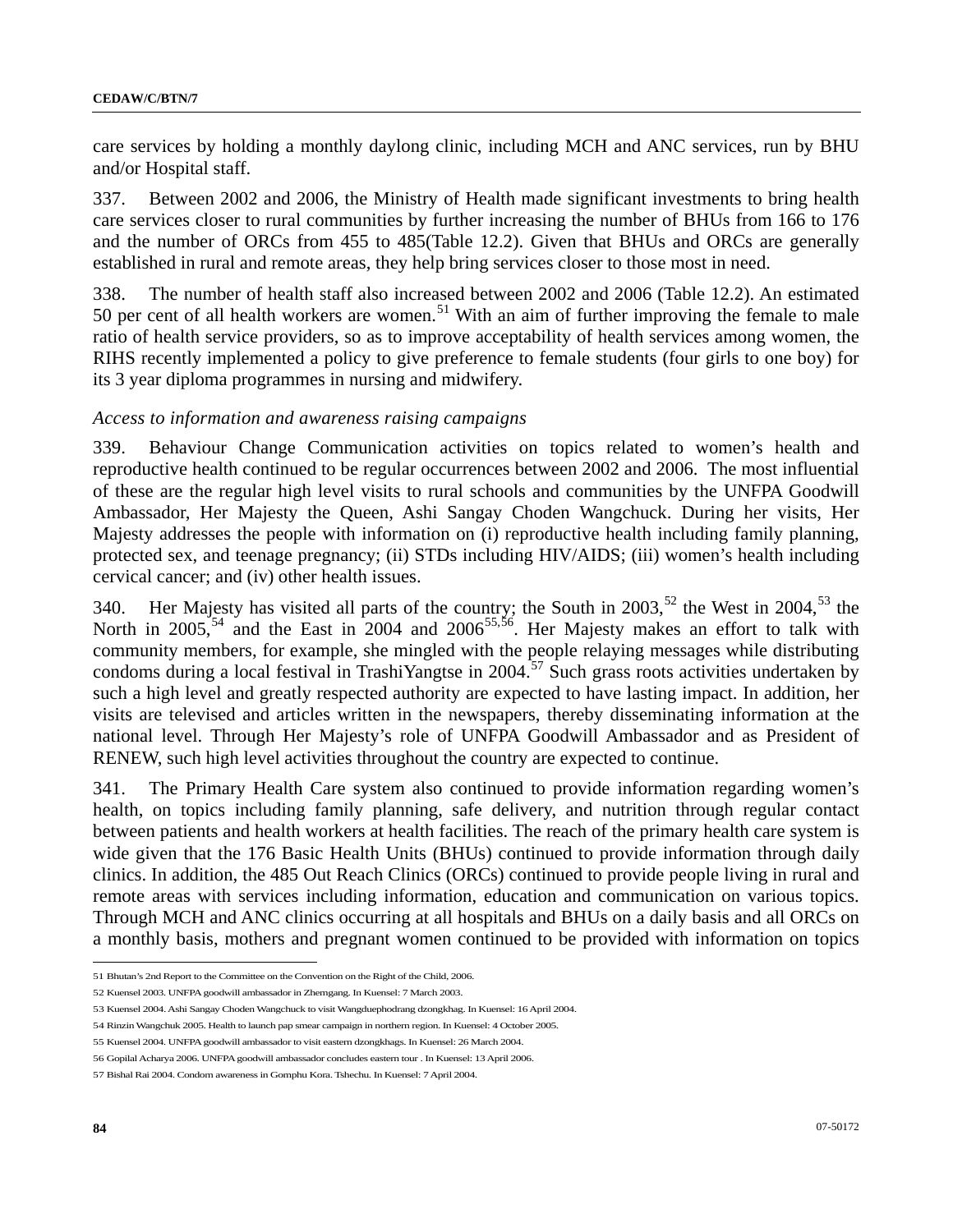such as how to have a safe and healthy pregnancy, including nutrition and safe delivery (e.g. danger signs).

342. Given that 90 per cent of all households visited a Health Facility in the year prior to the census, with similar rates among rural and urban households and all *Dzongkhag* (Table 12.1), access to health information and services through this means is expected to be high.

343. The network of over 1,300 Village Heath Workers (VHWs) continued to provide information on reproductive health, MCH and ANC at the community level on a regular basis. VHWs were also trained on various topics between 2002 and 2006, including reproductive health and safe motherhood $^{58}$  $^{58}$  $^{58}$ , thereby increasing their effectiveness.

344. As part of the primary health care system, women delivering in institutions are provided with post-natal care. Through post-natal care, women are counselled on birth spacing and other topics related to family planning. Even women delivering in their rural and remote homes are provided with information on family planning through home post-natal visits made by VHWs. As VHWs are linked with the Primary Health Care staff that run the ORCs, follow up occurs during the ORCs.

345. An Adolescent Reproductive Health Education and Life Skills Programme was developed in 2002 targeting girls and boys in MSS and HSS through the School Health Programme. The programme is guided by a national steering committee with education and health representatives.<sup>[5](#page-84-1)9</sup> Other initiatives to increase awareness on reproductive health among youth include the Scouts Programme and training on reproductive health counselling for matrons of school boarding facilities. The Scouts programme in Bhutan includes both boys and girls.

346. Through inclusion of reading materials on reproductive health into the curriculum, NFE learners also continued to receive information on this topic and more recently, a new reading material on reproductive health topics was included for the post literacy course.<sup>[60](#page-84-2)</sup> There are also NFE reading materials covering other health related topics which impart practical information to learners.

347. The school based parent education programme on adolescent and youth issues was initiated in 2000, being introduced to 75 schools in 15 *Dzongkhags* to date. This initiative brings parents together to discuss issues like reproductive health and teenage concerns. Experience has shown that many parents express reservation about talking openly with their children about issues such as teenage sexual behaviour.

348. A variety of radio and TV spots on issues related to health, including family planning and reproductive health were aired over the last 4 years. Most recently, a series of radio spots and TV programmes on emergency contraceptives and female condoms were aired starting in late 2005 to mid 2006. Awareness campaigns on safe motherhood and other women's' health issues such as cervical cancer were also conducted regularly using media such as posters and leaflets.<sup>[6](#page-84-3)1</sup>

*Access to Family Planning and Reproductive Health Services* 

<span id="page-84-0"></span><sup>58</sup> Ministry of Health 2003 Annual Health Bulletin.

<span id="page-84-1"></span><sup>59</sup> Ministry of Health 2005 Implementing the ICPD Programme of Action in Bhutan. Royal Government of Bhutan.

<span id="page-84-2"></span><sup>60</sup> Ministry of Health 2005 Implementing the ICPD Programme of Action in Bhutan. Royal Government of Bhutan.

<span id="page-84-3"></span><sup>61</sup> Ministry of Health 2002 Annual Health Bulletin. Royal Government of Bhutan.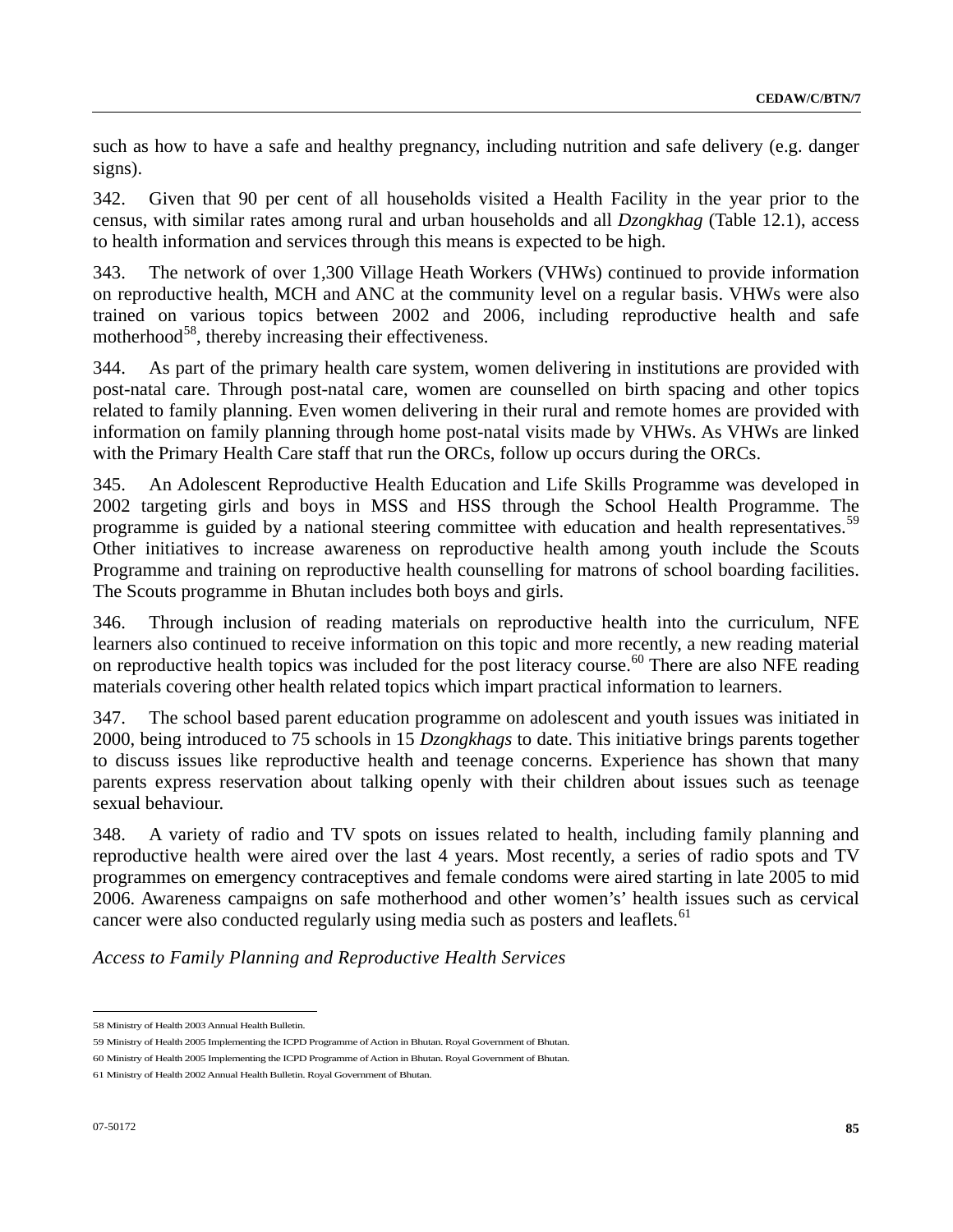349. Family planning services, including free contraceptives, continued to be available at all Hospitals, BHUs and ORCs. The range of free contraceptives available include Intrauterine Devices (IUD), Depo-Provera® injection (DMPA), contraceptive pills, condoms, vasectomies and tubectomies. BHUs and ORCs provide IUDs, DMPA, pills, condoms and referrals to the hospitals for permanent sterilization.

350. The HIV/AIDS and Reproductive Health programmes started providing free condoms outside of the health system at locations including the restrooms of bars, restaurants, hotels and gas stations.

351. Condoms continued to be available free of cost in villages through VHWs. In 2005, VHWs also began distributing oral contraceptive pills on a follow up basis after initial consultation at a health centre. $\bar{62}$  $\bar{62}$  $\bar{62}$ 

352. Two Health Information and Service Centres were opened in Thimphu and Phuentsholing in  $2005$  by the Ministry of Health.<sup>[63](#page-85-1)</sup> In addition to providing information and confidential and free testing for HIV/AIDS and other STDs outside of the formal health care setting, the centres provide counselling services on family [planning](http://www.kuenselonline.com/modules.php?name=News&file=article&sid=6204##) (including free contraceptives), substance and alcohol abuse, tobacco control and mental stress. All services provided by the centre are free of charge. The aim is to have one centre in each *Dzongkhag* by 2007.

353. A pilot programme introducing female condoms in Thimphu and Phuntsholing was initiated in 2003. The Guidelines on Medical Standards for Contraceptives were updated and new sections added on female condoms and emergency contraceptives. New guidebooks, one on infertility management, one on post abortion care, and another on IUD insertion, were also developed in 2004.<sup>[6](#page-85-2)4</sup> In 2004 and 2005, all of the District Medical Officers were trained as trainers on these new and revised guidelines and in turn trained the health staff in their *Dzongkhag* including doctors, nurses, midwives, Health Workers and Health Assistants.<sup>[65](#page-85-3)</sup> In addition to training of in service staff, the above-mentioned standards were incorporated into the RIHS curriculum so that new graduates entering the health services will be able to implement them. One result of these efforts has been increased availability of certain services. For example, prior to 2005, female condoms were only available in 3 *Dzongkhag* and emergency contraceptives were only available through the 4 gynaecologists. At present, women can avail female condoms and emergency contraceptives in all 29 hospitals and the 7 Grade 1 BHUs. However, as the utilization of female condoms continues to be low, awareness-raising, as mentioned in the previous section, has been ongoing.

354. A cervical cancer-screening programme was also piloted in 3 *Dzongkhag* in 2001.<sup>[6](#page-85-4)6</sup> Prior to the pilot, PAP smear screening services were only available at the National Referral Hospital in Thimphu. Findings of the cervical cancer screening pilot were presented at the 2006 Annual Health Conference and the programme will be expanded to cover all 20 *Dzongkhag* in the near future.

355. Illegal abortion was included as a misdemeanour in the Penal Code, punishable by a minimum prison term of 1 year and a maximum term less than 3 years. Illegal abortion was defined as

<span id="page-85-0"></span><sup>62</sup> Ministry of Health 2005 Implementing the ICPD Programme of Action in Bhutan. Royal Government of Bhutan

<span id="page-85-1"></span><sup>63</sup> Kesang Dema 2006. Taking health services closer to the people. In Kuensel: Thursday 03 November 2005.

<span id="page-85-2"></span><sup>64</sup> Ministry of Health 2003 Annual Health Bulletin.

<span id="page-85-3"></span><sup>65</sup> Ministry of Health 2004 Annual Health Bulletin.

<span id="page-85-4"></span><sup>66</sup> Ministry of Health 2002 Annual Health Bulletin.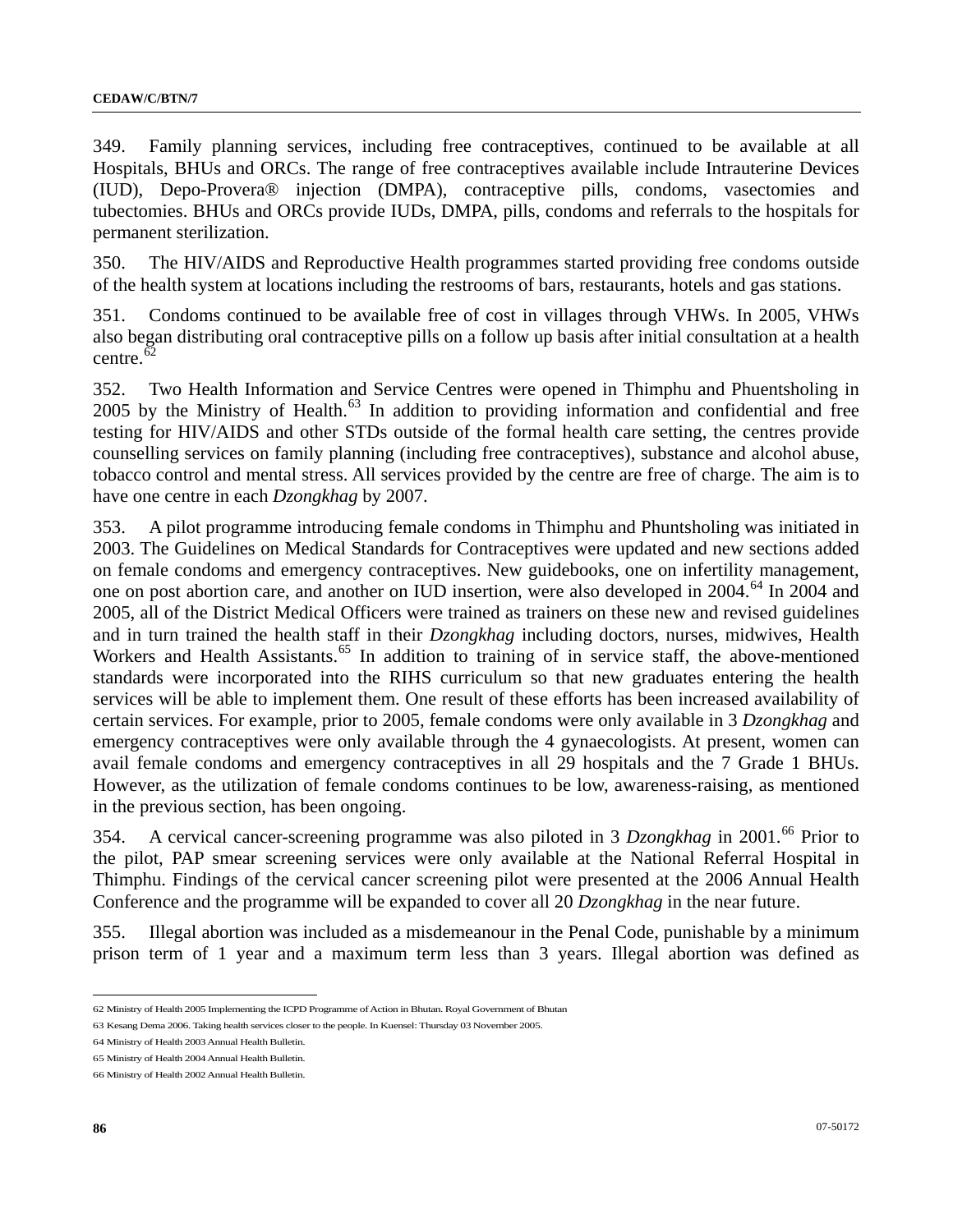unlawfully aborting or inducing expulsion of an embryo or foetus or preventing a child from being born alive, except if the act is caused in good faith for the purpose of saving the life of the mother or when the pregnancy is a result of rape or incest, or when the mother is of unsound mental condition.

356. In compliance with the Penal Code, the number of legal abortions in Bhutan increased from 311 to [6](#page-86-0)57 between 2002 and 2005,  $\frac{67}{10}$  indicating that women in need have access to such services. The Ministry of Health is aware that young women and girls continue to resort to unsafe and questionable abortion services in neighbouring towns across the border in India.<sup>[68](#page-86-1)</sup> The extent of the problem is unknown.

357. Various improvements occurred in health related indicators denoting an enhanced situation for women in Bhutan. The 2005 census allowed for calculation of various indicators, all showing great progress since the 2000 National Health Survey. The total fertility rate among 15 to 49 year olds decreased from 4.7 in  $2000^{69}$  $2000^{69}$  $2000^{69}$  to 2.5 (2.1 urban; 2.7 rural) in 2005 (Table 12.4). The general fertility rate also decreased from 142.7 in 2000 to 86.4 (75.3 urban; 92.5 rural). Both the crude birth and crude death rates decreased from 34 and 8.6 per 1,000 population, to 20 and 7, as such decreasing the rate of natural increase from 2.55 to 1.3.

358. Although there is no update on the contraceptive prevalence rate, the decrease in fertility rates indicate success of the efforts aimed at increasing awareness on and access to family planning services.

359. Although the age specific fertility rates for 15 to 19 and 20 to 24 year olds have decreased significantly between 2002 and 2006 (Table 12.3), one area that could use further improvement is pregnancy among young girls. In 2005, 11 per cent of all births were among 15 to 19 year olds and 10.2 per cent of all 15 to 19 year olds reported having at least one child ever born (Table 12.6).<sup>[7](#page-86-3)0</sup>

### **2. Access to Maternal and Child Health Services**

360. The Royal Government of Bhutan's commitment to enhance the survival of pregnant mothers and children also continued. MCH and ANC clinics continued to be conducted at all Hospitals and BHUs on a daily basis and at all ORCs on a monthly basis. Pregnant women are provided with check ups, Tetanus Toxoid immunization, and education on topics including nutrition and safe delivery through ANC. Pregnant women continued to be provided with iron-folate tablets free of charge with doses ranging from 60 mg to 180 mg iron per day depending on haemoglobin levels. In 2005, universal deworming with albendazole in the third trimester was also introduced through ANC. In that same year, the multi-sector National HIV/AIDS Commission approved the provision of Anti-Retroviral Therapy for people living with HIV/AIDS, particularly pregnant women, to prevent the vertical transmission of HIV. It also approved voluntary testing for pregnant mothers who are encouraged to undertake the tests through counselling.

361. Attendance to at least one ANC clinic has improved from 51 per cent in 2000 to over 100 per cent in 2005. The figures for 2005 presented in Table 12.7 are based on administrative data from the

<span id="page-86-0"></span><sup>67</sup> Ministry of Health 2006 Annual Health Bulletin. Royal Government of Bhutan; Ministry of Health (2002) Annual Health Bulletin.

<span id="page-86-1"></span><sup>68</sup> Ministry of Health 2005 Implementing the ICPD Programme of Action in Bhutan.

<span id="page-86-2"></span><sup>69</sup> Ministry of Health 2000. A Report National Health Survey 2000..

<span id="page-86-3"></span><sup>70</sup> Calculated using information sourced from (Table 5.2 live births by age group, Table 5.4 child ever born, and Table 3.4 Total population by age) from Office of the Census Commissioner (2006) Results of Population and Housing Census of Bhutan 2005 Royal Government of Bhutan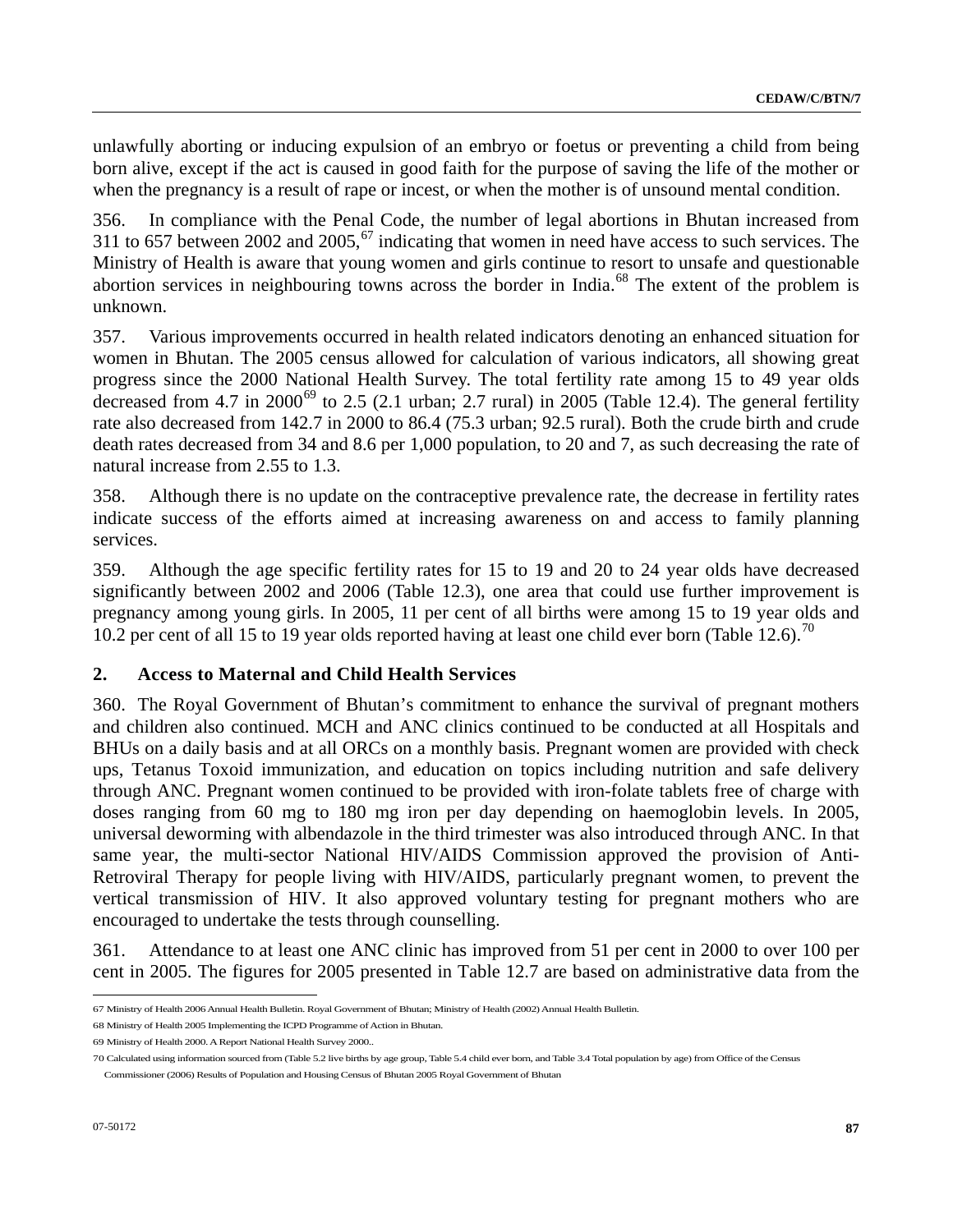Ministry of Health for the number of women attending at least one ANC clinic (numerator) and the census data for the total number of live births (denominator) while the 2000 figures are based on a sample survey. Therefore, the figures are not entirely comparable as the 2000 survey interviewed women who were currently pregnant and women in their first trimester possibly brought down the overall percentage. One reason for an attendance rate above 100 per cent in 2005 is that even nonresidents of Bhutan are allowed to use the health services free of charge. In border areas, Indian residents do cross the border and use the free Bhutanese health services. In addition, some women are double counted, if for example they go to an ANC in their village and are then referred elsewhere given complications, if they attend an ANC clinic in a new location, they could be counted as a new pregnant women on her first ANC visit. In addition, as the denominator is the total number of live birth, but not total pregnancies, there could be some pregnancies that did not go to term, for example in 2005, there were 657 legal abortions performed in Bhutanese health facilities. In spite of the potential discrepancies with regard to the ANC attendance rate, the available figures indicate that it is likely high. High ANC attendance may have contributed to the zero maternal and neonatal Tetanus status maintained between 2002 and 2005.

362. In addition to counselling and education on a variety of topics including family planning and nutrition education, mothers continued to be provided with check ups, iron and vitamin A supplements through Post-natal care services.

363. To improve evidence based programming, the Maternal Death Investigation system has been providing information on determinants of maternal deaths on an annual basis after being revitalized in 2001. All of the Maternal Death Reviews since 2001 found that Post-Partum Haemorrhage (PPH) was the leading cause of registered maternal deaths, constituting 53 per cent of the deaths reviewed between April 2004 and 2005.<sup>[71](#page-87-0)</sup> In addition, approximately 52 per cent of all registered maternal deaths occurred at home. Given the high proportion of deaths occurring as a result of PPH, the Ministry of Health has made oxytocin available, even in BHUs, starting in 2004. Prior to this, oxytocin was only available in hospitals.

364. The Minister of Health issued a directive to move towards 100 per cent institutional delivery as a strategy to decrease maternal mortality during the 2005 Annual Health Conference. To help achieve this goal, the Ministry of Health has been working towards making delivery services at health facilities more women friendly. In 2005 and 2006, over 130 Basic Health Units (BHU) were equipped with heaters and sheep skins. Remote BHUs lacking electricity were provided with kerosene heaters. In addition, some BHUs were provided with electricity, the labour rooms of some hospitals were upgraded to have attached toilets for the convenience of women and nearly 150 BHUs will be equipped with delivery beds by the end of 2006.

365. To improve delivery services, the Midwifery Standards were revised in 2004 and all health staff were trained on the revised standards by the District Medical Officers between 2004 and 2005.

366. Given their role in maternal health and delivery at BHUs, an attachment programme for in service Auxiliary Nurse Midwives (ANM) was initiated in 2005. To date, 35 ANMs have undergone an attachment at the National Referral Hospital where they gained hands on experience on birth complications. The programme will continue and will be expanded to include other health care

<span id="page-87-0"></span><sup>71</sup> Ministry of Health 2006 Annual Health Bulletin. 2005 Royal Government of Bhutan.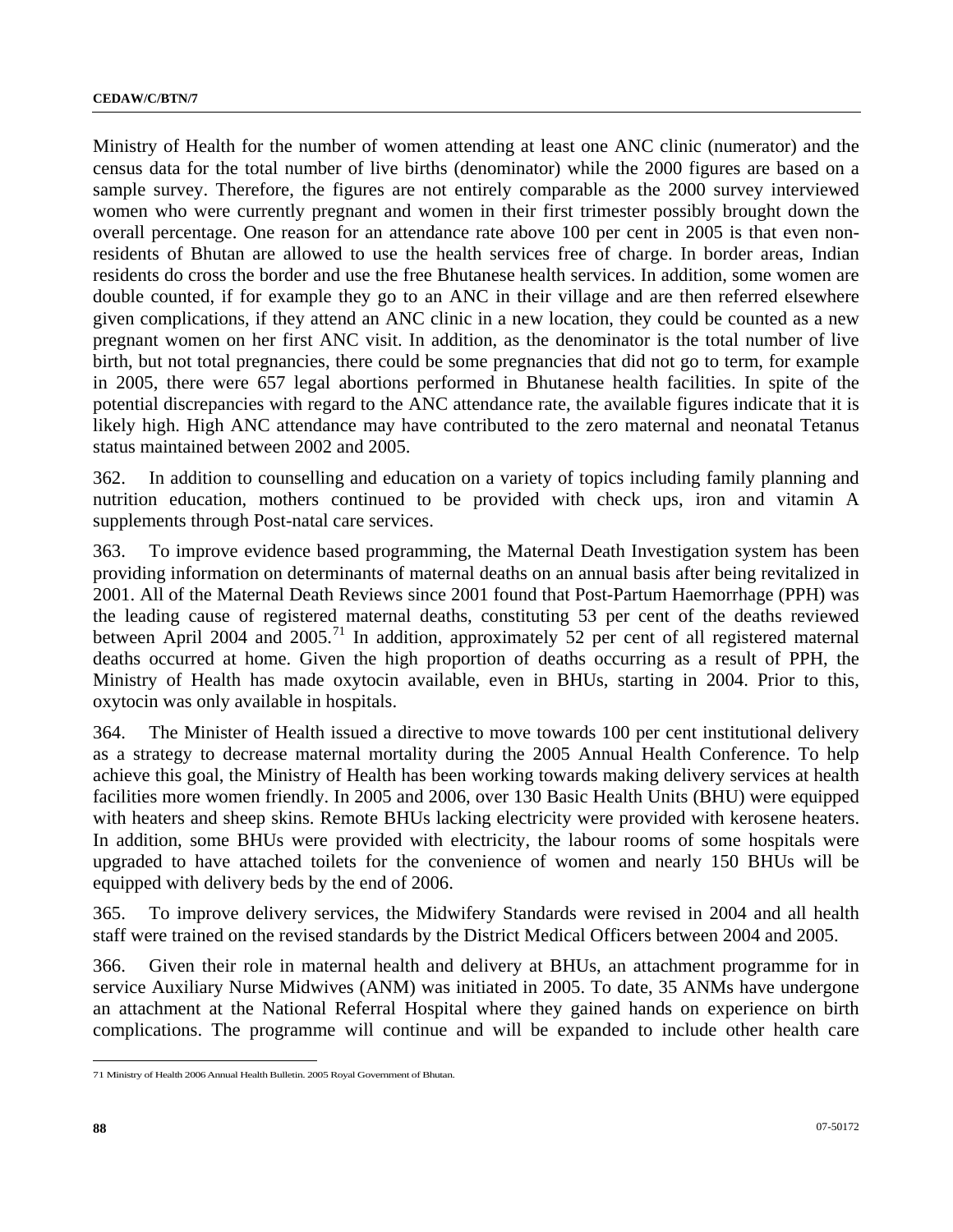providers who perform deliveries such as Health Assistants and Health Workers, with a focus on female staff.

367. Efforts to increase availability of Emergency Obstetric Care (EmOC) for pregnant women also continued between 2002 and 2006. To equip comprehensive EmOC centres with required staff, between 2002 and 2006, 13 nurses were trained in anaesthesiology, 2 nurses in neonatology, 4 nurses in Occupational Therapy and 6 doctors in comprehensive EmOC provision. Equipment was also purchased to upgrade 2 hospitals to comprehensive EmOC centres during the same period. In 2003, the Ministry of Health introduced a training programme on Basic EmOC services for all new doctors and B.Sc. nurses entering the health care system. This will help ensure that at least all hospitals and Grade 1 BHUs can function as Basic EmOC centres at all times. It has been difficult to maintain the number of comprehensive EmOC centres given frequent transfer of staff between health facilities. By the end of 2006, 11 health facilities will be functioning as Comprehensive EmOC centres, up from 9 in 2002.

368. The institutional delivery rate has more than doubled between 2000 and 2005 from 19.8 per cent to 42 per cent (Table 12.8). Deliveries attended by a trained health professional also increased to 55 per cent in 2005. Despite the high national average, efforts to increase institutional delivery should focus on Gasa (0 per cent), Pemagatshel (2 per cent), Dagana (10 per cent), Trashiyangtse (12 per cent), Wangdue (16 per cent), and Zhemgang (19 per cent).

369. Although there is no update for Maternal Mortality Ratio (MMR), process indicators, such as ANC attendance and institutional delivery rate are important to track progress in women's health. Like many other countries Bhutan is struggling with a problem of deficient registration, reporting and analysis of maternal deaths with an ensuing problem of under registration of such deaths. The small population size and low number of annual births also make MMR neither a satisfactory nor a useful indicator to monitor progress over short periods of time. An improved notification of maternal deaths will be indispensable for the future.

370. Improvements were seen for the Infant Mortality Ratio (IMR) and Under-five Mortality Ratio (U5MR) between 2000 and 2005 when the IMR decreased from 60.5 to 40.1 and U5MR from 84.0 to 60.6. Although there were no sex differences in IMR or U5MR in 2000, the 2005 census findings revealed higher ratios among boys (Table 12.9). U5MR was highest in the *Dzongkhag* of Chukha (88.9), Trashigang (86.0), Sarpang (79.5), and Samdrup Jhongkhar (79.5).

371. The 2002 National Anaemia Survey found women and children to be at highest risk for anaemia with prevalence rates of 28 per cent for men, 55 per cent for women of childbearing age and 81 per cent for children under 2 years of age. As a means to address the problem through the life cycle approach, the Ministry of Health and the Ministry of Education joined forces and initiated a school iron supplementation programme in 2004. The programme provides all primary school boys and girls and all girls in higher education with a weekly iron-folate tablet and a 6 monthly deworming tablet. In 2005, the same programme was introduced to non-formal education learners, most of whom are women. Adolescent girls and women are a target of this programme given their biological vulnerability to anaemia and consequences of anaemia among this group and their children during pregnancy and delivery.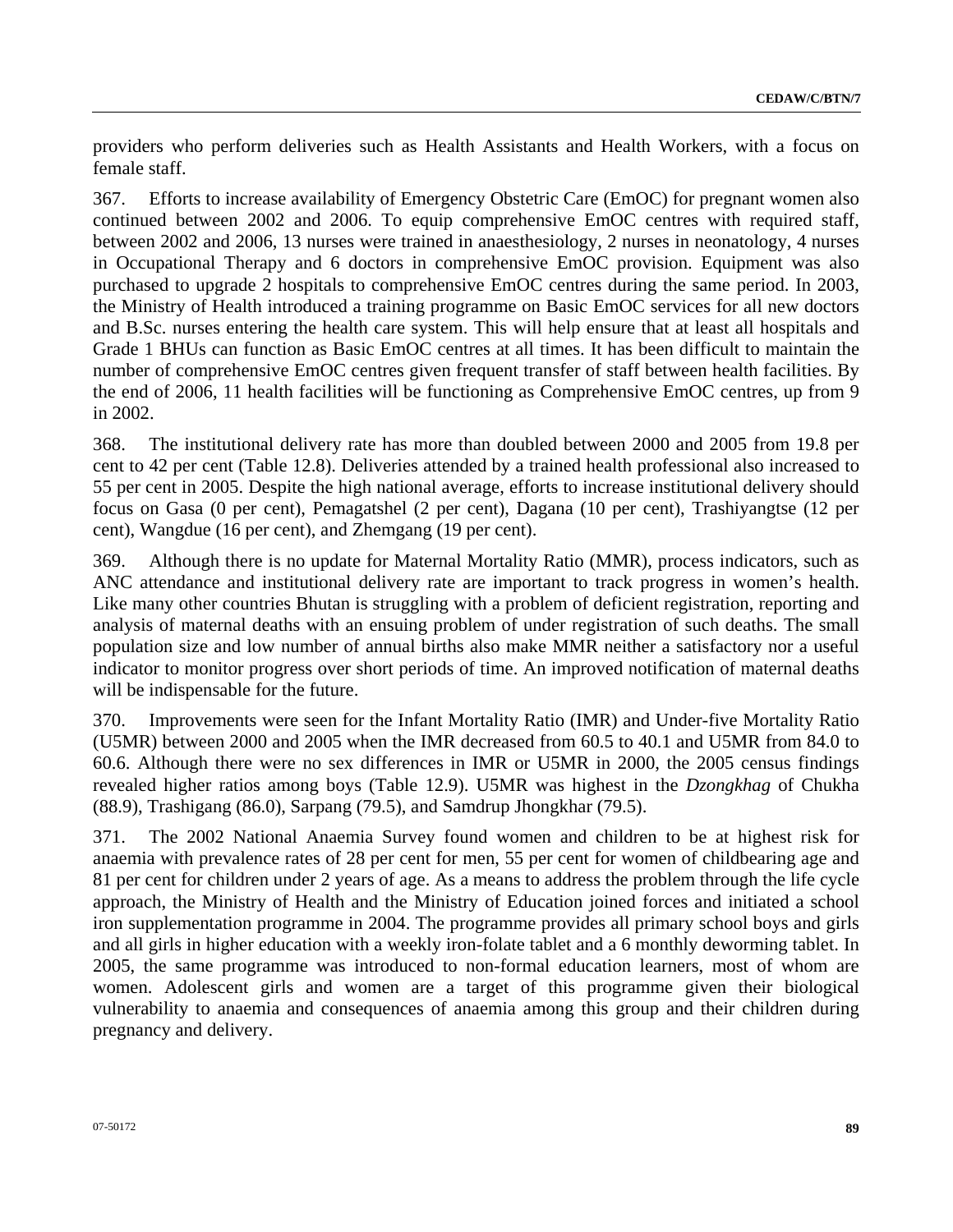372. In 2003, Bhutan was the first country in the region to be declared as having eliminated iodine deficiency disorder by an independent evaluation led by the Network for the Sustainable Elimination of Iodine Deficiency Disorders. Bhutan has been able to capitalize on the fact that there is only one salt producer, which iodizes salt imported from India, but needs to be careful to block imports of cheaper, non-iodized salt. Regular cyclical monitoring of iodine content of salt at various levels (production, retail and household) has also contributed to the continuing success of this programme.

### **Violence Against Women (VAW)**

#### *Constitutional Guarantee*

373. Article 7 sections 17 of the Draft Constitution states that a person shall not be subjected to torture or to cruel, inhuman or degrading treatment or punishment, and Article 9 contains 2 paragraphs dealing with violence against women and children.

#### *Data on Violence against Women*

374. The RBP in Thimphu have compiled a presentation on crime related to women and children occurring in the capital city. The presentation indicated that reports of assault against women and children have fluctuated since 2000, but generally increased in rural Thimphu and generally decreased in urban Thimphu between 2000 and 2005 (Table 12.10). The presentation also indicated a total of 71 reported cases of domestic violence in the capital in 2005 (Table 12.11). However, the report may not be entirely representative given that the manual process of recording used can subject records to damage and  $loss.<sup>72</sup>$  $loss.<sup>72</sup>$  $loss.<sup>72</sup>$ 

375. In 2006, 57 cases of domestic violence were treated at the National Referral Hospital in Thimphu, with the most common reason for the violence being alcohol intoxication of the husband (28 per cent), adultery of the husband (28 per cent) jealousy of the husband (19 per cent) and adultery of the wife (5 per cent).<sup>[73](#page-89-1)</sup> The most common type of violence perpetrated in the 57 cases was punching/fist blows (28 per cent) and kicking (19 per cent). In addition, 5 of the 57 cases occurred among pregnant women and in 10 of the 57 cases, children were also assaulted at the same time as the woman. Of the 57 women treated, only 12.3 per cent reported this as the first episode they have encountered, while 56 per cent reported that the current incident was the  $5<sup>th</sup>$  to  $>20<sup>th</sup>$  episode. Of the 57 cases treated at the hospital, 61 per cent were reported to police. Although there is no official system for the collection of data regarding cases of gender based violence treated within the Health Care System, there has been an individual effort through the forensic medical specialist at the National Referral Hospital.

376. Results of a recent series of focus groups conducted by RENEW revealed that participants felt that all segments of society were equally prone to gender based violence and that it was more prevalent in urban than rural areas. Participants recommended the following interventions to prevent and manage gender based violence in Bhutan: (i) Advocacy and awareness through mass media, school dramas, street plays etc.; (ii) Education and empowerment of women (e.g. literacy and legal rights); (iii) Education on gender based violence for police and health workers ; (iv) Establishment of a call centre and a centre with food and lodging services for victims in crisis; (v) Establishment of

<span id="page-89-0"></span><sup>72</sup> Officer in Charge, Rural Division, Presentation on the Status of Crime Related to Women and Children. Royal Bhutan Police, Thimphu [2006]

<span id="page-89-1"></span><sup>73</sup> Dr. Pakila Dukpa 2006 Preliminary Findings Wife Battery. Jigme Dorji Wangchuck National Referral Hospital.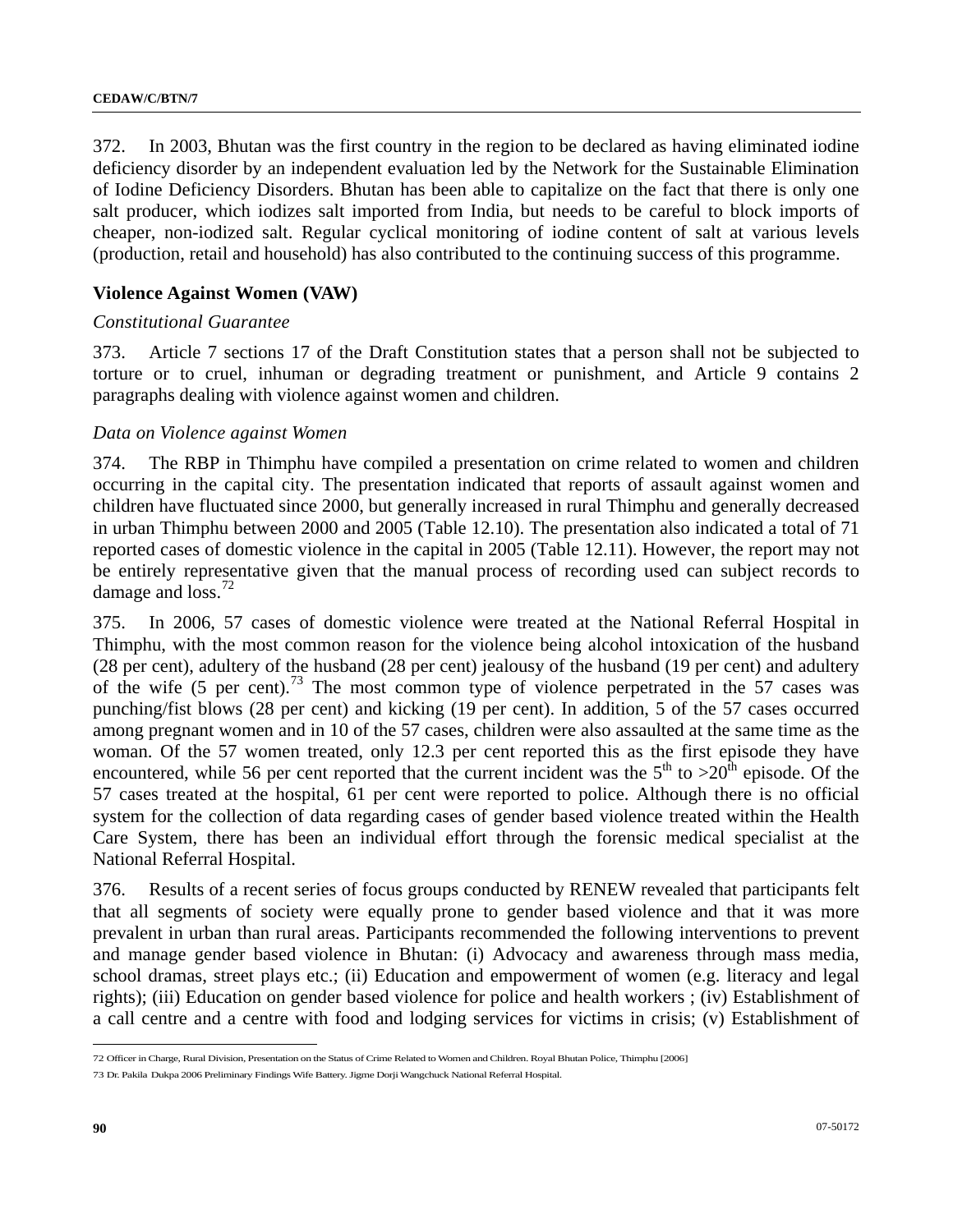support groups or networks in the community; (vi) Build on and take advantage of existing networks and programme such as the armed forces and the Non Formal Education (NFE) programme; and (vii) Counselling and legal advice services for victims.

### *Remedial Measures [Refer also to Article 7]*

### **National Consultation on Women and Child Friendly Police Procedures**

377. The issue of violence against women is gaining focus due to coverage by the media and the efforts of agencies such as the NCWC and RENEW. As a first step to help understand the needs of victims and barriers to reporting incidents, a four-day national level consultation was held in October 2005 on Women and Child Friendly Police Procedures<sup>[74](#page-90-0)</sup>. The consultation attended by 50 police officers, NCWC members and representatives from NGOs covered issues pertaining to Bhutan's justice system in relation to women and children in conflict with the law, with extensive briefings on the Penal Code, Draft Constitution, and the Civil and Criminal Procedure Code. Outcomes of this process are the 16 point recommendations, which already have or will be implemented, and are elaborated under Article 4 Special Measures. The RBP has since established a Women and Child Protection Unit to provide a safe environment that would enable women and children victims or complainants to voice their problems freely. Another objective is to provide rehabilitation efforts for women and children. The unit, together with the NCWC, will establish a detention centre with separate detention rooms for girls and boys in Thimphu in 2006. For adults, there are already separate detention rooms for women and men in conflict with the law. Following a promotion drive towards a more gender balanced police force; the RBP have recruited 13 women in 2006, bringing the total for women in the RBP to 144. In addition, the NCWC is developing Child and Women Friendly Police Procedures to ensure optimal treatment and conditions for women and children in conflict with the law.

378. Through the NPAG, the NCWC will be coordinating activities aimed at preventing and addressing gender based violence. There are plans to establish a reporting mechanism on gender based violence in both rural and urban areas, establish help lines for victims, to provide temporary shelters, provide counselling to both victims and offenders, develop a communication strategy, and support evolution of the Women and Child Protection Unit.

# **RENEW**

379. RENEW (Respect Educate Nurture Empower Women) an NGO established in 2004 by Her Majesty the Queen Ashi Sangay Choden Wangchuck, is the pioneer organization in Bhutan dedicated primarily to the relief and empowerment of disadvantaged women and girls. Low awareness amongst women of their legal rights and the '*culture of silence*' on domestic violence and sexual abuse are two areas identified as problems the organization will target; through awareness-raising amongst women of their rights, legal recourse and appropriate channels of complaint, redress, and protection. RENEW has obtained funds from the Government of India for establishing crisis and rehabilitation centres for female victims of gender based violence in the Thimphu area. Construction will begin soon and the centres are expected to be operational by 2008. Funds permitting, such centres will be established nationwide. Once the rehabilitation centre is opened, RENEW expects to provide vocational training

<span id="page-90-0"></span> $\overline{a}$ 74 Organized by the NCWC and the RBP Head Quarters, and supported by the UNDP and UNICEF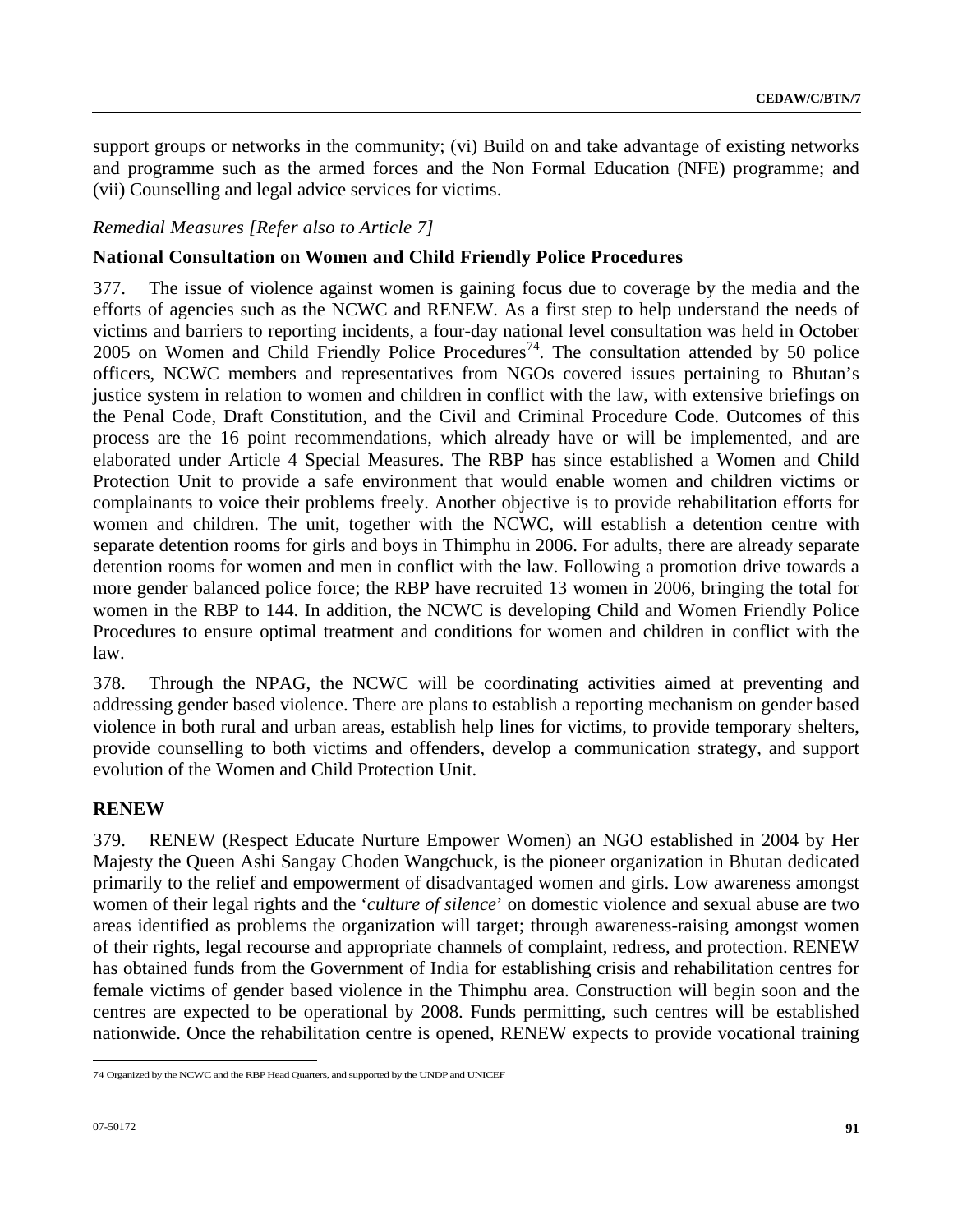on site for traumatised victims that are unable to participate in public programmes. Referral for vocational training has also been made possible through close ties with the Ministry of Labour and Human Resources.

#### **Role of Media**

380. The media has brought to the public forefront the problem of violence against women by reporting on instances of assault, sexual violence, and published various articles related to domestic violence and rape.<sup>[7](#page-91-0)5</sup> The Kuensel published a narrative told by a rape victim who describes her ordeal, and her attempts to raise awareness by explaining that victims have done nothing wrong, but rather have been wronged against and encouraging victims to come forward.<sup>[76](#page-91-1)</sup>

#### **Issues of Concern**

### **Difficulties**

381. Although considerable progress has been made in access to health information and services through extension of facilities and training of health staff, this sector requires support in infrastructure assistance to make travel to medical facilities faster and safer, and improve service provision (electricity and information communication technology). There is further need to improve infrastructure for services related to women's and reproductive health. Such efforts will require substantial funds and will likely take time to complete

382. There still remains a gap for the incorporation of awareness-raising on basic health issues, including safe drinking water, hygiene, nutrition, sexually transmitted diseases and maternal/reproductive health into cross sectoral programmes. The NFE programme has shown some success in this area.

383. Despite continued investment to increase the cadre of medical doctors and other health care providers in the country, there continues to be a shortage of staff at the different medical facilities. There is also need to increase the number and proportion of female health workers in rural and remote areas.

384. In a small society, confidentiality remains a problem for youth in accessing RH related services. The Health Ministry recognizes that health workers are unable to effectively address adolescent reproductive health needs or to communicate effectively with adolescents.<sup>[7](#page-91-2)7</sup>

385. Bhutan has only recently introduced a system for certifying deaths, and carries out few postmortems.

386. Detailed statistics on reported and convicted cases of gender based violence such as rape and assault continue to be lacking. Even if detailed statistics of cases reported to the police and treated within the health care system were available, they would only shed a partial light on the problems that exist. Many others would remain hidden because of social attitudes as well as lack of knowledge and understanding among the population and personnel concerned.

<span id="page-91-0"></span><sup>75</sup> Karma Choden 2004 Domestic Violence In Kuensel, 1 July 2004

<span id="page-91-1"></span><sup>76</sup> Kinley Wangmo 2005 Literary: Against their Will. In Kuensel, 26 February 2005

<span id="page-91-2"></span><sup>77</sup> Ministry of Health 2005 Implementing the ICPD Programme of Action in Bhutan.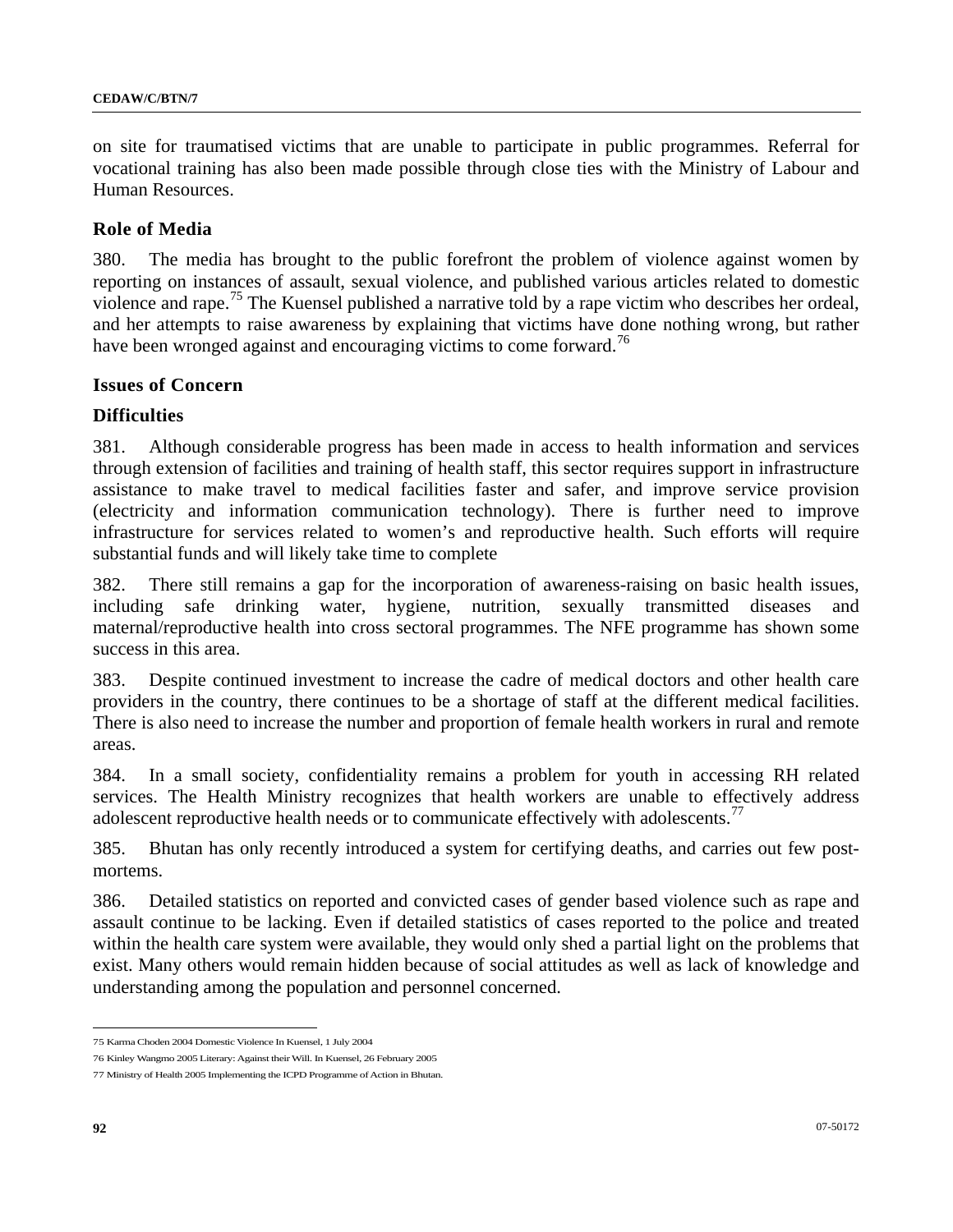387. At present, complaints regarding sexual abuse must be lodged by an individual or in the case of minors; the family can also choose to press charges. Given that sexual abuse often occurs at the hands of persons known to the child, even family members, children and family members may be reluctant to press charges, thereby being subject to repeated offences and endangering others. The Medical and Health Council Act of the Kingdom of Bhutan, which curtains the ethical principles for the conduct of medical professionals, does not ethically bind them to report suspected sexual abuse of minors that they would uncover through routine examinations. Such a stipulation in the Medical Act would provide protection to minor victims of sexual abuse. Another barrier is the lack of a public prosecution system which would be needed to handle cases reported by medical professionals. As a temporary measure, during the National Gender Planning retreat in 2005, it was recommended to pilot plain clothed police at the National Referral Hospital. Although the efforts to collect data regarding treatment provided for cases of gender based violence at the National Referral Hospital in Thimphu are commendable, there is no systematic system for collection of data on cases treated within the Health Care System nor are there plans to create one.

### **Future Action**

388. One goal in the Tenth Plan Guidelines is to improve the doctor per thousand population ratio from 1.8 to 2.5. The Ministry of Health also aims to work towards upgrading Basic EmOC facilities to Comprehensive EmOC facilities and all Grade 2 BHUs to Grade 1 BHUs. Other goals include further steps to upgrade facilities, such as provision of attached toilets to all labour rooms. .

389. Mechanisms for follow up, continuity of care and the inter-personal relations between service providers and clients all contribute to the quality of health care and services. The shortage of trained staff coupled with difficulties of reaching a scattered population add to the challenge of providing adequate time for counselling and service provision as well as enhancing the knowledge of clients. All of this points to a need to improve services for quality care.<sup>[78](#page-92-0)</sup>

390. Parents, community leaders, teachers, and health workers need to be sensitized and become more open about adolescent reproductive health needs and to adopt a friendlier and age appropriate approach towards sexual and reproductive needs of youth.<sup>[79](#page-92-1)</sup>

391. It was suggested during the 2005 National Gender Retreat that increased awareness and support mechanisms for disabled women and girls should be created. It is expected that this topic will be covered through the NPAG.

392. The NCWC and RENEW have plans to train health care professionals and police officials on identifying and dealing with cases of gender based violence in Bhutan, including harassment and violence that occurs in institutions such as schools and the work place. RENEW has an objective of conducting a study on gender based violence and to base long term strategic direction and programmes on evidence obtained through such an undertaking. The move for the RBP in Thimphu to digitise their data management system will allow for provision of reliable data on gender based violence.

<span id="page-92-0"></span><sup>78</sup> Ministry of Health 2005 Implementing the ICPD Programme of Action in Bhutan.

<span id="page-92-1"></span><sup>79</sup> Ministry of Health 2005 Implementing the ICPD Programme of Action in Bhutan.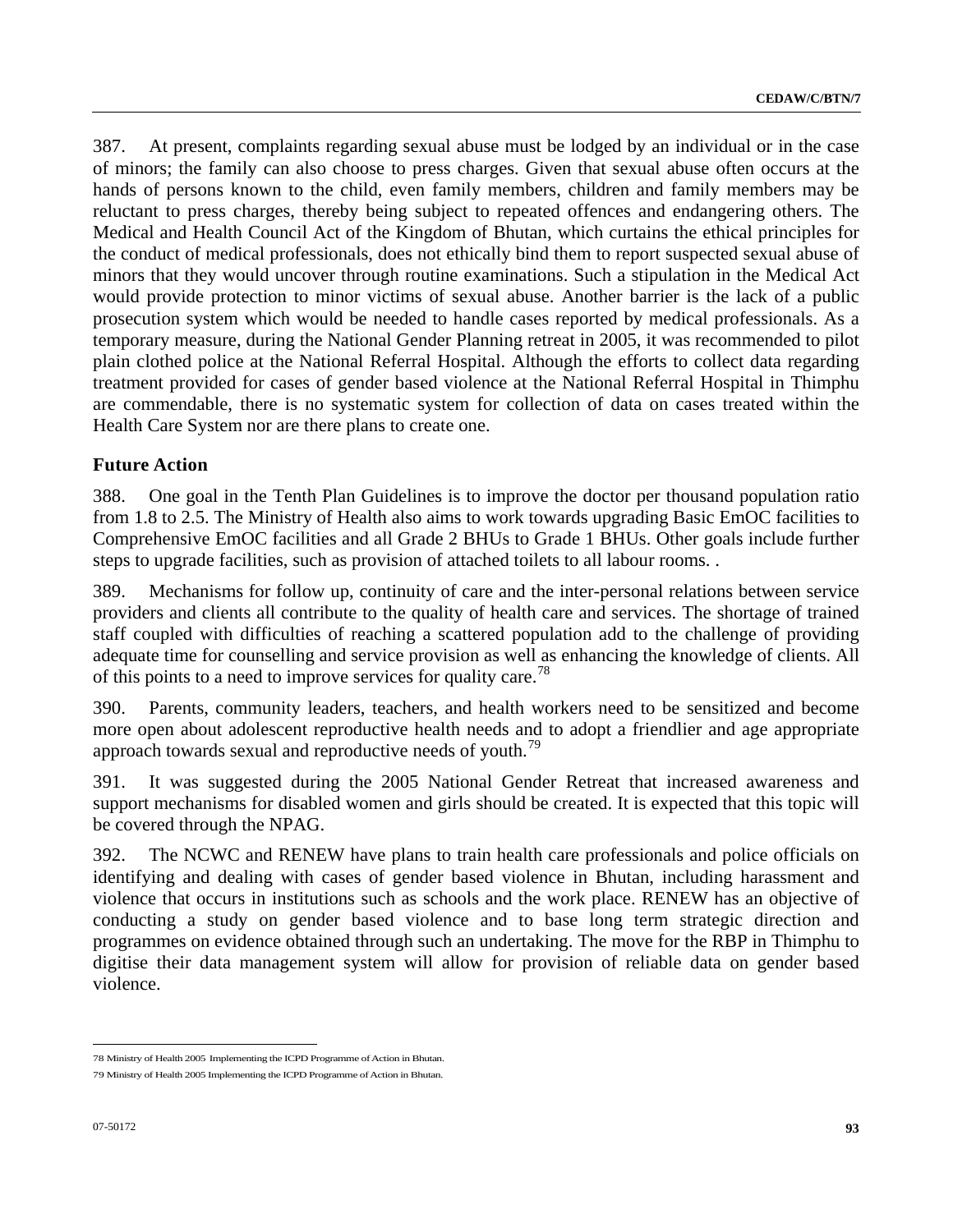### **Article 13: Economic and Social Benefits**

393. The Draft Constitution has guaranteed equal rights to participate actively in the political, economic, social and cultural life of the nation (Article 7).

394. Bhutan remains on track regarding achievement of MDGs. The Tenth Plan has poverty reduction as a principal objective. Bhutan has graduated from the low to medium category on the Human Development Index, but recognizes the persistence of large inequities that suggests growth has not been as pro-poor as should be, and realize the need for adopting an employment oriented growth strategy.

#### **A. Equal Rights to Family Benefit**

395. The Marriage Act regards all women and men as equals in the family and provides that women and men share equal benefits and equal responsibility in the family. Both have equal benefit from that common property owned by husband or wife, and children irrespective of gender have equal rights to family property.

396. Property is defined as land, houses, grain, head of cattle and other material property. Overall, 60 per cent of rural women hold land registration titles, while 45 per cent of property titles in urban areas (shares, building and business licenses) are registered to women.<sup>[8](#page-93-0)0</sup>

#### **Laws Governing Sharing of Properties after Exchange of Deed of Divorce**

397. Wives and husbands have equal rights to common property after marriage. *Kha* 6-5.of the Marriage Act stipulates that "*subsequent to the exchange of the deeds of divorce, the sharing of properties shall be undertaken in accordance with the conditions laid down in the deed of divorce. And if any particulars of a property have been omitted at the time of sharing in this manner, then that property shall not be shared out but shall be retained by the party having its possession. And in such a case, no person shall be entitled to raise any objections*". (Amendment to section *Kha* 3-4of *THRIMSHUNG* 1957)

398. To protect women from fraud, the Marriage Act by *Kha* 8-4 of the Act, states that "*if any man who cohabits with a woman on the promise of marrying her but subsequently abandons her without having acquired a Marriage Certificate, then that woman is entitled to acquire a Marriage Certificate, and following subsequent divorce shall be given all such properties as are entitled to her by law. In addition, that man who had deceived her shall be punished in accordance with the penalties laid down in the Section of Fraud under the Penal Code*".

#### **Rules Governing Sharing of Inherited Properties**

399. *The Inheritance Act, 1980*, makes no restriction upon whether a woman or a man can inherit property. The law reserves equal rights for all children, irrespective of sex and age. In practice, however, traditional systems operate which are informal, flexible and often circumstantial. Women and girls are included as members of the joint family eligible for inheritance. A daughter-in-law who has been married to a member of a joint family and who has lived with that family for at least 10 years

<span id="page-93-0"></span><sup>80</sup> Royal Government of Bhutan 2002 Bhutan's Combined Initial through Sixth Periodic Report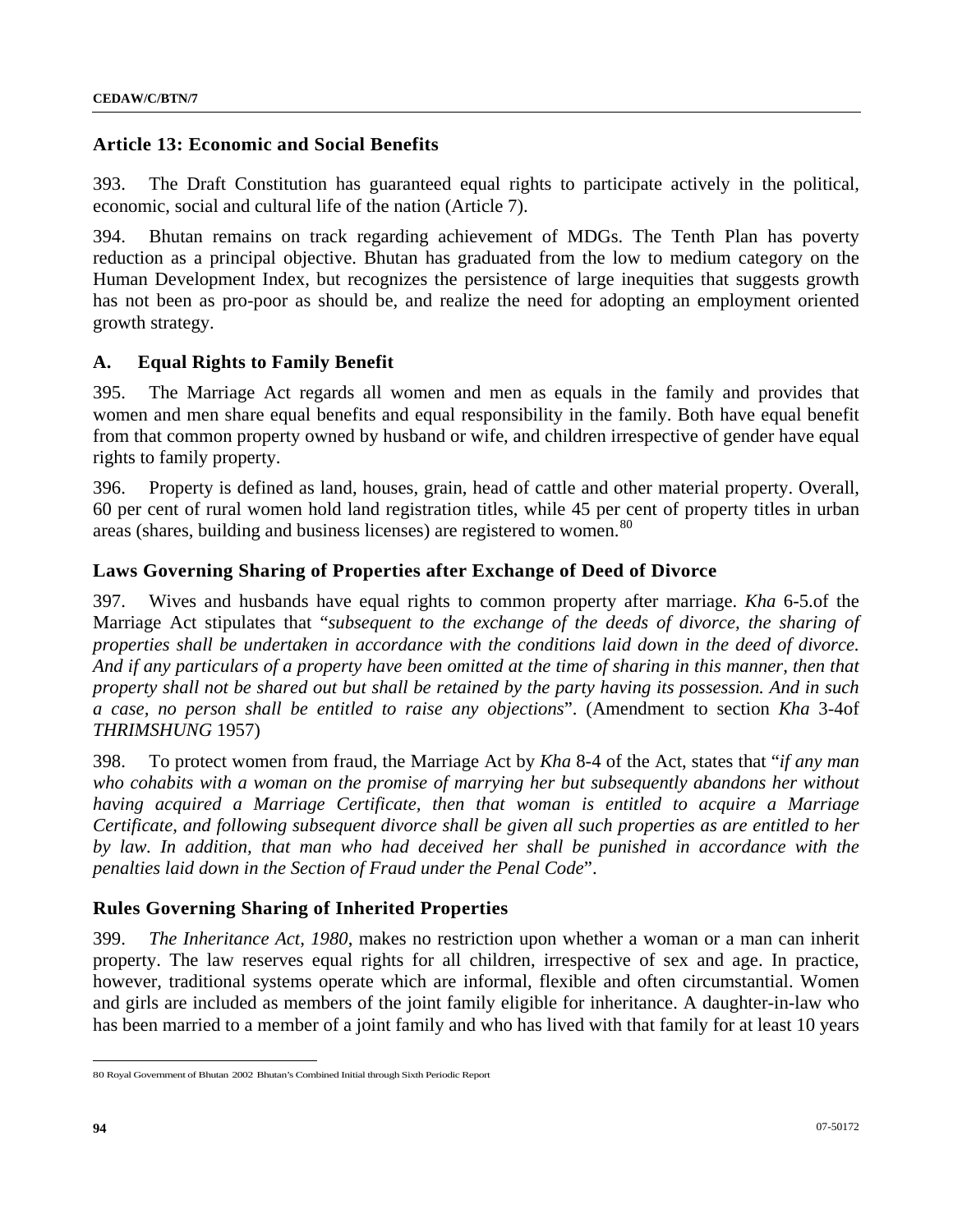is also defined as a member (*Ga* 2-3). Excluded, however, are members of the family who already have received a share of property and live separately (*Ga* 2-4), or those who have lived separately for at least 10 years even without a share of property (*Ga* 2-4(2)). Under the prevalent system, parents divide the property equally among daughters, which protects their economic independence. Even if land holdings and houses are small, the daughters share them equally.

400. The Land Act of 1979, [Amended] includes registration of land in the names of women or men aged 18 (originally 16 years for females; amended through Point 19 of the 14<sup>th</sup> Judiciary Conference 1998 and Chief Justice Order No. HC [KA-33], 2002/2150), and states that a spouse has no rightful ownership to sell that land. Further, by *Kha* 1-25 of the Marriage Act, the grant of a Marriage Certificate by a Court is a document to prove the legality of a marriage, and no claims on its basis for properties are admissible.

401. A woman's access to land ownership is not restricted if she marries a non-national.

# **B. Equal Rights to Loan, Mortgage and Financial Credit**

402. Husband and wife have equal rights to enter into a contract of loan; mortgage, financial credit, and sale of private property except for common property that spouses should discuss and agree with on an equal basis Women have equal rights with men in bank loan agreements, collateral, and to rental. The Loan Act of 1981 allows women to obtain loans or mortgages themselves. It also prohibits all minors, girls or boys, from being given loans. A woman's access to credit is not restricted if she marries a non-national. [Refer Article 14 for women's participation in micro credit schemes.]

# **C. Right to Participate in Recreational Activities, Sports and in All Aspects of Cultural Life**

403. The Draft Constitution of Bhutan affirms the right of citizens of either sex to participate actively in the political, economic, social and cultural life of the nation. Also, provisions under Article 9 ensure the "*right to rest and leisure, including reasonable limitation of working hours and periodic holidays with pay*." Further by section 15 the state shall endeavour to provide "…*the full development of the human personality*" and by section 23 the state "*shall encourage the free participation in the cultural life of the community, promote the arts and sciences and foster technological innovation*." As the Draft Constitution grants that both women and men have equal rights to participate in all cultural and sports activities without any discrimination, the Royal Government of Bhutan has been putting greater effort into recruiting more students in sports and fine arts subjects aiming to further their participation in national and international matches.

### **Issues of Concern**

# **Difficulties**

404. Continuing instances of poverty, illiteracy and insecurity are potential hurdles to women to exercise the rights provided by the Draft Constitution. Although the 2005 MDG progress report reveals that Bhutan remains on track for meeting most of the income and non-income MDGs, existing data deficiencies on some of the indicators still needs to be removed. The 2004 Poverty Analysis Report calculated an income poverty line for Bhutan of Nu. 740 per capita per month. 31.7 per cent of the population live in income poverty, of which 97 per cent are in the rural areas.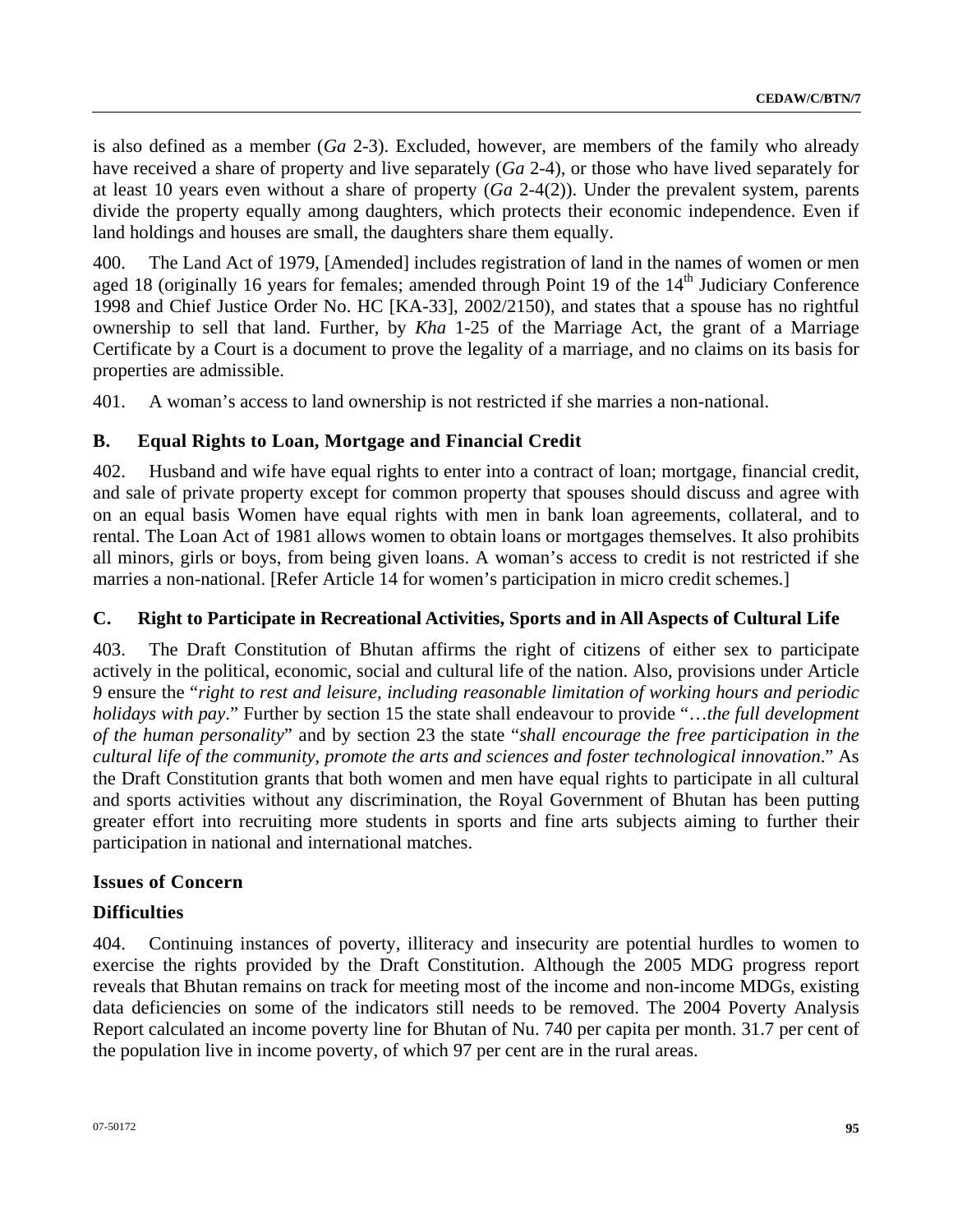#### **Future Action**

405. Royal Government of Bhutan shall take all appropriate measures to ensure that women have equal rights to receive economic and social benefits, and will take the necessary steps to remove legal or social obstacles that affect their participation. The Judiciary and NCWC will continue to examine laws for their gender bias, and the NCWC will continue programmes on information dissemination of laws relating to equal rights of men and women.

### **Article 14: Rural Women**

406. Royal Government of Bhutan measures to eliminate any discrimination that might exist against rural women and ensure equal rights to participate in and benefit from planning and rural development implementation are guaranteed by the Draft Constitution through Article 9 that the state shall endeavour to: [section 7] " *develop and execute policies to minimize inequalities of income, concentration of wealth, and promote equitable distribution of public facilities among individuals and people living in different parts of the Kingdom*"; [section 8] "…*ensure that all the Dzongkhags are treated with equity on the basis of different needs so that the allocation of national resources results in comparable socio-economic development*"; and [section 15] "*provide education for the purpose of improving and increasing knowledge, values and skills of the entire population with education being directed towards the full development of the human personality*"

407. In the national economy, all men and women are guaranteed by Article 7 section 11 the "*right to equal pay for work of equal value*" and reinforced by Article 9 section 14 that "*the state shall endeavour to ensure the right to fair and reasonable remuneration for one's work*" and in daily practice both men and women generally receive equal pay for equal work, even in the area of unskilled labour. Adoption of the Labour and Employment Act will assure further that men and women in the rural areas receive their entitlements to equal pay for work of equal value.

408. There is no distinct division of roles between women and men in most rural areas. The Royal Government of Bhutan policy is to build on existing traditions where women have played an important role in the household and in the decision-making process. More specific studies would have to be undertaken to clearly define such roles and responsibilities, especially the extent to which they affected advancement prospects for women.

### **1. Recognition of Rural Women**

409. Rural women are a major force in agricultural production and thus assume the economic wellbeing of their family and community. The contribution of agriculture to GDP has increased in recent years, being 50 per cent in 2005 after a drop to 33.2 per cent in 2002 from the 1980 level of 55.7 per cent<sup>[8](#page-95-0)1</sup>. The increase has occurred despite a decrease in the proportion of the Bhutanese population living in rural areas from [8](#page-95-1)0 per cent to 70 per cent in 2005.<sup>82</sup> After a drop to 60 per cent in 2001 from 95 per cent in 1984, the percentage of women employed in the agriculture sector increased to 72 per cent in 2004.<sup>[83](#page-95-2)</sup> The increased participation of women in agriculture has contributed to the increase in

<span id="page-95-0"></span><sup>81</sup> National Statistical Bureau (2005), Statistical Yearbook of Bhutan, 2005

<span id="page-95-1"></span><sup>82</sup> Office of the Census Commissioner (2006). Results of Population and Housing Census of Bhutan 2005, Thimphu: Royal Government of Bhutan.

<span id="page-95-2"></span><sup>83</sup> National Commission for Women and Children (2006) Draft National Plan of Action for Gender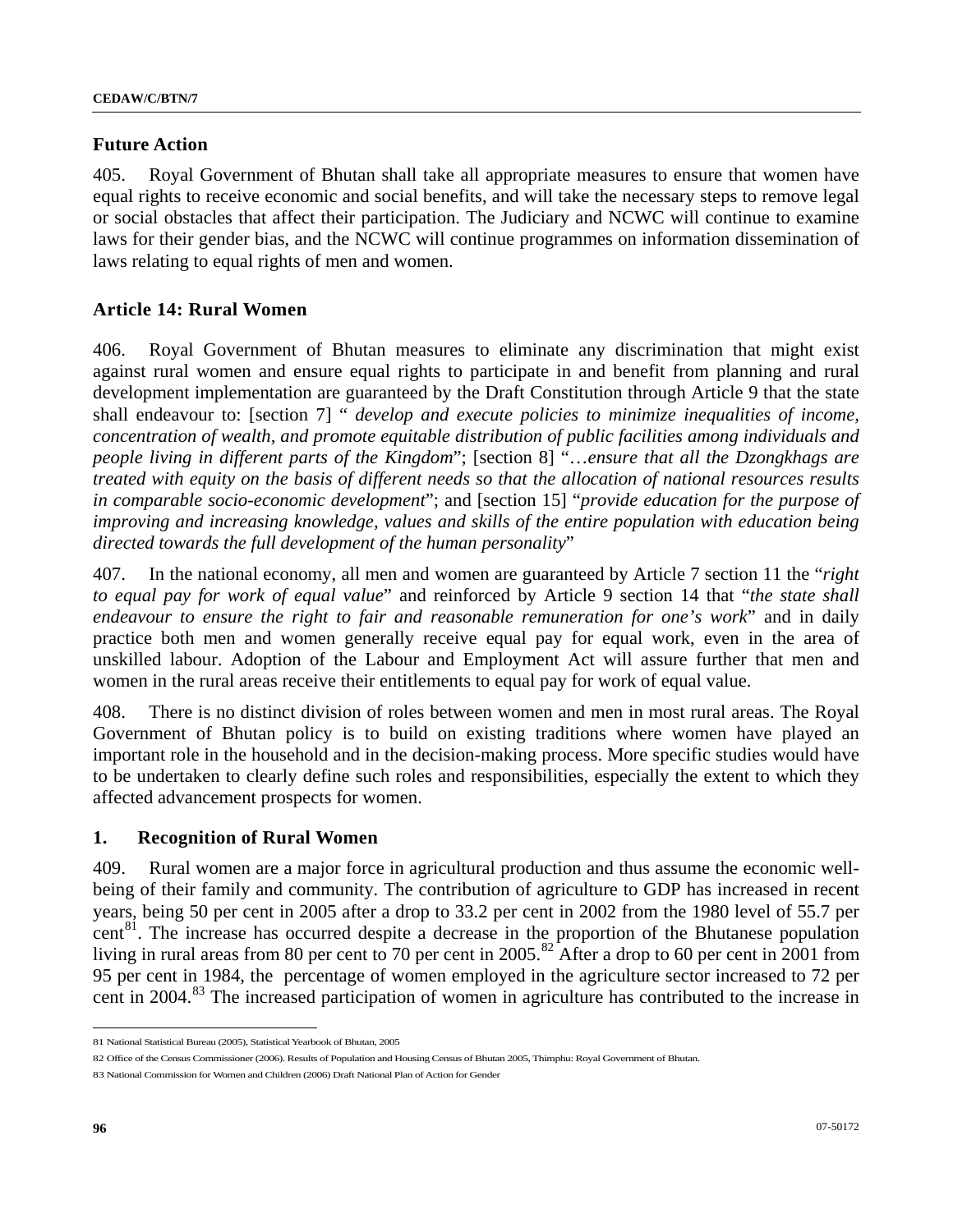contribution of agriculture to GDP. Much of this progress can be attributed to the important task the country is taking to strengthen agricultural growth and promoting rural income-generation.

410. Generally farmers occupy small family plots – farm sizes average only 1.5 hectares per household. By 2003, 76 per cent of rural households had less than five acres and 10 per cent were landless.

411. In rural Bhutan, depending on the ethnic community involved, most household decisions are jointly made. Where husbands and wives jointly own farm resources, women usually have control of family income. In general, men in the south have more control and influence over decision-making than women do. In the rest of the country women are considered more reliable in deciding work programmes and finalizing dates for various agricultural activities, particularly when exchange of labour is involved. The Royal Government of Bhutan has taken a number of initiatives to address rural women that may be broadly classified as follows: Providing micro-credit services, creating opportunities in agriculture, enhancing capacity in developing planning, and widening the range of social services.

412. Through a series of consultations on the Draft Constitution held in each *Dzongkhag*, all citizens, including rural women and men, were given an opportunity to ask questions and make comments. These consultations were coordinated at the highest level with His Majesty the Fourth King and His Royal Highness the Crown Prince (now the Fifth King of Bhutan), consulting the people directly.

413. The Tenth Plan Guidelines, in line with the decentralisation policy, include grassroots activities in all levels of planning development to ensure their participation in planning and implementing community development projects. Rural women are targeted also for the delivery of social services, including health, education, drinking water and sanitation. In the health sector, initiatives are being taken towards safe motherhood and reproductive health through the ORCs and services of VHWs in rural and remote areas.

# **2A. Participation in Development Planning**

414. Royal Government of Bhutan has developed and implemented rural development policies aimed at poverty reduction and based on decentralization. Through this system, men and women are encouraged to participate in the planning and implementation of their local level development plan, including all sectors. Therefore, ownership of resources and power has shifted from central authorities to local communities. Through the decentralisation process, villagers, including women, have been actively involved in and receiving training in development planning, implementation, monitoring, and evaluation. This community approach is aimed at encouraging women to participate actively within the public sphere of the modern development process, enabling them to make their own decisions and to address problems in their communities.

# **2B. Access to health services and information**

415. Refer to paragraphs under Article 12 for further details on access to adequate health care facilities, including information, counselling and services in family planning.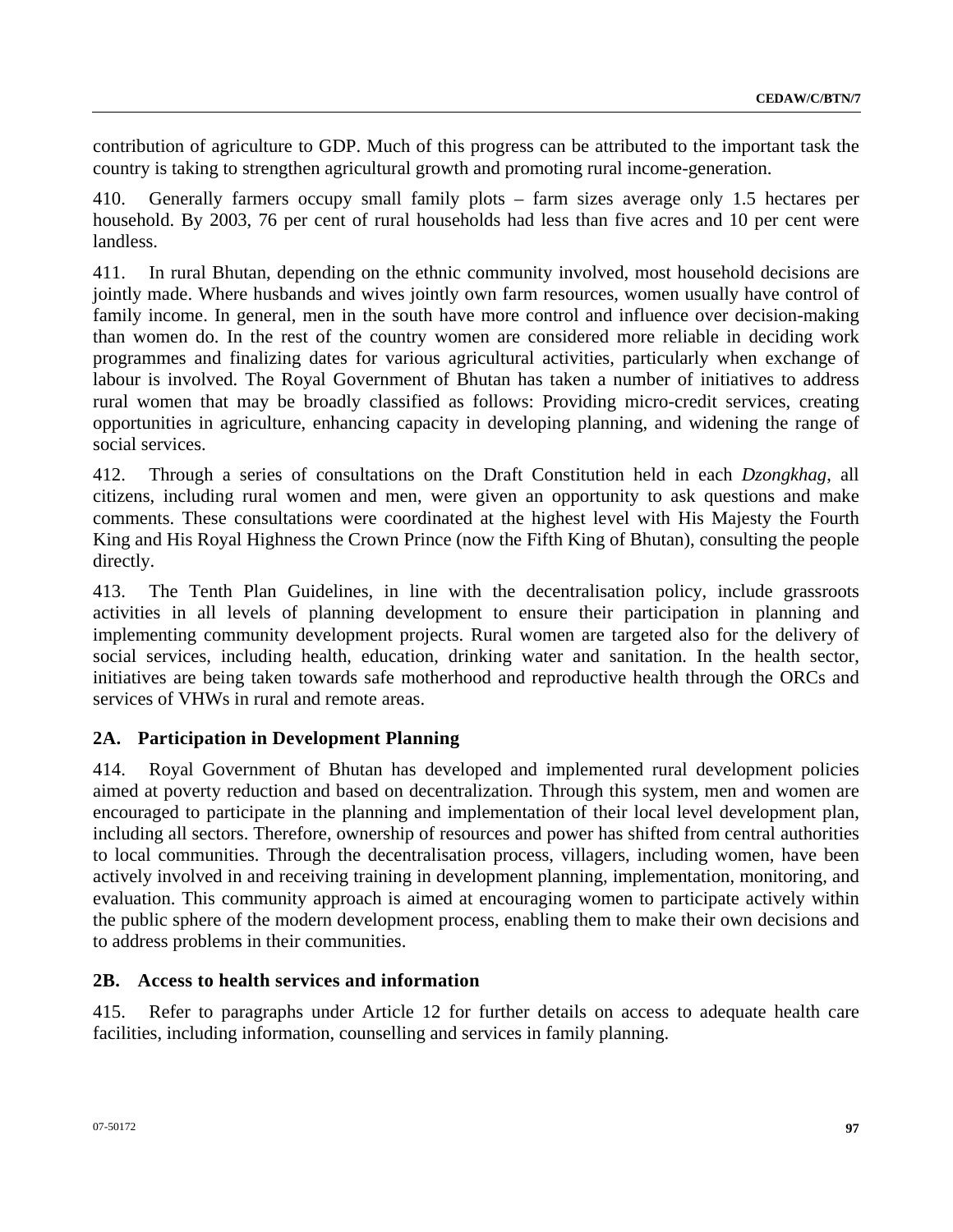### **2C. Social Security**

416. *Article 9 on Principles of State Policy grants 24 provisions that encompass the principle of social security especially* in the event of sickness and disability or lack of adequate means of livelihood for reasons beyond ones control. This would apply to women and men in both rural and urban areas. In addition, any citizen experiencing severe difficulty in securing a livelihood is able to request *Kidu* (benefits granted by the King or Royal Government of Bhutan) and participate in the land re-distribution programme. Upon being granted *Kidu*, up to 5 acres of land and other items are given. The granting of *Kidu* has been included in the Draft Constitution under Article 2 section 16 and both women and men are eligible.

417. The Tarayana Foundation has also been providing maintenance allowance of Nu 6,000.00 annually to individuals incapable of earning and looking after themselves with a focus the rural and impoverished. The number of beneficiaries has been increasing annually, from 7 in 2003 to 37 in 2004 to 83 at present.  $84$ 

#### **2D. Access to Education and Skill Training**

418. Primary education and literacy programmes are aimed at opening up capacities for innovation and development in rural areas, especially among Bhutanese women. The benefits of education are being enhanced by making curricula more sensitive to the needs of rural life. In addition, training on agriculture and other income generating activities is provided through the NFE programme, which has a high participation rate among rural women. Refer to paragraphs under Article 10 for details on access to formal and NFE, including vocational training, in rural areas.

419. Human resources, which are decisive to the development of all sectors, are being developed in the *Geog* communities. *Dzongkhag* Administrations are represented through several sector representatives in *Geog* rural development committees to help develop FYPs. The Planning Commission Secretariat in coordination with line ministries such as the Ministry of Home and Cultural Affairs, Ministry of Health, and Ministry of Agriculture conduct capacity building at both the *Dzongkhag* and *Geog*, and these trainees are expected to carry the training down to the villages. Extension programmes in the Renewable Natural Resources sector also help to promote knowledge and understanding among the adult population in rural areas. Rural men and women are participating in local development planning and budgeting for their community's development through various training programs and workshops carried out by the Department of Local Governance. Women are encouraged to participate in the training for GYTs.

420. The Ministry of Agriculture has been organising farmer's trainings and local and overseas study tours to better understand farm management and cultural practices in addition to gaining exposure. According to the Gender Pilot Study, 40 per cent of rural women had participated in training programmes run by the Agriculture and Animal Husbandry Departments of the Ministry of Agriculture. However, although women expressed their interest and keenness to learn new skills in Focus Group Discussions, they reportedly feel that many skills training programmes were more apt for men.<sup>[8](#page-97-1)5</sup> In addition to bringing training to rural areas, the Ministry of Agriculture has also been

<span id="page-97-0"></span><sup>84</sup> Tarayana Foundation (2006). Annual Report 2005-06. AND Annual report 2004-5

<span id="page-97-1"></span><sup>85</sup> Planning Commission and et al 2001, Gender Pilot Study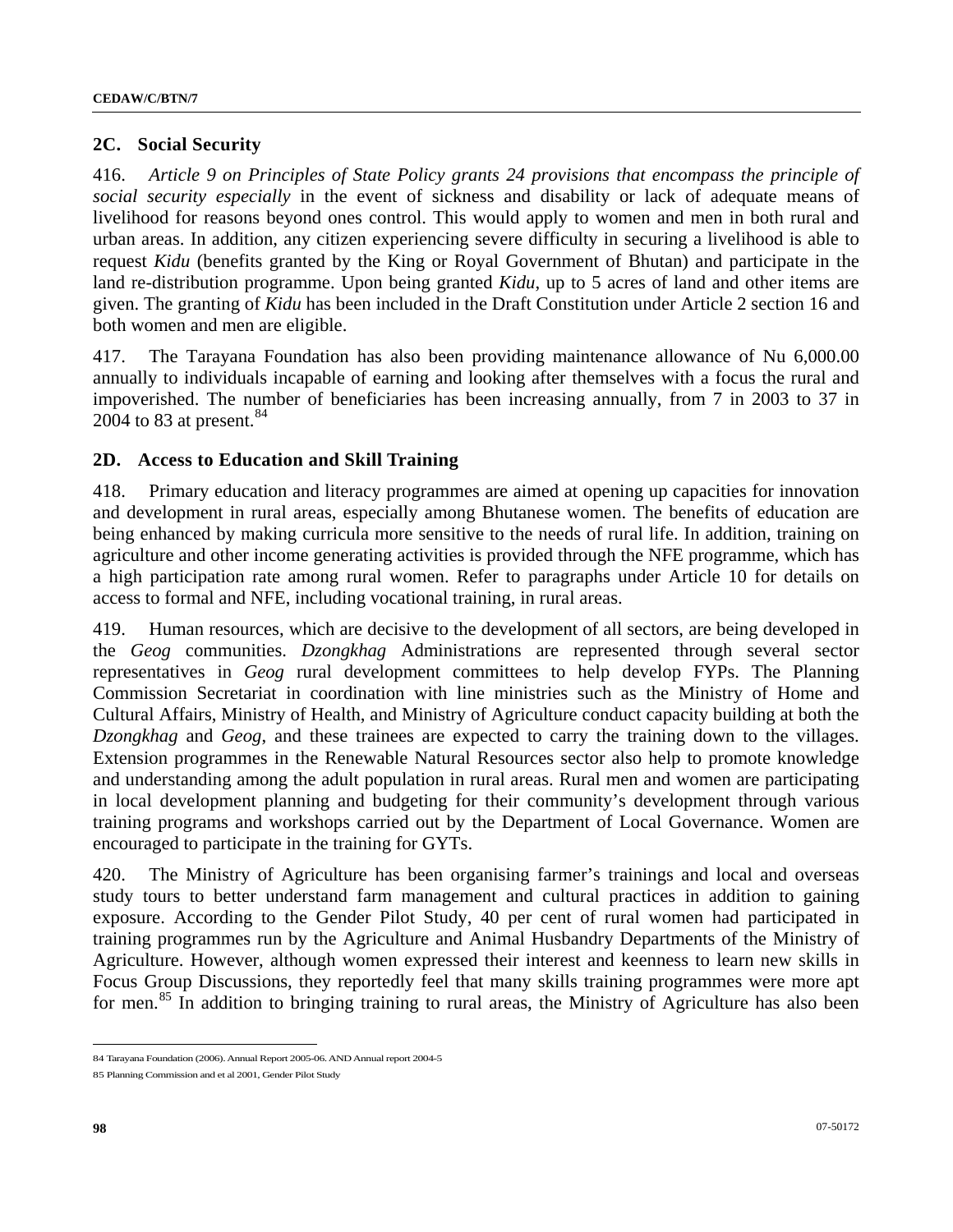providing incentives to all farmers, including women farmers, such as free seeds, farming tools and paddy transplanting equipment.

421. The majority of female farmers have also been attending the Annual Cattle and Vegetable Products Show organized at the *Dzongkhag* level by the MoA. At the show, farmers exhibit vegetable produce, dairy products and cattle as well as other farm based items and prizes are awarded for the best cattle and best quality farm produce. It is noted by the MoA that these shows encourage rural farmers to actively and effectively engage in farming activities.

# **2E/F. Establishment of Help Groups and Community Participation**

422. As guaranteed by the Draft Constitution, under Article 7 section 12 all Bhutanese citizens have the right to establish associations and political parties, and women are eligible to establish solidarity groups to help each other in the community. Further, under Article 9 section 19 the state shall endeavour to "*promote those conditions that are conducive to co-operation in community life*."

423. As a means to improve the socio-economic security of poor rural communities, the Tarayana Foundation, initiated a Fair Price project in preparation for marketing activities of products developed in remote communities. The Foundation is currently studying international fair price systems to eventually build cooperatives and self help groups at the community level. Discussions are also underway to establish a community Fair Price shop for the supply of essentials. The Tarayana Foundation is also working to increase capacity in the areas of product development, packaging and marketing by using local products as a means of cash income for the rural communities.

424. The NWAB aims to improve the living standards of women, particularly rural women, raise awareness about maternal and child care, nutrition, clean drinking water and hygiene and encourage women to take an active part in social and economic development through vocational training, environmentally sound projects to generate income and rural credit schemes. Since its inception, the NWAB, with more than 400 members has undertaken a variety of activities in collaboration with Royal Government of Bhutan agencies, particularly in rural areas, covering family health, sanitation, non-formal education and income generation. It has provided training programmes to more than 14,000 women to enhance income-generating skills in such areas as weaving, knitting and tailoring. Another major initiative of the NWAB has been the installation of more than 13,000 fuel-efficient smokeless stoves in rural areas. This has reduced the drudgery of cooking over traditional open stoves for many women and has generally reduced health risks.

425. The NWAB has over the years successfully created several local chapters of the *aum-tshu Tshog-pa* (women's associations) throughout Bhutan which has resulted in a widespread network of committed and talented women capable of identifying and implementing development projects at the local level.

# **2G. Equal Treatment in Land, Credit Programs and Agricultural loans**

426. Women in Bhutan have a traditional tie to land, reinforced through the matrilineal inheritance patterns in western and central regions. The Baseline Gender Pilot Study found that in rural areas, 60 per cent of women owned property, while only 40 per cent of men did. In urban areas, 55 per cent of men owned property, as compared to 36 per cent of women. Royal Government of Bhutan initiated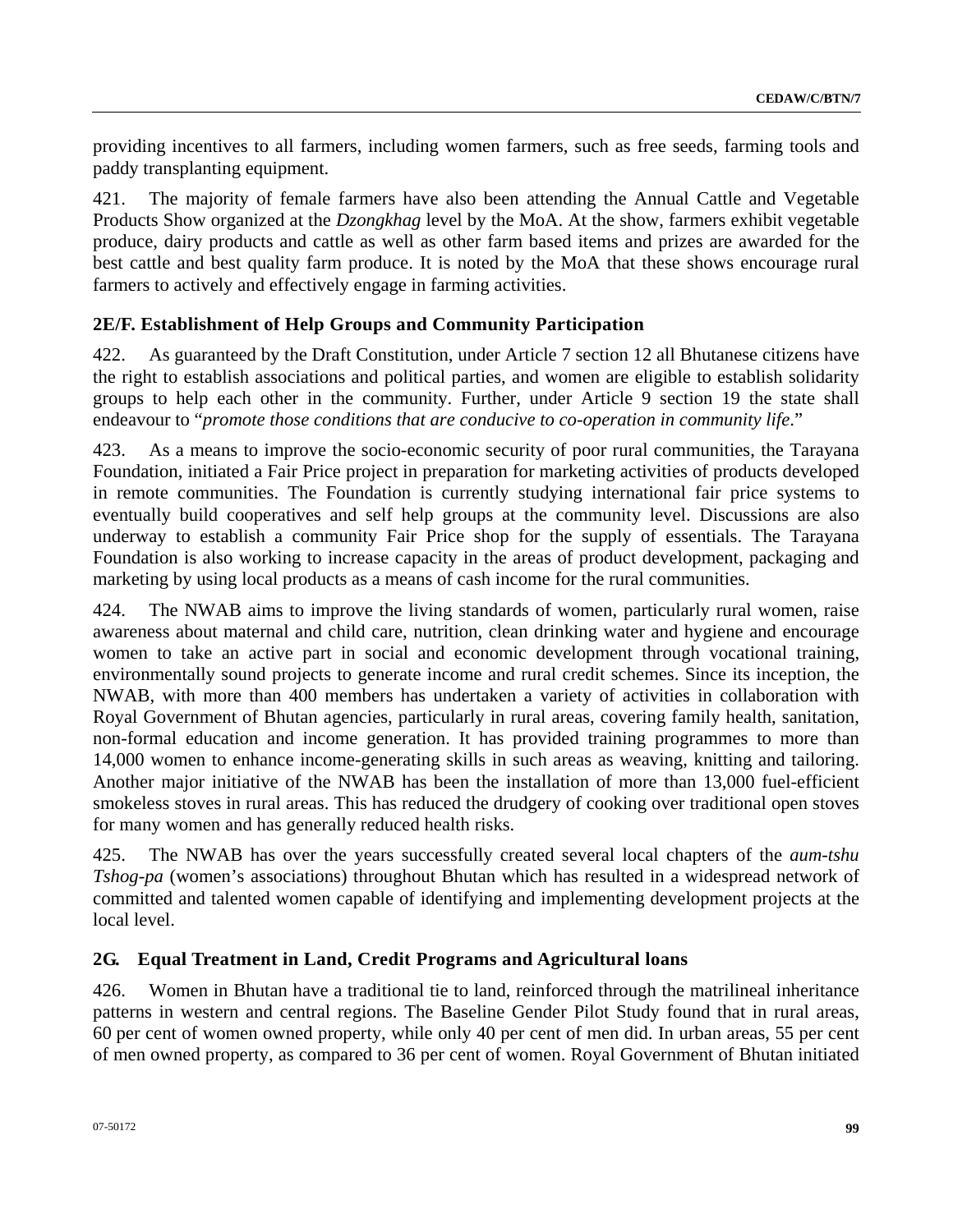the Comprehensive Land Policy focusing on land administration, land distribution, and land management to create an enabling environment for women who are the head of the families to access land for housing and agriculture.

427. In collaboration with BDFC and other donors, the Royal Government of Bhutan developed guidelines, principles and a strategic action plan to improve access to credit, including the following: Promote medium and long-term credit services with lower interest rates in order to encourage effective and sustainable widespread micro finance; Link products with local and external market demands through the provision of credit to support and develop the products of farmers; Provide technical training in effective implementation; Enhance a mechanism for collecting local loans and attracting internal and external financial and technical assistance; and Encourage local authorities to facilitate in micro finance operations.

428. Initiatives boosted by the BDFC a lending agency that operates credit programmes for commercial farming, have served the interests of a significant number of women. The BDFC, established in 1988, with its network of branch offices in all 20 *Dzongkhag*, provides credit services to both women and men of the rural community. In order to enhance credit accessibility and delivery, BDFC decentralized its credit system with the establishment of block loan committees and introduced schemes such as savings mobilization and group guarantee lending. These measures also have brought about wider participation by the rural population, especially women. In 2005 women comprised 35 per cent of the total clients, which numbered more than 11,000. An increasing number of rural women are planning and implementing household schemes to better their economic status, while many women in urban centres are beginning to establish small businesses. Credit patterns still indicate the dominant role of men in taking investment decisions. Overall more men than women take loans. In addition, women may not necessarily be involved in financial decision-making processes, a trend counter to the usual norm of joint decision making within the household<sup>[86](#page-99-0)</sup>.

429. Micro finance, including both credit and savings provision, remains an important vehicle for women to improve their social and economic status. To improve access to credit and banking among the rural population, including rural women, the BDFC has been conducting mobile banking services on a monthly basis in all the 20 *Dzongkhag*, during which awareness is created on credit programmes. Although more men take loans, women have been found to be more reliable in terms repayment.

430. The BDFC reduced the interest on the two rural [credit](http://www.kuenselonline.com/modules.php?name=News&file=article&sid=7123##) schemes- [single](http://www.kuenselonline.com/modules.php?name=News&file=article&sid=7123##) individual [loans](http://www.kuenselonline.com/modules.php?name=News&file=article&sid=7123##) (SIL) and commercial agriculture loans (CAL) from 1 per cent to 13 per cent for SIL loans and from 15 per cent to 13 per cent for CAL loans following the decision of the [8](#page-99-1)3<sup>rd</sup> National Assembly.<sup>87</sup>

431. The BDFC credit programs enable farmers to sell their products at appropriate prices, and to improve and expand their farming activities. Farmers have been given skills training in agricultural production enabling them to develop appropriate mechanisms in accordance with the family credit provisions. Information about and methodologies for employment creation, goods production and market demands are made accessible for farmers. These provisions help increase employment in local communities and decrease the numbers of people leaving their community to find jobs in the cities or towns. Local production has increased through the provision of credit and agricultural materials.

<span id="page-99-0"></span><sup>86</sup> Royal Government of Bhutan et al, 2002

<span id="page-99-1"></span><sup>87</sup> Ministry of Finance Report to National Assembly 2006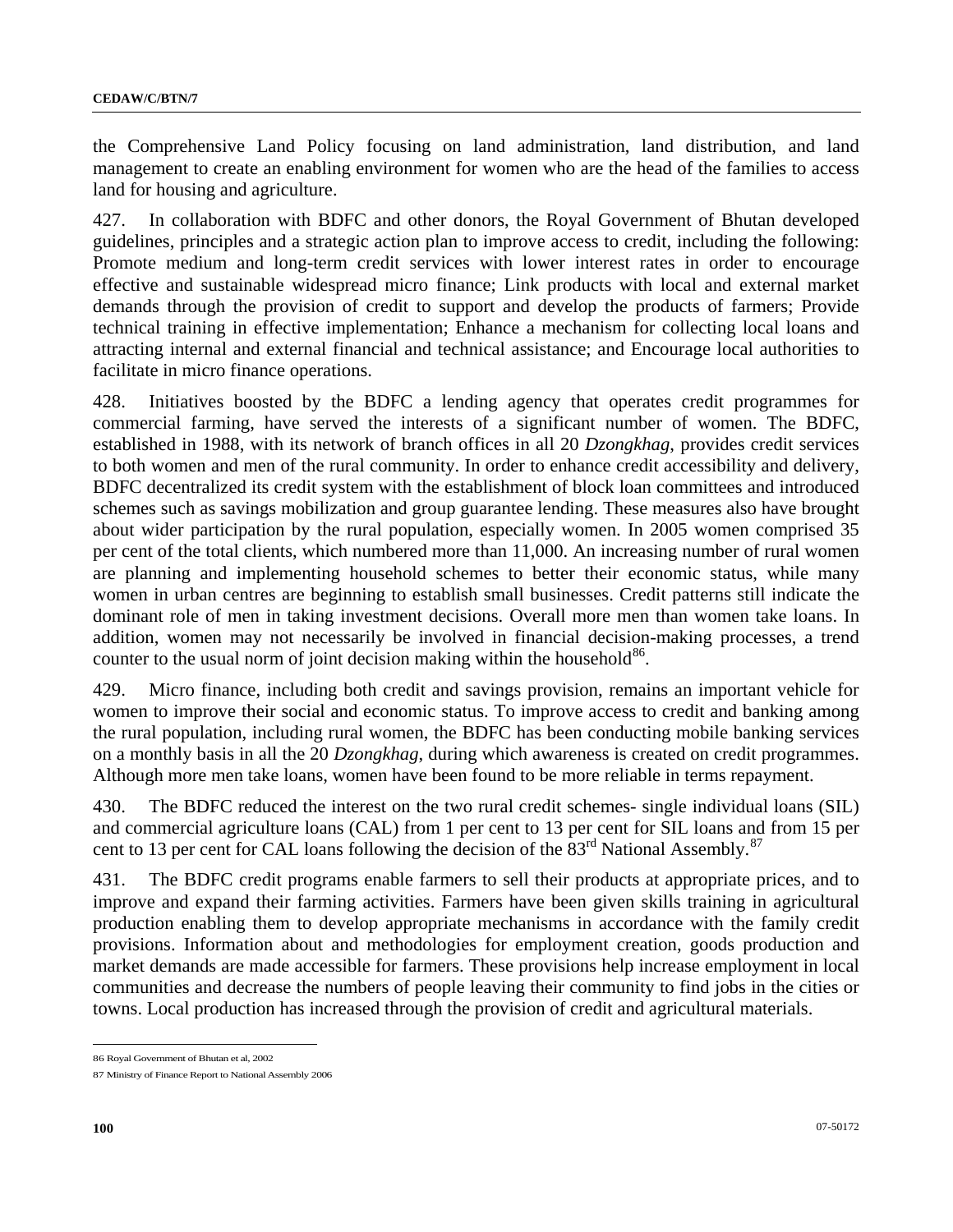432. The Tarayana Foundation has been facilitating potential economic ventures to access loans from financial institutes. The Foundation is currently studying the application of Grameen Bank principles in improving access to micro-credit at the local level.

### **2H. Access to Decent Living Conditions**

433. The Royal Government of Bhutan is improving the agricultural production system and handicrafts in rural areas to help improve living conditions. The Ministry of Agriculture, in order to attract youth to agriculture and agricultural trade, had initiated a number of programmes such as the construction of farm roads, enhancing the skills and knowledge on farm business and Rural Development Training Centre Programme. These would not only help reduce the problem of unemployment but would also reduce rural-urban migration.

434. In 2005, access to an improved water source was estimated to be 78.2 per cent in rural areas (83.4 per cent national; 98.0 per cent urban) and access to improved sanitation facilities 81.8 per cent in rural areas (81.0 per cent national; 79.1 per cent urban) (Table 14.1). Almost all of those with access to improved water had piped water within or outside of the house, meaning that most rural girls and women do not need to spend time collecting water. The other major water source in rural areas was classified as spring/river/pond (19.9 per cent) by the census. Through the decentralisation process, women have been involved in making decisions regarding the establishment of water and sanitation facilities serving their communities and participated in their construction. Women have also been encouraged to undergo training as Village Water Caretakers, the focal points for these schemes.

435. The 2005 census reported that electricity was the main source of lighting in 40 per cent of rural households, followed by kerosene (51.3 per cent) (Table 14.2). One objective set in the Tenth Plan Guidelines is to increase coverage under the rural electrification project to 84 per cent.

436. In 2005, 56.4 per cent of rural women were still using firewood as a cooking fuel, followed by electricity (21.4 per cent) and LPG (15.2 per cent) (Table 14.3). Although cooking with firewood may not be ideal with respect to health, at last count, 22 per cent of the population was using inexpensive stoves designed to use less fuel and minimize the amount of smoke after thousands of rural households were provided such stoves.<sup>[8](#page-100-0)8</sup>

437. Table 14.4 indicates the proportion of rural households owning different types of communication media, with 20.5 per cent owning a radio or tape player, 19.6 per cent owning a TV or video player, 12.2 per cent owning a telephone, 8.6 per cent owning a mobile phone, and 2.3 per cent owning a computer.

438. Transportation is a major factor affecting rural women, especially in Bhutan's difficult mountainous terrain. In 2005, 47.1 per cent of rural households were less than a 30 minute walk to the nearest motor road, while 13.9 per cent were more than a 6hour walk away (Table 14.5). Goals set in the Tenth Plan Guidelines, such as the construction of 585 km of mule tracks, are expected to improve this situation.

<span id="page-100-0"></span> $\overline{a}$ 88 Royal Government of Bhutan, 2002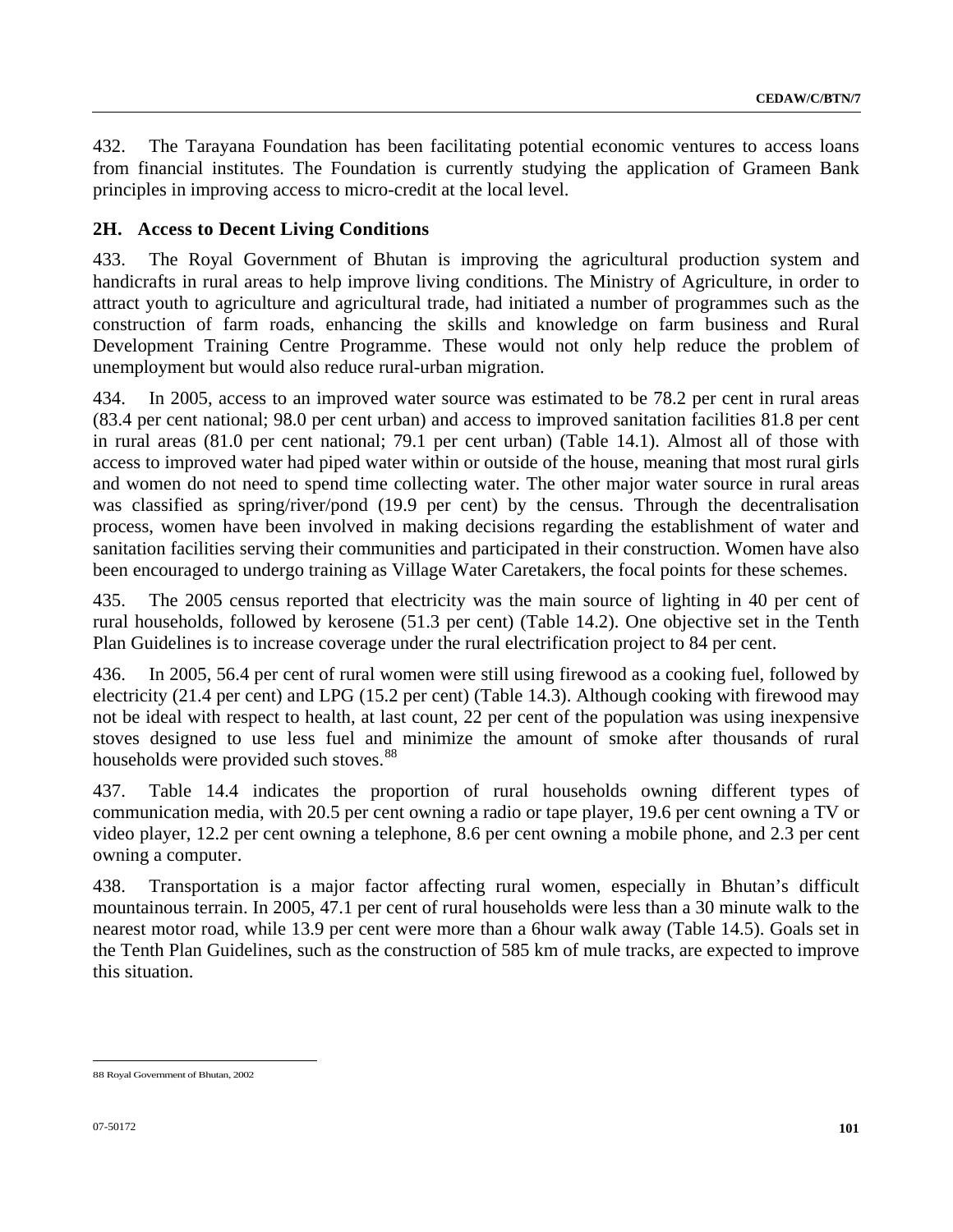439. Another indicator of access to decent living conditions as well as security is occupancy status. In 2005, 77.9 per cent of rural households were living in a home that they owned.<sup>[89](#page-101-0)</sup> The Tenancy Act 2004 protects the rights of women owners but more so for those who are tenants through the provisions in Chapter III Sections 7.1 and 7.2 as follows: Section 7.1 Succession of rental unit states that in the event of death of a tenant during subsistence of tenancy, "*the right of tenancy shall devolve upon members of the tenant's family, provided that the successor had ordinarily been living in the rental unit with the tenant at the time of his death in the following order: Spouse; Children; Parents; and any other member of the family*" and Section 7.2 Succession of lease states that in the event of death of a lessee during subsistence of the lease, "*the lessee's rights shall devolve upon his successors, provided that the successor had ordinarily been living on the leased land with the lessee at the time of his death in the following order: Spouse; Children; Parents; and any other member of the family*."

440. Also, under chapter 5 section 14, the tenant is granted the right to "*a decent dwelling rental unit; protection against unlawful eviction by the owner; protection against lockouts and seizure of personal property; privacy and peaceful enjoyment of the rental unit and the premises during the subsistence of the agreement; leave the rental unit during the subsistence of tenancy in accordance with this act; the tenant may sublease the rental unit as specified in the agreement; and vacate the rental unit immediately if he is transferred, after serving notice in writing to the owner*".

#### **Issues of Concern**

#### **Difficulties**

441. Poverty spatial analysis shows that east, south-central and central Bhutan are most vulnerable, especially in terms of food poverty. The character of the Bhutanese economy poses a formidable challenge for integrating the rural economy with the national economy. Lack of adequately developed infrastructure and inaccessibility also hinder implementation of development activities. Scattered settlements, especially in hilly areas, further complicate the delivery of public services. The 2004 Poverty Analysis Report calculated an income poverty line for Bhutan of Nu. 740 per capita per month. 31.7 per cent of the population live in income poverty, of which 97 per cent are in the rural areas. Poverty is prevalent among larger households: of single-parent households 4 per cent are poor, while among households with eight members more than half are living in poverty.<sup>[90](#page-101-1)</sup>

442. An issue that particularly impacts women in agricultural is multiple responsibilities. Bhutanese rural women usually perform farm labour, are responsible for production of supplementary household food such as vegetables, livestock and brewing alcohol either for consumption or sale, and have primary responsibility for household welfare duties such as cooking and child rearing. Another issue is seasonality – the seasonal practices of planting and harvesting are the busiest times for rural women and men. Winter is usually less busy but access can become a problem in high mountainous areas due to snowfall.

<span id="page-101-0"></span><sup>89</sup> Office of the Census Commissioner, Results of Population 2006 and Housing Census of Bhutan 2005

<span id="page-101-1"></span><sup>90</sup> NSB Poverty Analysis Report 2004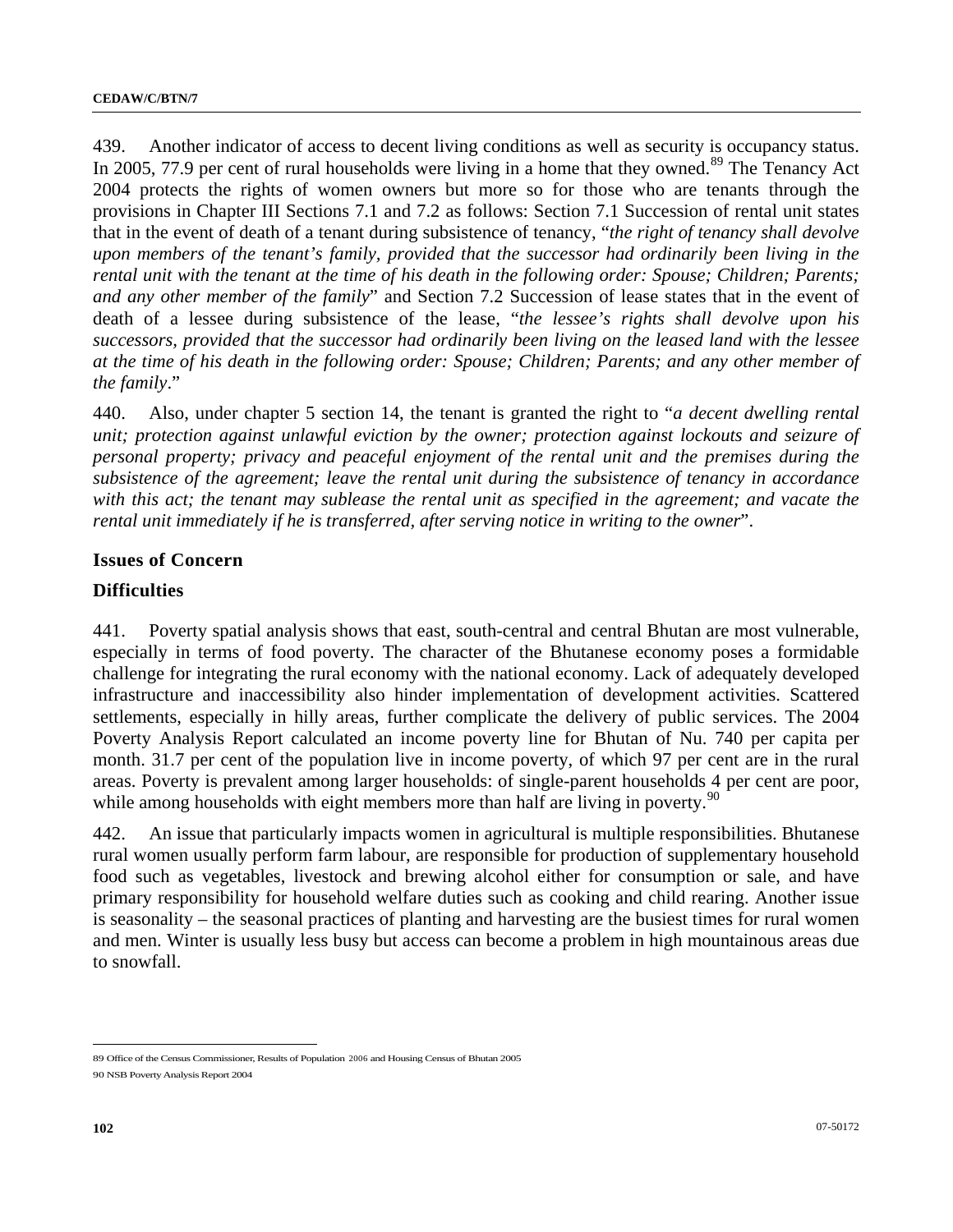443. Currently, women only make up 35 per cent of borrowers from BDFC's group loan scheme, and NWAB no longer offers this service, so there is scope for improving the outreach of micro finance in Bhutan.

444. A major demographic issue is migration<sup>[9](#page-102-0)1</sup>. Gender composition of migrants from rural areas is 59 per cent for males and 41 per cent for females. While most of Bhutan's population still lives in rural areas, urban centres have emerged in recent decades in almost every *Dzongkhag* and have attracted numerous people from rural communities, seeking accesses to cash income, opportunities for education and work, and public services. Among those women who migrate to urban areas, many find employment as domestic help for the urban elite, particularly in childcare. (Refer to Para 1B in Article11 for further details.

# **Future Action**

445. The Royal Government of Bhutan has been implementing the National Poverty Reduction Strategy (NPRS) in concurrence with the Ninth Plan to reduce poverty and improve living conditions for rural people. The PRS includes land policy, irrigation, transportation, education, health and credit.

446. Diversification of agriculture and improving alternative income generating opportunities in rural areas will be emphasized to have a positive impact on women in this sector since they are left behind when male family members migrate to urban centers. Alternative livelihoods for rural women will become increasingly important as other sectors of the economy begin to outpace agricultural sector growth.

447. Recognizing that poverty is largely a rural phenomenon, the Tenth Plan Guidelines include key strategies to address rural poverty through rural development: Ensuring food security; improving agricultural productivity by disseminating modern inputs and technology, Encouraging specialization according to comparative advantages in micro-climatic and ecological zones, Promoting employment and income generation opportunities in rural areas, Increasing accessibility to and improving quality of social infrastructure, Intensifying provision of rural infrastructure such as roads, bridges, irrigation schemes, electricity, ICT, Promoting skills development, Increasing access to rural credit, Promoting SMEs and cooperatives, especially cottage industries like textiles and handicrafts, Ensuring sustainable use of natural resources, and Implementing holistic and integrated area-based development planning.

448. Some of the targets set in the Tenth Plan Guidelines which will lead to improved living conditions among rural women include: (i) to reduce to 15 per cent the proportion of rural households living below the national poverty line; (ii) to increase the mean annual rural cash income from Nu 18,000 to Nu 35,000; (iii) to increase the proportion of farmers engaged in horticulture export from 10 per cent to 25 per cent; (iv) to decrease the proportion of farm households with less than 5 acres of arable land from 30 per cent to 10 per cent; (v) to increase access to improved water sources to 100 per cent and to improved sanitation facilities to 95 per cent; (vi) to increase coverage under the rural electrification project to 84 per cent; (vii) to decrease the proportion of the population living more than a 1 hour walk to the nearest motor road from 40 per cent to 20 per cent; and (viii) to

<span id="page-102-0"></span> $\overline{a}$ 91 Ministry of Agriculture 2005 Rural-Urban Migration in Bhutan, Thimphu. Royal Government of Bhutan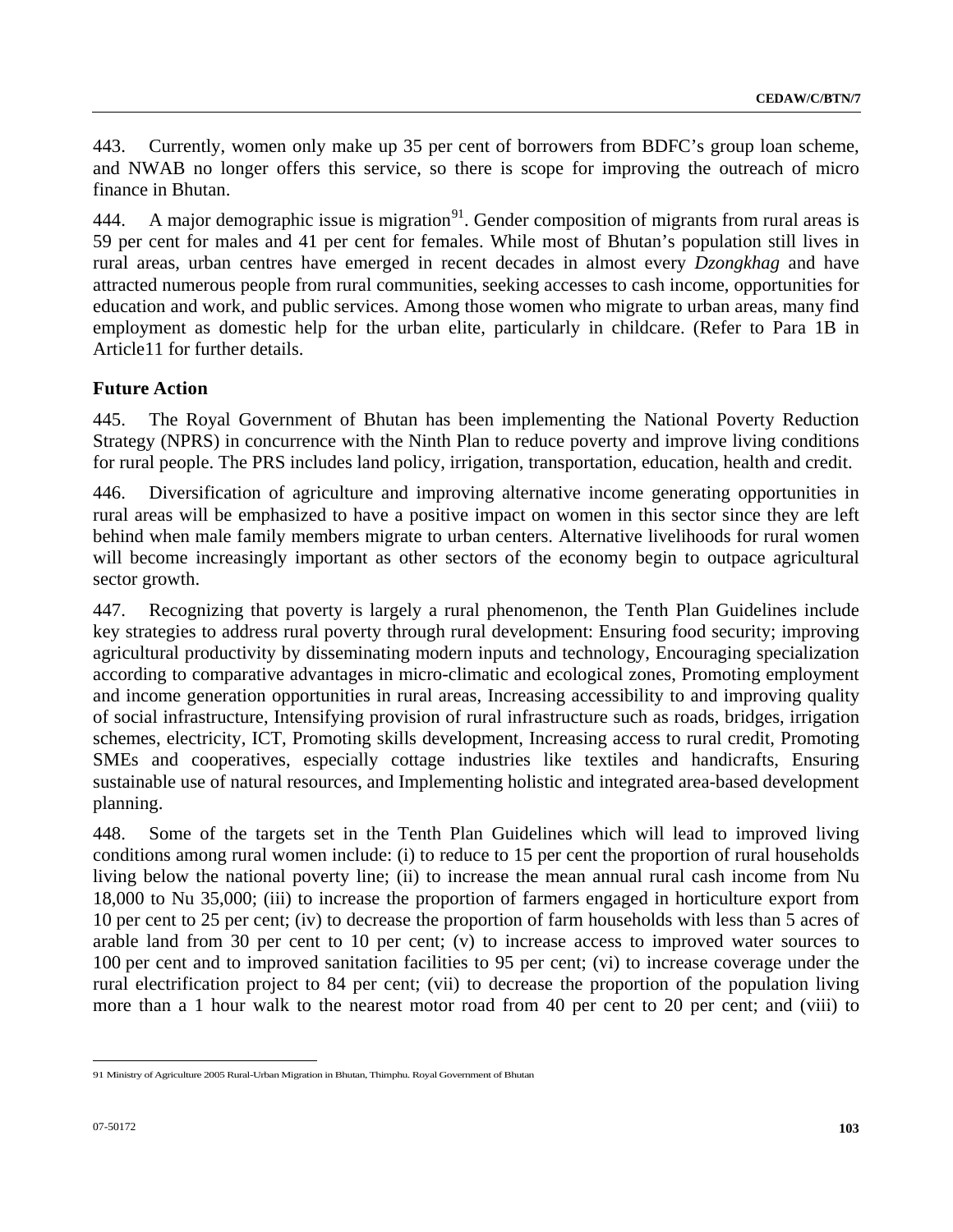construct 245 km of feeder roads, to construct 60 suspension bridges and rehabilitate another 60 suspension bridges, to construct 585 km of mules tracks and rehabilitate 500 km of mule tracks.

# **Part IV**

### **Article 15: Law**

### **1. Equality before law**

449. The Royal Government of Bhutan has emphasised the principles of equality and the guarantee of equality before law by Article 7 on Fundamental Rights of the Draft Constitution, reinforced by Article 9 section 3, by *Provision OM Thrimzhung Chhen-po,* and section 3 Civil & Criminal Procedure Code 2001*.* When there exists a lacuna in the law or where there is ambiguity in the interpretation of laws the Judiciary may consider and decide a case in accordance with provisions of the *Thrimzhung Chhenmo* without regard to the rank or status of the parties before the Court.

450. Bhutanese customs normally favour women, thereby harmonizing traditional perceptions about women's rights and the Convention. Women in the *Nga-long*, *Shar-chhop* and other communities of northern and eastern Bhutan incorporate levels of social freedom, recognition of their economic contribution, and relative equality with men. Divorce is acceptable and there is no prohibition against it, nor is social stigma or taboo attached. Both women and men remarry without social prejudice, with or without children from previous marriages. Traditional practices of matriarchal inheritance system still apply in most Bhutanese families, and many women in western and central Bhutan inherit the land. In contrast, amongst the *Lho-tsham* communities of the south, patriarchal value system preclude women's social freedom and underrate their economic contributions. In such communities, a caste system still subsists alongside social traditions of male domination.<sup>[92](#page-103-0)</sup>

### **2. Equal right in civil affairs**

451. Article 7 section 22 of the Draft Constitution prescribes that Bhutanese citizens "*shall have the right to initiate appropriate proceedings in the Supreme Court or High Court for the enforcement of the rights conferred*" and may censure, make complaints, or file claims against any breach of law by state and social organs or by members of such organs. Article 7 section 16 states that "*a person charged with a penal offence has the right to be presumed innocent until proven guilty in accordance*  with the law." To further ensure that every citizen shall enjoy the right to defence through judicial recourse, section 20 provides for "*the right to consult and be represented by a Bhutanese Jabmi of choice*."

452. Women are equal with men in the court. Women have equal right to enter into contracts and take obligations, and equal right in filing complaints. In case of a married woman, she must have agreement from her spouse to enter contracts related to joint property. This applies to the husband as well to protect the rights of the wife.

<span id="page-103-0"></span> $\overline{a}$ 92 Royal Government of Bhutan 2002 Bhutan's Combined Initial through Sixth Periodic Report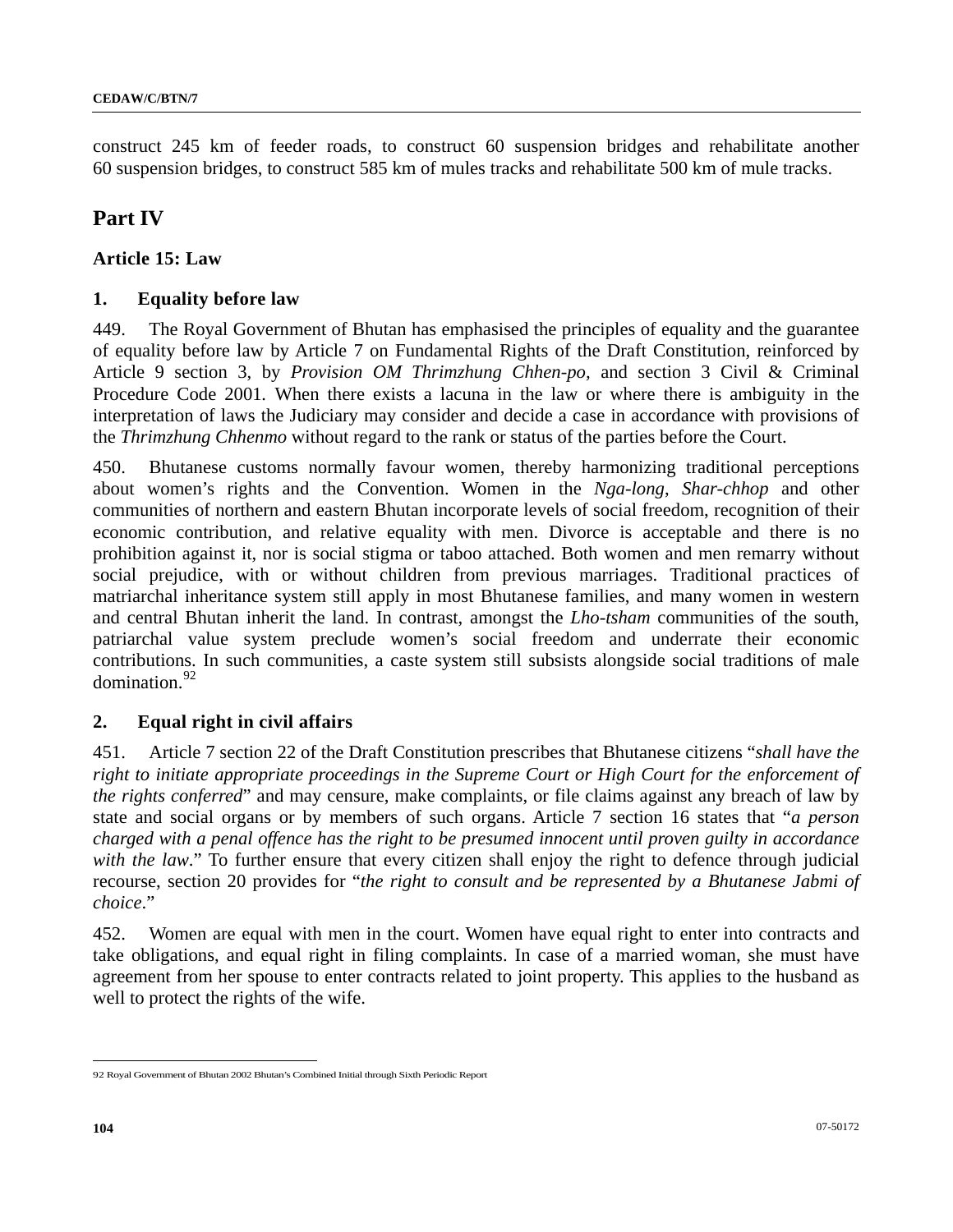453. Both women and men are equally entitled to have ownership over property. Rights to ownership of property are guaranteed by the Draft Constitution under Article 7 section 9. Also, under Article 7 section 14, "*a person shall not be deprived of property by acquisition or requisition*."

454. Both women and men enjoy the benefits of those laws on an equal basis. According to the Civil and Criminal Procedure Code, any male or female may institute a civil suit or make a criminal complaint. Under Chapter 18 on institution of a civil suit, A suit may be initiated by: (a) a litigant himself/herself; (b) a member of his/her joint family; or (c) a Jabmi of his/her choice. Under Chapter 28, Pre-Arrest, A person may make a Criminal Complaint to the police or in the absence of police, to any appropriate public authority, when he/she or a member of his/her family has been the victim of a crime, has witnessed a crime or has prior knowledge of a crime which may occur or the intention to commit a crime. Chapter 1 section 3 ensures non-discrimination of any defendant stating "*All persons are equal before the law and are entitled to equal and effective protection of the law without discrimination on the grounds of race, colour, sex, language, religion, political or other opinion, national or social origin, property, birth or other status*". Further, Article 9 section 6 provides that the *"state shall endeavour to provide legal aid to secure justice which shall not be denied to any persons by reason of economic or other disabilities."*

### **3. Elimination of any laws including contracts restricting the enjoyment of women's rights**

455. All laws and legal documents in Bhutan that safeguard State properties, rights, freedom and legal properties of individuals and in conformity with the national interests, shall continue to be effective until changed or abrogated by new texts, except those provisions that are contrary to the spirit of the Draft Constitution. The Parliament has the duty to nullify any laws or provisions, which are contrary to the spirit of the Draft Constitution. [Refer also Article 2.]

### **4. Freedom of Movement and to choose Domicile**

456. The Royal Government of Bhutan promotes equal rights of women and men to travel and chose their residence freely within the context of the law. Article 7 section 7 of the Draft Constitution states "*a Bhutanese citizen shall have the right to freedom of movement and residence within Bhutan.*" All citizens, whether women or men, of Bhutan are entitled to apply for passports, and extends this entitlement to any Bhutanese women and men living abroad. Bhutanese have always been free to travel within or outside the country. To facilitate the travels of Bhutanese abroad, the Royal Government of Bhutan has recently begun issuing new passports with modern security features and in conformity to international norms, and phasing out the old passports. For domicile purposes, all citizens may choose to live anywhere they so desire.

457. For construction of houses and buildings, approval from the competent authority is needed for any housing schemes in both urban and rural areas. The Royal Government of Bhutan subsidises most house construction in rural areas through special rural rates for construction materials such as timber, lower taxes, and lower minimum requirements.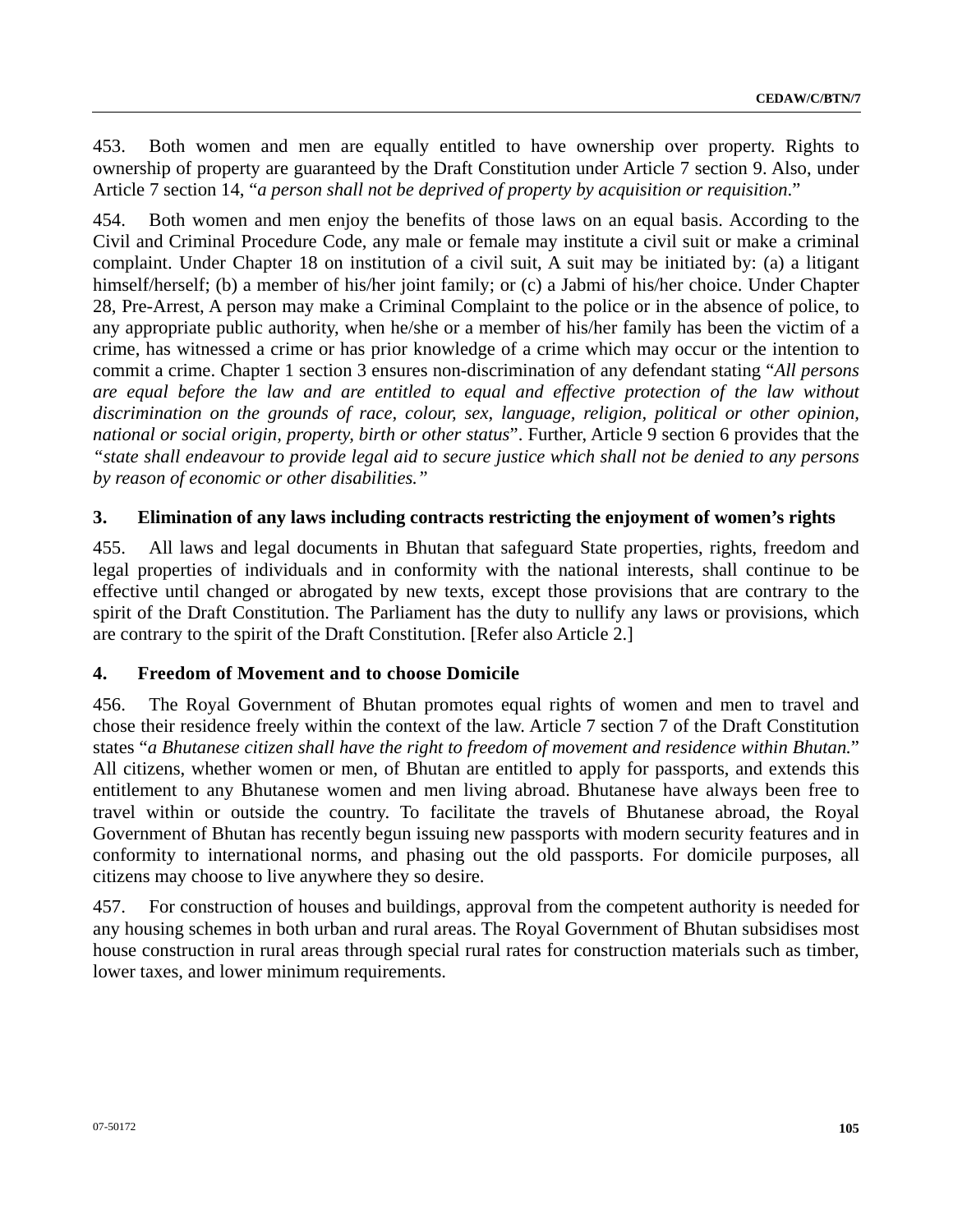#### **Issues of Concern**

#### **Difficulties**

458. Many people are ignorant of their rights given the recent rapid changes and additions with women being particularly vulnerable given higher levels of illiteracy.

### **Future Action**

459. Supporting campaigns for dissemination of information about women's legal rights

460. The Judiciary will continue its public awareness programme on laws and rights. This will include pamphlets, mass media, and judges visit schools to educate students on various laws as the Penal Code and the Civil and Criminal Procedure Code. The Judiciary will also continue its association with the BBS, to build upon the ongoing initiative to educate people and create awareness on the basic acts via broadcasts from BBS twice a week. Drangpons, rabjams and lawyes will continue to visit schools and institutions to lecture students on the penal codes and other acts.

461. Systematic review of existing laws with gender bias will be carried out through the NPAG.

#### **Article 16: Marriage and Family Life**

#### **A. Equal Right to Enter Marriage**

462. Marriages are conducted according to conditions determined by law based on the principle of mutual consent between a man and a woman, who are 18 years age and older, and secure a marriage certificate by registering with the court. By *Kha* 1-8of the Marriage Act, a marriage is legally recognized only after obtaining a marriage certificate from a court of law and states that "*notwithstanding the number of years that have elapsed since a marriage has been contracted; a couple shall only be recognised as a legally married couple from the date of acquiring a Marriage Certificate from a Court of law*." (Amendment to section *Kha* 1-5 of *THRIMSHUNG* 1957) Until very recently, virtually all marriages were common-law even though certificates were required for official recognition.

#### **B. Right to Choose and Decide on the Marriage**

463. Women have freedom in making decisions related to their marriage and family. These rights are guaranteed and protected by the Draft Constitution as well as by the law. Express consent of the parties involved to the marriage is required. As per the Marriage Act *Kha* 1-2 "… *a person has the right to marry any other person, irrespective of status, caste, wealth or appearance, provided the persons contracting the marriage thereof have expressly consented to their marriage*."

464. The law protects all women and men the right to marry of their "*own volition without discrimination based on status, caste, wealth and appearance*." (section *Kha* 1-2).

465. Child brides are potentially vulnerable as it is possible that some underage girls may be forced into the union by parents or other relatives.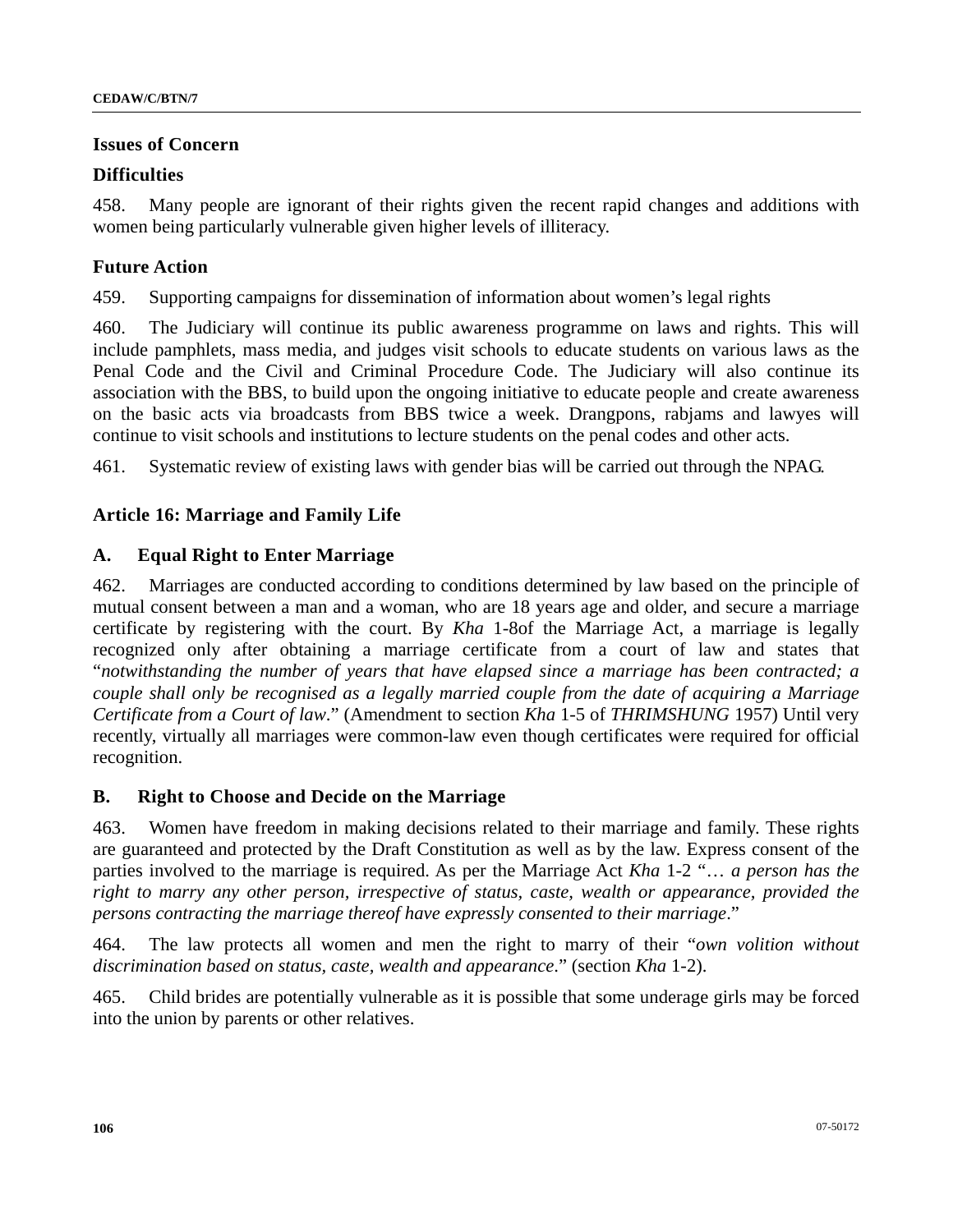# **C. Equal Right in Divorce**

466. Either the husband or wife may petition the court for divorce on various grounds, including adultery, abandonment, sterility and impotence, battery and assault, and wilful negligence by one of the spouses, and after either initiate the divorce, the party held responsible for compensating their partner depends on the circumstance of the separation, and not on their sex.

467. *Kha* 6-1.In any proceedings under the Marriage Act where dissolution of marriage is sought by a decree of divorce, the husband and wife shall have to exchange deeds of divorce (*YIKTHI*) in the form and manner "*Jhha*" set forth in the Schedule. (Refer section *Kha* 3-1 of *THRIMSHUNG* 1957).

468. In cases of adultery, the person who commits adultery must pay compensation (*Gao*) to the aggrieved spouse as per section *Kha* 3-1 of the Marriage Amendment Act of 1996.

469. If a couple divorces, personal property acquired before the marriage reverts to the original owners *(*section *Ga* 6-3 of the Inheritance Act 1980), while property acquired during the marriage is divided equally between the husband, wife and children if any.

470. *Kha* 6-5 of the Marriage Act states that "*subsequent to exchange of the deeds of divorce, the sharing of the properties shall be undertaken in accordance with the conditions laid down in the deed of divorce. And if any particulars of a property have been omitted at the time of sharing in this manner, then that property shall not be shared out but shall be retained by the party having its possession. And in such a case, no person shall be entitled to raise any objections*". (Amendment to section *Kha* 3-4 of *THRIMSHUNG* 1957).

471. There are restrictions to obtaining a legal marriage certificate in the following scenarios: (i) if either a man or a woman has divorced three times for misconduct, then that man or woman shall be restricted from obtaining a fourth marriage certificate from a court of law in the event that they wish to enter into a fourth marriage (*Kha* 1-15) and (ii) if a man or woman has paid damages (*Gao*) due to his or her repeated misconduct on three separate occasions, then that defaulting partner shall not be granted a Marriage Certificate when contracting a fourth marriage. Therefore, of a woman or man is marrying for the fourth time, the union will not be legalised, increasing the vulnerability of either spouse in the event of separation.

# **D/E. Pro-woman Rights and Duties for Child Custody and Support**

*Rights of Custody of Children on Divorce* 

472. Under the Marriage Act *Kha* 7-1, "*where a couple having children have been granted a divorce, then whether or not they have looked after each other during their stay together, and irrespective of either of the parties to the marriage having committed a misdemeanour, their children aged nine years and upwards, subsequent to their divorce, shall have the rights to choose whether they wish to live with the father or the mother.*" (Amendment to section *Kha* 5-12 of *THRIMSHUNHG* 1957).

473. The Marriage Act stipulates the father must support, take care of the upbringing, and provide financial support for the children. The amount of child-support shall be determined according to an agreement between the divorcing spouses. In a case where there is no agreement, the Court shall determine according to the capacity of each spouse. Child-support shall be given to the children until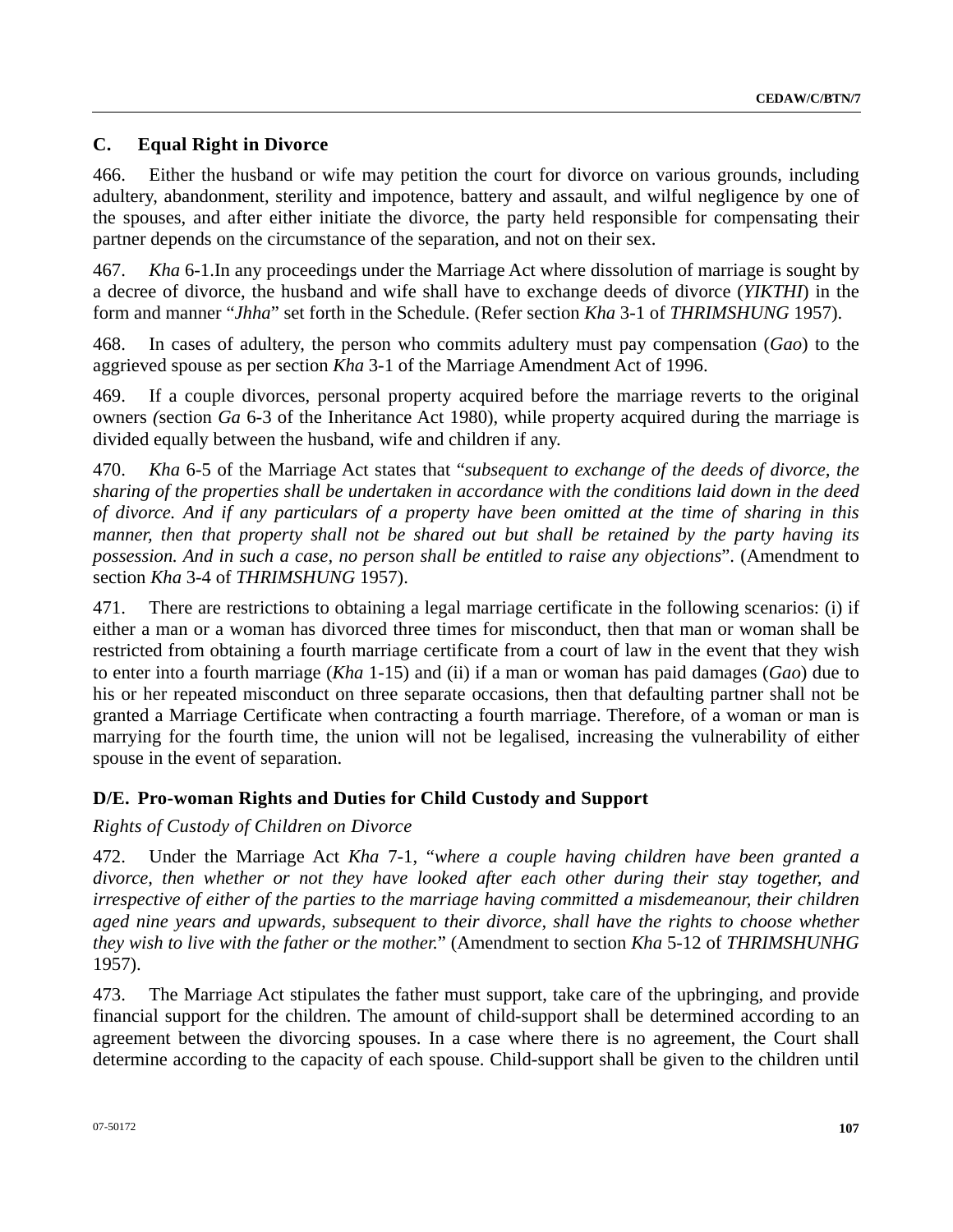they become an adult. The child support allowance is provided by the father according to the terms of the negotiated agreement, failing which, the father shall pay 20 per cent of the monthly income to each child, with the total child support allowance not exceeding 40 per cent, until the children reach age 18.

474. Refer to paragraphs under Article 12 with regard to access to the information, education and means to decide freely and responsibly on the number and spacing of their children.

#### *Rights of Mother Over Custody of Children below Nine Years*

475. With respect to the custody of children, the mother under *Section Kha* 7-2 of the Marriage Act is awarded custody of children not attaining the age of nine years, regardless of who bears responsibility for the separation. Thereafter, the child could choose to live with either parent. Further, under *Section Kha* 7-3 (1) as amended in 1996, the custody of a child under age 9 shall be given to the mother. Where the children have chosen to live with the father, then they shall not be entitled to any allowances from the mother.(Amendment to *Section Kha* 5-13 of *THRIMSHUNG 1957*).

#### **F. Adoption**

476. Regarding adoption of a child, the Sixty Seventh Session of the National Assembly, 1988 had passed a resolution that adoption of any child, whether Bhutanese or non-national, should be permitted provided the cases are processed through the *Thrim-khang* (Courts) and appropriate agreements stating that the child would be entitled to full benefits under the Inheritance Act as applicable to natural born children are undertaken. The children so adopted through these procedures shall be recognized by the Ministry of Home Affairs and the *Thrim-khangs* as foster children and shall be permitted to be registered in the census as citizens. This resolution protects the paramount interest of the adopted child and it applies to both girls and boys and the law does not discriminate against each other.

#### **G. Equal Rights to Choose a Family Name, a Profession and an Occupation**

477. While the system of family names does not exist in Bhutan some women choose to take their husband's name. This is an individual preference, and not a legal requirement.

478. Women can choose any employment according to their ability and the needs of society. The law also provides for the husband and wife to have the right to freely choose a job and participate in political, cultural and social activities. (refer to paragraphs under Article 11 for further details)

#### **H. Rights in Property Management**

479. Both women and men are equally entitled to have ownership over property. Rights to ownership of property are guaranteed by the Draft Constitution under Article 7 section 9. Also, under Article 7 section 14*, "a person shall not be deprived of property by acquisition or requisition."* Hence both men and women have equal rights to ownership, individually or collectively and if they are Bhutanese citizens and Bhutanese legal entities, they have rights to land ownership.

480. By law, both husband and wife have equal rights in the management of joint property. Women are entitled to enter contracts at any time without any limitation or restriction, although a married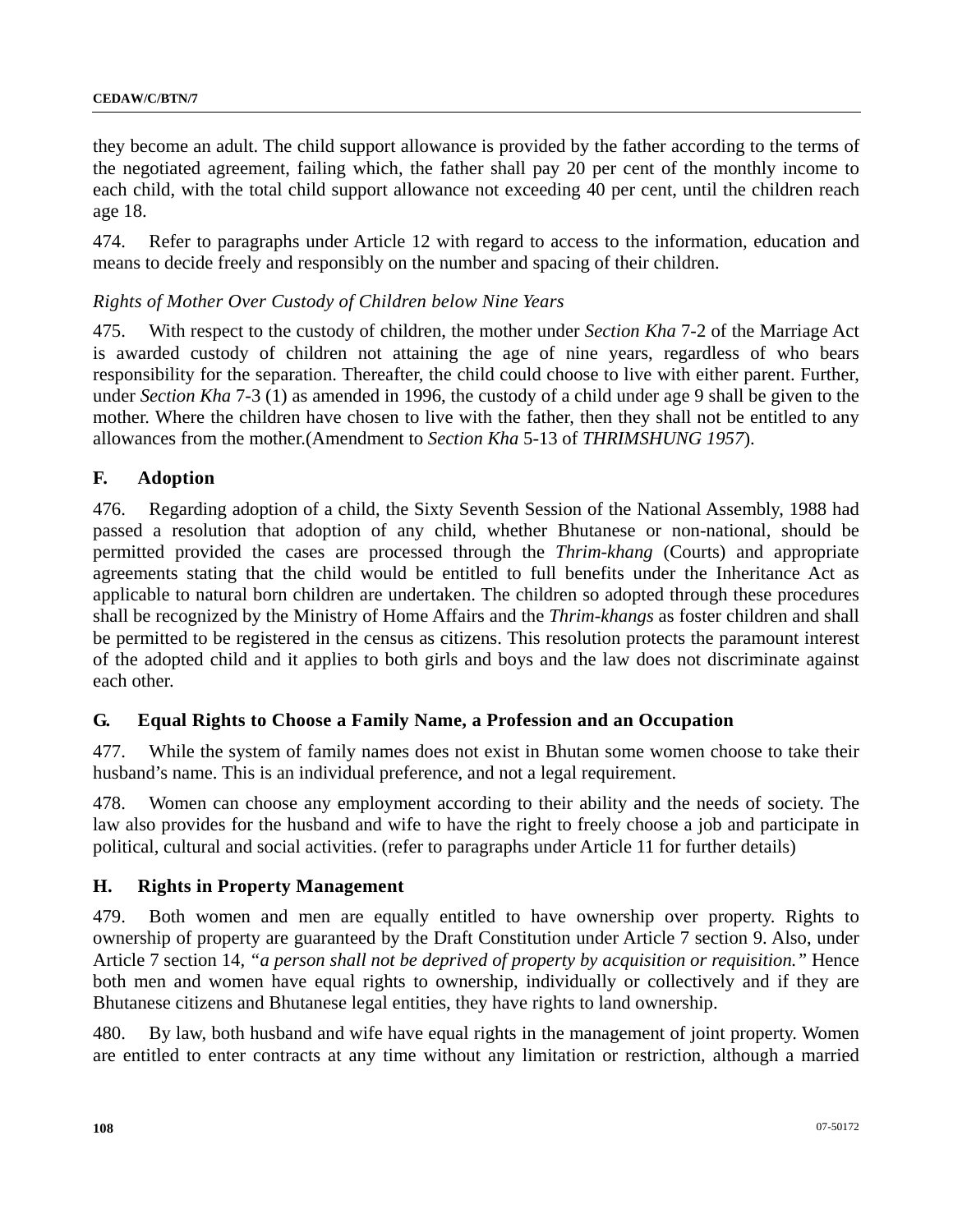woman must have spousal agreement to enter contracts related to joint property. This also applies to the husband as well to protect the rights of the wife.

481. Each spouse is entitled to use, obtain benefits and manage property. The spouses supervise joint property together. Any spouse may demand the other spouse to agree upon any necessary measure to take care of the joint property or keep the joint property safe. The joint property may be sold or given as donation only with the consent of both spouses. While both spouses may agree on paper, there are still some cases where only one of the spouses may be entitled to obtain ownership. Married women do not fail to claim their right to be a shareholder of joint property, and when a divorce occurs, women retain their rights to joint property, or ownership according to settlement.

# **I. Age of Marriage**

482. Under the Marriage Act the minimum age for marriage was earlier 18 for males and 16 for females respectively, but in keeping with the requirement of the various international conventions particularly the Convention on the on the Rights of the Child (CRC) and CEDAW, the 1996 Amendment to the *Marriage Act* has made the legal marriageable age 18 for both sexes. The Marriage Act prohibits marriages of minors and whoever performs such marriages is liable to fines under the Act. Only on verification from dependable source on the minimum age of couples in the absence of birth certificates, the court issues marriage certificates. Moreover, one person acting as legal representative from each party has to testify before the court that they were persons of legal age and would be responsible for the consequences thereof. Further, section *Kha* 1-11 of the Marriage Act prohibits the traditional performance of marriages between minors, and any person who performs such marriages is made liable under *Kha* 8-20 of the same Act.

483. Existing vital registration laws involving both birth and death have been amended to the effect that a birth certificate, which has been a great rarity, will be required to prove age for marriage and admission to school, appointment in Royal Government of Bhutan service, issuance of passport and so forth. A death certificate, also very uncommon, is now legally required to settle legal matters, particularly disputes over inheritance.

484. In addition, *Kha* 8-20 of the Marriage Act states "*where there have been exchanges of any lands, houses, properties, livestock etc.*) in illegally performed underage marriages, "*then the person who has given such properties shall have to take them back*".

# **Issues of Concern**

# **Difficulties**

485. Due to limited information dissemination on the Marriage Act, women lack access to information to exercise their rights, and with limited knowledge and understanding of their rights provided under the law, women are often not empowered to exercise and enjoy their rights.

486. Despite prohibitions regarding marriage of children less than 18 years of age, including fines those performing such marriages are liable to pay, under-age marriages have continued to occur. According to the 2005 census, 15.4 per cent (9.8 per cent urban; 18.7 per cent rural) of girls aged 15 to 19 and 3.8 per cent (1.5 per cent urban; 5.2 per cent rural) of boys aged 15 to 19 were married (Table 16.1). The highest levels of marriage among 15 to 19 year old girls were found in the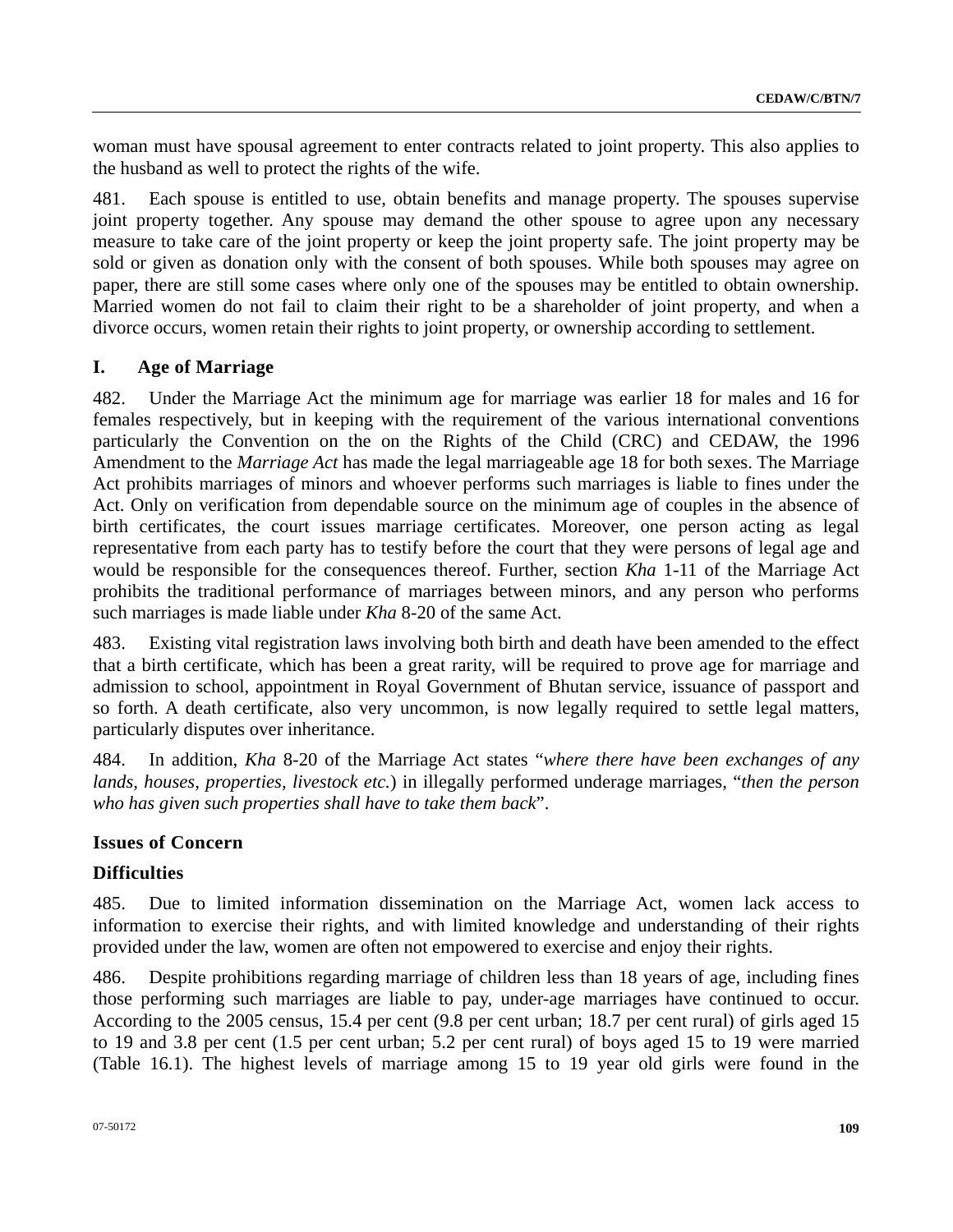*Dzongkhag* of Dagana (27.8 per cent), Gasa (26.8 per cent), Sarpang (25.7 per cent), Chukha (24.4 per cent), Samtse (23.9 per cent), (Table 16.2). In addition, there were 108 girls and 25 boys aged 10 to 14 that reported being married in  $2005.^{93}$  $2005.^{93}$  $2005.^{93}$ 

# **Future Action**

487. In response to the recommendations made during the National Consultation on Women and Child Friendly Judicial Procedures, public awareness campaigns on the Marriage Act directed to both women and men to inform them of their rights and responsibilities, and women's rights nationwide through the NPAG, including the public awareness programmes of the Judiciary and the know the law series.

# **Data Collection and Gender Disaggregated Data**

488. The Central Statistical Organization, which in 2004 was restructured into an autonomous body, the National Statistical Bureau, had nearly doubled its trained staff in order to improve its work in all 20 *Dzongkhag*. The first ever national census was conducted in 2005, the outcome of which has largely been the source of data for this report. This exercise also helped in refining baseline indicators for Bhutan, both for the urban and rural areas.

489. Training and capacity building have been provided to various counterparts to improve data collection including the use of the DrukInfo, an information system for children and women being developed with assistance from UNICEF.

490. The Management Information Services Division of the Royal Civil Service Commission produces bi-annual statistical reports which include gender disaggregated data of the civil service through the Human Resource Information Management System, known as *Zhiyog.* Although much needs to be done to improve the analysis of the data available and also in improviding the use of such data for policy analysis and decision-making, the system has been updated with the Position Classification System and is connected to all agencies, ministries and *dzongkhags.*

491. The Population and Housing Census 2005 (PHC 2005), shows that Bhutan's resident population in 2005 was 634,982, out of which 47.5 per cent were women. Refer Article 12 for health related indicators including fertility rates and infant mortality ratio.

492. A major demographic issue is migration. Traditionally, when searching for work, people migrated seasonally, but nowadays many people are heading for the cities and settling there permanently, seeking opportunities for education and work, as well as readier access to public services. According to the study Rural-Urban Migration in Bhutan 2005, done by the Ministry of Agriculture, gender composition of migrants from rural areas is 59 per cent for male and 41 per cent for female.

493. The Gender Pilot Study 2001 found that more women than men were involved in household activities, whether in urban or rural areas. In more than 80 per cent of the rural households, women cooked, washed clothes, worked in the kitchen garden, preserved food and collected manure. Among the rural men, almost 60 per cent were engaged in collecting firewood. Both men and women equally

 $\overline{a}$ 

<span id="page-109-0"></span><sup>93</sup> Office of the Census Commissioner 2006 Results of Population and Housing Census of Bhutan 2005 Royal Government of Bhutan (Table 3.12)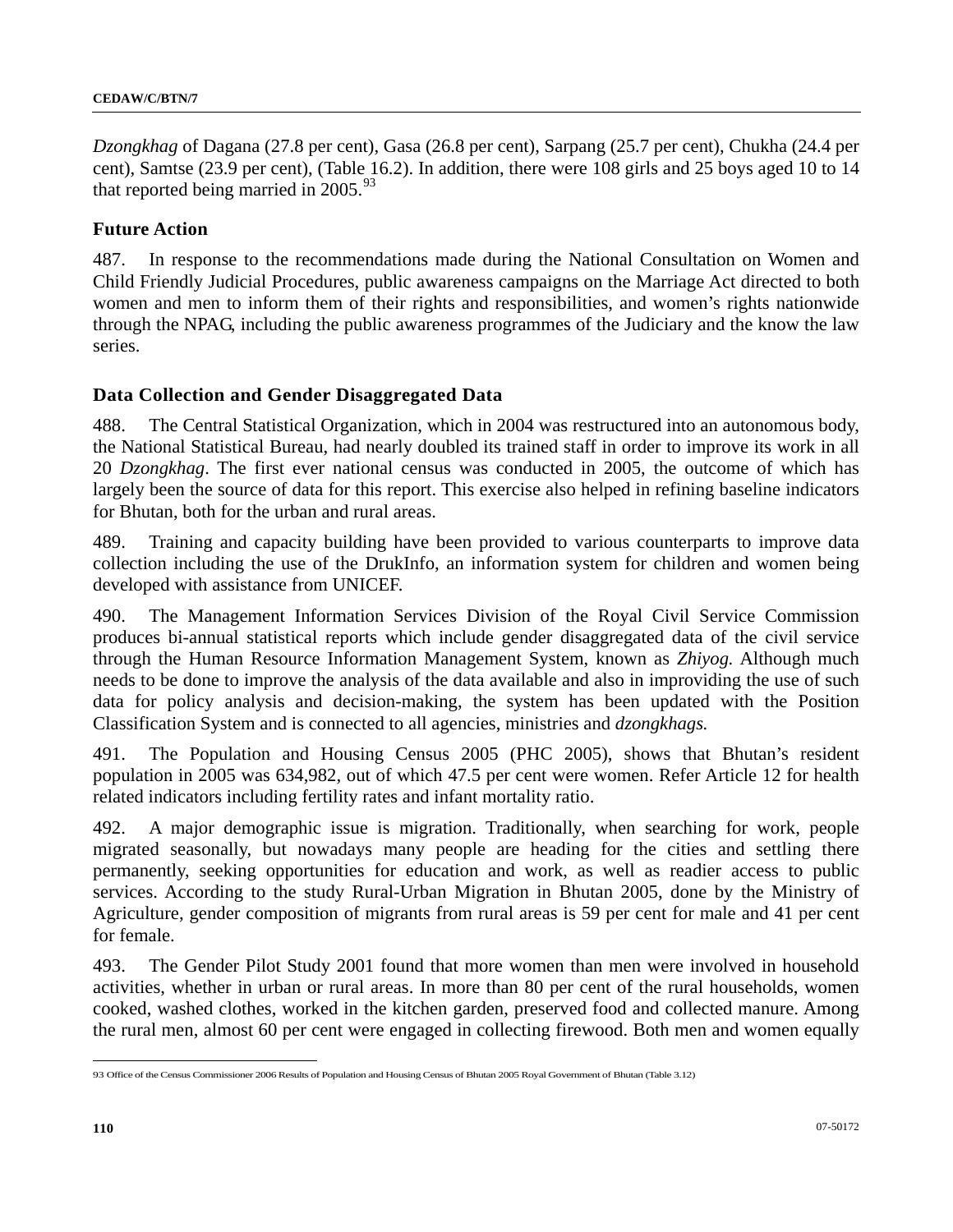shared in collection of fodder, buying food, clothes and other items. In more than 90 per cent of the households in urban areas, women cooked, purchased food, washed clothes and cleaned the house while between 60-80 per cent of women in urban areas took care of the sick and the children. In both rural and urban areas, more than two third of women engaged in primary reproductive tasks.

494. A SAARC Gender Database is being developed by the SAARC member countries. The database, envisioned as a unique G-Data Shop, will collate and generate data on violence against women, especially trafficking, feminization of poverty, and Health including HIV/AIDS. It will serve as a common pool to facilitate engendered planning, advocacy and the identification of gaps and challenges.

495. The Poverty Analysis Report 2004 shows the poverty rate in rural areas (38 per cent) is higher than the national average (31.7 per cent). The Report also indicates that the richest 20 per cent consume 8 times more than the poorest 20 per cent of the population. Despite efforts at promoting balanced development, the report indicated a growth of income inequalities in Bhutan and growing economic inequities. The report indicated that the Gini-coefficient, measuring concentration of income, was also high at 416 at the national level.

# **Difficulties**

496. There is still no comprehensive gender disaggregated data available, but the situation has improved with the 2005 Population and Housing Census. It is difficult to isolate gender gaps and make critical gender analyses without gender disaggregated data as in some cases, relevant data is available, but the necessary skills are deficient to compile, analyze, and use the data.

497. Insufficient poverty data in the past does not permit an accurate projection and the Royal Government of Bhutan acknowledges that despite strong pro-poor development policies and interventions, poverty continues to be a serious concern. The 2004 Bhutan Poverty Analysis Report revealed that 31.7 per cent of the total population fell below the national poverty line. Poverty reduction has been given the main development priority in the Tenth Plan (2008-2013) currently under preparation.

# **Future Action**

498. Given that gender disaggregated targets will be set within the NPAG, this initiative will help create demand for, and also help relevant agencies collect such data. Bhutan will build upon the gender disaggregated data by strengthening the skills and resources of concerned agencies in data collection and analyses. Once in place, data will be improved and more effective planning, monitoring and evaluation can take place, particularly in determining the gaps in reaching vulnerable groups. The responsibility and accountability for the collection and use of gender disaggregated data will be clarified and visibly established. Meanwhile, to support credible policy advocacy and effective project design, alternative information sources shall be explored.

499. Development partners are jointly working together to support the Royal Government of Bhutan in developing gender disaggregated data in all sectors. All sectors are improving information systems, and the Royal Government of Bhutan has begun to take steps to provide e-governance to ensure greater access to data. The findings of the Population and Housing Census, conducted in May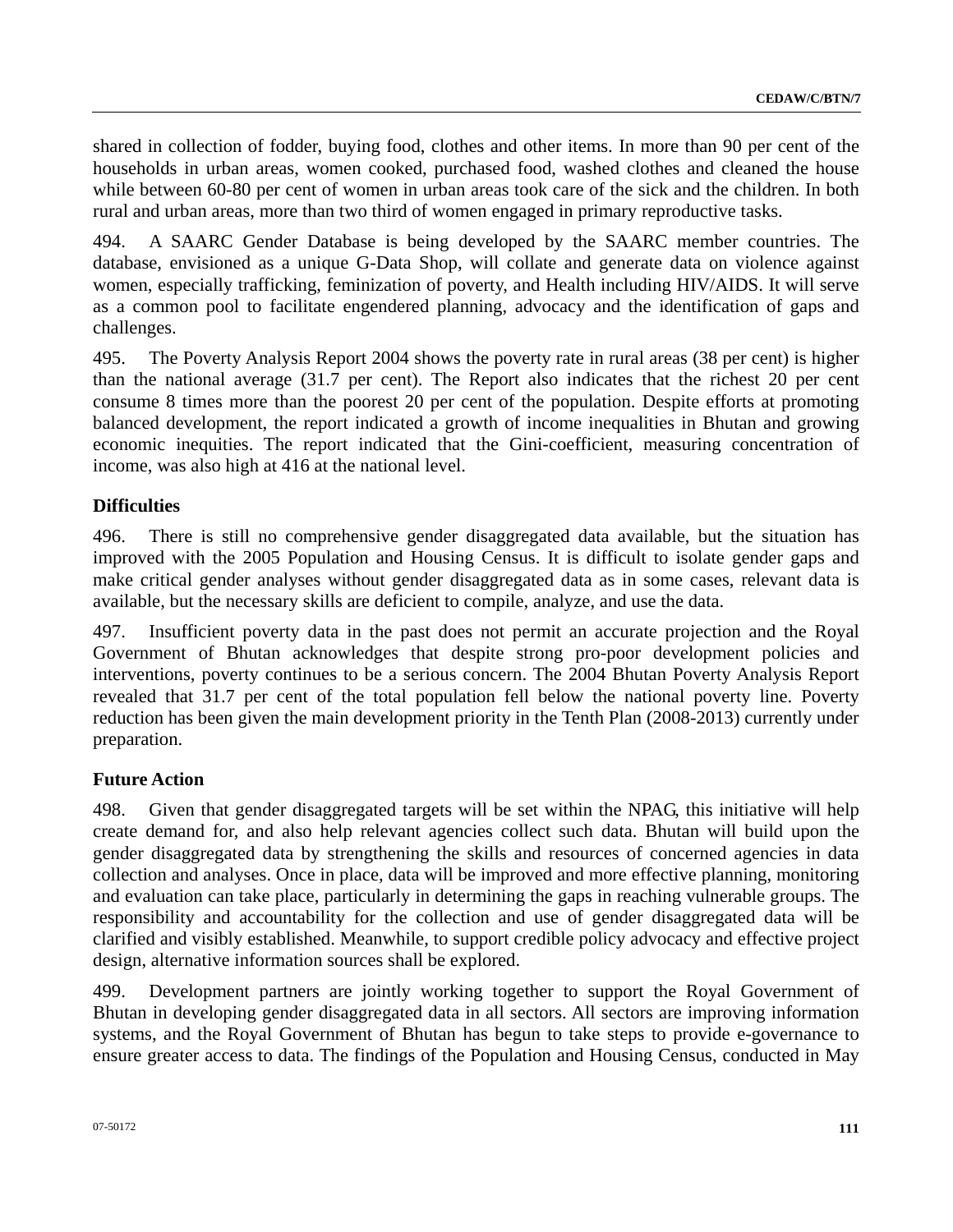2005, have provided much needed official gender disaggregated baseline information that will enable the Royal Government of Bhutan to develop various frameworks for the sectors and programmes.

500. The new digitised data management system to be piloted within the RBP will improve access to gender disaggregated data as well as data on gender based violence.

## **Concluding Note**

501. The emphasis for the Tenth Plan shall be to reduce the proportion of population living below the poverty line from 31.7 per cent to approximately 20 per cent.

502. The Tenth Plan will coincide with momentous political change in Bhutan that will accompany the adoption of the Constitution and the introduction of parliamentary democracy in 2008. Against this backdrop, the Guidelines for the formulation of the Tenth Plan were prepared through consultations with and participation from relevant stakeholders in various discussion forums such as the brainstorming Session, the National Consultation Workshop and the Good Governance Task Force.

503. Maximizing Gross National Happiness and its four pillars will continue to form the core values for the Tenth Plan. In view of the significant proportion of people living below the national poverty line and the incompatibility of such a situation with the principles of Gross National Happiness, the Royal Government of Bhutan has decided that poverty reduction will be the main development goal for the Tenth Plan. Given this focus, all sectors should formulate programmes and projects that target the poor, the vulnerable and the un-reached.

504. The development planning approach during the Tenth Plan will be result-oriented with outcomes measured in terms of quantifiable goals and specific targets. While the five-year time frame will continue to provide a medium-term perspective for identifying priorities and thrusts, the actual plan will be operationalized through 3-year rolling plans.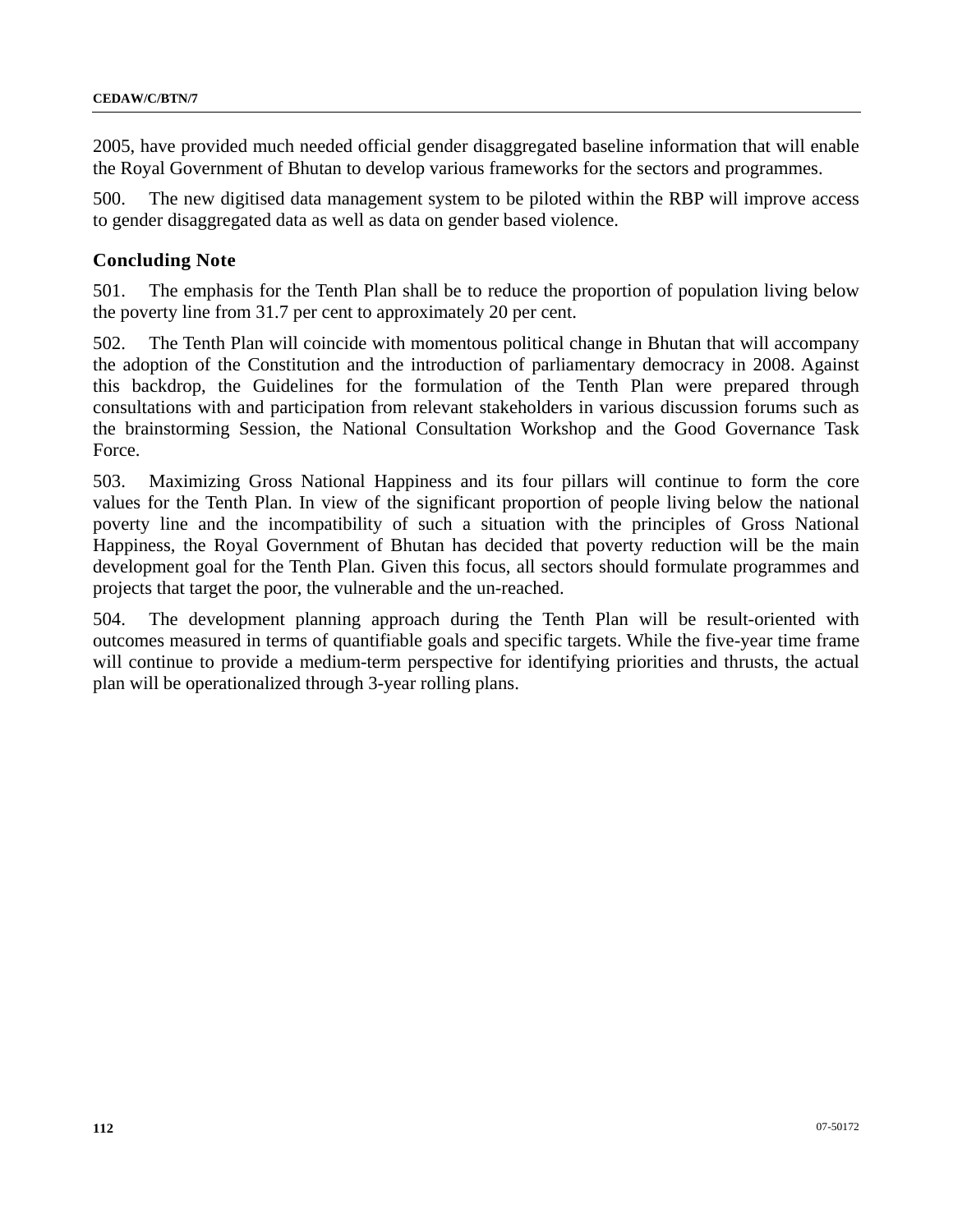# **Annexes**

# **Annex 1: Background Information to 7th CEDAW Report**

# **Preparation and Structure of the Report**

The Royal Government of Bhutan through the NCWC has compiled this CEDAW Bhutan 7th Periodic Report, hereinafter referred to as the 7th Periodic Report, as an assessment of Bhutan's performance including policies, programmes, and activities with relevant highlights of a number of recent practices made during the review period from June 2004 to June 2006. The report will not repeat the background information previously provided in the Initial through Sixth Combined Report, but in keeping with the CEDAW Guidelines will focus on .the "*principal areas of concern and recommendations*" of the Committee as outlined in its concluding comments on Bhutan's earlier report [see CEDAW/C/SR 636 and 642] and new developments relevant to the various Articles of the CEDAW.

The National Commission for Women and Children with a local based gender consultancy firm conducted a range of meetings with key stakeholders from NGOs, state organizations, donors, women's organizations and a range of individuals representing different sectors of the economy. The 7th Periodic Report considers the findings of the Government's review of Bhutan's engagement in the international treaty committee system, and highlights important activities and key initiatives undertaken in Bhutan from June 2004 to June 2006 to further improve the status of women, as well as obstacles and future steps. The report makes references to and provides information on measures adopted by the Government in the field of women rights, the changes that have occurred in legislation and activities at the national, district and local levels; mechanisms and new structures to monitor efforts made to implement the Convention; overall progress achieved in the enjoyment of women rights; and difficulties encountered in the implementation of the rights set forth in the Convention and steps taken to overcome them.

Significant developments that have taken place during the recent years have been included in this report according to appropriate Article and Paragraph of the Convention. Using the observations of the Committee as a guideline, the report includes legislative and policy developments for the reporting period and does not essay update every aspect of previous reports. Sources of information used to prepare this report is included in the Annexure section, inclusive of original information such as the draft constitution, legal provisions related to women and children; primary information received in the form of sector specific reports from government and NGOs; secondary information from various consultative workshops conducted by the National Commission for Women and Children and other NGOs; primary information collected through stakeholder consultative workshops conducted by the National Commission for Women and Children; comments received from the various ministries concerned with women and children's issues; secondary information published in the form of reports and news stories, and Population and Housing Census of Bhutan 2005.

# **Consultation with Stakeholders**

A collaborative stakeholder workshop was held on August 8th and 9th 2006 bringing together stakeholders and Gender Focal Points from several organizations to jointly identify trends, obstacles and successes in elimination of discrimination against women in Bhutan. All Ministries, autonomous agencies including the Royal Bhutan Police and the Office of Legal Affairs (now the Office of the Attorney General), and relevant NGOs were consulted in the preparation of this report.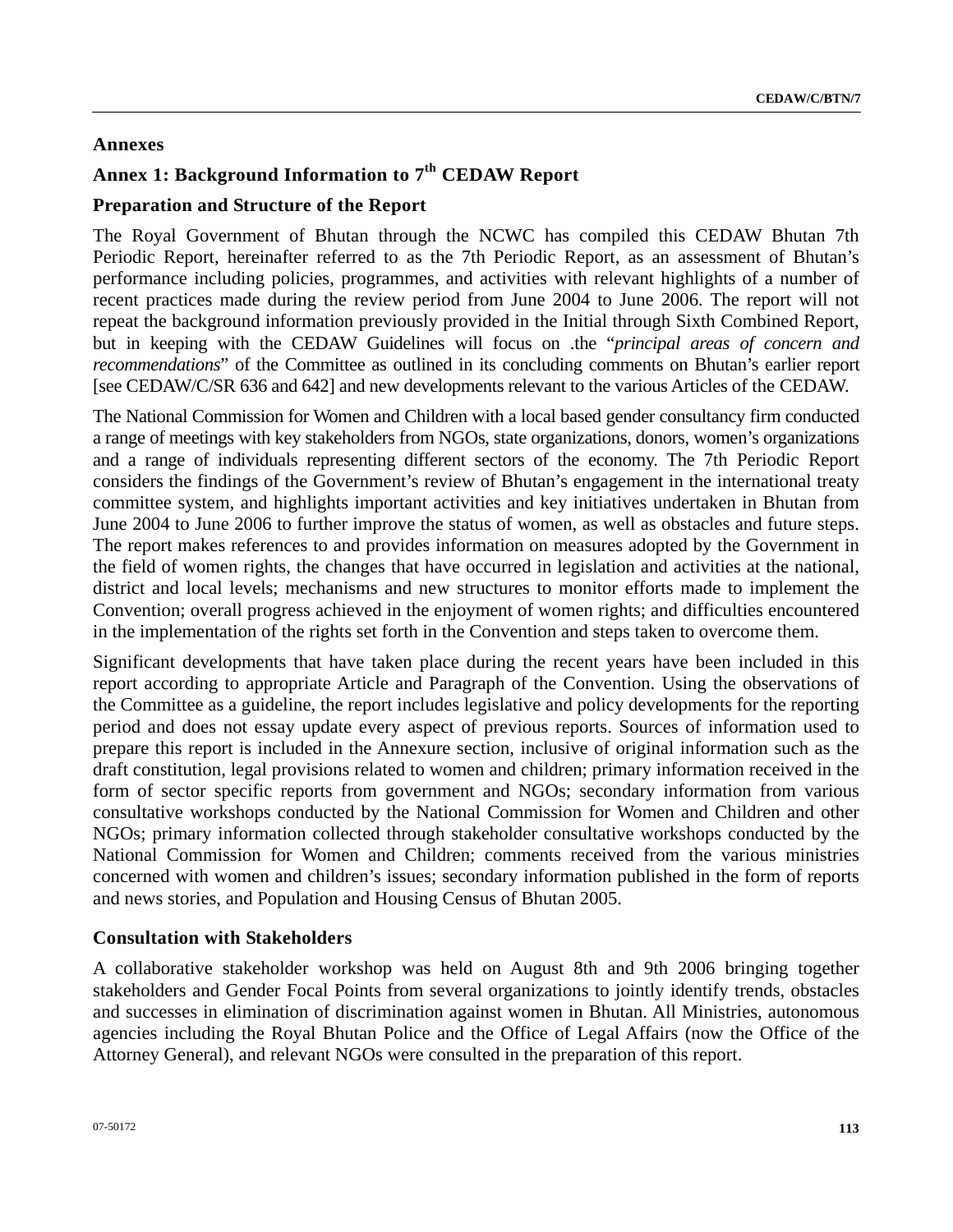

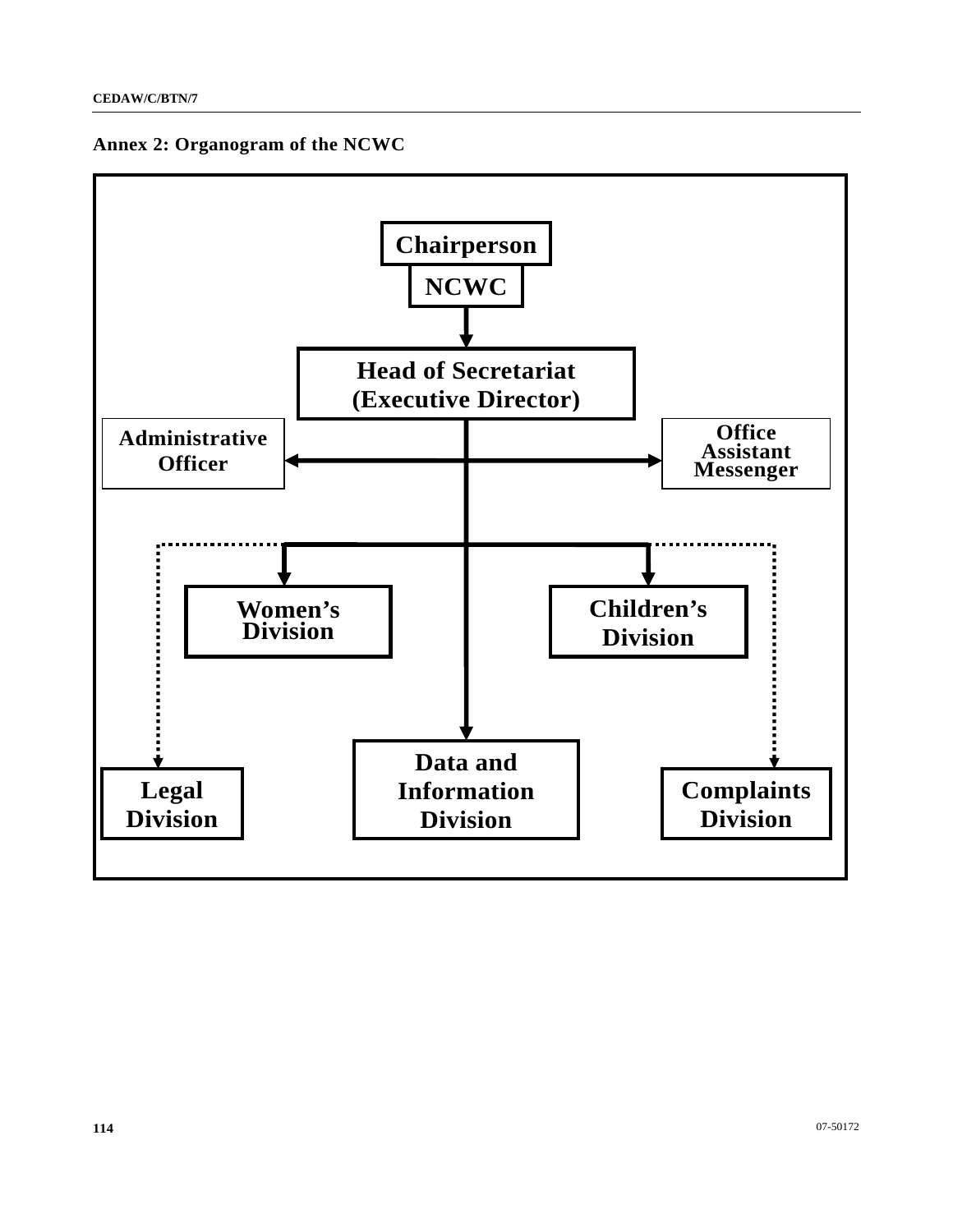# **Annex 3: Key Legal Instruments and List of Acts**

| Draft<br>Constitution                                                             | Thrim-zhung<br>Chen-mo 1953       | Ka-dyon Ka to<br>Chha 1969 to<br>1972                                             | Bhutan<br>Citizenship Act<br>1977       | Land Act 1979                                | Inheritance Act<br>1980                                        |
|-----------------------------------------------------------------------------------|-----------------------------------|-----------------------------------------------------------------------------------|-----------------------------------------|----------------------------------------------|----------------------------------------------------------------|
| Marriage Act<br>1980                                                              | Police Act<br>1980                | Prison Act 1982 Bhutan                                                            | Citizenship Act<br>1985                 | Citizenship Act<br>1989 [1st]<br>amendment 1 | Citizenship Act<br>[2nd]<br>Amendment]                         |
| Rape Act 1993                                                                     | Marriage Act<br>Amendment<br>1996 | Civil $\&$<br>Criminal<br>Procedure Code<br>of Bhutan 2001                        | GYT Cha-thrim<br>2002                   | DYT Cha-thrim Medical and<br>2002            | <b>Health Council</b><br>Act 2002                              |
| Bhutan's Beijing Penal Code of<br>Plus Five Action Bhutan 2004<br>Plan 2000-2005; |                                   | <b>Bhutan Civil</b><br><b>Service Rules</b><br>and Regulations System Act<br>2006 | <b>Draft Position</b><br>Classification | The Jab-mi Act Labour and                    | of the Kingdom Employment Act<br>of Bhutan 2003 of Bhutan 2007 |

Table 2: List of Acts Passed by National Assembly [1953 to 2005]

|                | Sl. No. ACTS OF BHUTAN     | <b>Enacted In Enacted</b> |
|----------------|----------------------------|---------------------------|
|                |                            | During                    |
| $\mathbf{1}$   | Thrim-zhung Chen-mo        | 1953                      |
| $\overline{2}$ | Kadyon Ka                  | 1969                      |
| 3              | Kadyon Kha                 | 1970                      |
| $\overline{4}$ | Kadyon Ga                  | 1971                      |
| 5              | Kadyon Nga                 | 1972                      |
| 6              | Kadyon Cha                 | 1972                      |
| 7              | Kadyon Chha                | 1972                      |
| 8              | The Bhutan Citizenship Act | 1977                      |
| 9              | Land Act                   | 1979                      |
| 10             | <b>Inheritance Act</b>     | 1980<br>52nd Session      |
| 11             | Law of Taxation            | 1980<br>53rd Session      |
| 12             | Marriage Act               | 1980                      |
| 13             | Police Act                 | 1980                      |
| 14             | Loan Act                   | 1981                      |
| 15             | Prison Act                 | 1982                      |
| 16             | The Bhutan Citizenship Act | 1985<br>63rd Session      |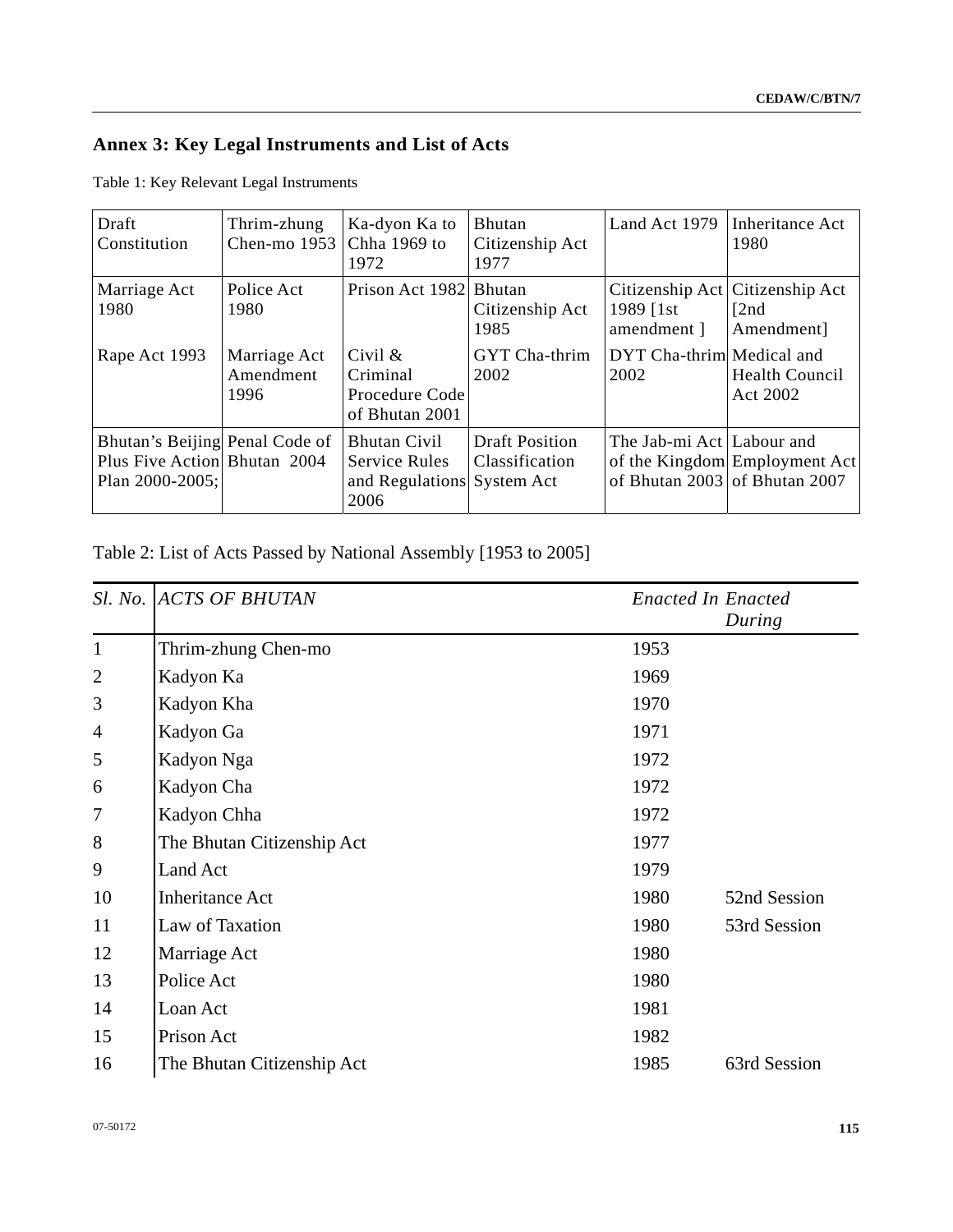| 17 | Citizenship Act (Amendment of 1985 Act)                                                                       | 1989 | 67th Session             |
|----|---------------------------------------------------------------------------------------------------------------|------|--------------------------|
| 18 | Citizenship Act (Second Amendment)                                                                            | 1989 |                          |
| 19 | Narcotic Drugs & Psychotropic Notification                                                                    | 1991 |                          |
| 20 | Rape Act                                                                                                      | 1993 | 72nd Session             |
| 21 | Amendment of Certain Section of the Marriage Act                                                              | 1996 | 74th Session             |
| 22 | The Civil & Criminal Procedure Code of Bhutan                                                                 | 2001 | 79th Session             |
| 23 | Geog Yargay Tshogchung Chathrim                                                                               | 2002 | 80th Session             |
| 24 | Dzongkhag Yargay Tshogdu Chathrim                                                                             | 2002 | 80th Session             |
| 25 | Medical & Health Council Act                                                                                  | 2002 | 80th Session             |
| 26 | <b>SAARC</b> Convention on the Prevention and Combating<br>Trafficking in Women and Children for Prostitution | 2003 | 81st Session             |
| 27 | SAARC Convention on Regional Arrangement for the<br>Promotion of Child Welfare in South Asia                  | 2003 | 81st Session             |
| 28 | SAARC Code for the Protection of Breast Feeding and Young 2003<br><b>Child Nutrition</b>                      |      | 81st Session             |
| 29 | The Tenancy Act                                                                                               | 2004 | 82nd Session             |
| 30 | The Penal Code of Bhutan                                                                                      | 2004 | 82nd Session             |
| 31 | <b>WHO Framework Convention on Tobacco Control</b>                                                            | 2004 | 82nd Session             |
| 32 | The UN Single Convention of 1961 on Narcotic Drugs                                                            | 2005 | 83rd Session             |
| 33 | UN Convention of 1971 on Psychotropic Substance                                                               | 2005 | 83rd Session             |
| 34 | The Evidence Act, 2005                                                                                        | 2005 | 84th Session             |
| 35 | Narcotic Drugs and Psychotropic Substances and Substance<br>Abuse Act 2005                                    | 2005 | 84th Session             |
| 36 | Labour and Employment Act of Bhutan 2007                                                                      | 2007 | 86 <sup>th</sup> Session |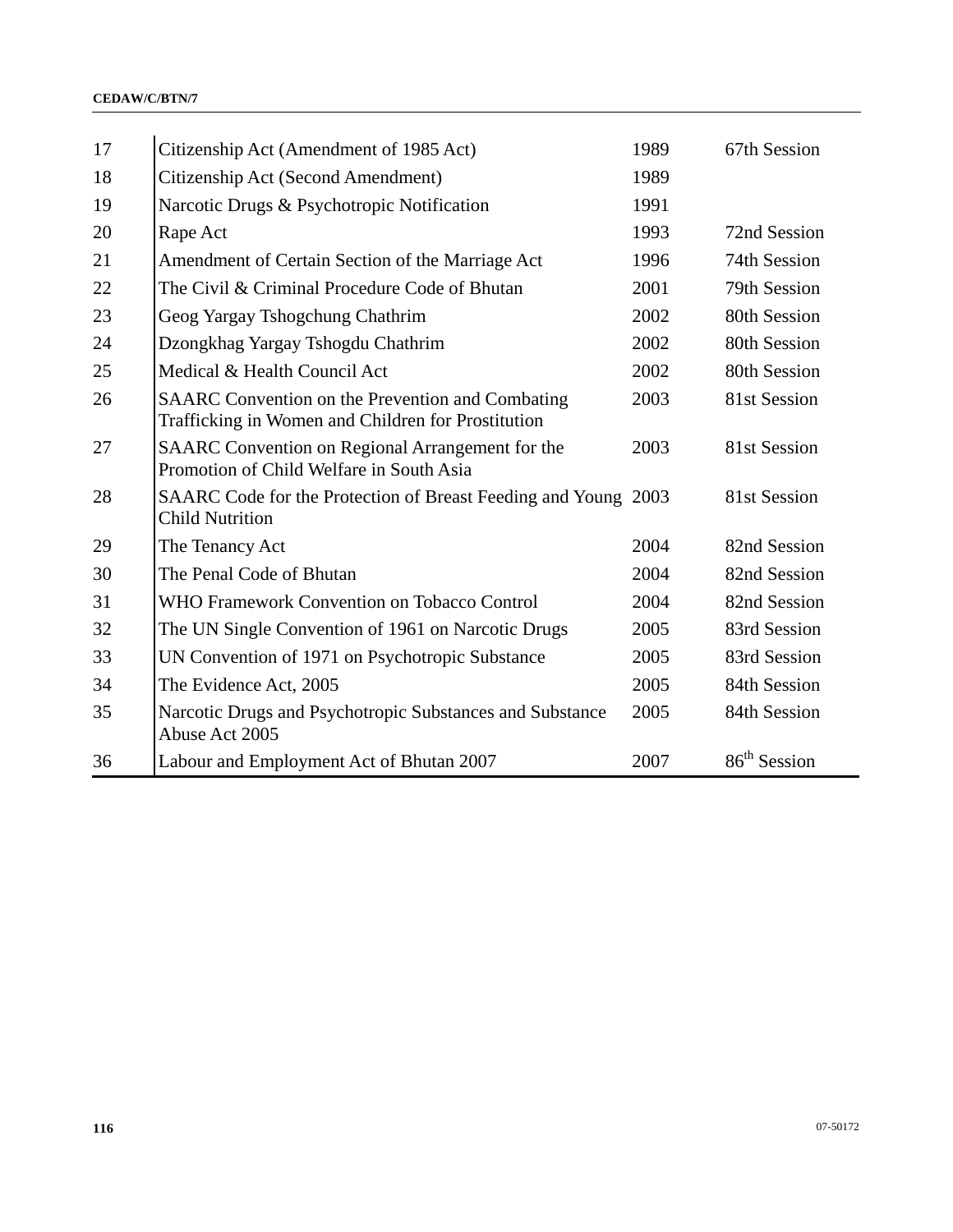# **Annex 4: 16 Point and Gedu Recommendations [includes Parliamentarian briefing Report]**

# **Annex 4A: National Consultation on Women & Child Friendly Police Procedures**

## *16 Point Recommendations*

A national level consultation, organized by the National Commission for Women and Children (NCWC) in collaboration with the Royal Bhutan Police (RBP), and supported by the UNDP and UNICEF was held from the 18th to 21st of October 2005 to deliberate on Women and Child Friendly Police Procedures. The deliberations covered issues pertaining to the justice system of Bhutan particularly in relation to women and children in conflict with the law, with extensive briefings on the Penal Code of Bhutan, Draft Constitution, and the Civil and Criminal Procedure Code of Bhutan. Outcomes of this process are the 16 point recommendations:

- 1) The NCWC link with the Royal Court of Justice in generating a clearer understanding of the Penal Code of Bhutan and the Civil and Criminal Procedure Code and hold workshops to disseminate the provisions of these instruments particularly concerning women and children
- 2) The NCWC and the RBP hold further discussions with the Royal Court of Justice on legal provisions pertaining to pregnant and breast feeding women in conflict with the law
- 3) The NCWC and the RBP explore mechanisms to initiate reformatory measures for women while serving sentence and reintegration of women and children into mainstream after they serve their sentences.
- 4) The RBP seek necessary clearance from the government to establish a Women and Child Protection Unit in Thimphu and direct NCWC to explore necessary resources to facilitate its establishment.
- 5) The RBP to initiate processes to start Mobile Police Stations to enhance quick response.
- 6) The RBP to construct separate detention rooms for children and interview rooms.
- 7) The RBP to initiate placement of police personnel at JDWNRH on a trial basis to attend to MLC cases
- 8) The NCWC to initiate appropriate programs such as observation visits for RBP to study the Model Police Station, Women and Child Friendly Investigation and Public Service concepts.
- 9) The NCWC explore funding mechanisms for procuring equipments so that women and child friendly investigation methods such as on camera investigation can be initiated on a trial basis.
- 10) The NCWC and RBP develop a Plan of Action for Human Resource Development of police in women and child friendly approaches, strategies and investigative techniques including DNA/Forensic sciences
- 11) The NCWC to initiate discussions with the Royal Court of Justice on issues pertaining to Juvenile Justice System and Domestic Violence and provide necessary guidelines for intervention by the RBP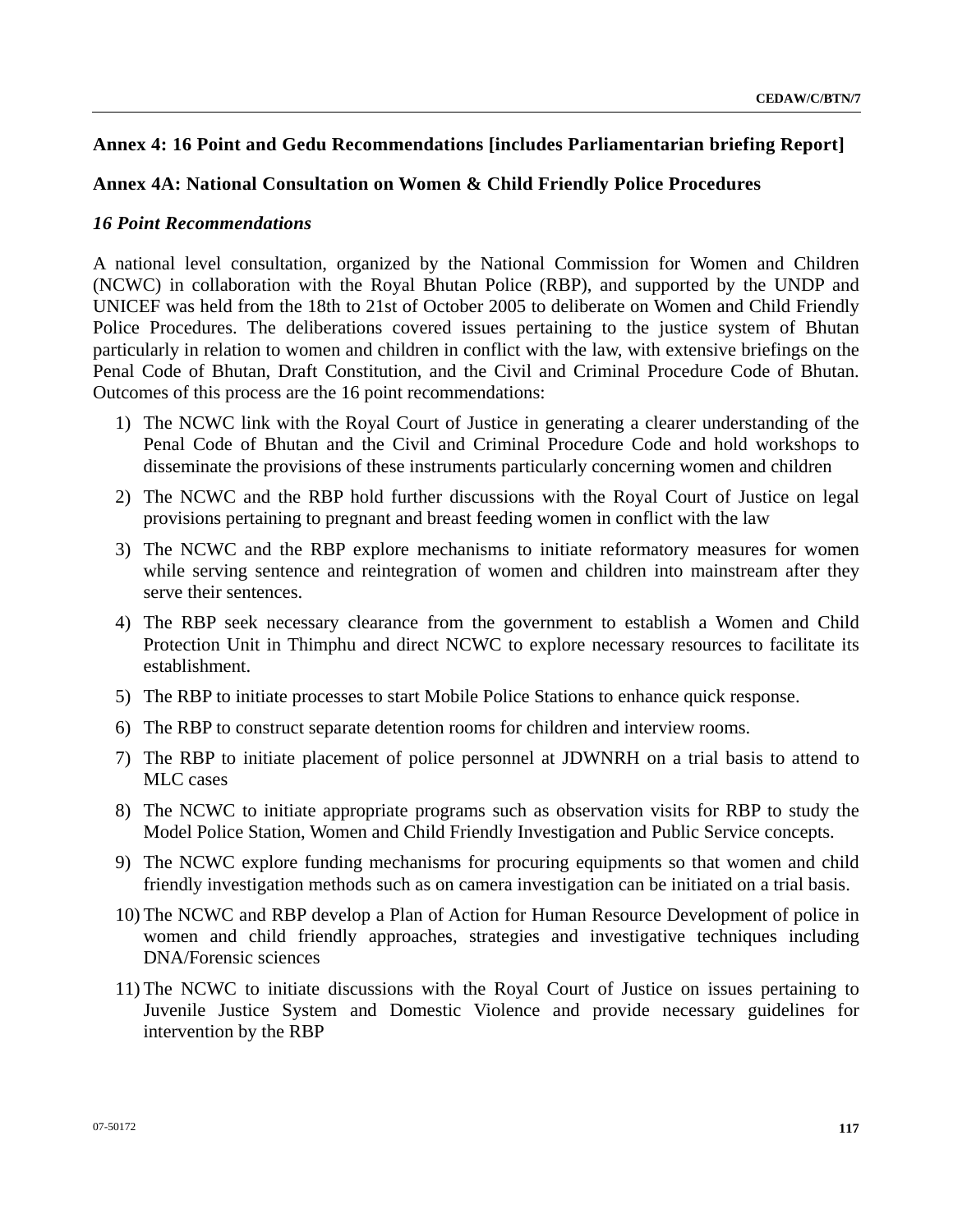- 12) The NCWC to provide necessary support for incorporation of gender and child concerns in RBP Training curriculum and provide training opportunities for faculty development for imparting such trainings
- 13) The NCWC to initiate studies with support of the RBP and other stakeholders in the area of trafficking, missing persons domestic violence and, women and children in conflict with the law
- 14) The RBP ensure that gender review and mainstreaming be undertaken in its management culture
- 15) The complaints mechanism as proposed by this consultation is reviewed more comprehensively by bringing on board the judiciary and other stake holders before putting it into operation.
- 16) The RBP HQ and NCWC maintain close coordination in following up on all the recommendations made by this consultation and report follow-up actions taken to the next meeting.

# **Annex 4B: National Consultation on Women and Child Friendly Judicial Procedures**

## *GEDU Recommendations*

The National Consultation on Women and Child Friendly Judicial Procedures in Gedu, organized by the National Commission for Women and Children (NCWC) and the Royal Court of Justice with support from UNDP, UNICEF and UNIFEM from the 28-31st of March 2006, was attended by 75 delegates consisting of Drang-pon, Rab-jam, Lawyers, Legal Officers, Police Officials, Gender Focal Points, Commission Members, NGOs, Media, and Health Officials. The Consultation was organized by the NCWC and the Royal Court of Justice with support from UNDP, UNICEF and UNIFEM. The Consultation after 3 days of extensive deliberations, adopted the GEDU Recommendations:

- 1) The consultation taking into consideration the need for a holistic juvenile justice system in line with the rights of the children recommends that the National Commission for Women and Children (NCWC) undertake a thorough review of the draft Juvenile Justice Act by bringing on board the necessary expertise and participation of stake holders and take up the matter with the Legislative Body.
- 2) The Consultation taking note of the fairly comprehensive existence of legal provisions to protect the rights of women and children but at the same time noting that there is a very low awareness of the existing legislation and legal instruments among the general public, recommends the NCWC collaborate with the Royal Court of Justice and other relevant partners to further expand the ongoing legal awareness program.
- 3) The Consultation noting gaps in terms of legal provisions and enforcement guidelines relating to women who are pregnant, breast feeding, mentally disabled or substance dependents and the pressing need to streamline the process of mediation system recommends the NCWC convene a meeting of a core group of officials from the Royal Court of Justice, the Royal Bhutan Police and other relevant stake holders to review and formulate suitable mechanisms that can be taken up with the Legislative Arm of the Government.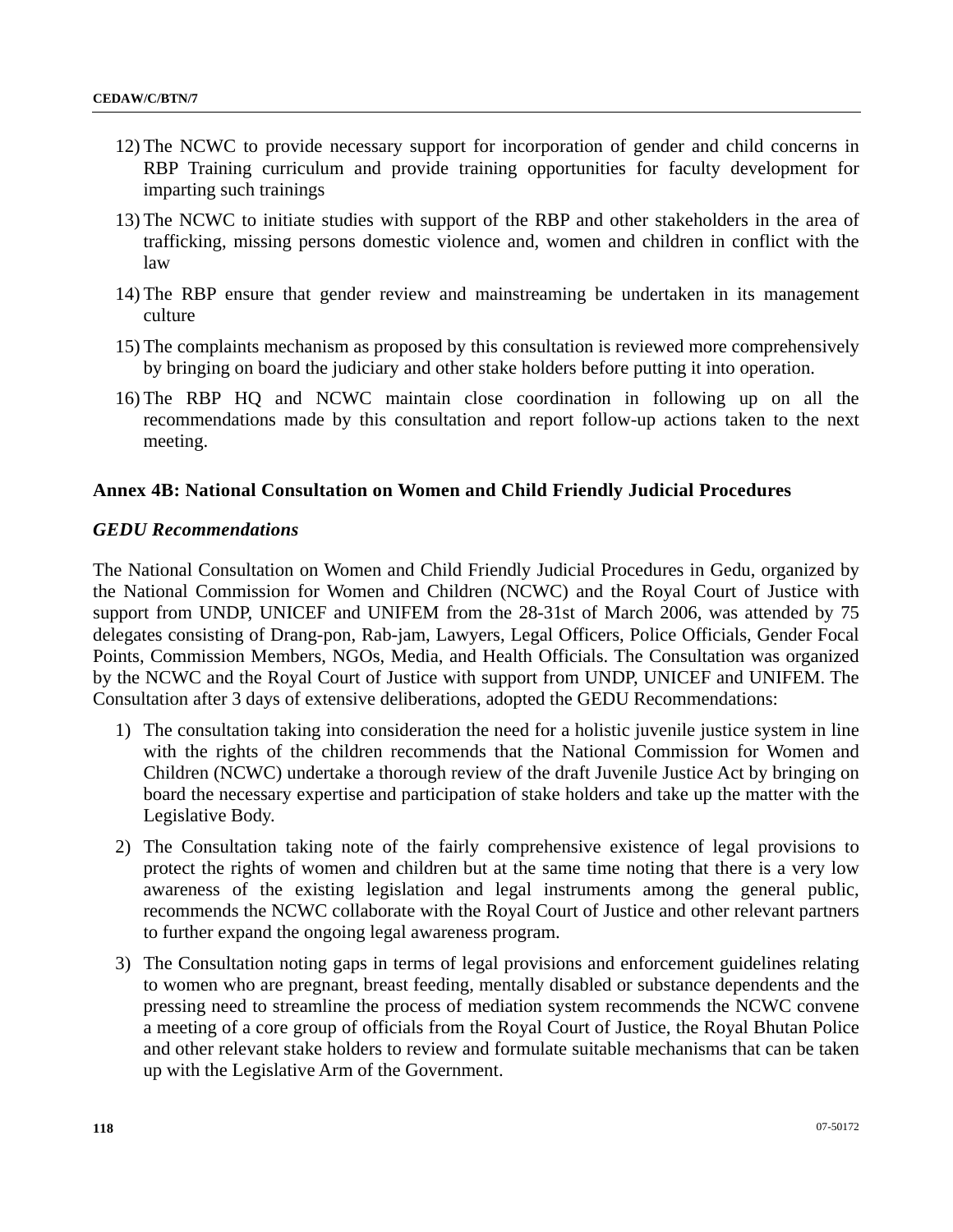- 4) The Consultation after deliberating on the existing practices of both the judiciary and the police particularly in relation to international conventions recommends that the NCWC and the relevant partners initiate necessary skills development and exposures for the judiciary, law enforcement officials and health officials on handling cases pertaining to Violence Against Women, and Woman and Child Friendly Procedures.
- 5) The Consultation taking into consideration the enactment of the Evidence Act expressed serious concern with the limitations or absence of service facilities for DNA lab/Forensic sciences to enable effective and speedy judicial processes, recommends that Recommendation Number 10 of the National Consultation on Women and Child Friendly Police Procedures be followed up as a priority.
- 6) The Consultation after deliberating on the observations and recommendations of the group exercises (as enclosed) recommends that the NCWC undertake a thorough review of the group reports and ensure proper follow up through collaborative and bilateral processes.
- 7) The Consultation, taking cognizance of the challenges pertaining to instituting women and child friendly judicial and law enforcement procedures recommends that the NCWC and related sectors undertake vigorous resource mobilization both from the Royal Government of Bhutan and collaborating partners to undertake the activities.
- 8) The Consultation directs the NCWC to ensure that the observations and recommendations made during the consultation be followed up consciously and that a follow up meeting be convened at an appropriate time to review the status and emerging challenges and issues.

# **Annex 4C: Report on Proceedings of the Briefing for Parliamentarians**

[on CRC and CEDAW from Haa and Paro]

On 23rd December 2005, the NCWC conducted a Briefing for Parliamentarians on the Convention on the Rights of the Child and the Convention on the Elimination of All Forms of Discrimination Against Women. The Briefing also saw representation by the Speaker of the National Assembly, and the Resident Representatives of the UNICEF and the UNDP. This is the first in a series of nationwide briefing on CRC and CEDAW, issues related to children and women's rights, and children's protection issues and gender concerns in the country. The Convention on the Rights of the Child was presented and explained to the participants. The status of the CRC implementation in Bhutan and Bhutan's obligations as a signatory to the Convention was highlighted. Questions from the participants focused on the following:

# *CEDAW and Gender Concerns in Bhutan*

1) Bhutan's CEDAW Report, background to the Convention, and its implementation status in Bhutan. Presentations focused on the legal status of women, family life, and employment, education, health, and access to credit and violence against women. Meanings of such terms as "sex" and "gender" and gendered division of labour.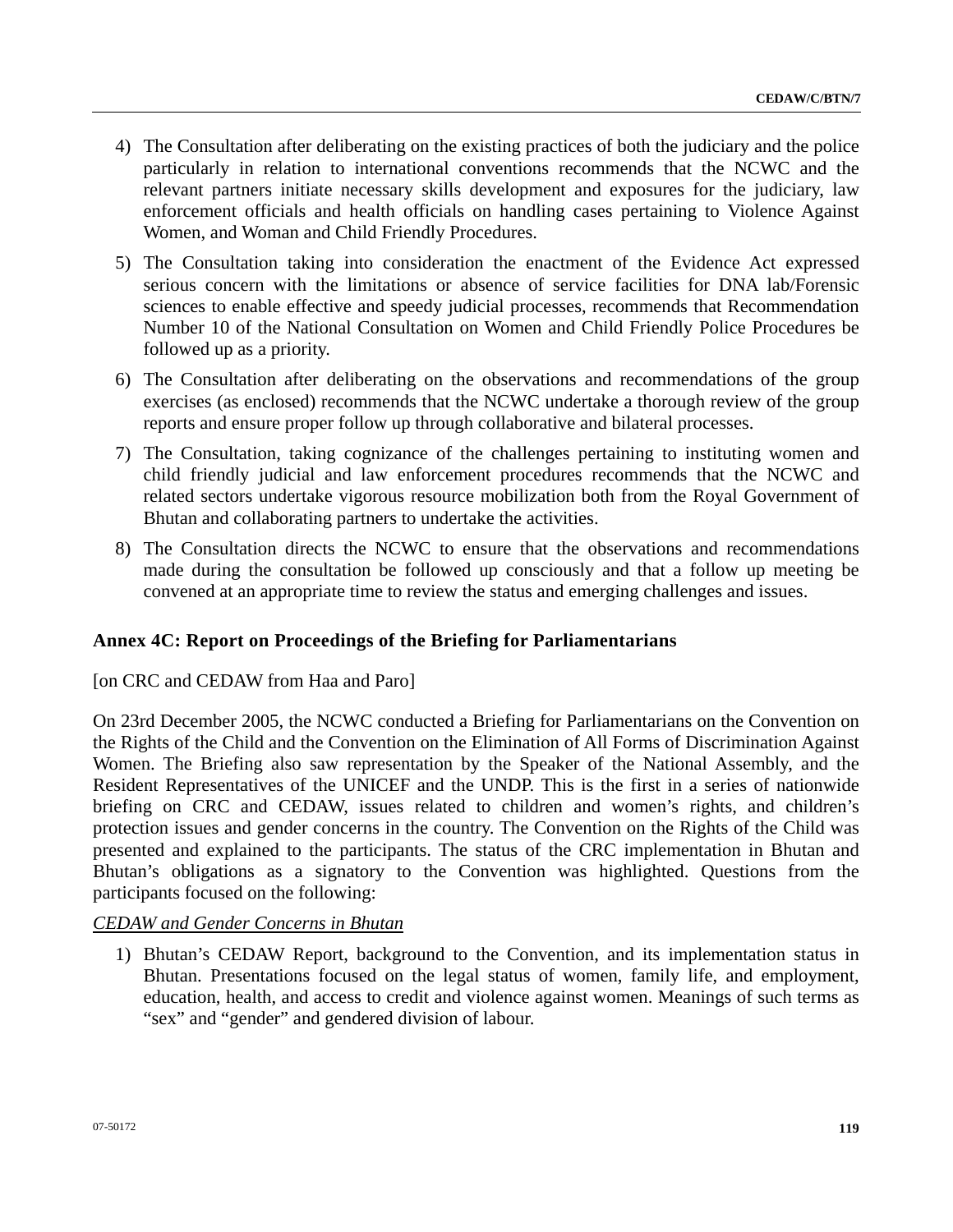## *CRC and Children's Rights in Bhutan*

2) Bhutan's CRC Report, background to the Convention, and its implementation status in Bhutan, and obligations as a signatory to the Convention. It was explained that the CRC as an international law has precedence over domestic law as far as it is consistent with the constitution.

## *Trafficking of Children*

3) Briefings saw approval for the need to study details of the numbers of children lost and found, names of places where children are lost and found, and punishments or sentences passed on to apprehended kidnappers or traffickers. The NCWC Executive Director also informed the participants that this issue was discussed extensively in the Police Conference, and that the Conference had recommended a similar study.

### *Adoption*

4) Concerns on the number of Bhutanese children being adopted outside the country. There is no system in place to monitor the situation of these children once they leave. It is not clear if the children are really being adopted or are being used as domestic help or made to work in undesirable work environments.

### *Employment*

5) Concerns on unemployment among Bhutanese youth emphasised that the modern education system does not prepare the youth for rural life, and the same youth are unable to find employment in the formal sector and leaving the country in search of work. In addition, there are an increasing number of Bhutanese students who do not return to Bhutan, opting to work abroad. It is unclear what kind of work they are employed in and under what conditions they are working in. It was proposed that systems need to be established to study and monitor these situations.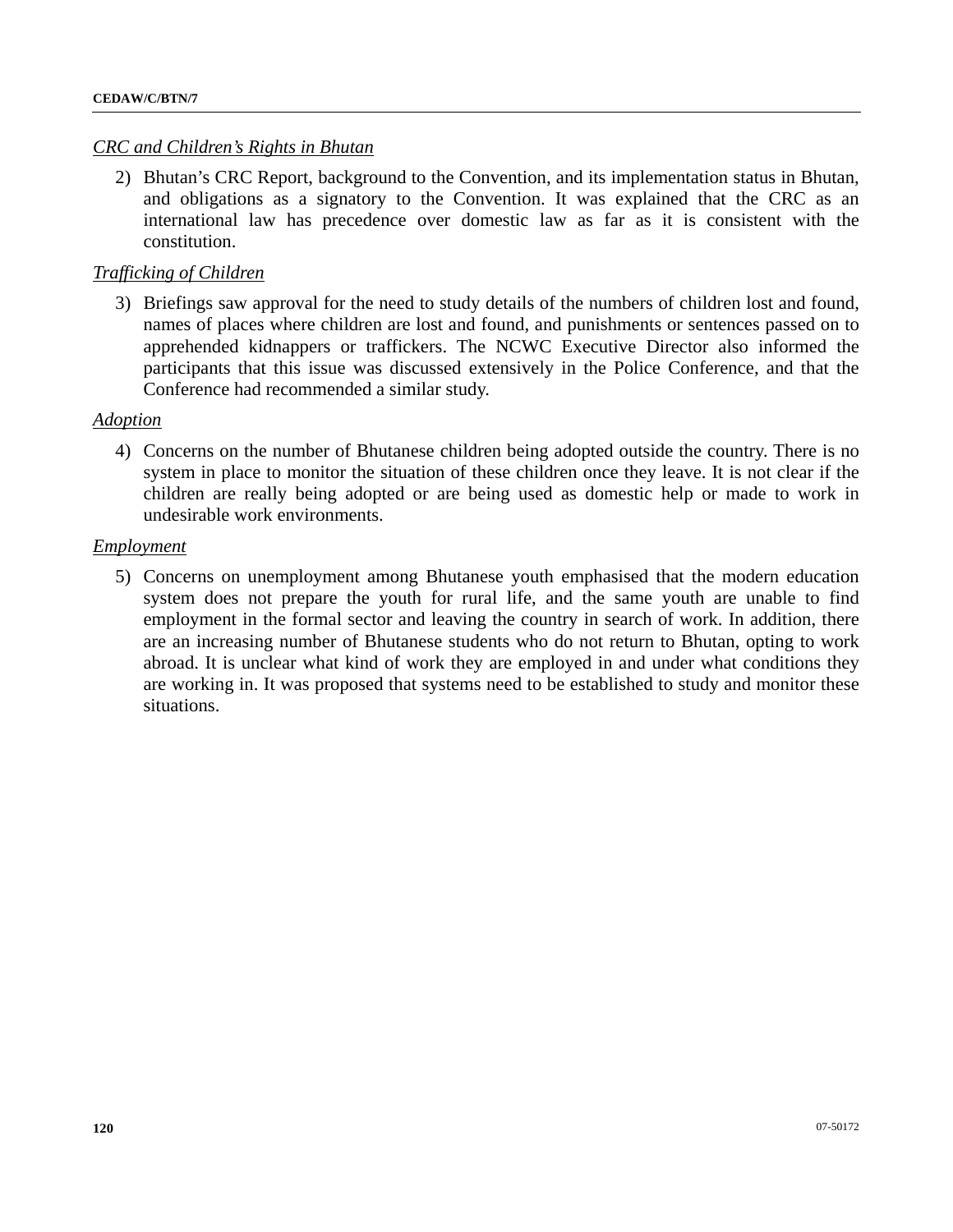# **Annex 5: Tables Used in the 7th CEDAW Periodic Report**

[Note: The first number in the table refers to the chapter and the second number is sequential...i.e. Table 7.1 means it is the first table from chapter 7]

| Annex 5-1: Table 7.1 Members of the National Assembly by Gender from 2001-2005 <sup>1</sup> |  |
|---------------------------------------------------------------------------------------------|--|
|---------------------------------------------------------------------------------------------|--|

| <b>National</b><br>Assembly | Government<br><b>Representatives</b> |          |      | Dra-tshang<br><b>Representatives</b> |      | <b>Royal Advisory</b><br><b>Councilors</b> |      | Peoples'<br><b>Representatives</b><br>$(Chi-mi)^2$ | Female:Male<br><b>Ratio of National</b> | <b>Proportion of</b><br><b>National Assembly</b><br>Members that are |  |
|-----------------------------|--------------------------------------|----------|------|--------------------------------------|------|--------------------------------------------|------|----------------------------------------------------|-----------------------------------------|----------------------------------------------------------------------|--|
| <b>Sessions</b>             | Male                                 | Female   | Male | Female                               | Male | Female                                     | Male | Female                                             | <b>AssemblyMembers</b>                  | Female                                                               |  |
| 79th Session                | 36                                   | $\Omega$ | 10   | $\Omega$                             | 6    | $\Omega$                                   | 83   | 16                                                 | 0.12                                    | 11%                                                                  |  |
| 80th Session                | 38                                   | $\Omega$ | 10   | $\Omega$                             | 5    |                                            | 88   | 12                                                 | 0.09                                    | 8%                                                                   |  |
| 81st Session                | 38                                   | $\Omega$ | 10   | $\Omega$                             | 5    | 1                                          | 85   | 15                                                 | 0.12                                    | 10%                                                                  |  |
| 82nd<br><b>Session</b>      | 34                                   | $\Omega$ | 10   | $\Omega$                             | 5    |                                            | 87   | 13                                                 | 0.10                                    | 9%                                                                   |  |
| 83rd Session                | 34                                   | $\Omega$ | 10   | $\Omega$                             | 6    | $\Omega$                                   | 92   | 8                                                  | 0.06                                    | 5%                                                                   |  |
| 84th Session                | 34                                   | $\Omega$ | 10   | $\Omega$                             | 6    | $\Omega$                                   | 92   | 8                                                  | 0.06                                    | 5%                                                                   |  |
| 85th Session                | 34                                   | $\Omega$ | 10   | $\Omega$                             | 6    | $\Omega$                                   | 96   | 4                                                  | 0.03                                    | 3%                                                                   |  |

<sup>1</sup> National Assembly Secretariat.

 $2^{2}$  98 chi-mi from the DYTs, and 2 chi-mi representing the business community, and Thimphu town (municipality).

| <b>Type of Representative</b> | <b>Female: Male Ratio</b> | <b>Proportion of Elected Representatives</b><br>that are Female |
|-------------------------------|---------------------------|-----------------------------------------------------------------|
| Gup                           | 0.01                      | 1%                                                              |
| Chi-mi                        | 0.04                      | 4%                                                              |
| Mang-mi                       | 0.03                      | 2.5%                                                            |
| <b>Tshogpas</b>               | 0.04                      | 4.2%                                                            |

Annex 5-2: Table 7.2 Female Elected Representatives in Local Governance by Gender in 2006<sup>1</sup>

<sup>1</sup> National Commission for Women and Children (2006). Draft National Plan of Action for Gender (Status as of March-April 2006).

Annex 5-3: Table 7.3 Female Voting Members (Gup, Chi-mi, Mang-mi, Tshogpas) in DYTs and  $GYTS<sup>1</sup>$ 

| Dzong-khag | <b>Proportion of Voting Members</b><br>in DYTs that are Female | <b>Proportion of Voting Members</b><br>in GYTs that are Female |
|------------|----------------------------------------------------------------|----------------------------------------------------------------|
| Bhumthang  |                                                                | 21%                                                            |
| Chukha     | 8%                                                             | 2%                                                             |
| Dagana     | 7%                                                             | 1%                                                             |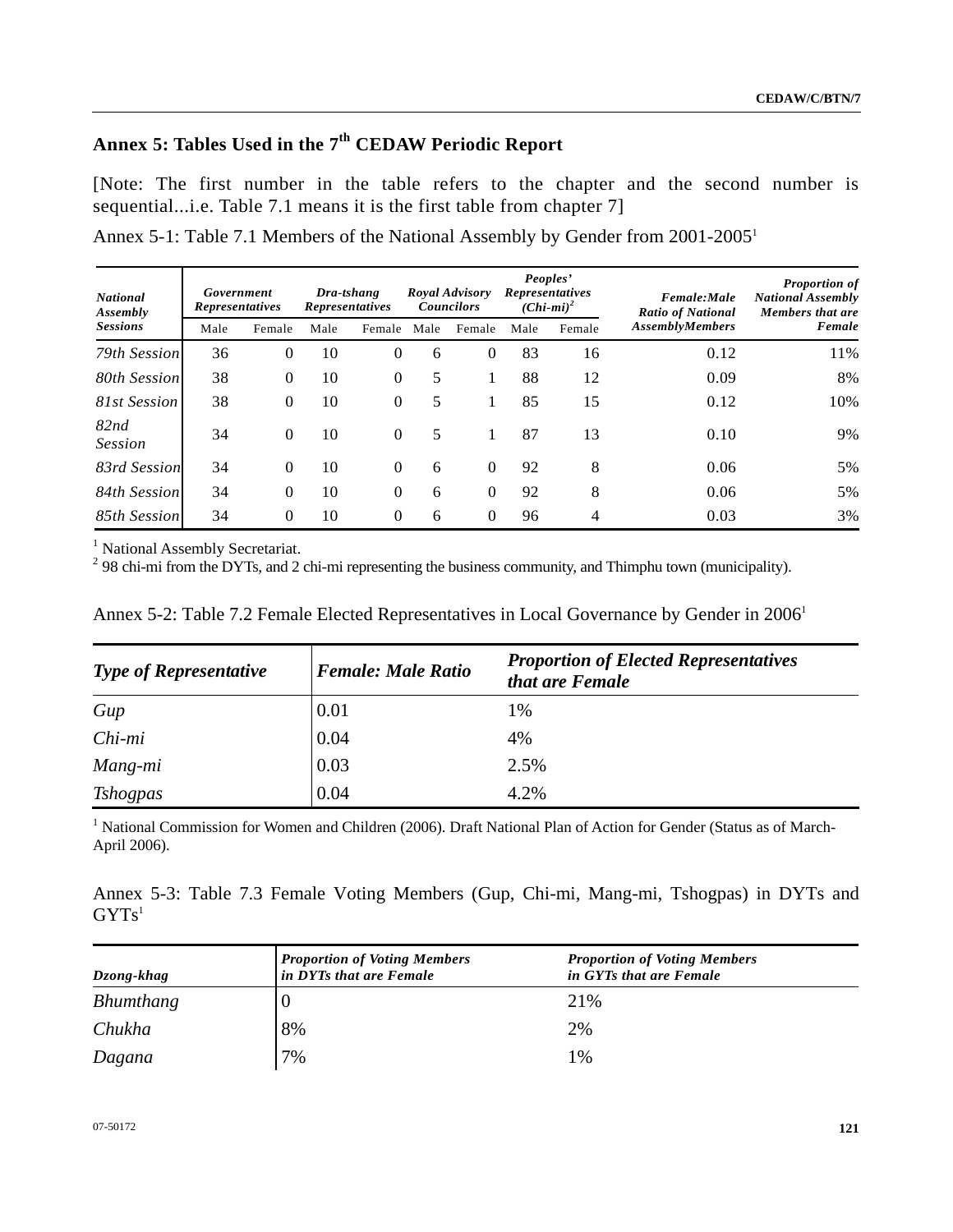| Gasa                  | 10%              | 10%              |
|-----------------------|------------------|------------------|
| Haa                   | 8%               | 2%               |
| <b>Lhuntse</b>        | 5%               | $\boldsymbol{0}$ |
| Mongar                | 5%               | 2%               |
| Paro                  | $\boldsymbol{0}$ | 6%               |
| Pema Gatshel          | $\boldsymbol{0}$ | 21%              |
| Punakha               | $\boldsymbol{0}$ | 5%               |
| Samtse                | 3%               | 2%               |
| Samdrupjongkhar       | $\boldsymbol{0}$ | 1%               |
| <b>Sarpang</b>        | 3%               | 5%               |
| Thimphu               | $\boldsymbol{0}$ | 5%               |
| <b>Tsirang</b>        | $\boldsymbol{0}$ | 3%               |
| Trashigang            | $\boldsymbol{0}$ | 2%               |
| <b>Trongsa</b>        | $\boldsymbol{0}$ | 6%               |
| Wangduephodrang       | $\boldsymbol{0}$ | 5%               |
| Trashiyangtse         | $\boldsymbol{0}$ | 5%               |
| <b>Zhemgang</b>       | $\boldsymbol{0}$ | 1%               |
| <b>All Dzong-khag</b> | $2\%$            | 3.8%             |

<sup>1</sup> National Commission for Women and Children (2006). Draft National Plan of Action for Gender (Status as of March-April 2006).

Annex 5-4: Table 7.4 Females in the Civil Service by Grade in 2006<sup>1</sup>

|            | 2002    |         |     |                    | 2006    |         |     |                                 | Change |      |    |                                |
|------------|---------|---------|-----|--------------------|---------|---------|-----|---------------------------------|--------|------|----|--------------------------------|
| Grade      | # male  | #female |     | % female F:M ratio | # male  |         |     | #female $%$ female $F$ :M ratio | # male |      |    | #female $%$ female $F:M$ ratio |
| $1$ to $3$ | 91      |         | 3%  | 0.03               | 111     | 6       | 5%  | 0.05                            | 20     |      | 2% | 0.02                           |
| $4$ to $8$ | 3 2 3 9 | 862     | 21% | 0.27               | 4648    | 1 589   | 25% | 0.34                            | l 409  | 727  | 4% | 0.07                           |
| 9 to 13    | 4 6 9 4 | 876     | 29% | 0.40               | 5 3 3 2 | 2481    | 32% | 0.47                            | 638    | 605  | 3% | 0.07                           |
| 14 to 17   | 2 7 3 6 | 764     | 22% | 0.28               | 2608    | 963     | 27% | 0.37                            | $-128$ | 199  | 5% | 0.09                           |
| All grades | 10 760  | 3505    | 25% | 0.33               | 12 699  | 5 0 3 9 | 28% | 0.40                            | 1939   | 1534 | 3% | 0.07                           |

<sup>1</sup> National Commission for Women and Children (2006) Draft National Plan of Action for Gender.

# Annex 5-5: Table 7.5 Females in the Civil Service by Ministry in 2006<sup>1</sup>

| <b>Ministry</b>                            | <b>Proportion of Female</b><br><b>Civil Servants</b> | <b>Proportion of Female Civil</b><br><b>Servants in Grades 1-9</b> |
|--------------------------------------------|------------------------------------------------------|--------------------------------------------------------------------|
| Ministry of Information and Communications | 17%                                                  | 9%                                                                 |
| Ministry of Labor and Human Resources      | 26%                                                  | 22%                                                                |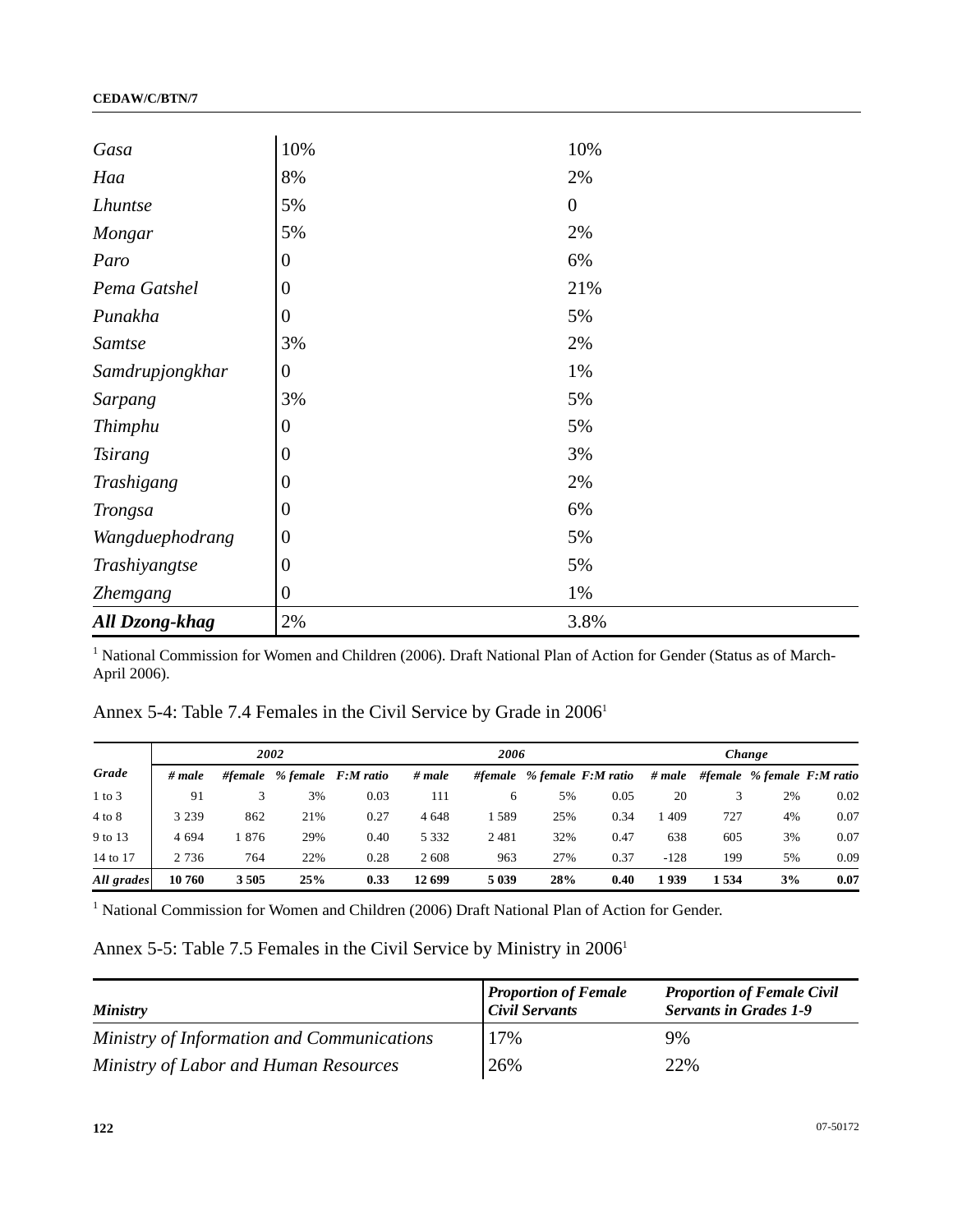| <b>Ministry</b>                        | <b>Proportion of Female</b><br>Civil Servants | <b>Proportion of Female Civil</b><br><b>Servants in Grades 1-9</b> |
|----------------------------------------|-----------------------------------------------|--------------------------------------------------------------------|
| Ministry of Finance                    | 26%                                           | 21%                                                                |
| Ministry of Home and Cultural Affairs  | 22%                                           | 12%                                                                |
| Ministry of Agriculture                | 16%                                           | 8%                                                                 |
| Ministry of Health                     | 38%                                           | 35%                                                                |
| Ministry of Education                  | 40%                                           | 36%                                                                |
| Ministry of Works and Human Settlement | 16%                                           | 9%                                                                 |
| Ministry of Trade and Industry         | 24%                                           | 17%                                                                |
| Ministry of Foreign Affairs            | 27%                                           | 32%                                                                |
| <b>Total</b>                           | 28%                                           | 41%                                                                |

<sup>1</sup> National Commission for Women and Children (2006). Draft National Plan of Action for Gender (figures are as of March 2006).

Annex 5-6: Table 7.6 Female Representation in the Judiciary<sup>1</sup>

|                                                                        | <b>Female:Male Ratio</b> | <b>Proportion of Women</b> |
|------------------------------------------------------------------------|--------------------------|----------------------------|
| Drangpons                                                              | 0.02                     | 2%                         |
| Drangpon Rabjams                                                       | 0.07                     | 6%                         |
| Registrars (Registrar General and Deputy Registrar<br><i>General</i> ) | 0.67                     | 40%                        |
| <b>Total Representatives</b>                                           | 0.07                     | 6.3%                       |

<sup>1</sup> National Commission for Women and Children (2006). draft National Plan of Action for Gender (figures as of April 2006).

# Annex 5-7: Table 7.7 Royal Bhutan Police Force as of June 2006

| Category                                 | <b>Number Female</b> Number Male |         | <b>Female to Male Ratio</b> |
|------------------------------------------|----------------------------------|---------|-----------------------------|
| <i>Officer</i>                           |                                  | 134     | 0.07                        |
| Constables and Non Commissioned Officers | 121                              | 3470    | 0.03                        |
| <b>Recruits in Training</b>              | 13                               | 13      | 0.12                        |
| Cadets in Training                       |                                  |         | 0.33                        |
| <b>Total Police Force</b>                | 144                              | 3 7 1 6 | 0.04                        |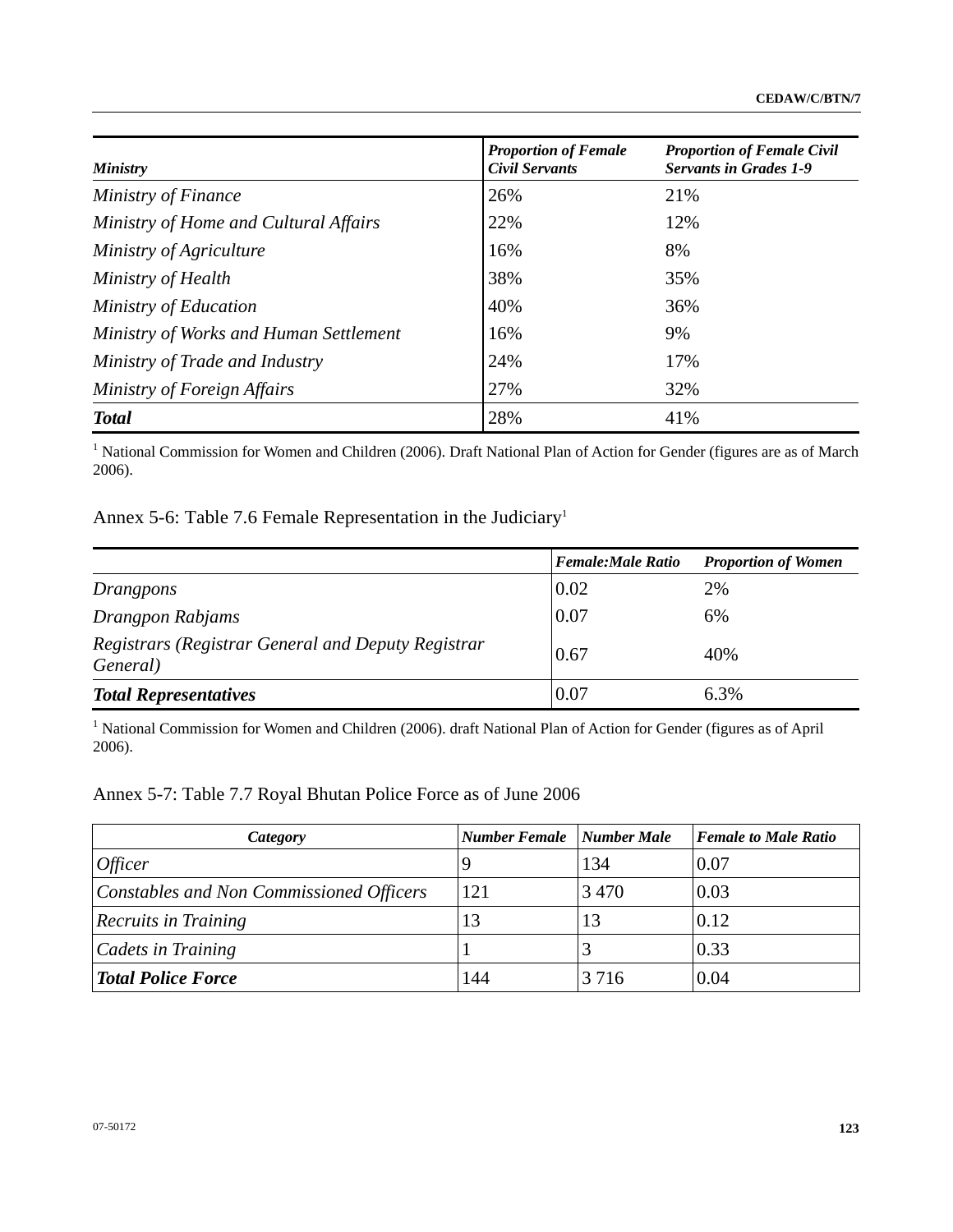|                                  |       |            | 2002           |          |       |       |            | 2006         |          |       | Change         |
|----------------------------------|-------|------------|----------------|----------|-------|-------|------------|--------------|----------|-------|----------------|
| <b>School Type</b>               | Urban | Semi Urban | Rural          | Remote   | Total | Urban | Semi Urban | Rural        | Remote   | Total | (Total)        |
| <b>Community Primary Schools</b> | 2     | 16         | 78             | 86       | 182   | 4     | 29         | 66           | 146      | 245   | 63             |
| <b>Primary Schools</b>           | 11    | 13         | 38             | 35       | 97    | 14    | 9          | 24           | 41       | 88    | -9             |
| Lower Secondary Schools          | 23    | 24         | 11             | 7        | 65    | 25    | 21         | 25           | 13       | 84    | 19             |
| Middle Secondary Schools         | 16    | 11         | $\theta$       | $\theta$ | 27    | 17    | 11         | $\mathbf{0}$ | $\theta$ | 28    |                |
| <b>Higher Secondary Schools</b>  | 9     | 3          | $\overline{0}$ | $\Omega$ | 12    | 20    |            | $\mathbf{0}$ | $\theta$ | 21    | 9              |
| Private Schools                  | 13    |            | $\mathbf{0}$   | $\theta$ | 14    |       |            |              |          | 23    | 9              |
| <b>Tertiary Institutes</b>       |       |            |                |          | 9     |       |            |              |          | 9     | $\overline{0}$ |
| <i>Vocational institutes</i>     |       |            |                |          | 5     |       |            |              |          | 6     | 2              |
| <b>Non Formal Education</b>      |       |            |                |          | 256   |       |            |              |          | 646   | 390            |

| Annex 5-8: Table 10.1 Number of Schools and Institutes between 2002 and 2006 |  |
|------------------------------------------------------------------------------|--|
|------------------------------------------------------------------------------|--|

 $<sup>1</sup>$  In 2006, categories were broken down to remote (87), very remote (56) and difficult (3). All three were put under</sup> remote for this table.

 $2$  In 2002, 9 were Primary Schools and 5 Higher Secondary Schools and in 2006, 16 were Primary Schools and 7 Higher Secondary Schools.

 $\frac{3}{4}$  Ministry of Education (2002) General Statistics. Royal Government of Bhutan.

<sup>4</sup> Ministry of Education (2006) General Statistics. Royal Government of Bhutan.

|                   | 2003 <sup>1</sup> | $2005^2$                 | $2006^2$ | South/West Asia <sup>3</sup> | World <sup>3</sup> |
|-------------------|-------------------|--------------------------|----------|------------------------------|--------------------|
| <b>National</b>   | 70.2              | 73                       | 79       | 79.0                         | 84.0               |
| Girls             | 67.1              | $\overline{\phantom{a}}$ | 79       | 73.0                         | 81.5               |
| <b>Boys</b>       | 73.4              | -                        | 80       | 84.7                         | 86.5               |
| <b>Gender Gap</b> | 6.3               | $\overline{\phantom{a}}$ |          | 11.7                         | 5.0                |

Annex 5-9: Table 10.2 Primary Net Enrolment Ratio (NER)

<sup>1</sup> Bhutan Living Standard Survey 2003. National Statistical Bureau, Royal Government of Bhutan, 2004.

 $2$  Ministry of Education (2006) General Statistics. Royal Government of Bhutan.

<sup>3</sup> Education for All Global Monitoring Report, 2005. Accessed online on 08 July 2006, url http://portal.unesco.org/ education/en/ev.php-URL\_ID=36027&URL\_DO=DO\_TOPIC&URL\_SECTION=201.html.

Annex 5-10: Table 10.3 Numbers Enrolled and Girl to Boy Ratio between 2002 and 2006

|                  | $2002^{\frac{1}{2}}$ |          |             |         | $2006^2$ |           |         | Change between 2002 and 2006 |             |  |
|------------------|----------------------|----------|-------------|---------|----------|-----------|---------|------------------------------|-------------|--|
| <b>Class</b>     | $\#$ Girls           | # $Boys$ | $G:B$ ratio | # Girls | # $Boys$ | G:B ratio | # Girls | # $Boys$                     | $G:B$ ratio |  |
| PP               | 500                  | 8 1 0 4  | 0.93        | 8 1 9 3 | 8676     | 0.94      | 693     | 572                          | 0.01        |  |
| $\boldsymbol{I}$ | 6987                 | 7841     | 0.89        | 7467    | 8 0 7 9  | 0.92      | 480     | 238                          | 0.03        |  |
| I                | 6 7 7 9              | 7 7 4 7  | 0.88        | 7899    | 8 2 1 0  | 0.96      | 1 120   | 463                          | 0.08        |  |
| Ш                | 6 0 5 8              | 6889     | 0.88        | 7 3 0 7 | 7465     | 0.98      | 1 249   | 576                          | 0.10        |  |
| IV               | 5,935                | 6.659    | 0.89        | 7.157   | 7.434    | 0.96      | .222    | 775                          | 0.07        |  |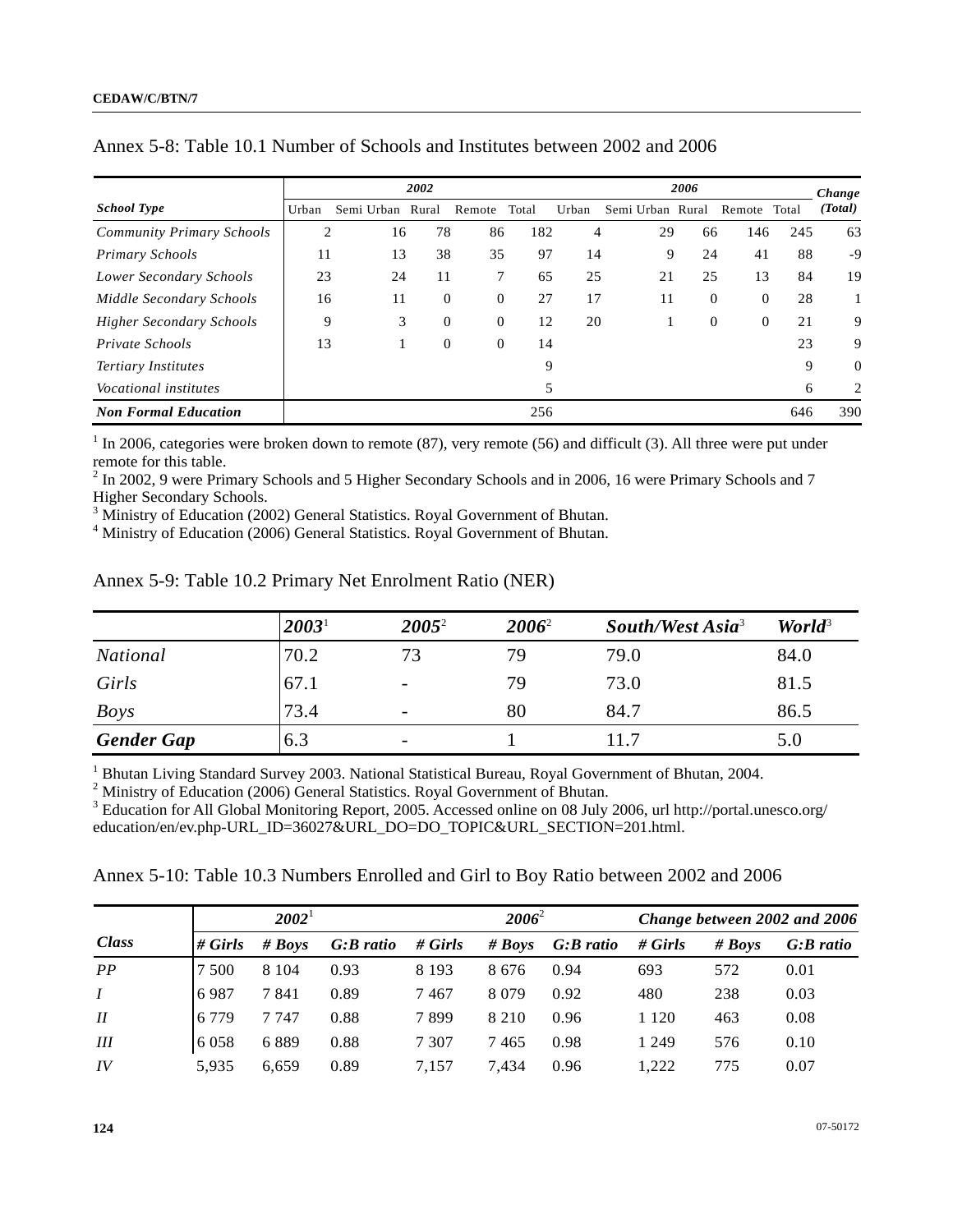|                  |         | $2002^1$ |             |           | $2006^2$ |             | Change between 2002 and 2006 |        |             |
|------------------|---------|----------|-------------|-----------|----------|-------------|------------------------------|--------|-------------|
| Class            | # Girls | # Boys   | $G:B$ ratio | $#$ Girls | # $Boys$ | $G:B$ ratio | # Girls                      | # Boys | $G:B$ ratio |
| V                | 5,150   | 5,804    | 0.89        | 6,220     | 6,398    | 0.97        | 1,070                        | 594    | 0.08        |
| VI               | 4,529   | 4,962    | 0.91        | 5,770     | 5,950    | 0.97        | 1,241                        | 988    | 0.06        |
| PP to VI         | 42,938  | 48,006   | 0.89        | 50,013    | 52,212   | 0.96        | 7,075                        | 4,206  | 0.07        |
| VII              | 4,313   | 4,546    | 0.95        | 5,600     | 5,614    | 1.00        | 1,287                        | 1,068  | 0.05        |
| <i>VIII</i>      | 3,368   | 3,761    | 0.90        | 4,651     | 4,617    | 1.01        | 1,283                        | 856    | 0.11        |
| IX               | 3,030   | 3,583    | 0.85        | 4,356     | 4,503    | 0.97        | 1,326                        | 920    | 0.12        |
| $\boldsymbol{X}$ | 2,053   | 2,757    | 0.74        | 3,275     | 3,581    | 0.91        | 1,222                        | 824    | 0.17        |
| $VII$ to $X$     | 12,764  | 14,647   | 0.87        | 17,882    | 18,315   | 0.98        | 5,118                        | 3,668  | 0.11        |
| XI               | 1,084   | 1,710    | 0.63        | 1,809     | 2,425    | 0.75        | 725                          | 715    | 0.12        |
| <b>XII</b>       | 616     | 1,067    | 0.58        | 1,559     | 2,309    | 0.68        | 943                          | 1,242  | 0.10        |
| XI to XII        | 1,700   | 2,777    | 0.61        | 3,368     | 4,734    | 0.71        | 1,668                        | 1,957  | 0.10        |

<sup>1</sup> Ministry of Education (2002) General Statistics. Royal Government of Bhutan.<br><sup>2</sup> Ministry of Education (2006) General Statistics. Royal Government of Bhutan.

| Annex 5-11: Table 10.4 Primary Net Enrolment Ratio by District and Sex for 2006 <sup>1</sup> |  |  |
|----------------------------------------------------------------------------------------------|--|--|
|----------------------------------------------------------------------------------------------|--|--|

|                  |       | <b>Primary NER</b> |                   |                                  |        |  |
|------------------|-------|--------------------|-------------------|----------------------------------|--------|--|
| Dzong-khag       | Girls | <b>Boys</b>        | <b>Both Sexes</b> | <b>Girl:Boy Ratio Gender Gap</b> |        |  |
| <b>National</b>  | 79%   | 80%                | 79%               | 0.99                             | $-1\%$ |  |
| Bumthang         | 95%   | 93%                | 94%               | 1.02                             | 2%     |  |
| Chukha           | 70%   | 71%                | 71%               | 0.99                             | $-1\%$ |  |
| Dagana           | 74%   | 76%                | 75%               | 0.97                             | $-2\%$ |  |
| Gasa             | 66%   | 69%                | 68%               | 0.96                             | $-3%$  |  |
| Haa              | 88%   | 80%                | 84%               | 1.10                             | 8%     |  |
| <i>Lhuentse</i>  | 79%   | 83%                | 81%               | 0.95                             | $-4%$  |  |
| Mongar           | 77%   | 78%                | 78%               | 0.99                             | $-1\%$ |  |
| Paro             | 88%   | 85%                | 86%               | 1.03                             | 3%     |  |
| Pemagatshel      | 89%   | 89%                | 89%               | 1.00                             | 0%     |  |
| Punakha          | 94%   | 83%                | 88%               | 1.13                             | 11%    |  |
| Samdrup Jongkhar | 76%   | 81%                | 78%               | 0.94                             | $-5%$  |  |
| <b>Samtse</b>    | 63%   | 67%                | 65%               | 0.95                             | $-4%$  |  |
| Sarpang          | 71%   | 72%                | 72%               | 0.98                             | $-1\%$ |  |
| Thimphu          | 88%   | 86%                | 87%               | 1.03                             | 2%     |  |
| Trashigang       | 78%   | 87%                | 82%               | 0.90                             | $-9%$  |  |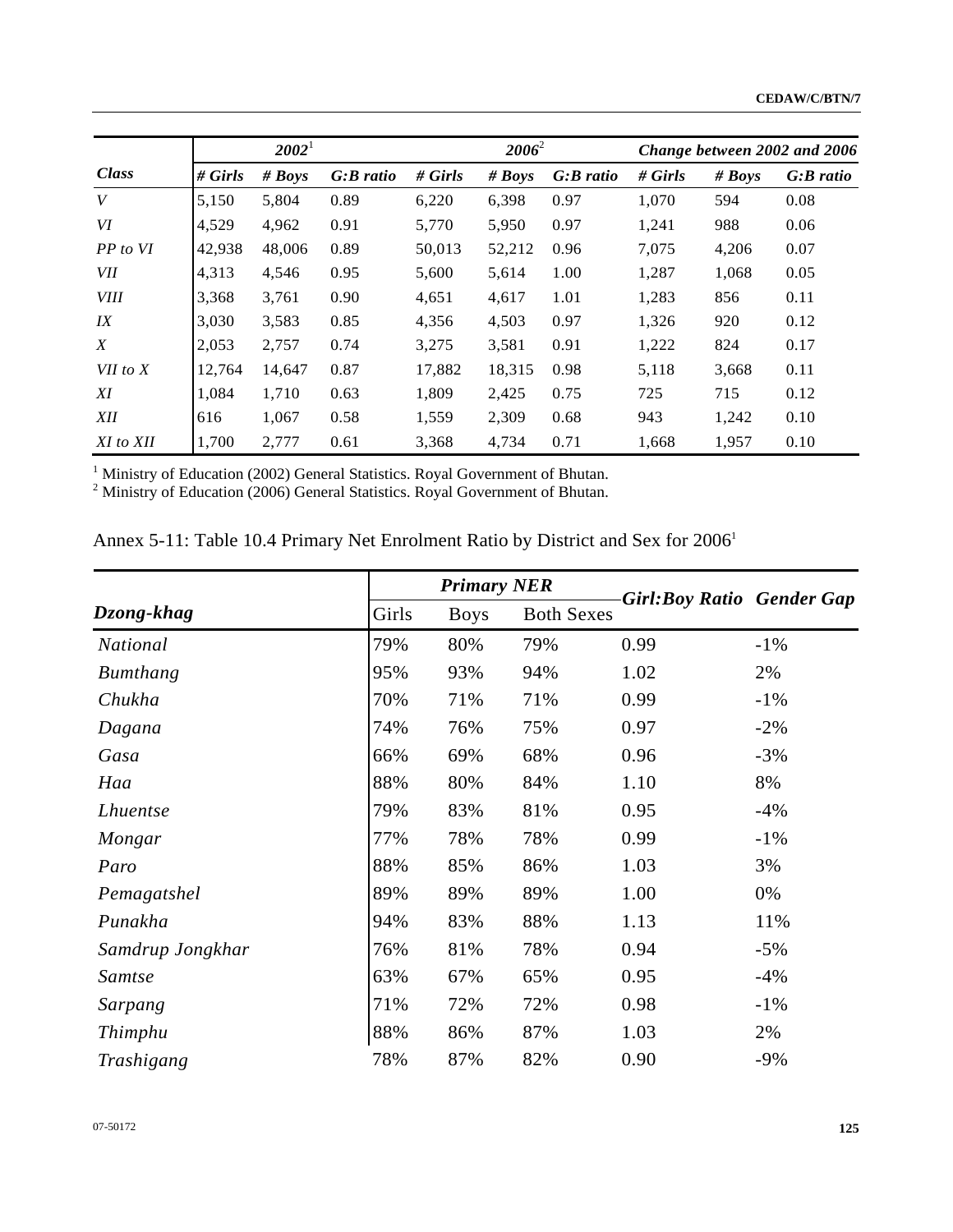### **CEDAW/C/BTN/7**

| Trashiyangtse  | 84% | 89% | 87% | 0.95 | $-5%$ |
|----------------|-----|-----|-----|------|-------|
| Trongsa        | 94% | 90% | 92% | 1.05 | 4%    |
| <i>Tsirang</i> | 67% | 70% | 68% | 0.96 | $-3%$ |
| Wangdue        | 85% | 81% | 83% | 1.05 | 4%    |
| Zhemgang       | 90% | 88% | 89% | 1.02 | 2%    |

<sup>1</sup> Ministry of Education (2006) General Statistics. Royal Government of Bhutan.

Annex 5-12: Table 10.5 Primary Net Enrolment Ratio across Urban and Rural Areas in 20031

| <b>Area</b> |       | <b>National</b> |       | <b>Poor</b> | <b>Non-Poor</b> |             |  |
|-------------|-------|-----------------|-------|-------------|-----------------|-------------|--|
|             | Girls | <b>Boys</b>     | Girls | <b>Boys</b> | Girls           | <b>Boys</b> |  |
| Rural       | 62    | 70              | 55    | 60          | 68              | 78          |  |
| Urban       | 85    | 89              | 80    | 78          | 86              | 90          |  |

<sup>1</sup> National Statistical Bureau (2004). Poverty Analysis Report Bhutan. Royal Government of Bhutan.

| Dzong-khag       | $2002^{\rm h}$ | $2005^2$ | $2006^3$ | Change between 2002, 2005 and 2006 |
|------------------|----------------|----------|----------|------------------------------------|
| <b>National</b>  | 0.89           | 0.95     | 0.96     | 0.06                               |
| Bumthang         | 1.04           | 1.03     |          | $-0.01$                            |
| Chhukha          | 0.87           | 0.93     |          | 0.06                               |
| Dagana           | 0.92           | 0.95     |          | 0.03                               |
| Gasa             | 0.89           | 0.87     |          | $-0.02$                            |
| Ha               | 1.01           | 1.01     |          | 0.00                               |
| <i>Lhuentse</i>  | 0.88           | 0.98     |          | 0.10                               |
| Mongar           | 0.84           | 0.91     |          | 0.07                               |
| Paro             | 0.99           | 1.02     |          | 0.03                               |
| Pemagatshel      | 0.79           | 0.93     |          | 0.14                               |
| Punakha          | 1.03           | 1.05     |          | 0.02                               |
| Samdrup Jongkhar | 0.78           | 0.93     |          | 0.15                               |
| Samtse           | 0.79           | 0.82     |          | 0.03                               |
| Sarpang          | 0.89           | 0.94     |          | 0.05                               |
| Thimphu          | 0.97           | 0.99     |          | 0.02                               |
| Trashigang       | 0.84           | 0.91     |          | 0.07                               |

Annex 5-13: Table 10.6 Ratio of Girls to Boys in Primary Education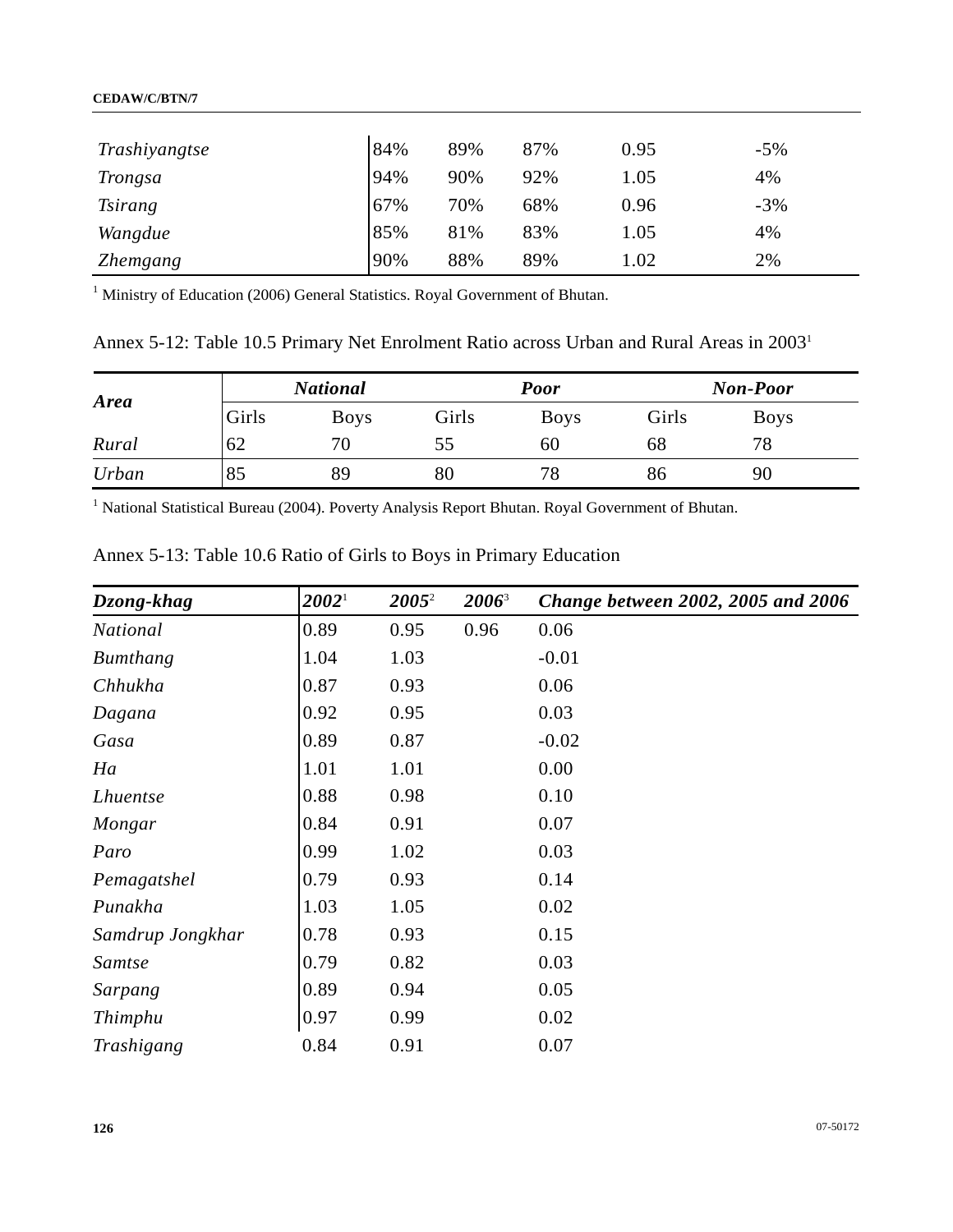| Trashiyangtse   | 0.91 | 0.96 | 0.05 |
|-----------------|------|------|------|
| Trongsa         | 0.97 | 1.01 | 0.04 |
| <i>Tsirang</i>  | 0.83 | 0.91 | 0.08 |
| Wangdue         | 0.97 | 1.05 | 0.08 |
| <b>Zhemgang</b> | 0.83 | 0.91 | 0.08 |

<sup>1</sup> Ministry of Education (2002) General Statistics. Royal Government of Bhutan. (Calculated with Annex: Enrolment Details and Staff by School).

<sup>2</sup> Ministry of Education (2005) General Statistics. Royal Government of Bhutan. (Calculated with Annex: Enrolment Details and Staff by School).

<sup>3</sup> Ministry of Education (2006) General Statistics. Royal Government of Bhutan. (Calculated with Table 2.13).

Annex 5-14: Table 10.7 2006 Efficiency Indicators for Selected Classes<sup>1</sup>

|                                               |            |         |       | <b>Classes</b> |             |         |          |
|-----------------------------------------------|------------|---------|-------|----------------|-------------|---------|----------|
| <b>Efficiency Indicator</b>                   | ${\bf PP}$ | V       | VI    | VII            | <b>VIII</b> | IX      | X        |
| Girls                                         |            |         |       |                |             |         |          |
| <b>Promotion Rate</b>                         | 92.6%      | 91.0%   | 94.3% | 84.3%          | 93.0%       | 85.9%   | 90.6%    |
| <b>Repetition Rate</b>                        | 7.5%       | 5.5%    | 3.4%  | 8.9%           | 3.3%        | 7.3%    | 0.5%     |
| Drop Out Rate                                 | $-0.1\%$   | 3.5%    | 2.3%  | 6.8%           | 3.6%        | 6.8%    | 8.9%     |
| <b>Adjusted Promotion rate</b>                | 92.5%      | 91.0%   | 94.3% | 84.3%          | 93.0%       | 85.9%   | 90.6%    |
| Survivors to the Grade (per 1000 entering PP) | 1000       | 911.3   | 877.4 | 856.6          | 792.5       | 762.6   | 706.7    |
| <b>Boys</b>                                   |            |         |       |                |             |         |          |
| <b>Promotion Rate</b>                         | 91.3%      | 88.5%   | 94.3% | 84.1%          | 93.2%       | 90.6%   | 93.6%    |
| <b>Repetition Rate</b>                        | 8.6%       | 6.1%    | 3.4%  | 8.2%           | 2.8%        | 6.1%    | 0.4%     |
| Drop Out Rate                                 | 0.1%       | 5.5%    | 2.3%  | 7.7%           | 4.0%        | 3.3%    | 6.0%     |
| <b>Adjusted Promotion rate</b>                | 91.3%      | 88.5%   | 94.3% | 84.1%          | 93.2%       | 90.6%   | 93.6%    |
| Survivors to the Grade (per 1000 entering PP) | 1000       | 861.5   | 811.4 | 775.3          | 710.1       | 680.9   | 657.0    |
| Difference between Girls and Boys             |            |         |       |                |             |         |          |
| <b>Promotion Rate</b>                         | 1.3%       | 2.5%    | 0.0%  | 0.2%           | $-0.2%$     | $-4.7%$ | $-3.0\%$ |
| <b>Repetition Rate</b>                        | $-1.1%$    | $-0.6%$ | 0.0%  | 0.7%           | 0.5%        | 1.2%    | 0.1%     |
| Drop Out Rate                                 | $-0.2%$    | $-2.0%$ | 0.0%  | $-0.9%$        | $-0.4%$     | 3.5%    | 2.9%     |
| <b>Adjusted Promotion rate</b>                | 1.2%       | 2.5%    | 0.0%  | 0.2%           | $-0.2%$     | $-4.7%$ | $-3.0%$  |
| Survivors to the Grade (per 1000 entering PP) | 0.0        | 49.8    | 66.0  | 81.3           | 82.4        | 81.7    | 49.7     |

<sup>1</sup> Ministry of Education (2006) General Statistics. Royal Government of Bhutan.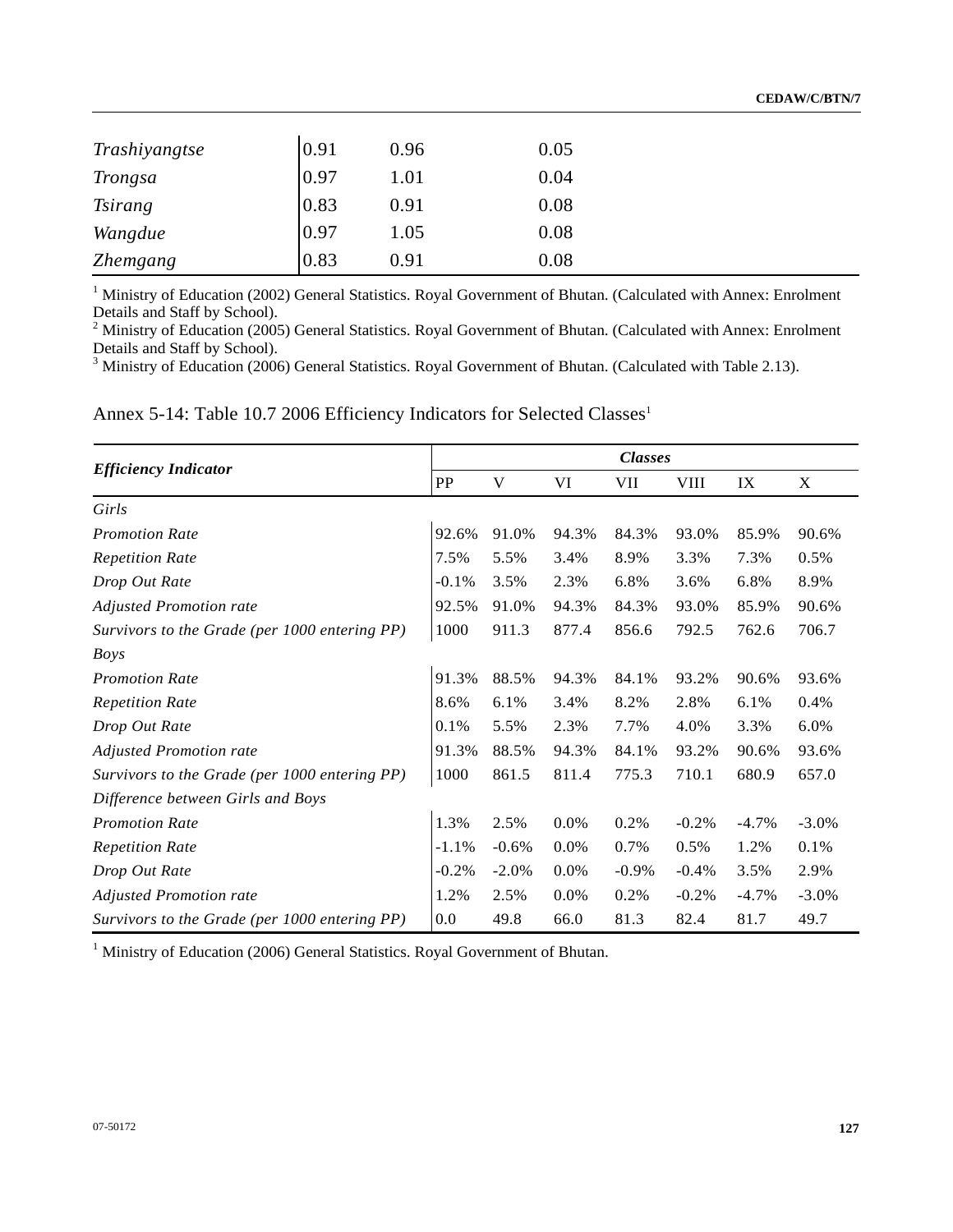| <b>Class</b>     | enrolled $^1$ | <b>Total Girls Total Boys</b><br>enrolled <sup>1</sup> | <b>Total</b><br>population<br>$\textit{Girls}^2$ | <b>Total</b><br>population<br>$Boys^2$ | <b>GER</b> | <b>Secondary Secondary</b><br><b>GER Girls</b> | <b>Secondary</b><br><b>GER Boys</b> | <b>Gender</b><br>Gap |
|------------------|---------------|--------------------------------------------------------|--------------------------------------------------|----------------------------------------|------------|------------------------------------------------|-------------------------------------|----------------------|
| VII              | 5,600         | 5,614                                                  | 7,649                                            | 7,849                                  | 72%        | 73%                                            | 72%                                 | 1%                   |
| <b>VIII</b>      | 4,651         | 4,617                                                  | 7,751                                            | 7,653                                  | 60%        | 60%                                            | 60%                                 | 0%                   |
| VII to VIII      | 10,251        | 10,231                                                 | 15,400                                           | 15,502                                 | 66%        | 67%                                            | 66%                                 | 1%                   |
| IX               | 4,356         | 4,503                                                  | 8,188                                            | 7,851                                  | 55%        | 53%                                            | 57%                                 | $-4%$                |
| $\boldsymbol{X}$ | 3,275         | 3,581                                                  | 7,992                                            | 7,543                                  | 44%        | 41%                                            | 47%                                 | $-6\%$               |
| $IX$ to $X$      | 7,631         | 8,084                                                  | 16,180                                           | 15,394                                 | 50%        | 47%                                            | 53%                                 | $-6\%$               |
| VII to X         | 17,882        | 18,315                                                 | 31,580                                           | 30,896                                 | 58%        | 57%                                            | 59%                                 | $-2%$                |
| XI               | 1,809         | 2,425                                                  | 7,412                                            | 7,251                                  | 29%        | 24%                                            | 33%                                 | $-9\%$               |
| <b>XII</b>       | 1,559         | 2,309                                                  | 7,580                                            | 7,831                                  | 25%        | 21%                                            | 29%                                 | $-8%$                |
| XI to XII        | 3,368         | 4,734                                                  | 14,992                                           | 15,082                                 | 27%        | 22%                                            | 31%                                 | $-9\%$               |
| VII to XII       | 21,250        | 23,049                                                 | 46,572                                           | 45,978                                 | 48%        | 46%                                            | 50%                                 | $-4%$                |

Annex 5-15: Table 10.8 Secondary Gross Enrolment Ratio (GER) for 20061

<sup>1</sup> Ministry of Education (2006) General Statistics. Royal Government of Bhutan.<br><sup>2</sup> Office of the Consus Commissioner (2006), Besults of Bonulation and Hou

<sup>2</sup> Office of the Census Commissioner (2006). Results of Population and Housing Census of Bhutan 2005. Royal Government of Bhutan) (Table 3.5). Total Population given by age (i.e. 13 for class VII; 14 for class VIII, 15 for class IX, 16 for class X, 17 for class XI and 18 for class XII).

|                               |           | $2002^1$  |           |          | $2006^2$ |                    |           |     | Difference 2002 to 2006 |
|-------------------------------|-----------|-----------|-----------|----------|----------|--------------------|-----------|-----|-------------------------|
| <b>School Type</b>            | # Female  | # Male    | F:M ratio | # Female |          | $#$ Male F:M ratio | # Female  |     | $#$ Male F:M ratio      |
| <b>Community Primary</b>      | 109       | 420       | 0.26      | 187      | 665      | 0.28               | 78        | 245 | 0.02                    |
| Primary                       | 277       | 478       | 0.58      | 475      | 479      | 0.99               | 198       |     | 0.41                    |
| Lower Secondary               | 540       | 613       | 0.88      | 786      | 857      | 0.92               | 246       | 244 | 0.04                    |
| Middle Secondary              | 251       | 419       | 0.60      | 308      | 440      | 0.70               | 57        | 21  | 0.10                    |
| Higher Secondary <sup>1</sup> | 69        | 277       | 0.25      | 217      | 549      | 0.40               | 148       | 272 | 0.15                    |
| <b>Tertiary Institutes</b>    | 36        | 246       | 0.15      | 59       | 278      | 0.21               | 23        | 32  | 0.07                    |
| <i>Vocational Institutes</i>  | 6         | 77        | 0.08      | 14       | 96       | 0.15               | 8         | 5   | 0.09                    |
| <b>Non-Formal Education</b>   | <b>NA</b> | <b>NA</b> | NA        | 323      | 346      | 0.93               | <b>NA</b> | NA  | NA                      |

Annex 5-16:Table 10.9 Female to Male Ratio in Schools and Institutes

<sup>1</sup> For 2002, does not include the 215 teachers in the 9 Primary Schools (PS) and 4 Higher Secondary Schools (HSS), which had a F:M ratio of 0.64 given that disaggregated data between PS and HSS were not presented. For 2006, includes teachers in both public and private schools (private PS had 52 male and 112 female teachers (F:M ratio 2.15) and private HSS had 136 male and 34 female teachers (F:M ratio 0.25)). For 2006, corresponding figures for public schools if private teachers are not included for F:M ratio are 0.85 for PS and 0.44 for HSS.  $2^{2}$  Data from personal communication with the Ministry of Labor and Human Resources.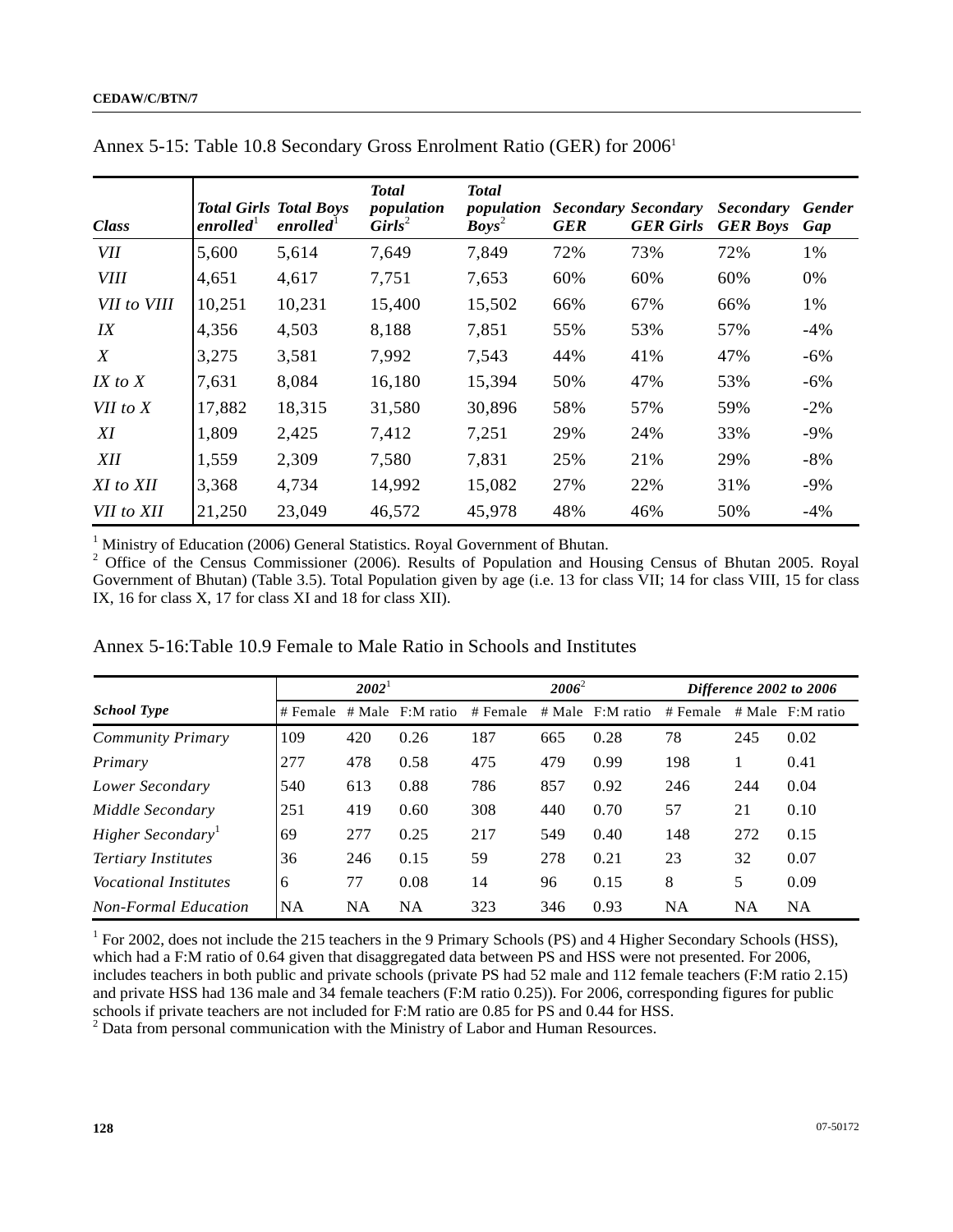|                                               |           | $2002^1$  |              |          | $2006^2$ |              | Change 2002 to 2006 |           |              |
|-----------------------------------------------|-----------|-----------|--------------|----------|----------|--------------|---------------------|-----------|--------------|
| <i>Institute</i>                              | # female  | # male    | $F: M$ ratio | # female | $#$ male | $F: M$ ratio | # female            | $#$ male  | $F: M$ ratio |
| Sherubtse College                             | 26        | 112       | 0.23         | 339      | 709      | 0.48         | 313                 | 597       | 0.25         |
| National Institute of Education (X2)          | 421       | 593       | 0.71         | 477      | 800      | 0.60         | 56                  | 207       | $-0.11$      |
| Institute of Language and Cultural Studies 73 |           | 152       | 0.48         | 27       | 51       | 0.53         | $-46$               | $-101$    | 0.05         |
| National Institute of Traditional Medicine NA |           | NA        | <b>NA</b>    |          | 28       | 0.04         | <b>NA</b>           | NA        | <b>NA</b>    |
| Natural Resource Training Institute           | <b>NA</b> | <b>NA</b> | <b>NA</b>    | 14       | 126      | 0.11         | <b>NA</b>           | NA        | <b>NA</b>    |
| Royal Bhutan Institute of Technology          | 45        | 262       | 0.17         | 98       | 403      | 0.24         | 53                  | 141       | 0.07         |
| Royal Institute of Health Sciences            | <b>NA</b> | <b>NA</b> | <b>NA</b>    | 90       | 105      | 0.86         | <b>NA</b>           | NA        | <b>NA</b>    |
| Royal Institute of Management                 | <b>NA</b> | <b>NA</b> | <b>NA</b>    | 89       | 168      | 0.53         | <b>NA</b>           | NA        | <b>NA</b>    |
| <b>Total Royal University of Bhutan</b>       | <b>NA</b> | <b>NA</b> | <b>NA</b>    | 1135     | 2390     | 0.47         | <b>NA</b>           | <b>NA</b> | <b>NA</b>    |

# Annex 5-17: Table 10.10 Students in Tertiary Institutes in Bhutan between 2002 and 2006

<sup>1</sup> Ministry of Education (2002) General Statistics. Royal Government of Bhutan.<br><sup>2</sup> Royal University of Bhutan (2006) Staff and Student Statistics of May 2006 (Brochure). Royal Government of Bhutan.

# Annex 5-18: Table 10.11 Bachelor Level Students in Tertiary Institutes Abroad [by Sex & Field of Study, March 2006]

|                                       |                   | <b>Scholarship Students</b> |           |          | <b>Private Students</b> |           |          | <b>Total</b> |           |
|---------------------------------------|-------------------|-----------------------------|-----------|----------|-------------------------|-----------|----------|--------------|-----------|
| <b>Field of Study</b>                 | $# female$ # male |                             | F:M ratio | # female | # male                  | F:M ratio | # female | $#$ male     | F:M ratio |
| Medicine                              | 15                | 70                          | 0.21      | 10       | 13                      | 0.77      | 25       | 83           | 0.30      |
| <b>Sciences</b>                       | 17                | 59                          | 0.29      | 94       | 111                     | 0.85      | 111      | 170          | 0.65      |
| Engineering                           | 16                | 99                          | 0.16      | 12       | 53                      | 0.23      | 28       | 152          | 0.18      |
| Computer Science and IT               | 6                 | 22                          | 0.27      | 7        | 32                      | 0.22      | 13       | 54           | 0.24      |
| Total Science and Related             | 54                | 250                         | 0.22      | 123      | 209                     | 0.59      | 177      | 459          | 0.39      |
| Arts (Social Science)                 | 17                | 47                          | 0.36      | 368      | 340                     | 1.08      | 385      | 387          | 0.99      |
| Commerce (Business, Accounting, etc.) | . 7               | 9                           | 0.78      | 387      | 591                     | 0.65      | 394      | 600          | 0.66      |
| <b>Total Arts and Business</b>        | 24                | 56                          | 0.43      | 755      | 931                     | 0.81      | 779      | 987          | 0.79      |
| <b>Grand Total Students</b>           | 78                | 306                         | 0.25      | 878      | 1140                    | 0.77      | 956      | 1446         | 0.66      |

# Annex 5-19: Table 10.12 New Scholarship Recipients by Sex and Field of Study<sup>1</sup>

|                                         |          | 2002         |              | 2006     |          |           | Change from 2002 to 2006 |          |           |
|-----------------------------------------|----------|--------------|--------------|----------|----------|-----------|--------------------------|----------|-----------|
| <b>Field of Study</b>                   | # female | $#$ male     | $F: M$ ratio | # female | $#$ male | F:M ratio | # female                 | $#$ male | F:M ratio |
| Medicine                                | ∠        | 12           | 0.17         | $\Omega$ | 21       | 0.00      | $-2$                     | 9        | $-0.17$   |
| <b>Sciences</b>                         |          | 9            | 0.00         | 13       | 38       | 0.34      | 13                       | 29       | 0.34      |
| Engineering and related                 |          | 9            | 0.33         | 5        | 27       | 0.19      | 2                        | 18       | $-0.14$   |
| Computer Science and IT                 |          | 3            | 0.00         | $\theta$ | 4        | 0.00      | $\Omega$                 |          | 0.00      |
| Total Science and Related               |          | 33           | 0.15         | 18       | 90       | 0.20      | 13                       | 57       | 0.05      |
| Arts (Social Science, Law, etc)         |          | 2            | 2.50         | 8        | 22       | 0.36      | 3                        | 20       | $-2.14$   |
| Commerce (Business, Accounting, etc.)   |          | $\mathbf{0}$ | <b>NA</b>    | $\Omega$ | $\Omega$ | <b>NA</b> | $-1$                     | $\Omega$ | <b>NA</b> |
| <b>Total Arts and Business</b>          | 6        | 2            | 3.00         | 8        | 22       | 0.36      | 2                        | 20       | $-2.64$   |
| <b>Grand Total Scholarship Students</b> | 11       | 35           | 0.31         | 26       | 112      | 0.23      | 15                       | 77       | $-0.08$   |

<sup>1</sup> Personal Communication with the Adult and Higher Education Division of the Ministry of Education. July 2006.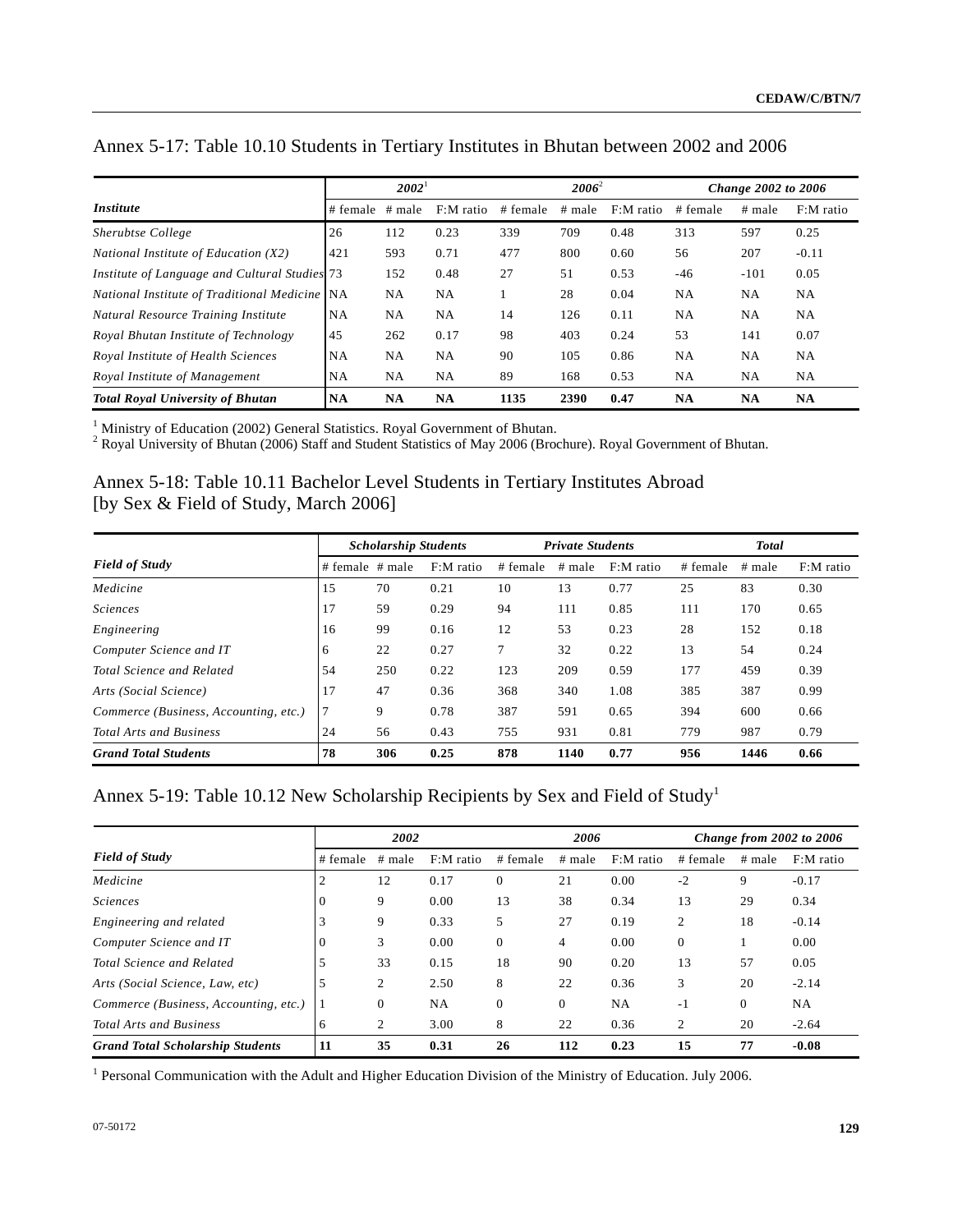| <i>Vocational Institute</i>              |          | $2002^4$ |      |     | $2006^4$ |      |     |        | <b>Change 2002 to 2006</b>                                                 |
|------------------------------------------|----------|----------|------|-----|----------|------|-----|--------|----------------------------------------------------------------------------|
|                                          |          |          |      |     |          |      |     |        | #female # male F:M ratio #female # male F:M ratio #female # male F:M ratio |
| National Zorig Chusum Institute,         | 24       | 100      | 0.24 | 84  | 186      | 0.45 | 60  | 86     | 0.21                                                                       |
| Zorig Chusum Institute, TrashiYangtse    | 11       | 35       | 0.31 | 33  | 73       | 0.45 | 22  | 38     | 0.14                                                                       |
| Construction Training Centre, Thimphu 61 |          | 65       | 0.94 | 166 | 233      | 0.71 | 105 | 168    | $-0.23$                                                                    |
| VTI Ranjung                              | 110      | 247      | 0.45 | 26  | 58       | 0.45 | -84 | $-189$ | 0.00                                                                       |
| VTI Khurtang <sup>2</sup>                | $\Omega$ | $\Omega$ | NA   | 62  | 68       | 0.91 | 62  | 68     | <b>NA</b>                                                                  |
| VTI Samthang <sup>3</sup>                |          | 81       | 0.01 | 10  | 70       | 0.14 | 9   | -11    | 0.13                                                                       |
| <b>All Vocational Institutes</b>         | 207      | 528      | 0.39 | 381 | 688      | 0.55 | 174 | 160    | 0.16                                                                       |

## Annex 5-20:Table 10.13 Enrolment in Vocational Institutes between 2002 and 2006

<sup>1</sup> Vocational Training Institute (VTI) Ranjung was known as the Royal Technical Institute in 2002.<br><sup>2</sup> Vocational Training Institute (VTI) Khurtang was not opened in 2002.

<sup>3</sup> Vocational Training Institute (VTI) Samthang was known as the National Driving Training Institute in 2002.

 Data for 2002 and 2006 from personal communication with the Ministry of Labour and Human Resources (2006 data as of June 2006).

|                                               |             | $2003^1$ |      | $2005^2$                            |       | South Asia <sup>3</sup> | World <sup>3</sup> |               |
|-----------------------------------------------|-------------|----------|------|-------------------------------------|-------|-------------------------|--------------------|---------------|
|                                               | Adult $15+$ |          |      | 15-24 years Adult $15+ 15-24$ years | Adult | $14-24$ years           | Adult              | $15-24$ years |
| National                                      | 33.45%      | 57.84%   | 53%  | 74%                                 | 47.5% | 61.5%                   | 75.4%              | 84.3%         |
| Urban                                         | 58.55%      | 79.61%   | 72%  | 84%                                 |       |                         |                    |               |
| Rural                                         | 22.02%      | 52.55%   | 44%  | 68%                                 |       |                         |                    |               |
| Female                                        | 14.34%      | 48.91%   | 39%  | 68%                                 | 34.3% | 51.0%                   | 69.1%              | 80.1%         |
| Male                                          | 49.29%      | 68.26%   | 65%  | 80%                                 | 59.7% | 71.1%                   | 81.8%              | 88.2%         |
| <b>Females Rural</b>                          |             |          | 29%  | 61%                                 |       |                         |                    |               |
| Females Urban                                 |             |          | 60%  | 80%                                 |       |                         |                    |               |
| Males Rural                                   |             |          | 57%  | 75%                                 |       |                         |                    |               |
| Males Urban                                   |             |          | 80%  | 87%                                 |       |                         |                    |               |
| Ratio Of Literate Females To<br>Males         |             |          | 0.51 | 0.74                                |       |                         |                    |               |
| Ratio Of Literate Females To<br>Males - Rural |             |          | 0.46 | 0.71                                |       |                         |                    |               |
| Ratio Of Literate Females To<br>Males - Urban |             |          | 0.60 | 0.78                                |       |                         |                    |               |

Annex 5-21: Table 10.14 Reported Literacy Rates

<sup>1</sup> United Nations (2006). Common Country Assessment for Bhutan. (CCA is the secondary source; primary source is the Bhutan Living Standard Survey 2003. 2. National Statistical Bureau, Royal Government of Bhutan, 2004). <sup>2</sup> Office of Census Commissioner (2006) Results of Population and Housing Census of Bhutan 2005, Thimphu: Royal

Government of Bhutan. (Calculated using Table 6.4)

<sup>3</sup> Education for All Global Monitoring Report, 2005. Accessed online on 08 July 2006,url

http://portal.unesco.org/education/en/ev.php-URL\_ID=36027&URL\_DO=DO\_TOPIC&URL\_SECTION=201.html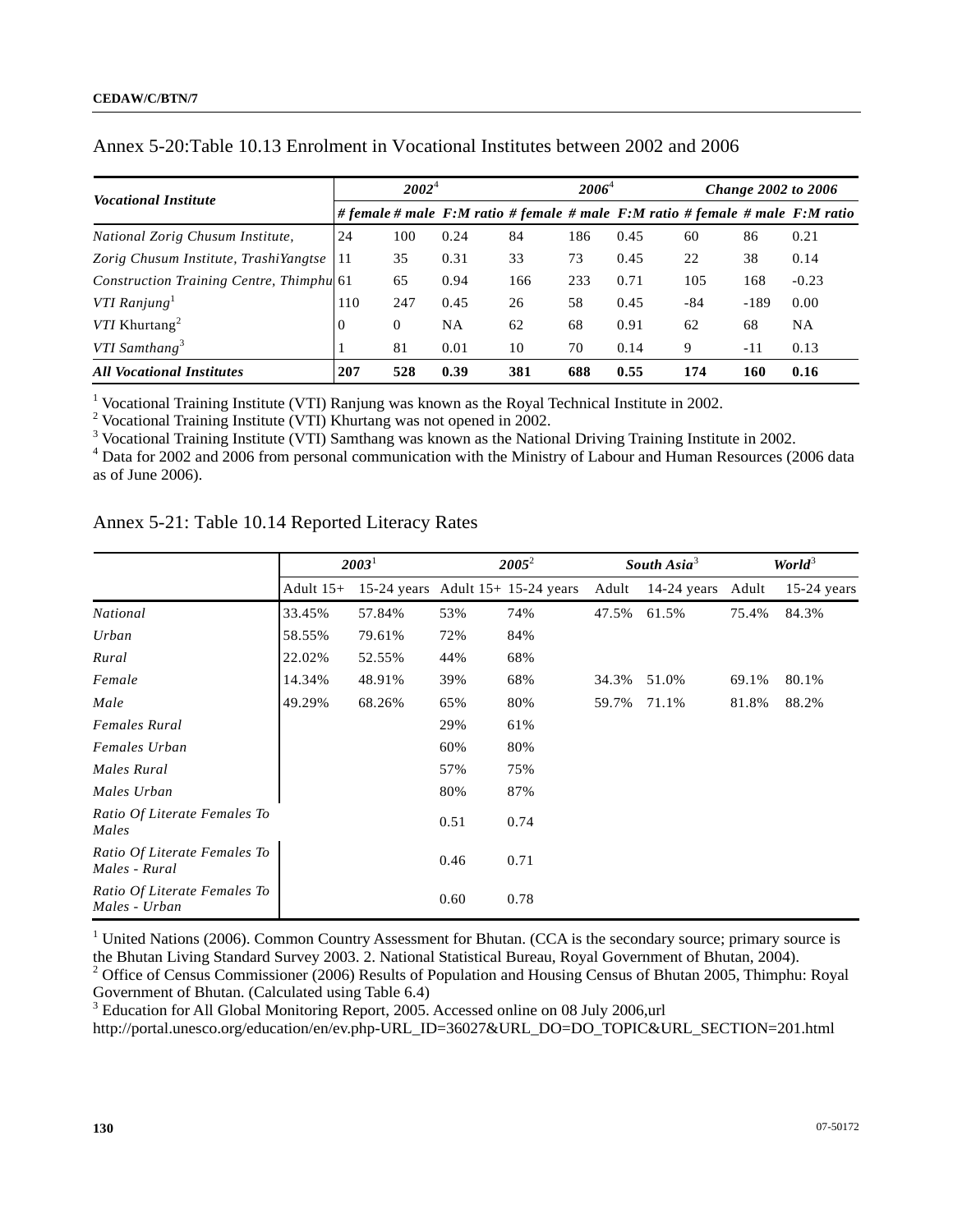| <b>Sex</b>   | <b>Urban</b> | <b>Rural</b> | <b>Bhutan</b> |
|--------------|--------------|--------------|---------------|
| Female       | 27.5%        | 47.6%        | 42.7%         |
| Male         | 72.2%        | 65.8%        | 67.5%         |
| <b>Total</b> | 49.7%        | 56.0%        | 54.4%         |

Annex 5-22: Table 11.1 Labour Force Participation Rate by Sex and Location in 20041

<sup>1</sup> Ministry of Labour and Human Resource (MoLHR) (2004). National Labour Force Survey Report 2004 Royal Government of Bhutan.

Annex 5-23: Table 11.2: Per cent of Employed Population by Completed Level of Education & Sex  $\left[ \text{in } 2004^{\text{i}} \right]$ 

|              |              | <b>Level of Education</b> |                       |                                    |          |                        |                         |                                |                         |  |  |  |
|--------------|--------------|---------------------------|-----------------------|------------------------------------|----------|------------------------|-------------------------|--------------------------------|-------------------------|--|--|--|
| <b>Sex</b>   | No Education | Non-formal<br>Education   | Monastic<br>Education | Primary (PP to Junior (VII)<br>VI) | to VIII) | High (IX)<br>and $X$ ) | Higher (XI)<br>and XII) | First Year Degree<br>and Above | All Formal<br>Education |  |  |  |
| Female       | 71.2%        | 8.3%                      | 2.1%                  | 8.9%                               | 2.3%     | 5.2%                   | .2%                     | $0.9\%$                        | 18.5%                   |  |  |  |
| Male         | 54.4%        | 2.3%                      | 15.0%                 | 10.1%                              | 4.9%     | $6.7\%$                | 3.1%                    | 3.5%                           | 28.3%                   |  |  |  |
| <b>Total</b> | 61.3%        | 4.8%                      | $9.7\%$               | $9.6\%$                            | 3.8%     | $6.1\%$                | $2.3\%$                 | 2.5%                           | 24.3%                   |  |  |  |

<sup>1</sup> Ministry of Labour and Human Resource (MoLHR) (2004). National Labour Force Survey Report 2004 Royal Government of Bhutan.

Annex 5-24: Table 11.3 Per cent of Population Employed within each Level of Completed Education [by Sex in  $2004^1$ ]

| Sex          | All levels of<br><b>Education</b> | <b>No Education</b> | Non-formal<br>Education | <b>Monastic</b><br><b>Education</b> | Primary (PP<br>to $VI$ ) | Junior (VII to High (IX<br>VIII) | and $X$ ) | Higher(XI)<br>and $XII$ ) | <b>First Year</b><br>Degree and<br>Above |
|--------------|-----------------------------------|---------------------|-------------------------|-------------------------------------|--------------------------|----------------------------------|-----------|---------------------------|------------------------------------------|
| Female       | 44%                               | 49%                 | 57%                     | 53%                                 | 40%                      | 16%                              | 30%       | 16%                       | 33%                                      |
| Male         | 70%                               | 86%                 | 78%                     | 71%                                 | 63%                      | 40%                              | 48%       | 44%                       | 73%                                      |
| <b>Total</b> | 56%                               | 63%                 | 62%                     | 68%                                 | 51%                      | 29%                              | 40%       | 32%                       | 62%                                      |

<sup>1</sup> Ministry of Labour and Human Resource (MoLHR) (2004). National Labour Force Survey Report 2004. Royal Government of Bhutan.

Annex 5-25: Table 11.4 Per cent of Employed Population by Type of Employment and Sex  $[$ in 2004<sup>1</sup> $]$ 

|              |                            | <b>Type of Employment</b> |                         |                  |                                           |                            |                                              |                     |                  |  |
|--------------|----------------------------|---------------------------|-------------------------|------------------|-------------------------------------------|----------------------------|----------------------------------------------|---------------------|------------------|--|
| <b>Sex</b>   | Employer/<br>owner/manager | Regular paid<br>employee  | Casual paid<br>employee | by piece<br>rate | Paid worker Paid non-family<br>apprentice | Unpaid<br>family<br>worker | Own account<br>worker in non-<br>agriculture | Owner<br>cultivator | Share<br>cropper |  |
| Female       | 0.0                        | 9.7                       | 5.8                     | 2.0              | 0.8                                       | 44.1                       | 3.4                                          | 34.0                | 0.3              |  |
| Male         | 0.3                        | 25.6                      | 9.8                     | 3.0              | 0.4                                       | 31.2                       | 3.5                                          | 25.8                | 0.4              |  |
| <b>Total</b> | 0.2                        | 19.1                      | 8.2                     | 2.6              | 0.6                                       | 36.5                       | 3.4                                          | 29.1                | 0.4              |  |

<sup>1</sup> Ministry of Labour and Human Resource (MoLHR) (2004). National Labour Force Survey Report 2004 Royal Government of Bhutan.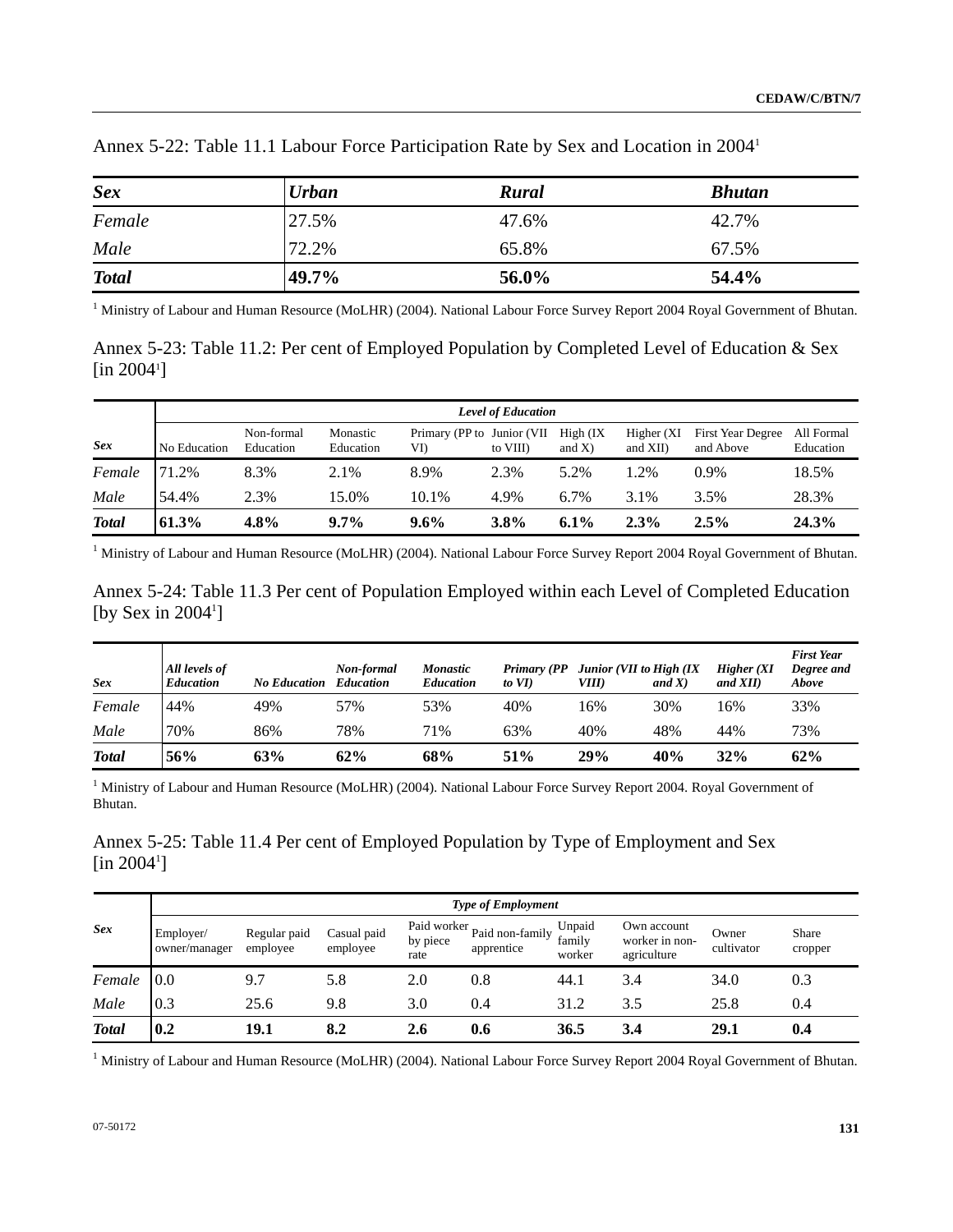# Annex 5-26: Table 11.5: Female to Male Ratio for Economic Activity [by Occupational Category in 2004<sup>1</sup>]

| Occupational Category                                               | Female         | Male           | F:M Ratio |
|---------------------------------------------------------------------|----------------|----------------|-----------|
| 1. Agriculture and forestry                                         | 62,300         | 70,500         | 0.88      |
| 2. Mining and quarrying                                             | $\overline{0}$ | 100            | 0.00      |
| 3. Manufacturing                                                    | 6,800          | 5,800          | 1.17      |
| 4. Electricity, gas & water supply                                  | 100            | 900            | 0.11      |
| 5. Construction                                                     | 900            | 6,000          | 0.15      |
| 6. Wholesale/ retail trade; motor vehicles repair & household goods | 1,600          | 3,200          | 0.50      |
| 7. Hotels and restaurants                                           | 600            | 800            | 0.75      |
| 8. Transport, storage and communications                            | 400            | 2,200          | 0.18      |
| 9. Financial intermediation                                         | 700            | 1,800          | 0.39      |
| 10. Real estate, renting $\&$ business activities                   | 2,700          | 7,000          | 0.39      |
| 11. Public administration & defense; compulsory social security     | 700            | 9,300          | 0.08      |
| 12. Education                                                       | 1,600          | 2,300          | 0.70      |
| 13. Health and social work                                          | 700            | 1,700          | 0.41      |
| 14. Other community, social $\&$ personal service activities        | 5,800          | 9,900          | 0.59      |
| 15. Private households with employed persons                        | 200            | 400            | 0.50      |
| 16. Not classifiable by economic activity                           | 900            | 2,200          | 0.41      |
| <b>Total</b>                                                        |                | 86,000 124,100 | 0.69      |

<sup>1</sup> Ministry of Labour and Human Resource (MoLHR) (2004). National Labour Force Survey Report 2004 Royal Government of Bhutan.

Annex 5-27: Table 11.6 Range of Weekly Earnings of Paid Employees by Sex in 20041

| Sex          | Weekly earnings (Nu) |         |           |           |           |           |           |          |  |  |
|--------------|----------------------|---------|-----------|-----------|-----------|-----------|-----------|----------|--|--|
|              | < 500                | 500-999 | 1000-1999 | 2000-2999 | 3000-3999 | 4000-4999 | 5000-9999 | $10000+$ |  |  |
| Female       | 19.4%                | 23.9%   | 29.4%     | 12.4%     | 6.0%      | 1.5%      | 6.0%      | 1.5%     |  |  |
| Male         | 10.4%                | 27.7%   | 32.3%     | 1.7%      | 5.8%      | 2.2%      | 6.4%      | 3.5%     |  |  |
| <b>Total</b> | 12.8%                | 26.7%   | 31.5%     | 1.9%      | 5.9%      | 2.0%      | 6.3%      | 2.9%     |  |  |

<sup>1</sup> Ministry of Labour and Human Resource (MoLHR) (2004). National Labour Force Survey Report 2004 Royal Government of Bhutan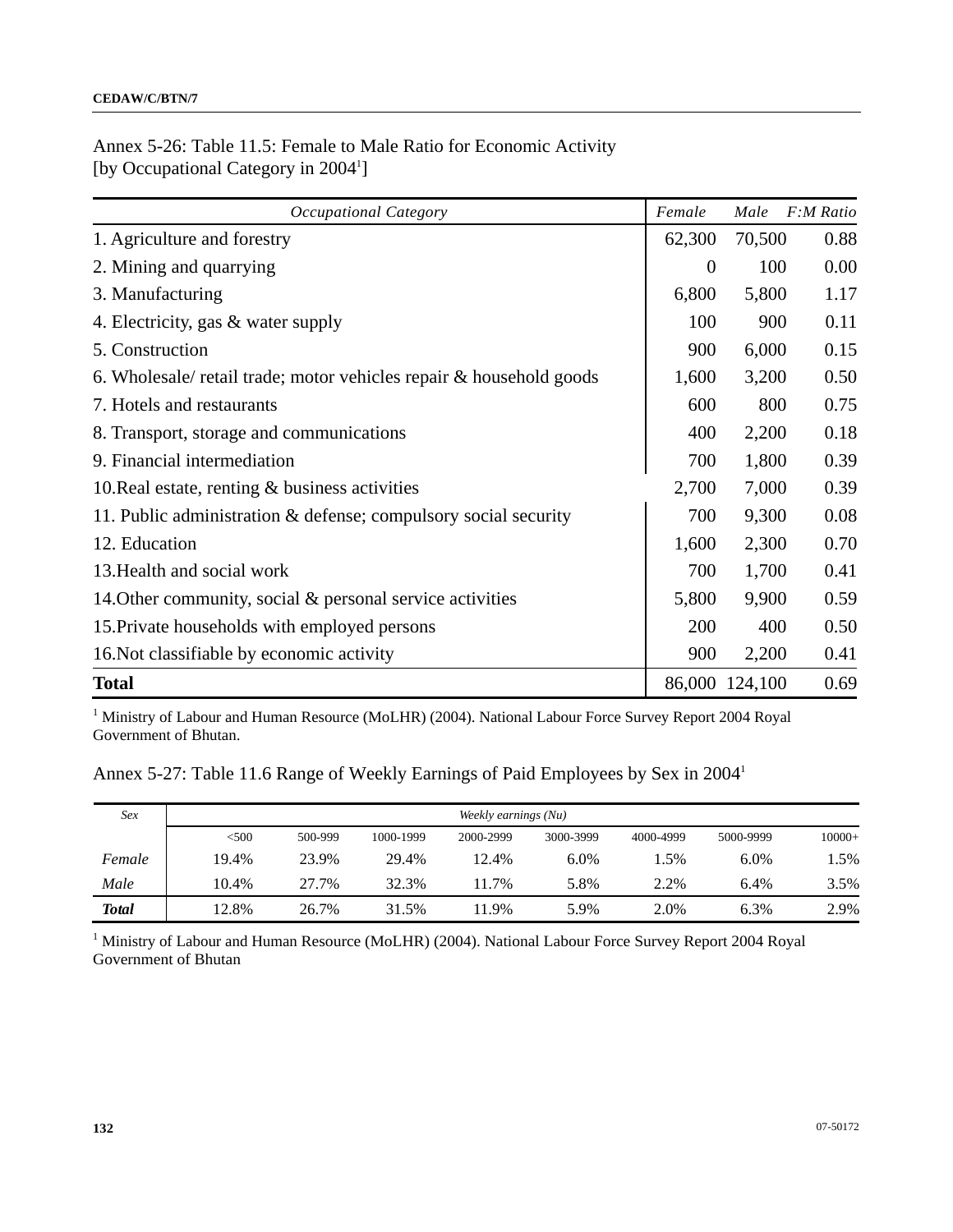# Annex 5-28: Table 11.7 Unemployment Rate by Sex and Location [Between 2001 and 2004<sup>1</sup>]

| Sex          | 2001          |               | 2004  |       |
|--------------|---------------|---------------|-------|-------|
|              | <b>Bhutan</b> | <b>Bhutan</b> | Urban | Rural |
| Female       | 1.1%          | 4.3%          | 4.3%  | 3.2%  |
| Male         | 0.8%          | 1.1%          | 1.1%  | 2.2%  |
| <b>Total</b> | <b>NA</b>     | 2.5%          | 2.0%  | 2.6%  |

<sup>1</sup> Ministry of Labour and Human Resource (MoLHR) (2004). National Labour Force Survey Report 2004 Royal Government of Bhutan

Annex 5-29: Table 12.1 Proportion of Households Visiting Health Facility [in Year Prior to the 2005 Census<sup>1</sup>]

| Dzong-khag       | Number Households that<br>visited a Health Facility1 | Total Households1 | Per cent of Households that<br>visited a Health Facility |
|------------------|------------------------------------------------------|-------------------|----------------------------------------------------------|
| National         | 113,342                                              | 126,115           | 90%                                                      |
| Urban            | 34,912                                               | 38,311            | 91%                                                      |
| Rural            | 78,430                                               | 87,804            | 89%                                                      |
| Bumthang         | 2,585                                                | 2,870             | 90%                                                      |
| Chhukha          | 12,691                                               | 14,482            | 88%                                                      |
| Dagana           | 3,256                                                | 3,485             | 93%                                                      |
| Gasa             | 649                                                  | 727               | 89%                                                      |
| Ha               | 2,084                                                | 2,290             | 91%                                                      |
| Lhuentse         | 2,761                                                | 3,001             | 92%                                                      |
| Mongar           | 6,826                                                | 7,348             | 93%                                                      |
| Paro             | 6,029                                                | 7,118             | 85%                                                      |
| Pemagatshel      | 2,329                                                | 2,937             | 79%                                                      |
| Punakha          | 3,251                                                | 3,387             | 96%                                                      |
| Samdrup Jongkhar | 7,419                                                | 8,363             | 89%                                                      |
| Samtse           | 10,049                                               | 11,634            | 86%                                                      |
| Sarpang          | 7,772                                                | 8,211             | 95%                                                      |
| Thimphu          | 17,660                                               | 19,689            | 90%                                                      |
| Trashigang       | 9,830                                                | 10,813            | 91%                                                      |
| Trashiyangtse    | 3,424                                                | 3,764             | 91%                                                      |
| Trongsa          | 2,468                                                | 2,739             | 90%                                                      |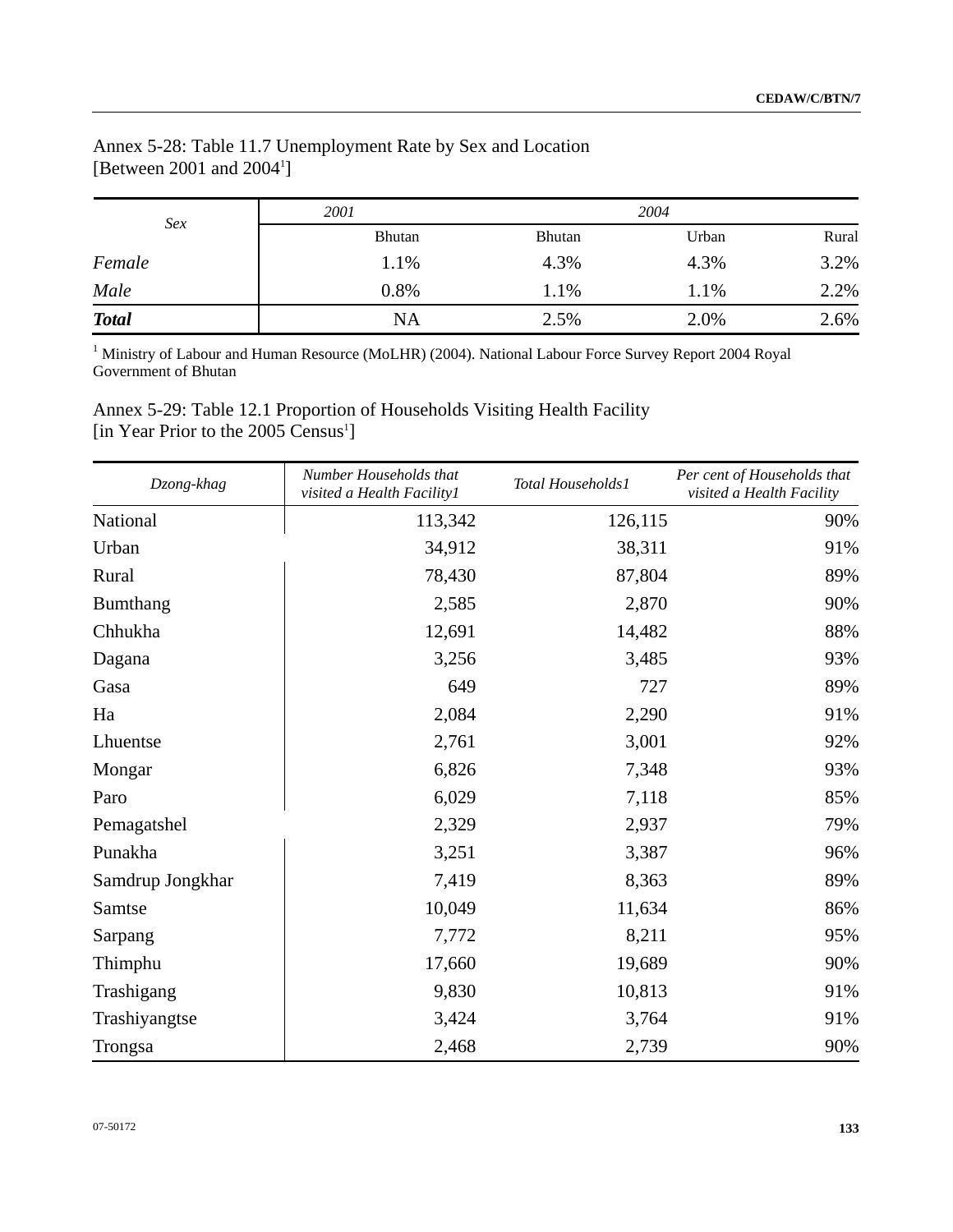### **CEDAW/C/BTN/7**

| <b>Tsirang</b> | 3,517 | 3,651 | 96% |
|----------------|-------|-------|-----|
| Wangdue        | 5,668 | 6,227 | 91% |
| Zhemgang       | 3,074 | 3,379 | 91% |

<sup>1</sup> Office of the Census Commissioner (2006). Results of Population and Housing Census of Bhutan 2005 Royal Government of Bhutan (Table 5.15).

| Annex 5-30: Table 12.2 Change in Number of Health Staff and Health Facilities between 2002 |  |  |  |  |  |  |
|--------------------------------------------------------------------------------------------|--|--|--|--|--|--|
| and 2005                                                                                   |  |  |  |  |  |  |

| Health Staff/Health Facility          | 2002 <sup>1</sup> | $2005^2$ | Change         |
|---------------------------------------|-------------------|----------|----------------|
| <b>Medical Doctors</b>                | 122               | 145      | 23             |
| <b>Assistant Clinical Officer</b>     | $\boldsymbol{0}$  | 32       | 32             |
| <b>B.Sc. Nurses</b>                   | 5                 | 14       | 9              |
| General Nurse Midwives (GNM)          | 174               | 202      | 28             |
| <b>Health Assistant</b>               | 173               | 210      | 37             |
| <b>Auxillary Nurse Midwives (ANM)</b> | 145               | 134      | $-11$          |
| <b>Basic Health Worker</b>            | 175               | 171      | $-4$           |
| <b>Assistant Nurses</b>               | 176               | 174      | $-2$           |
| Hospitals                             | 29                | 29       | $\overline{0}$ |
| <b>Basic Health Units</b>             | 166               | 176      | 10             |
| <b>Out Reach Clinics</b>              | 455               | 485      | 30             |

<sup>1</sup> Ministry of Health (2002). Annual Health Bulletin Royal Government of Bhutan <sup>2</sup> Ministry of Health (2006). Annual Health Bulletin 2005 Royal Government of Bhutan

# Annex 5-31: Table 12.3 Age Specific Fertility Rates in 2000 and 2005

|                                   | $2000^1$        |                 |       | Change |                 |
|-----------------------------------|-----------------|-----------------|-------|--------|-----------------|
| Age group                         | <b>National</b> | <b>National</b> | Urban | Rural  | <b>National</b> |
| 15 to 19                          | 61.7            | 36.5            | 22.1  | 44.9   | $-25.2$         |
| 20 to 24                          | 245.4           | 138.9           | 115.3 | 154.4  | $-106.5$        |
| 25 to 29                          | 248.7           | 141.6           | 138.8 | 143.2  | $-107.1$        |
| 30 to 34                          | 162.2           | 89.4            | 78.1  | 95.3   | $-72.8$         |
| 35 to 39                          | 116.3           | 54.5            | 39.5  | 61.3   | $-61.8$         |
| 40 to 44                          | 79.7            | 31.3            | 18.8  | 35.3   | $-48.4$         |
| 45 to 49                          | 24.2            | 9.9             | 7.1   | 10.7   | $-14.3$         |
| Total Fertility Rate <sup>3</sup> | 4.7             | 2.5             | 2.1   | 2.7    | $-2.2$          |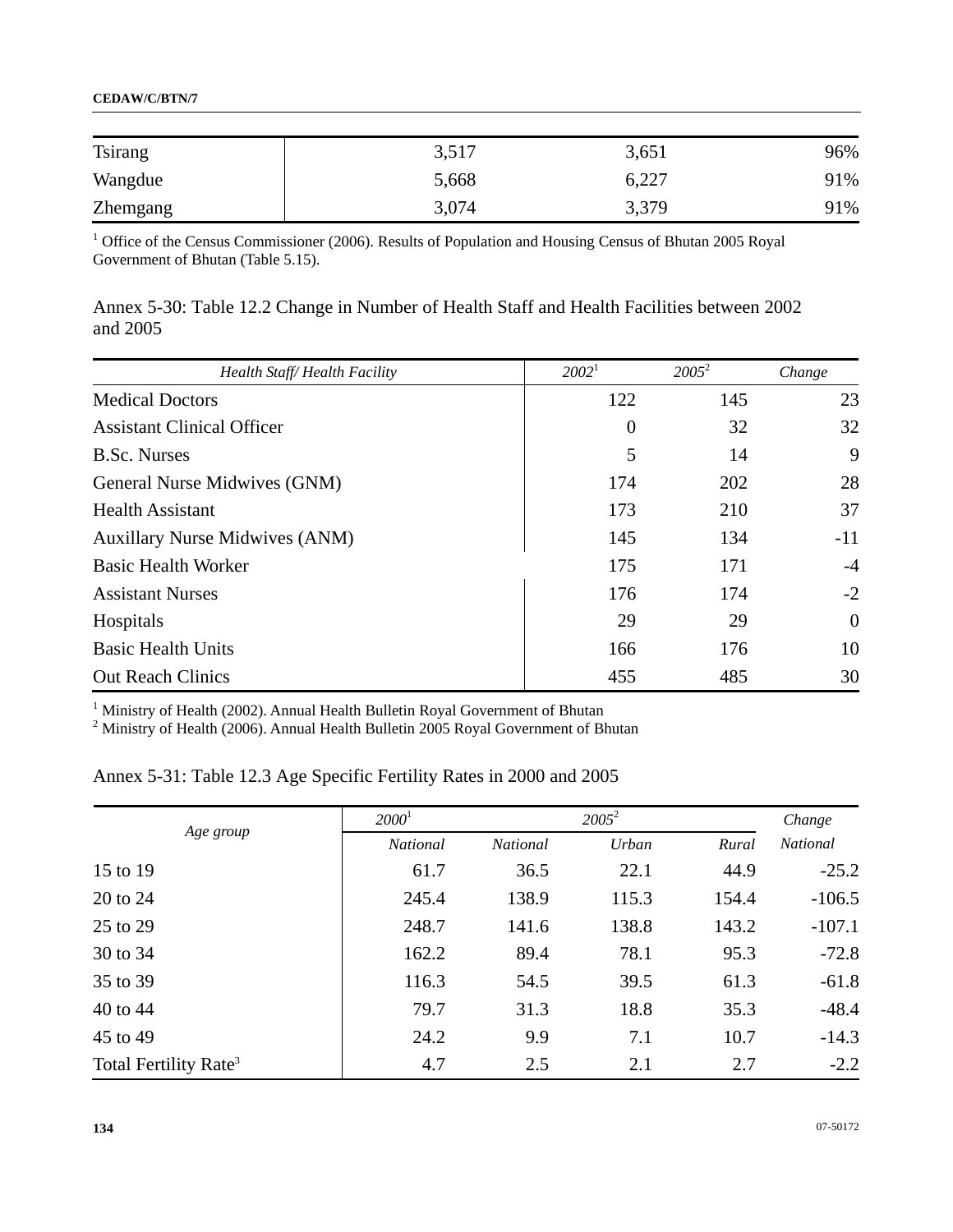| <b>Gross Fertility Rate</b> <sup>4</sup> | ு∠ | -86. | ັ້ | ້⊷ |  |
|------------------------------------------|----|------|----|----|--|

<sup>1</sup> Ministry of Health (2000) A Report National Health Survey 2000. Royal Government of Bhutan

<sup>2</sup> Office of the Census Commissioner (2006). Results of Population and Housing Census of Bhutan 2005 Royal Government of Bhutan (Calculated using the number of births in the last year for each age group (Table 5.2) divided by the total female population in each age group (Table 3.4)).

 $3$  for 2005, used the following formula [(sum of age specific fertility rates) x 5] / 1000

<sup>4</sup> for 2005, used the following formula [total number of births in year preceding the census] divided by [total female population aged 15 to 44]. These figures were from Table 5.2 and Table 3.4 respectively of the 2005 census referenced above.

Annex 5-32: Table 12.4 Fertility Rates, Crude Birth Rate, Crude Death Rate and Rate of Natural Increase [in 2005 by District]

| Dzong-khag       | <b>Total Fertility</b><br>Rate <sup>1</sup> | <b>Gross Fertility</b><br>Rate <sup>1</sup> | Crude<br>Birth Rate <sup>2</sup> | Crude Death $\mathrm{Rate}^3$ | Rate of Natural<br>Increase <sup>4</sup> |
|------------------|---------------------------------------------|---------------------------------------------|----------------------------------|-------------------------------|------------------------------------------|
| National         | 2.5                                         | 86.4                                        | 20                               | $\overline{7}$                | 1.30                                     |
| Urban            | 2.1                                         | 75.3                                        | 20                               | 5                             | 1.50                                     |
| Rural            | 2.7                                         | 92.5                                        | 20                               | 8                             | 1.20                                     |
| Bumthang         | 2.5                                         | 84.9                                        | 18                               | $\tau$                        | 1.07                                     |
| Chhukha          | 2.1                                         | 74.2                                        | 17                               | $\tau$                        | 0.98                                     |
| Dagana           | 3.2                                         | 107.1                                       | 24                               | $\overline{7}$                | 1.69                                     |
| Gasa             | 3.1                                         | 114.1                                       | 23                               | 12                            | 1.11                                     |
| Ha               | 2.5                                         | 79.5                                        | 18                               | $\tau$                        | 1.06                                     |
| Lhuentse         | 3.1                                         | 99.1                                        | 21                               | $8\,$                         | 1.29                                     |
| Mongar           | 3.0                                         | 99.5                                        | 22                               | $8\,$                         | 1.44                                     |
| Paro             | 2.1                                         | 71.0                                        | 17                               | $\tau$                        | 0.98                                     |
| Pemagatshel      | 3.1                                         | 93.8                                        | 19                               | 8                             | 1.15                                     |
| Punakha          | 2.6                                         | 83.1                                        | 20                               | 8                             | 1.17                                     |
| Samdrup Jongkhar | 2.7                                         | 92.9                                        | 20                               | 6                             | 1.45                                     |
| Samtse           | 2.3                                         | 84.1                                        | 20                               | $8\,$                         | 1.17                                     |
| Sarpang          | 3.0                                         | 95.8                                        | 20                               | 6                             | 1.40                                     |
| Thimphu          | 2.1                                         | 75.1                                        | 19                               | 6                             | 1.29                                     |
| Trashigang       | 2.9                                         | 95.3                                        | 21                               | 9                             | 1.22                                     |
| Trashiyangtse    | 3.5                                         | 112.7                                       | 24                               | 9                             | 1.50                                     |
| Trongsa          | 3.0                                         | 101.3                                       | 22                               | $8\,$                         | 1.38                                     |
| Tsirang          | 2.7                                         | 90.1                                        | 21                               | 7                             | 1.36                                     |
| Wangdue          | 2.8                                         | 95.0                                        | 21                               | 8                             | 1.29                                     |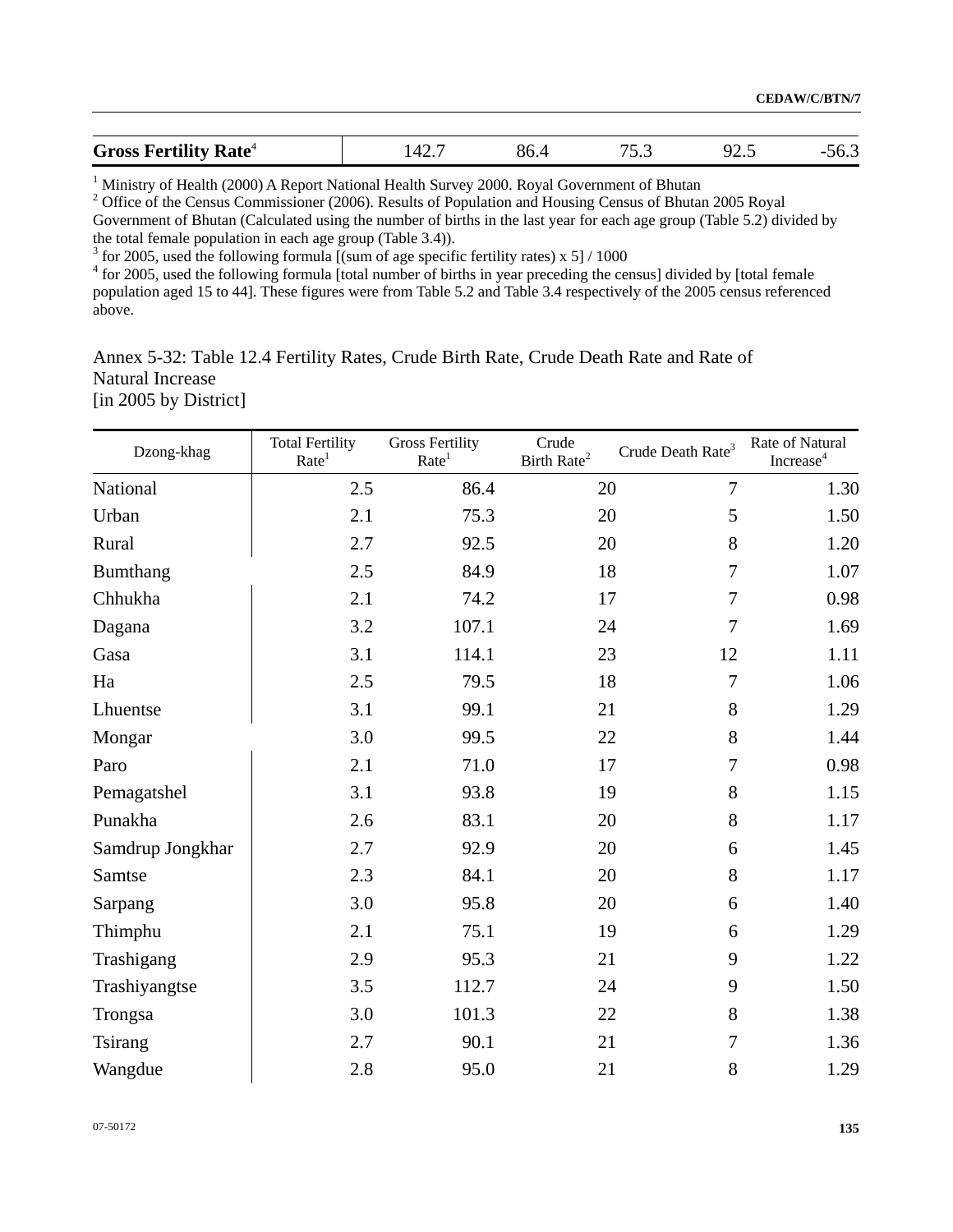| $\overline{ }$<br>JF<br>n⊬<br>$\mu$ |      |           |                          |               |
|-------------------------------------|------|-----------|--------------------------|---------------|
|                                     | $ -$ | $\ddotsc$ | $\overline{\phantom{0}}$ | $\sim$ $\sim$ |

<sup>1</sup> As per description under Table 12.3

<sup>2</sup> Office of the Census Commissioner (2006). Results of Population and Housing Census of Bhutan 2005. Royal Government of Bhutan. (Calculated using the number of births in the last year (Table 5.2) divided by the total population (Table 3.4)).

Office of the Census Commissioner (2006). Results of Population and Housing Census of Bhutan 2005. Royal

Government of Bhutan. (Calculated using the number of deaths in the last year (Table 5.2) divided by the total population (Table 3.4)).<br><sup>4</sup> Calculated using the following formula [crude birth rate – crude death rate] / 10

### Annex 5-33: Table 12.5 Change in Key Indicators between 2000 and 2005

| Indicator                                  | 2000 <sup>1</sup> | $2005^2$ | Change  |
|--------------------------------------------|-------------------|----------|---------|
| Sex Ratio (males per 100 females)          | 94.7              | 111      | 16.3    |
| Child Dependency Ratio                     | 67.9              | 53.1     | $-14.8$ |
| Old Age Dependency Ratio                   | 9.4               | 7.5      | $-1.9$  |
| <b>Overall Dependency Ratio</b>            | 77.4              | 60.6     | $-16.8$ |
| Sex Ratio at Birth (males per 100 females) | 106.6             | 101.2    | $-5.4$  |
| <b>Total Fertility Rate</b>                | 4.7               | 2.5      | $-2.2$  |
| <b>General Fertility Rate</b>              | 142.7             | 86.4     | $-56.3$ |
| <b>Crude Birth Rate</b>                    | 34.09             | 20       | $-14$   |
| <b>Crude Death Rate</b>                    | 8.64              | 7        | $-1.6$  |
| <b>Rate of Natural Increase</b>            | 2.55              | 1.30     | $-1.2$  |

<sup>1</sup> Ministry of Health (2000). A Report National Health Survey 2000. Royal Government of Bhutan.

<sup>2</sup> Office of the Census Commissioner (2006). Fact Sheet of Population and Housing Census of Bhutan 2005. Royal Government of Bhutan. For Sex Ratio at Birth calculated using Table 5.1 of the full census report. As per description under Table 12.3 for Total and General Fertility Rates.

### Annex 5-34: Table 12.6 Per cent of 15 to 19 year olds with children

| Dzong-khag    | Per cent with<br>Child Ever<br>Born | Per cent with Live Birth<br>in Last Year |       | Per cent of all Live Births in the Last<br>Year that were From 15-19 year olds |                   |       |       |
|---------------|-------------------------------------|------------------------------------------|-------|--------------------------------------------------------------------------------|-------------------|-------|-------|
|               | <b>Both Areas</b>                   | <b>Both Areas</b>                        | Urban | Rural                                                                          | <b>Both Areas</b> | Urban | Rural |
| <b>BHUTAN</b> | 10.2%                               | 3.6%                                     | 2.2%  | 4.5%                                                                           | 11.0%             | 8.0%  | 12.3% |
| Bumthang      | 5.7%                                | 2.7%                                     | 2.0%  | 2.9%                                                                           | 8.1%              | 4.5%  | 9.7%  |
| Chhukha       | 8.9%                                | 3.3%                                     | 2.3%  | 4.4%                                                                           | 10.7%             | 9.0%  | 12.0% |
| Dagana        | 12.6%                               | 5.6%                                     | 1.5%  | 7.3%                                                                           | 15.6%             | 12.8% | 15.9% |
| Gasa          | 13.4%                               | 3.7%                                     | 7.7%  | 2.8%                                                                           | 6.9%              | 20.0% | 4.8%  |
| Ha            | 6.0%                                | 2.8%                                     | 0.9%  | 4.3%                                                                           | 10.2%             | 7.3%  | 11.0% |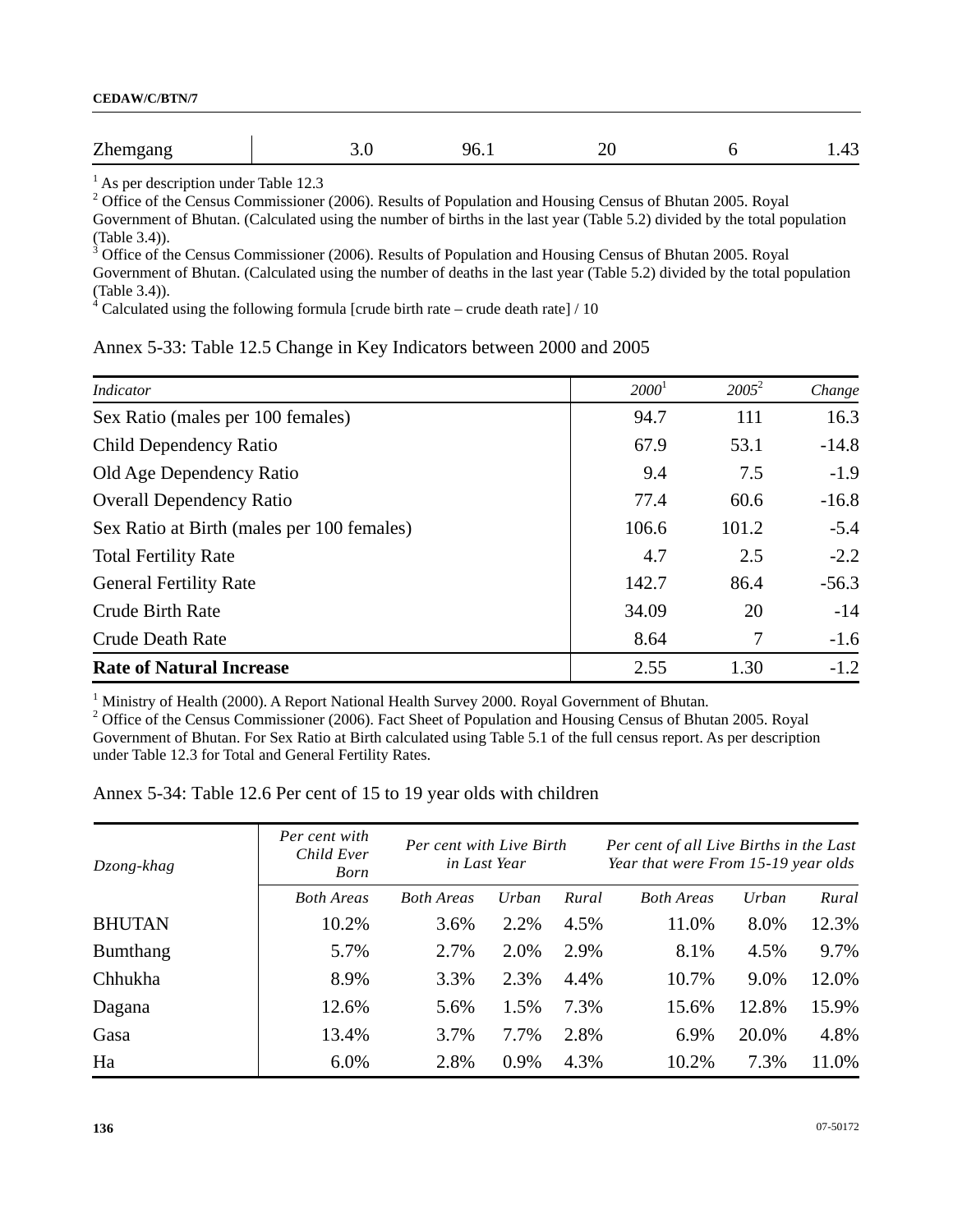**CEDAW/C/BTN/7**

| Lhuentse         | 10.1% | 3.8% | 0.0% | 4.6% | 10.9% | 0.0%  | 11.6% |
|------------------|-------|------|------|------|-------|-------|-------|
| Mongar           | 9.9%  | 4.4% | 1.7% | 5.8% | 12.7% | 10.0% | 13.3% |
| Paro             | 5.3%  | 2.2% | 4.3% | 2.0% | 8.0%  | 11.7% | 7.6%  |
| Pemagatshel      | 7.2%  | 3.1% | 1.8% | 3.7% | 10.4% | 10.2% | 10.4% |
| Punakha          | 5.2%  | 2.7% | 0.5% | 3.7% | 10.3% | 6.9%  | 10.6% |
| Samdrup Jongkhar | 10.1% | 4.0% | 4.4% | 3.8% | 10.5% | 7.3%  | 12.5% |
| Samtse           | 12.0% | 5.1% | 3.8% | 5.4% | 14.2% | 11.2% | 14.9% |
| Sarpang          | 11.5% | 4.8% | 3.5% | 5.5% | 14.1% | 10.8% | 15.6% |
| Thimphu          | 5.8%  | 2.3% | 2.2% | 3.2% | 7.4%  | 7.2%  | 8.3%  |
| Trashigang       | 7.0%  | 3.6% | 0.7% | 4.4% | 10.8% | 4.1%  | 11.7% |
| Trashiyangtse    | 6.6%  | 3.9% | 1.5% | 4.9% | 9.9%  | 7.7%  | 10.2% |
| Trongsa          | 9.5%  | 5.5% | 2.8% | 6.4% | 14.4% | 9.6%  | 15.4% |
| <b>Tsirang</b>   | 10.9% | 4.8% | 2.9% | 5.0% | 14.1% | 5.6%  | 15.5% |
| Wangdue          | 8.4%  | 3.5% | 3.0% | 3.7% | 9.2%  | 8.0%  | 9.7%  |
| <b>Zhemgang</b>  | 9.6%  | 3.9% | 0.5% | 5.6% | 12.7% | 4.0%  | 14.0% |

# Annex 5-35: Table 12.7 Antenatal Clinic Attendance in 2005

| Dzong-khag       | Number that Attended at Least<br>One ANC Clinic <sup>1</sup> | Total Births <sup>2</sup> | % that Attended at<br>least one ANC clinic |
|------------------|--------------------------------------------------------------|---------------------------|--------------------------------------------|
| National         | 13,818                                                       | 12,538                    | 110%                                       |
| Bumthang         | 289                                                          | 285                       | 101%                                       |
| Chhukha          | 1,686                                                        | 1,248                     | 135%                                       |
| Dagana           | 335                                                          | 435                       | 77%                                        |
| Gasa             | 54                                                           | 72                        | 75%                                        |
| Ha               | 164                                                          | 205                       | 80%                                        |
| Lhuentse         | 356                                                          | 321                       | 111%                                       |
| Mongar           | 760                                                          | 832                       | 91%                                        |
| Paro             | 682                                                          | 613                       | 111%                                       |
| Pemagatshel      | 288                                                          | 270                       | 107%                                       |
| Punakha          | 475                                                          | 349                       | 136%                                       |
| Samdrup Jongkhar | 967                                                          | 818                       | 118%                                       |
| Samtse           | 1,273                                                        | 1,182                     | 108%                                       |
| Sarpang          | 1,125                                                        | 830                       | 136%                                       |
| Thimphu          | 2,456                                                        | 1,866                     | 132%                                       |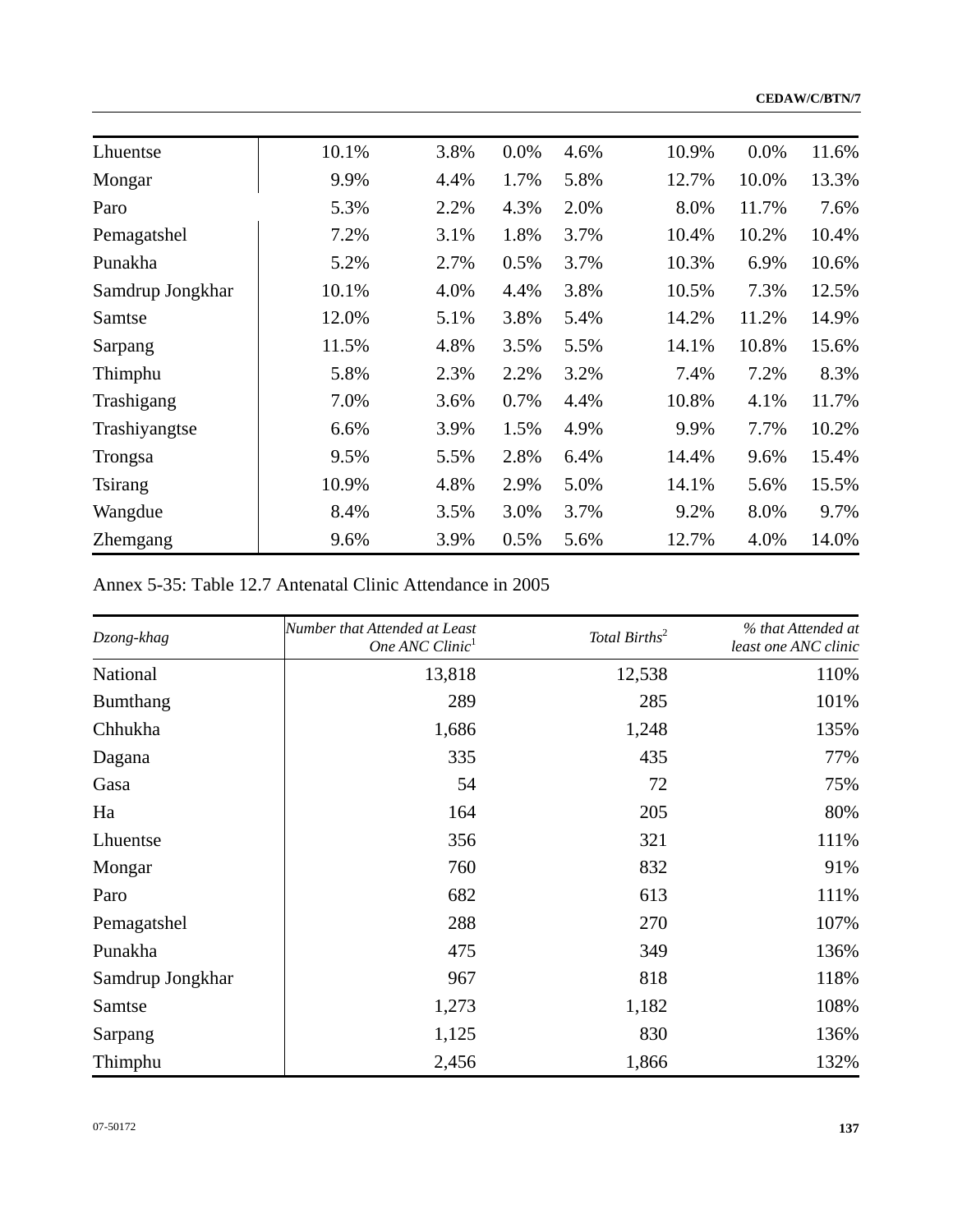### **CEDAW/C/BTN/7**

| Dzong-khag      | Number that Attended at Least<br>One ANC Clinic <sup>1</sup> | Total Births <sup>2</sup> | % that Attended at<br>least one ANC clinic |
|-----------------|--------------------------------------------------------------|---------------------------|--------------------------------------------|
| Trashigang      | 958                                                          | 1,082                     | 89%                                        |
| Trashiyangtse   | 344                                                          | 426                       | 81%                                        |
| Trongsa         | 241                                                          | 292                       | 83%                                        |
| <b>Tsirang</b>  | 374                                                          | 384                       | 97%                                        |
| Wangdue         | 609                                                          | 650                       | 94%                                        |
| <b>Zhemgang</b> | 382                                                          | 378                       | 101%                                       |

<sup>1</sup> Ministry of Health (2006). Annual Health Bulletin 2005. Royal Government of Bhutan.<br><sup>2</sup> Office of the Census Commissioner (2006). Results of Population and Housing Census of Bhutan 2005. Royal Government of Bhutan) (Table 5.1)

# Annex 5-36: Table 12.8 Per cent of Attended Deliveries in 2005

| Dzong-khag       | % Deliveries<br>Attended by a Health<br>Professional <sup>1</sup> | <b>Institutional</b><br>Delivery Rate <sup>2</sup> | % of Deliveries<br>Trained Health Staff® | % of Deliveries<br>Attended by Trained<br>Attended at Home by Health Staff (home and<br>institutional) $4$ |
|------------------|-------------------------------------------------------------------|----------------------------------------------------|------------------------------------------|------------------------------------------------------------------------------------------------------------|
| National         | 51%                                                               | 42%                                                | 13%                                      | 55%                                                                                                        |
| Urban            | 75%                                                               | NA                                                 | NA                                       | NA                                                                                                         |
| Rural            | 40%                                                               | <b>NA</b>                                          | NA                                       | <b>NA</b>                                                                                                  |
| Bumthang         | 47%                                                               | 33%                                                | 27%                                      | 59%                                                                                                        |
| Chhukha          | 59%                                                               | 32%                                                | 7%                                       | 38%                                                                                                        |
| Dagana           | 30%                                                               | 10%                                                | 9%                                       | 19%                                                                                                        |
| Gasa             | 43%                                                               | 0%                                                 | 29%                                      | 29%                                                                                                        |
| Ha               | 60%                                                               | 23%                                                | 2%                                       | 25%                                                                                                        |
| Lhuentse         | 28%                                                               | 22%                                                | 21%                                      | 43%                                                                                                        |
| Mongar           | 34%                                                               | 38%                                                | 16%                                      | 54%                                                                                                        |
| Paro             | 70%                                                               | 61%                                                | 7%                                       | 68%                                                                                                        |
| Pemagatshel      | 32%                                                               | 2%                                                 | 14%                                      | 16%                                                                                                        |
| Punakha          | 61%                                                               | 37%                                                | 15%                                      | 52%                                                                                                        |
| Samdrup Jongkhar | 42%                                                               | 36%                                                | 20%                                      | 55%                                                                                                        |
| Samtse           | 45%                                                               | 55%                                                | 10%                                      | 65%                                                                                                        |
| Sarpang          | 51%                                                               | 72%                                                | 18%                                      | 90%                                                                                                        |
| Thimphu          | 79%                                                               | 84%                                                | 1%                                       | 85%                                                                                                        |
| Trashigang       | 36%                                                               | 25%                                                | 20%                                      | 45%                                                                                                        |
| Trashiyangtse    | 26%                                                               | 12%                                                | 13%                                      | 25%                                                                                                        |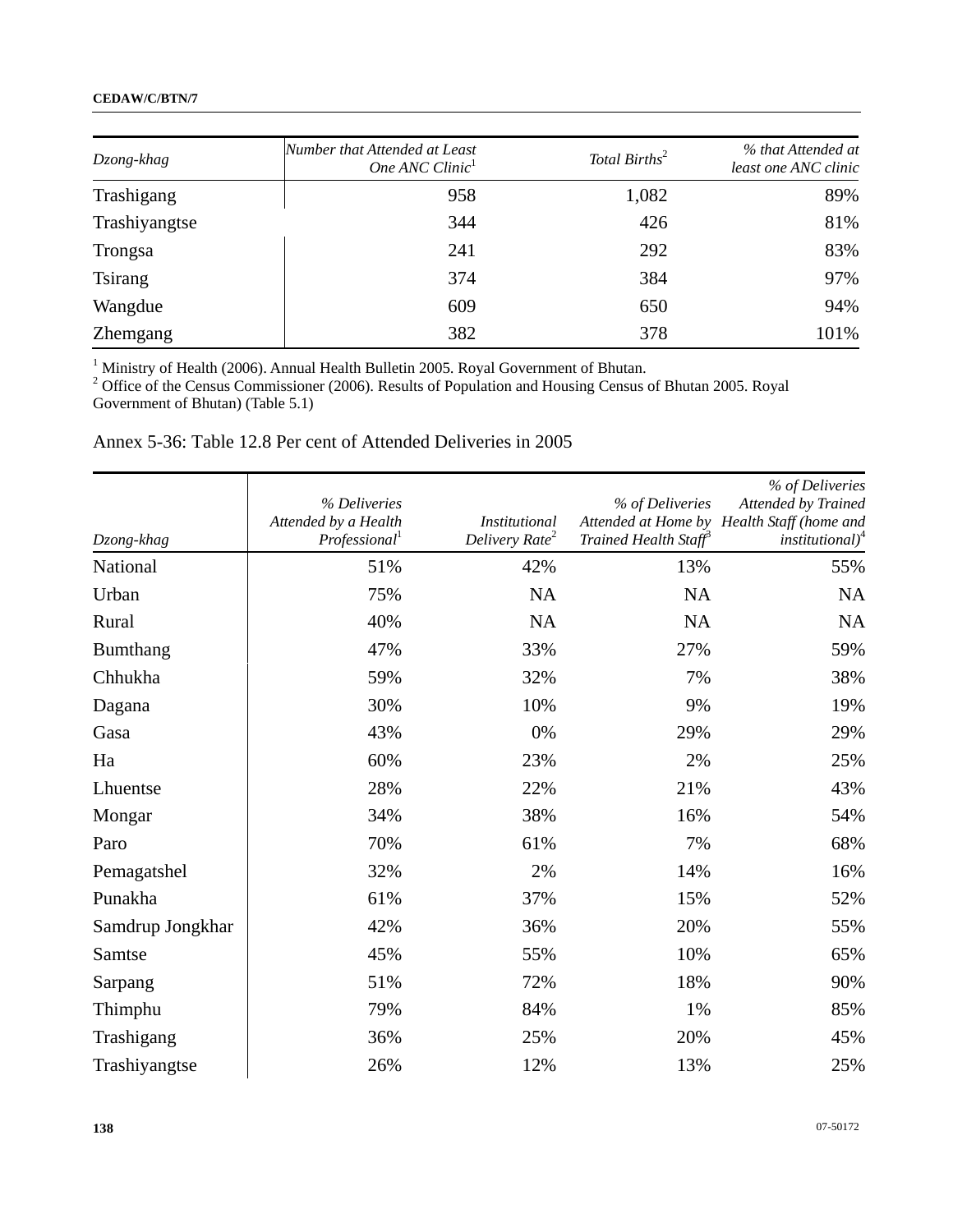| Trongsa         | 47% | 20% | 28% | 48% |
|-----------------|-----|-----|-----|-----|
| <b>Tsirang</b>  | 50% | 49% | 28% | 77% |
| Wangdue         | 54% | 16% | 8%  | 25% |
| <b>Zhemgang</b> | 45% | 19% | 30% | 48% |

<sup>1</sup> Office of the Census Commissioner (2006). Results of Population and Housing Census of Bhutan 2005. Royal Government of Bhutan. (Calculated using number of births attended by a health professional (Table 5.6) divided by number of live births (Table 5.1).

<sup>2</sup> Ministry of Health (2006) Annual Health Bulletin (AHB). Royal Government of Bhutan. AND Office of the Census Commissioner (2006). Results of Population and Housing Census of Bhutan 2005. Royal Government of Bhutan. (Calculated using number of births attended in a health facility (Annex 3, AHB) divided by number of live births (Table 5.1, Census).

<sup>3</sup> Ministry of Health (2006) Annual Health Bulletin (AHB). Royal Government of Bhutan. AND Office of the Census Commissioner (2006). Results of Population and Housing Census of Bhutan 2005. Royal Government of Bhutan. (Calculated using number of births attended in at home by trained health personnel (Annex 3, AHB) divided by number of live births (Table 5.1, Census).

<sup>4</sup> Ministry of Health (2006) Annual Health Bulletin (AHB). Royal Government of Bhutan. AND Office of the Census Commissioner (2006). Results of Population and Housing Census of Bhutan 2005. Royal Government of Bhutan. (Calculated using total attended deliveries at home and health facility (Annex 3, AHB) divided by number of live births (Table 5.1, Census).

| Dzong-khag      | Total U1 deaths <sup>1</sup> Total U5 deaths <sup>1</sup> |              | Live $Births^2$ | IMR <sup>3</sup> | $U5MR^4$ |
|-----------------|-----------------------------------------------------------|--------------|-----------------|------------------|----------|
| <b>NATIONAL</b> | 503                                                       | 772          | 12,538          | 40.1             | 61.6     |
| Urban           | 126                                                       | 203          | 3,845           | 32.8             | 52.8     |
| Rural           | 377                                                       | 569          | 8,693           | 43.4             | 65.5     |
| Female          | 233                                                       | 359          | 6,232           | 37.4             | 57.6     |
| Male            | 270                                                       | 413          | 6,306           | 42.8             | 65.5     |
| Female-Rural    | 167                                                       | 261          | 4,330           | 38.6             | 60.3     |
| Female-Urban    | 66                                                        | 98           | 1,902           | 34.7             | 51.5     |
| Male-Rural      | 210                                                       | 308          | 4,363           | 48.1             | 70.6     |
| Male-Urban      | 60                                                        | 105          | 1,943           | 30.9             | 54.0     |
| Bumthang        | 8                                                         | 11           | 285             | 28.1             | 38.6     |
| Chhukha         | 38                                                        | 111          | 1,248           | 30.4             | 88.9     |
| Dagana          | 17                                                        | 26           | 435             | 39.1             | 59.8     |
| Gasa            | $\boldsymbol{0}$                                          | $\mathbf{1}$ | 72              | 0.0              | 13.9     |
| Ha              | 3                                                         | 11           | 205             | 14.6             | 53.7     |
| Lhuentse        | 16                                                        | 20           | 321             | 49.8             | 62.3     |
| Mongar          | 42                                                        | 59           | 832             | 50.5             | 70.9     |
| Paro            | 13                                                        | 17           | 613             | 21.2             | 27.7     |

Annex 5-37: Table 12.9 Infant and Under-Five Mortality Rates in 2005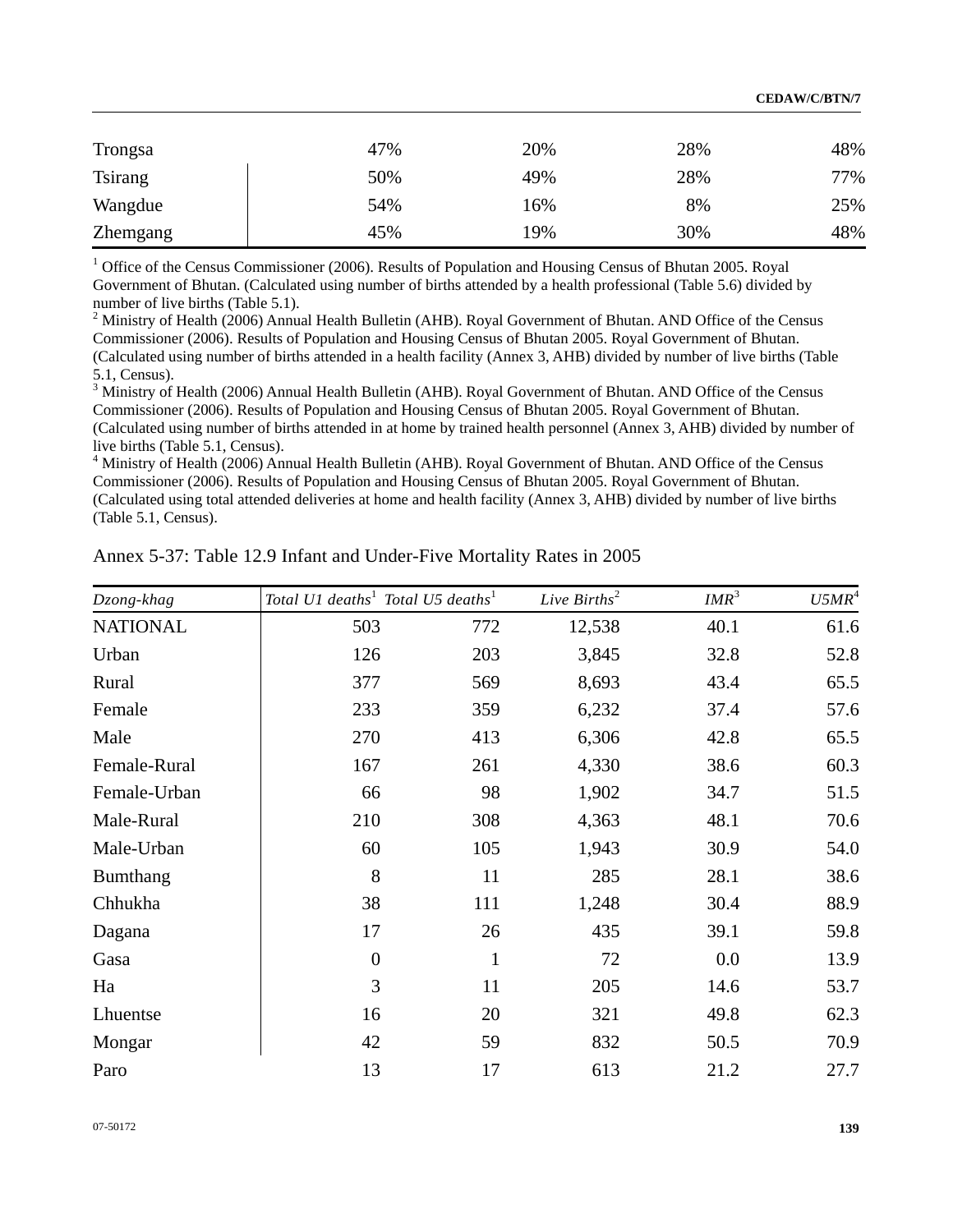#### **CEDAW/C/BTN/7**

| Dzong-khag       | Total U1 deaths <sup>1</sup> Total U5 deaths <sup>1</sup> |    | Live $Births^2$ | IMR <sup>3</sup> | $U5MR^4$ |
|------------------|-----------------------------------------------------------|----|-----------------|------------------|----------|
| Pemagatshel      | 13                                                        | 17 | 270             | 48.1             | 63.0     |
| Punakha          | 11                                                        | 12 | 349             | 31.5             | 34.4     |
| Samdrup Jongkhar | 51                                                        | 65 | 818             | 62.3             | 79.5     |
| Samtse           | 40                                                        | 67 | 1,182           | 33.8             | 56.7     |
| Sarpang          | 45                                                        | 66 | 830             | 54.2             | 79.5     |
| Thimphu          | 56                                                        | 82 | 1,866           | 30.0             | 43.9     |
| Trashigang       | 68                                                        | 93 | 1,082           | 62.8             | 86.0     |
| Trashiyangtse    | 13                                                        | 18 | 426             | 30.5             | 42.3     |
| Trongsa          | 12                                                        | 13 | 292             | 41.1             | 44.5     |
| Tsirang          | 9                                                         | 14 | 384             | 23.4             | 36.5     |
| Wangdue          | 35                                                        | 47 | 650             | 53.8             | 72.3     |
| <b>Zhemgang</b>  | 13                                                        | 22 | 378             | 34.4             | 58.2     |

<sup>1</sup> Office of the Census Commissioner (2006). Results of Population and Housing Census of Bhutan 2005. Royal Government of Bhutan) (Table 5.8).

<sup>2</sup> Office of the Census Commissioner (2006). Results of Population and Housing Census of Bhutan 2005. Royal Government of Bhutan) (Table 5.1)

 $3$  IMR Calculated as follows: [Total number of deaths among under 1 year olds] divided by [total number of live births] multiplied by [1000].

<sup>4</sup> U5MR Calculated as follows: [Total number of deaths among under 5 year olds] divided by [total number of live births] multiplied by [1000].

Annex 5-38: Table 12.10 Reported Cases of Assault against Women and Children and Rape of Minors

[in Thimphu,  $2000$  and  $2005<sup>1</sup>$ ]

| Year |                    | Reported Assault Cases against Women and Children |             |                    |  |  |
|------|--------------------|---------------------------------------------------|-------------|--------------------|--|--|
|      | <b>Total Cases</b> | Urban Areas                                       | Rural Areas | <b>Total Cases</b> |  |  |
| 2000 | 56                 | 41                                                | 15          | 3                  |  |  |
| 2001 | 87                 | 53                                                | 34          | 3                  |  |  |
| 2002 | 67                 | 27                                                | 40          | 7                  |  |  |
| 2003 | 101                | 33                                                | 68          | $\overline{4}$     |  |  |
| 2004 | 26                 | 12                                                | 14          | 15                 |  |  |
| 2005 | 45                 | 20                                                | 25          | 2                  |  |  |

<sup>1</sup> Captain Tashi Phuntho (2006). Presentation on the Status of Crime Related to Women and Children. Royal Bhutan Police, Thimphu.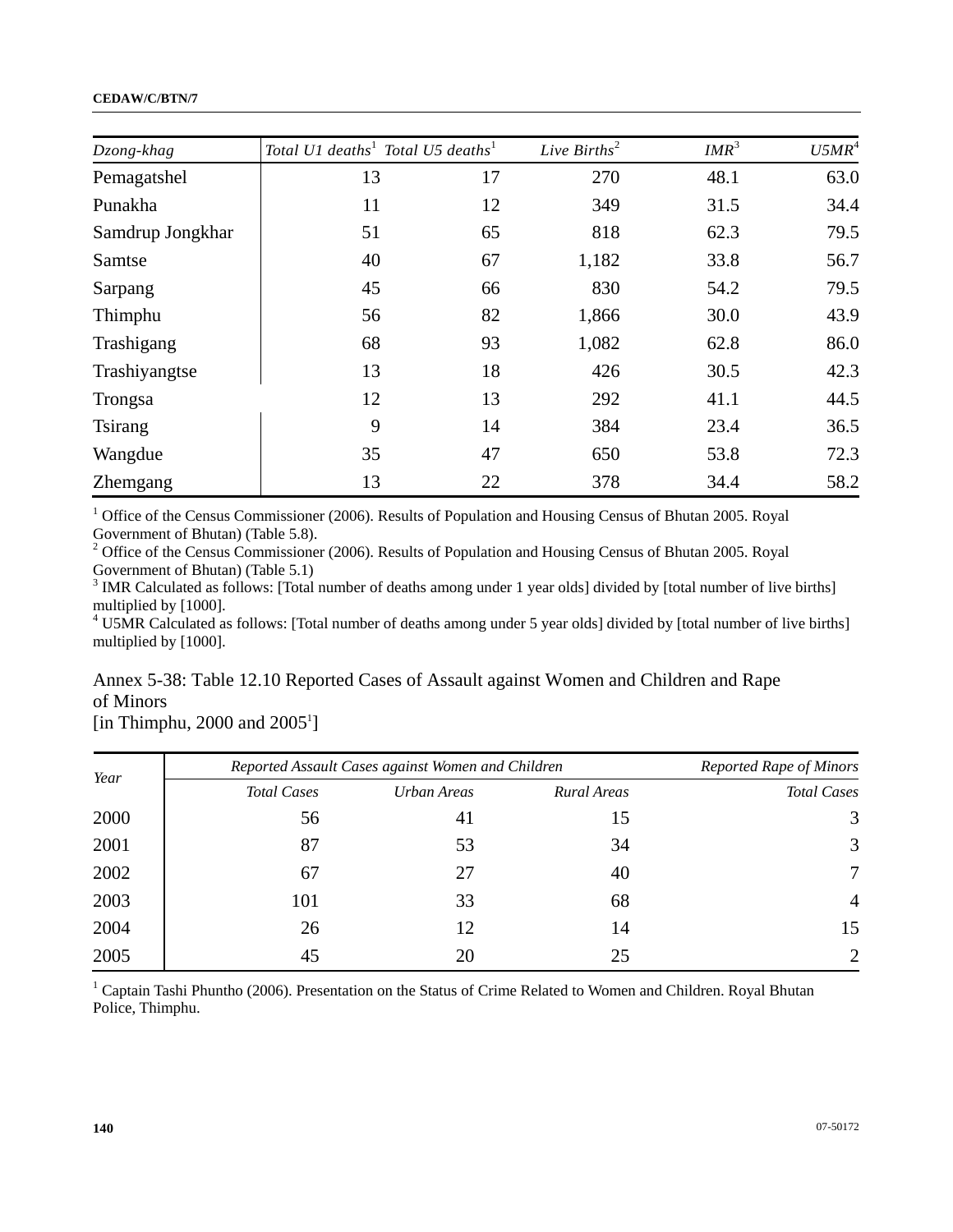|                         | <b>Total Cases</b> | Urban Areas    | Rural Areas    |
|-------------------------|--------------------|----------------|----------------|
| <b>Cases Reported</b>   | 71                 | 62             | 9              |
| <b>Cases Registered</b> | 34                 | 30             | 4              |
| Cases Wthdrawn          | 37                 | 32             | 5              |
| Victime Wife            | 23                 | 16             | 7              |
| Victim Husband          | 15                 | 15             | $\overline{0}$ |
| Victim Children         | 20                 | 20             | $\overline{0}$ |
| <b>Victime Parents</b>  | 13                 | 11             | $\overline{2}$ |
| <b>Adult Raped</b>      | $\theta$           | $\overline{0}$ | $\theta$       |
| Minor Raped             | ∍                  |                |                |

Annex 5-39: Table 12.11 Domestic Violence in Thimphu in 20051

<sup>1</sup> Captain Tashi Phuntho (2006). Presentation on the Status of Crime Related to Women and Children. Royal Bhutan Police, Thimphu.

| Annex 5-40: Table 14.1 Access to Improved Water and Sanitation Facilities in 2005 |  |  |  |
|-----------------------------------------------------------------------------------|--|--|--|
|-----------------------------------------------------------------------------------|--|--|--|

|                  |          | Access to Improved Water Facilities <sup>1</sup> |       | Access to Improved Sanitation Facilities <sup>2</sup> |       |       |
|------------------|----------|--------------------------------------------------|-------|-------------------------------------------------------|-------|-------|
| Dzong-khag       | National | Urban                                            | Rural | <b>National</b>                                       | Urban | Rural |
| <b>Bhutan</b>    | 84.3%    | 98.0%                                            | 78.2% | 81.0%                                                 | 79.1% | 81.8% |
| Bumthang         | 92.1%    | 97.6%                                            | 90.1% | 90.1%                                                 | 87.2% | 91.1% |
| Chhukha          | 83.2%    | 98.0%                                            | 70.1% | 76.1%                                                 | 85.1% | 68.1% |
| Dagana           | 56.1%    | 85.0%                                            | 53.3% | 83.5%                                                 | 82.4% | 83.6% |
| Gasa             | 47.7%    | 100.0%                                           | 40.9% | 74.7%                                                 | 86.9% | 73.1% |
| Ha               | 87.7%    | 97.6%                                            | 85.5% | 80.7%                                                 | 83.3% | 80.1% |
| Lhuentse         | 87.6%    | 98.3%                                            | 86.7% | 83.2%                                                 | 84.3% | 83.1% |
| Mongar           | 82.0%    | 98.0%                                            | 78.8% | 85.2%                                                 | 87.1% | 84.9% |
| Paro             | 87.5%    | 97.2%                                            | 86.7% | 81.4%                                                 | 74.6% | 82.0% |
| Pemagatshel      | 87.0%    | 98.9%                                            | 85.3% | 85.2%                                                 | 74.9% | 86.5% |
| Punakha          | 85.4%    | 100.0%                                           | 83.8% | 81.0%                                                 | 75.5% | 81.6% |
| Samdrup Jongkhar | 84.1%    | 96.1%                                            | 79.8% | 83.5%                                                 | 76.4% | 86.1% |
| Samtse           | 75.8%    | 98.5%                                            | 70.5% | 77.1%                                                 | 58.2% | 81.6% |
| Sarpang          | 86.4%    | 98.9%                                            | 80.9% | 80.9%                                                 | 74.2% | 83.9% |
| Thimphu          | 96.3%    | 98.7%                                            | 86.6% | 79.2%                                                 | 79.8% | 76.6% |
| Trashigang       | 83.1%    | 99.3%                                            | 81.2% | 82.4%                                                 | 83.8% | 82.3% |
| Trashiyangtse    | 86.1%    | 95.2%                                            | 84.6% | 87.4%                                                 | 75.8% | 89.4% |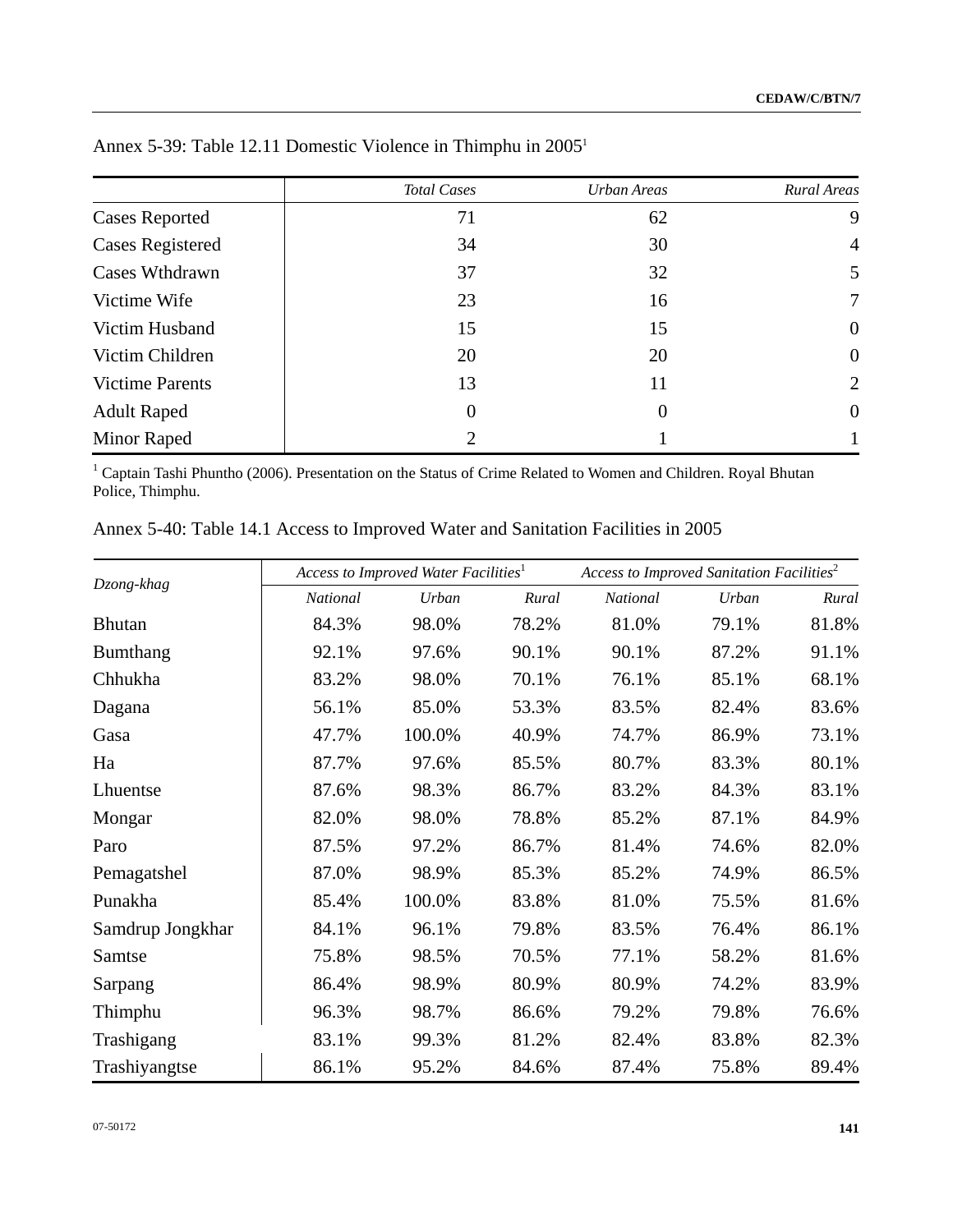| Trongsa         | 83.8% | 93.4% | 81.5% | 78.3% | 75.8% | 79.0% |
|-----------------|-------|-------|-------|-------|-------|-------|
| <b>Tsirang</b>  | 76.6% | 97.3% | 74.2% | 85.5% | 83.6% | 85.7% |
| Wangdue         | 81.5% | 96.3% | 77.1% | 81.1% | 75.4% | 82.9% |
| <b>Zhemgang</b> | 77.8% | 97.1% | 74.0% | 82.0% | 80.6% | 82.3% |

<sup>1</sup> Office of the Census Commissioner (2006). Results of Population and Housing Census of Bhutan 2005, Thimphu: Royal Government of Bhutan. (Calculated from Table 5.18 (p 223) using the following as improved: (1) Piped water within house; (2) Piped water outside house; and (3) rainwater collection). Therefore, the actual coverage may be higher as some may be using protected springs or protected tube wells, but given that the categories were not distinct (e.g. category of spring/river/pond and artificial pond/tube well) could not include any other categories).

<sup>2</sup> Office of the Census Commissioner (2006). Results of Population and Housing Census of Bhutan 2005, Thimphu: Royal Government of Bhutan. (Calculated from Table 5.21 using the following categories as improved: (1) Independent Flush toilet inside house; (2) Independent Flush toilet outside house; (3) VIDP latrine outside house; and (4) Pit latrine).

### Annex 5-41: Table 14.2 Sources of Lighting1

|          | Electricity | Kerosene | Firewood | Solar | <i>Other</i> |
|----------|-------------|----------|----------|-------|--------------|
| National | 57.1%       | 36.5%    | 2.6%     | 2.5%  | .2%          |
| Urban    | 96.4%       | 2.6%     | 0.2%     | 0.3%  | $0.5\%$      |
| Rural    | 40.4%       | 51.3%    | 3.7%     | 3.5%  | 1.5%         |

<sup>1</sup> Office of the Census Commissioner (2006). Results of Population and Housing Census of Bhutan 2005. Royal Government of Bhutan).

### Annex 5-42: Table 14.3 Cooking Fuel<sup>1</sup>

|          | Electricity | Firewood | LPG   | Kerosene/Other |
|----------|-------------|----------|-------|----------------|
| National | 30.6%       | 37.3%    | 25.6% | 6.4%           |
| Urban    | 46.5%       | $0.0\%$  | 43.6% | 9.9%           |
| Rural    | 21.4%       | 56.4%    | 15.2% | $0\%$          |

<sup>1</sup> Office of the Census Commissioner (2006). Results of Population and Housing Census of Bhutan 2005. Royal Government of Bhutan).

Annex 5-43: Table 14.4 Per cent of Households Owning Different Types of Communication Media<sup>1</sup>

|          | Radio/Tape | TV/Video | <i>Telephone</i> | Mobile Phone | Computer | Internet |
|----------|------------|----------|------------------|--------------|----------|----------|
| National | 66.0%      | 28.1%    | 17.1%            | 10.9%        | 2.6%     | 1.2%     |
| Urban    | 45.5%      | 8.5%     | 4.9%             | 2.3%         | $0.3\%$  | 0.1%     |
| Rural    | 20.5%      | 19.6%    | 12.2%            | 8.6%         | 2.3%     | $.1\%$   |

<sup>1</sup> Office of the Census Commissioner (2006). Results of Population and Housing Census of Bhutan 2005. Royal Government of Bhutan).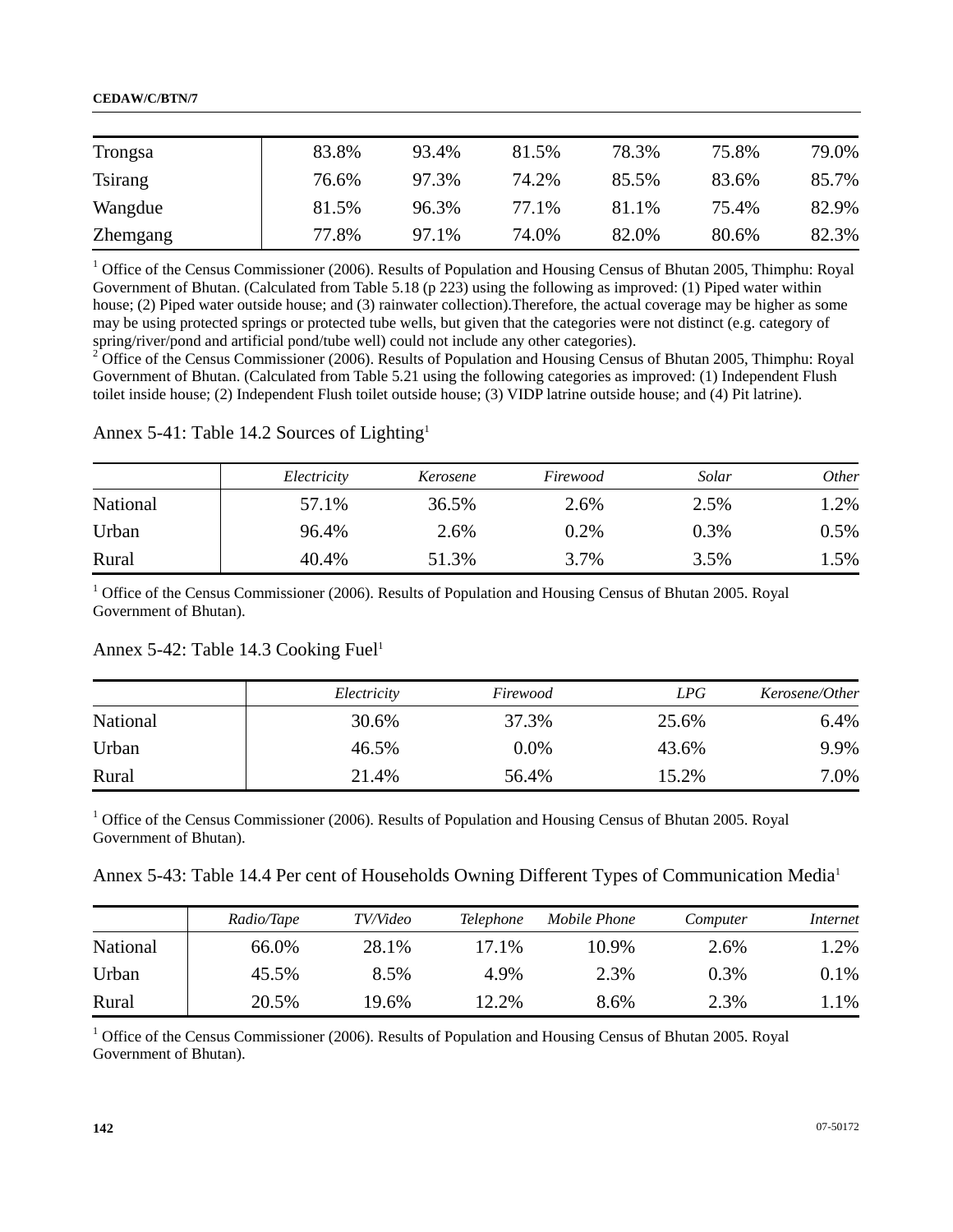|          | $<30$ min | $30$ min to<br>1 hour | 1 to 2<br>hours | 2 to 3<br>hours | 3 to 4<br>hours | 4 to 5<br>hours | 5 to 6<br>hours | $> 6$ hours |
|----------|-----------|-----------------------|-----------------|-----------------|-----------------|-----------------|-----------------|-------------|
| National | 63.0%     | $7.6\%$               | 5.7%            | 5.2%            | 3.9%            | 2.7%            | 2.1%            | 9.7%        |
| Urban    | 99.5%     | 0.2%                  | $0.0\%$         | 0.0%            | $0.0\%$         | 0.0%            | $0.0\%$         | 0.2%        |
| Rural    | 47.1%     | 10.9%                 | 8.1%            | 7.5%            | 5.6%            | 3.9%            | 3.0%            | 13.9%       |

Annex 5-44: Table 14.5 Per cent of Households by Walking Distance to the Nearest Motor Road<sup>1</sup>

<sup>1</sup>. Office of the Census Commissioner (2006). Results of Population and Housing Census of Bhutan 2005. Royal Government of Bhutan) (Table 8.10).

Annex 5-45: Table 14.6 Income poverty, 2003<sup>1</sup>

|                | Percentage of population<br>who are poor | Percentage of the<br>total population | Percentage of the<br>poor population |
|----------------|------------------------------------------|---------------------------------------|--------------------------------------|
| Rural          | 38%                                      | 81%                                   | 97%                                  |
| Urban          | 4%                                       | 19%                                   | 3%                                   |
| Western region | 19%                                      | 40%                                   | 24%                                  |
| Central region | 30%                                      | 26%                                   | 24%                                  |
| Eastern region | 49%                                      | 34%                                   | 52%                                  |
| <b>Bhutan</b>  | 32%                                      | 100%                                  | 100%                                 |

<sup>1</sup> National Statistcal Bureau (2004b). Poverty Assessment Report. Royal Government of Bhutan.

| Annex 5-46: Table 16.1 Per cent of 10 to 14 and 15 to 19 year olds in marriage unions |  |  |  |
|---------------------------------------------------------------------------------------|--|--|--|
|                                                                                       |  |  |  |

| Area/Age Group | Per cent<br>Currently Married <sup>1</sup> |             | Per cent Currently or<br>Previously Married <sup>2</sup> |             | Per cent Living Together <sup>3</sup> |             |
|----------------|--------------------------------------------|-------------|----------------------------------------------------------|-------------|---------------------------------------|-------------|
|                | Girls                                      | <b>Boys</b> | Girls                                                    | <b>Boys</b> | Girls                                 | <b>Boys</b> |
| National       |                                            |             |                                                          |             |                                       |             |
| 10 to $14$     | 0.3%                                       | 0.1%        | 0.3%                                                     | 0.1%        | 0.01%                                 | 0.02%       |
| 15 to 19       | 15.4%                                      | 3.8%        | 16.1%                                                    | 4.0%        | 0.21%                                 | 0.08%       |
| Urban          |                                            |             |                                                          |             |                                       |             |
| 10 to $14$     | 0.1%                                       | 0.1%        | 0.1%                                                     | 0.1%        | 0.02%                                 | 0.03%       |
| 15 to 19       | 9.8%                                       | 1.5%        | 10.2%                                                    | 1.6%        | 0.15%                                 | 0.07%       |
| Rural          |                                            |             |                                                          |             |                                       |             |
| 10 to $14$     | 0.3%                                       | 0.0%        | 0.4%                                                     | 0.0%        | 0.01%                                 | 0.02%       |
| 15 to 19       | 18.7%                                      | 5.2%        | 19.5%                                                    | 5.4%        | 0.25%                                 | 0.09%       |

*Source*: Office of the Census Commissioner (2006). Results of Population and Housing Census of Bhutan 2005 Royal Government of Bhutan

<sup>1</sup> (Calculated using the number of people married by sex and age group (Table 3.12) divided by the total population in that sex and age group (Table 3.4).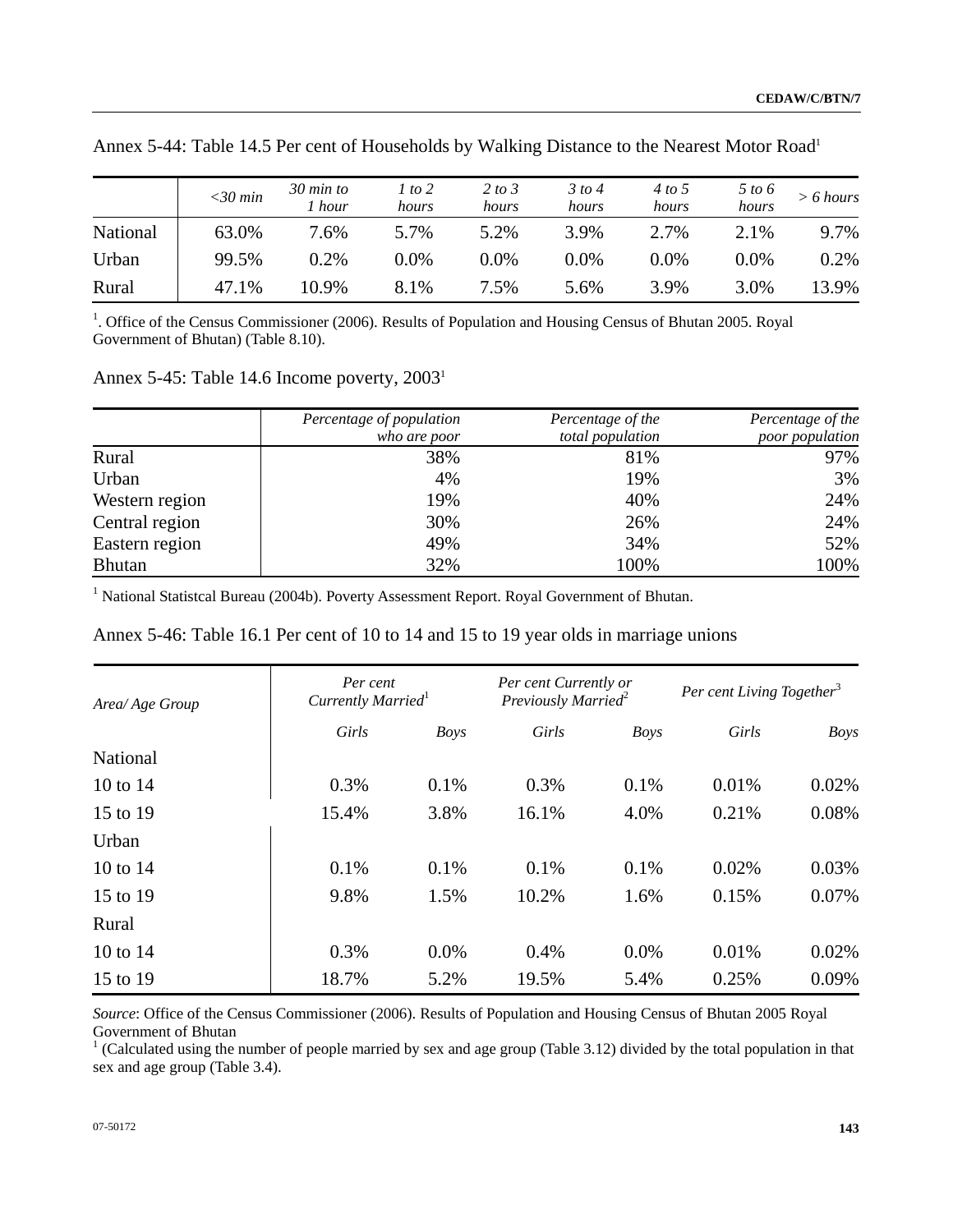<sup>2</sup> (Calculated using the number of people married, widowed, divorced or separated by sex and age group (Table 3.12)

divided by the total population in that sex and age group (Table 3.4).<br><sup>3</sup> (Calculated using the number of people living together by sex and age group (Table 3.12) divided by the total population in that sex and age group (Table 3.4)

| Annex 5-47: Table 16.2 District-Wise Percentages of Girls 10 to 14 and 15 to 19 Currently Married <sup>1</sup> |  |  |
|----------------------------------------------------------------------------------------------------------------|--|--|
|                                                                                                                |  |  |

| Dzong-khag/Age Group | <b>Both Areas</b> | Urban  | Rural    |
|----------------------|-------------------|--------|----------|
| Bumthang             |                   |        |          |
| 10 to 14             | 0.11%             | 0.00%  | 0.14%    |
| 15 to 19             | 9.77%             | 8.59%  | 10.12%   |
| Chhukha              |                   |        |          |
| 10 to 14             | 0.50%             | 0.37%  | 0.61%    |
| 15 to 19             | 16.51%            | 9.42%  | 24.40%   |
| Dagana               |                   |        |          |
| 10 to 14             | 0.70%             | 0.00%  | 0.78%    |
| 15 to 19             | 20.84%            | 3.49%  | 27.75%   |
| Gasa                 |                   |        |          |
| 10 to 14             | 0.00%             | 0.00%  | $0.00\%$ |
| 15 to 19             | 23.13%            | 0.23%  | 26.85%   |
| Ha                   |                   |        |          |
| 10 to 14             | 0.28%             | 0.00%  | 0.36%    |
| 15 to 19             | 12.30%            | 4.49%  | 18.60%   |
| Lhuentse             |                   |        |          |
| 10 to 14             | 0.51%             | 0.00%  | 0.55%    |
| 15 to 19             | 17.33%            | 4.55%  | 19.90%   |
| Mongar               |                   |        |          |
| 10 to 14             | 0.22%             | 0.00%  | 0.26%    |
| 15 to 19             | 17.27%            | 5.82%  | 23.13%   |
| Paro                 |                   |        |          |
| 10 to 14             | 0.05%             | 0.00%  | 0.05%    |
| 15 to 19             | 8.92%             | 18.52% | 8.16%    |
| Pemagatshel          |                   |        |          |
| 10 to 14             | 0.23%             | 0.00%  | 0.27%    |
| 15 to 19             | 12.08%            | 5.88%  | 14.76%   |
| Punakha              |                   |        |          |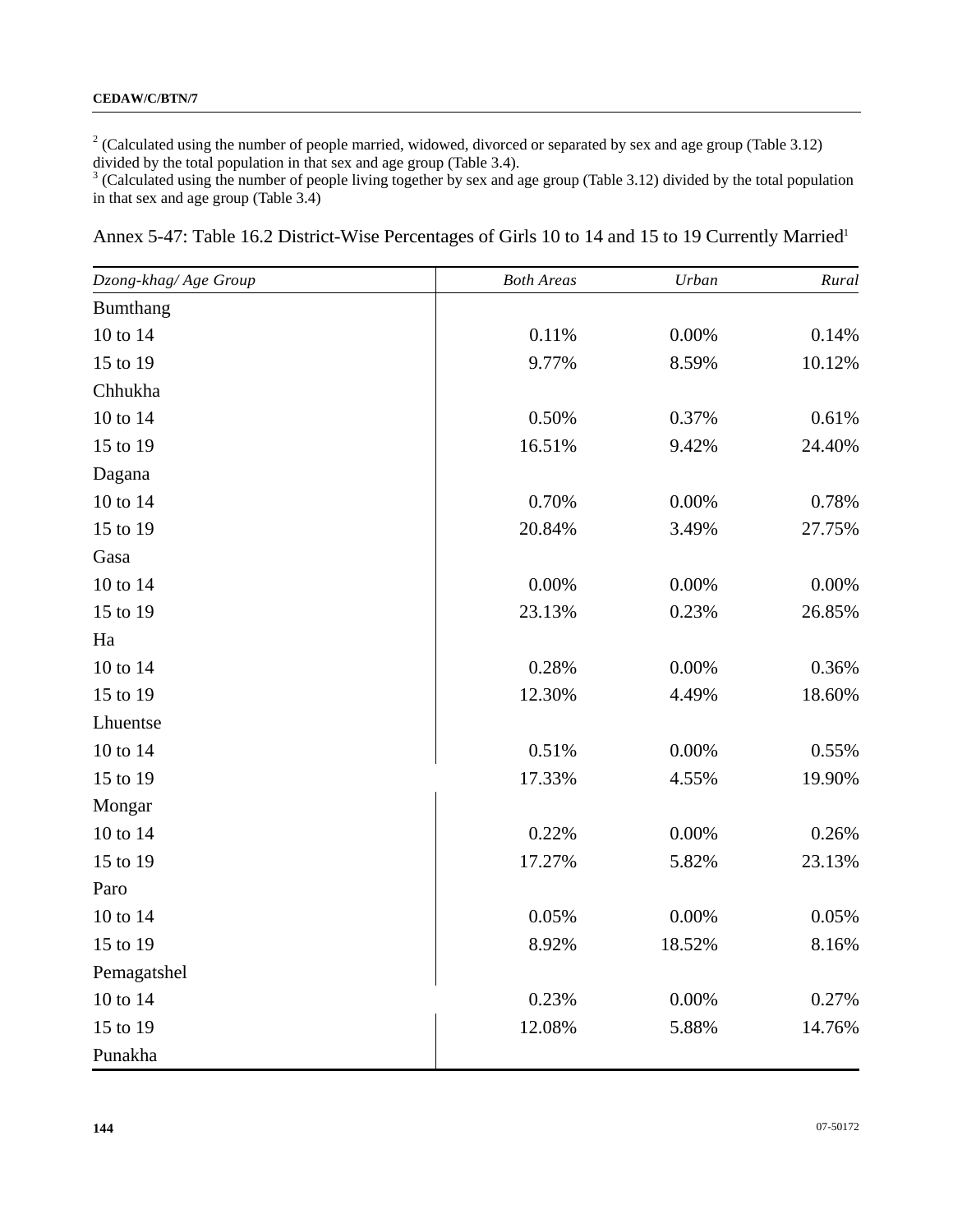**CEDAW/C/BTN/7**

| 10 to 14         | 0.19%  | 0.00%    | 0.22%    |
|------------------|--------|----------|----------|
| 15 to 19         | 8.41%  | 2.77%    | 10.83%   |
| Samdrup Jongkhar |        |          |          |
| 10 to 14         | 0.31%  | 0.34%    | 0.31%    |
| 15 to 19         | 21.14% | 26.06%   | 19.60%   |
| Samtse           |        |          |          |
| 10 to 14         | 0.36%  | 0.00%    | 0.44%    |
| 15 to 19         | 22.02% | 13.95%   | 23.94%   |
| Sarpang          |        |          |          |
| 10 to 14         | 0.69%  | 0.00%    | 0.99%    |
| 15 to 19         | 22.63% | 16.42%   | 25.67%   |
| Thimphu          |        |          |          |
| 10 to 14         | 0.09%  | 0.09%    | 0.09%    |
| 15 to 19         | 10.28% | 10.19%   | 10.77%   |
| Trashigang       |        |          |          |
| 10 to 14         | 0.25%  | 0.00%    | 0.28%    |
| 15 to 19         | 13.97% | 3.29%    | 16.77%   |
| Trashiyangtse    |        |          |          |
| 10 to 14         | 0.18%  | 0.56%    | 0.10%    |
| 15 to 19         | 11.52% | 3.27%    | 15.22%   |
| Trongsa          |        |          |          |
| 10 to 14         | 0.12%  | 0.00%    | 0.15%    |
| 15 to 19         | 13.47% | 6.11%    | 15.77%   |
| <b>Tsirang</b>   |        |          |          |
| 10 to 14         | 0.24%  | $0.81\%$ | $0.18\%$ |
| 15 to 19         | 19.25% | 14.56%   | 19.72%   |
| Wangdue          |        |          |          |
| 10 to 14         | 0.05%  | 0.00%    | 0.07%    |
| 15 to 19         | 14.89% | 14.86%   | 14.90%   |
| Zhemgang         |        |          |          |
| 10 to 14         | 0.24%  | 0.00%    | 0.30%    |
| 15 to 19         | 16.65% | 5.04%    | 22.22%   |

<sup>1</sup> Office of the Census Commissioner (2006). Results of Population and Housing Census of Bhutan 2005 Royal Government of Bhutan  $1$  (Calculated using number of people married by sex and age group and district (Table 3.13 age group (Table 3.4)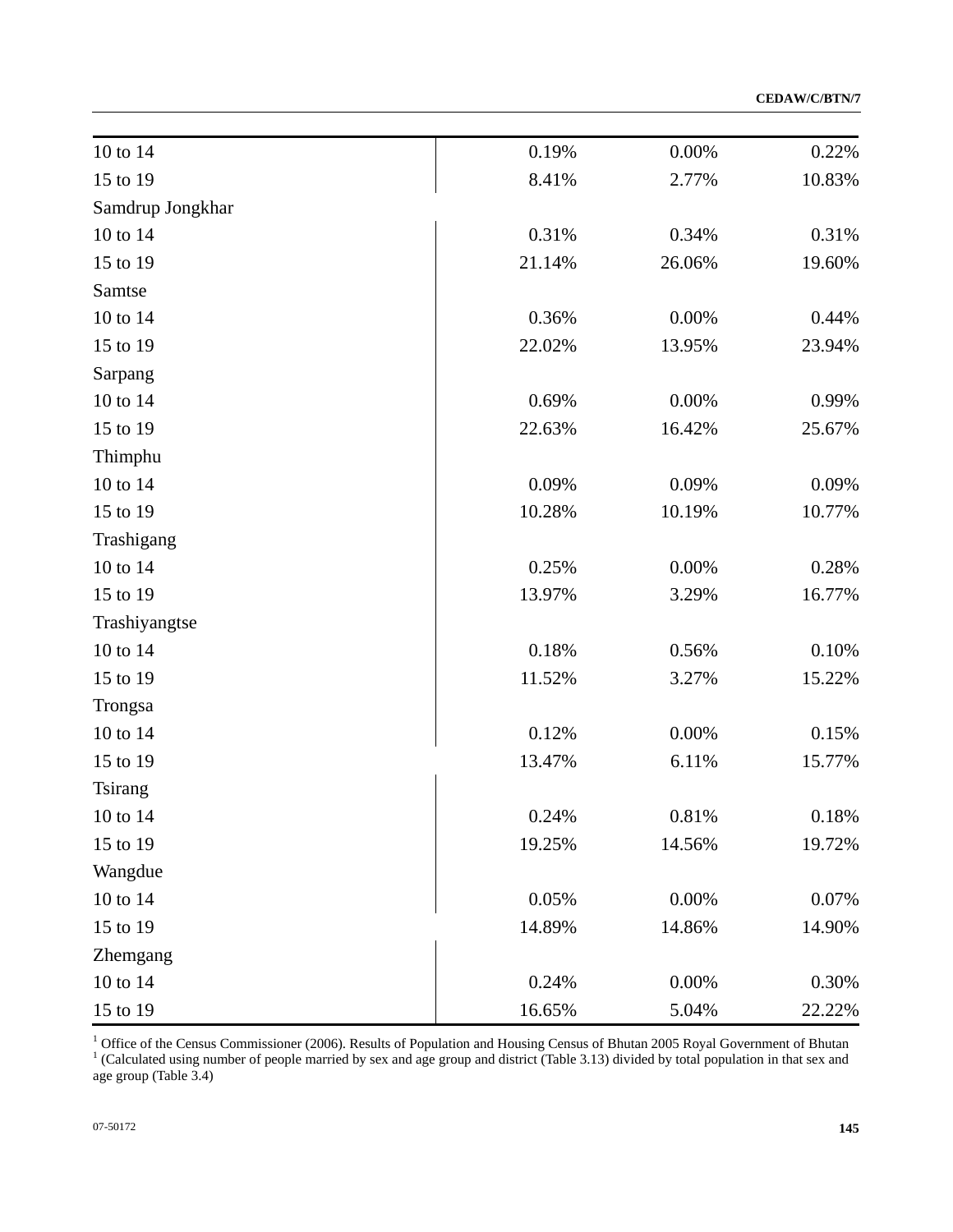## *Glossary*

#### *Glossary A*

BHUTANESE TERMS

- 1. **Chathrim** Bhutanese word for Law/Rules/Act
- 2. **Chimi**  Bhutanese word for elected representative to the National Assembly
- 3. **Chipon** Messenger
- 4. **Drangpon** Judge
- 5. **Drangpon Rabjam** Judge
- 6. **Dratshang**  Monastic Insitution
- 7. **Driglam Namzhag** Bhutanese etiquette
- 8. **Drungpa** Sub-District Administrator
- 9. **Dzomdu** Community meeting
- 10. **Dzongda** District Administrator/equivalent to a Governor
- 11. **Dzongkhag-** Bhutanese word for district
- 12. **Dzongkhag Yargye Tshogdue (DYT)** Bhutanese word for District Development Committee
- 13. **Gaydrung** Geog Clerk
- 14. **Gelwa** Charity
- 15. **Geog** -Bhutanese word for administrative block/county
- 16. **Geog Yargye Tshogdue (GYT)-**Bhutanese word for administrative block/County Development Committee
- 17. **Gup -**Bhutanese word for elected head representative to the GYT
- 18. **Jabmi** Bhutanese word for legal counsel
- 19. **Kidu** Benefits granted by the King or the government
- 20. **Kuensel** Bhutan's first national newspaper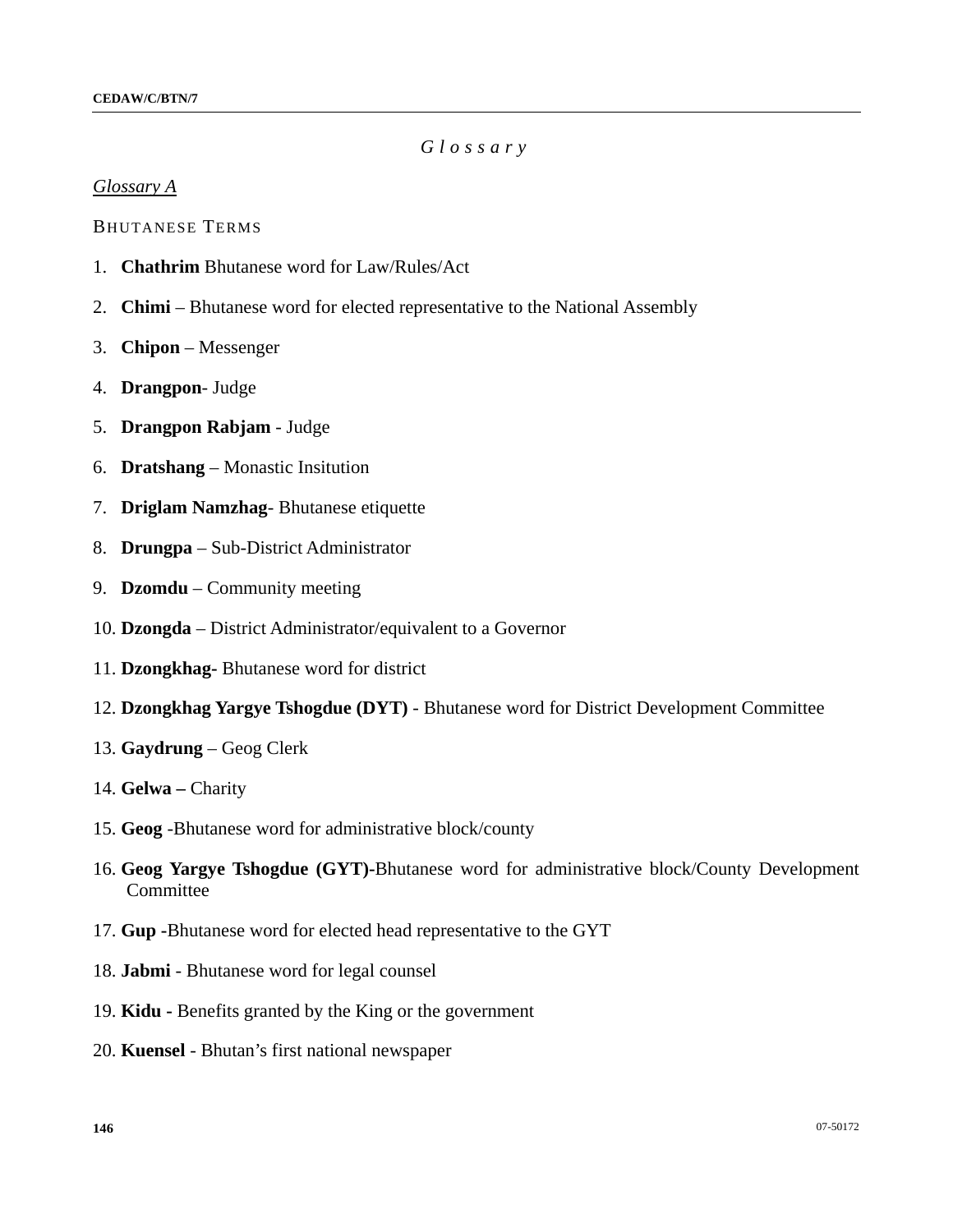- 21. **Mangmi-** Bhutanese word for elected representative to the GYT
- 22. **Nanggi Aum** Mother of the household/ the anchor of the home
- 23. **Tarayana Foundation** A national NGO
- 24. **Thrimzhung Chenmo** -Supreme laws of Bhutan
- 25. **Tshogpa**  Bhutanese word for village representative to the GYT
- 26. **Tshogpa** Association
- 27. **Zorig Chusum, Institute of -** National Institute for the 13 Bhutanese art and crafts

*Glossary B*

## GENDER RELEVANT TERMS

- 28. **Culture** Distinctive patterns of ideas, beliefs, and norms which characterise the way of life and relations of a society or groups
- 29. **Gender:** A concept that refers to the social differences, as opposed to the biological ones, between women and men that have been learned, are changeable over time and have wide variations both within and between cultures
- 30. **Gender Analysis** The systematic gathering and examination of information on gender differences and social relations in order to identify, understand and redress inequities based on gender
- 31. **Gender Blind:** Ignoring or failing to address the gender equality dimension
- 32. **Gender Disaggregated Data:** The collection and separation of data by gender to allow comparative gender analysis
- 33. **Gender Discrimination** The systematic, unfavourable treatment of individuals on the basis of their gender, which denies them rights, opportunities or resources
- 34. **Gender Equality:** The concept that all human beings are free to develop personal abilities and make choices without limitations set by strict gender roles; that the different behaviour, aspirations and needs of women and men are considered, valued and favoured equally. [ Denotes women have same opportunities in life as men, including ability to participate in the public sphere]
- 35. **Gender Equity:** Denotes the equivalence in life outcomes for women and men, recognising their different needs and interests, and requiring a redistribution of power and resources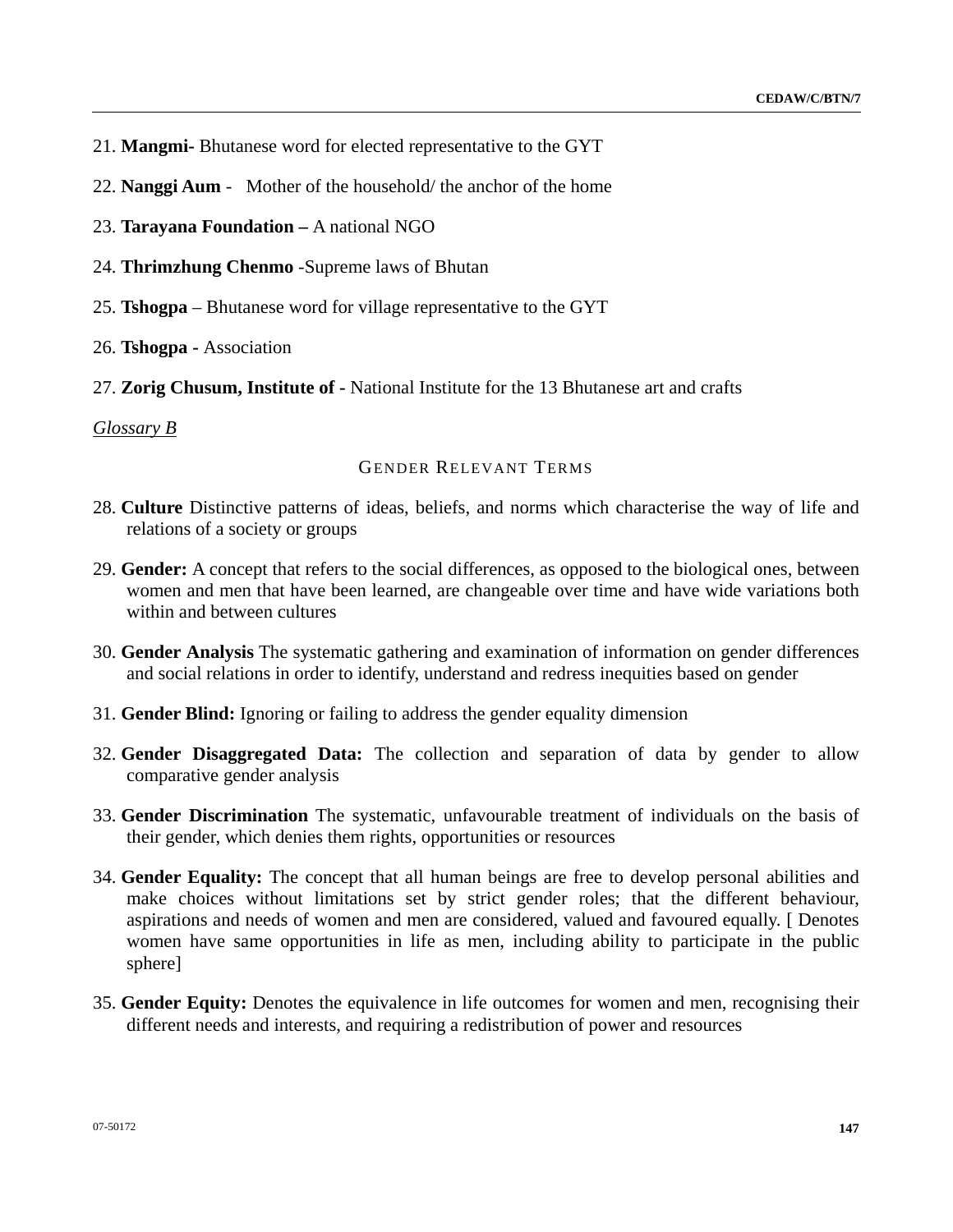- 36. **Gender Mainstreaming**: An organisational strategy to bring a systematic integration of the respective situations, priorities and needs of women and men in all mainstream policies with a view to promoting equality between women and men
- 37. **Gender Neutral:** Having no differential impact, either positive or negative, for equality between women and men
- 38. **Gender Planning** The technical and political processes and procedures necessary to implement gender-sensitive policy
- 39. **Gender Relations** Hierarchical relations of power between women and men that tend to disadvantage women
- 40. **Gender Training** A facilitated process of developing awareness and capacity on gender issues, to bring about personal or organisational change for gender equality
- 41. **Gender Violence** Any act or threat by men or male-dominated institutions, that inflicts physical, sexual, or psychological harm on a woman or girl because of their gender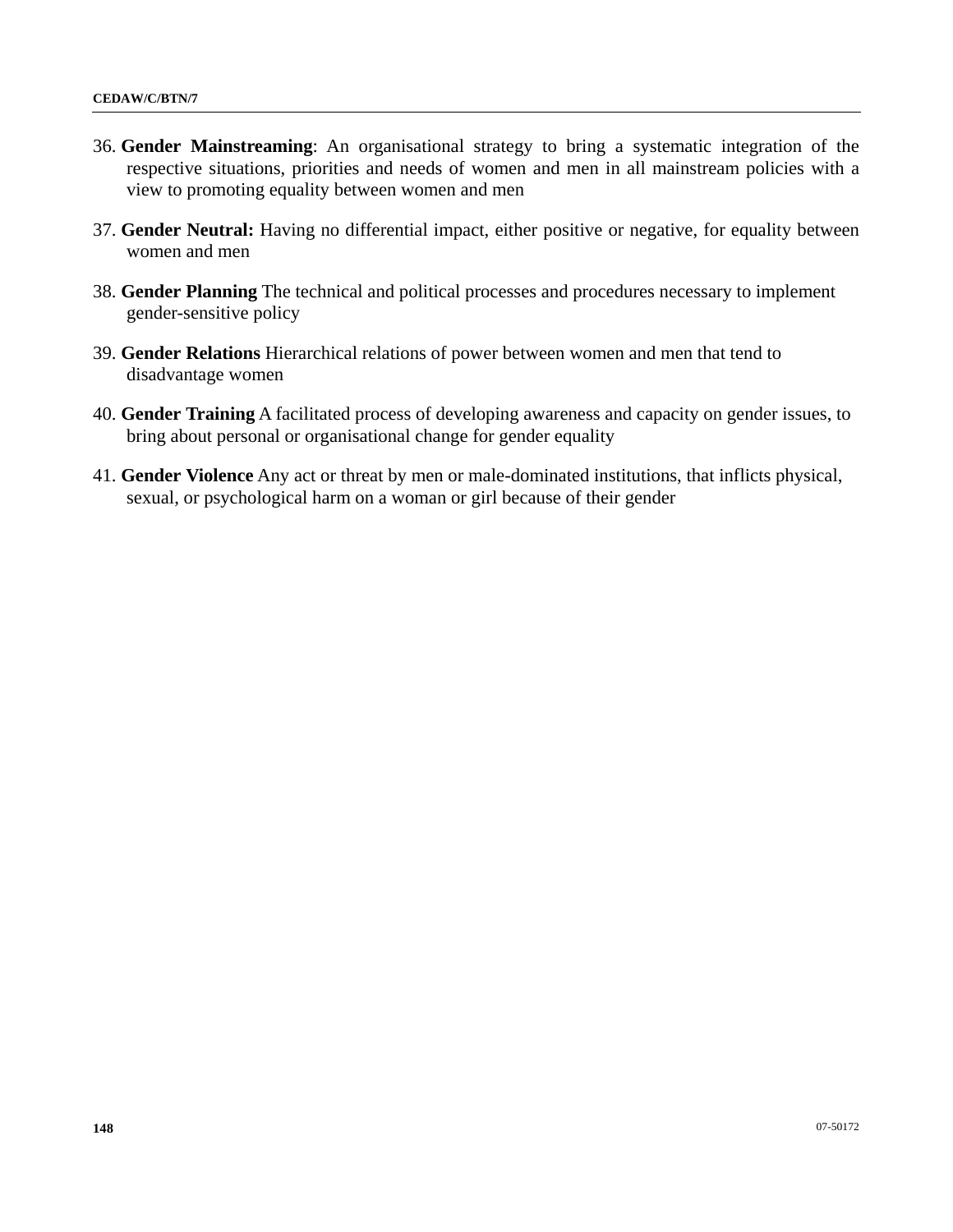# *Bibliography*

### ROYAL GOVERNMENT OF BHUTAN SOURCES

- 1. Department of Employment and Labour, 2002, *National Labour Force Survey 2001*
- *2.* Department of Health Services, Ministry of Health & Education, *Annual Health Bulletin 2005*
- *3.* Department of Planning, Ministry of Finance, Royal Government of Bhutan/UNDP, 2002, *Convention on the Elimination of All Forms of Discrimination Against Women (CEDAW): Report of the Kingdom of Bhutan, Combined Initial through Sixth Periodic Report*
- *4.* Department of Planning, Ministry of Finance, Royal Government of Bhutan/UNDP, 2003, *Convention on the Elimination of All Forms of Discrimination Against Women (CEDAW): An Updated Summary of the Report of the Kingdom of Bhutan*
- *5.* Department of Planning, Ministry of Finance, Royal Government of Bhutan, 2004, *Poverty Reduction Strategy Paper – A Cover Note to the Ninth Plan Main Document*
- *6.* Department of Planning, Ministry of Finance, Royal Government of Bhutan & National Statistical Bureau, 2004, *Bhutan Living Standards Survey (BLSS) 2003*
- *7.* Ministry of Agriculture, 2005, *Rural-urban Migration in Bhutan*,
- *8.* Ministry of Communications, Royal Government of Bhutan, *Ninth Plan Sector Document, 2002- 2007, Transport, Communications and Human Settlement Sectors*,
- *9.* Ministry of Education, *General Statistics 2005, Royal Government of Bhutan*
- *10.* Ministry of Education, *General Statistics 2004, Royal Government of Bhutan*
- *11.* Ministry of Education *24th Education Policy Guidelines & Instructions, Policy and Planning Division, (2005)*
- *12.* Ministry of Education, *Education Strategy paper, Realising 2020 Policy and Strategy*
- *13.* Ministry of Education/ Save the Children Fund, *SPEA Program Summary Assessment Results/Findings, 2004*
- *14.* Ministry of Finance, 2006, *Report to the National Assembly*
- *15.* Ministry of Health, 2000, *National Health Survey*
- *16.* Ministry of Health, *Annual Health Conference report, 2004,2005*
- *17.* Ministry of Health, *Annual Health Bulletin 2002*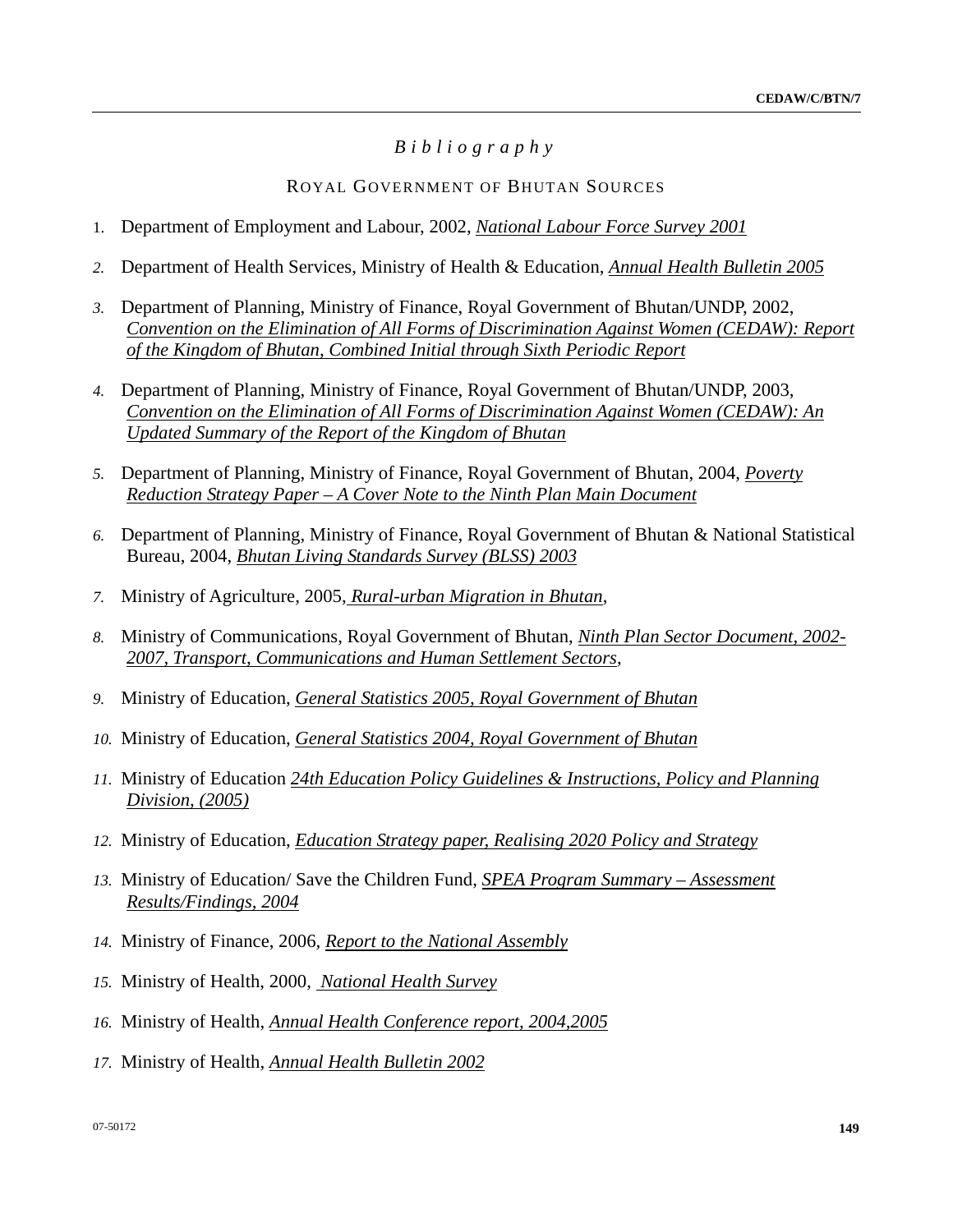- *18.* Ministry of Health, *Annual Health Bulletin 2003*
- *19.* Ministry of Health, *Annual Health Bulletin 2004*
- *20.* Ministry of Health, *Annual Health Bulletin 2005*
- *21.* Ministry of Health, 2005, *Implementing the ICPD Programme of Action in Bhutan*
- 22. Ministry of Home Affairs, 2002. *Geog Yargay Tshogchhung Chathrim 2002*
- 23. Ministry of Home and Cultural Affairs, 2004. *Manual for the Implementation of GYT Chathrim 2002.*
- 24. Ministry of Home and Cultural Affairs, 2004. *Manual for the Implemenation of DYT Chathrim 2002*
- *25.* Ministry of Labour and Human Resources *draft Vocational Education and Training Policy*
- *26.* Ministry of Labour and Human Resources *National Labour Force Survey 2004*
- *27.* National Assembly of Bhutan, 2004, *Proceedings of the 82nd National Assembly in Bhutan*
- *28.* National Commission for Women and Children, *Bhutan Country Report, Celebrating Beijing plus Ten, the 5th South Asia Regional Ministerial Conference*, May 2005, Islamabad, Pakistan
- *29.* National Commission for Women and Children, Commemorating Beijing IV–4th South Asia Regional Meeting at Paro, Bhutan, 19-21 May 2003, *Bhutan Country Paper* 2003
- 30. National Commission for Women & Children, *Consultation on Violence against Children in Bhutan*, [21-22 April 2005]
- 31. National Commission for Women and Children, 2006, *National Plan of Action for Gender* (Draft)
- 32. National Commission for Women & Children, 2005 *Situation Analysis of Children and Women in Bhutan*,
- *33.* National Commission for Women & Children, 2004. *Assessment of the Protection Factors for Children in Bhutan*
- *34.* National Statistical Bureau, *Bhutan Living Standard Survey, July 2004*
- *35.* National Statistical Bureau, 2004, *Bhutan at a Glance 2003*
- *36.* National Statistical Bureau, 2004, *Poverty Analysis Report* (Draft)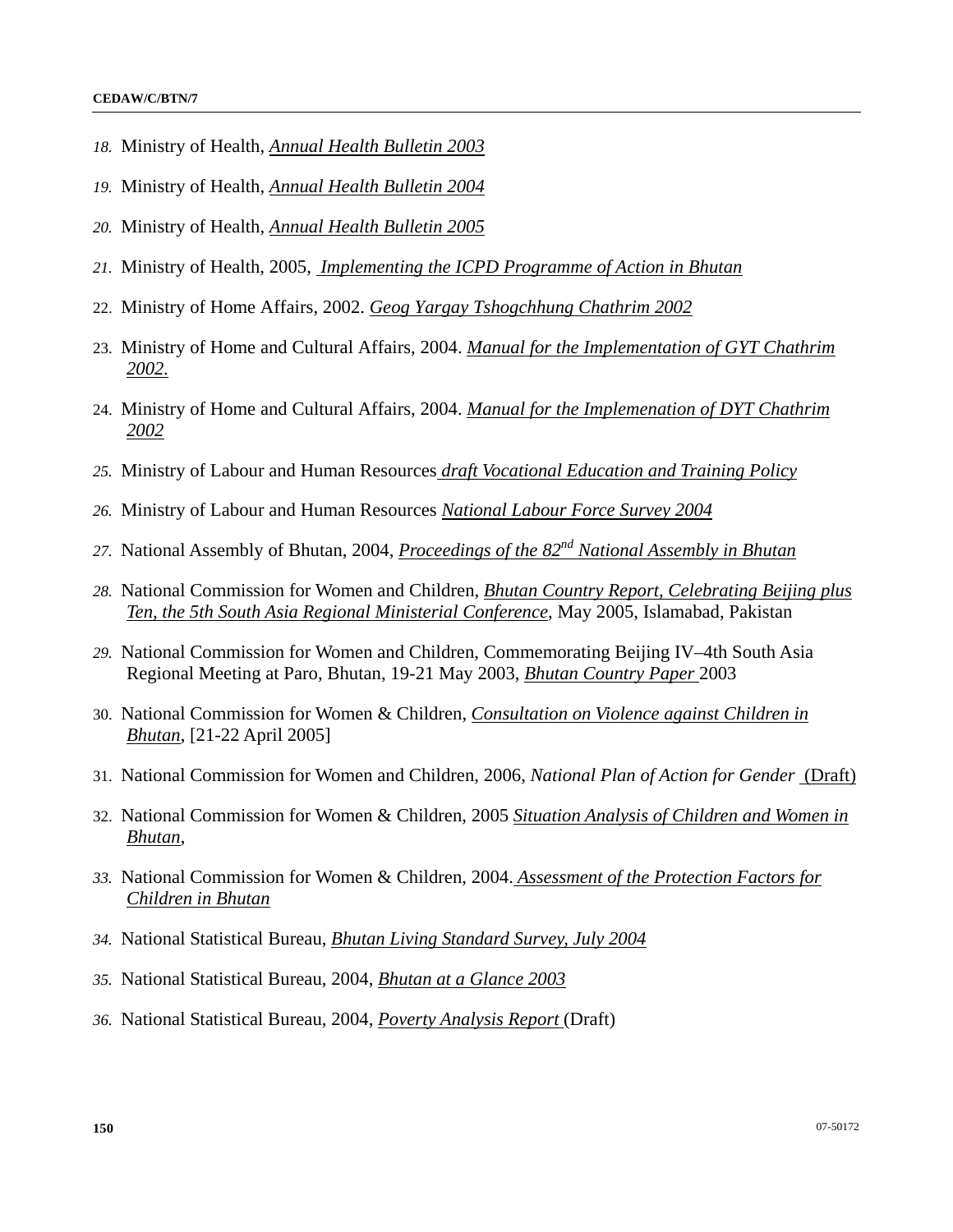- *37.* National Statistical Bureau, 2004, *Statistical Yearbook of Bhutan 2003*, Catalogue No. 101, March 2004
- *38.* National Statistical Bureau, 2005, *Statistical Yearbook of Bhutan 2005*
- *39.* National Statistical Bureau, Royal Government of Bhutan, 2003, *National Accounts Statistics Report 2002*
- *40.* Office of the Census Commissioner, 2006, *Population and Housing Census of Bhutan 2005*
- *41.* Planning Commission Secretariat, 2003, *Framework Document for Bhutan's Poverty Monitoring and Assessment System (BPMAS)*, March 15, 2003
- *42.* Planning Commission Secretariat, 2002, *Ninth Plan Main Document 2002-2007*
- *43.* Planning Commission Secretariat, 2006, *Guideline to Formulation of Tenth Five Year Plan 2008- 2012*
- *44.* Planning Commission Secretariat, 1999, *Bhutan 2020: A Vision for Peace, Prosperity and Happiness*
- *45.* Planning Commission Secretariat, Central Statistical Office, UNDP, UNICEF & WFP, 2001, *Gender Pilot Study*
- 46. Planning Commission Secretariat, Central Statistical Organization 2001, *Household Income and Expenditure Survey 2000 (Pilot): Report on Income and Expenditure, Poverty Measurement, and Socioeconomic Profile of the Households*,
- 47. Royal Civil Service Commission, 2006. *Bhutan Civil Service Rules and Regulations*
- 48. RENEW, July 2005, *Focus Group Discussion on Domestic Violence, An Analysis,*
- 49. Royal Government of Bhutan, *Civil and Criminal Procedure Code of Bhutan 2001*
- 50. Royal Government of Bhutan 2003, *People at the Centre of Development, Round Table Meeting report,*
- 51. Royal Government of Bhutan *The Penal Code of Bhutan 2004*
- 52. Royal Government of Bhutan, *The Constitution of the Kingdom of Bhutan, 26 March 2005* [draft]
- 53. Royal Government of Bhutan, *The Constitution of the Kingdom of Bhutan, 18 August 2005* [draft]
- 54. Royal Government of Bhutan, 2005, *Bhutan Human Development Report: The Challenge of Youth Unemployment*,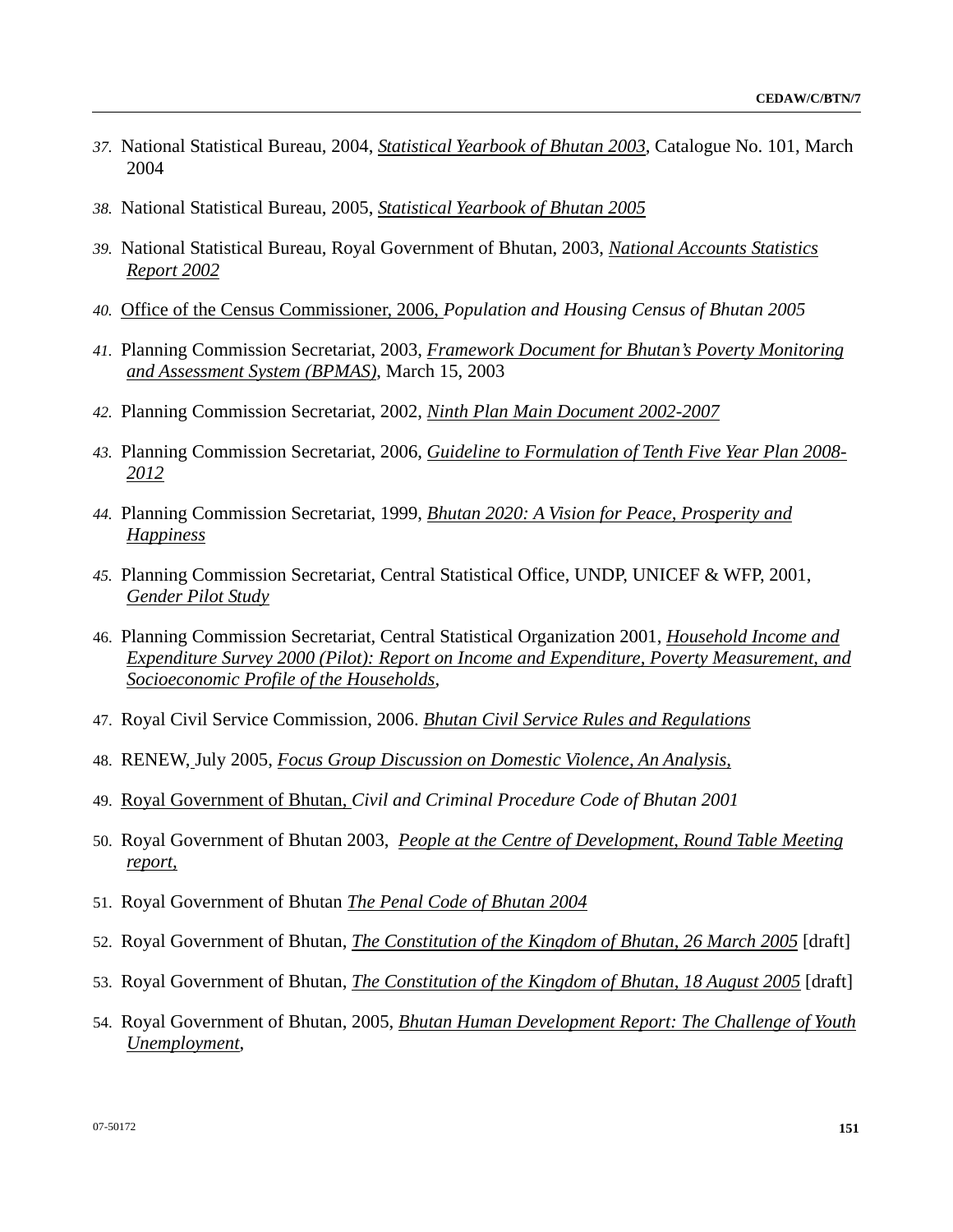- 55. Royal Government of Bhutan, 2005, *Millennium Development Goals Progress Report*
- 56. Royal Government of Bhutan, *Labour and Employment Act of Bhutan 2007*
- 57. Royal Government of Bhutan/ UNFPA, 1994-2005, *Implementing the ICPD Programme of Action in Bhutan*

### OTHER SOURCES

- 1. Acharya, Gopilal, 2006, *UNFPA Goodwill Ambassador Concludes Eastern Tour.* In Kuensel, 13 April 2006
- 2. Choden, Karma, 2004, *Domestic Violence,* In Kuensel, 1 Ju;y 2004
- 3. Dema, Kesang, 2006, *Taking Health Services Closer to the People.* In Kuensel, 3 November 2005
- 4. Dorji, Ugyen, MoLHR, 2005, *A Matter of Gender: Exploring Causes for Female Unemployment in Bhutan* (Draft)
- 5. Dukpa, Pakila (Dr.), Jigme Dorji Wangchuck National Referral Hospital, 2006, *Preliminary Findings: Wife Battery*
- 6. Kuensel, 2003, *UNFPA Goodwill Ambassador in Zhemgang,* In Kuensel, 7 March 2003
- 7. Kuensel, 2004, *Ashi Sangay Choden Wangchuck to Visit Wangduephonedrang Dzongkhag*. In Kuensel, 16 April 2004
- 8. Kuensel, 2004, *UNFPA Goodwill Ambassador to Visit Eastern Dzongkhags*. In Kuensel, 26 March 2004
- 9. Officer-in Charge, Rural Divison, RBP, 2006, *Presentation on the Status of Crime Related to Women and Children*
- 10. Rai, Bishal, 2004, *Condom Awareness in Gomphu Kora Tshechu,* In Kuensel, 7 April 2004
- 11. Tarayana Foundation, 2006, *Annual Report 2004-05*
- 12. Tarayana Foundation, 2006, *Annual Report 2005-06*
- 13. UNESCAP, 2004, *Asia Pacific in Figures*
- 14. United Nations Committee on the Elimination of Discrimination Against Women, 2004, 30<sup>th</sup> Session 12-30 January 2004, *Concluding Comments Bhutan* 2004
- 15. UN Country Team 2006 *Common Country Assessment for Bhutan*